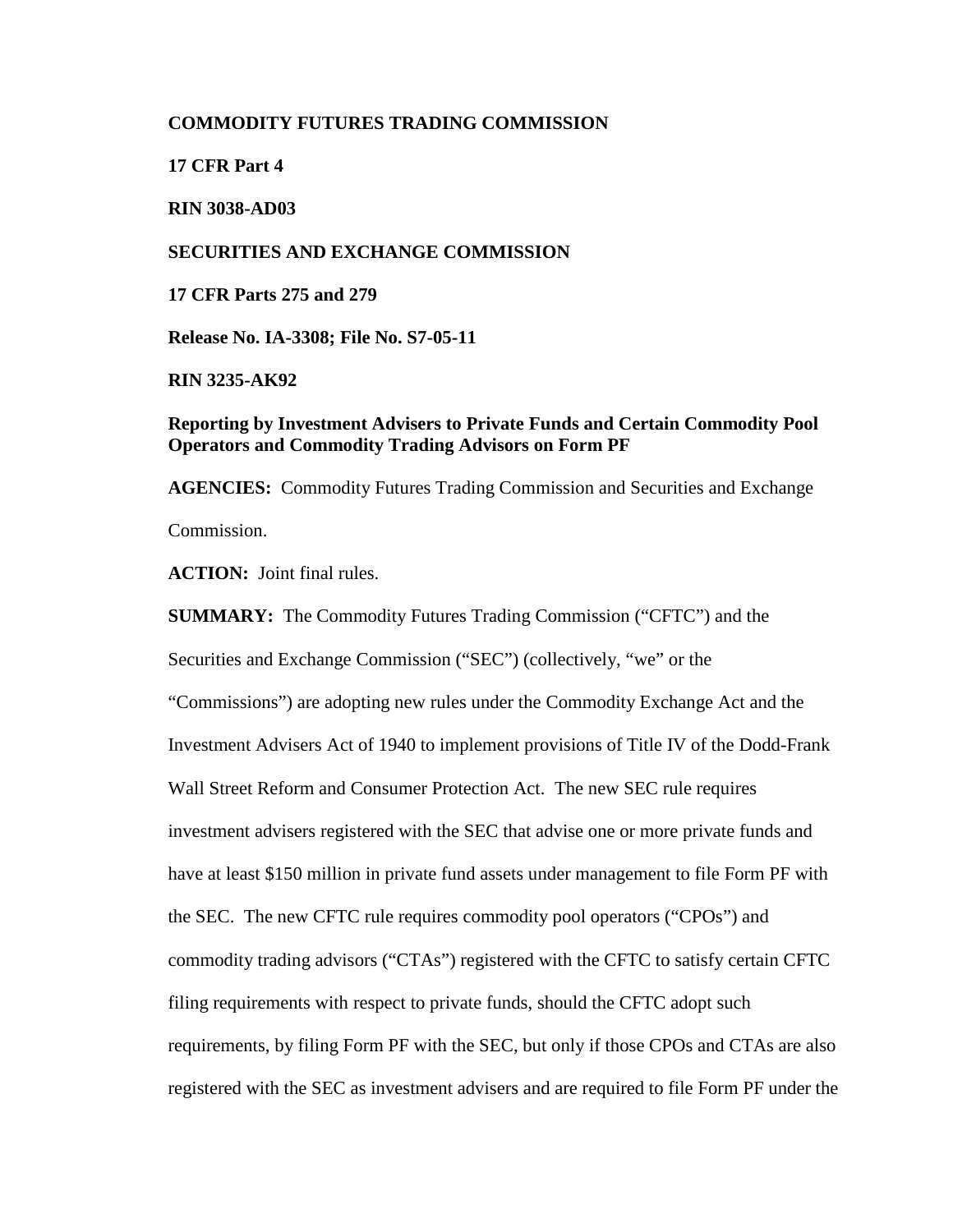Advisers Act. The new CFTC rule also allows such CPOs and CTAs to satisfy certain CFTC filing requirements with respect to commodity pools that are not private funds, should the CFTC adopt such requirements, by filing Form PF with the SEC. Advisers must file Form PF electronically, on a confidential basis. The information contained in Form PF is designed, among other things, to assist the Financial Stability Oversight Council in its assessment of systemic risk in the U.S. financial system.

**DATES:** See section III of this Release.

**FOR FURTHER INFORMATION CONTACT: CFTC:** Amanda L. Olear, Special Counsel, Telephone: (202) 418-5283, E-mail: aolear@cftc.gov, or Kevin P. Walek, Assistant Director, Telephone: (202) 418-5463, E-mail: kwalek@cftc.gov, Division of Clearing and Intermediary Oversight, Commodity Futures Trading Commission, Three Lafayette Centre, 1155 21<sup>st</sup> Street, N.W., Washington, DC 20581; **SEC:** David P. Bartels, Senior Counsel, or Sarah G. ten Siethoff, Senior Special Counsel, at (202) 551-6787 or IArules@sec.gov, Office of Investment Adviser Regulation, Division of Investment Management, U.S. Securities and Exchange Commission, 100 F Street, NE, Washington, DC 20549-8549.

**SUPPLEMENTARY INFORMATION:** The CFTC is adopting rule 4.27 [17 CFR 4.[2](#page-1-1)7] under the Commodity Exchange Act  $("CEA")^1$  $("CEA")^1$  and Form PF.<sup>2</sup> The SEC is

 $\overline{a}$ 

2

<span id="page-1-0"></span> $1$  7 U.S.C. 1a.

<span id="page-1-1"></span><sup>&</sup>lt;sup>2</sup> Form PF is a joint form between the SEC and the CFTC only with respect to sections 1 and 2 of the Form. Sections 3 and 4 of the Form are adopted solely by the SEC.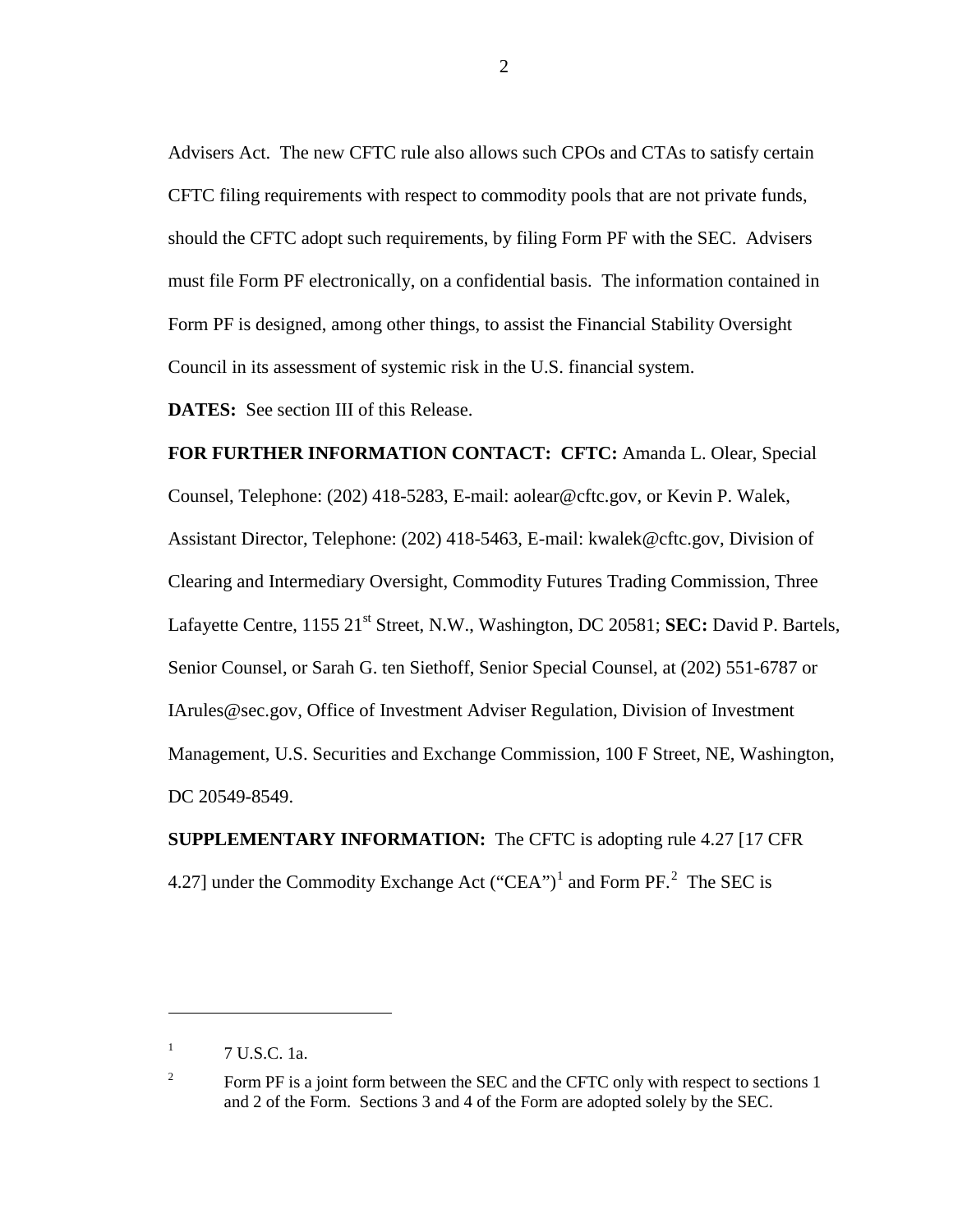adopting rule 204(b)-1 [17 CFR 275.204(b)-1] and Form PF [17 CFR 279.9] under the

Investment Advisers Act of 1940 [15 U.S.C. 80b] ("Advisers Act").<sup>[3](#page-2-0)</sup>

# **TABLE OF CONTENTS**

| $\mathbf{I}$ .  |                                                                            |  |
|-----------------|----------------------------------------------------------------------------|--|
| A.              | The Dodd-Frank Act and the Financial Stability Oversight Council  4        |  |
| <b>B.</b>       |                                                                            |  |
| II.             |                                                                            |  |
| A.              |                                                                            |  |
| 1.              |                                                                            |  |
| 2.              |                                                                            |  |
| 3.              |                                                                            |  |
| 4.              |                                                                            |  |
| 5.              |                                                                            |  |
| 6.              |                                                                            |  |
| 7.              |                                                                            |  |
| <b>B.</b>       |                                                                            |  |
| 1.              |                                                                            |  |
| 2.              |                                                                            |  |
| 3.              |                                                                            |  |
| 4.              | Transition Filings, Final Filings and Temporary Hardship Exemptions  58    |  |
| $\mathcal{C}$ . |                                                                            |  |
| 1.              |                                                                            |  |
| 2.              |                                                                            |  |
| 3.              |                                                                            |  |
| 4.              |                                                                            |  |
| 5.              | Aggregation of Master-Feeder Arrangements, Parallel Fund Structures and    |  |
|                 |                                                                            |  |
| D.              |                                                                            |  |
| E.              |                                                                            |  |
| III.            |                                                                            |  |
| IV.             |                                                                            |  |
| A.              | Burden Estimates for Annual Reporting by Smaller Private Fund Advisers 122 |  |

<span id="page-2-0"></span><sup>&</sup>lt;sup>3</sup> 15 U.S.C. 80b. Unless otherwise noted, when we refer to the Advisers Act, or any paragraph of the Advisers Act, we are referring to 15 U.S.C. 80b of the United States Code, at which the Advisers Act is codified, and when we refer to Advisers Act rule 204(b)-1, or any paragraph of this rule, we are referring to 17 CFR 275.204(b)-1 of the Code of Federal Regulations in which this rule will be published. In addition, when we refer to the "Investment Company Act," or any paragraph of the Investment Company Act, we are referring to 15 U.S.C. 80a of the United States Code, at which the Investment Company Act of 1940 is codified.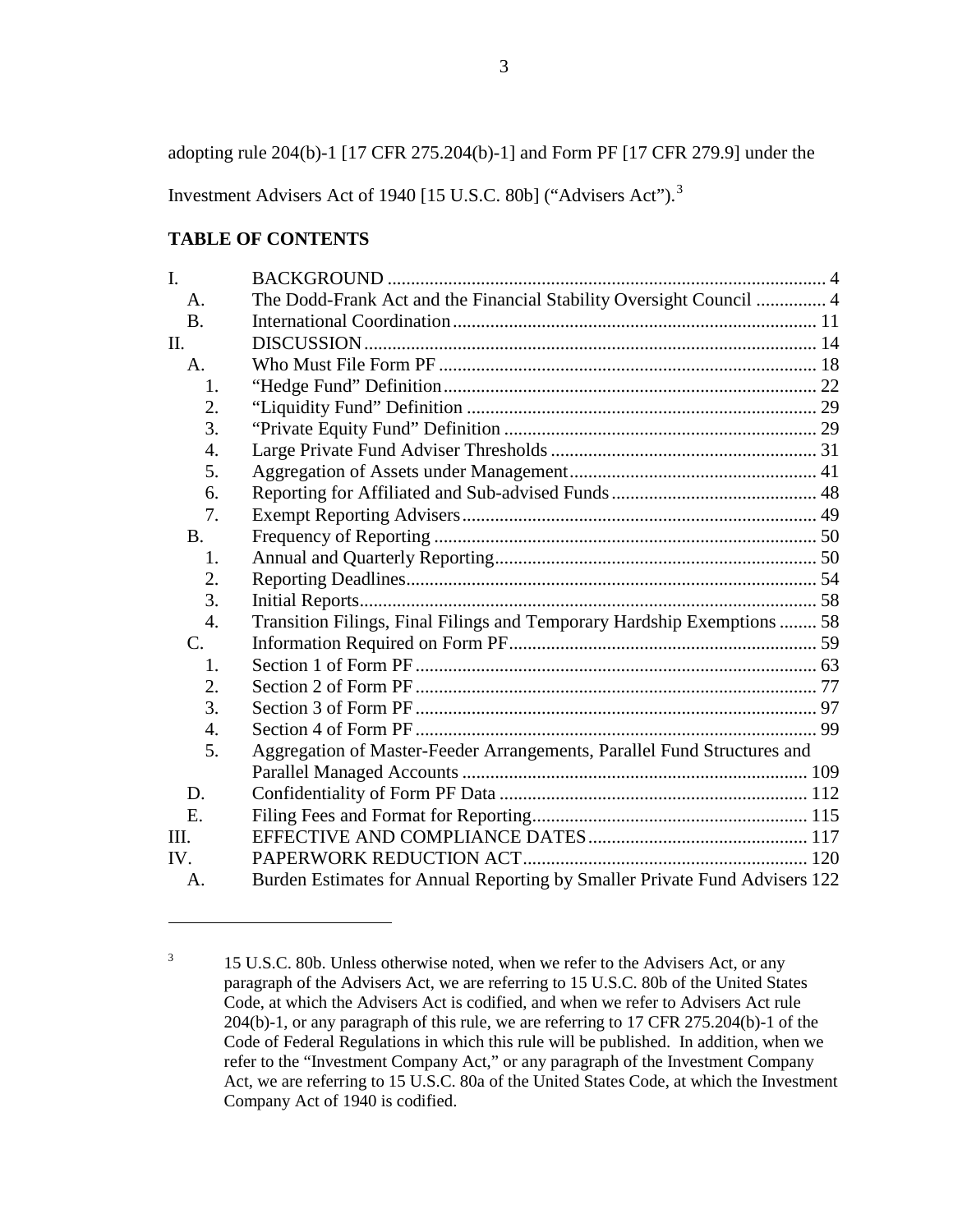| Burden Estimates for Transition Filings, Final Filings and Temporary      |  |
|---------------------------------------------------------------------------|--|
|                                                                           |  |
|                                                                           |  |
|                                                                           |  |
|                                                                           |  |
|                                                                           |  |
|                                                                           |  |
|                                                                           |  |
|                                                                           |  |
|                                                                           |  |
| FINAL REGULATORY FLEXIBILITY ANALYSIS  181                                |  |
|                                                                           |  |
|                                                                           |  |
|                                                                           |  |
| Projected Reporting, Recordkeeping and other Compliance Requirements. 184 |  |
|                                                                           |  |
|                                                                           |  |
|                                                                           |  |
|                                                                           |  |

# <span id="page-3-1"></span><span id="page-3-0"></span>**I. BACKGROUND**

 $\overline{a}$ 

# **A. The Dodd-Frank Act and the Financial Stability Oversight Council**

On July 21, 2010, President Obama signed into law the Dodd-Frank Wall Street Reform and Consumer Protection Act ("Dodd-Frank Act").<sup>[4](#page-3-2)</sup> One significant focus of this legislation is to "promote the financial stability of the United States" by, among other measures, establishing better monitoring of emerging risks using a system-wide perspective.<sup>[5](#page-3-3)</sup> To further this goal, the Act establishes the Financial Stability Oversight Council ("FSOC") and directs it to monitor risks to the U.S. financial system. The Act

<span id="page-3-2"></span><sup>4</sup> Pub. L. No. 111-203, 124 Stat. 1376 (2010).

<span id="page-3-3"></span><sup>5</sup> S. REP. NO. 111-176, at 2-3 (2010) ("Senate Committee Report").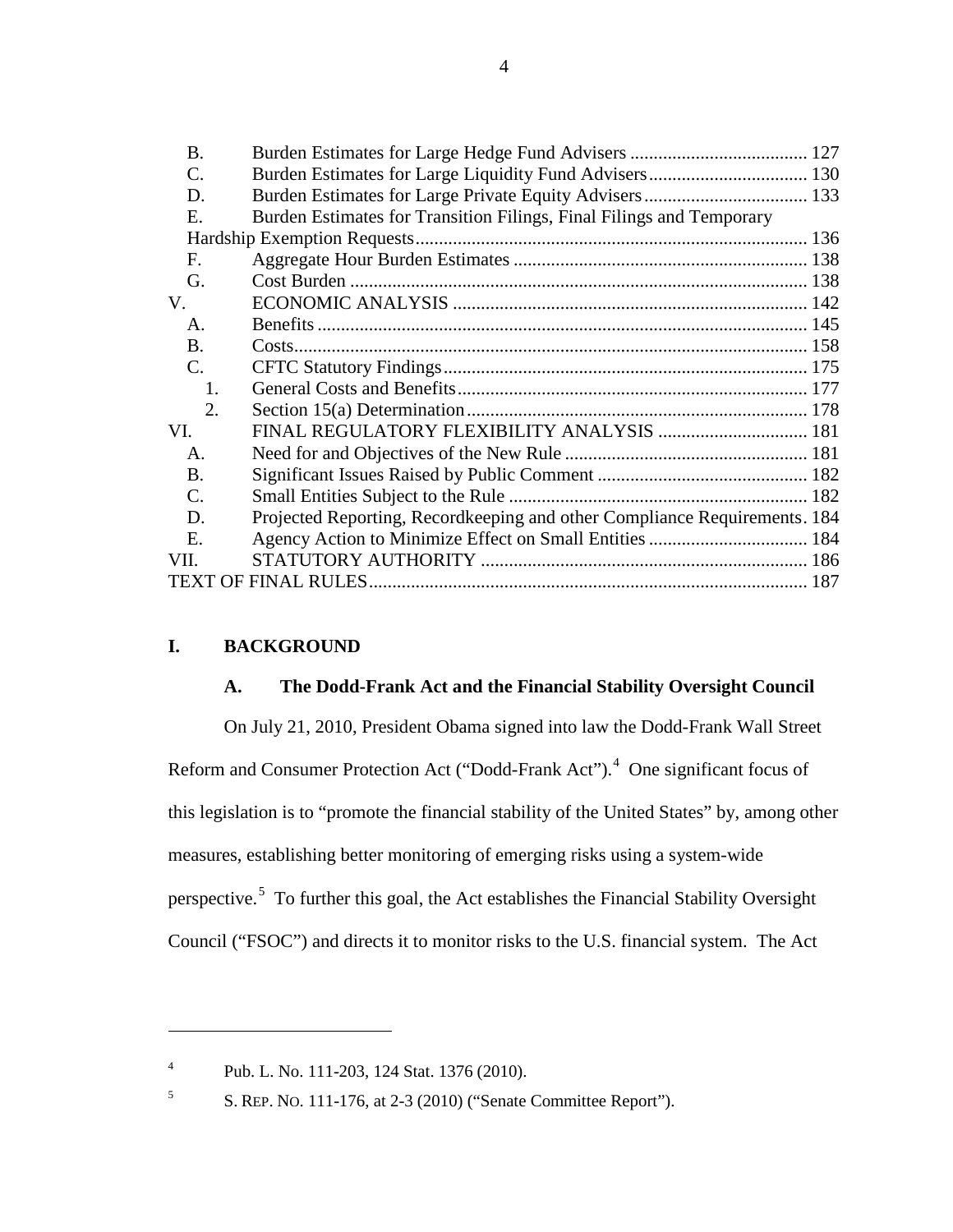<span id="page-4-0"></span>also gives FSOC a number of tools to carry out this mission.<sup>[6](#page-4-1)</sup> For instance, FSOC may determine that a nonbank financial company will be subject to the supervision of the Board of Governors of the Federal Reserve System ("FRB") if the company may pose risks to U.S. financial stability as a result of its activities or in the event of its material financial distress.<sup>[7](#page-4-2)</sup> In addition, FSOC may issue recommendations to primary financial regulators, like the SEC and CFTC, for more stringent regulation of financial activities that FSOC determines may create or increase systemic risk.<sup>[8](#page-4-3)</sup>

The Dodd-Frank Act anticipates that various regulatory agencies, including the Commissions, will support FSOC.<sup>[9](#page-4-4)</sup> To that end, the Dodd-Frank Act amended section 204(b) of the Advisers Act to require that the SEC establish reporting and recordkeeping requirements for advisers to private funds, <sup>[10](#page-4-5)</sup> many of which must also

<span id="page-4-6"></span><span id="page-4-1"></span><sup>6</sup> *See* Sections 113 and 120 of the Dodd-Frank Act. In a recent rulemaking release, FSOC explained that its response to any potential threat to financial stability will be based on an assessment of the circumstances. *See Authority to Require Supervision and Regulation of Certain Nonbank Financial Companies*, Financial Stability Oversight Counsel Release (Oct. 11, 2011) ("FSOC Second Notice").

<span id="page-4-2"></span><sup>&</sup>lt;sup>7</sup> Section 113 of the Dodd-Frank Act. The Dodd-Frank Act also directs FSOC to recommend to the FRB heightened prudential standards for designated nonbank financial companies. Section 112(a)(2) of the Dodd-Frank Act.

<span id="page-4-3"></span><sup>8</sup> Section 120 of the Dodd-Frank Act.

<span id="page-4-4"></span><sup>&</sup>lt;sup>9</sup> *See*, *e.g.*, section 112(d)(1) of the Dodd-Frank Act, which authorizes FSOC to collect information from member agencies to support its functions. *See also* FSOC Second Notice, *supra* note [6](#page-4-0) (explaining that information reported on Form PF will be important to FSOC's policy-making in regard to the assessment of systemic risk among private fund advisers).

<span id="page-4-5"></span><sup>&</sup>lt;sup>10</sup> Section 202(a)(29) of the Advisers Act defines the term "private fund" as "an issuer that would be an investment company, as defined in section 3 of the Investment Company Act, but for section  $3(c)(1)$  or  $3(c)(7)$  of that Act." Section  $3(c)(1)$  of the Investment Company Act provides an exclusion from the definition of "investment company" for any "issuer whose outstanding securities (other than short-term paper) are beneficially owned by not more than one hundred persons and which is not making and does not presently propose to make a public offering of its securities." Section  $3(c)(7)$  of the Investment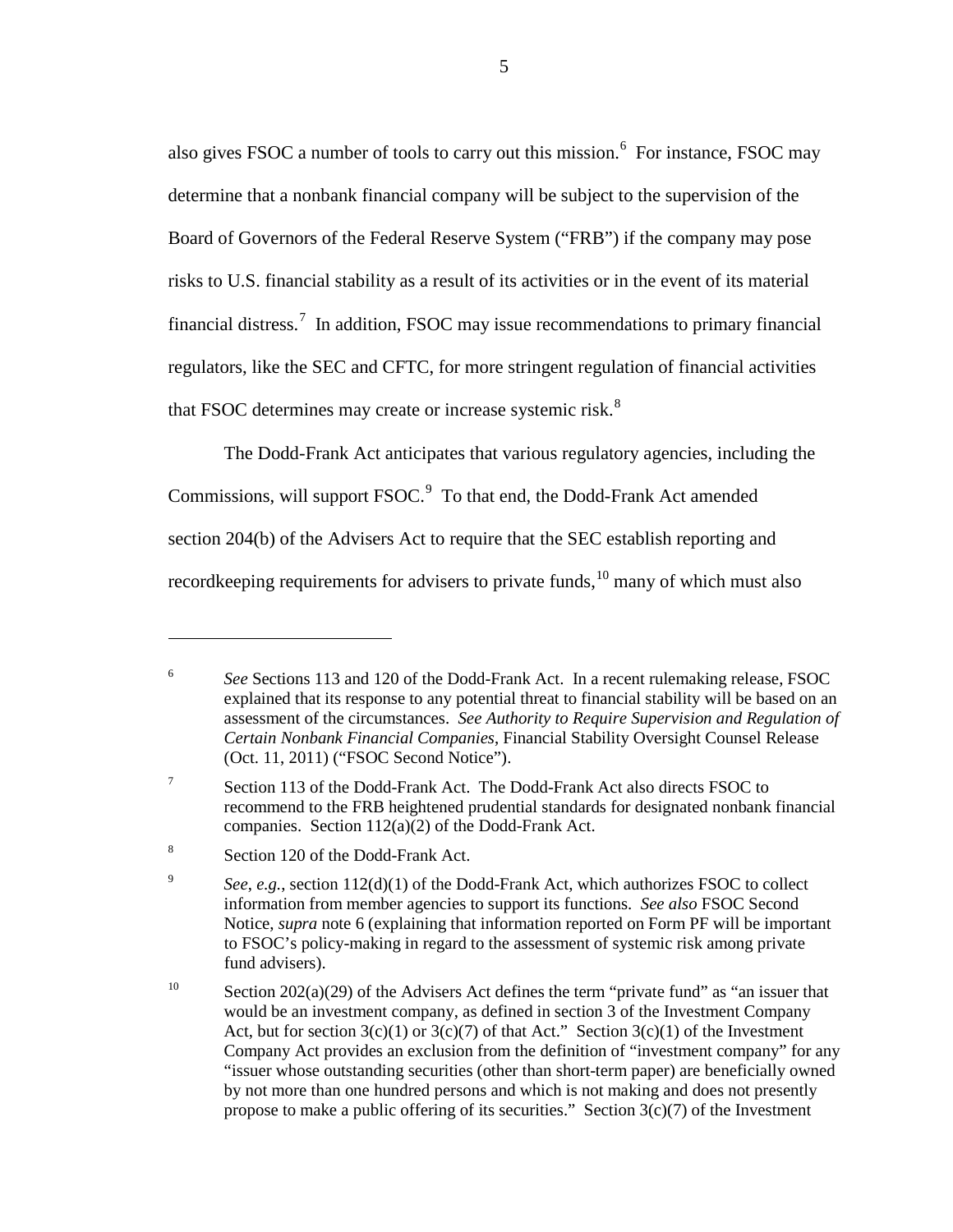<span id="page-5-5"></span>register for the first time as a consequence of the Dodd-Frank Act.<sup>[11](#page-5-0)</sup> These new

requirements may include maintaining records and filing reports containing such

information as the SEC deems necessary and appropriate in the public interest and for

investor protection or for the assessment of systemic risk by  $FSOC$ .<sup>[12](#page-5-1)</sup> The SEC and

CFTC must jointly issue, after consultation with FSOC, rules establishing the form and

content of any reports to be filed under this new authority.<sup>[13](#page-5-2)</sup>

 $\overline{a}$ 

<span id="page-5-4"></span>On January 26, 2011, in a joint release, the CFTC and SEC proposed new rules

and a new reporting form intended to implement this statutory mandate.<sup>[14](#page-5-3)</sup> In the release,

Company Act provides an exclusion from the definition of "investment company" for any "issuer, the outstanding securities of which are owned exclusively by persons who, at the time of acquisition of such securities, are qualified purchasers, and which is not making and does not at that time propose to make a public offering of such securities." The term "qualified purchaser" is defined in section 2(a)(51) of the Investment Company Act.

<span id="page-5-0"></span><sup>11</sup> *See* sections 402, 403, 407 and 408 of the Dodd-Frank Act. The SEC recently adopted rule 203-1(e) providing a transition period for certain private advisers previously relying on the repealed exemption in section  $203(b)(3)$  of the Advisers Act. The transition rule requires these advisers to register with the SEC by March 30, 2012. *See Rules Implementing Amendments to the Investment Advisers Act of 1940*, Investment Advisers Act Release No. IA-3221 (June 22, 2011), 76 FR 42,950 (July 19, 2011) ("Implementing Adopting Release"). *See also Exemptions for Advisers to Venture Capital Funds, Private Fund Advisers With Less Than \$150 Million in Assets Under Management, and Foreign Private Advisers*, Investment Advisers Act Release No. IA-3222 (June 22, 2011), 76 FR 39,646 (July 6, 2011) ("Exemptions Adopting Release").

<span id="page-5-1"></span><sup>12</sup> The Dodd-Frank Act does not identify specific information to be included in these reports, but section 204(b) of the Advisers Act does require that the records and reports required under that section cumulatively include a description of certain information about private funds, such as the amount of assets under management, use of leverage, counterparty credit risk exposure, and trading and investment positions for each private fund advised by the adviser. *See Reporting by Investment Advisers to Private Funds and Certain Commodity Pool Operators and Commodity Trading Advisors on Form PF*, Investment Advisers Act Release No. 3145 (January 26, 2011), 76 FR 8,068 (February 11, 2011) ("Proposing Release") at n. 13 and accompanying text.

<span id="page-5-2"></span><sup>13</sup> *See* section 211(e) of the Advisers Act.

<span id="page-5-3"></span><sup>14</sup> As discussed below, Form PF is a joint form between the SEC and the CFTC only with respect to sections 1 and 2 of the Form.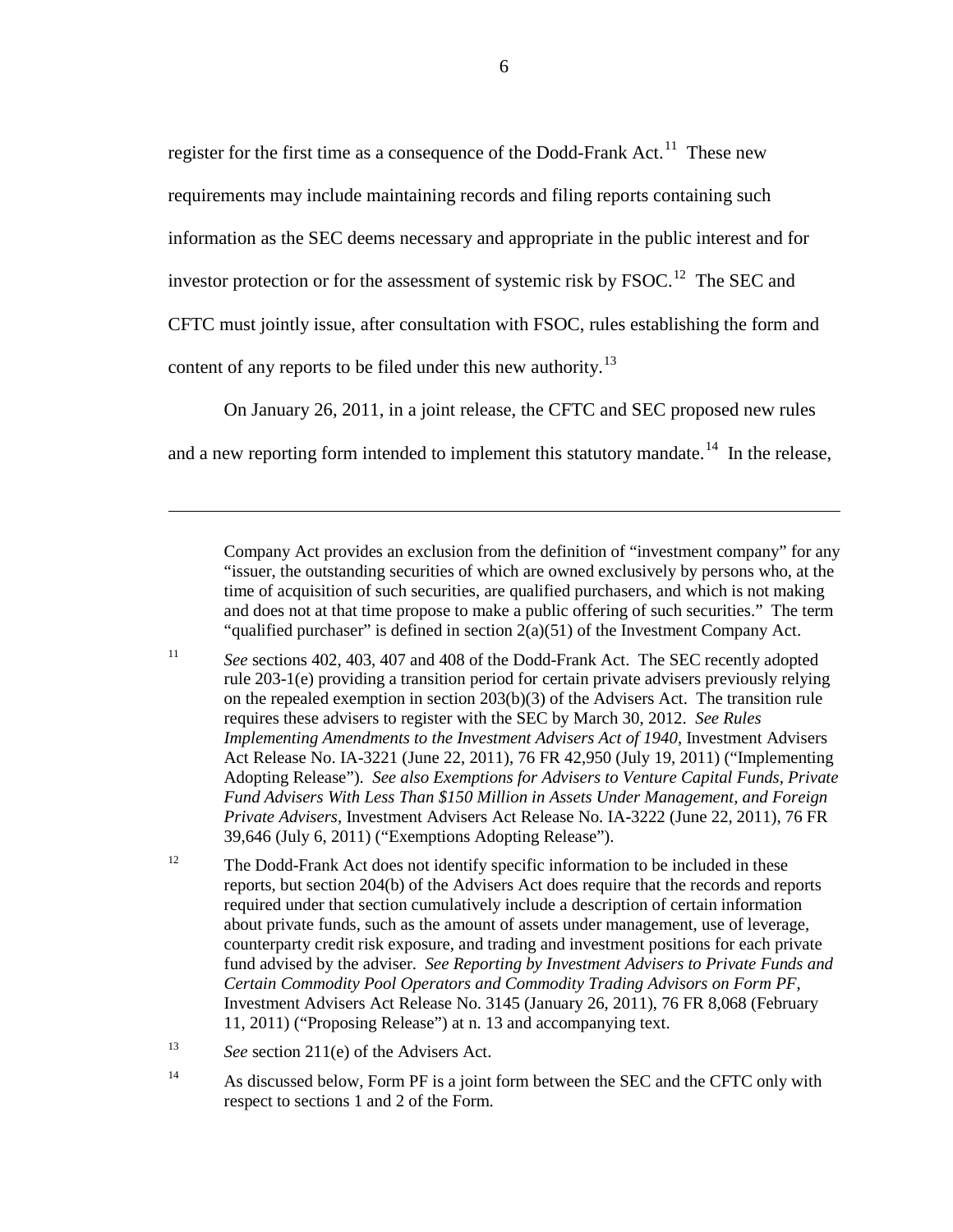<span id="page-6-0"></span>the SEC proposed new Advisers Act rule 204(b)-1, which would require private fund advisers to file Form PF periodically with the  $SEC.<sup>15</sup>$  $SEC.<sup>15</sup>$  $SEC.<sup>15</sup>$  In addition, the CFTC proposed new rule 4.27,<sup>[16](#page-6-2)</sup> which would require private fund advisers that are also registered as CPOs or CTAs with the CFTC to satisfy certain proposed CFTC systemic risk reporting requirements, should the CFTC adopt such requirements, by filing Form PF.<sup>[17](#page-6-3)</sup> Today, we are adopting these proposed rules and Form PF with several changes from the proposal that are designed to respond to commenter concerns. Consistent with the proposal, advisers must report on Form PF certain information regarding the private

 $\overline{a}$ 

7

<span id="page-6-1"></span><sup>&</sup>lt;sup>15</sup> Throughout this Release, we use the term "private fund adviser" to mean any investment adviser that (i) is registered or required to register with the SEC (including any investment adviser that is also registered or required to register with the CFTC as a CPO or CTA) and (ii) advises one or more private funds. Advisers solely to venture capital funds or advisers solely to private funds that in the aggregate have less than \$150 million in assets under management in the United States that rely on the exemption from registration under, respectively, section 203(l) or 203(m) of the Advisers Act ("exempt reporting advisers") are not required to file Form PF. *See infra* section II.A.7 of this Release.

<span id="page-6-2"></span><sup>&</sup>lt;sup>16</sup> Because the CFTC is not adopting the remainder of proposed CEA rule 4.27 at the same time as it is adopting this rule, the CFTC has modified the designation of CEA rule 4.27(d) to be the sole text of that section. *See Commodity Pool Operators and Commodity Trading Advisors: Amendments to Compliance Obligations* (Jan. 26, 2011), 76 FR 7976 (Feb. 11, 2011) ("CFTC Proposing Release"). Additionally, the CFTC has made some revisions to the text of rule 4.27 to: (1) clarify that the filing of Form PF with the SEC will be considered substitute compliance with certain CFTC reporting obligations (*i.e.*, for Schedules B and C of Form CPO-PQR and Schedule B of Form CTA-PR as proposed) should the CFTC determine to adopt such requirements and (2) to allow CPOs and CTAs who are otherwise required to file Form PF the option of submitting on Form PF data regarding commodity pools that are not private funds as substitute compliance with certain CFTC reporting obligations (*i.e.*, for Schedules B and C of Form CPO-PQR and Schedule B of Form CTA-PR as proposed) should the CFTC determine to adopt such requirements.

<span id="page-6-3"></span><sup>&</sup>lt;sup>17</sup> For these private fund advisers, filing Form PF through the Form PF filing system would be a filing with both the SEC and CFTC. Irrespective of their filing a Form PF with the SEC, the CFTC has proposed that all private fund advisers that are also registered as CPOs and CTAs with the CFTC would be required to file Schedule A of Form CPO-PQR (for CPOs) or Schedule A of Form CTA-PR (for CTAs). *See* CFTC Proposing Release, *supra* note [16.](#page-6-0)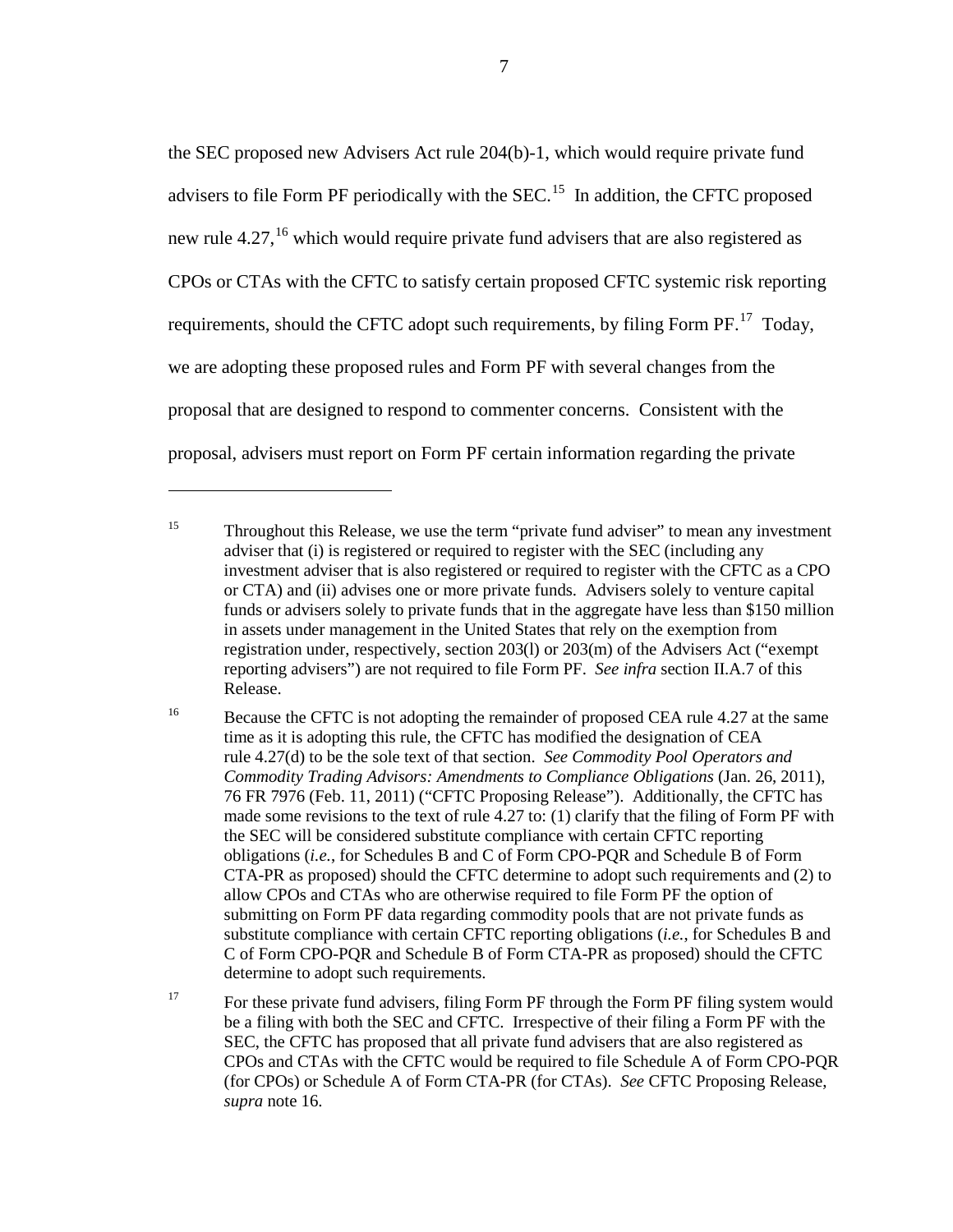funds they manage, and this information is intended to complement information the SEC collects on Form ADV and information the CFTC separately has proposed to collect from CPOs and CTAs.<sup>[18](#page-7-0)</sup> Collectively, these reporting forms will provide FSOC and the Commissions with important information about the basic operations and strategies of private funds and help establish a baseline picture of potential systemic risk in the private fund industry.

The SEC is adopting Advisers Act rule 204(b)-1 and Form PF to enable FSOC to obtain data that will facilitate monitoring of systemic risk in U.S. financial markets. Our understanding of the utility to FSOC of the data to be collected is based on our staffs' consultations with staff representing the members of FSOC. The design of Form PF is not intended to reflect a determination as to where systemic risk exists but rather to provide empirical data to FSOC with which it may make a determination about the extent to which the activities of private funds or their advisers pose such risk. The information made available to FSOC will be collected for FSOC's use by the Commissions in their role as the primary regulators of private fund advisers. The policy judgments implicit in the information required to be reported on Form PF reflect FSOC's role as the primary user of the reported information for the purpose of monitoring systemic risk. The SEC would not necessarily have required the same scope of reporting if the information reported on Form PF were intended solely for the SEC's use.

 $\overline{a}$ 

8

<span id="page-7-0"></span><sup>18</sup> *See* Proposing Release, *supra* note [12,](#page-5-4) at n. 16, comparing the purposes of Form ADV and Form PF. References in this Release to Form ADV or terms defined in Form ADV or its glossary are to the form and glossary as amended in the Implementing Adopting Release, *supra* note [11.](#page-5-5)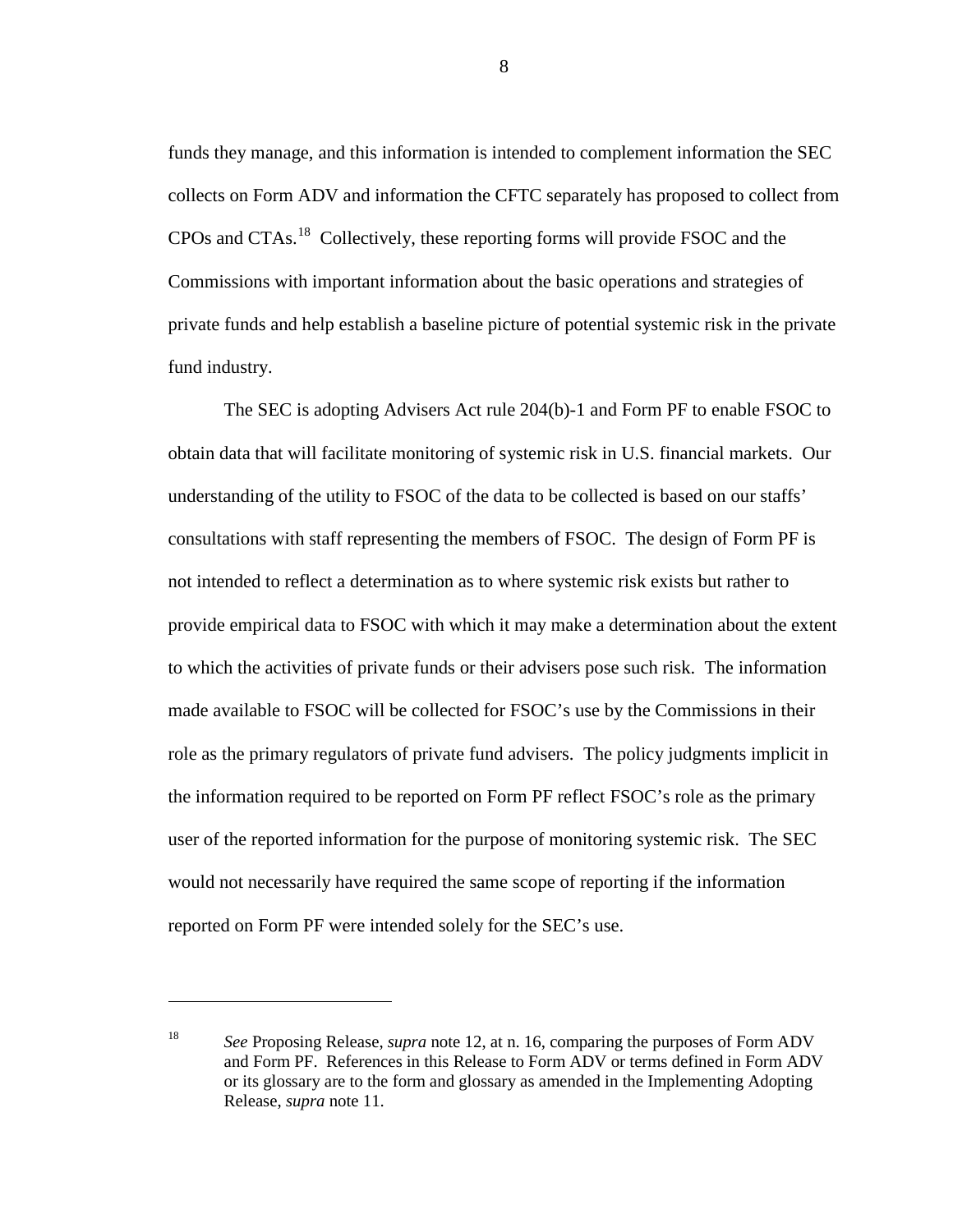We expect the information collected on Form PF and provided to FSOC will be an important part of FSOC's systemic risk monitoring in the private fund industry.<sup>[19](#page-8-0)</sup> We note that, simultaneous with the consultations between our staffs and the staff representing FSOC's members, FSOC has been building out its standards for assessing systemic risk across different kinds of financial firms and has proposed guidance and standards for determining which nonbank financial companies should be designated as subject to FRB supervision.<sup>20</sup> In its most recent release on this subject, FSOC confirmed that the information reported on Form PF is important not only to conducting an assessment of systemic risk among private fund advisers but also to determining how that assessment should be made.<sup>[21](#page-8-2)</sup>

<span id="page-8-0"></span><sup>19</sup> *See* section 204(b) of the Advisers Act. Today, regulators have little reliable data regarding this rapidly growing sector and frequently have to rely on data from other sources, which when available may be incomplete. *See*, *e.g.*, FSOC 2011 Annual Report, http://www.treasury.gov/initiatives/fsoc/Pages/annual-report.aspx ("FSOC 2011 Annual Report") at 69. The SEC recently adopted amendments to Form ADV that will require the reporting of important information regarding private funds, but this includes little or no information regarding, for instance, performance, leverage or the riskiness of a fund's financial activities. *See* Implementing Adopting Release, supra note [11.](#page-5-5) The data collected through Form PF will be more reliable than existing data regarding the industry and significantly extend the data available through the revised Form ADV.

<span id="page-8-1"></span><sup>20</sup> *See*, *e.g.*, FSOC Second Notice, *supra* note [6;](#page-4-0) *Authority to Require Supervision and Regulation of Certain Nonbank Financial Companies*, Financial Stability Oversight Council Release (Jan. 18, 2011), 76 FR 4,555 (Jan. 26, 2011); *Advance Notice of Proposed Rulemaking Regarding Authority to Require Supervision and Regulation of Certain Nonbank Financial Companies*, Financial Stability Oversight Council Release (Oct. 1, 2010), 75 FR 61,653 (Oct. 6, 2010).

<span id="page-8-2"></span><sup>21</sup> *See* FSOC Second Notice, *supra* not[e 6](#page-4-0) ("[FSOC] recognizes that the quantitative thresholds it has identified for application during [the initial stage of review] may not provide an appropriate means to identify a subset of nonbank financial companies for further review in all cases across all financial industries and firms. While [FSOC] will apply [such] thresholds to all nonbank financial companies, including... asset management companies, private equity firms, and hedge funds, these companies may pose risks that are not well-measured by the quantitative thresholds approach.... Using [Form PF] and other data, [FSOC] will consider whether to establish an additional set of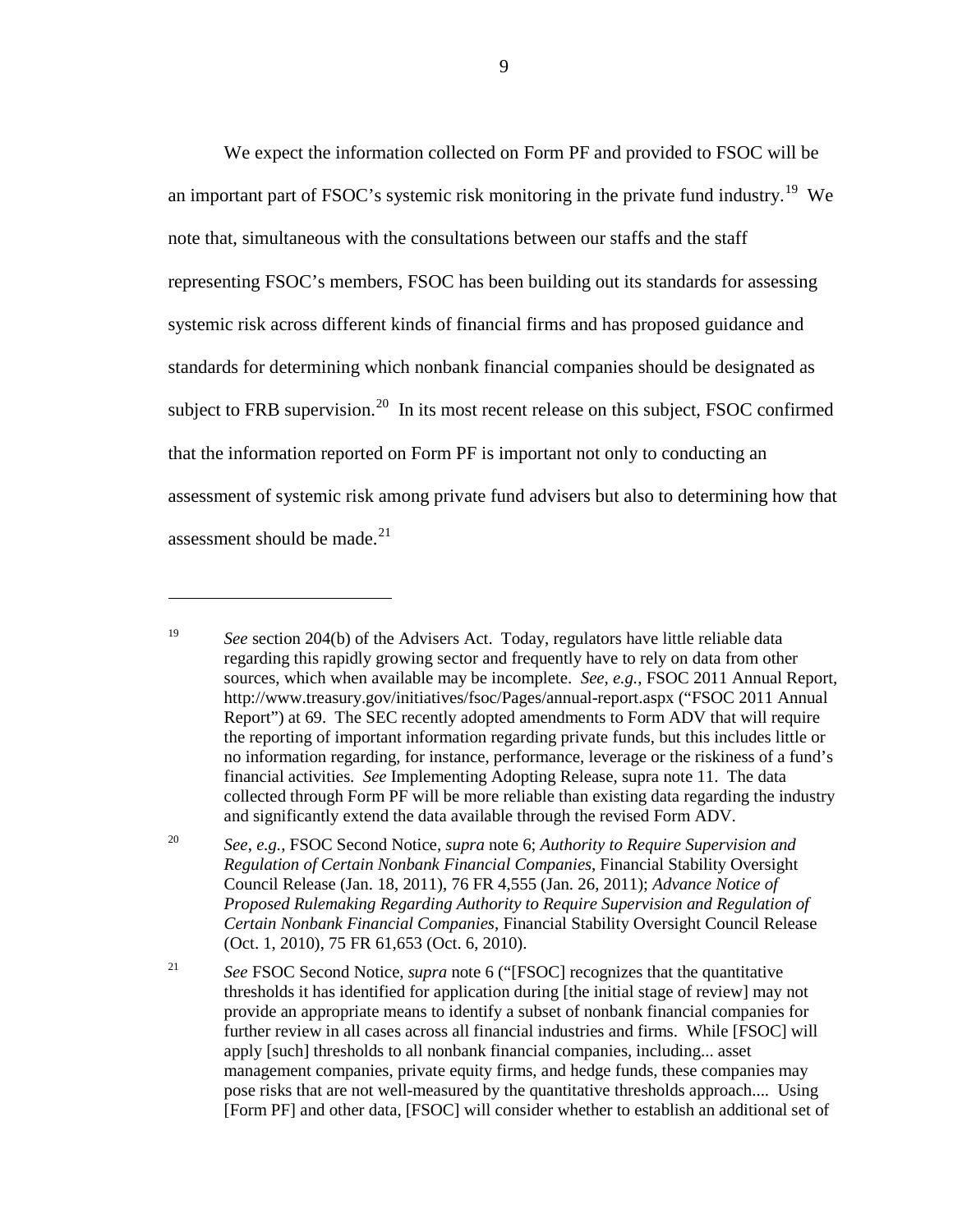The Commissions received more than 35 letters responding to the proposal, with trade associations, investment advisers and law firms accounting for most of the comments. Commenters representing investors were generally supportive of the proposal but thought it should have required more of private fund advisers.<sup>[22](#page-9-0)</sup> Some of these supporters argued, in particular, for more detailed and more frequent reporting than we proposed.[23](#page-9-1) In contrast, advisers and those writing on their behalf expressed concern regarding the scope, frequency and timing of the proposed reporting.<sup>[24](#page-9-2)</sup> A number of these commenters generally supported the systemic risk monitoring goals of the Dodd-Frank Act or the broad framework of the proposal but argued that specific aspects of the

metrics and thresholds tailored to evaluate hedge funds and private equity firms and their advisers.").

<span id="page-9-0"></span><sup>22</sup> *See*, *e.g.*, comment letter of the American Federation of Labor and Congress of Industrial Organizations (Apr. 12, 2011) ("AFL-CIO Letter"); comment letter of the Council of Institutional Investors (Apr. 11, 2011) ("CII Letter") (agreeing that "the SEC's proposal will facilitate FSOC's ability to promote the soundness of the U.S. financial system" but noting that the commenter's own working group report favored real-time reporting of position-level information).

 $\overline{a}$ 

<span id="page-9-1"></span><sup>23</sup> *See* AFL-CIO Letter ("We support the Proposed Rule, but believe it should be strengthened in a few key areas by requiring more frequent reporting, omitting the arbitrary distinction by investment strategy, and adding additional disclosure requirements necessary to protect investors and prevent systemic risks."); comment letter of the Americans for Financial Reform (Apr. 12, 2011) ("AFR Letter") (endorsing the AFL-CIO Letter).

<span id="page-9-2"></span><sup>24</sup> *See*, *e.g.*, comment letter of the Alternative Investment Management Association (Apr. 12, 2011) ("AIMA General Letter"); comment letter of the Investment Adviser Association (Apr. 12, 2011) ("IAA Letter"); comment letter of the Managed Funds Association (Apr. 8, 2011) ("MFA Letter"); comment letter of the Private Equity Growth Capital Council (Apr. 12, 2011) ("PEGCC Letter"); comment letter of Seward & Kissel, LLP (Apr. 12, 2011) ("Seward Letter"); comment letter of the Securities Industry and Financial Markets Association, Asset Management Group (Apr. 12, 2011) ("SIFMA Letter").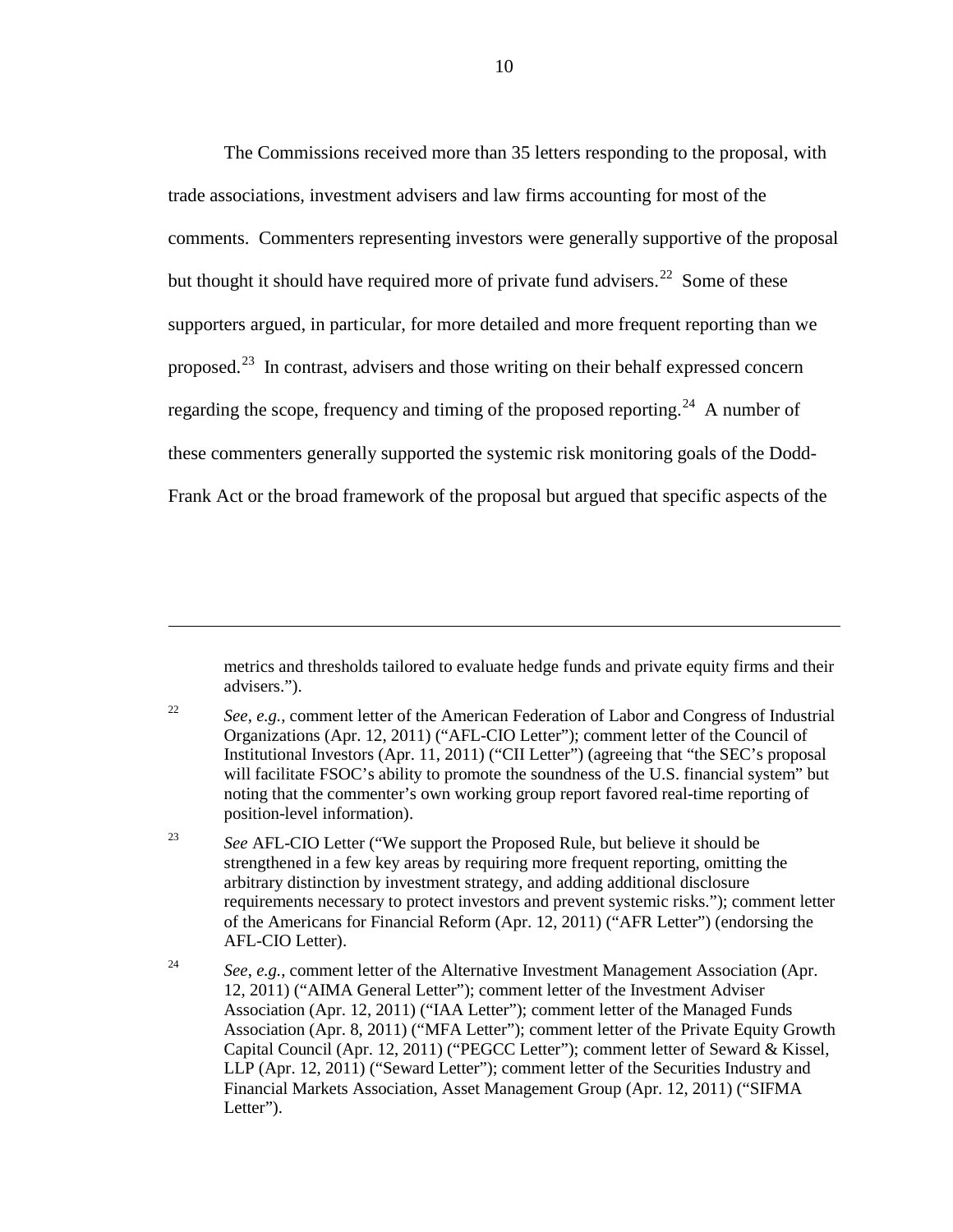proposal were impractical or burdensome.<sup>[25](#page-10-1)</sup> We respond to these comments in section II of this Release.

This rulemaking is intended primarily to support FSOC, consistent with the mandate to adopt private fund reporting requirements under the Dodd-Frank Act. Determinations made with respect to the Form PF reporting requirements have been made in furtherance of this goal and to comply with this legislative mandate.

## **B. International Coordination**

<span id="page-10-0"></span>The Dodd-Frank Act states that FSOC shall coordinate with foreign financial regulators in assessing systemic risk.<sup>26</sup> In recognition of this, our proposal discussed the potential importance of international regulatory coordination in responding to future financial crises.<sup>[27](#page-10-3)</sup> A number of groups have continued to advance international efforts relating to the collection of systemic risk information. For example, recent reports from the Financial Stability Board ("FSB"), International Monetary Fund ("IMF") and Bank for International Settlements ("BIS") emphasize the importance of identifying and

<span id="page-10-1"></span><sup>25</sup> *See*, *e.g.*, comment letter of BlackRock Inc. (Apr. 12, 2011) ("BlackRock Letter"); IAA Letter (stating that they "fully support the Commission's goal of enhancing transparency of private funds that may be deemed to present systemic risk to the U.S. financial markets" but arguing that the proposal is too broad in scope); MFA Letter (supporting "the approach proposed by the SEC and CFTC to collect information from registered private fund managers through periodic, confidential reports on Form PF" and stating that the collection of data from market participants, including investment advisers and the funds they manage, "is a critical component of effective systemic risk monitoring and regulation").

<span id="page-10-2"></span><sup>26</sup> *See* section 175(b) of the Dodd-Frank Act. *See also* Proposing Release, *supra* note [12,](#page-5-4) at nn. 19-22 and accompanying text.

<span id="page-10-3"></span><sup>27</sup> *See* Proposing Release, *supra* note [12,](#page-5-4) at section I.B.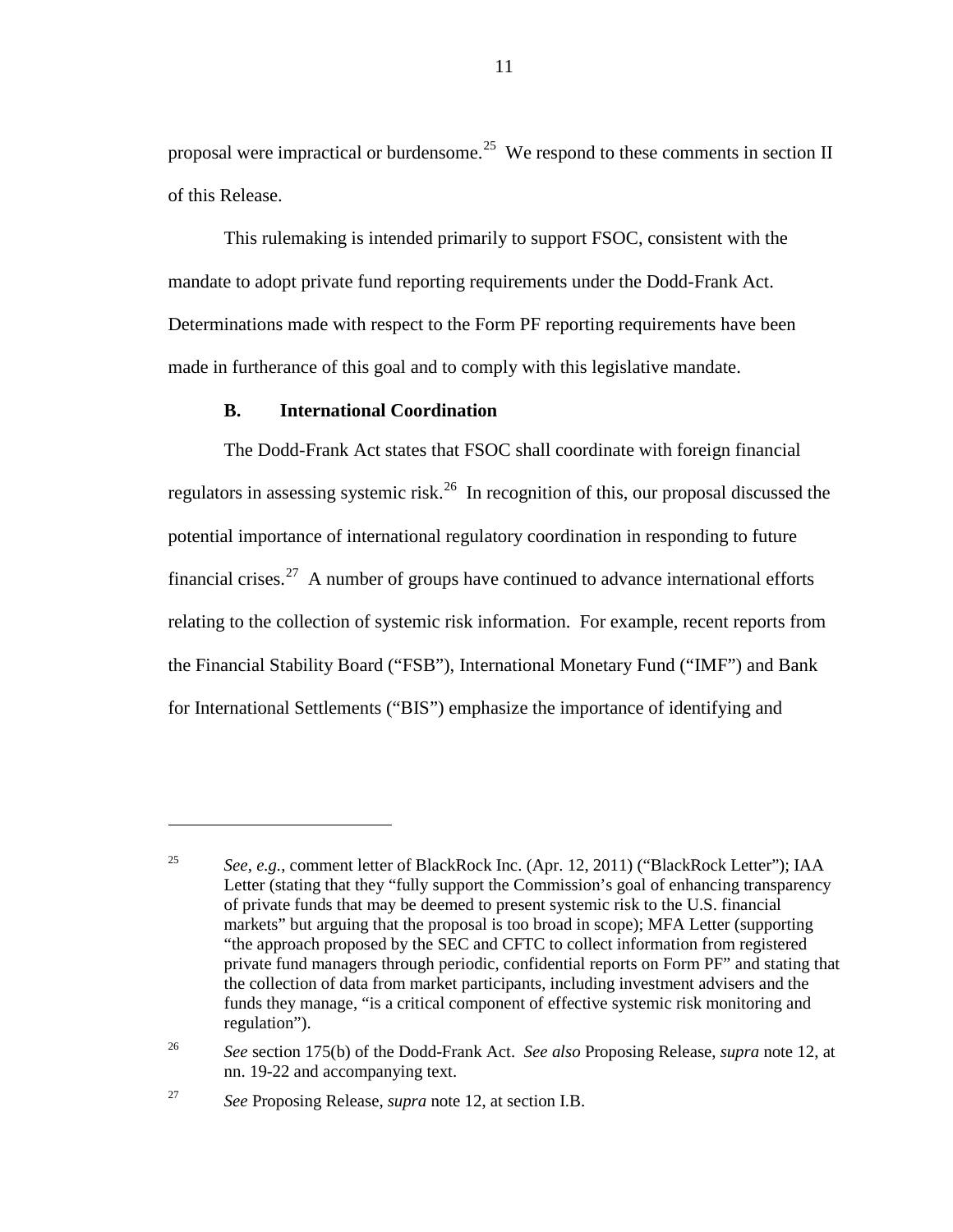<span id="page-11-0"></span>addressing gaps in the information available to systemic risk regulators.<sup>[28](#page-11-1)</sup> One goal of this coordination is to collect comparable information regarding private funds, which will aid in the assessment of systemic risk on a global basis.<sup>29</sup> Several commenters agreed that international coordination in connection with private fund reporting is important and encouraged us to take an approach consistent with international precedents.<sup>[30](#page-11-3)</sup>

To this end, our staffs have consulted with the United Kingdom's Financial Services Authority (the "FSA"), the European Securities and Markets Authority ("ESMA"), the International Organization of Securities Commissions ("IOSCO") and Hong Kong's Securities and Futures Commission.<sup>[31](#page-11-4)</sup> The FSA was the first to develop significant experience with hedge fund reporting, conducting a voluntary, semi-annual survey beginning in October 2009 by sampling large hedge fund groups based in the

<span id="page-11-1"></span><sup>28</sup> *See*, *e.g.*, FSB, IMF and BIS, *Macroprudential Policy Tools and Frameworks, Update to G20 Finance Ministers and Central Bank Governors* (Feb. 14, 2011) (highlighting the need for "[d]esign and collection of better information and data to support systemic risk identification and modelling [sic]"); FSB, *Shadow Banking: Scoping the Issues, A Background Note of the Financial Stability Board* (Apr. 12, 2011) ("FSB Shadow Banking Report") ("authorities should cast the net wide, looking at all non-bank credit intermediation to ensure that data gathering and surveillance cover all the activities within which shadow banking-related risks might arise"); FSB and IMF, *The Financial Crisis and Information Gaps, Implementation Progress Report* (June 2011) ("Report on Information Gaps").

<span id="page-11-2"></span><sup>29</sup> *See*, *e.g.*, Report on Information Gaps, *supra* note [28,](#page-11-0) at 5. The Commissions expect that they may share information reported on Form PF with various foreign financial regulators under information sharing agreements in which the foreign regulator agrees to keep the information confidential.

<span id="page-11-3"></span><sup>30</sup> *See*, *e.g.*, comment letter of the American Bar Association, Federal Regulation of Securities Committee and Private Equity and Venture Capital Committee (Apr. 11, 2011) ("ABA Committees Letter"); AIMA General Letter; comment letter of the Committee on Capital Markets Regulation (Apr. 12, 2011) ("CCMR Letter").

<span id="page-11-4"></span><sup>&</sup>lt;sup>31</sup> These consultations began prior to issuance of the Form PF proposal and have continued during the development of the final rules and Form. *See also* Proposing Release, *supra* not[e 12,](#page-5-4) at nn. 24-32 and accompanying text.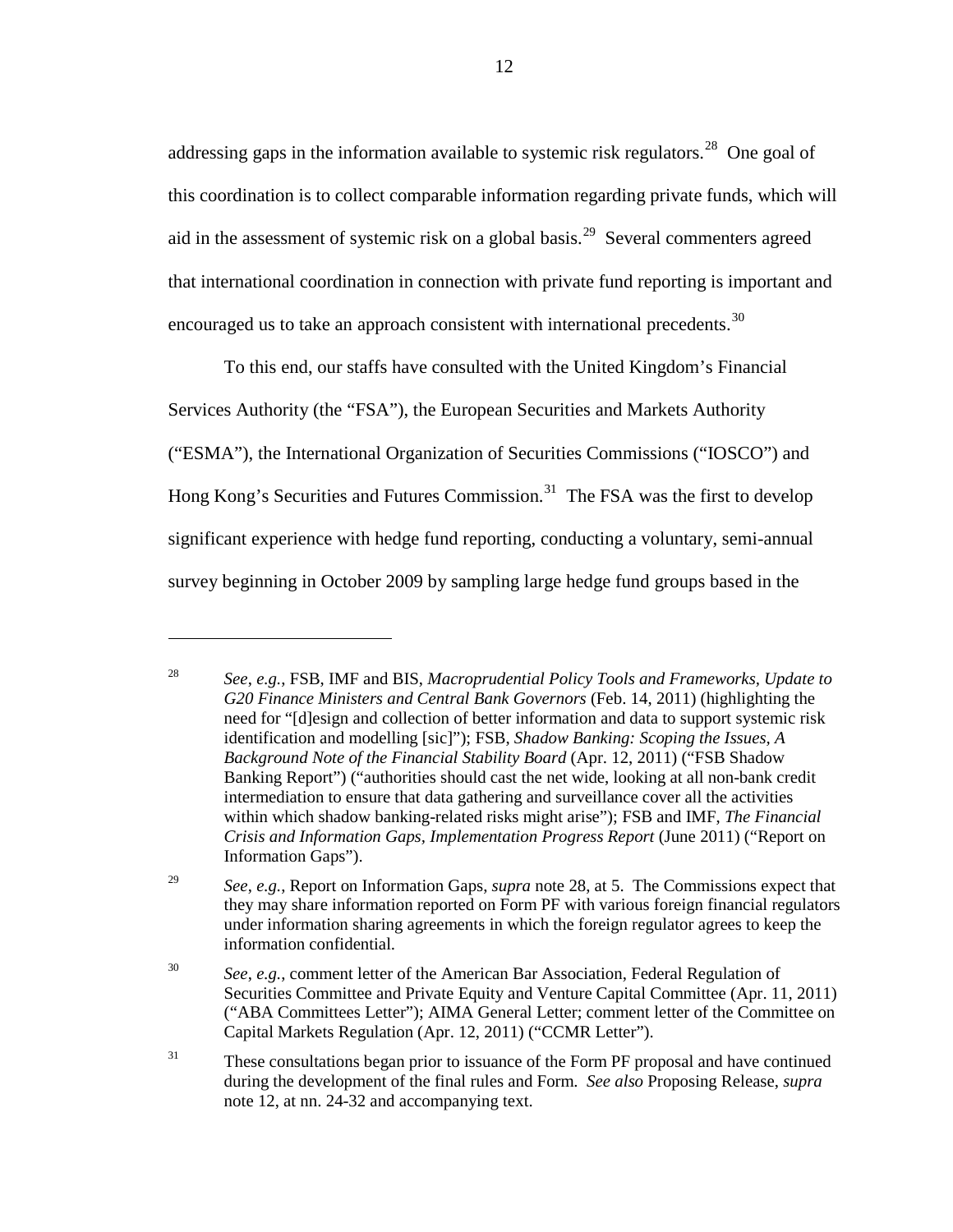United Kingdom.<sup>[32](#page-12-0)</sup> IOSCO, in turn, used the guidelines established in the FSA Survey, together with its own report on hedge fund oversight, in coordinating a survey of hedge funds conducted by IOSCO's members (including the SEC and CFTC) as of the end of September 2010.

Most recently, ESMA has proposed its own template for private fund reporting, which shares many common elements with the FSA Survey (as well as the IOSCO survey and Form PF). $^{33}$  $^{33}$  $^{33}$  ESMA's proposed template will serve as the basis for mandatory private fund reporting in Europe under the European Union's Directive on alternative investment fund managers ("EU Directive") and is expected eventually to supersede the FSA Survey in the United Kingdom. The proposed ESMA template is broader in scope than the FSA Survey, requiring information about a wide range of alternative investment funds, including private equity funds, venture capital funds and real estate funds.<sup>[34](#page-12-2)</sup> Form PF includes many of the types of information collected through the FSA Survey and proposed to be collected in the ESMA template, and a number of the changes we are

<span id="page-12-0"></span><sup>32</sup> *See*, *e.g.*, Financial Services Authority, *Assessing the Possible Sources of Systemic Risk from Hedge Funds: A Report on the Findings of the Hedge Fund Survey and the Hedge Fund as Counterparty Survey* (July 2011), *available at http://www.fsa.gov.uk/pubs/other/hedge\_fund\_report\_july2011.pdf* ("FSA Survey"). *See also* Proposing Release, *supra* note [12,](#page-5-4) at nn. 27-30 and accompanying text.

<span id="page-12-1"></span><sup>33</sup> *See ESMA's draft technical advice to the European Commission on possible implementing measures of the Alternative Investment Fund Managers Directive*, ESMA/2011/209 (July 2011), available at http://www.esma.europa.eu/index.php? page=consultation\_details&id=185 ("ESMA Proposal"). *See also* Directive 2011/61/EU of the European Parliament and of the Council of 8 June 2011 on Alternative Investment Fund Managers and amending Directives 2003/41/EU and 2009/65/EC and Regulations (EC) No 1060/2009 and (EU) No 1095/2010 (published July 1, 2011, in the Official Journal of the European Union).

<span id="page-12-2"></span><sup>&</sup>lt;sup>34</sup> For additional discussion of international efforts relating to systemic risk monitoring in private equity funds, *see* Proposing Release, *supra* note [12,](#page-5-4) at nn. 33-35 and accompanying text.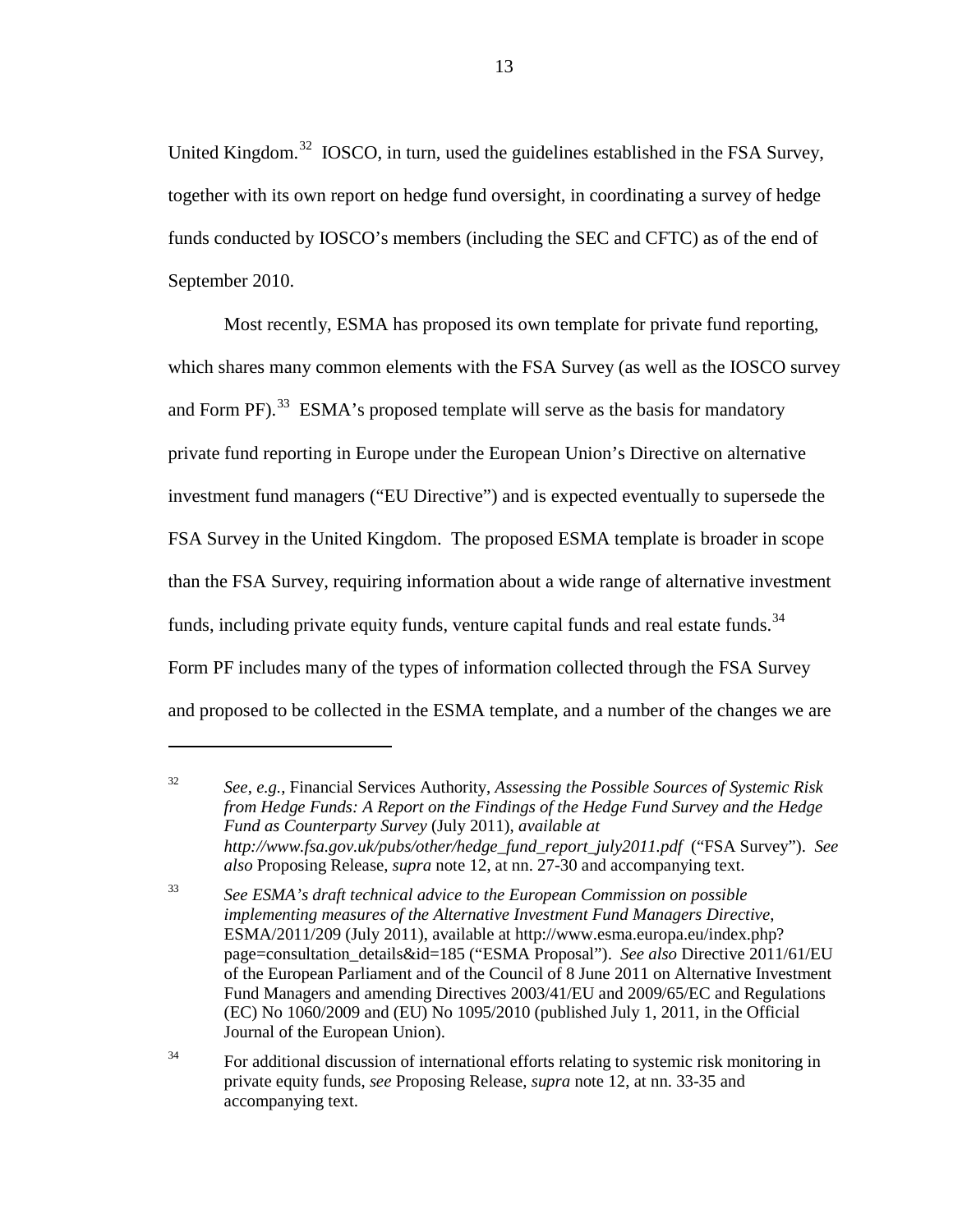making from the proposal further align Form PF with these international approaches to private fund reporting.<sup>[35](#page-13-1)</sup>

#### <span id="page-13-0"></span>**II. DISCUSSION**

The SEC is adopting Form PF and rule 204(b)-1 under the Advisers Act with several changes from the proposal that are designed to respond to commenter concerns. Under the new rule, SEC-registered investment advisers must report systemic risk information to the SEC on Form PF if they advise one or more private funds.<sup>[36](#page-13-2)</sup> The final rule and changes from the proposal are discussed below.<sup>[37](#page-13-3)</sup>

In addition, the CFTC is adopting rule 4.27 with minor revisions.<sup>38</sup> This new rule provides that, for registered CPOs and CTAs that are also registered as investment advisers with the SEC and are required to file Form PF, filing Form PF serves as substitute compliance for certain of the CFTC's proposed systemic risk reporting requirements should the CFTC adopt such requirements.<sup>[39](#page-13-5)</sup> The CFTC has revised the

 $\overline{a}$ 

<span id="page-13-4"></span><sup>38</sup> *See supra* note [16.](#page-6-0)

<span id="page-13-5"></span><sup>39</sup> See CEA rule 4.27. For purposes of this rule, it is the CFTC's position that any false or misleading statement of a material fact or material omission in the jointly adopted

<span id="page-13-1"></span><sup>35</sup> *See*, *e.g.*, *infra* notes [227,](#page-75-0) [231,](#page-76-1) [244](#page-79-0)[-246,](#page-80-0) [258,](#page-84-0) [279,](#page-92-0) [283](#page-93-0) and [297](#page-97-0) and accompanying text.

<span id="page-13-2"></span><sup>36</sup> *See* Advisers Act rule 204(b)-1.

<span id="page-13-3"></span> $37$  As noted above, section 204(b) of the Advisers Act gives the SEC authority to establish both reporting and recordkeeping requirements for private fund advisers. *See supra* note [12](#page-5-4) and accompanying text. One commenter asked why the SEC proposed reporting requirements before proposing recordkeeping requirements for private fund advisers, expressing concern that advisers would need to know what records to maintain in order to report on Form PF. *See* comment letter of Congressman Darrell E. Issa, Chairman of the House Committee on Oversight and Government Reform (Sept. 20, 2011) ("Issa Letter"). Recordkeeping requirements serve a number of important purposes, such as ensuring that advisers maintain adequate documentation relevant to the disposition of their clients' and investors' assets and that SEC examiners are able to effectively inspect advisers' operations. The SEC does not believe, however, that establishing recordkeeping requirements is a necessary prerequisite to establishing reporting requirements.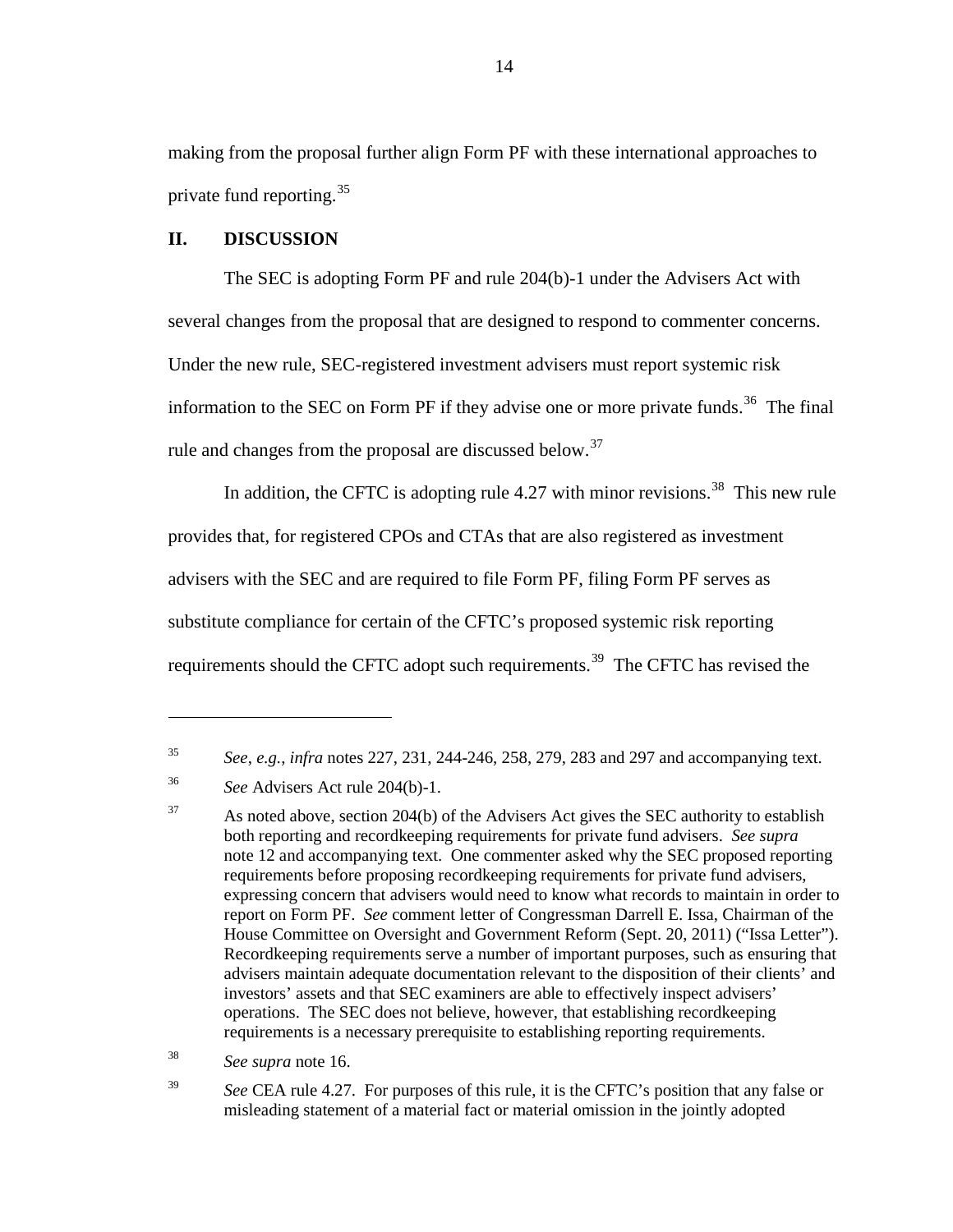new rule to allow CPOs and CTAs who are otherwise required to file Form PF the option of submitting on Form PF data regarding commodity pools that are not private funds as substitute compliance with certain of the CFTC's proposed systemic risk reporting requirements should the CFTC adopt such requirements.<sup>[40](#page-14-0)</sup> The CFTC believes that the revisions to the CEA rule adopted in this Release provide additional clarity with respect to the filing obligations of dually registered CPOs and CTAs. Because commodity pools that are reported or required to be reported on Form PF are categorized as hedge funds for purposes of Form PF, as discussed below, CPOs and CTAs filing Form PF need to complete only the sections applicable to hedge fund advisers.<sup>[41](#page-14-1)</sup>

As discussed above and in the Proposing Release, we have designed Form PF, in consultation with staff representing FSOC's members, to provide FSOC with information important to its understanding and monitoring of systemic risk in the private fund industry.<sup>[42](#page-14-2)</sup> Based on our staffs' consultations with staff representing FSOC's members, we expect that FSOC will use the information collected on Form PF, together with market data from other sources, to assist in determining whether and how to deploy its regulatory tools. This may include, for instance, identifying private funds that merit further analysis or deciding whether to recommend to a primary financial regulator, like

<span id="page-14-0"></span><sup>40</sup> *Id*.

 $\overline{a}$ 

15

sections (sections 1 and 2) of Form PF that is filed by these CPOs and CTAs shall constitute a violation of section  $6(c)(2)$  of the CEA.

<span id="page-14-1"></span><sup>&</sup>lt;sup>41</sup> Form PF is a joint form between the SEC and the CFTC only with respect to sections 1 and 2 of the Form. Accordingly, private fund advisers that are also CPOs or CTAs would be obligated to complete only section 1 and, if they meet the applicable threshold, section 2 of Form PF.

<span id="page-14-2"></span><sup>42</sup> *See* Proposing Release, *supra* note [12,](#page-5-4) at section II.A and at n. 49.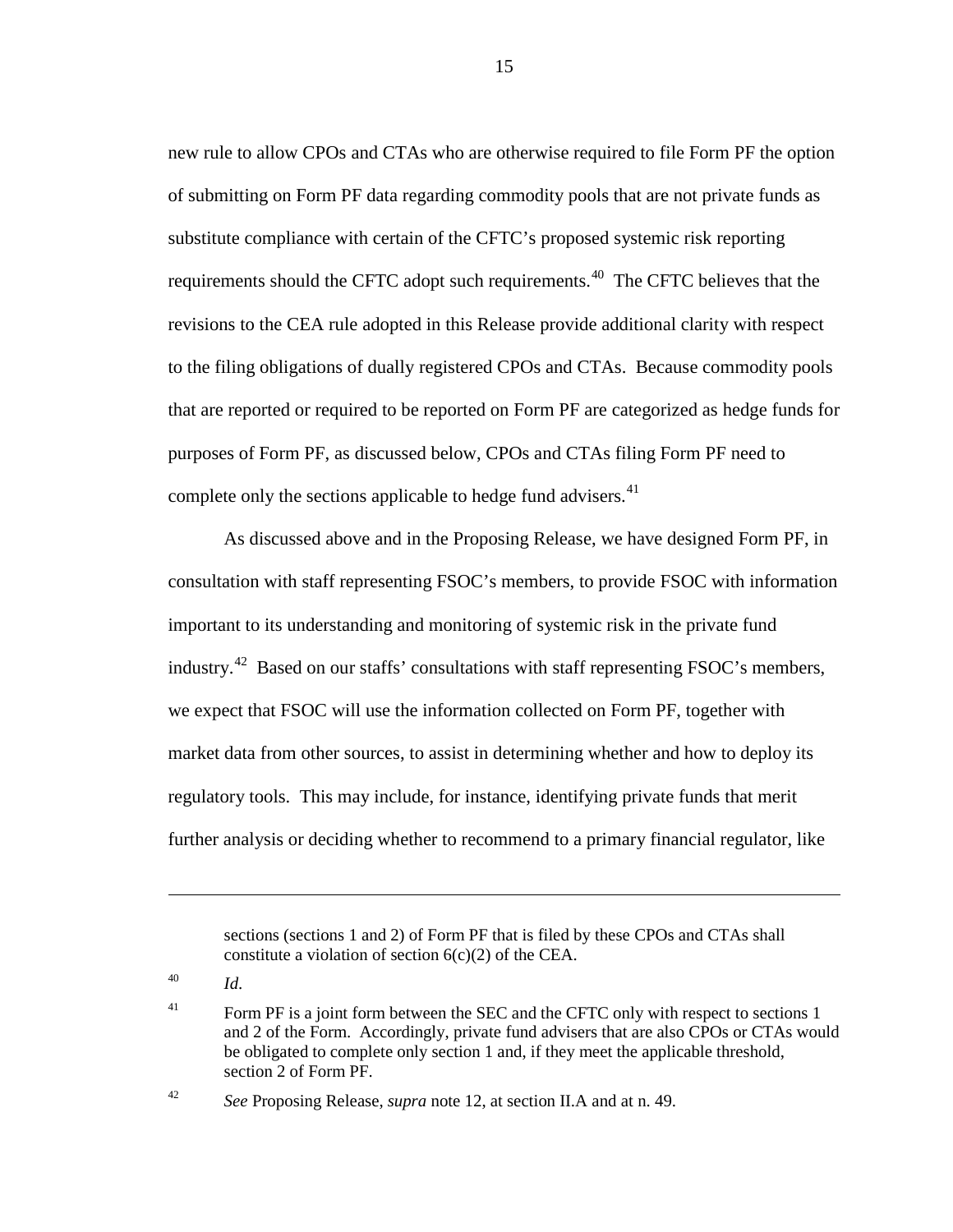the SEC or CFTC, more stringent regulation of the financial activities of the private fund industry.<sup>[43](#page-15-0)</sup>

Although the Form we are adopting will provide information useful to FSOC's regulatory mission, the Form has not been designed to be FSOC's exclusive source of information regarding the private fund industry.<sup>44</sup> FSOC's recently proposed guidance regarding its process for designating nonbank financial companies that may pose risks to U.S. financial stability for FRB supervision helps to illustrate how FSOC may use the Form PF data along with other data sources.<sup>[45](#page-15-2)</sup> This guidance would establish a threestage process for determinations, at least in non-emergency situations. In the first and second stages, FSOC would screen firms using progressively more granular analyses of publicly available data and data that, like Form PF, are collected by other regulators. In the third stage, FSOC would work with the Office of Financial Research ("OFR") to conduct an in-depth review of specific firms identified in the first two stages, and this would generally involve OFR collecting additional, targeted information directly from these firms.<sup>[46](#page-15-3)</sup> Similarly, in determining whether to exercise its other authorities for

 $\overline{a}$ 

<span id="page-15-1"></span><sup>44</sup> *See* Proposing Release, *supra* note [12,](#page-5-4) at n. 50 and accompanying text.

<span id="page-15-0"></span><sup>43</sup> *See supra* note [6.](#page-4-0)

<span id="page-15-2"></span><sup>45</sup> *See* FSOC Second Notice, *supra* not[e 6.](#page-4-0) *See also* section 113 of the Dodd-Frank Act for a discussion of the matters that FSOC must consider when determining whether a U.S. nonbank financial company will be supervised by the FRB and subject to prudential standards.

<span id="page-15-3"></span><sup>46</sup> *See* sections 153 and 154 of the Dodd-Frank Act. One commenter expressed support for our approach, agreeing that, "Form PF should be used to obtain enough information to make a preliminary assessment, which can be followed up with data requests and dialogue for those firms who may potentially pose systemic risks – Form PF should not be considered the 'complete picture' of the private fund industry." AIMA General Letter.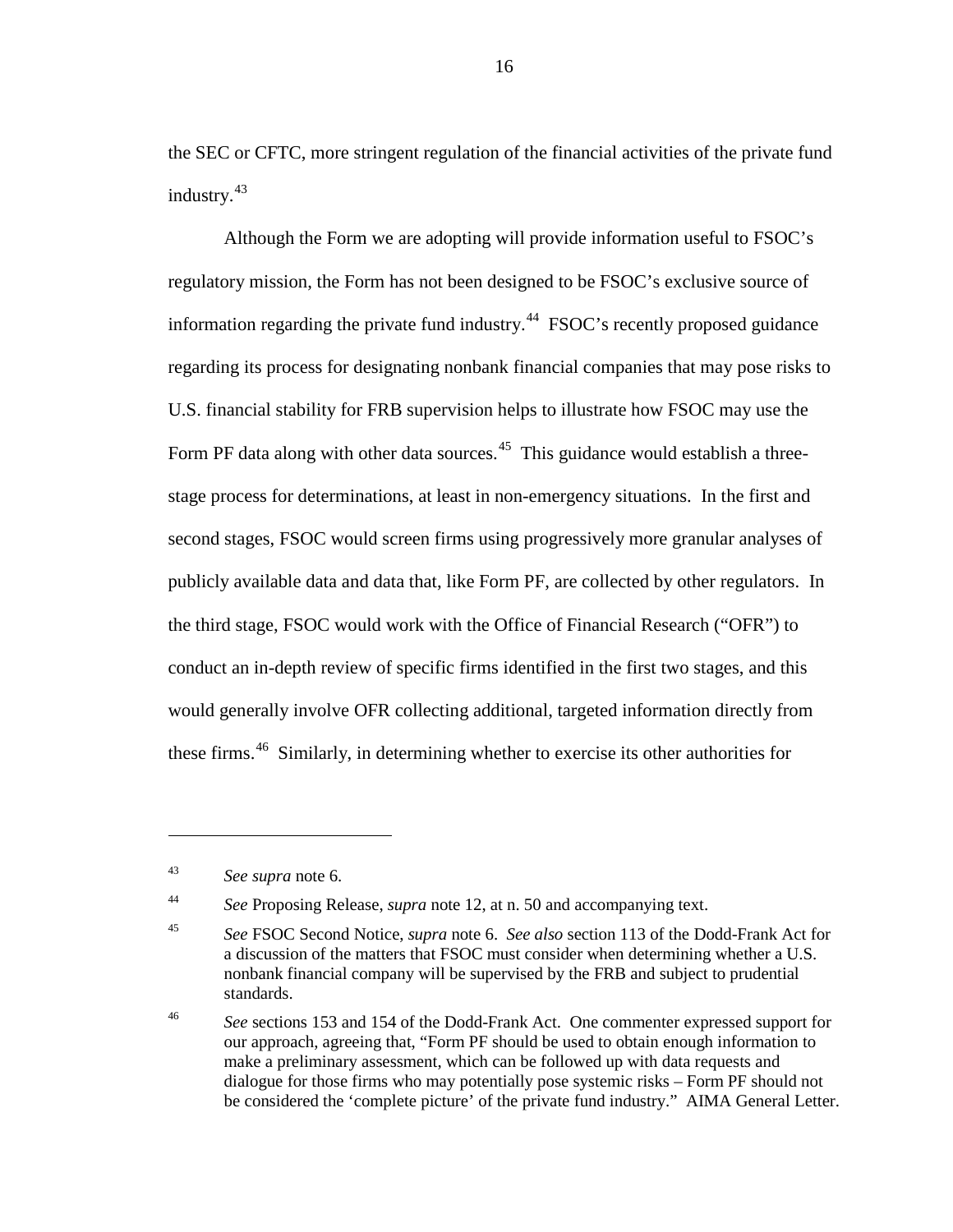addressing potential systemic risks, we expect that FSOC would likely utilize data from other sources in addition to Form PF.

Form PF is primarily intended to assist FSOC in its monitoring obligations under the Dodd-Frank Act, but the Commissions may use information collected on Form PF in their regulatory programs, including examinations, investigations and investor protection efforts relating to private fund advisers. In section VI.A of this Release, we discuss some of the ways in which the SEC could use proposed Form PF data for its regulatory activities and investor protection efforts.

As discussed in more detail below, the amount and type of information required on Form PF varies based on both the size of the adviser and the types of funds managed. For instance, Form PF requires more detailed information from advisers managing a large amount of hedge fund or liquidity fund assets than from advisers managing fewer assets or other types of funds. This scaled approach is intended to provide FSOC with a broad picture of the private fund industry while relieving smaller advisers from much of the detailed reporting.<sup>[47](#page-16-0)</sup> Based on our staffs' consultations with staff representing FSOC's members, we understand that obtaining this broad picture will help FSOC to contextualize its analysis and assess whether systemic risk may exist across the private fund industry and to identify areas where OFR may want to obtain additional

<span id="page-16-0"></span> $47$  In this Release, we refer to advisers that do not satisfy a Large Private Fund Adviser threshold as "smaller private fund advisers." This is not intended to imply that these advisers are small, only that they fall under certain of the Form's reporting thresholds. *See* section VI of this Release for a discussion of entities that are regarded as small for purposes of the Advisers Act.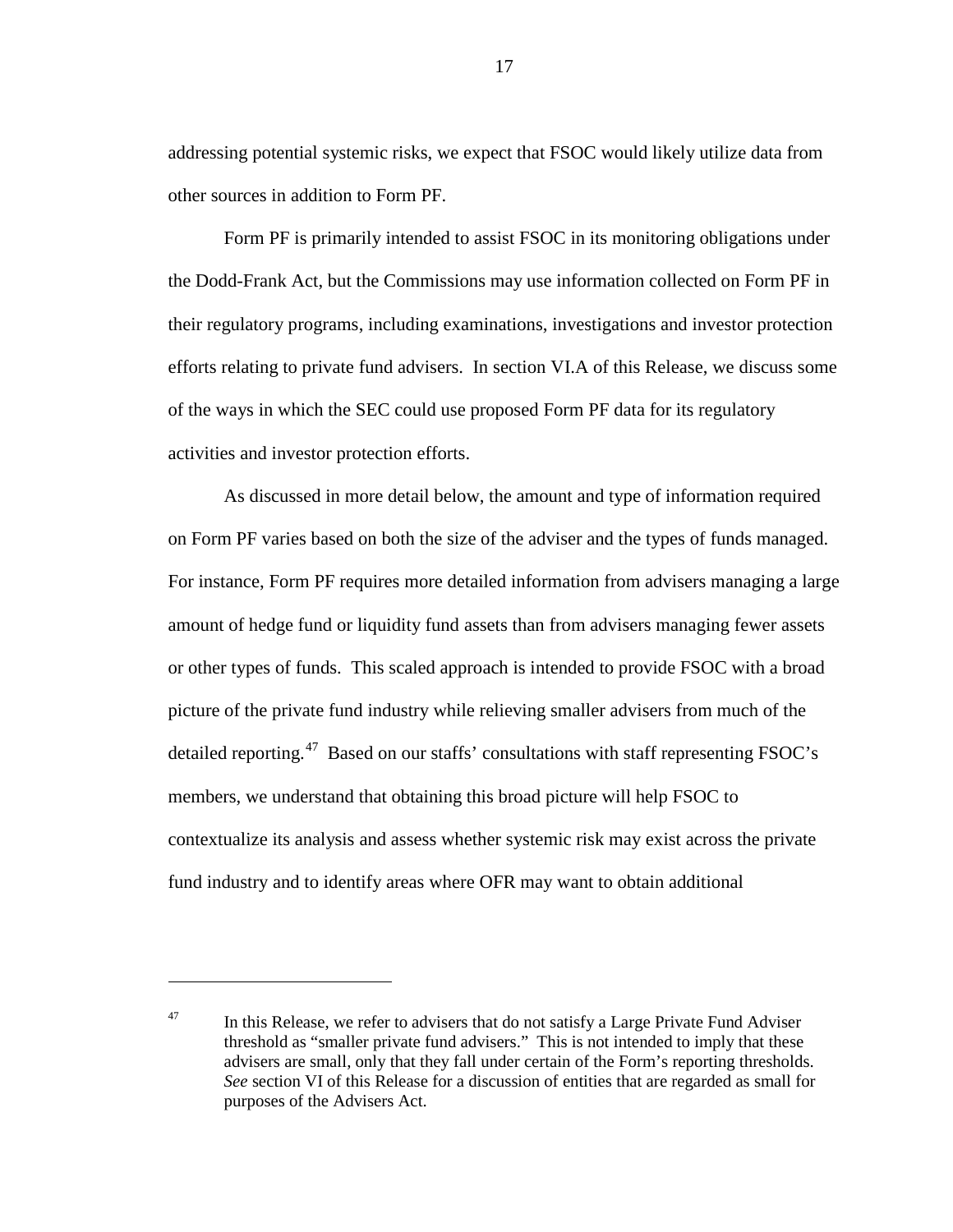information. This scaled approach is also designed to reflect the different implications for systemic risk that may be presented by different investment strategies.

#### **A. Who Must File Form PF**

<span id="page-17-0"></span>An investment adviser must file Form PF if it: (1) is registered or required to register with the SEC; (2) advises one or more private funds; and (3) had at least \$150 million in regulatory assets under management attributable to private funds as of the end of its most recently completed fiscal year.<sup>48</sup> A CPO or CTA that is also registered or required to register with the SEC as an investment adviser and satisfies the other conditions described above must file Form PF with respect to any commodity pool it manages that is a "private fund" and may file Form PF with respect to any commodity pool it manages that is not a "private fund."<sup>[49](#page-17-2)</sup> By filing Form PF with respect to these commodity pools, a CPO will be deemed to have satisfied certain filing requirements for these pools under the CFTC's regulatory regime should the CFTC adopt such requirements. [50](#page-17-3)

We have modified the conditions under which an adviser must file Form PF by adding a minimum reporting threshold of \$150 million in private fund assets under

<span id="page-17-1"></span><sup>48</sup> *See* Advisers Act rule 204(b)-1. This rule requires advisers to calculate the value of private fund assets under management pursuant to instructions in Form ADV, which provide a uniform method of calculating assets under management for regulatory purposes under the Advisers Act. *See* Implementing Adopting Release, *supra* note [11,](#page-5-5) at section II.A.3 (discussing the rationale underlying the new instructions for calculating assets under management for regulatory purposes).

<span id="page-17-3"></span><span id="page-17-2"></span><sup>49</sup> *See supra* note [10](#page-4-6) for the definition of "private fund."

<sup>50</sup> *See* CEA rule 4.27. In the Proposing Release, the CFTC stated that a CPO registered with the CFTC that is also registered as a private fund adviser with the SEC will be deemed to have satisfied its filing requirements for Schedules B and C of Form CPO-PQR by completing and filing the applicable portions of Form PF for each of its commodity pools that satisfy the definition of "private fund" in the Dodd-Frank Act.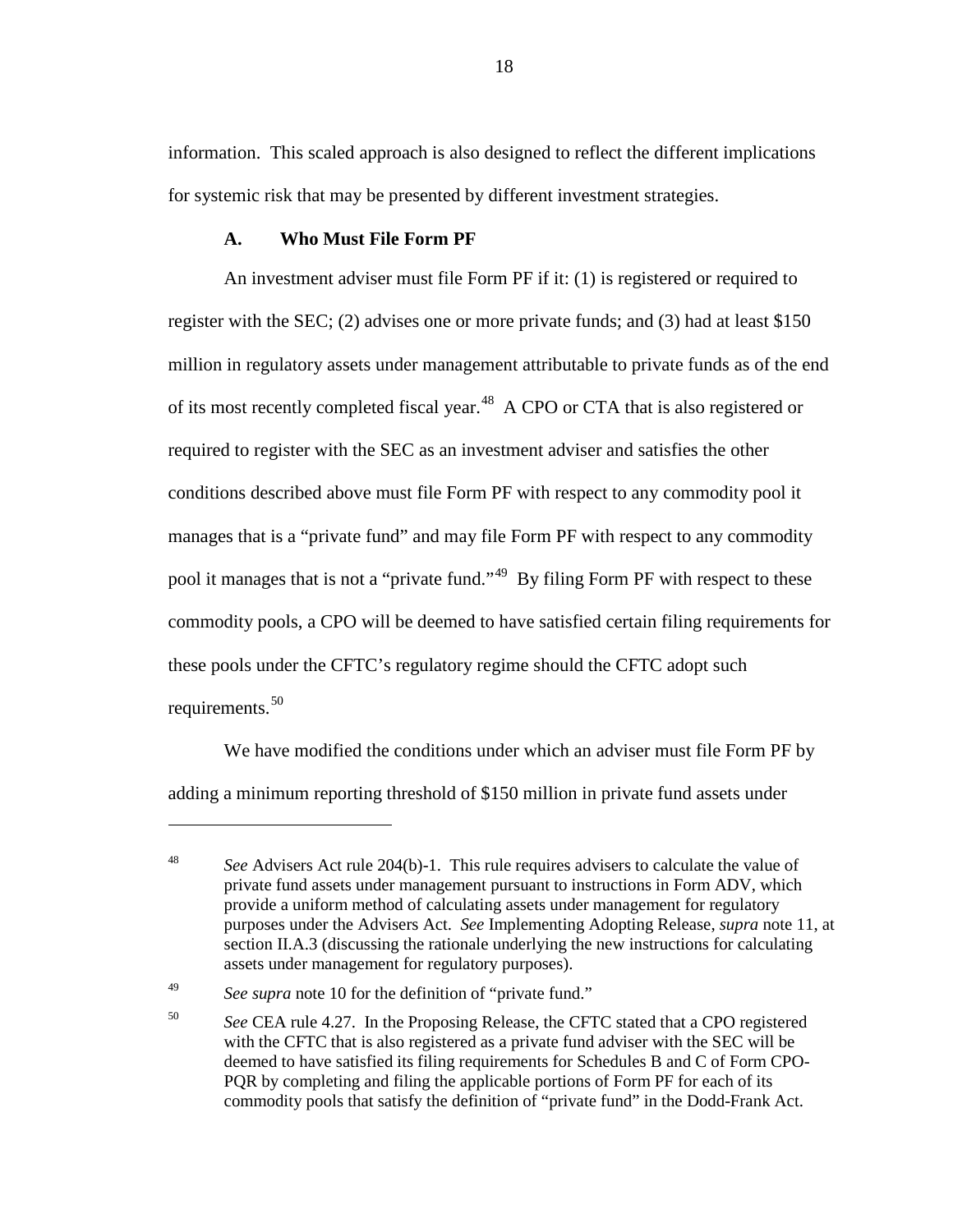management.<sup>51</sup> Under the proposal, all private fund advisers registered with the SEC would have been required to file Form PF. The Dodd-Frank Act modified the Advisers Act's minimum registration requirements so that most advisers with less than \$100 million in assets under management must register with one or more states rather than the SEC.<sup>52</sup> In addition, the Dodd-Frank Act created exemptions from SEC registration for advisers solely to venture capital funds and for advisers solely to private funds that in the aggregate have less than \$150 million in assets under management in the United States.<sup>[53](#page-18-2)</sup> As a result, under our proposed approach, most advisers with under \$100 million in assets under management, and many advisers with less than \$150 million in private fund assets under management, would not have reported on Form PF because they would not be registered with the SEC. However, some registered advisers with relatively few private fund assets would have been required to report on Form PF while exempt advisers with less than \$150 million in private fund assets under management would not have been required to file Form PF.

Commenters argued that this outcome was not justified from a systemic risk perspective and recommended a minimum reporting threshold for advisers based on the amount of private fund assets under management.<sup>[54](#page-18-3)</sup> One commenter proposed setting the

<span id="page-18-0"></span><sup>51</sup> *See* Advisers Act rule 204(b)-1.

<span id="page-18-1"></span><sup>52</sup> *See* section 203A of the Advisers Act. *See also* Implementing Adopting Release, *supra* not[e 11,](#page-5-5) at section II.A.

<span id="page-18-2"></span><sup>53</sup> *See* sections 203(l) and 203(m) of the Advisers Act and rules 203(l)-1 and 203(m)-1 under the Advisers Act. *See also* Exemptions Adopting Release, *supra* note [11.](#page-5-5)

<span id="page-18-3"></span><sup>54</sup> *See*, *e.g.*, IAA Letter; Seward Letter. Two commenters also supported a minimum reporting threshold based on the size of individual funds, suggesting an exclusion for funds "with net asset values of less than \$250 million and that are less than 5% of a manager's assets under management...." MFA Letter; *see also* BlackRock Letter. We do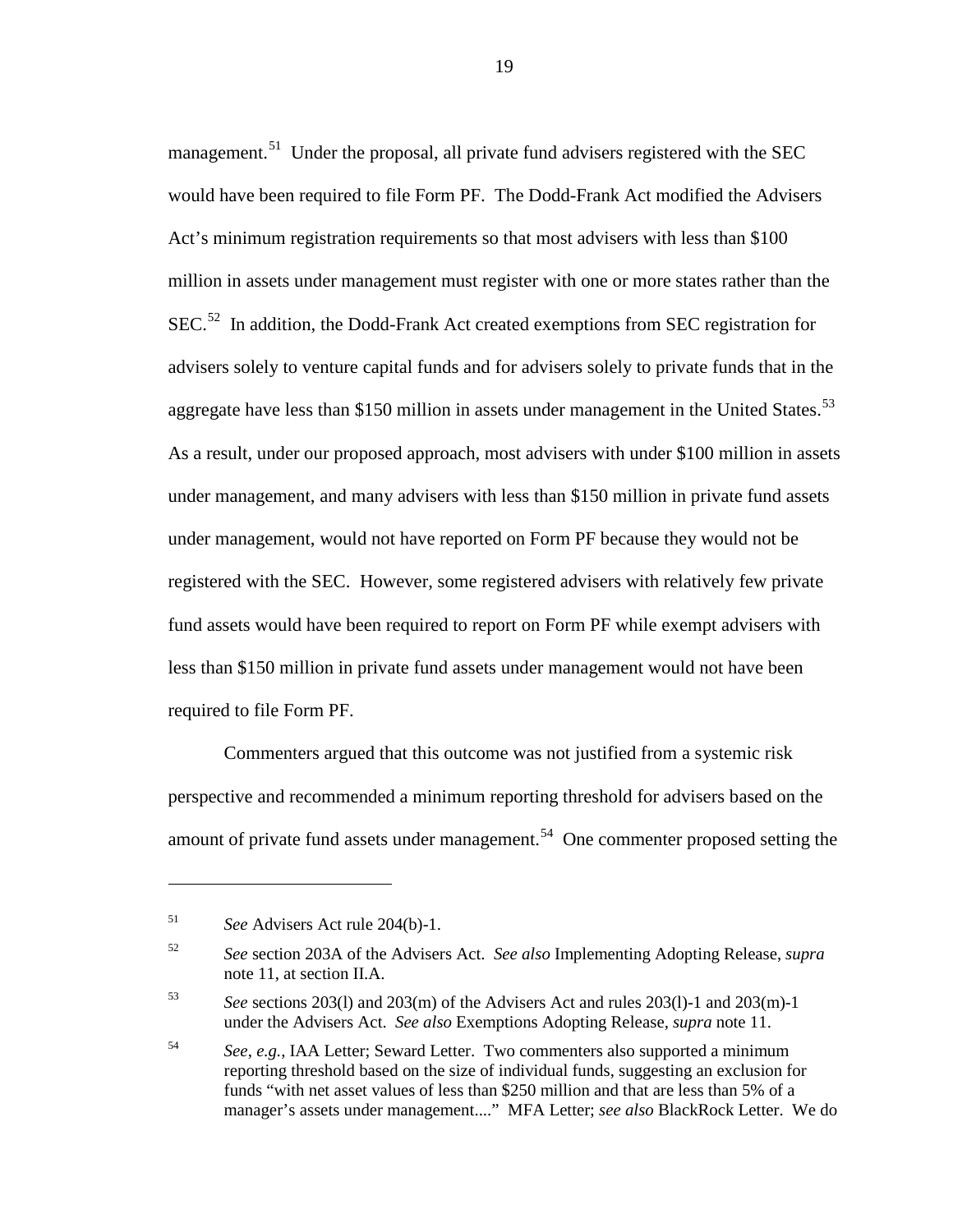threshold at \$150 million to match the new private fund adviser exemption under section  $203(m)$  of the Advisers Act.<sup>[55](#page-19-0)</sup> From the perspective of systemic risk monitoring, it does not appear at this time that the value of gathering this information from registered advisers with less than \$150 million in private fund assets under management justifies the burden to these advisers.

Most private fund advisers that are required to file Form PF will only need to complete section 1 of the Form. This section requires advisers to provide certain basic information regarding any private funds they advise in addition to information about their private fund assets under management and their funds' performance and use of leverage. We describe the information to be collected under section 1 of Form PF in further detail in section II.C.1 of this Release.

As discussed below, however, certain larger private fund advisers must complete additional sections of Form PF, which require more detailed information.<sup>[56](#page-19-1)</sup> Specifically,

not believe that a threshold based on fund size would be appropriate because the aggregate amount of assets in smaller funds that an adviser controls may contribute significantly to the adviser's total ability to affect financial markets and the \$150 million minimum reporting threshold that we are adopting, based on the adviser's private fund assets under management, will adequately differentiate between advisers with only smaller funds and those with significant fund assets.

<span id="page-19-1"></span>

<span id="page-19-0"></span><sup>55</sup> *See* IAA Letter.

<sup>56</sup> *See* Instruction 3 to Form PF. With this scaled approach, the reporting requirements we are adopting reflect the Dodd-Frank Act directive that, in formulating systemic risk reporting and recordkeeping for investment advisers to mid-sized private funds, the SEC take into account the size, governance, and investment strategy of such funds to determine whether they pose systemic risk. *See* section 203(n) of the Advisers Act. The Dodd-Frank Act also provides that the SEC may establish different reporting requirements for different classes of fund advisers, based on the type or size of private fund being advised. *See* section 204(b) of the Advisers Act.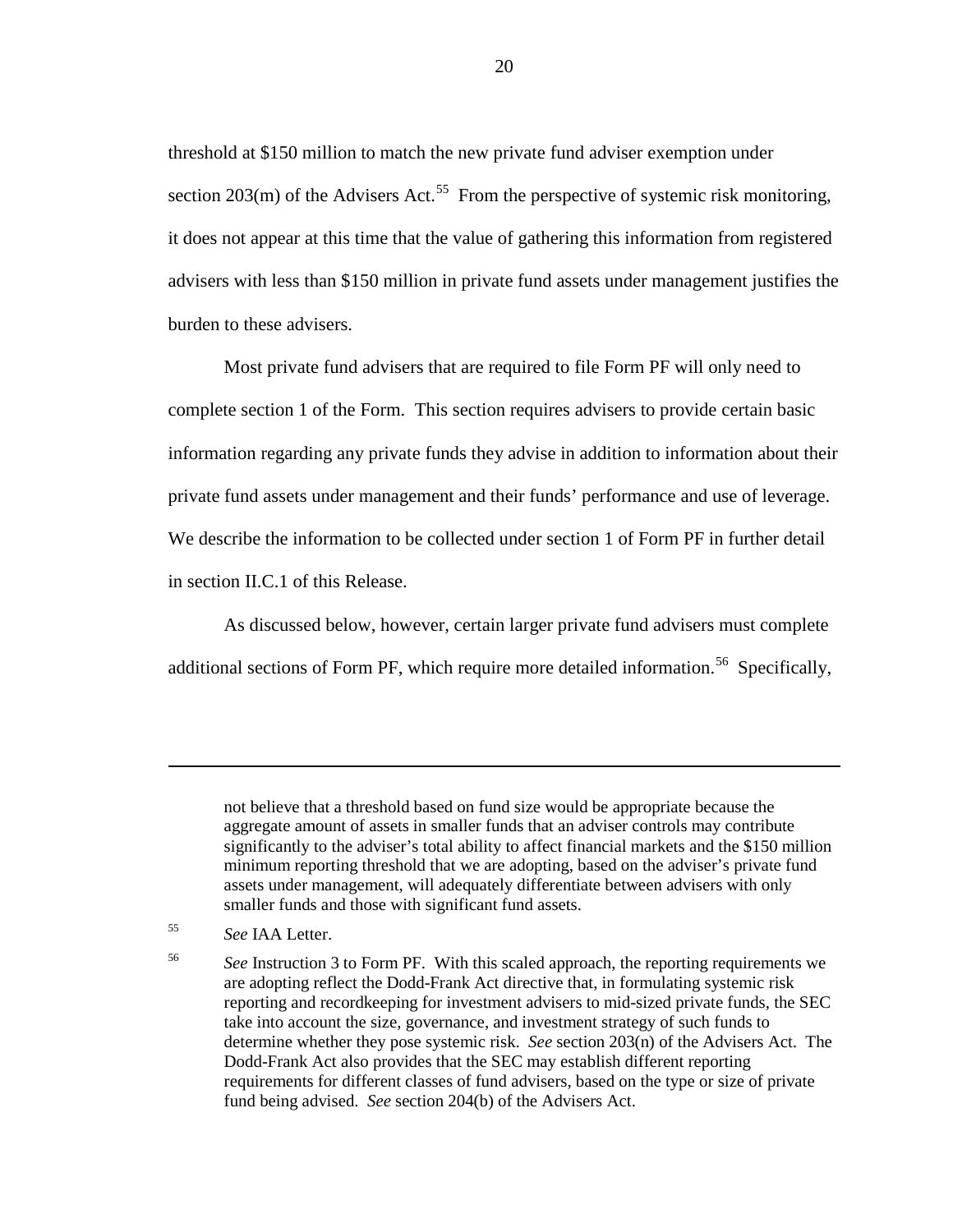three types of "Large Private Fund Advisers" would be required to complete certain additional sections of Form PF:

- Any adviser having at least \$1.5 billion in regulatory assets under management attributable to hedge funds as of the end of any month in the prior fiscal quarter; [57](#page-20-1)
- <span id="page-20-0"></span>• Any adviser managing a liquidity fund and having at least \$1 billion in combined regulatory assets under management attributable to liquidity funds and registered money market funds as of the end of any month in the prior fiscal quarter;<sup>[58](#page-20-2)</sup> and
- Any adviser having at least \$2 billion in regulatory assets under management attributable to private equity funds as of the last day of the adviser's most recently completed fiscal year.<sup>[59](#page-20-3)</sup>

These large advisers must complete additional sections of Form PF, with large hedge fund advisers completing section 2 and large liquidity fund and private equity fund advisers completing sections 3 and 4, respectively.<sup>[60](#page-20-4)</sup> The information each of these

<span id="page-20-1"></span><sup>57</sup> *See* Instruction 3 to Form PF. To determine whether an adviser must file a quarterly report at the end of the second quarter, it must look to its hedge fund assets under management as of the end of each month in the first quarter. *See infra* text accompanying note [112.](#page-39-0) We have modified the amount of this threshold from the proposal. For a discussion of this modification and the reasons for establishing the threshold at this amount, see below in section II.A.4.a of this Release (including notes [90-](#page-32-0) [92](#page-33-0) and accompanying text).

<span id="page-20-2"></span><sup>58</sup> *See supra* note [57.](#page-20-0) For a discussion of the reasons for establishing the threshold at this amount, see below in section II.A.4.a of this Release.

<span id="page-20-3"></span><sup>59</sup> *See* Instruction 3 to Form PF. For a discussion of the reasons for establishing the threshold at this amount, see below in section II.A.4.a of this Release.

<span id="page-20-4"></span><sup>&</sup>lt;sup>60</sup> As adopted, Form PF requires advisers to determine whether they meet the large adviser thresholds less frequently than was proposed (quarterly rather than daily for hedge fund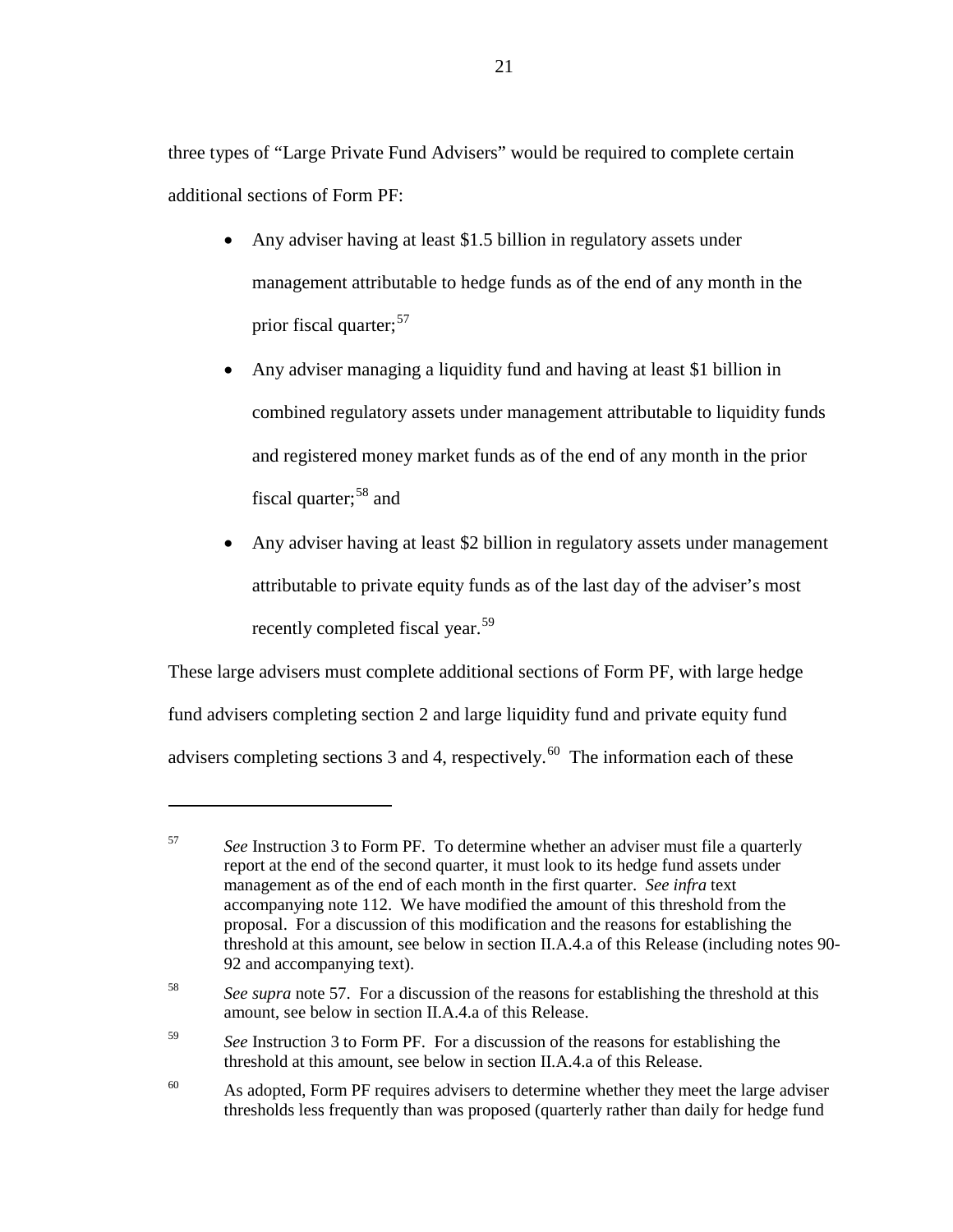sections requires is tailored to the type of fund, focusing on relevant areas of financial activity that have the potential to raise systemic concerns. We discuss these areas of financial activity as they relate to hedge funds, liquidity funds and private equity funds in greater detail in the Proposing Release and below.<sup>[61](#page-21-1)</sup>

#### *1. "Hedge Fund" Definition*

 $\overline{a}$ 

<span id="page-21-0"></span>Registered advisers managing hedge funds must submit information on Form PF regarding the financing and activities of these funds in section 1 of the Form, and large hedge fund advisers are required to provide additional information in section 2 of the Form.<sup>[62](#page-21-2)</sup> Form PF defines "hedge fund" generally to include any private fund having any one of three common characteristics of a hedge fund: (a) a performance fee that takes into account market value (instead of only realized gains); (b) high leverage; or (c) short

and liquidity fund advisers and annually rather than quarterly for private equity advisers). We discuss this change in section II.A.4 of this Release.

<span id="page-21-1"></span><sup>61</sup> *See* sections II.A.1, II.A.2 and II.A.3 of the Proposing Release, *supra* note [12,](#page-5-4) and sections II.C.2, II.C.3 and II.C.4 of this Release.

<span id="page-21-2"></span> $62$  Several commenters debated whether the hedge fund industry generally, or any hedge fund in particular, could pose systemic risk. *See*, *e.g.*, AFL-CIO Letter and CII Letter, identifying hedge fund activities that could have systemic consequences; and AIMA General Letter and MFA Letter, arguing that no hedge fund operating today is likely to be systemically significant. Even among skeptical commenters, however, there was recognition that "there is no concrete data to draw conclusions either way, and that the exercise [of reporting] will be useful to allow the FSOC to make evidence-based conclusions." AIMA General Letter; *see also* MFA Letter. As discussed in the Proposing Release, we believe that Congress expected hedge fund advisers would be required to report under Title IV of the Dodd-Frank Act and that information regarding certain activities of hedge funds may be important to FSOC's monitoring of systemic risk. *See* Proposing Release, *supra* note 11, at nn. 54-61 and accompanying text.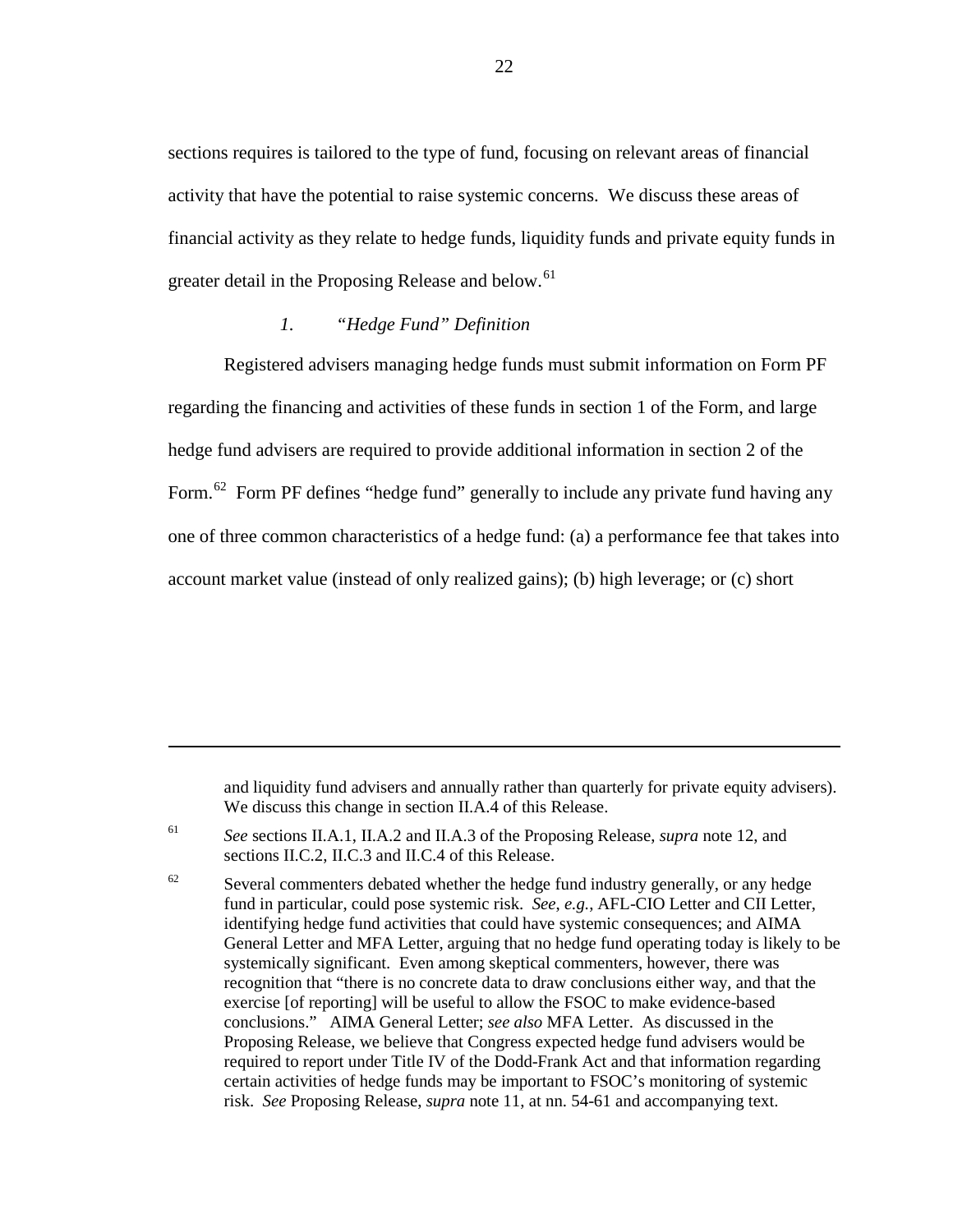selling.<sup>[63](#page-22-0)</sup> Solely for purposes of Form PF, a commodity pool that is reported or required to be reported on Form PF is treated as a hedge fund.

<span id="page-22-5"></span>A number of commenters addressed the "hedge fund" definition. Some of these suggested that we eliminate the distinctions among fund types and instead require all advisers to complete the entire Form so that advisers could not use the definitions to avoid reporting requirements.<sup>64</sup> Others, however, urged us to narrow the definition so that fewer funds would be classified as hedge funds.<sup>65</sup> Form PF generally requires more information regarding hedge funds than other types of funds, and in most cases, an adviser must conclude that a fund is not a hedge fund in order to classify it as one of the six other types of private fund defined in Form PF. [66](#page-22-3) As a result, narrowing the "hedge fund" definition in Form PF could have a significant effect on reporting. Commenters persuaded us, however, that certain revisions to the proposed definition would result in a more accurate grouping of funds, thereby improving the quality of the data collected and, at the same time, reducing the reporting burdens on some advisers.<sup>[67](#page-22-4)</sup>

<span id="page-22-0"></span><sup>63</sup> *See* Glossary of Terms to Form PF. We are defining the term "hedge fund" in Form PF solely for purposes of determining what information an adviser is required to report on the Form. This definition does not apply with respect to any other form or regulation of either Commission unless otherwise specified. The SEC has recently adopted this same definition in amendments to Form ADV. *See* Implementing Adopting Release, *supra* not[e 11,](#page-5-5) at nn. 248-255 and accompanying text. The CFTC has not adopted any definition of "hedge fund" beyond that adopted solely for purposes of Form PF.

<span id="page-22-1"></span><sup>64</sup> *See*, *e.g.*, AFL-CIO Letter.

<span id="page-22-2"></span><sup>65</sup> *See*, *e.g.*, ABA Committees Letter; AIMA General Letter; IAA Letter; PEGCC Letter; SIFMA Letter; comment letter of TCW Group, Inc. (Apr. 12, 2011) ("TCW Letter").

<span id="page-22-3"></span><sup>&</sup>lt;sup>66</sup> See Glossary of Terms to Form PF. Altogether, the seven types of private fund defined in Form PF are: (1) hedge fund; (2) liquidity fund; (3) private equity fund; (4) real estate fund; (5) securitized asset fund; (6) venture capital fund; and (7) other private fund.

<span id="page-22-4"></span> $67$  The "hedge fund" definition, as well as the six other private fund definitions used in Form PF, are also included in the SEC's recent revisions to Form ADV. *See*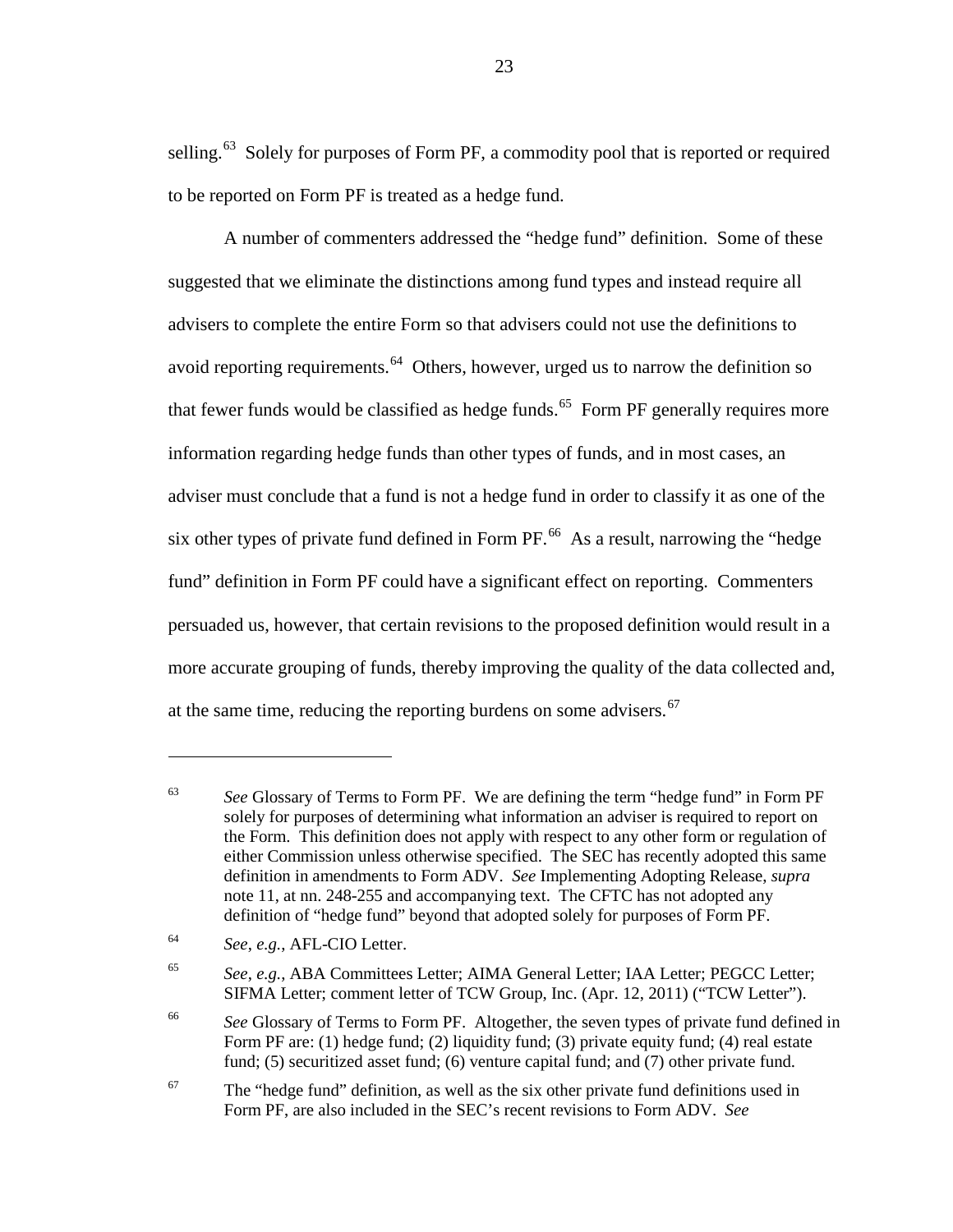<span id="page-23-2"></span>First, we have expressly excluded from the "hedge fund" definition in Form PF vehicles established for the purpose of issuing asset backed securities ("securitized asset funds").<sup>68</sup> One commenter noted that these funds could have been categorized as hedge funds under our proposal, which was not the intended result.<sup>[69](#page-23-1)</sup> Although the issuance of asset backed securities may have systemic risk implications, the questions on Form PF regarding hedge funds would not yield relevant data regarding securitized asset funds. As a result, including responses regarding securitized asset funds in the hedge fund data could distort the information FSOC obtains from questions directed at hedge funds.

Second, we have modified clause (a) of the "hedge fund" definition in Form PF, which classifies a fund as a hedge fund if it uses performance fees or allocations that are calculated by taking into account unrealized gains. One commenter pointed out that even

<span id="page-23-0"></span><sup>68</sup> Specifically, the "hedge fund" definition in Form PF now refers to any private fund having one of the listed characteristics and excludes securitized asset funds. Under the proposal, a fund that satisfied the "hedge fund" definition would have been categorized as a hedge fund even if it otherwise would have satisfied the "securitized asset fund" definition. As adopted, Form PF defines "securitized asset fund" as any private fund "whose primary purpose is to issue asset backed securities and whose investors are primarily debt-holders." We have also modified this definition from the proposal so that it is no longer defined by reference to the "hedge fund" definition. *See* Glossary of Terms to Form PF.

<span id="page-23-1"></span><sup>69</sup> *See* TCW Letter.

Implementing Adopting Release, *supra* note [11,](#page-5-5) at section II.C.1. Although the SEC received no comments on these same definitions in the context of that rulemaking, the SEC believes that having consistent definitions in the two forms is important. As a result, the SEC considered in the context of that rulemaking the comments received on these definitions in Form PF and determined, when adopting revisions to Form ADV, to make several changes in that form. The changes we are making to these definitions as used in Form PF conform the two sets of definitions so that both forms use identical terms (with the exception that, for purposes of Form PF, all commodity pools about which an adviser is reporting are treated as hedge funds, while in Form ADV, only commodity pools that are private funds are treated as hedge funds). *See* Implementing Adopting Release, *supra* note [11,](#page-5-5) at nn 248-255. The CFTC has not adopted any definition of "hedge fund" beyond that adopted solely for purposes of Form PF.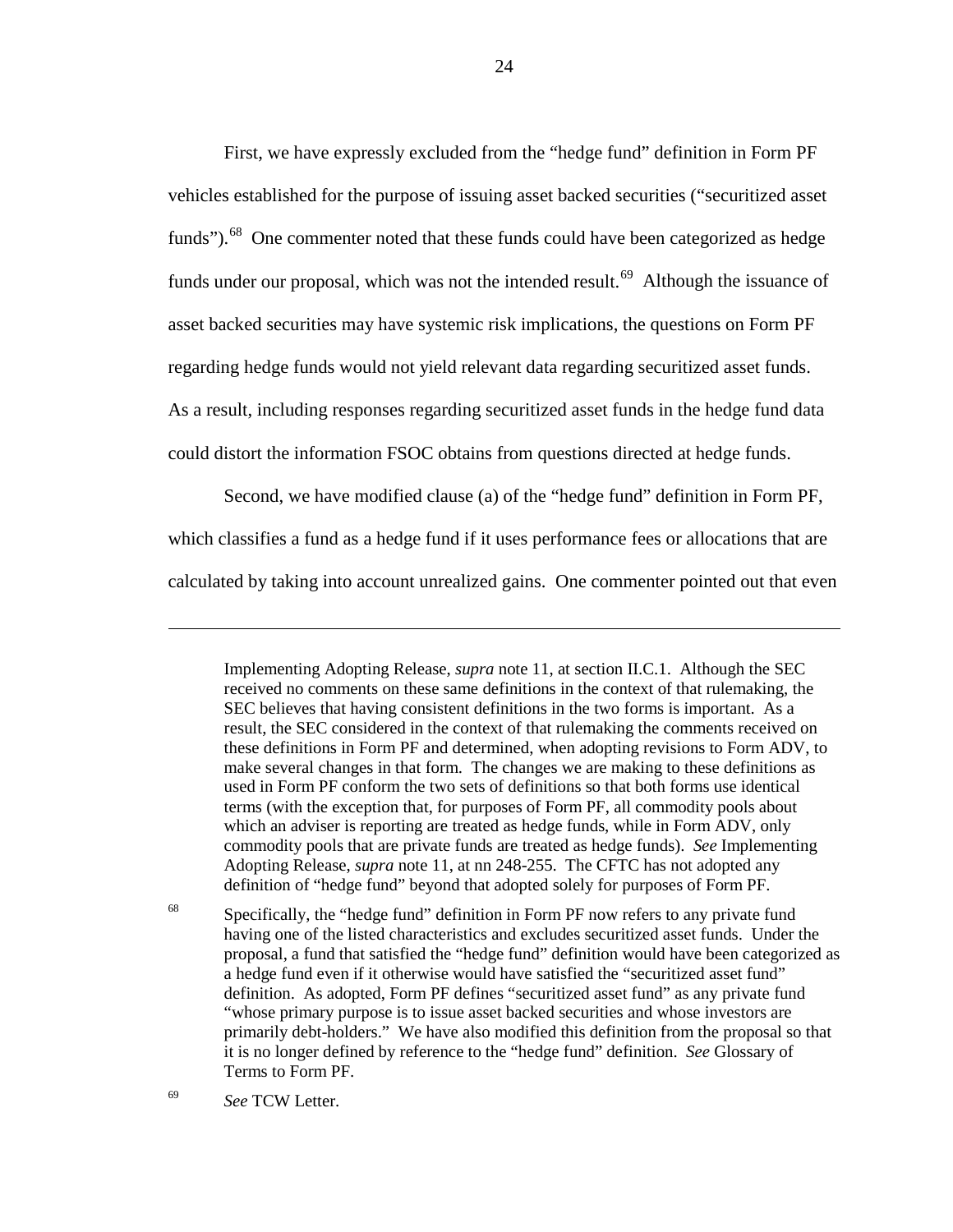funds that do not allow for the payment of such fees or allocations, such as private equity funds, may be required to accrue or allocate these amounts in their financial statements to comply with applicable accounting principles.<sup>[70](#page-24-0)</sup> It was not intended for funds that accrue or allocate these fees or allocations solely for financial reporting purposes to be classified as hedge funds, so we have clarified that clause (a) relates only to fees or allocations that may be *paid* to an investment adviser (or its related persons).<sup>[71](#page-24-1)</sup>

Third, we have addressed another commenter's concern that clause (a) could inadvertently capture certain private equity funds because, although these funds typically calculate currently payable performance fees and allocations based on realized amounts, they will sometimes reduce these fees and allocations by taking into account "unrealized losses net of unrealized gains in the portfolio."<sup>[72](#page-24-2)</sup> Funds should not be classified as hedge funds for purposes of Form PF based solely on this practice, and we have clarified that clause (a) would not include performance fees or allocations the calculation of which

<span id="page-24-0"></span><sup>70</sup> *See* TCW Letter.

 $\overline{a}$ 

<span id="page-24-2"></span><sup>72</sup> *See* PEGCC Letter.

<span id="page-24-1"></span><sup>&</sup>lt;sup>71</sup> Some commenters objected to clause (a) of the "hedge fund" definition more generally, arguing that it is too broad because some traditional/long only funds use performance fees or allocations calculated by taking into account unrealized gains. *See*, *e.g.*, AIMA General Letter; TCW Letter. However, based on our staffs' discussions with staff representing FSOC's members, we believe that funds using these types of fees are often active in markets that FSOC may desire to monitor for concentration risks. In addition, Form PF is intended to provide FSOC with a broad picture of the private fund industry so that it has context against which to assess systemic risk. An important part of this is gathering information about funds with similar characteristics, such as performance fees based on unrealized gains, so that industry-wide comparisons can be made. The inclusion of any particular fund in a reporting group, whether as a result of the private fund definitions or the reporting thresholds, does not represent a conclusion that the fund engages in activities that pose systemic risk.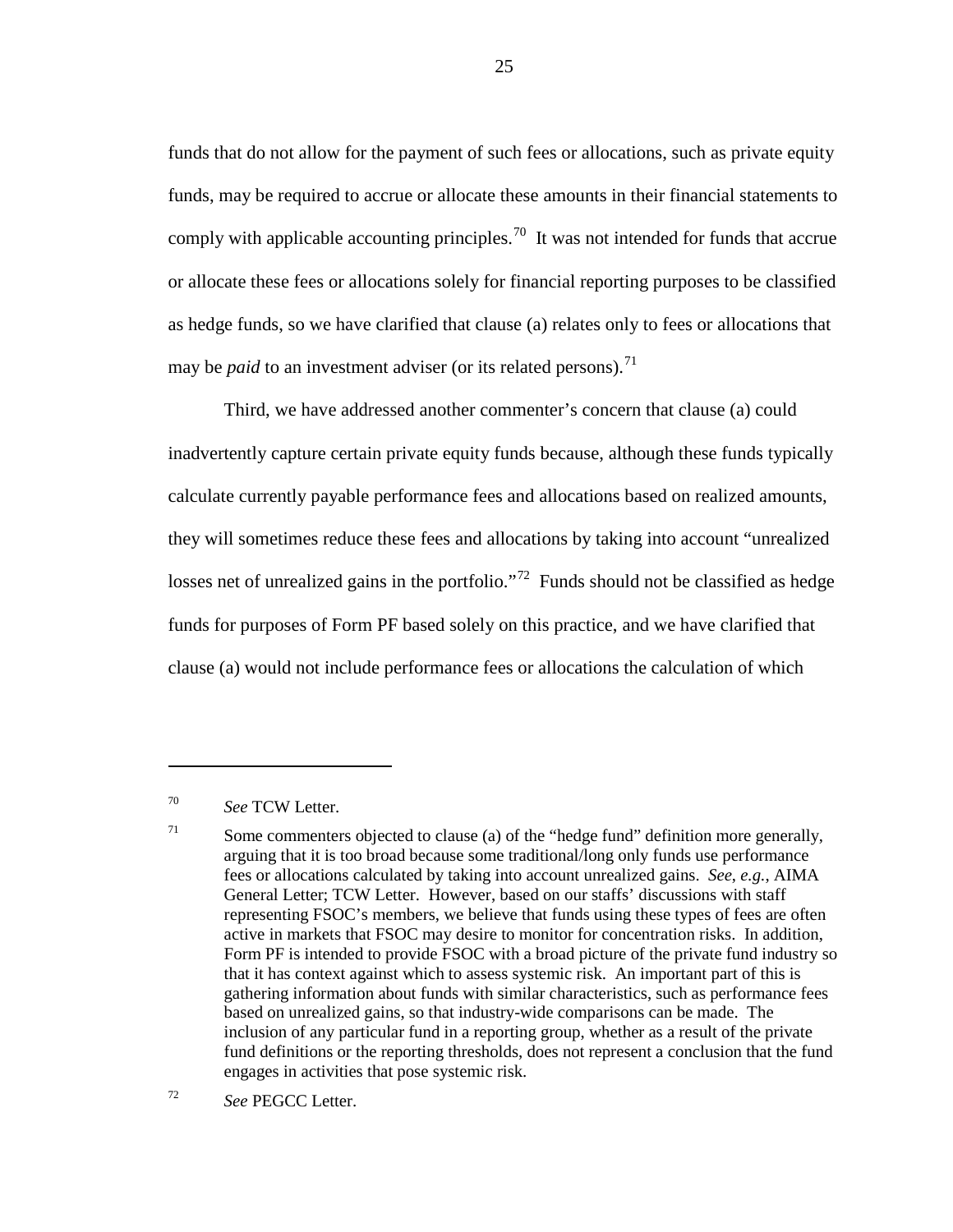may take into account unrealized gains solely for the purpose of reducing such fees or allocations to reflect net unrealized losses.

Finally, several commenters asserted that clause (c) of the "hedge fund" definition, which looks to whether a fund may engage in short selling, should include an exception for a *de minimis* amount of short selling or exclude short selling intended to hedge the fund's exposures.<sup>73</sup> However, short selling appears to be, for purposes of Form PF, a potentially important distinguishing feature of hedge funds, many of which may, as the name suggests, use short selling to hedge or manage risk of various types. On the other hand, we also understand that many funds pursuing traditional investment strategies use short positions to hedge foreign exchange risk and to manage the duration of interest rate exposure, and we are persuaded that including funds within the definition of "hedge fund" in Form PF solely because they use these particular techniques would dilute the meaningfulness of the category. Therefore, we have modified clause (c) to provide an exception for short selling that hedges currency exposure or manages duration<sup>[74](#page-25-1)</sup>

Commenters arguing that, instead of a definition, the Commissions should take an approach similar to that used in the FSA Survey, which outlined common hedge fund characteristics and allowed an adviser "to make its own good faith judgment as to

 $\overline{a}$ 

26

<span id="page-25-0"></span><sup>73</sup> *See* IAA Letter; PEGCC Letter; SIFMA Letter; TCW Letter.

<span id="page-25-1"></span><sup>&</sup>lt;sup>74</sup> We have also made a change to clause (c) to clarify that this clause includes traditional short sales and any transaction resulting in a short exposure to a security or other asset (such as using a derivative instrument to take a short position). The purpose of this definition is to categorize funds that engage in certain types of market activity, and therefore, whether the definition applies should not depend on the form in which the fund engages in that activity.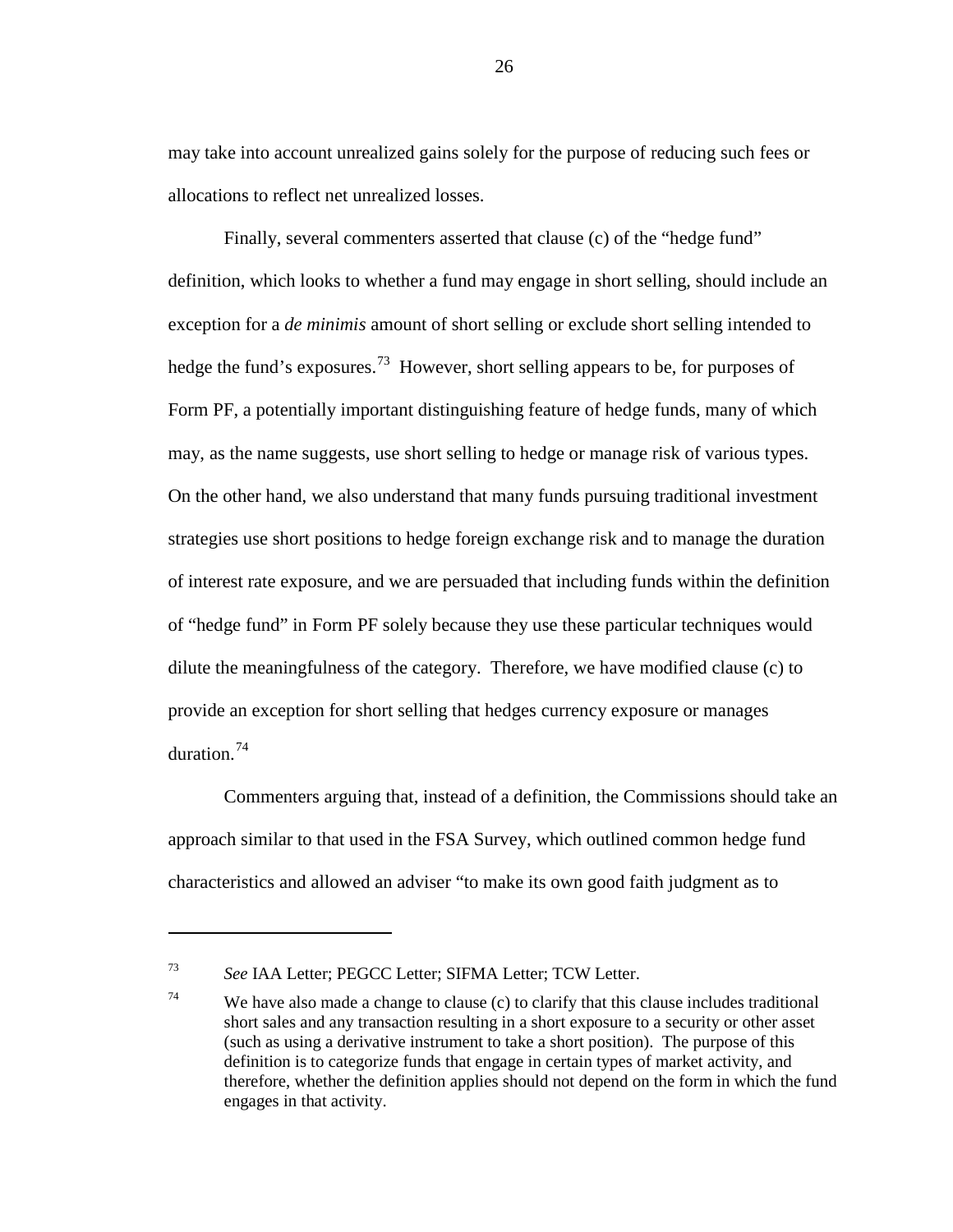whether a particular fund is a hedge fund," were not persuasive.<sup>[75](#page-26-0)</sup> Such an approach could effectively defer to the adviser the determination of whether to report on Form PF information about hedge funds – an approach that might be appropriate for a voluntary survey, like the FSA's, but one that would significantly compromise the value of data collected for FSOC and thus would fail to achieve the purpose of this rulemaking.

<span id="page-26-3"></span>Two other commenters suggested instead that we eliminate all of the private fund definitions and require that every private fund adviser complete the entire Form.<sup>76</sup> These commenters were concerned that any distinction among funds tied to the amount or type of information required would encourage advisers to change strategies in order to avoid reporting. Although we are sensitive to these concerns, we believe that distinguishing fund types is important for two reasons. First, by distinguishing among types of funds, we are able to limit the information collection burdens on advisers to funds for which the information is most relevant.<sup>[77](#page-26-2)</sup> Second, separating reported data by fund strategy allows extraneous information to be excluded, which we believe will improve its utility to FSOC and the Commissions.

Several commenters also expressed concern that clauses (b) and (c) of the "hedge fund" definition in Form PF are too broad because many funds have the capacity to

<span id="page-26-0"></span><sup>75</sup> ABA Committees Letter. *See also* AIMA General Letter; IAA Letter; Seward Letter.

<span id="page-26-1"></span><sup>76</sup> *See* AFL-CIO Letter; AFR Letter.

<span id="page-26-2"></span> $77$  For instance, one commenter, in agreeing that Form PF appropriately differentiates "between the reporting requirements for hedge funds and private equity funds," pointed out that section 2 of the Form, which would be completed by large hedge fund advisers, contains many questions that "are not relevant to private equity funds." This commenter also explained that requiring response to "questions that are not directly related to" the operations of private equity advisers would impose burdens on both FSOC and the advisers. *See* comment letter of Lone Star U.S. Acquisitions (Apr. 12, 2011) ("Lone Star Letter").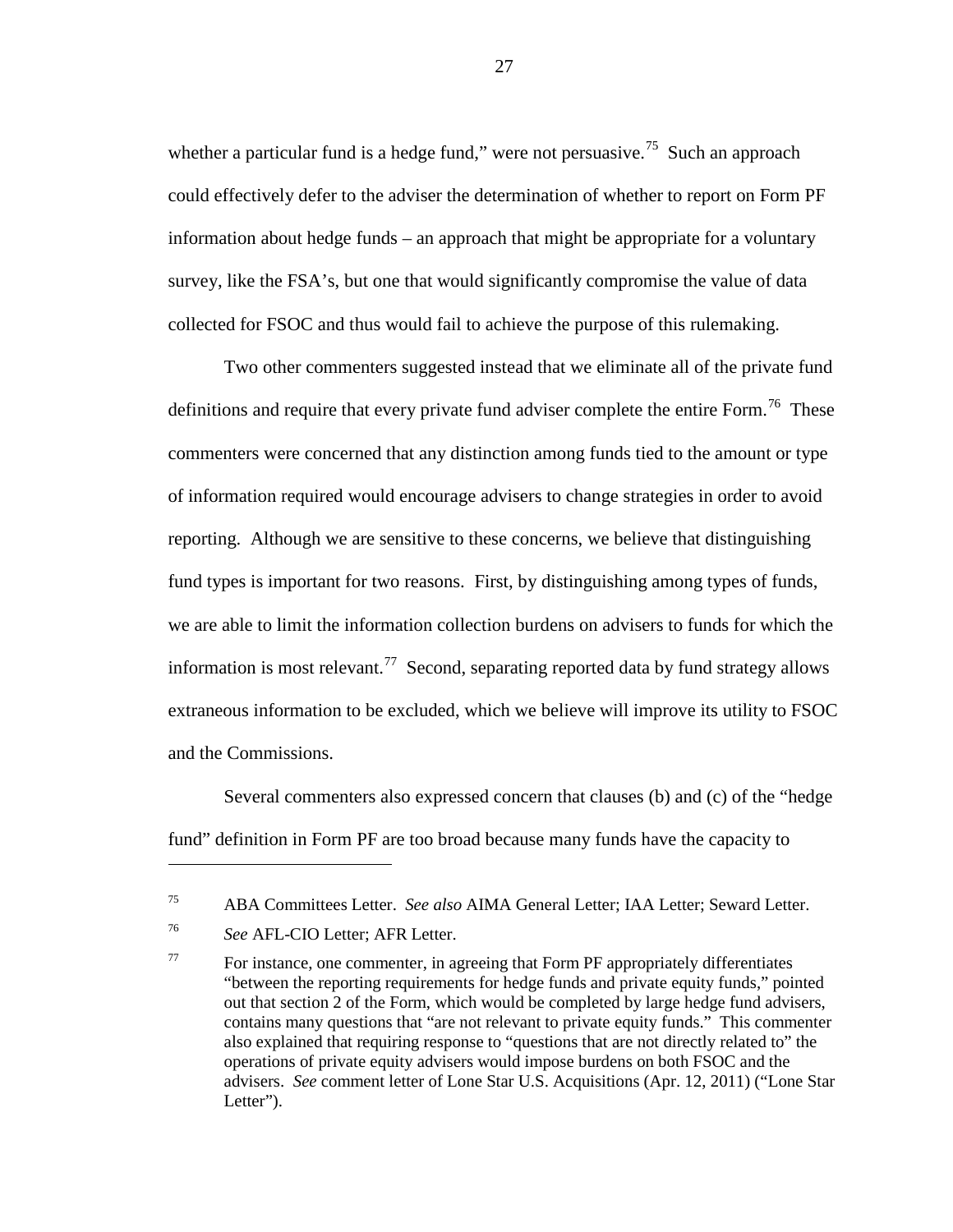borrow or incur derivative exposures in excess of the specified amounts or to engage in short selling but do not in fact engage, or intend to engage, in these practices.<sup>[78](#page-27-0)</sup> These commenters generally argued that clauses (b) and (c) should focus on actual or contemplated use of these practices rather than potential use. Changes to the "hedge fund" definition in response to these comments have not been made because clauses (b) and (c) properly focus on a fund's ability to engage in these practices. Even a fund for which leverage or short selling is an important part of its strategy may not engage in that practice during every reporting period. Thus, the suggested approach could result in incomplete data sets for hedge funds, a class of funds that may be systemically significant. However, a private fund would not be a "hedge fund" for purposes of Form PF solely because its organizational documents fail to prohibit the fund from borrowing or incurring derivative exposures in excess of the specified amounts or from engaging in short selling so long as the fund in fact does not engage in these practices (other than, in the case of clause (c), short selling for the purpose of hedging currency exposure or managing duration) and a reasonable investor would understand, based on the fund's offering documents, that the fund will not engage in these practices.

<span id="page-27-2"></span>Finally, some commenters recommended that a fund should not be classified as a "hedge fund" for purposes of Form PF unless it satisfies at least two of the prongs of the "hedge fund" definition (rather than any one prong).<sup>[79](#page-27-1)</sup> The definition is designed to identify funds that are an appropriate subject for the higher level of reporting to which

 $\overline{a}$ 

28

<span id="page-27-1"></span><span id="page-27-0"></span><sup>78</sup> *See*, *e.g.*, AIMA General Letter; IAA Letter; PEGCC Letter; SIFMA Letter; TCW Letter. <sup>79</sup> *See*, *e.g.*, Lone Star Letter; PEGCC Letter; TCW Letter.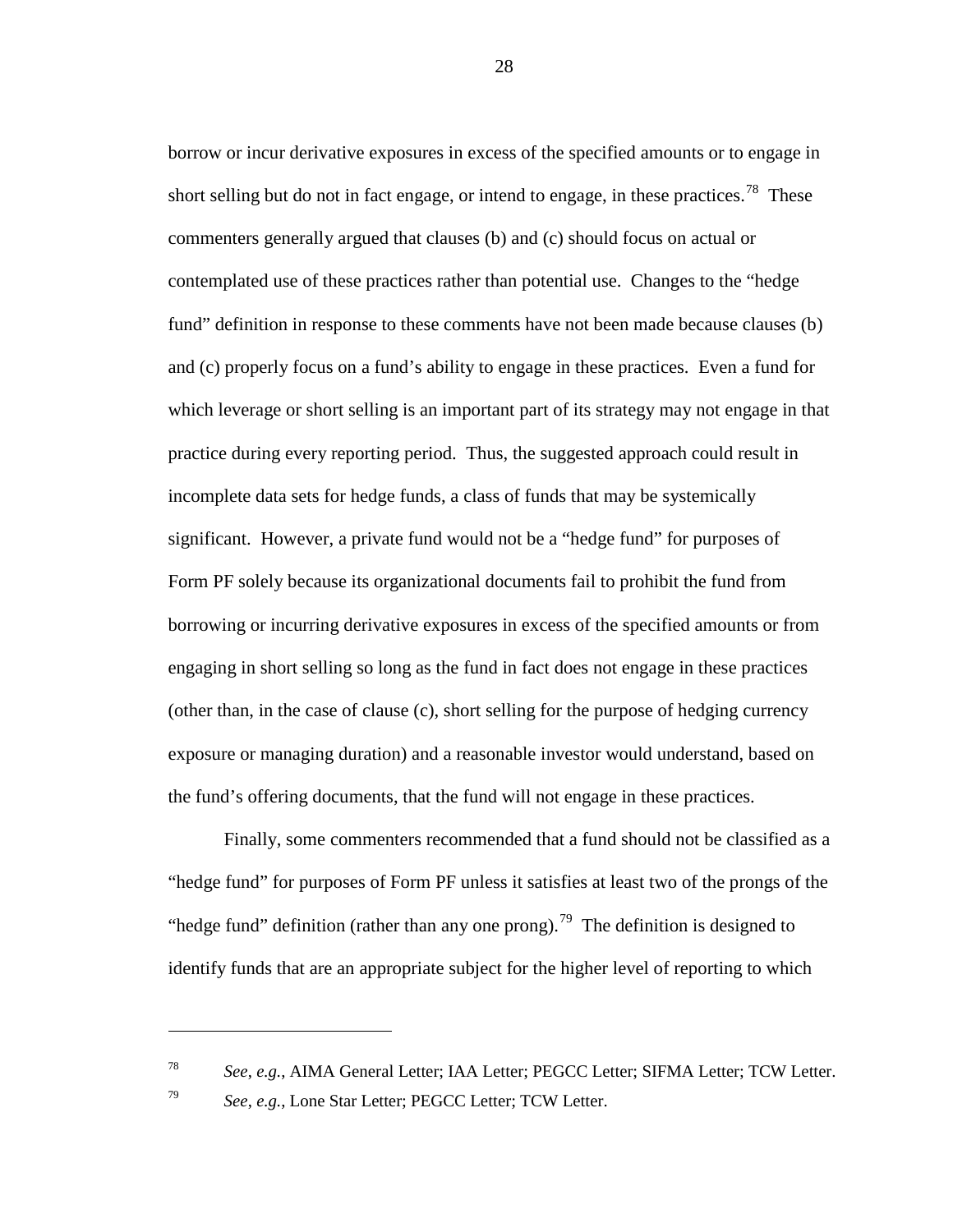hedge funds will be subject under Form PF, and, based on our staffs' consultations with staff representing FSOC's members, we believe that any one of the identified characteristics is sufficient to appropriately distinguish a fund for this purpose. We have not, therefore, made the change these commenters suggested. The changes to the "hedge fund" definition discussed above are intended to more accurately group private funds for purposes of Form PF and, thereby, improve the quality of information reported.

# *2. "Liquidity Fund" Definition*

<span id="page-28-0"></span>Registered advisers managing liquidity funds must submit information on Form PF regarding the financing and activities of these funds in section 1 of the Form, and large liquidity fund advisers are required to provide additional information in section 3 of the Form.<sup>[80](#page-28-2)</sup> For purposes of Form PF, a "liquidity fund" is any private fund that seeks to generate income by investing in a portfolio of short term obligations in order to maintain a stable net asset value per unit or minimize principal volatility for investors.<sup>[81](#page-28-3)</sup> Commenters did not address the "liquidity fund" definition, which the SEC is adopting as proposed.

#### *3. "Private Equity Fund" Definition*

 $\overline{a}$ 

<span id="page-28-1"></span>Registered advisers managing private equity funds must submit information on Form PF regarding the financing and activities of these funds in section 1 of the Form,

<span id="page-28-2"></span><sup>&</sup>lt;sup>80</sup> Form PF is a joint form between the SEC and the CFTC only with respect to sections 1 and 2 of the Form. Section 3 of the Form, which requires more specific reporting regarding liquidity funds, is only required by the SEC.

<span id="page-28-3"></span><sup>81</sup> *See* Glossary of Terms to Form PF. As discussed in the Proposing Release, liquidity funds can resemble registered money market funds, certain features of which may make them susceptible to runs and thus create the potential for systemic risk. *See* Proposing Release, *supra* note [12,](#page-5-4) at section II.A.2.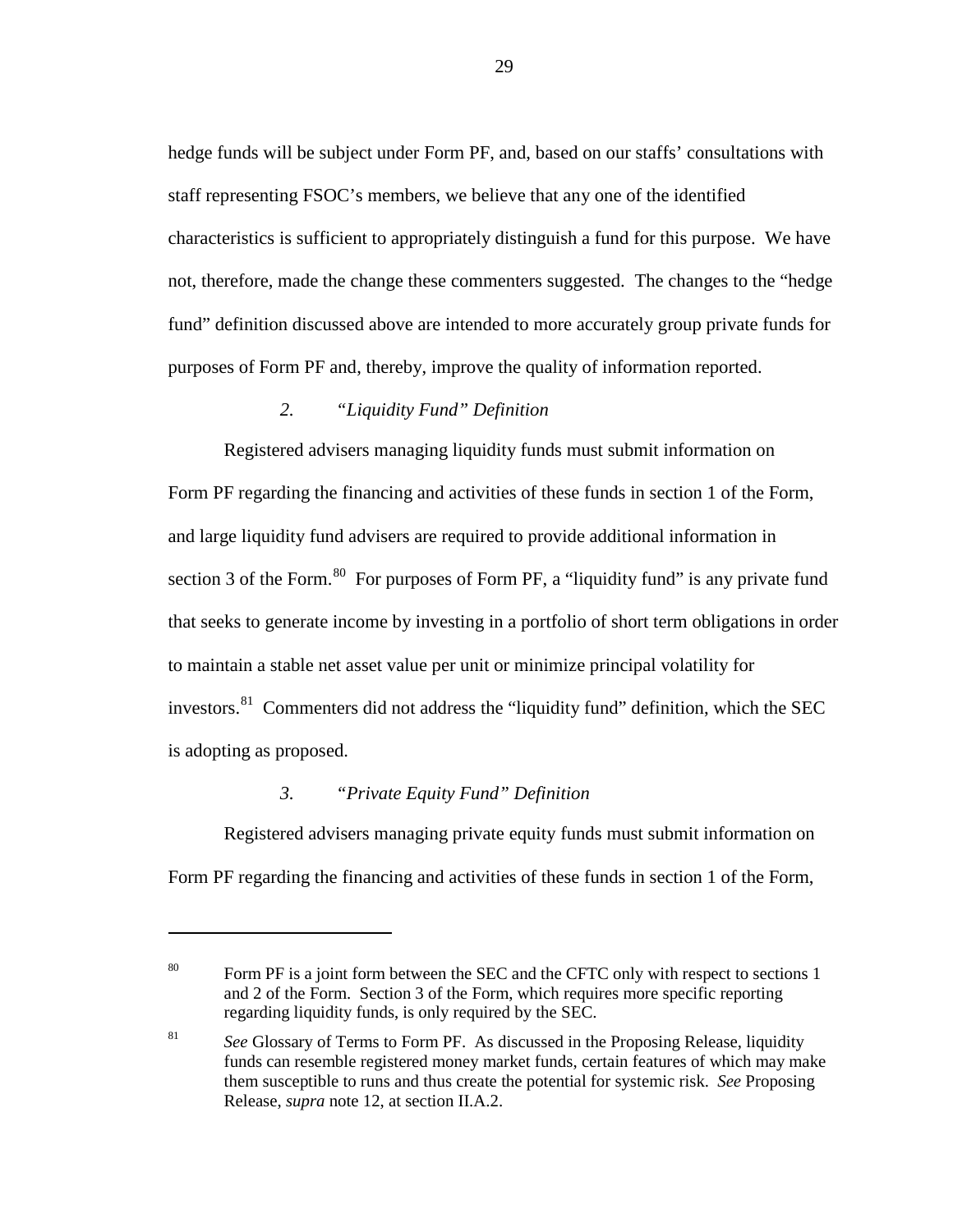and large private equity advisers are required to provide additional information in section 4 of the Form.<sup>[82](#page-29-0)</sup> Consistent with the proposal, Form PF defines "private equity" fund" as any private fund that is not a hedge fund, liquidity fund, real estate fund, securitized asset fund or venture capital fund and does not provide investors with redemption rights in the ordinary course.<sup>83</sup> Two commenters advocated for a definition of "private equity fund" that would not depend on whether a fund is a hedge fund.<sup>84</sup> This approach could, however, create gaps between the definitions and encourage advisers to structure around the reporting requirements. $85$  The changes we have made to the "hedge" fund" definition substantially address the concerns of these commenters.<sup>[86](#page-29-4)</sup> Therefore, we

 $\overline{a}$ 

<span id="page-29-1"></span><sup>83</sup> *See* Glossary of Terms to Form PF. The definitions of "real estate fund" and "venture capital fund" are being adopted as proposed, and changes to the definition of "securitized asset fund" are discussed above. *See supra* note [69.](#page-23-2) These definitions are primarily intended to exclude these types of funds from our definition of "private equity fund" to improve the quality of data reported on Form PF relating to private equity funds.

<span id="page-29-2"></span><sup>84</sup> See PEGCC Letter (proposing an alternative that largely inverts the proposed "hedge" fund" definition but would allow for short selling and soften other distinctions); SIFMA Letter (suggesting an alternative that would define a "private equity fund" as a private fund having "a large number of sophisticated, third-party institutional and high net worth investors" and satisfying ten additional criteria, including that "the fund and its investment activities are not subject to regulatory restrictions or limitations.").

<span id="page-29-3"></span><sup>85</sup> Some commenters were concerned that creating any distinctions among funds would encourage advisers to change strategies in order to avoid reporting. *See supra* note [76](#page-26-3) and accompanying text. The SEC believes, based on its staff's consultations with staff representing FSOC's members, that this risk is best addressed by tightly integrating the definitions.

<span id="page-29-4"></span><sup>86</sup> *See supra* notes [64](#page-22-5)[-79](#page-27-2) and accompanying text for a discussion of comments on the "hedge fund" definition and the changes we are making from the proposal. Some of these comments reflected concern that the breadth of the "hedge fund" definition would cause it to capture some private equity funds. Commenters arguing for an independent "private equity fund" definition expressed similar concerns. As discussed above, certain

<span id="page-29-0"></span> $82$  Form PF is a joint form between the SEC and the CFTC only with respect to sections 1 and 2 of the Form. Section 4 of the Form, which requires more specific reporting regarding private equity funds, is only required by the SEC.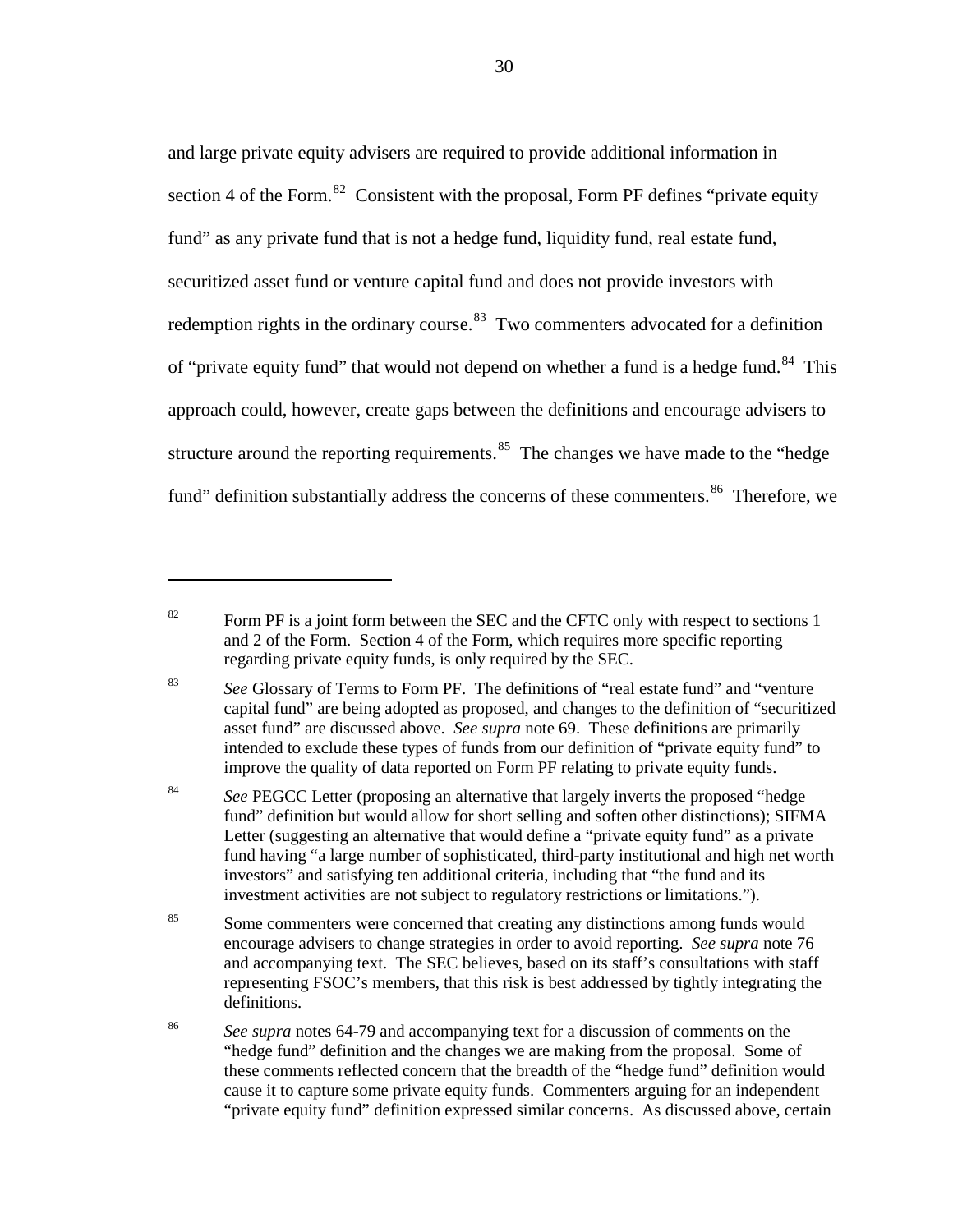<span id="page-30-0"></span>believe that the proposed approach to defining "private equity fund" continues to be appropriate for the purposes of Form PF.

# *4. Large Private Fund Adviser Thresholds a. Amounts*

As noted above, we are adopting a threshold of \$1.5 billion in hedge fund assets under management for large hedge fund adviser reporting, \$1 billion in combined liquidity fund and registered money market fund assets under management for large liquidity fund adviser reporting, and \$2 billion in private equity fund assets under management for large private equity fund adviser reporting.<sup>[87](#page-30-1)</sup> These thresholds are designed so that the group of Large Private Fund Advisers filing Form PF will be relatively small in number but represent a substantial portion of the assets of their respective industries. For example, we estimate that approximately 230 U.S.-based advisers each managing at least \$1.5 billion in hedge fund assets represent over 80 percent of the U.S. hedge fund industry based on assets under management.<sup>[88](#page-30-2)</sup> Similarly,

<span id="page-30-3"></span>of the changes we are making to the "hedge fund" definition are designed to address these concerns.

 $\overline{a}$ 

<span id="page-30-1"></span><sup>87</sup> As proposed, we are requiring that an adviser determine whether it meets a threshold and qualifies as a large hedge fund adviser, large liquidity fund adviser or large private equity adviser based solely on the assets under management attributable to the particular types of fund. Two commenters suggested that we instead require advisers to aggregate all of their assets under management, regardless of strategy, for purposes of the thresholds. *See* AFL-CIO Letter; AFR Letter. These commenters cautioned that our approach could allow advisers with substantial private fund assets under management to nevertheless avoid classification as a Large Private Fund Advisers. We are sensitive to these commenters' concerns, but we continue to believe that the hedge fund, liquidity fund and private equity fund business models are sufficiently distinct that for FSOC's purposes they are most appropriately analyzed on a separate basis.

<span id="page-30-2"></span><sup>88</sup> *See Billion Dollar Club*, HEDGEFUND INTELLIGENCE ("HFI") (Oct. 3, 2011). We estimate that, in addition to the 230 U.S.-based hedge fund advisers that will exceed the threshold, approximately 23 non-U.S. private fund advisers will also be classified as large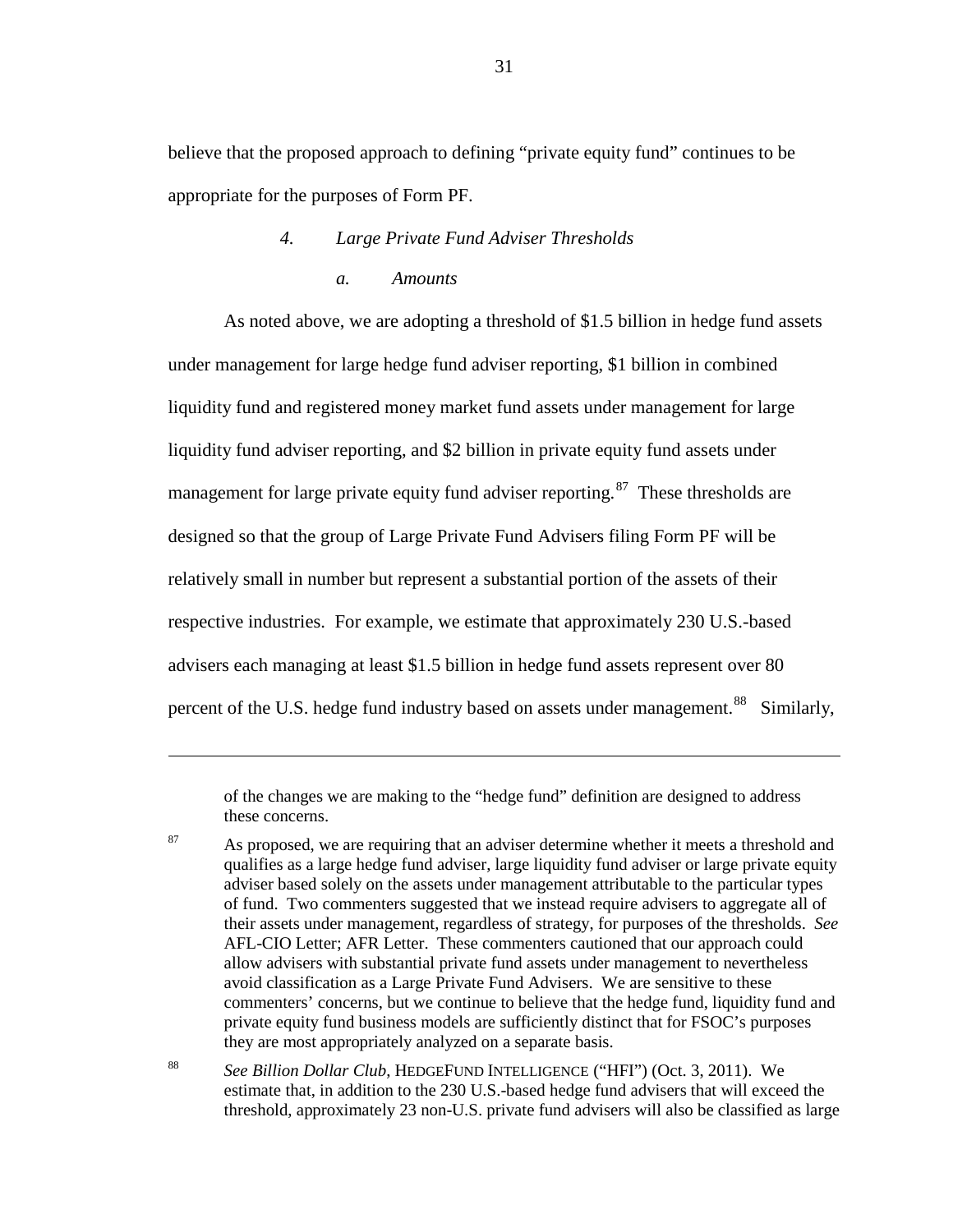SEC staff estimates that the approximately 155 U.S.-based advisers each managing over \$2 billion in private equity fund assets represent approximately 75 percent of the U.S. private equity fund industry based on committed capital.<sup>[89](#page-31-0)</sup>

The threshold we are adopting for large hedge fund advisers reflects an increase from the \$1 billion threshold that we proposed. We do not expect, however, that this increase will substantially change the group of advisers that were estimated in the proposal would be classified as large hedge fund advisers. Rather, the change is intended simply to adjust for a difference in how assets under management are measured in Form PF compared to how they are measured in the commercial databases that we consulted in

 $\overline{a}$ 

hedge fund advisers, for a total of approximately 250 large hedge fund advisers. We have based this estimate of non-U.S. advisers on IARD data as of October 1, 2011, showing that, among currently registered private fund advisers, fewer than 10% are non-U.S. advisers. (We are not aware of any reason that recent changes in the exemptions available under the Advisers Act would affect the relative representation of U.S. and non-U.S. advisers.) One commenter suggested that estimates based on HFI data should be grossed up because the database is under-inclusive. *See* comment letter of the Alternative Investment Management Association (Jul. 26, 2011) ("AIMA AUM Letter"). Although we acknowledge that this database is likely somewhat under-inclusive, we believe that the amount of assets under management not represented in the database is relatively small because the aggregate amount of assets reported to the database is consistent with other data sources estimating the total size of the hedge fund industry. In addition, we believe the uncounted assets are likely skewed toward the smaller advisers in the industry because the identity and size of the industry's largest advisers are relatively consistent across sources. As a result, although this database may under-represent the total amount of hedge fund industry assets under management, the count of large hedge fund advisers is likely to be relatively accurate. The changes to the "hedge fund" definition discussed above will likely result in fewer funds being classified as hedge funds than under the proposed definition. However, these changes are intended to more accurately group private funds for purposes of Form PF and should more closely align the definition to the estimates discussed above.

<span id="page-31-0"></span><sup>89</sup> Preqin. The Preqin data relating to private equity fund committed capital is available in File No. S7-05-11. We estimate that, in addition to the 155 U.S.-based private equity advisers that will exceed the threshold, approximately 16 non-U.S. private fund advisers will also be classified as large private equity advisers, for an approximate total of 170 large private equity advisers. *See supra* note [88](#page-30-3) for a discussion of the basis for this estimate.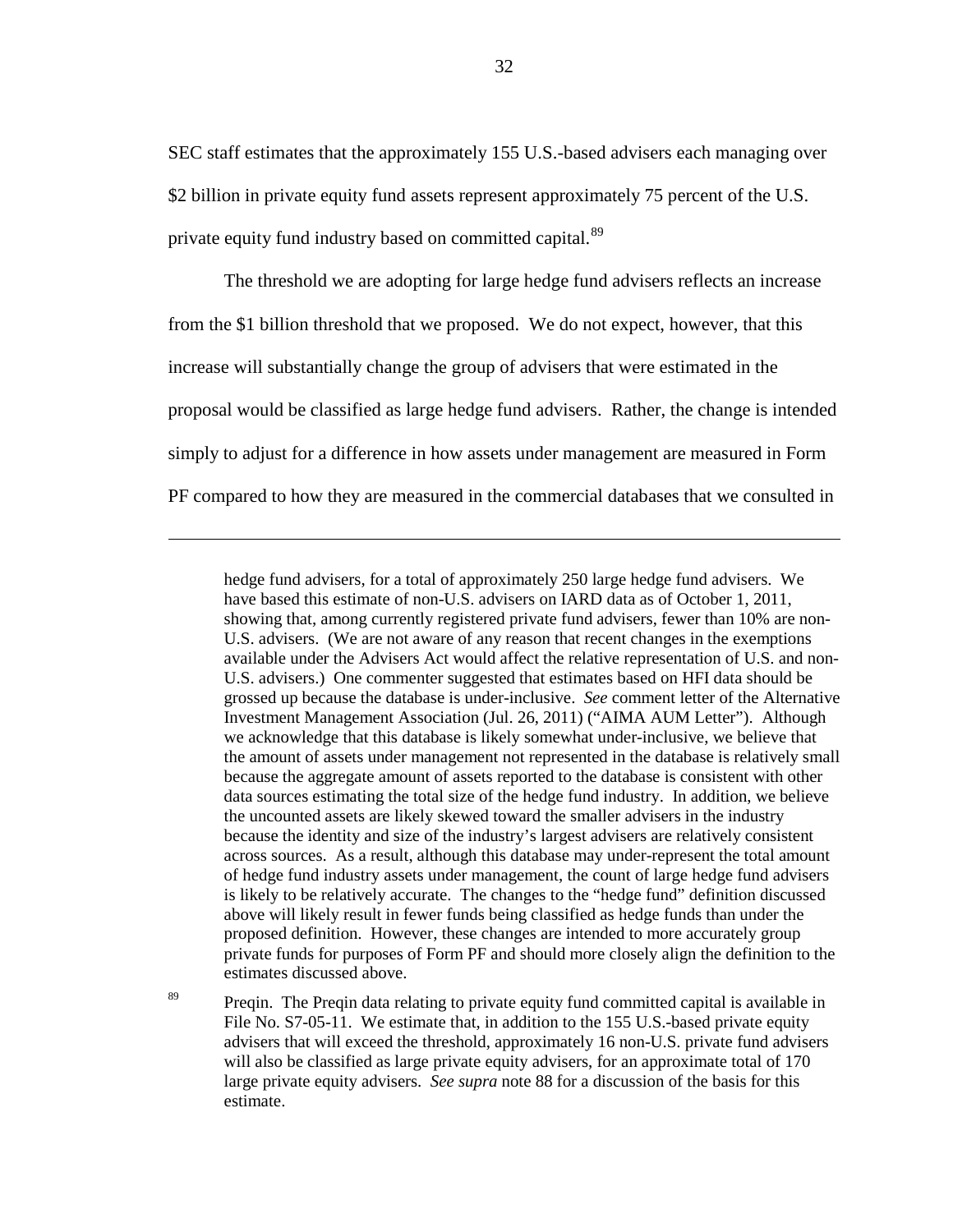<span id="page-32-0"></span>proposing the \$1 billion threshold amount. Form PF uses the definition of "regulatory assets under management" that the SEC recently adopted in connection with amendments to its Form ADV. This definition measures assets under management *gross* of outstanding indebtedness and other accrued but unpaid liabilities. One commenter pointed out, however, that the assets under management that advisers report to the currently available third-party databases are generally calculated on a *net* basis.<sup>90</sup> In other words, without adjustment, our proposed threshold of \$1 billion in gross assets would have captured advisers with less than \$1 billion in net assets, expanding the group of advisers classified as large hedge fund advisers beyond what we intended.<sup>[91](#page-32-2)</sup> We believe this revised threshold strikes an appropriate balance between obtaining

<span id="page-32-1"></span><sup>90</sup> *See* AIMA AUM Letter.

<span id="page-32-2"></span><sup>&</sup>lt;sup>91</sup> We are not aware of any existing source with data regarding the gross assets under management of U.S. hedge fund managers. Therefore, based on our staffs' consultations with staff representing FSOC's members, we have established this threshold by multiplying the proposed threshold by an industry average leverage ratio of 1.5 times net assets. The commenter suggested that industry leverage ranges between 1.5 and 3 times net assets but noted that leverage ratios over the preceding 12 months had dropped to 1.1 times investment capital. *See* AIMA AUM Letter; *see also* MFA Letter (citing leverage ratios from 3.0 to as low as 1.16); Andrew Ang, *et al.*, *Hedge Fund Leverage*, NATIONAL BUREAU OF ECONOMIC RESEARCH (Feb. 2011). We have used a leverage ratio at the lower end of this range because, without data regarding the industry's gross assets, it cannot confidently be estimated that a higher threshold would capture a portion of the industry sufficient to allow FSOC to effectively perform systemic risk assessments. Also, although the definition of "regulatory assets under management" is measured gross of certain liabilities, it does not capture all forms of leverage that may be included in the sources cited in the AIMA AUM Letter, such as off-balance sheet leverage. As a result, the leverage implied by "regulatory assets under management" may be lower than the leverage estimated based on these sources. The AIMA AUM Letter also suggested that the average leverage ratio used should be asset-weighted because advisers with over \$1 billion in net assets under management tend to use greater amounts of leverage. However, these larger advisers would exceed the threshold even if measured on a net basis. The adjustment to the threshold to account for leverage is most relevant for the middle group of advisers, not the large advisers, and the leverage ratio we have used is consistent with the leverage ratio this commenter estimates for advisers with \$200 million to \$1 billion in net assets under management.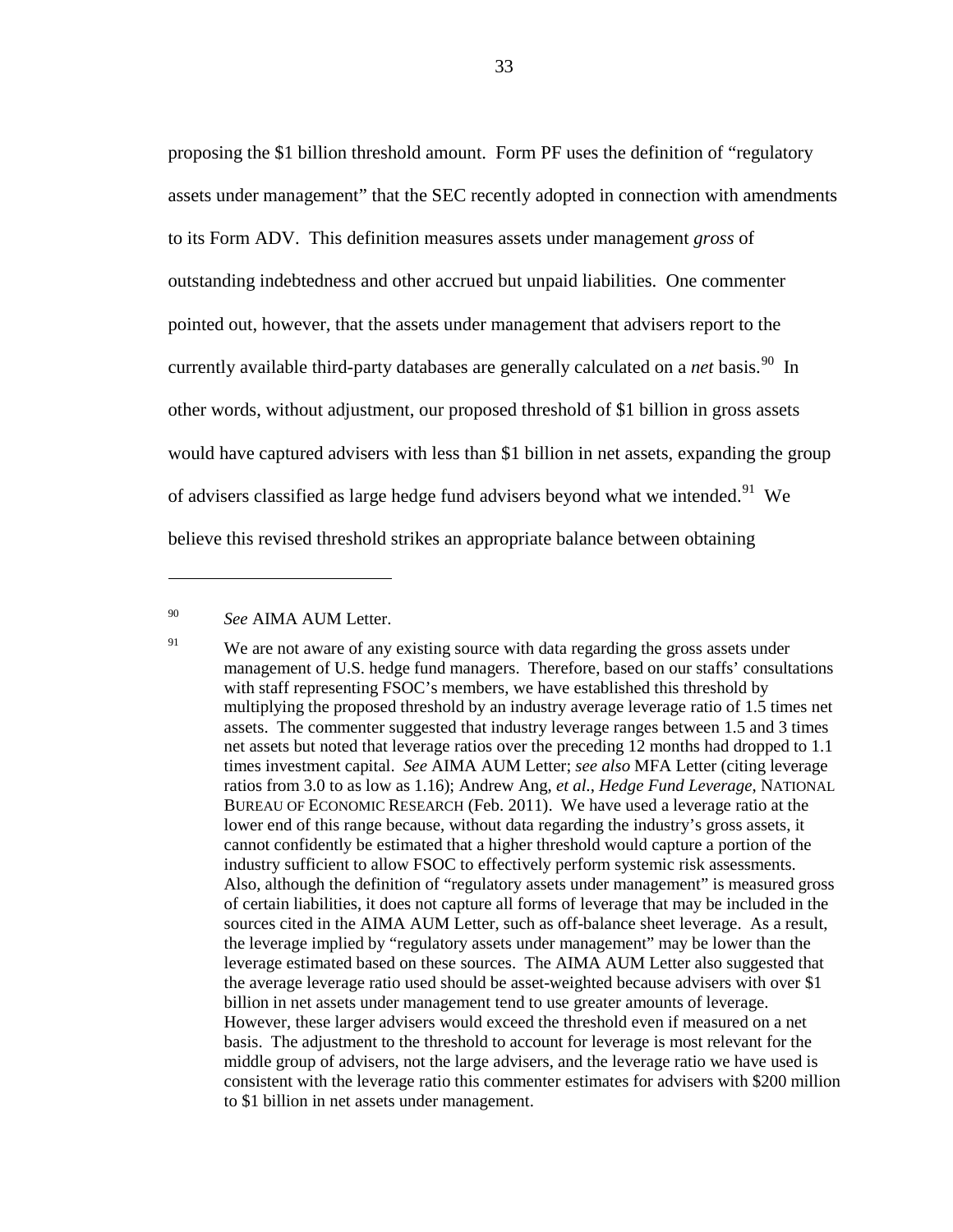<span id="page-33-0"></span>information regarding a significant portion of the hedge fund industry while minimizing the burden imposed on smaller advisers.  $92$ 

An adviser managing liquidity funds must combine liquidity fund and registered money market fund assets for purposes of determining whether it meets the threshold for more extensive reporting regarding its liquidity funds. Liquidity funds and registered money market funds often pursue similar strategies, invest in the same securities and present similar risks. An adviser is, however, only required to report information about unregistered liquidity funds on Form PF. This information will supplement data the SEC collects about registered money market funds on its Form N-MFP and provide FSOC a more complete picture of large liquidity pools and their management. The SEC expects this approach to the reporting threshold to capture approximately 80 of the most significant managers of liquidity funds.<sup>93</sup> Commenters supported this approach, which we are adopting as proposed.<sup>[94](#page-33-3)</sup>

Based on our staffs' consultations with staff representing FSOC's members, we believe that requiring basic information from all registered advisers over the minimum reporting threshold but more extensive and detailed information only from advisers meeting the higher thresholds is important to enabling FSOC to obtain a broad picture of

<span id="page-33-1"></span> $\frac{92}{92}$  Similar adjustments to the thresholds applicable to liquidity fund advisers and private equity fund advisers have not been made because we understand these strategies typically involve little leverage at the fund level. *See infra* note [306](#page-99-0) and accompanying text.

<span id="page-33-2"></span><sup>93</sup> *See also* Proposing Release, *supra* not[e 12,](#page-5-4) at n. 89. The estimate of the number of large liquidity fund advisers is based on the number of advisers with at least \$1 billion in registered money market fund assets under management, as reported on Form N-MFP as of October 1, 2011.

<span id="page-33-3"></span><sup>94</sup> *See* AFL-CIO Letter; AFR Letter.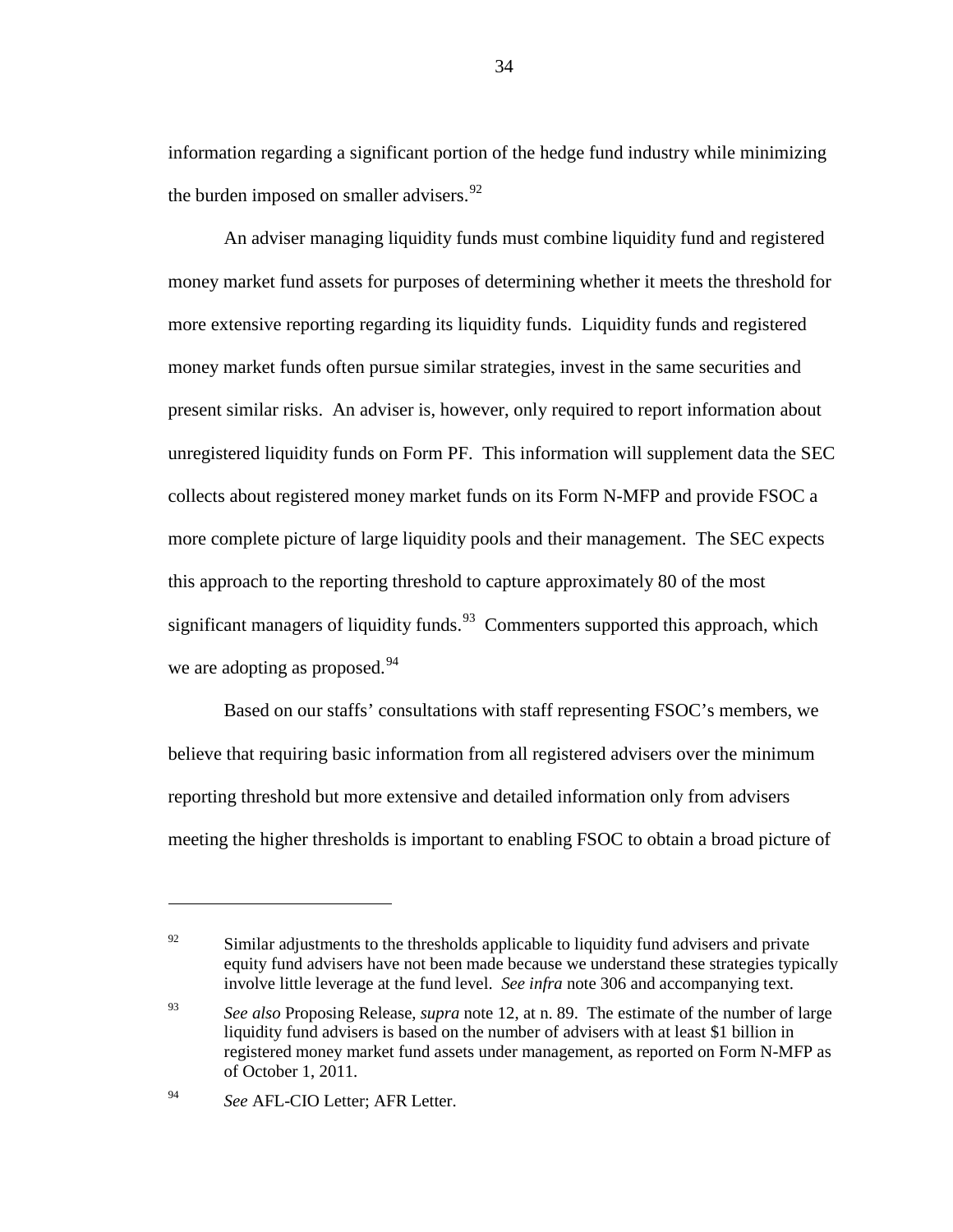the private fund industry. We understand that obtaining this broad picture will help FSOC to contextualize its analysis and assess whether systemic risk may exist across the private fund industry and to identify areas where OFR may want to obtain additional information. At the same time, requiring that only these Large Private Fund Advisers complete additional reporting requirements under Form PF will provide systemic risk information for a substantial majority of private fund assets while minimizing burdens on smaller private fund advisers that are less likely to pose systemic risk concerns.

Although thresholds set at a higher amount could still yield information regarding much or a majority of the private fund industry's assets under management, such thresholds would potentially impede FSOC's ability to obtain a representative picture of the private fund industry. The activities of private fund advisers may differ significantly depending on size because, for instance, some strategies may be practical only at certain scales.<sup>[95](#page-34-0)</sup> As a result, obtaining information regarding, for instance, 50 percent or 60 percent of the industry's assets under management may not be sufficient to confidently draw conclusions regarding the remaining portion of the industry. However, because relatively few advisers manage most of the industry's assets under management, a substantial reduction in the potential burdens of reporting can be achieved without sacrificing the ability to obtain a more representative picture. For example, setting the

 $\overline{a}$ 

35

<span id="page-34-0"></span><sup>&</sup>lt;sup>95</sup> For example, one commenter cited evidence suggesting that the use of leverage varies significantly with fund size, though they did not state whether this variation continues among advisers with over \$1 billion in net assets under management. *See* AIMA AUM Letter. *See also* Ibbotson, Roger G., Peng Chen, and Kevin X. Zhu, 2011, *The ABCs of Hedge Funds: Alphas, Betas, and Costs*, FINANCIAL ANALYSTS JOURNAL 67 (1) ("Ibbotson, et al.") at 17-18 (discussing possible explanations for observed differences in returns for larger and smaller hedge funds).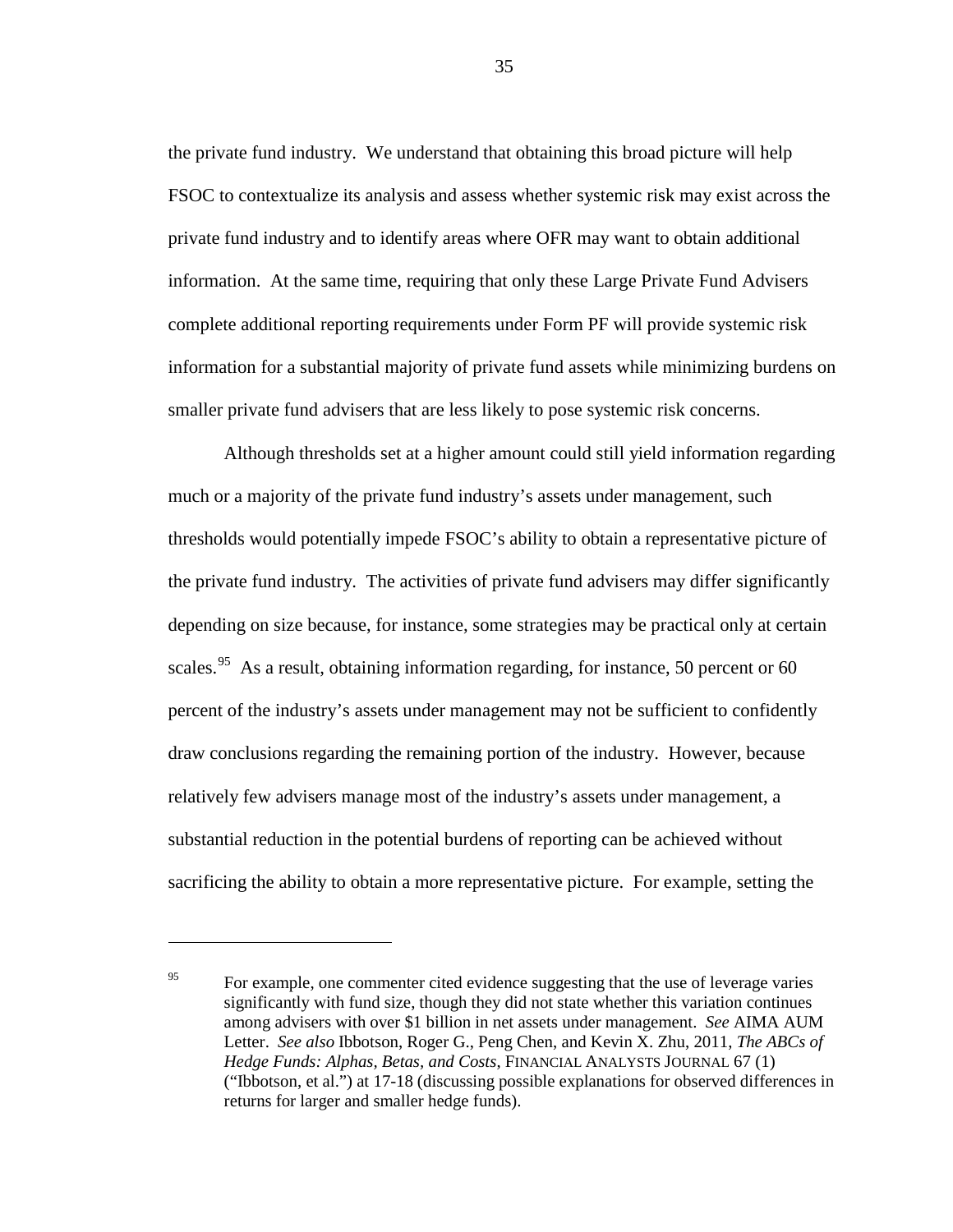threshold to cover, for instance, 80 percent of industry assets under management rather than 100 percent would relieve thousands of advisers from more detailed reporting while still obtaining a reasonably representative picture.<sup>[96](#page-35-0)</sup> There are, however, limits to the range within which this tradeoff can be effectively made. For example, setting the thresholds to cover, for instance, 60 percent of industry assets under management rather than 80 percent would relieve a relatively small segment of advisers from more detailed reporting but might not result in a picture broad enough to be representative.

Accordingly, the thresholds have been established to balance FSOC's need for a broad, representative set of data regarding the private fund industry with the desire to limit the potential burdens of private fund systemic risk reporting.

Commenters expressed support for a tiered reporting system based on size.<sup>[97](#page-35-1)</sup> However, most commenters thought the proposed threshold of \$1 billion was either too high or too low.<sup>[98](#page-35-2)</sup> Commenters arguing for a lower threshold expressed concern that, at \$1 billion, regulators would receive insufficient information to monitor certain types of market behavior with potentially systemic consequences.<sup>[99](#page-35-3)</sup> In contrast, a number of

<span id="page-35-0"></span><sup>&</sup>lt;sup>96</sup> In the PRA analysis below, the SEC estimates that the large adviser thresholds will result in approximately 500 advisers reporting additional information in section 2, 3 or 4 of Form PF while approximately 3,070 advisers will report information only in section 1 and another 700 will not report on Form PF at all because of the minimum reporting threshold. *See infra* section IV.A of this Release.

<span id="page-35-1"></span><sup>97</sup> *See*, *e.g.*, comment letter of Coalition of Private Investment Companies (Mar. 31, 2011) ("CPIC Letter") and MFA Letter.

<span id="page-35-2"></span><sup>&</sup>lt;sup>98</sup> Compare AFL-CIO Letter and AFR Letter (supporting a lower threshold) to AIMA General Letter; IAA Letter; MFA Letter; PEGCC Letter; SIFMA Letter (supporting a higher threshold). *See also* comment letter of George Merkl (Feb. 22, 2011) ("Merkl February Letter") (supporting the proposed thresholds).

<span id="page-35-3"></span><sup>&</sup>lt;sup>99</sup> *See* AFL-CIO Letter (arguing that the proposal would not allow regulators to monitor "herding" behavior, which it defines as the tendency for market participants to trade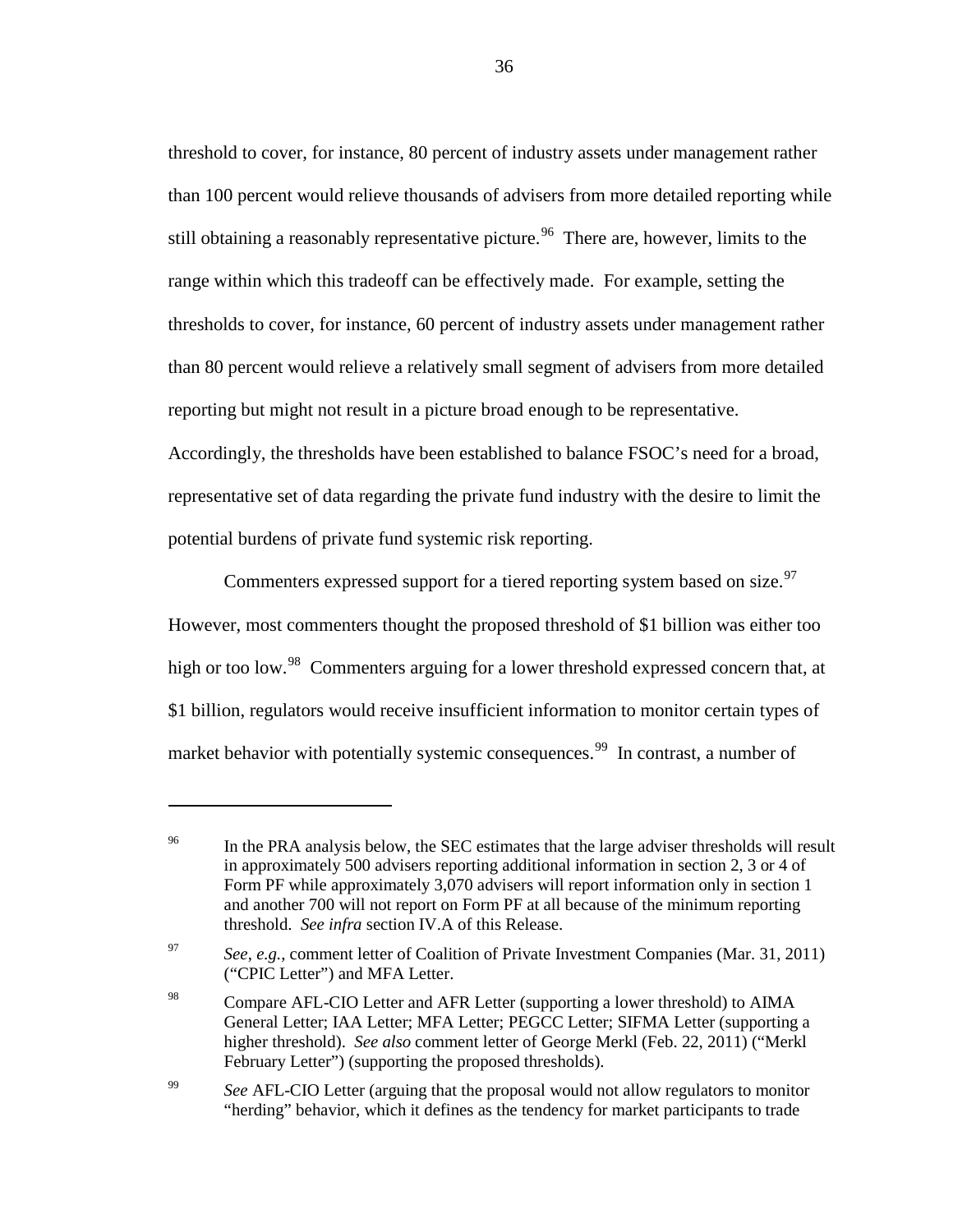commenters argued that even an adviser with \$1 billion in assets under management could not pose systemic risk.<sup>100</sup> Several of these commenters supported an increase to \$5 billion, which they argued would still capture over half the hedge fund industry while ensuring that advisers have sufficient operational capabilities to complete the Form.<sup>[101](#page-36-1)</sup>

We have carefully considered these comments in light of the information we understand FSOC desires and its intended use by FSOC. Based on this, the SEC has determined to adopt the proposed threshold for large liquidity fund advisers and to increase the threshold for large private equity fund advisers to \$2 billion. We are adopting the threshold for large hedge fund advisers with the corrective change discussed

 $\overline{a}$ 

together on one side of the market; also suggesting that, at a minimum, advisers with between \$150 million and \$1 billion in assets under management "should be required to complete all applicable sections of Form PF on a semi-annual basis."); AFR Letter.

<span id="page-36-0"></span><sup>100</sup> *See*, *e.g.*, AIMA General Letter (also questioning whether the SEC and FSOC have the capacity to analyze the data from all the advisers above the proposed threshold); IAA Letter; MFA Letter; comment letter of Olympus Partners (Apr. 1, 2011) ("Olympus Letter"); PEGCC Letter (preferring that there be no large adviser category for private equity fund advisers because, in their view, these advisers pose little systemic risk); Seward Letter; SIFMA Letter; comment letter of the United States Chamber of Commerce, Center for Capital Markets Competitiveness (Apr. 12, 2011) ("USCC Letter").

<span id="page-36-1"></span><sup>101</sup> *See*, *e.g.*, AIMA General Letter (asserting that a \$5 billion threshold "still captures around 50-60% of the US hedge fund industry assets or just over 75 large hedge fund managers."); MFA Letter ("Based on estimates, 77 hedge fund managers representing approximately 50-60% of hedge fund industry assets would exceed this [\$5 billion] threshold."); Seward Letter; USCC Letter (citing figures similar to those provided in the AIMA General Letter and the MFA Letter in support of a \$5 billion threshold). Other commenters asserted that the thresholds should take into account measures of leverage or derivatives exposures rather than just assets under management. *See*, *e.g.*, ABA Committees Letter; AIMA General Letter. As discussed above, measuring these thresholds using "regulatory assets under management," as defined in Form ADV, implies adjustment for some forms of leverage. Two commenters suggested that, instead of assets under management, the adviser's proprietary assets are the most appropriate measure of assets at risk. *See* PEGCC Letter; USCC Letter. However, private fund advisers exercise significant discretion over the assets they manage, which makes assets under management a more accurate measure of an adviser's ability to affect the U.S. financial system.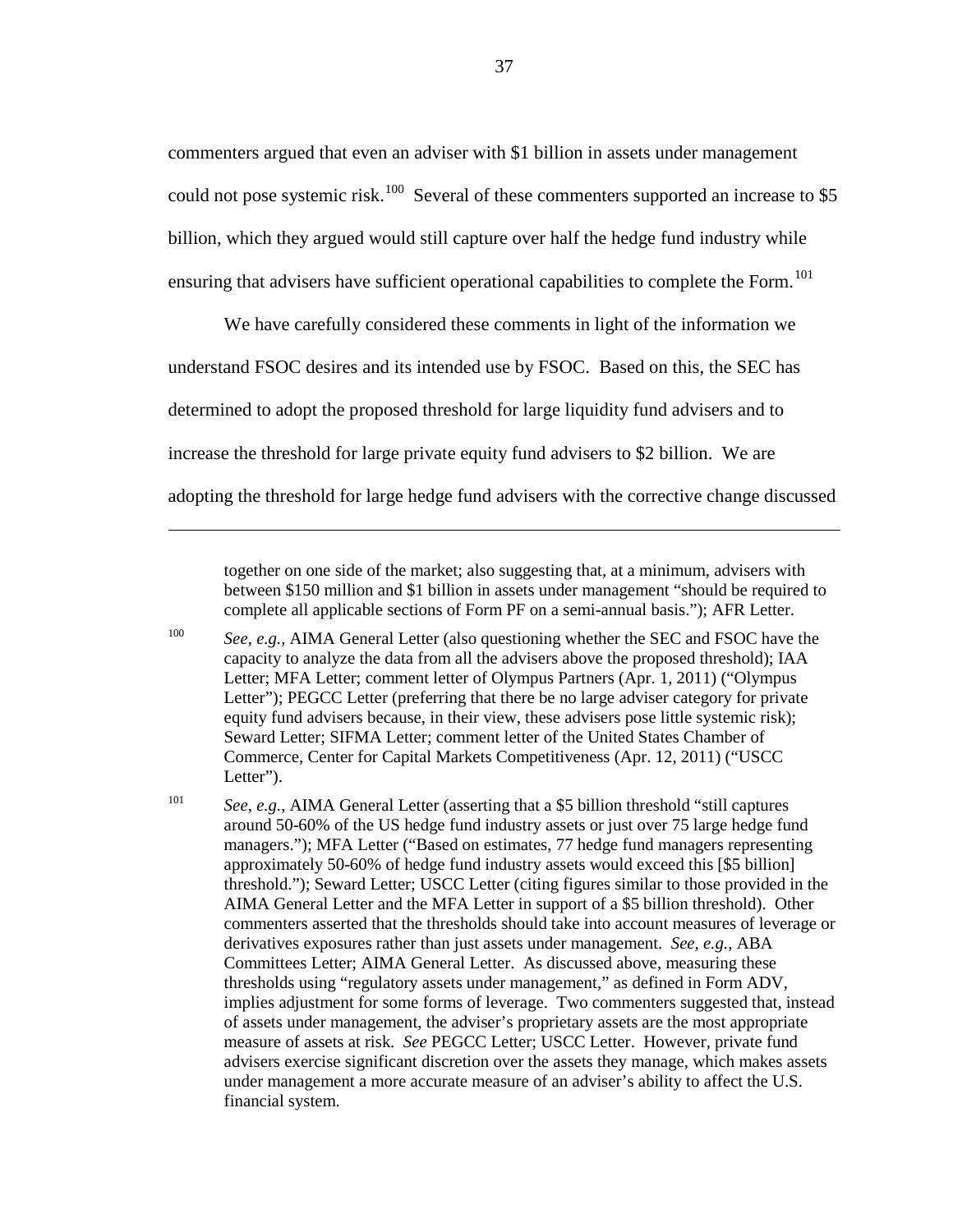above. Although we understand commenters' concerns that the proposed thresholds are too high and will not permit regulators to detect certain group behaviors among smaller private fund advisers, we believe at this time that the amount of additional information that would be required for this purpose would impose a significant burden on these smaller advisers and not significantly expand FSOC's ability to understand the industry.

On the other hand, in light of the information we understand FSOC desires and its intended use by FSOC, we are also not persuaded that a larger increase in the thresholds would be appropriate. Commenters supporting an increase may be correct that an adviser just exceeding these thresholds could not be large enough to pose systemic risk. However, the thresholds are not intended to establish a cutoff separating the risky from the safe but rather to provide FSOC with sufficient context for the assessment of systemic risk while minimizing the burden imposed on smaller advisers.<sup>[102](#page-37-0)</sup> We understand based on our staffs' consultation with staff representing FSOC's members that, in order to assess potential systemic risk posed by the activities of certain funds, FSOC would benefit from access to data about funds that, on an individual basis, may not be a source of systemic risk. As discussed above, the increase that some commenters supported would result in coverage of a substantially smaller part of the industry, potentially impeding FSOC's ability to obtain a broad picture of the private fund industry.<sup>[103](#page-37-1)</sup>

 $\overline{a}$ 

<span id="page-37-0"></span><sup>&</sup>lt;sup>102</sup> *See supra* text accompanying notes [94](#page-33-0)[-96.](#page-35-0) As noted above, the FSOC Second Notice highlights that even establishing guidelines for evaluating private fund advisers may require the context that Form PF will provide. *See supra* note [21.](#page-8-0)

<span id="page-37-1"></span> $103$  In particular, the activities of private fund advisers may differ significantly depending on size and that the portion of industry assets represented by advisers with over \$5 billion in private fund assets under management may look substantially different from the portion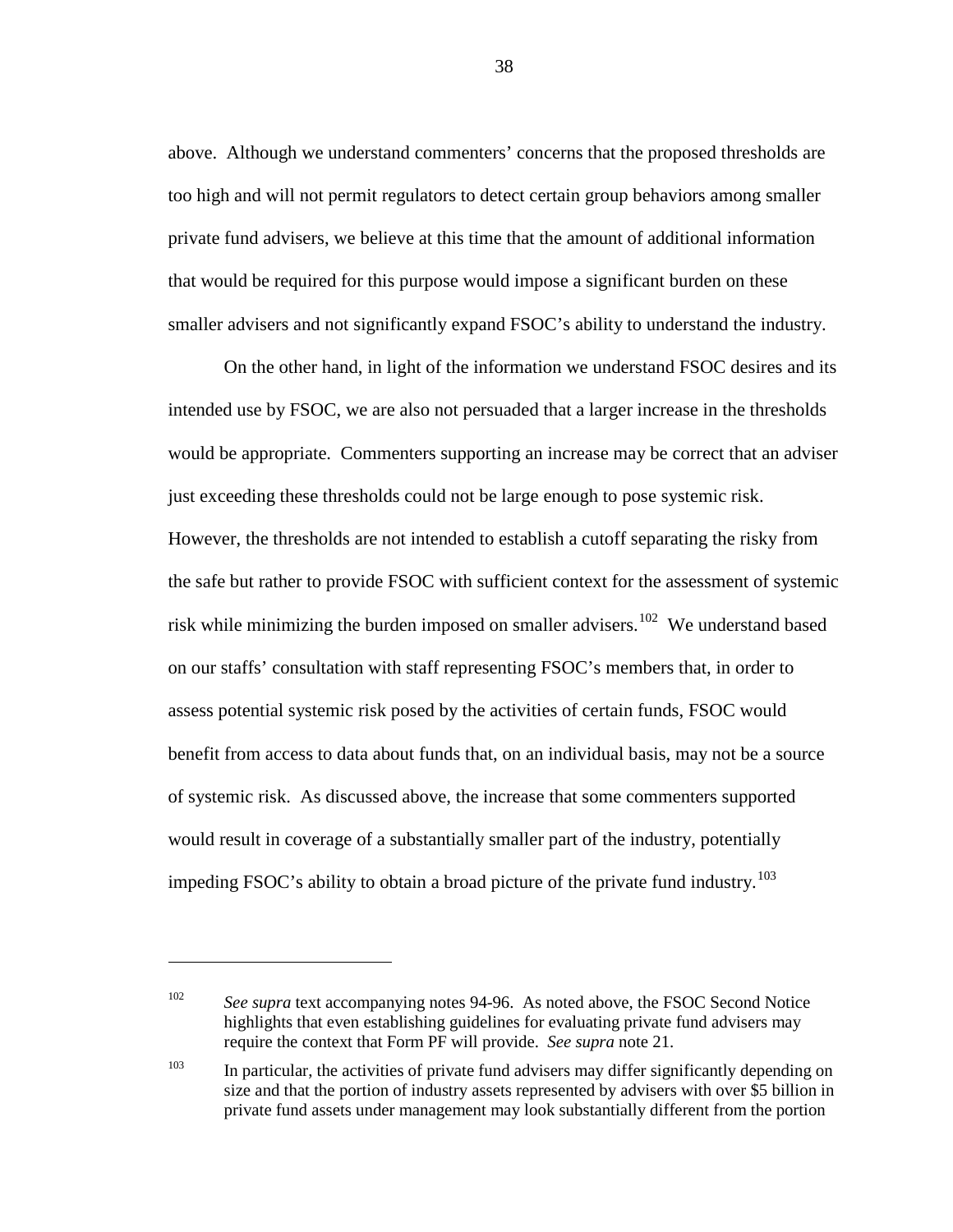The SEC is, however, persuaded that an increase in the threshold for large private equity advisers that is smaller than some commenters advocated can be made without sacrificing the ability to obtain a broad picture of the private equity industry. SEC staff estimates that an increase in this threshold to \$2 billion from the proposed \$1 billion will reduce the portion of U.S. private equity industry assets covered by the more detailed reporting in section 4 of the Form from approximately 85 percent to approximately 75 percent.<sup>[104](#page-38-0)</sup> At the same time, it reduces the number of U.S.-based advisers SEC staff estimates will be categorized as large private equity advisers from approximately 270 to approximately  $155$ .  $^{105}$  $^{105}$  $^{105}$  This will significantly mitigate the number of advisers subject to the more detailed reporting while still covering a substantial majority of industry assets. As a result of this change, section 4 of Form PF will cover a smaller portion of U.S. private equity industry assets than section 2 covers of U.S. hedge fund industry assets. However, the SEC believes this result is appropriate because private equity funds tend to pursue a narrower range of strategies than hedge funds, reducing concerns regarding the level of representativeness.

### *b. Frequency of Testing*

The proposal would have required hedge fund and liquidity fund advisers to measure whether they had crossed these thresholds on a daily basis and private equity advisers to measure them on a quarterly basis. The proposed approach was based on our

of industry assets represented by advisers with between, for instance, \$1 billion and \$5 billion.

<span id="page-38-0"></span><sup>104</sup> *See supra* note [89.](#page-31-0)

<span id="page-38-1"></span><sup>105</sup> *See supra* note [89.](#page-31-0)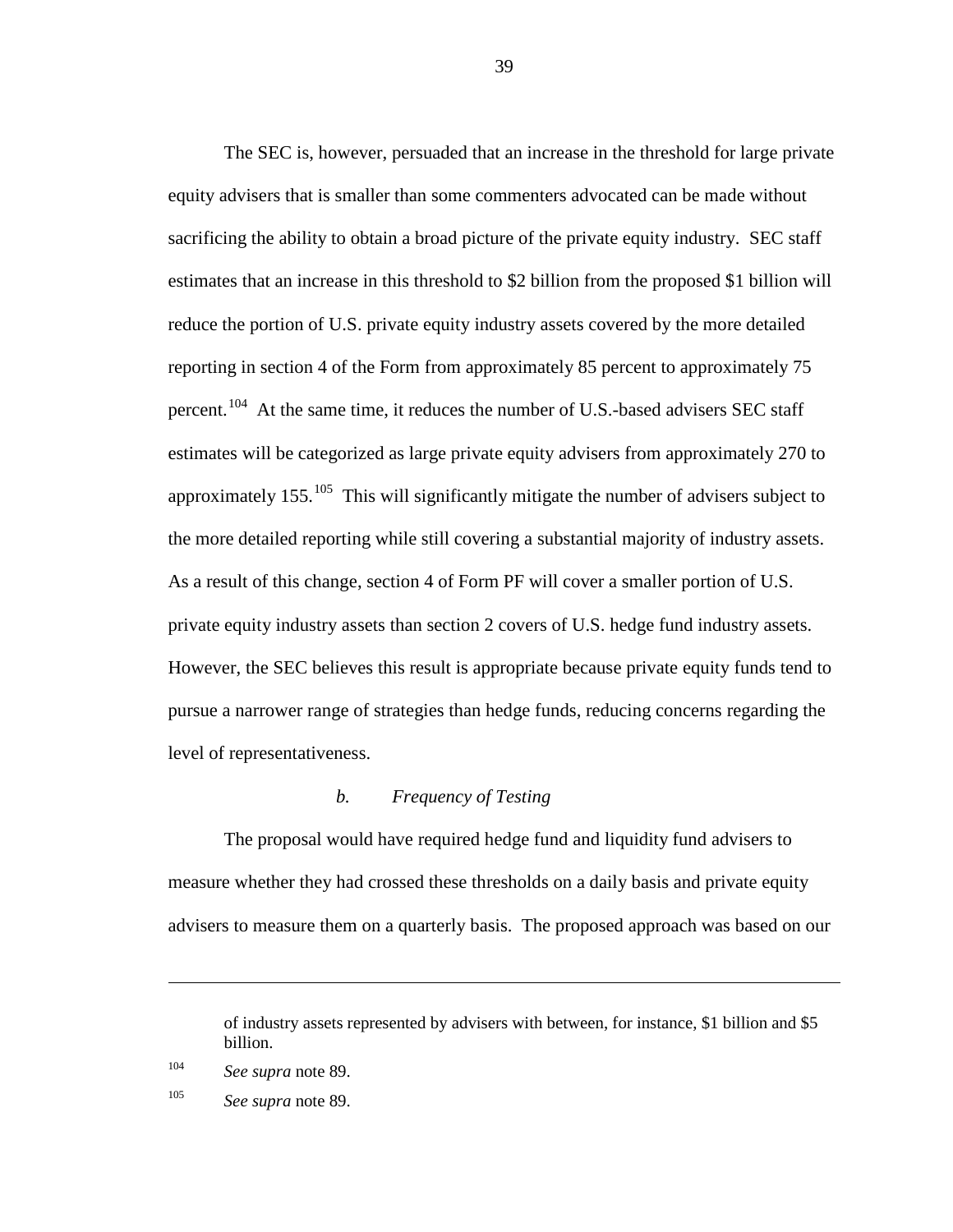understanding that, as a matter of ordinary business practice, advisers are aware of hedge fund and liquidity fund assets under management on a daily basis, but are likely to be aware of private equity fund assets under management only on a quarterly basis.

<span id="page-39-0"></span>However, several commenters argued that advisers would have difficulty monitoring on a daily basis the value of private funds holding complex or illiquid investments.<sup>[106](#page-39-1)</sup> One commenter also noted that, in any given quarter, an adviser could experience significant spikes in the value of its assets under management.<sup>[107](#page-39-2)</sup> These commenters suggested a variety of alternatives, such as testing at the end of the prior reporting period,<sup>[108](#page-39-3)</sup> using an average over the period (possibly based on values at the end of each month in the quarter),  $109$  or testing at the end of each month.<sup>[110](#page-39-5)</sup> We are persuaded that requiring daily testing of complex or illiquid investments could impose a substantial burden on some advisers, and we have, accordingly, modified the Form so that advisers need only test whether their hedge fund or liquidity fund assets meet the relevant threshold as of the end of each month.<sup>[111](#page-39-6)</sup> In addition, as some commenters suggested, the test will look back one quarter so that these advisers know at the start of each reporting period whether they will be required to complete the more detailed reporting required of large hedge fund advisers and large liquidity fund advisers.<sup>[112](#page-39-7)</sup> We did not adopt an

 $\overline{a}$ 

<span id="page-39-1"></span><sup>106</sup> *See*, *e.g.*, ABA Committees Letter; BlackRock Letter; MFA Letter; Seward Letter.

<span id="page-39-2"></span><sup>&</sup>lt;sup>107</sup> See ABA Committees Letter.

<span id="page-39-3"></span><sup>&</sup>lt;sup>108</sup> *See* BlackRock Letter; MFA Letter.

<span id="page-39-4"></span><sup>109</sup> *See* ABA Committees Letter; AIMA General Letter; IAA Letter.

<span id="page-39-5"></span><sup>110</sup> *See* Seward Letter.

<span id="page-39-6"></span><sup>111</sup> *See* Instruction 3 to Form PF.

<span id="page-39-7"></span><sup>112</sup> *Id*. *See also supra* note [108.](#page-39-0)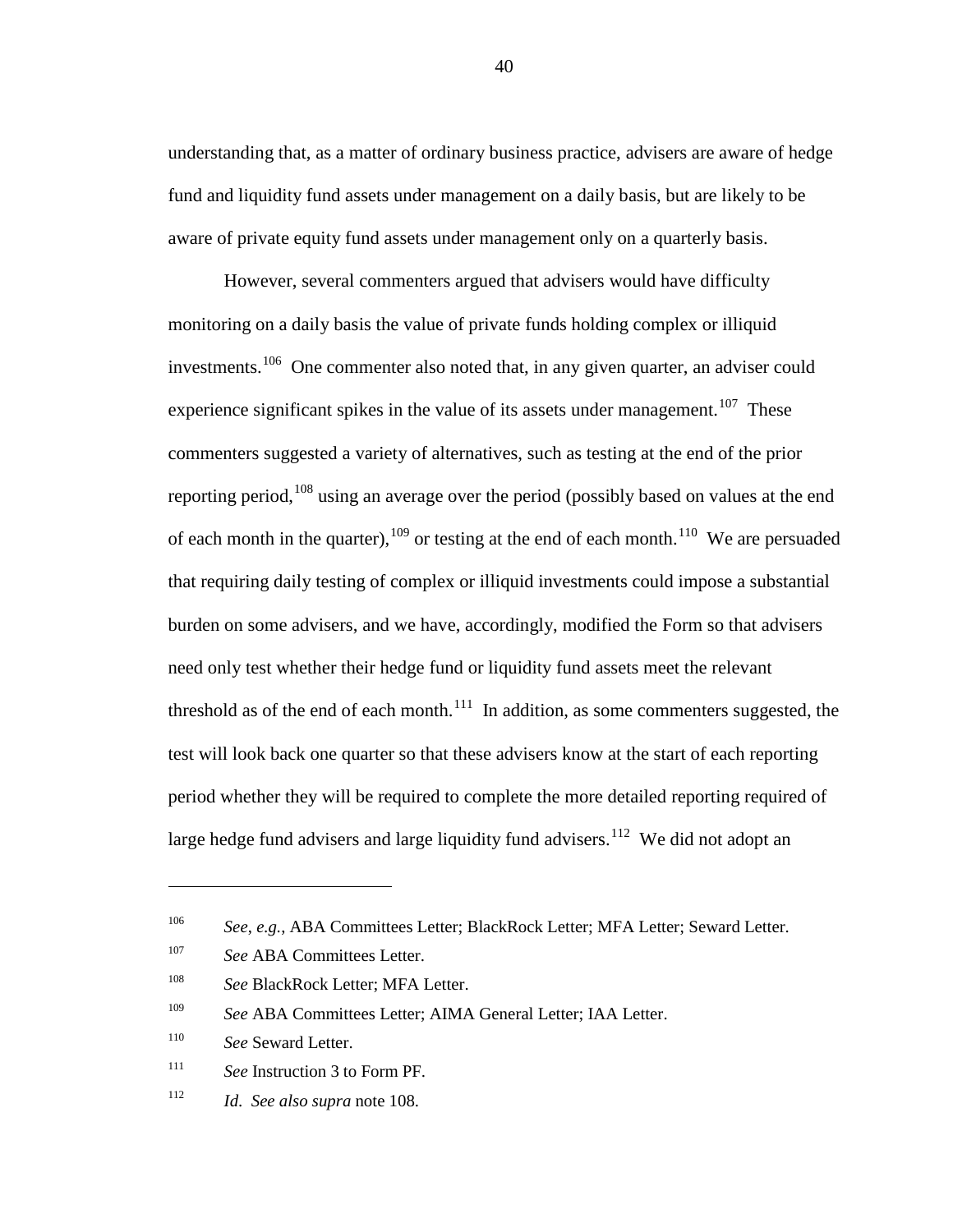approach using an average because it would add unnecessary complexity and potentially allow an adviser whose assets under management have grown significantly during a quarter to delay more detailed reporting for an additional quarter.

Commenters also objected to the proposed quarterly testing with respect to private equity advisers, suggesting that even such infrequent testing may be difficult for some advisers.<sup>[113](#page-40-0)</sup> As we discuss in further detail below, large private equity fund advisers will be required to report information regarding their private equity funds only on an annual (rather than quarterly) basis, with the result that quarterly testing of the threshold is unnecessary.<sup>[114](#page-40-1)</sup> Accordingly, advisers need only test whether their private equity fund assets meet the relevant threshold at the end of each fiscal year.<sup>[115](#page-40-2)</sup>

# *5. Aggregation of Assets under Management*

For purposes of determining whether an adviser meets the \$150 million minimum reporting threshold or is a Large Private Fund Adviser for purposes of Form PF, the adviser must aggregate together:

assets of managed accounts advised by the firm that pursue substantially the same investment objective and strategy and invest in substantially the same positions as private funds advised by the firm ("parallel managed accounts")

<span id="page-40-0"></span><sup>113</sup> *See* Merkl February Letter (noting that some private equity funds do not provide first and third quarter financial statements to investors); PEGCC Letter (suggesting annual testing and asserting that the less volatile nature of private equity investments would not justify the cost of quarterly valuation).

<span id="page-40-1"></span><sup>114</sup> *See* section II.B of this Release.

<span id="page-40-2"></span><sup>115</sup> *See* Instruction 3 to Form PF.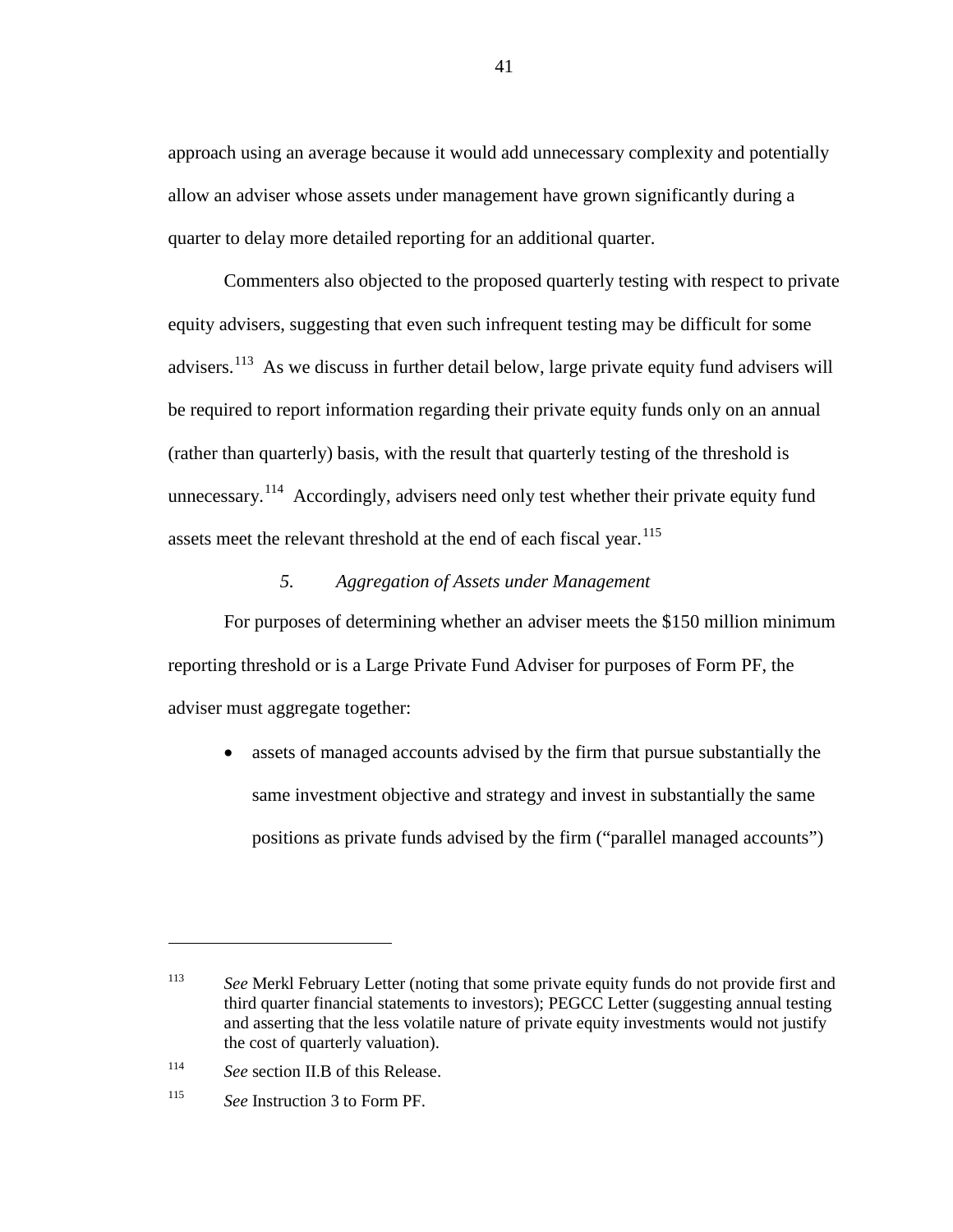<span id="page-41-5"></span><span id="page-41-0"></span>unless the value of those accounts exceeds the value of the private funds with which they are managed; <sup>[116](#page-41-1)</sup> and

assets of private funds advised by any of the adviser's "related persons" other than related persons that are separately operated.<sup>[117](#page-41-2)</sup>

These aggregation requirements are designed to prevent an adviser from avoiding Form PF reporting requirements by re-structuring how it provides advice.

We have modified these aggregation requirements from the proposal. As adopted, an adviser may exclude parallel managed accounts if the value of those accounts is greater than the value of the private funds with which they are managed.<sup>[118](#page-41-3)</sup> This change recognizes that, as some commenters noted, an adviser managing a relatively small amount of private fund assets could end up crossing a reporting threshold simply because it has a significant separate account business using a similar strategy.<sup>[119](#page-41-4)</sup> We believe this approach is consistent with section 204(b) of the Advisers Act, the focus of

<span id="page-41-3"></span><sup>118</sup> *See supra* note [116.](#page-41-0)

<span id="page-41-1"></span><sup>116</sup> *See* Instructions 1, 3, 5, and 6 to Form PF; and Glossary of Terms to Form PF. *See also*  definitions of "dependent parallel management account," "hedge fund assets under management," "liquidity fund assets under management," and "private equity fund assets under management" in the Glossary of Terms to Form PF.

<span id="page-41-2"></span><sup>117</sup> *See* Instructions 3 and 5 to Form PF. "Related person" is defined generally as: (1) all of the adviser's officers, partners, or directors (or any person performing similar functions); (2) all persons directly or indirectly controlling, controlled by, or under common control with the adviser; and (3) all of the adviser's employees (other than employees performing only clerical, administrative, support or similar functions). For purposes of Form PF, a related person is "separately operated" if the advisers is not required to complete section 7.A. of Schedule D to Form ADV with respect to that related person. *See* Glossary of Terms to Form PF and Glossary of Terms to Form ADV. In addition, an adviser may, but is not required to, file one consolidated Form PF for itself and its related persons. *See infra* section II.A.6 of this Release.

<span id="page-41-4"></span><sup>119</sup> *See* IAA Letter; TCW Letter.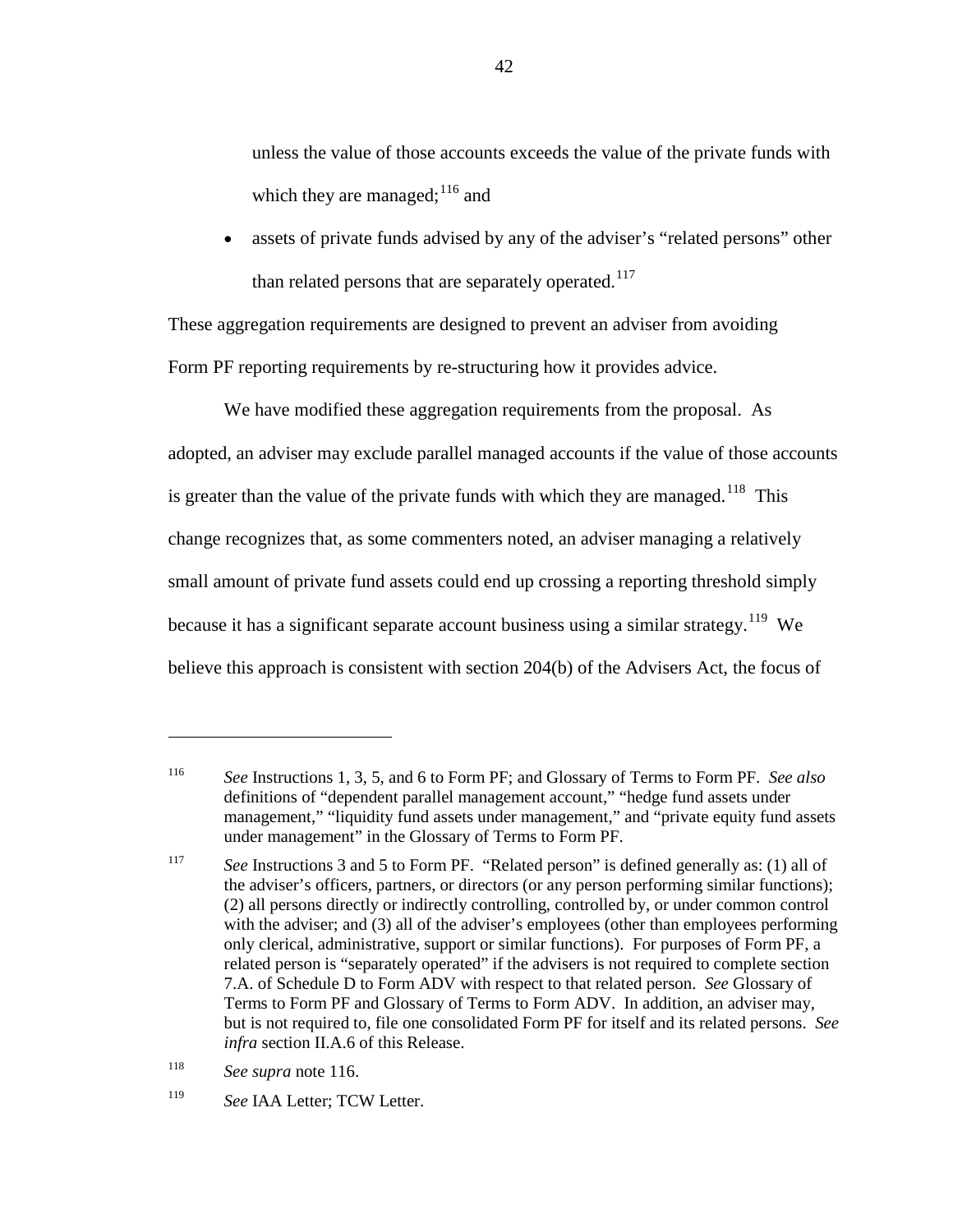which is private fund reporting.<sup>[120](#page-42-0)</sup> We remain concerned, however, that advisers focusing on private funds may increasingly structure investments as separate accounts to avoid Form PF reporting requirements, which could diminish the utility to FSOC of the information collected on Form  $PF$ .<sup>[121](#page-42-1)</sup> Accordingly, an adviser must still include the value of parallel managed accounts in determining whether it meets a reporting threshold if the value of those accounts is less than the value of the private funds managed using substantially the same strategy.<sup>[122](#page-42-2)</sup>

<span id="page-42-0"></span> $120$  An adviser managing primarily separate accounts would, of course, still be subject to the applicable Form PF reporting requirements if its private fund assets, taken alone, would cause it to exceed one or more reporting thresholds.

 $\overline{a}$ 

<span id="page-42-1"></span><sup>121</sup> Commenters disagreed over whether such evasion was likely. One commenter supported the proposed aggregation rules, agreeing that they "will prevent [an adviser from splitting itself] into smaller components to avoid reporting requirements that are triggered by the amount of assets that are managed by an investment adviser." Merkl February Letter. Another commenter, however, was skeptical that advisers would re-structure to avoid reporting because clients typically determine the structure of their investments. *See* IAA Letter. Although clients may in many cases dictate the form of investment, we believe that advisers are not without influence in such structuring decisions and may prefer to avoid reporting on Form PF. (We note that advisers, as fiduciaries, may not subordinate clients' interests to their own such as by altering the structure of investments in a way that is not in the client's best interest in an attempt to remain under the reporting thresholds.)

<span id="page-42-2"></span><sup>122</sup> *See supra* note [116.](#page-41-0) Some commenters also encouraged us to narrow the definition of "parallel managed account" so that fewer accounts or fewer types of accounts would be covered. *See*, *e.g.*, AIMA General Letter; IAA Letter (suggesting that we replace "substantially the same" with the "same"); comment letter of the Investment Company Institute (Apr. 12, 2011); TCW Letter (suggesting we exclude registered investment companies, undertakings for collective investment in transferable securities (UCITS) and SICAVs). We have, however, determined to adopt this definition as proposed because we believe that it appropriately reflects the total amount of assets that an adviser is managing using a particular strategy. In addition, the changes we are making with respect to how these account assets are treated for purposes of the reporting thresholds, as well as changes discussed below that allow advisers not to aggregate these account assets with their private funds for reporting purposes, substantially address the concerns of these commenters. *See infra* note [335](#page-110-0) and accompanying text.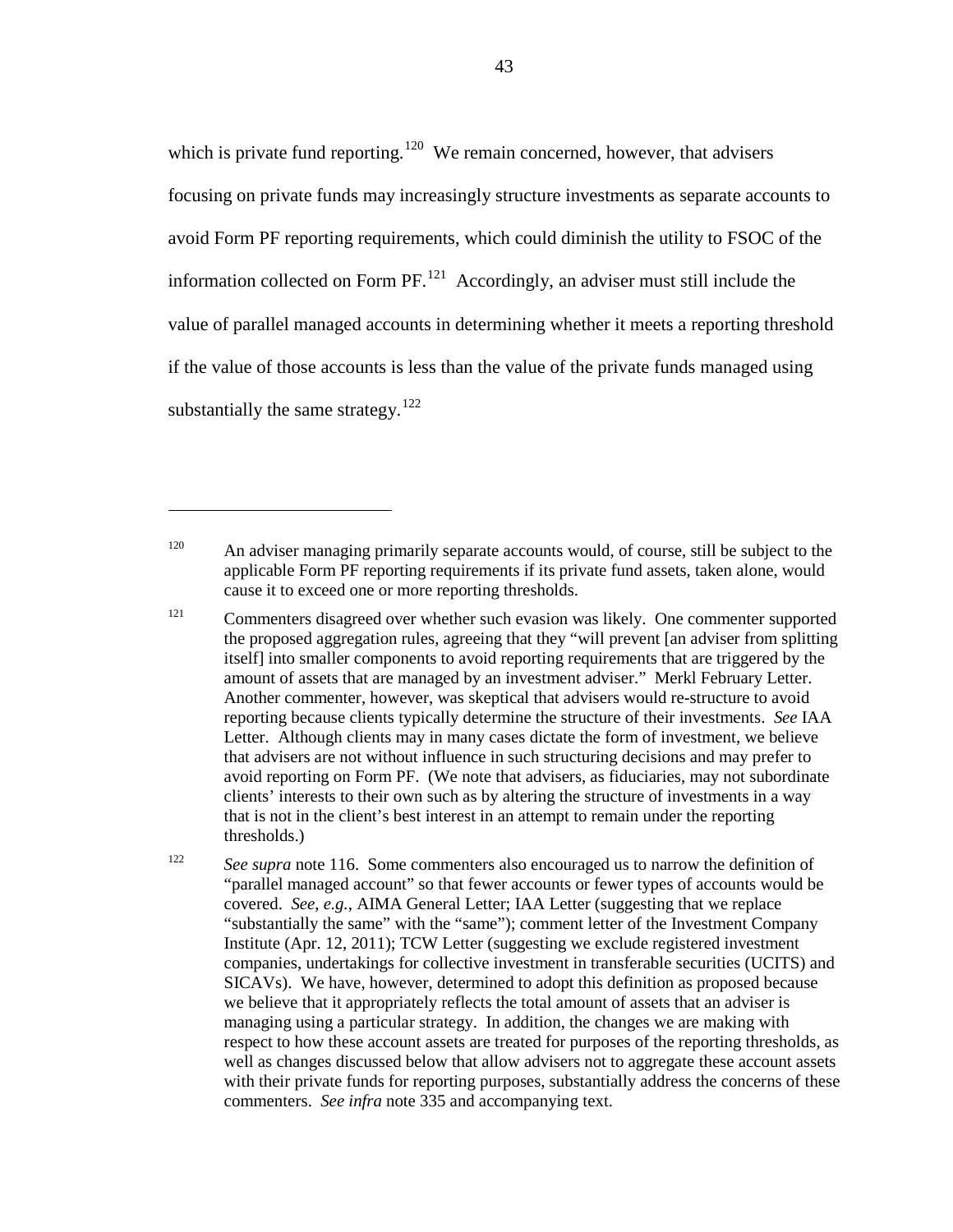We have also modified these aggregation requirements from the proposal so that advisers may exclude the assets under management of related persons that are separately operated.[123](#page-43-0) There was general support for the proposed aggregation of related persons.<sup>[124](#page-43-1)</sup> However, commenters argued that "[r]equiring aggregation of funds managed by 'any related person' is not possible for many large institutions such as a large firm which operates under separate business units with independent asset management functions and decision making by affiliated entities."<sup>[125](#page-43-2)</sup>

We are persuaded that advisers may have difficulty gathering the information necessary to aggregate the assets of related persons whose operations are genuinely independent of their own and that, with an appropriate standard of separateness, the risk of evasion is substantially mitigated. Having considered several existing SEC standards of separateness, we believe that the most appropriate for this purpose is the standard the SEC recently adopted in Item 7.A of Form ADV for determining whether an adviser must complete section 7.A of Schedule D to that form with respect to a related person.<sup>[126](#page-43-3)</sup> Although the Item 7.A standard was adopted for a somewhat different regulatory

<span id="page-43-0"></span><sup>123</sup> *See supra* note [117.](#page-41-5) *See also* Proposing Release, *supra* note [12,](#page-5-0) for the proposed version of Instructions 3, 5 and 6 to Form PF.

<span id="page-43-1"></span><sup>124</sup> *See*, *e.g.*, Merkl February Letter.

<span id="page-43-2"></span><sup>125</sup> TCW Letter. *See also* IAA Letter.

<span id="page-43-3"></span> $126$  One commenter suggested that we use the standard under section 13 of the Securities Exchange Act of 1934 ("Exchange Act") or look to whether the related persons "share information about investment decisions on a real time basis." TCW Letter. We are concerned that using the standard under sections  $13(d)$  and  $13(g)$  of the Exchange Act would impose additional burdens on advisers as compared to the Item 7.A standard because advisers will not necessarily have considered the former in the ordinary course of business, and we believe the alternative proposed by this commenter would make it too easy to conclude that a related person is separately operated.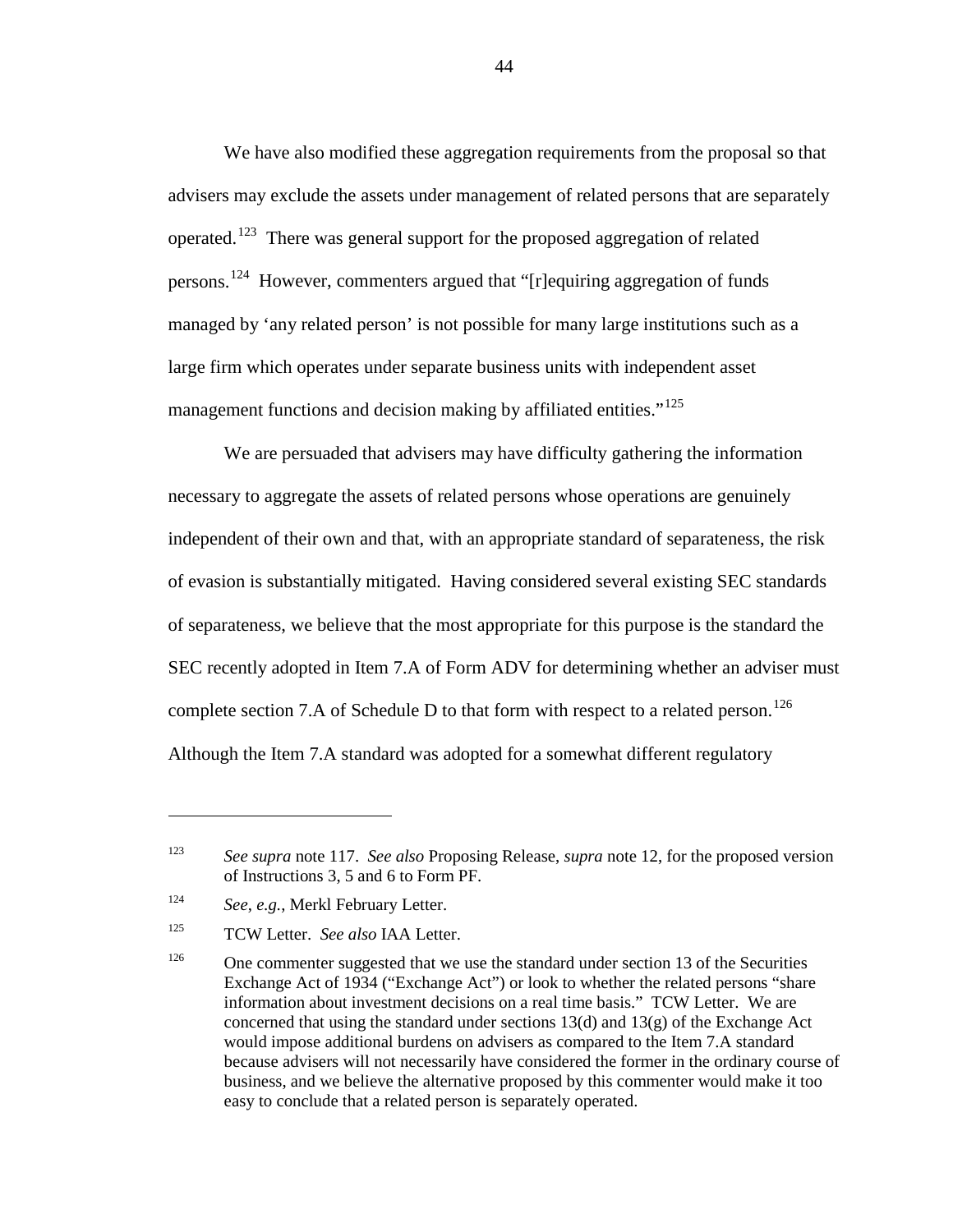purpose, we believe it suits this role as well. In addition, every adviser filing Form PF will have already considered this standard with respect to its related persons, which means that applying the standard in the context of Form PF will impose little or no incremental burden on advisers. Accordingly, for purposes of determining whether an adviser meets one or more of the reporting thresholds, the adviser need only aggregate its private fund assets with those of its related persons for which it is required to complete section 7.A of Schedule D to Form ADV.<sup>[127](#page-44-0)</sup>

<span id="page-44-3"></span>For purposes of both the reporting thresholds and responding to questions on Form PF, an adviser may exclude any assets invested in the equity of other private funds.<sup>[128](#page-44-1)</sup> In addition, if any of the adviser's private funds invests substantially all of its assets in the equity of other private funds and, aside from those investments, holds only cash, cash equivalents and instruments intended to hedge currency risk, the adviser may complete only section 1b with respect to that fund and otherwise disregard that fund.<sup>[129](#page-44-2)</sup>

<span id="page-44-0"></span><sup>&</sup>lt;sup>127</sup> *See supra* note [117.](#page-41-5) The relevant instruction to Item 7.A of Form ADV reads as follows: "You do not need to complete Section 7.A. of Schedule D for any related person if: (1) you have no business dealings with the related person in connection with advisory services you provide to your clients; (2) you do not conduct shared operations with the related person; (3) you do not refer clients or business to the related person, and the related person does not refer prospective clients or business to you; (4) you do not share supervised persons or premises with the related person; and (5) you have no reason to believe that your relationship with the related person otherwise creates a conflict of interest with your clients."

<span id="page-44-1"></span><sup>&</sup>lt;sup>128</sup> *See Instruction 7 to Form PF. The adviser must, however, treat these assets consistently* for purposes of Form PF. For example, an adviser may not count these assets when determining whether the fund's borrowing may exceed half its net asset value and then disregard these assets for purposes of the reporting thresholds. Although this instruction allows an adviser to disregard these investments in other private funds, it would not allow an adviser to disregard any liabilities of the private fund, even if incurred in connection with an investment in other private funds.

<span id="page-44-2"></span><sup>&</sup>lt;sup>129</sup> *See Instruction 7 to Form PF. Solely for purposes of this instruction, an adviser is also* permitted to treat as a private fund any non-U.S. fund that would be a private fund had it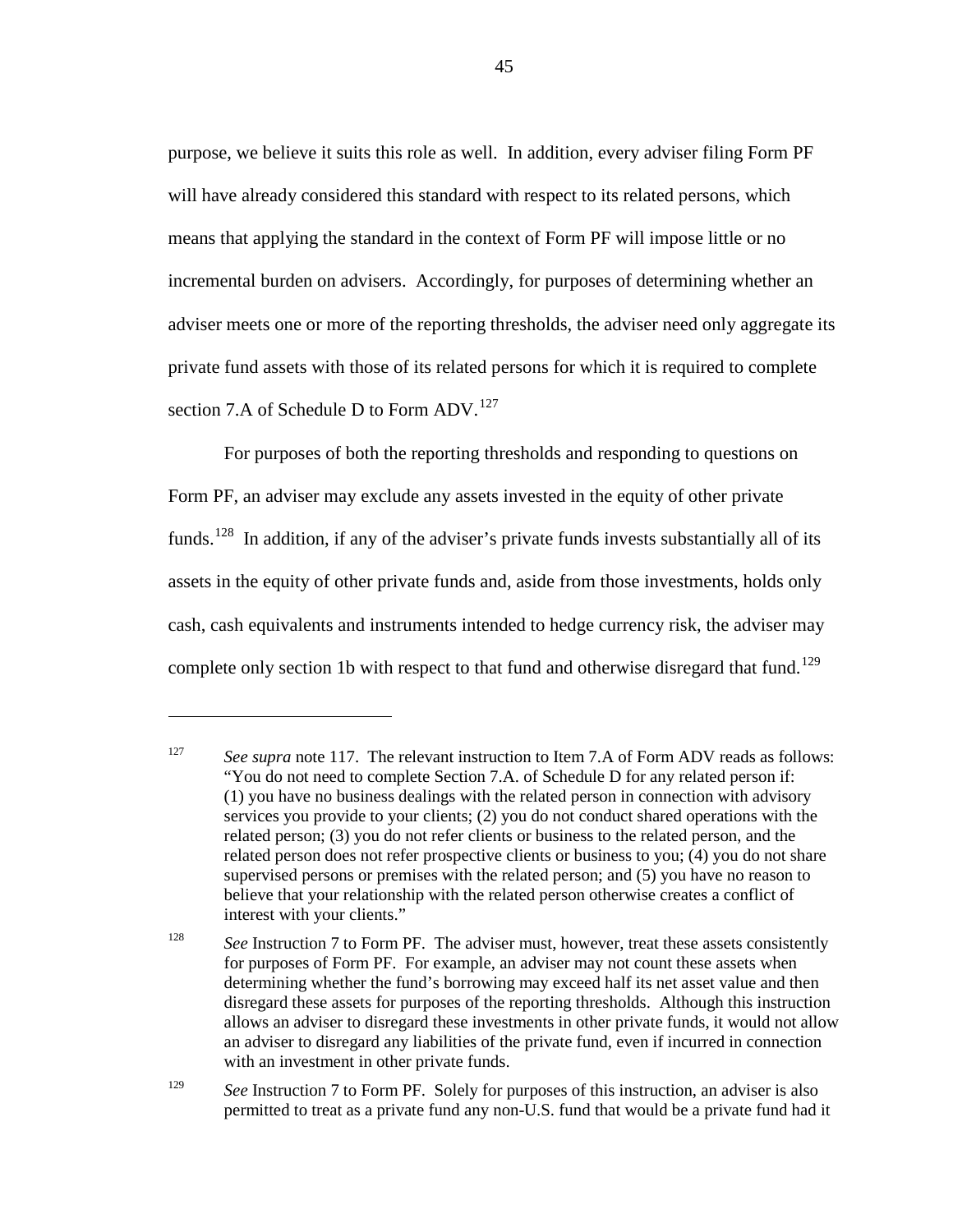These instructions are intended to avoid duplicative reporting, which reduces the burden of reporting for advisers and improves the quality of the data reported.

Based on our staffs' consultation with staff representing FSOC's members, we have expanded from the proposal the scope of assets that may be disregarded under this instruction. The proposed instruction would have allowed advisers to disregard only fund of funds that invest exclusively in other private funds.<sup>130</sup> Commenters expressed concern that the proposed instruction would prove too narrow to accommodate many funds of funds, noting that these funds often hold cash or some amount of direct investments.<sup>131</sup> These commenters generally sought a broader exclusion for funds of funds, suggesting alternatives that would allow these funds to hold essentially unlimited dollar amounts of direct investments while not reporting on Form  $PF$ .<sup>[132](#page-45-2)</sup> In light of the purpose for which

 $\overline{a}$ 

<span id="page-45-1"></span><sup>131</sup> *See*, *e.g.*, ABA Committees Letter; comment letter of Akina Limited (Feb. 25, 2011) ("Akina Letter"); MFA Letter; PEGCC Letter; comment letter of Sidley Austin, LLP (submitted to the CFTC) (Apr. 12, 2011) ("Sidley Letter"); SIFMA Letter.

<span id="page-45-3"></span>used U.S. jurisdictional means in offering its securities. A non-U.S. fund that has never used U.S. jurisdictional means in the offering of the securities it issues would not be a private fund. *See infra* note [134;](#page-46-0) Exemptions Adopting Release, *supra* note [11,](#page-5-1) at n.294 and accompanying text.

<span id="page-45-0"></span><sup>&</sup>lt;sup>130</sup> *See* the Proposing Release, *supra* note [12,](#page-5-0) for the proposed version of Instruction 7 to Form PF. We have also added a new Instruction 8, which clarifies that, except as provided in Instruction 7, all investments in other funds should be included for all purposes under Form PF but that advisers are not required to "look through" the other funds to the underlying assets (unless the other fund's purpose is to act as a holding company for the private fund's investments).

<span id="page-45-2"></span><sup>&</sup>lt;sup>132</sup> *Id.* Some commenters also suggested that advisers should not report even the limited information required in section 1b with respect to funds of funds. *See*, *e.g.*, ABA Committees Letter; Sidley Letter; SIFMA Letter. However, as one commenter pointed out, these funds may be employing leverage at the fund of funds level, which would not be reported if these funds did not complete this section. *See* Merkl February Letter. In addition, information collected in section 1b will provide regulators with information regarding the extent of these funds' investments in other private funds, and certain of the information collected in this section may be important to our investor protection mission. *See infra* notes [133](#page-46-1) and [197.](#page-65-0)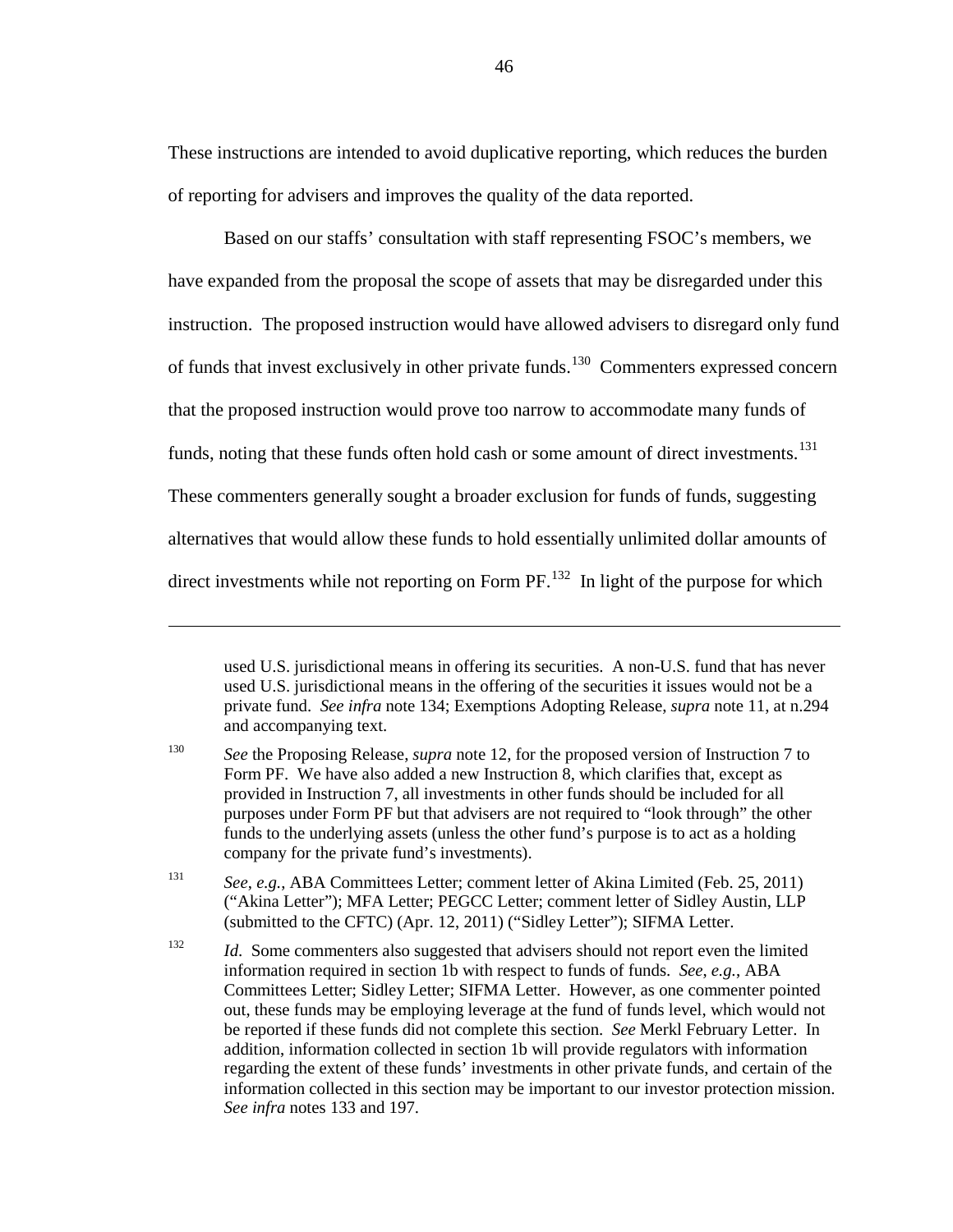information is collected on Form PF, we are not convinced that an adviser should not have to report on a fund's direct investments simply because it primarily holds investments in other private funds. However, we are persuaded that our proposed exception for funds of funds was too narrow in that it did not allow for a *de minimis* amount of cash, cash equivalents and currency hedges. These limited non-private fund holdings appear unlikely, on their own, to raise systemic concerns. We are also persuaded that, even where a fund is not necessarily a "fund of funds" but holds investments in other private funds, reporting on those investments is unnecessary because information regarding the other private funds will, in most cases, be reported separately on Form PF, and we have modified the instructions accordingly.<sup>[133](#page-46-2)</sup>

<span id="page-46-1"></span>If an adviser's principal office and place of business is outside the United States, the adviser may exclude any private fund that, during the adviser's last fiscal year, was not a United States person, was not offered in the United States, and was not beneficially owned by any United States person.<sup>[134](#page-46-3)</sup> This approach is designed to reduce the

<span id="page-46-2"></span><span id="page-46-0"></span><sup>133</sup> *See* Instruction 7 to Form PF. We have, however, added a new question 10 to Form PF, which requires the adviser to disclose the amount that each private fund has invested in other private funds. This will allow regulators to understand the extent to which these investments occur and are otherwise being disregarded on Form PF. *See infra* note [197.](#page-65-0)

<span id="page-46-3"></span><sup>&</sup>lt;sup>134</sup> See Instruction 1 to Form PF. This portion of Instruction 1 is only necessary for those funds that fall within the definition of "private fund." A non-U.S. fund that has never used U.S. jurisdictional means in the offering of the securities it issues would not be a private fund. *See* Exemptions Adopting Release, *supra* note [11,](#page-5-1) at n.294 and accompanying text. We have modified this instruction from the proposal to more closely follow the requirements of Regulation S; the instruction now looks to whether the offering was made "in the United States" rather than "to... any *United States person*." *See also* Glossary of Terms to Form PF. "United States person" is defined for purposes of Form PF by reference to the definition in rule  $203(m)-1$ , which tracks the definition of a "U.S. person" under Regulation S but contains a special rule for discretionary accounts maintained for the benefit of United States persons. *See* Exemptions Adopting Release, *supra* note [11,](#page-5-1) at section II.B.4.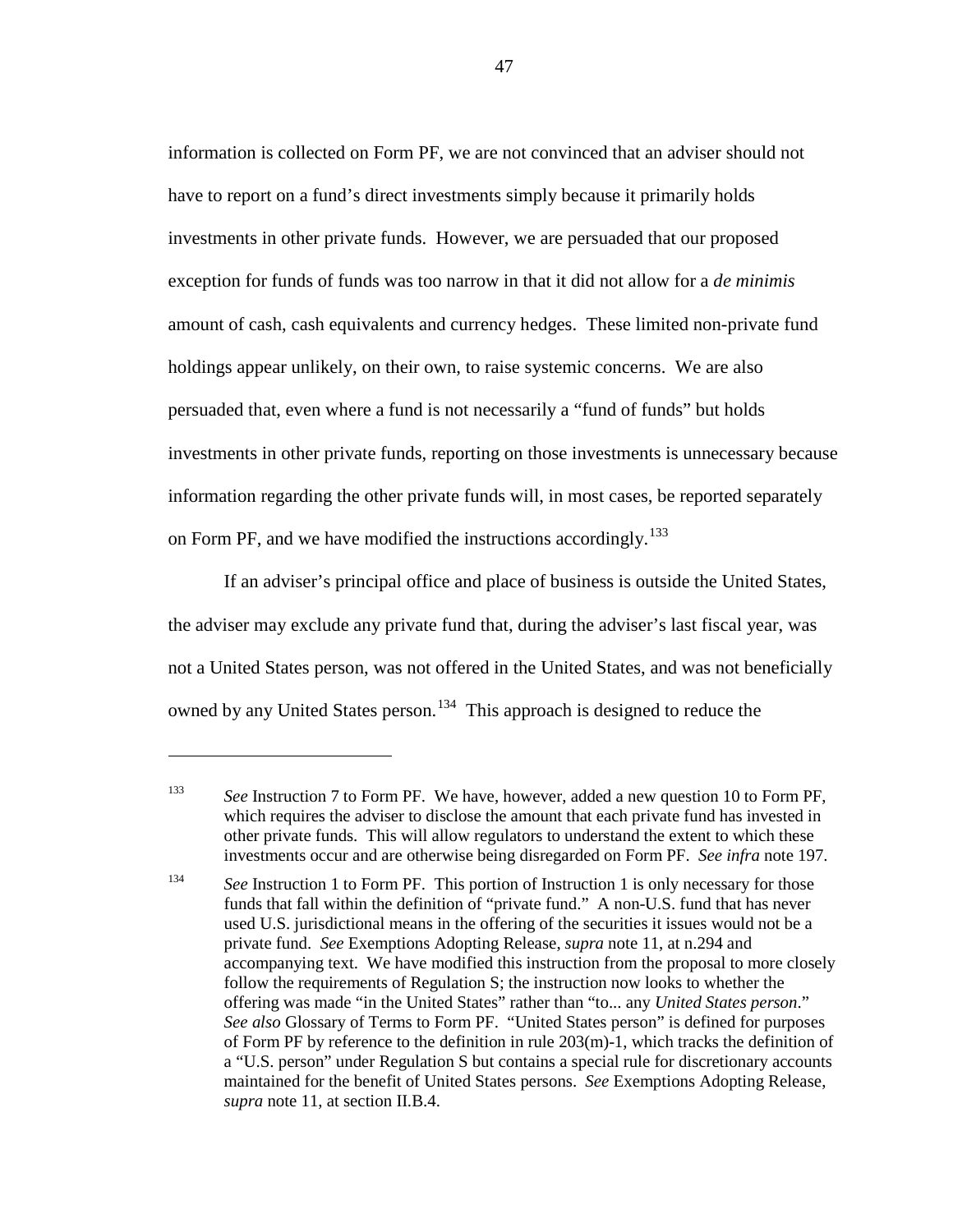duplication of reporting requirements that foreign regulators may impose and to allow an adviser to report with respect to only those private funds that are more likely to implicate U.S. regulatory interests.

### *6. Reporting for Affiliated and Sub-advised Funds*

An adviser may, but is not required to, report the private fund assets that it manages and the private fund assets that its related persons manage on a single Form PF.<sup>[135](#page-47-0)</sup> This is intended to provide private fund advisers with reporting flexibility and convenience, allowing affiliated entities that share reporting and risk management systems to report jointly while also permitting affiliated entities that operate separately to report separately. Commenters did not address this aspect of the proposal, which we are adopting as proposed.

With respect to sub-advised funds, to prevent duplicative reporting, only one adviser should report information on Form PF with respect to that fund.<sup>136</sup> For reporting efficiency and to prevent duplicative reporting, if the adviser that completes information in section 7.B.1. of Schedule D to Form ADV with respect to any private fund is also required to file Form PF, the same adviser is responsible for reporting on Form PF with respect to that fund.<sup>[137](#page-47-2)</sup> However, if the adviser that completes information on Schedule

<span id="page-47-0"></span><sup>135</sup> *See* Instruction 2 to Form PF. *See supra* note [117](#page-41-5) for the definition of "related person."

<span id="page-47-1"></span><sup>&</sup>lt;sup>136</sup> Each adviser that meets the criteria for reporting on Form PF has an independent obligation to file the Form with respect to every fund it advises. *See* Advisers Act rule 204(b)-1(a); Instructions 1 and 3 to Form PF. However, when one adviser files Form PF with respect to a fund for a given reporting period, the other advisers are relieved of their obligation to file for that fund.

<span id="page-47-2"></span><sup>&</sup>lt;sup>137</sup> *See Instruction 4 to Form PF. We have modified this instruction from the proposal to* clarify who would report in the case that the adviser completing section 7.B.1 of Schedule D to Form ADV with respect to a particular private fund is an exempt reporting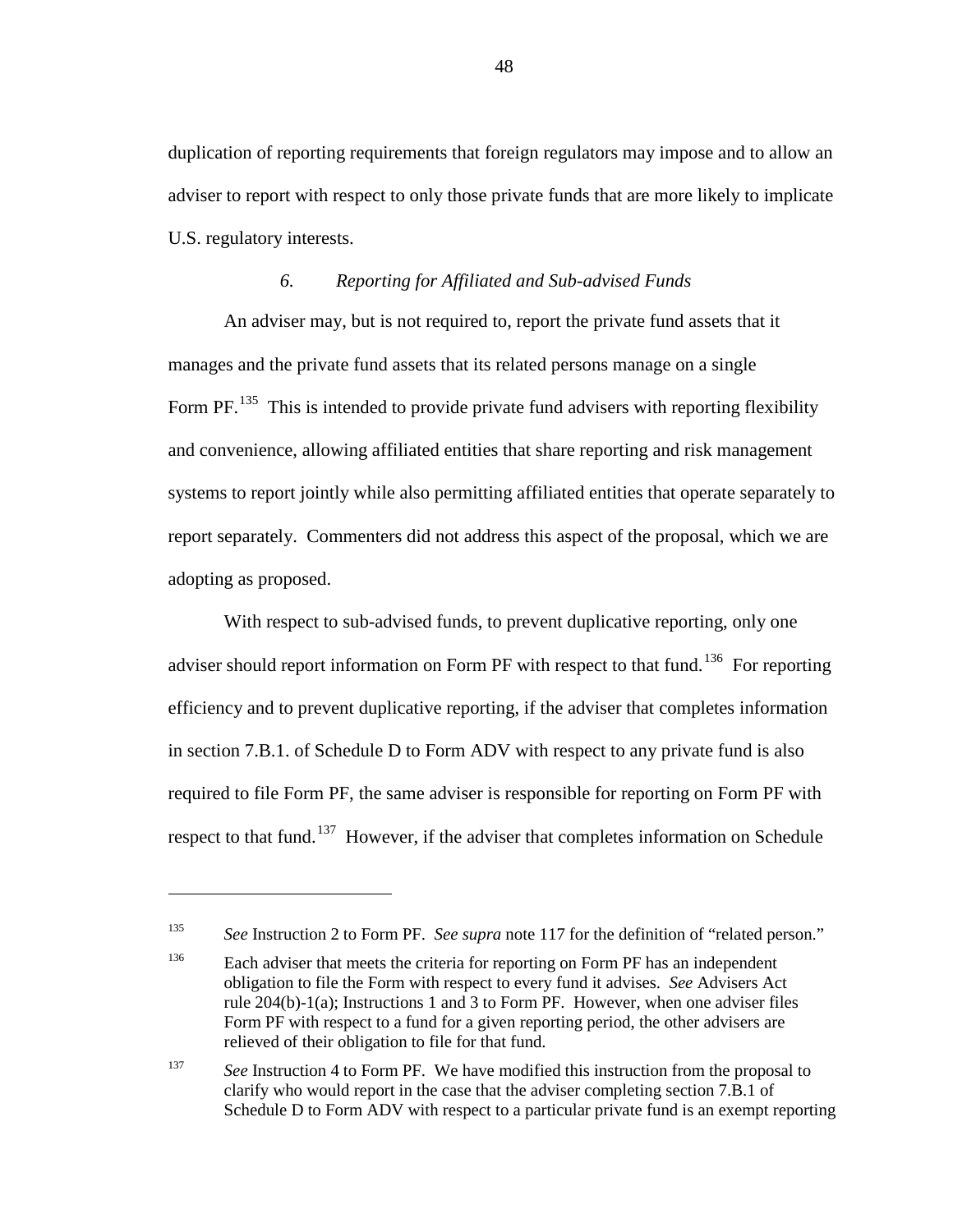D to Form ADV with respect to the private fund is not required to file Form PF (such as in the case of an exempt reporting adviser), then another adviser must report on that fund on Form  $PF$ . <sup>[138](#page-48-0)</sup> If none of the advisers to a fund is required to file Form  $PF$  because they are all exempt reporting advisers or do not exceed the minimum reporting threshold, Instruction 4 to Form PF would not require any adviser to file the Form with respect to that fund. Commenters did not address this aspect of the proposal.

# *7. Exempt Reporting Advisers*

Only private fund advisers registered with the SEC (including those that are also registered with the CFTC as CPOs or CTAs) must file Form PF.<sup>[139](#page-48-1)</sup> As noted above, the Dodd-Frank Act created exemptions from SEC registration under the Advisers Act for advisers solely to venture capital funds and for advisers solely to private funds that in the aggregate have less than \$150 million in assets under management in the United States.<sup>[140](#page-48-2)</sup> We believe that Congress' determination to exempt these advisers from SEC registration indicates Congress' belief that regular reporting of detailed systemic risk information may not be necessary because they are sufficiently unlikely to pose this kind of risk.<sup>[141](#page-48-3)</sup> After consultation with staff representing FSOC's members and in light of the

adviser or does not meet the new minimum reporting threshold of \$150 million in private fund assets under management.

<span id="page-48-2"></span><span id="page-48-1"></span><span id="page-48-0"></span><sup>138</sup> *See* Instruction 4 to Form PF. *See supra* note [48](#page-17-0) and accompanying text.

<sup>139</sup> *See* Advisers Act rule 204(b)-1.

<sup>&</sup>lt;sup>140</sup> *See supra* note [53](#page-18-0) and accompanying text.

<span id="page-48-3"></span><sup>141</sup> *See* Senate Committee Report, *supra* note [5,](#page-3-0) at 74 ("The Committee believes that venture capital funds…do not present the same risks as the large private funds whose advisers are required to register with the SEC under this title. Their activities are not interconnected with the global financial system, and they generally rely on equity funding, so that losses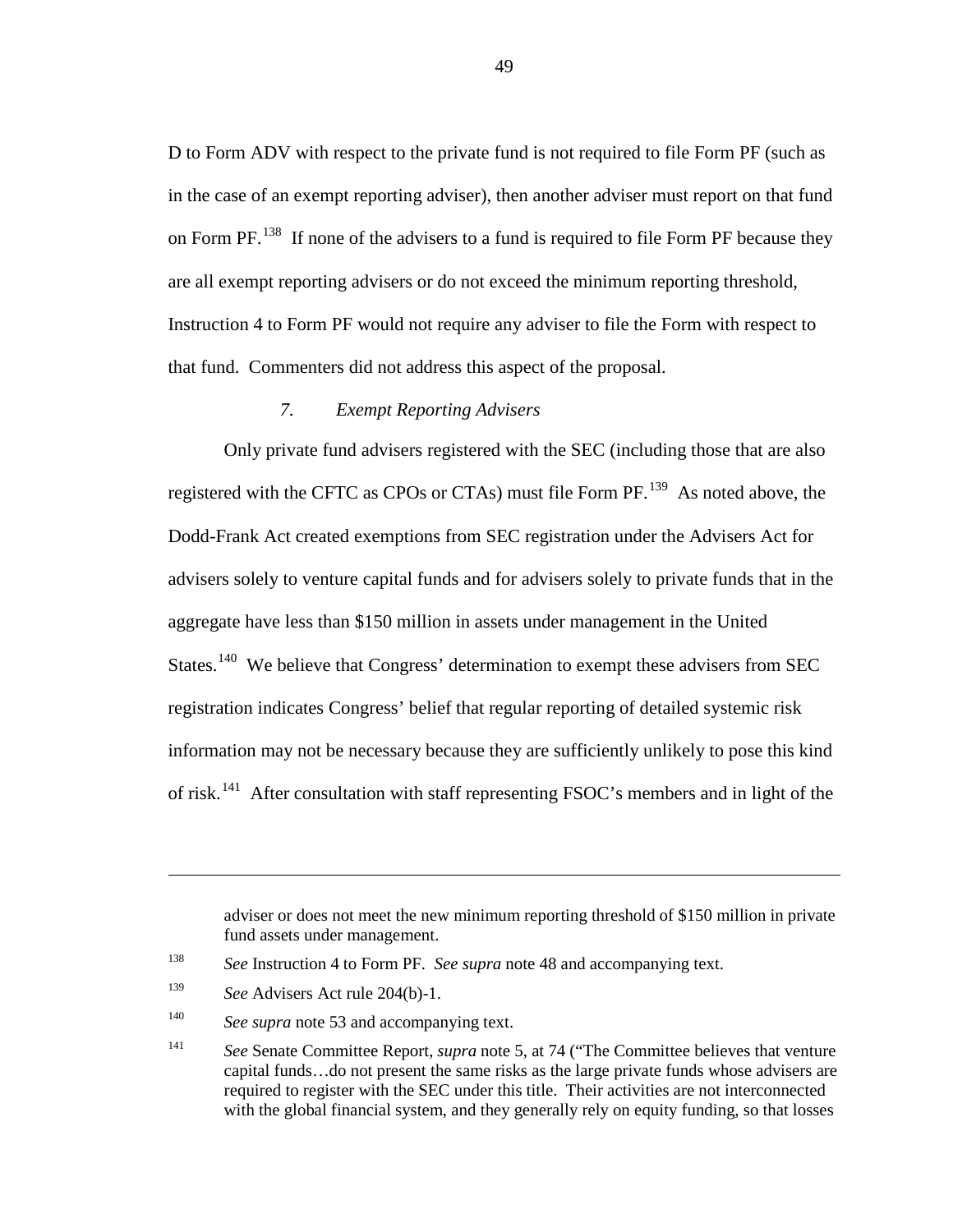basic information that the SEC obtains from exempt reporting advisers on Form ADV, the SEC did not propose to extend Form PF reporting to these advisers.<sup>[142](#page-49-0)</sup> Commenters that addressed this aspect of the proposal agreed that exempt reporting advisers should not be required to file Form PF, and we have adopted this approach as proposed.<sup>[143](#page-49-1)</sup>

# **B. Frequency of Reporting**

### *1. Annual and Quarterly Reporting*

Most private fund advisers, including large private equity advisers and smaller private fund advisers, are required to complete and file Form PF only once per fiscal year.<sup>[144](#page-49-2)</sup> Large hedge fund advisers and large liquidity fund advisers, on the other hand, must update information relating to their hedge funds or liquidity funds, respectively, each fiscal quarter.<sup>[145](#page-49-3)</sup> Periodic reporting will permit FSOC to monitor periodically certain key information relevant to assessing systemic risk posed by these private funds on both an individual and aggregate basis. More frequent, quarterly reporting for large

that may occur do not ripple throughout world markets but are borne by fund investors alone."). *See also* Exemptions Adopting Release, *supra* note [11.](#page-5-1)

<span id="page-49-0"></span><sup>142</sup> *See* Implementing Adopting Release, *supra* note [11,](#page-5-1) for a discussion of the information exempt reporting advisers are required to provide on Form ADV.

<span id="page-49-1"></span><sup>&</sup>lt;sup>143</sup> See AIMA General Letter; Lone Star Letter. To the extent an exempt reporting adviser is registered with the CFTC as a CPO or CTA, the CFTC has proposed that the adviser would be obligated to file either Form CPO-PQR or CTA-PR, respectively.

<span id="page-49-2"></span><sup>144</sup> *See* Instruction 9 to Form PF.

<span id="page-49-3"></span><sup>&</sup>lt;sup>145</sup> Even these advisers, however, need only update information regarding other types of funds they manage on an annual basis. For example, a large hedge fund adviser that also manages a small amount of liquidity fund and private equity fund assets must update information relating to its hedge funds each quarter but only needs to update information relating to its liquidity funds and private equity funds when it submits its fourth quarter filing. An adviser that is both a large hedge fund adviser and a large liquidity fund adviser must file quarterly updates regarding both its liquidity funds and hedge funds. *See* Instruction 9 to Form PF.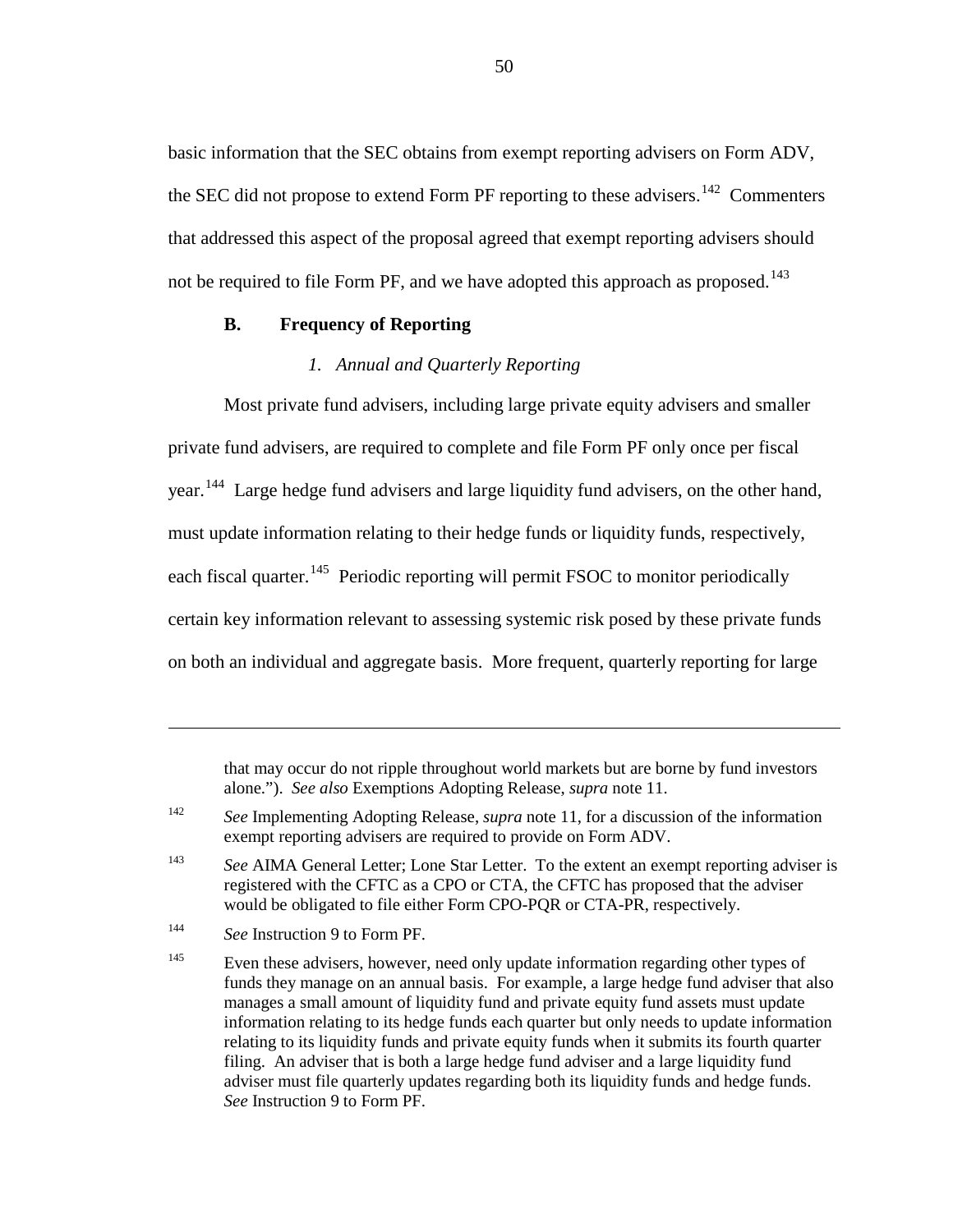hedge fund and large liquidity fund advisers is necessary in order to provide FSOC with timely data to identify emerging trends in systemic risk.<sup>[146](#page-50-0)</sup>

The filing requirements we are adopting differ from the proposal in two principal respects. First, the proposal would have required large private equity advisers to report on a quarterly, rather than annual, basis. Second, under the proposal, once an adviser became subject to quarterly reporting, it would have been required to update information with respect to all of its private funds each quarter (not just for the type of private fund that caused it to exceed the large adviser threshold).<sup>[147](#page-50-1)</sup>

<span id="page-50-0"></span><sup>146</sup> *See* Proposing Release, *supra* note [12,](#page-5-0) at section II.C. We also noted in the Proposing Release that we understood hedge fund advisers already collect and calculate on a quarterly basis much of the information that Form PF requires relating to hedge funds. One commenter argued that this is only true with respect to the information required in sections 1a and 1b of Form PF. *See* comment letter of Fidelity Investments (Apr. 12, 2011) ("Fidelity Letter"); *see also* MFA Letter. We have taken these comments into account in determining to extend the reporting deadlines for hedge fund advisers, as discussed below in section II.B.2 of this Release. We note, however, that another commenter also stated that "Form PF for the most part... [requests] information that is part of, or should be part of, the existing risk management processes at the responding institutions," and as such "this information will either be something the adviser produces already, or arguably should." Comment letter of MSCI Inc. (submitted to the CFTC) (Apr. 11, 2011) ("MSCI Letter"). Commenters did not address the ability of liquidity funds to prepare and submit quarterly filings, and we continue to believe, as discussed in the Proposing Release, that most liquidity fund advisers collect on a monthly basis much of the information that we are requiring in section 3 of Form PF and that quarterly reporting should, as a result, be relatively efficient for these advisers.

<span id="page-50-1"></span> $147$  The proposal also would have required reporting based on calendar quarters rather than the adviser's fiscal quarters. We have made this change because some advisers with quarterly updating obligations will now only need to update information about certain funds on an annual basis. The annual reporting is intended to align with typical end of fiscal year reporting activities, and requiring advisers to file separate annual and fourth quarter reports would impose additional burdens. We believe this change will, in practice, have little effect on the reporting (based on IARD data as of October 1, 2011, only about 2% of all registered advisers report a fiscal year ending in a month other than March, June, September or December, though the total may be slightly higher because IARD does not distinguish among, for instance, mid-month and end-of-month fiscal year ends).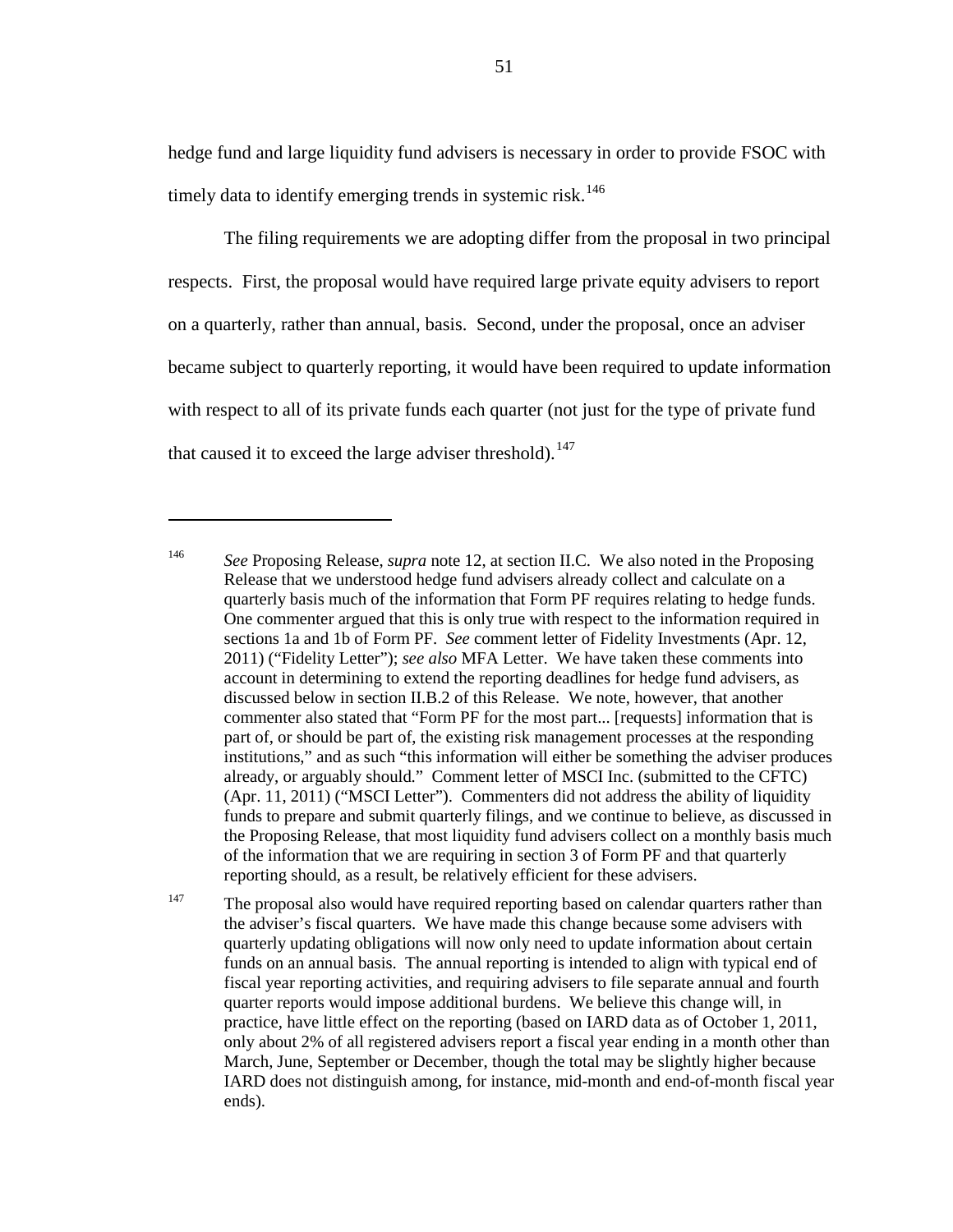<span id="page-51-5"></span>A number of commenters responded to our proposal regarding the frequency of reporting. One agreed that quarterly reporting would be appropriate, and two others argued that advisers should report even more frequently because market conditions and portfolios can change rapidly.<sup>[148](#page-51-0)</sup> On the other hand, a number of commenters disagreed with the proposal, suggesting instead that Large Private Fund Advisers should report no more than semi-annually.<sup>[149](#page-51-1)</sup> These commenters argued that semi-annual reporting would reduce the burden to advisers while also giving regulators more time to analyze the data, and several compared Form PF to the FSA Survey, which has been conducted on a voluntary, semi-annual basis.<sup>[150](#page-51-2)</sup> Another commenter stated that the generally illiquid portfolios of private equity funds fluctuate little in value throughout the year, in its view, making quarterly reporting unnecessary. [151](#page-51-3)

<span id="page-51-6"></span>After consultation with staff representing FSOC's members, we continue to believe that quarterly reporting is important to provide FSOC with meaningfully current information with respect to the hedge fund and liquidity fund industries and to allow FSOC to identify rapidly emerging trends among these types of funds.<sup>[152](#page-51-4)</sup> Although some commenters suggested that the speed with which markets and portfolios change may warrant even more frequent reporting, we believe at this time that the additional benefit

<span id="page-51-2"></span><sup>150</sup> *See*, *e.g.*, ABA Committees Letter; Kleinberg General Letter.

<span id="page-51-0"></span><sup>&</sup>lt;sup>148</sup> *See* CPIC Letter (supporting the proposal with respect to large private funds advisers); AFL-CIO Letter and AFR Letter (arguing for more frequent reporting).

<span id="page-51-1"></span><sup>149</sup> *See*, *e.g.*, ABA Committees Letter; BlackRock Letter; Fidelity Letter; comment letter of Kleinberg, Kaplan, Wolff & Cohen, P.C. (submitted to the SEC) (Apr. 12, 2011) ("Kleinberg General Letter"); MFA Letter; SIFMA Letter; USCC Letter.

<span id="page-51-3"></span><sup>151</sup> *See* PEGCC Letter.

<span id="page-51-4"></span><sup>&</sup>lt;sup>152</sup> Moreover, we believe that quarterly reporting helps to discourage "window-dressing" around the reporting dates. *See infra* note[s 285](#page-94-0)[-292](#page-95-0) and accompanying text.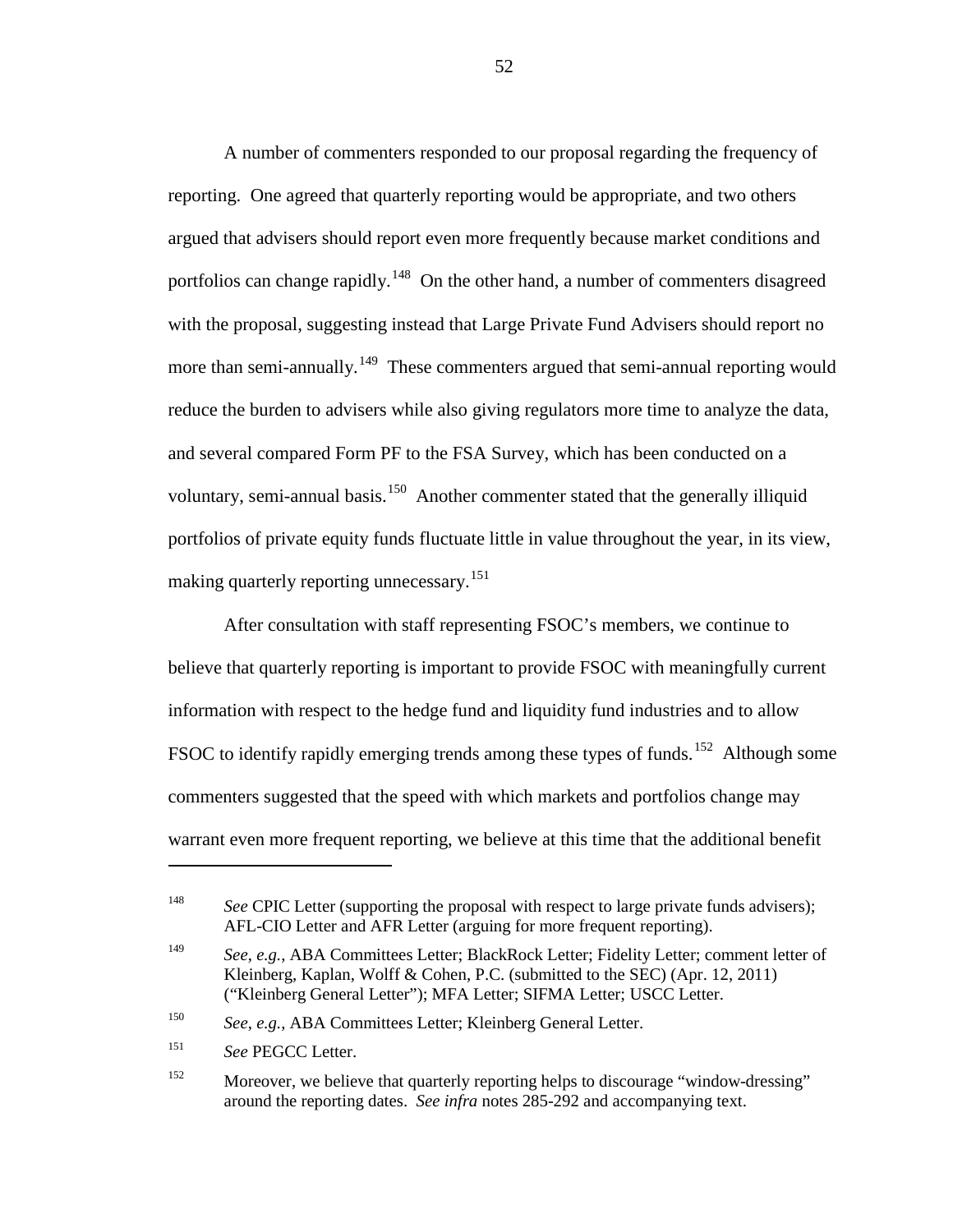to FSOC from reporting more often than once a quarter would not justify the additional burdens imposed on advisers.<sup>153</sup> On the other hand, we are also not convinced that less frequent (*e.g.*, semi-annual) reporting would provide sufficient, or sufficiently timely, information to enable FSOC to identify and respond to rapidly emerging trends. In addition, we believe that international approaches to private fund reporting may be shifting in favor of quarterly, rather than semi-annual, reporting.<sup>[154](#page-52-1)</sup>

With respect to large private equity advisers, however, the SEC is persuaded that the generally illiquid nature of private equity fund portfolios means that trends emerge more slowly in that sector.<sup>[155](#page-52-2)</sup> As a result, the proposal has been modified so that large private equity advisers are required to report information regarding private equity funds on an annual basis only.<sup>[156](#page-52-3)</sup>

<span id="page-52-6"></span>Fewer commenters addressed the frequency of reporting for smaller advisers. One commenter agreed that annual reporting would be appropriate for these advisers, <sup>[157](#page-52-4)</sup> and several others argued that smaller advisers should report more frequently, proposing at least semi-annual filings.<sup>[158](#page-52-5)</sup> Again, although we acknowledge the potential value of more frequent reporting from smaller private fund advisers, we are concerned about the

<span id="page-52-0"></span><sup>&</sup>lt;sup>153</sup> See supra note [148.](#page-51-5) We also note that FSOC has the authority to direct OFR to gather additional data where systemic risk concerns merit the reporting. *See*, *e.g.*, sections 153 and 154 of the Dodd-Frank Act.

<span id="page-52-1"></span><sup>154</sup> ESMA's proposed reporting template would impose quarterly reporting requirements on private fund advisers. *See* ESMA Proposal, *supra* note [33.](#page-12-0)

<span id="page-52-2"></span><sup>155</sup> *See supra* note [151.](#page-51-6)

<span id="page-52-3"></span><sup>156</sup> *See* Instruction 9 to Form PF.

<span id="page-52-4"></span><sup>157</sup> *See* AIMA General Letter.

<span id="page-52-5"></span><sup>158</sup> *See* AFL-CIO Letter; AFR Letter. *See also* MFA Letter (arguing that all advisers, large and small, should report on a semi-annual basis).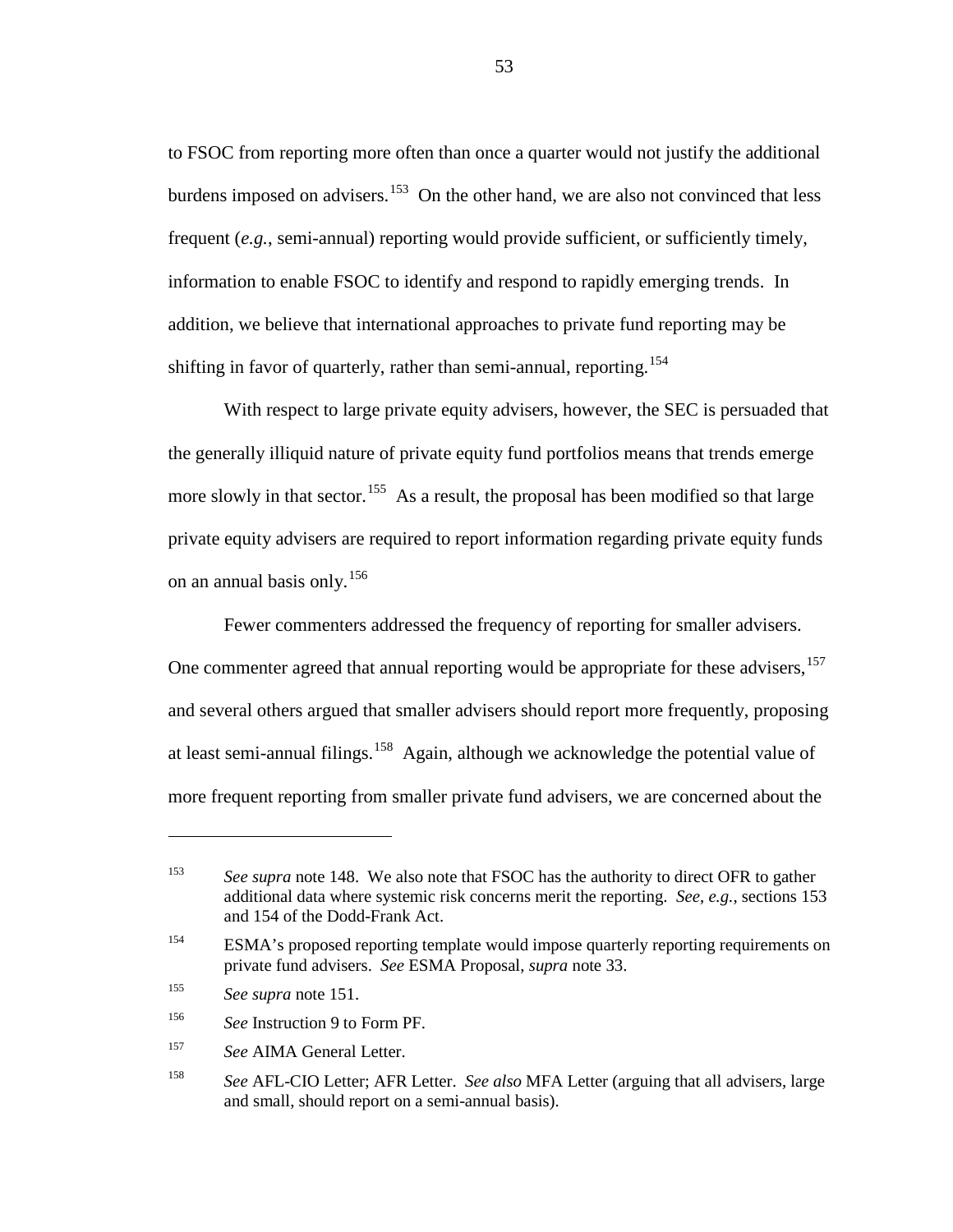burden this would impose. At this time, we are not convinced that more frequent reporting from smaller private fund advisers would, from a systemic risk monitoring perspective, be justified by the value of the additional data.

As noted above, the requirements we are adopting also differ from the proposal in that even those advisers who must report on a quarterly basis are only required to do so with respect to the type of fund that caused them to exceed the reporting threshold. We are adopting this approach in part because these other funds will include private equity funds, venture capital funds and real estate funds, all of which are likely to have generally illiquid portfolios and for which we believe annual reporting is appropriate, as explained above. This approach also reflects the different implications for systemic risk that may be presented by different investment strategies.

### *2. Reporting Deadlines*

Large private equity advisers and smaller private fund advisers have 120 days from the end of their fiscal years to file Form PF.<sup>[159](#page-53-0)</sup> In contrast, large hedge fund advisers have 60 days from the end of each fiscal quarter, and large liquidity fund advisers have 15 days.<sup>[160](#page-53-1)</sup> The deadlines we are adopting for large hedge fund advisers, large private equity advisers and smaller advisers are longer than the deadlines we

<span id="page-53-0"></span><sup>159</sup> *See* Instruction 9 to Form PF; Advisers Act rule 204(b)-1(a).

<span id="page-53-1"></span><sup>160</sup> *See* Instruction 9 to Form PF. As discussed above, a large hedge fund adviser (or large liquidity fund adviser) that also manages other types of funds must file quarterly updates with respect to its hedge funds (or liquidity funds, as applicable) but only needs to update information regarding its other funds when it files its fourth quarter update. Such an adviser may comply with its filing obligations by initially filing a fourth quarter update that includes only information about its hedge funds (or liquidity funds, as applicable) within 60 days (or 15 days, as applicable) and then amending its filing within 120 days after the end of the quarter to include information about its other funds.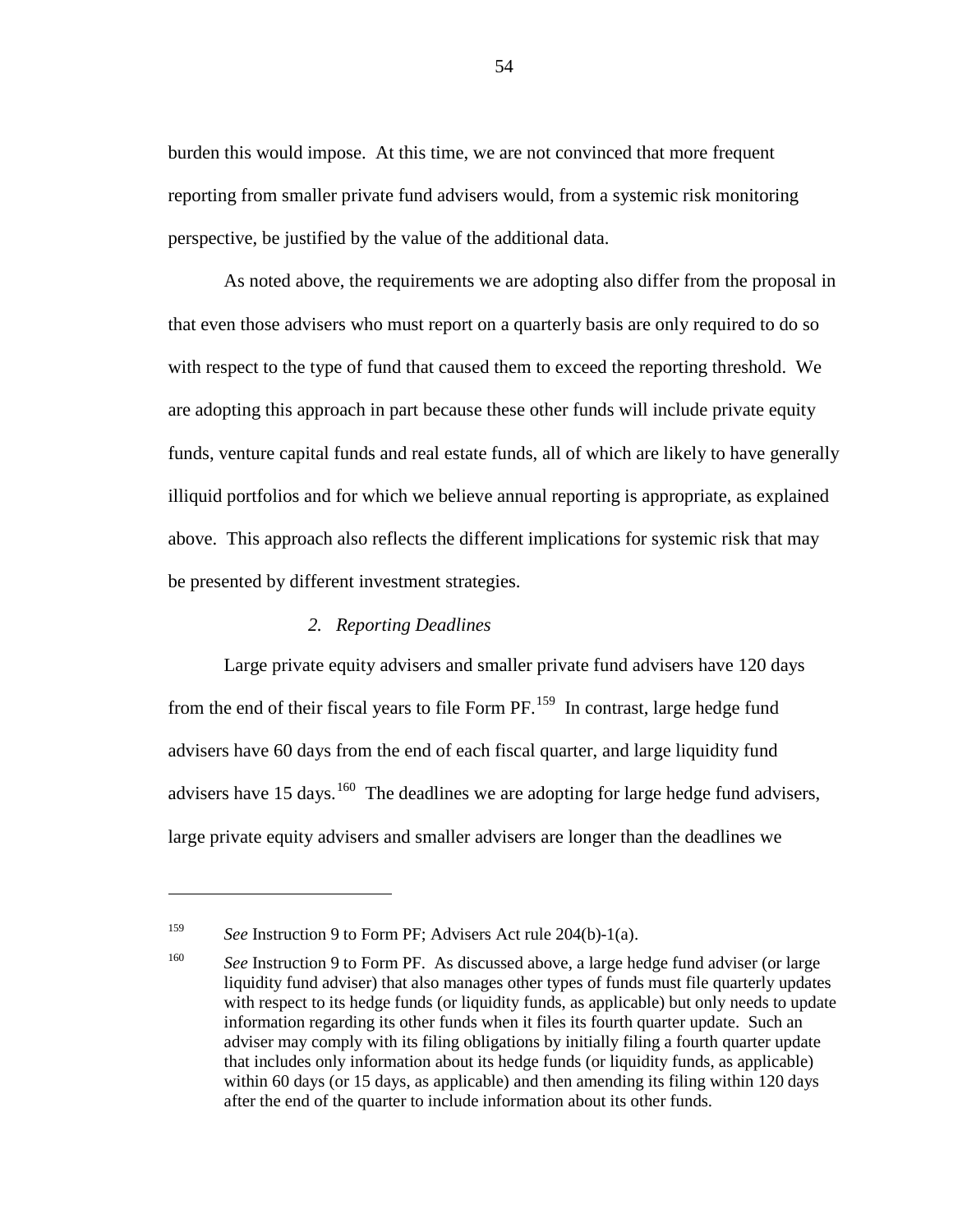proposed. In particular, we have extended the deadline for large hedge fund advisers from 15 days to 60 days, the deadline for large private equity fund advisers from 15 days to 120 days and the deadline for smaller private fund advisers from 90 days to 120 days. $^{161}$  $^{161}$  $^{161}$ 

The proposed deadline of 15 days for large hedge fund and private equity fund advisers attracted significant opposition. Commenters offered a number of reasons to extend the deadline, including that: (1) 15 days is not enough time to prepare and submit a report with reliably accurate data, particularly where the adviser must value illiquid fund assets;  $^{162}$  $^{162}$  $^{162}$  (2) other SEC reporting requirements allow more time;  $^{163}$  $^{163}$  $^{163}$  (3) the FSA Survey has allowed more time (approximately 30 to 45 days in the most recent surveys) and required less detail;  $164$  (4) the same personnel will be closing the books at the end of the quarter and completing Form  $PF$ ;  $^{165}$  $^{165}$  $^{165}$  and (5) the more current the information

<span id="page-54-0"></span><sup>&</sup>lt;sup>161</sup> We noted in the Proposing Release that the proposed 90 day deadline would allow these advisers to file amendments at the same time as they file their Form ADV annual updating amendment, which may make certain aspects of the reporting more efficient, such as reporting assets under management. Proposing Release, *supra* note [12,](#page-5-0) at section II.C. We believe these efficiencies will still be realized because the reporting continues to be "as of" the same date as the annual reports on Form ADV and an adviser may still file on or after the date on which it files Form ADV.

<span id="page-54-1"></span><sup>162</sup> *See*, *e.g.*, ABA Committees Letter; AIMA General Letter; BlackRock Letter; IAA Letter; MFA Letter; USCC Letter.

<span id="page-54-2"></span><sup>163</sup> *See*, *e.g.*, ABA Committees Letter (noting that Forms N-SAR and N-Q, used by registered investment companies, allow 60 days); AIMA General Letter (pointing to Form 13F (allowing 45 days), Form 10-K (allowing at least 60 days), and Form 10-Q (allowing at least 40 days)); Fidelity Letter; Kleinberg General Letter; MFA Letter (pointing to the 120 days allowed for audited financial statements under the Advisers Act custody rule); TCW Letter.

<span id="page-54-4"></span><span id="page-54-3"></span><sup>164</sup> *See*, *e.g.*, AIMA General Letter; IAA Letter.

<sup>165</sup> *See*, *e.g.*, Kleinberg General Letter.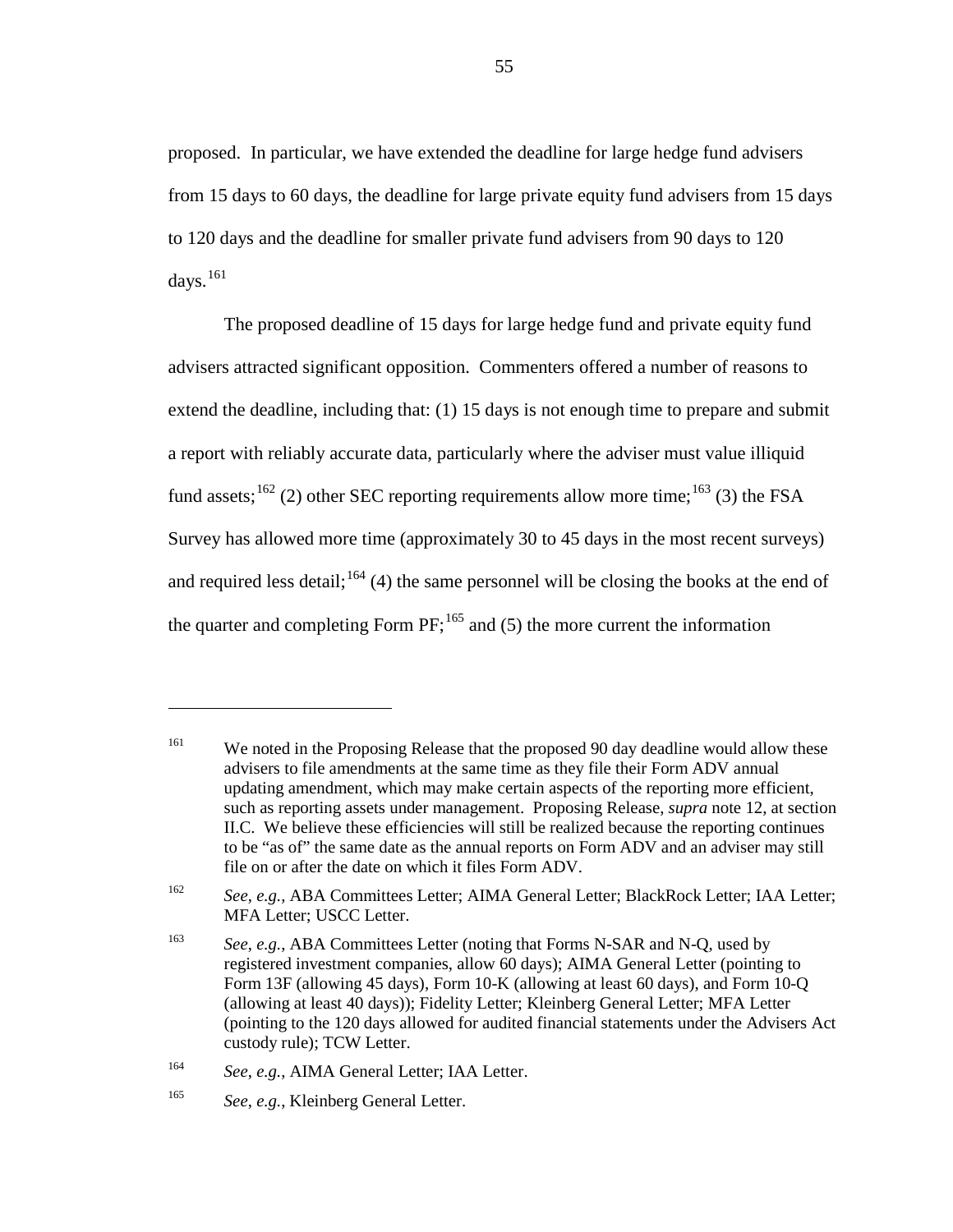<span id="page-55-3"></span>reported, the greater the consequences should it become public.<sup>[166](#page-55-0)</sup> These commenters suggested alternatives that ranged from 45 to 120 days.<sup>167</sup> We understand from the comments, however, that the proposed reporting deadlines would be more problematic for some types of advisers than for others. For instance, commenters focusing on private equity advisers generally suggested longer deadlines than commenters focusing on hedge fund advisers, and the valuation of illiquid portfolios is likely to be a more common problem for private equity advisers.<sup>[168](#page-55-2)</sup> Also, although a number of commenters addressed hedge fund advisers and private equity advisers, none commented specifically on whether liquidity fund advisers could meet the proposed deadline.

We are persuaded that longer deadlines are appropriate for large hedge fund advisers and large private equity fund advisers and that, with respect to large private equity fund advisers in particular, the work required to value the generally illiquid portfolios of private equity funds favors a substantially longer reporting deadline than

<span id="page-55-0"></span>

<sup>166</sup> *See*, *e.g.*, AIMA General Letter; Kleinberg General Letter. Some commenters also pointed to the Form's proposed signature page, which would have required advisers to certify that the information provided is "true and correct," arguing that this standard would be difficult to satisfy in 15 days. *See*, *e.g.*, AIMA General Letter. As discussed below, we are not adopting the proposed certification requirement. *See infra* notes [183-](#page-60-0) [185](#page-61-0) and accompanying text.

<span id="page-55-1"></span><sup>167</sup> *See*, *e.g.*, AIMA General Letter (45 days); Akina Letter (120 days for private equity fund data); BlackRock Letter (120 days); CPIC Letter (45 days, at least initially); Fidelity Letter (preferably 90 days, but no less than 45 days); IAA Letter (90 days); Kleinberg General Letter (60 days); Lone Star Letter (60 days for private equity fund data); Merkl February Letter (four months for private equity fund data); MFA Letter (120 days); PEGCC Letter (at least 90 days for private equity fund data); Seward Letter (120 days); SIFMA Letter (120 days); TCW Letter (60 days); USCC Letter (120 days).

<span id="page-55-2"></span><sup>168</sup> *Id.*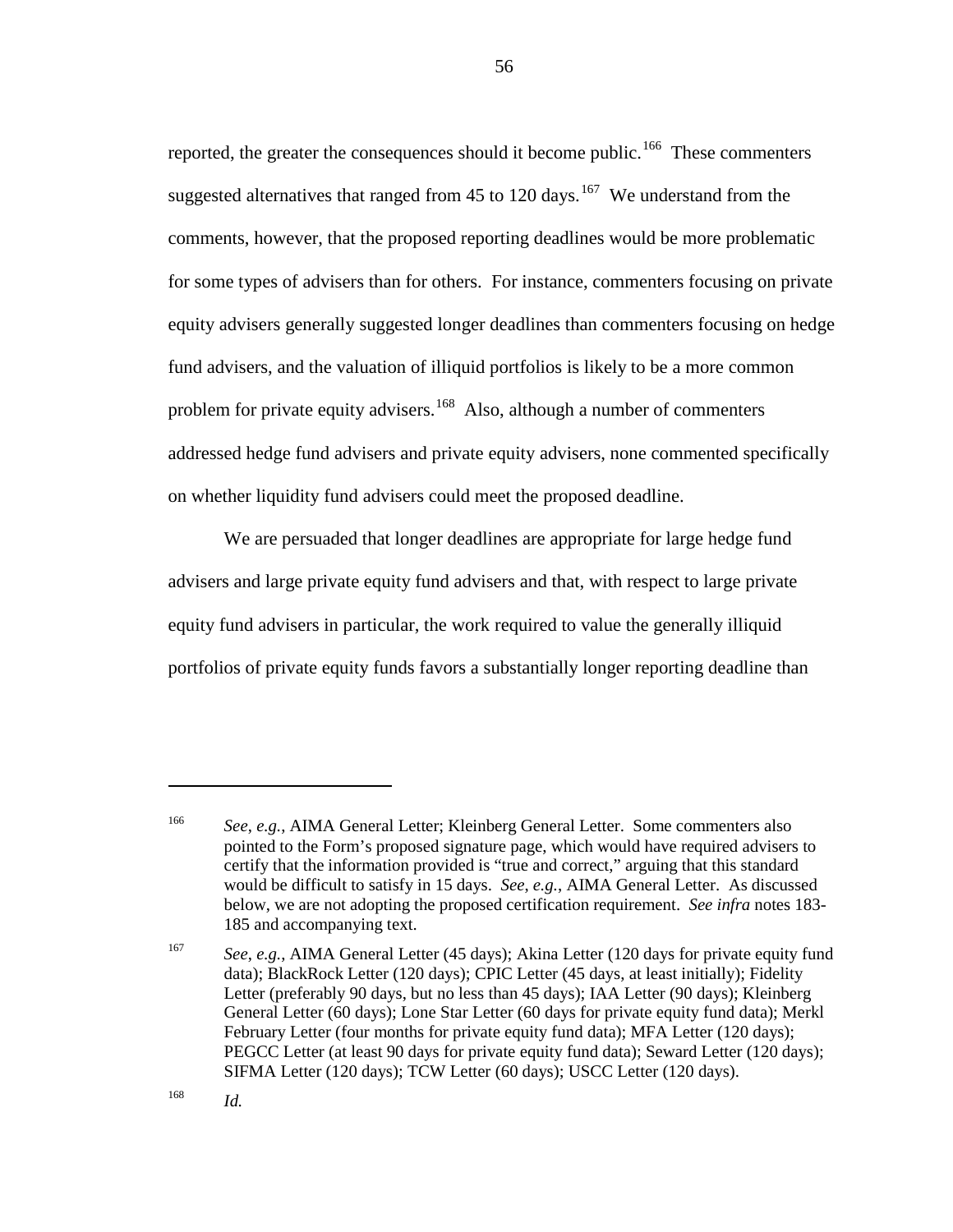was proposed.<sup>[169](#page-56-0)</sup> A few commenters favored a deadline for large hedge fund advisers longer than the one we are adopting, but several commenters indicated that a deadline shorter than the one we are adopting would be adequate.<sup>[170](#page-56-1)</sup> We believe that our revised approach strikes an appropriate balance between the need to provide FSOC with timely data and the ability of these advisers to prepare and submit Form PF. We also believe it will reduce the burden of reporting for these advisers.

Fewer commenters addressed the proposed reporting deadline of 90 days for smaller advisers. One commenter supported the proposal, <sup>[171](#page-56-2)</sup> but several argued that smaller advisers should have more than 90 days to prepare and submit their filings.<sup>[172](#page-56-3)</sup> Several commenters noted that the Advisers Act custody rule allows advisers up to 120 days to distribute audited financial statements to investors when relying on the annual audit provision under that rule.<sup>[173](#page-56-4)</sup> We believe that our revised deadline of 120 days will enable these advisers to benefit from the availability of financial statements and also help to avoid crowding advisers' calendars with end of year reporting obligations while at the same time providing FSOC with reasonably timely data.

<span id="page-56-0"></span><sup>&</sup>lt;sup>169</sup> We note that many of the questions in section 4, which large private equity fund advisers must file, relate to information that should be available on the financial statements of their portfolio companies. By extending the deadline to 120 days for these advisers, we anticipate that the burden of reporting will be reduced because, in many cases, they will now be able to delay reporting until after receiving financial statements from their portfolio companies.

<span id="page-56-1"></span><sup>170</sup> *See supra* note [167.](#page-55-3)

<span id="page-56-2"></span><sup>171</sup> *See* AIMA General Letter.

<span id="page-56-3"></span><sup>172</sup> *See*, *e.g.*, BlackRock Letter (120 days); MFA Letter (120 days); PEGCC Letter (150 days for private equity fund data).

<span id="page-56-4"></span><sup>173</sup> *See*, *e.g.*, BlackRock Letter; MFA Letter; USCC Letter. *See also* Advisers Act rule  $206(4)-2(b)(4)$ .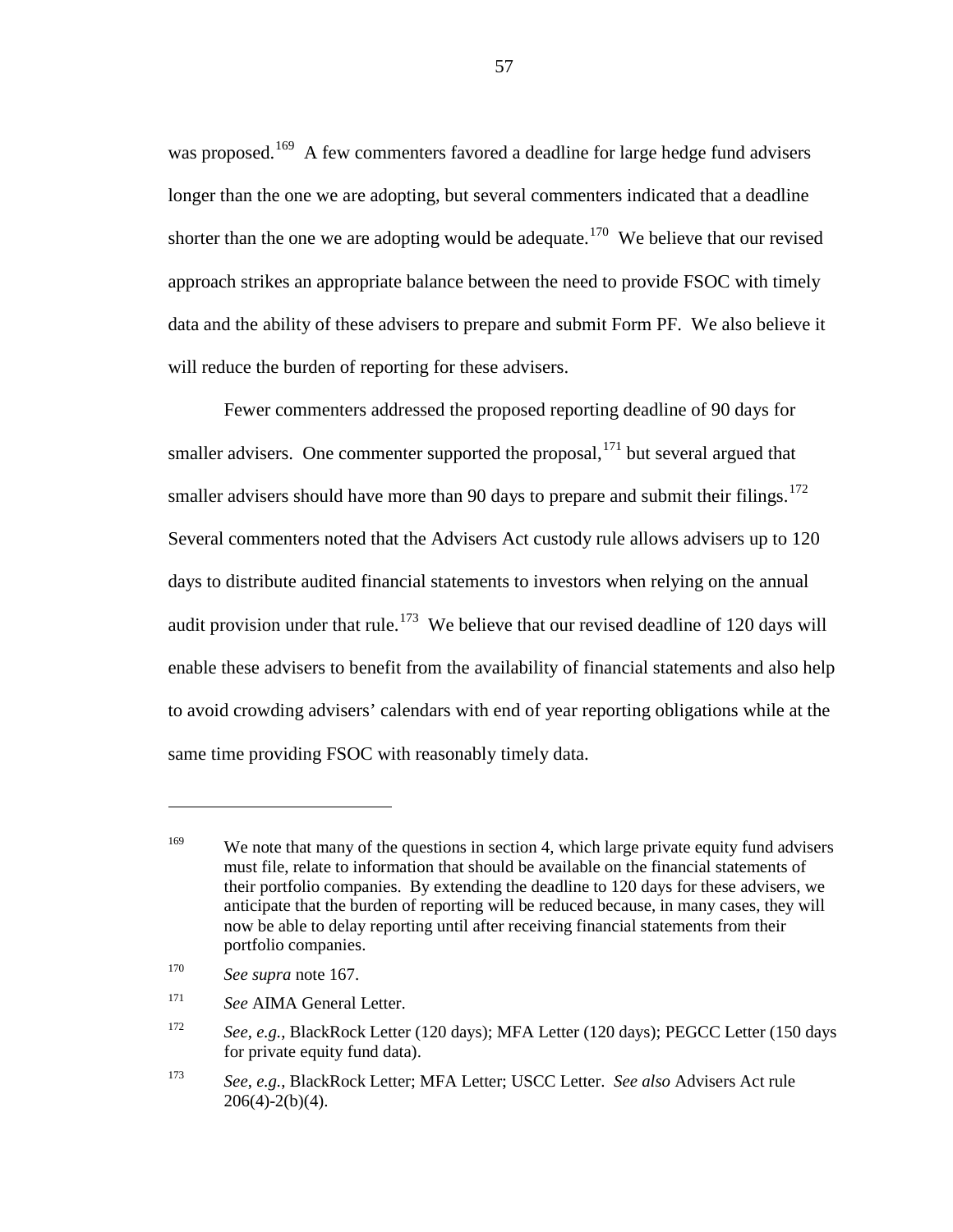## *3. Initial Reports*

Newly registering private fund advisers are subject to the same Form PF reporting deadlines as currently registered advisers.<sup>[174](#page-57-0)</sup> Advisers are not, however, required to file Form PF with respect to any period that ended prior to the effective date of their registrations. Accordingly, a smaller private fund adviser that registers during its 2013 fiscal year must file Form PF within 120 days following the end of its 2013 fiscal year. It would not, however, need to file Form PF for its 2012 fiscal year. Similarly, a large hedge fund adviser that registers during its third fiscal quarter must file Form PF within 60 days following the end of that quarter but need not file for the preceding fiscal quarter.<sup>[175](#page-57-1)</sup>

We have extended the deadlines for initial filings from the 15 days that we proposed. One commenter argued that the proposed deadline would be too short and suggested 90 days instead.<sup>[176](#page-57-2)</sup> We believe the revised initial filing deadlines are more consistent with the deadlines for updating Form PF discussed above in section II.B.2 of this Release.

# *4. Transition Filings, Final Filings and Temporary Hardship Exemptions*

An adviser must file Form PF to report that it is transitioning to only filing Form PF annually with the Commissions or to report that it no longer meets the

<span id="page-57-0"></span><sup>174</sup> *See* Advisers Act rule 204(b)-1(a); *supra* section II.B.2 of this Release.

<span id="page-57-1"></span><sup>&</sup>lt;sup>175</sup> Whether an adviser is a large hedge fund or large liquidity fund adviser would be determined as of the date specified in Form PF, not the date of registration. When filing an initial Form PF, a large hedge fund or large liquidity fund adviser that also manages other types of private fund may rely on the instructions in the Form allowing it to delay updating information regarding these other fund types when filing an update.

<span id="page-57-2"></span><sup>176</sup> *See* AIMA General Letter.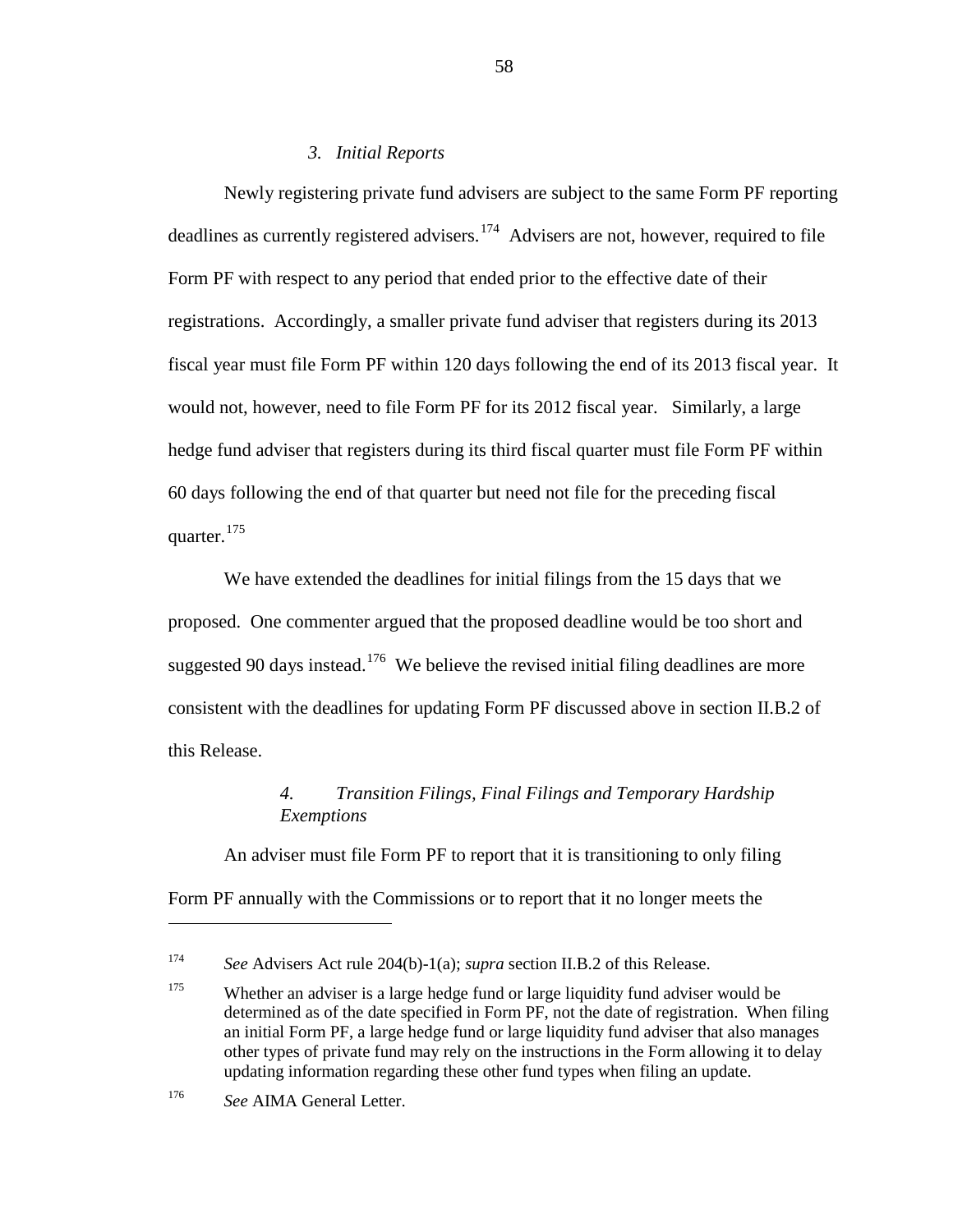requirements for filing Form PF no later than the last day on which the adviser's next Form PF update would be timely.<sup>[177](#page-58-0)</sup> This allows us to determine promptly whether an adviser's discontinuance in reporting is due to it no longer meeting the form's reporting thresholds as opposed to a lack of attention to its filing obligations. Advisers may also avail themselves of a temporary hardship exemption in a similar manner as with other SEC filings if they are unable to file Form PF electronically in a timely manner due to unanticipated technical difficulties.<sup>[178](#page-58-1)</sup> No commenters addressed the proposed transition filings, final filings or temporary hardship exemption, and we are adopting them as proposed.

# **C. Information Required on Form PF**

The questions contained in Form PF reflect relevant requirements and considerations under the Dodd-Frank Act, consultations with staff representing FSOC's members, and the Commissions' experience in regulating those private fund advisers that are already registered with the Commissions. As discussed above, with respect to hedge fund advisers in particular, the information collected on Form PF is also broadly based on the guidelines initially developed in the FSA Survey and the IOSCO report on hedge fund oversight, and many of the more detailed items are similar to questions proposed to be

 $\overline{a}$ 

<span id="page-58-0"></span><sup>177</sup> *See* Instruction 9 to Form PF*.*

<span id="page-58-1"></span><sup>178</sup> *See* Advisers Act rule 204(b)-1(f); Instruction 14 to Form PF. The adviser would complete and file on paper Item A of section 1a and section 5 of Form PF, checking the box in section 1a indicating that it is requesting a temporary hardship exemption. The adviser must file any request for a temporary hardship exemption no later than one business day after the electronic Form PF filing was due. The adviser must then submit the filing that is the subject of the Form PF paper filing in electronic format with the Form PF filing system no later than seven business days after the filing was due.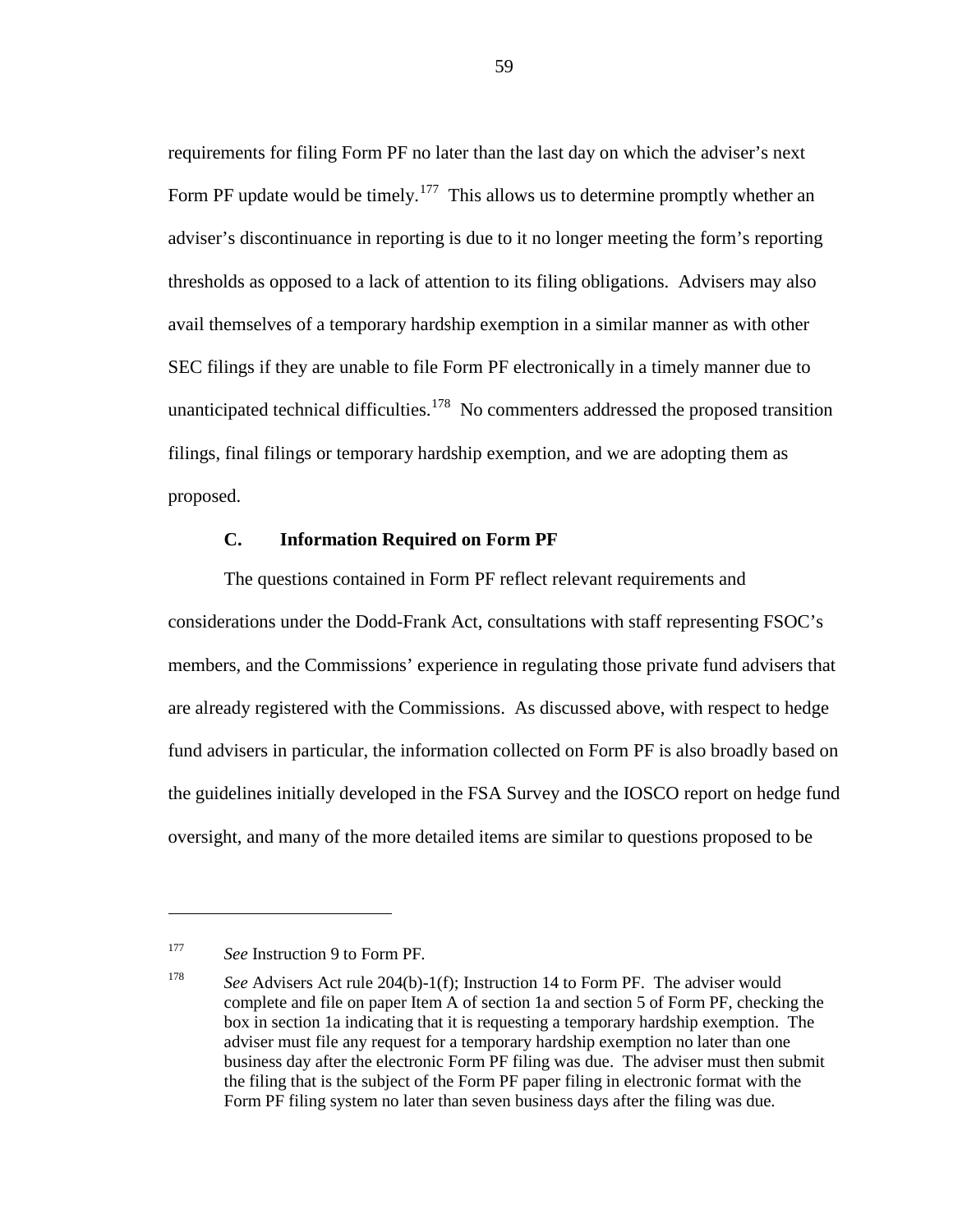included in ESMA's reporting template.<sup>[179](#page-59-0)</sup> Form PF has been designed to collect information to assist FSOC in monitoring and assessing systemic risks that private funds may pose, as discussed in section II.A above.

Commenters' reactions to the scope of Form PF varied, with some proposing further enhancements and others arguing that the proposed reporting is excessive. Commenters arguing for expanded reporting recommended additional questions about counterparty exposures and short selling or suggested having all advisers complete the entire form.<sup>[180](#page-59-1)</sup> In contrast, critics of the proposal argued that information required on Form PF would be unduly burdensome to provide or is available to regulators from other sources.<sup>181</sup> A few commenters who objected to other aspects of the proposal recommended adding several questions that were originally proposed on Form ADV.<sup>[182](#page-59-3)</sup> Although this would expand the Form, these commenters believed that these questions, which relate to valuation, beneficial ownership and the identity of service providers, would require competitively sensitive or proprietary information and would be more appropriately reported confidentially on Form PF.

As discussed in greater detail below, Form PF, as adopted, addresses the concerns of many commenters with changes from the proposal that we believe will significantly reduce the burden of reporting and clarify how commenters are expected to respond. At

<span id="page-59-0"></span><sup>179</sup> *See supra* section I.B of this Release*.*

<span id="page-59-1"></span><sup>180</sup> *See*, *e.g.*, AFL-CIO Letter; AFR Letter; Merkl February Letter; MSCI Letter; comment letter of Plexus Consulting Group (Feb. 28, 2011). *See also supra* note [76](#page-26-0) and accompanying text.

<span id="page-59-2"></span><sup>181</sup> *See*, *e.g.*, AIMA General Letter; IAA Letter; Olympus Letter; PEGCC Letter. *See infra* note [309](#page-100-0) and accompanying text.

<span id="page-59-3"></span><sup>182</sup> *See* IAA Letter; MFA Letter; Seward Letter.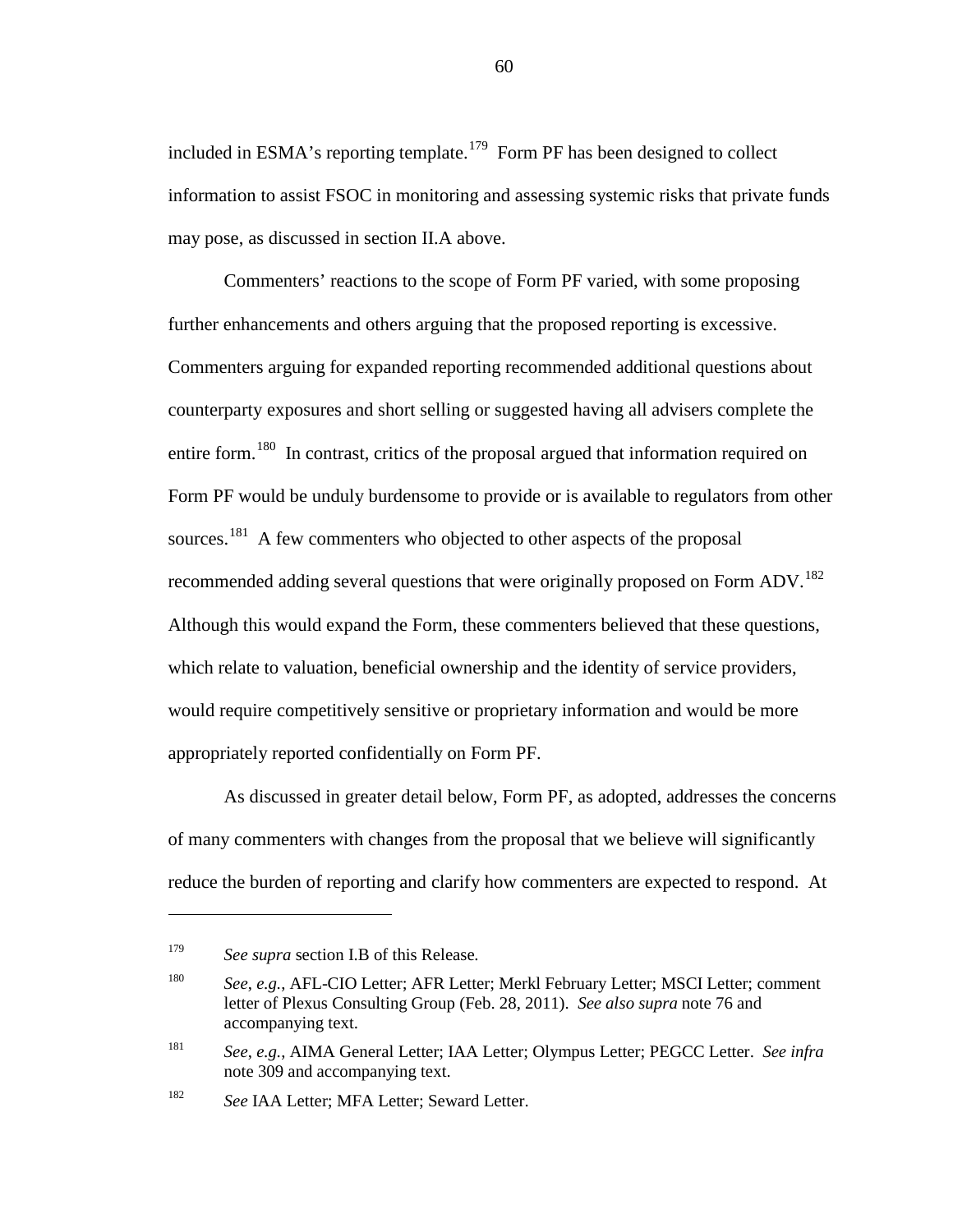the same time, the final Form preserves much of the information that the proposal would require. Our revised approach is intended to respond to industry concerns while still providing FSOC the information it needs to monitor systemic risk across the private fund industry.

<span id="page-60-0"></span>Two of the changes we are making, in particular, illustrate this revised approach. The first is the removal of the proposed certification language. This would have required an authorized individual to affirm "under penalty of perjury" that the statements made in Form PF are "true and correct."<sup>183</sup> This certification was borrowed from the SEC's existing Advisers Act reporting form, Form ADV. However, a number of commenters expressed concern that such a standard would be inappropriate for Form PF because the Form requires advisers to provide estimates and exercise significant judgment in preparing responses.<sup>[184](#page-60-2)</sup> In consideration of the nature of the information required on Form PF, we are persuaded that a certification is unnecessary and that a signature

<span id="page-60-1"></span><sup>183</sup> *See* Question 2 and Instruction 11 to Form PF. If the adviser is also registered with the CFTC as CPO or CTA, the signature page also requires the signatory to acknowledge that misstatements or omissions of material fact on Form PF constitute a violation of the CEA. This acknowledgement is included simply to remove any doubt created by the filing of the Form through the SEC rather than directly with the CFTC, which is merely a matter of convenience for advisers.

<span id="page-60-2"></span><sup>184</sup> *See*, *e.g.*, ABA Committees Letter; AIMA General Letter; Kleinberg General Letter; MFA Letter; PEGCC Letter. Some of these commenters also saw the certification standard and the reporting deadlines as related issues, arguing that the more quickly advisers are required to report, the less confidence they will have in their estimates. *See*, *e.g.*, BlackRock Letter; Fidelity Letter; PEGCC Letter; SIFMA Letter; USCC Letter. As discussed above in section II.B.2 of this Release, we have also extended the proposed filing deadlines. Several commenters compared Form PF to other SEC forms and suggested that we either require just a signature without a certification or that we use a less stringent standard, such as good faith. *See* MFA Letter (pointing to the certification in the SEC's Schedule 13G). *See also* ABA Committees Letter (comparing Form PF to other SEC forms, including Form N-SAR, Form N-Q, Schedule 13D and Schedule 13G); AIMA General Letter (pointing to Schedule 13G); BlackRock Letter; Kleinberg General Letter.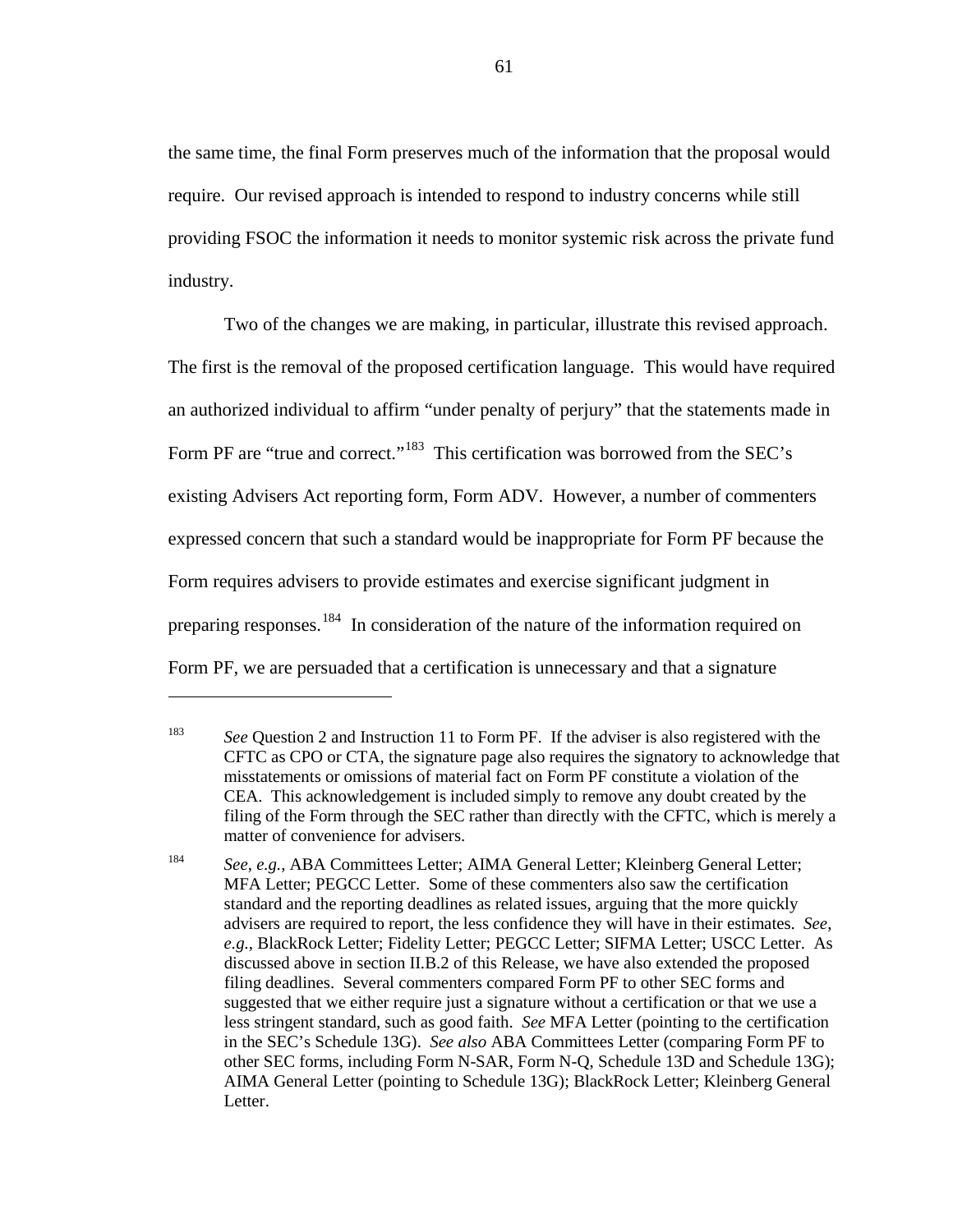<span id="page-61-0"></span>confirming that the Form is filed with proper authority is sufficient.<sup>[185](#page-61-1)</sup>

 $\overline{a}$ 

The second change is to increase the ability of advisers to rely on their internal methodologies when reporting on Form PF.<sup>186</sup> A number of commenters encouraged this approach, recommending "that the instructions to the Form be modified to confirm that advisers be able to rely on the same internal reporting procedures and practices when reporting on the Form that they would use when reporting to advisory clients, unless directly contradicted by the instructions."<sup>[187](#page-61-3)</sup> The revised approach strikes an appropriate balance between easing the burden on advisers by allowing them to rely on their existing practices and ensuring that FSOC receives comparable data across the industry. This

<span id="page-61-1"></span><sup>&</sup>lt;sup>185</sup> We note, however, that even absent the certification, a willful misstatement or omission of a material fact in any report filed with the SEC under the Advisers Act is unlawful. *See* section 207 of the Advisers Act. We have also added an instruction to the Form that clarifies when an adviser is required to amend its filing to correct an error. In particular, Instruction 16 to Form PF explains that an adviser is not required to update information that it believes in good faith properly responded to Form PF on the date of filing even if that information is subsequently revised for purposes of the adviser's recordkeeping, risk management or investor reporting (such as estimates that are refined after completion of a subsequent audit). The instruction also explains that large hedge fund advisers and large liquidity fund advisers that comply with their fourth quarter filing obligations by submitting an initial filing followed by an amendment in accordance with Instruction 8 to Form PF will not be viewed as affirming responses regarding one fund solely by providing updated information regarding another fund at a later date.

<span id="page-61-2"></span><sup>&</sup>lt;sup>186</sup> *See Instruction 15 to Form PF.* As noted in the instruction, we would expect reporting on Form PF to be consistent with information the adviser uses for internal and investor reporting purposes. Methodologies also must be consistently applied, and to the extent we have indicated how an adviser should respond to a question, the answer should be consistent with our instructions. In addition to this general instruction, we have increased the ability of advisers to rely on their own methodologies with a number of specific changes throughout the Form, including permitting advisers to report performance using their existing practices, allowing flexibility in reporting interest rate sensitivities and changing the frequency and substance of reporting for large private equity advisers. *See*, *e.g.*, *infra* notes [202,](#page-67-0) [241](#page-78-0)[-242,](#page-79-0) [247](#page-80-0)[-248](#page-80-1) an[d 258](#page-84-0)[-260](#page-84-1) and accompanying text and section II.C.4.

<span id="page-61-3"></span><sup>187</sup> BlackRock Letter. *See also* IAA Letter; MFA Letter; PEGCC Letter; SIFMA Letter; TCW Letter.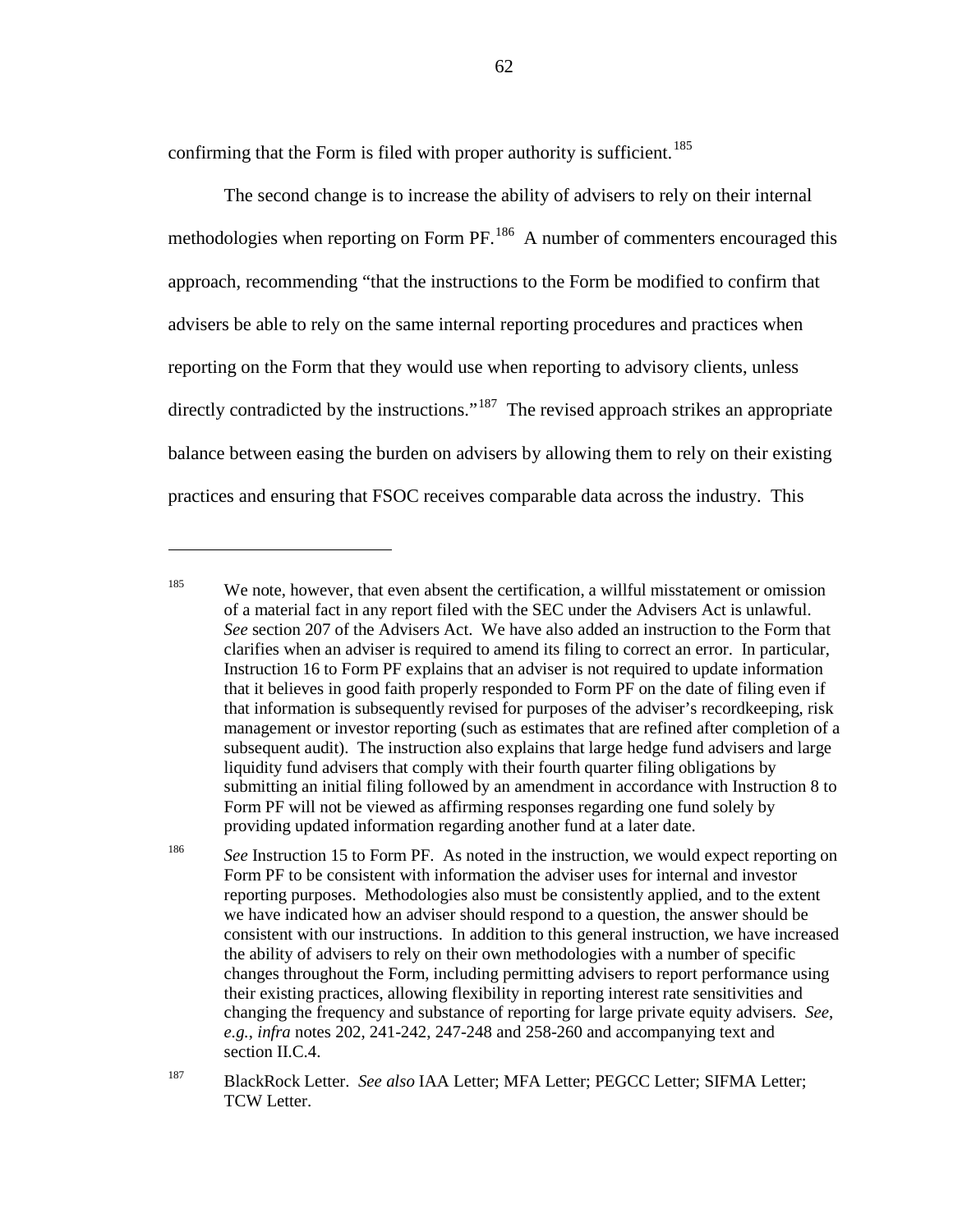change is intended, together with the removal of the certification, to clarify that Form PF does not require the time or expense involved in, for instance, an audit of the information included on Form PF, and we anticipate that these changes will reduce the burden that many advisers incur in completing the Form.<sup>[188](#page-62-0)</sup>

The information that Form PF requires and the changes made from the proposal are discussed in detail below.

# *1. Section 1 of Form PF*

Each adviser required to file Form PF must complete all or part of section 1. This section of the Form is divided into three parts: section 1a requires information regarding the adviser's identity and assets under management, section 1b requires limited information regarding the size, leverage and performance of all private funds subject to the reporting requirements, and section 1c requires additional basic information regarding hedge funds. We are adopting Form PF with several changes to the information that advisers are required to report in section 1. These changes, which are discussed in detail below, are intended to respond to industry concerns while still providing FSOC the information it needs to monitor systemic risk across the private fund industry. In general, we expect that these changes will reduce the burden of responding to the Form and more closely align the Form with ESMA's proposed reporting template.

## *a. Section 1a of Form PF*

 $\overline{a}$ 

Item A of section 1a seeks identifying information about the adviser, such as its name and the name of any of its related persons whose information is also reported on the

<span id="page-62-0"></span><sup>188</sup> If audited information is available at the time an adviser files Form PF, we would of course expect responses to Form PF to be consistent with that audited information.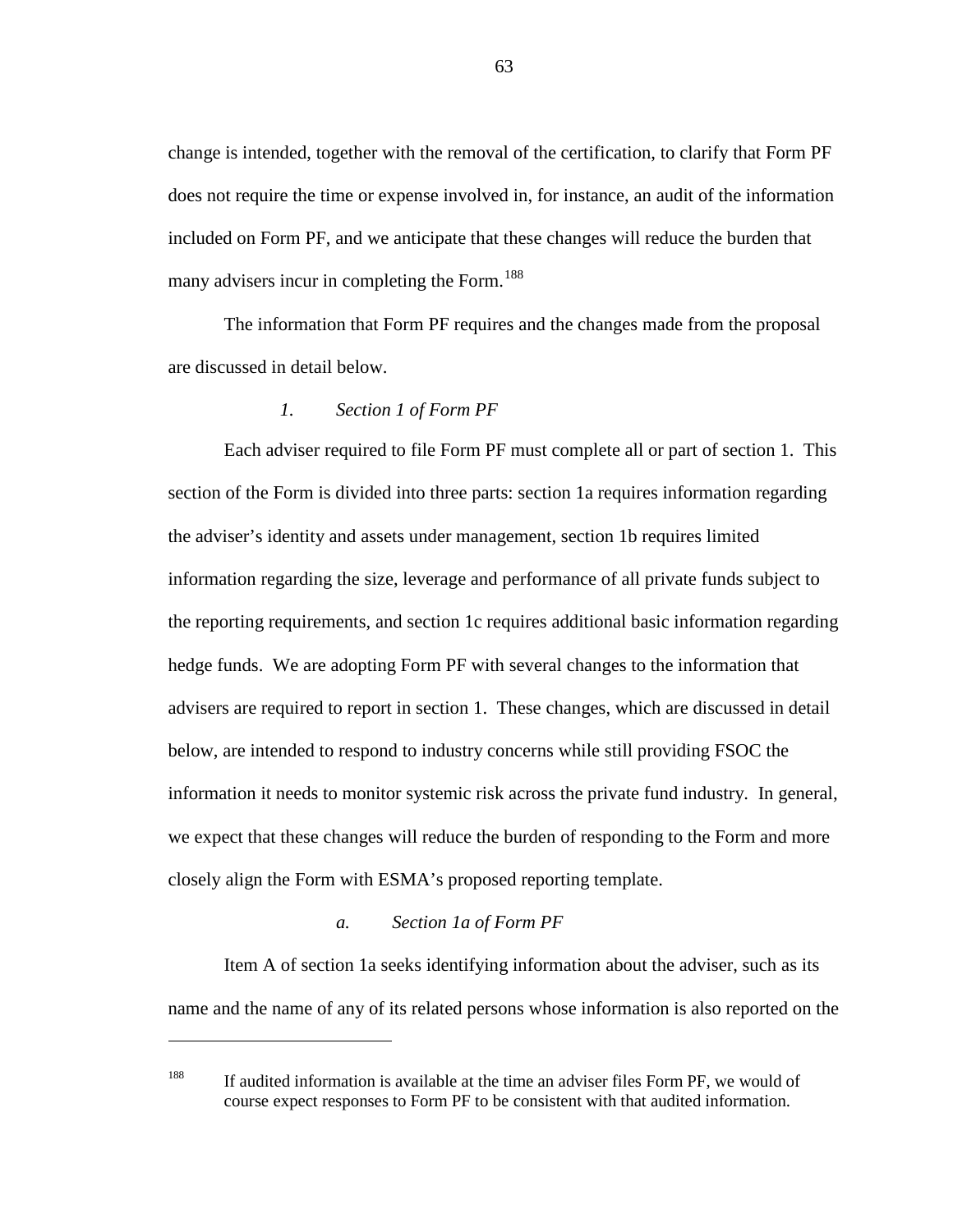adviser's Form PF. The adviser will also be required to provide its large trader identification number, if any.<sup>[189](#page-63-0)</sup> The addition of the large trader identification number will enhance the value of Form PF information by allowing it to be quickly and accurately linked to other information that may be available to the SEC while imposing little additional burden. Section 1a also requires basic aggregate information about the private funds managed by the adviser, such as the portion of gross (*i.e.*, regulatory) and net assets under management attributable to certain types of private funds.<sup>190</sup> This identifying information will assist us and FSOC in monitoring the amount of assets managed by private fund advisers and the general distribution of those assets among various types of private funds.<sup>[191](#page-63-2)</sup> This information also provides data about the size of the adviser, the nature of the adviser's activities and the extent to which assets are managed rather than owned, which are factors that FSOC must consider in making a

<span id="page-63-0"></span><sup>189</sup> *See* Question 1 on Form PF.

<span id="page-63-1"></span><sup>&</sup>lt;sup>190</sup> *See* Question 3 on Form PF. This question requires the adviser to report the portion of its assets under management that are attributable to hedge funds, liquidity funds, private equity funds, real estate funds, securitized asset funds, venture capital funds, other private funds, and funds and accounts other than private funds. We have modified the instructions to Question 3 to improve their consistency and to respond to a commenter's request for clarification regarding the meaning of "funds and accounts other than private funds." *See* MFA Letter. We have also determined not to adopt a proposed question that would have required advisers to report their aggregate gross and net regulatory assets under management because this information can be derived from the data reported in Question 3. *See* the Proposing Release, *supra* note [12,](#page-5-0) for the proposed Question 3 on Form PF.

<span id="page-63-2"></span><sup>&</sup>lt;sup>191</sup> Question 4 in section 1a of Form PF also permits an adviser to explain any assumptions it made in responding to Form PF. This question is optional. One commenter expressed support for "providing space for managers to describe any assumptions they make in responding to a question," and we are adopting this question substantially as proposed. *See* MFA Letter.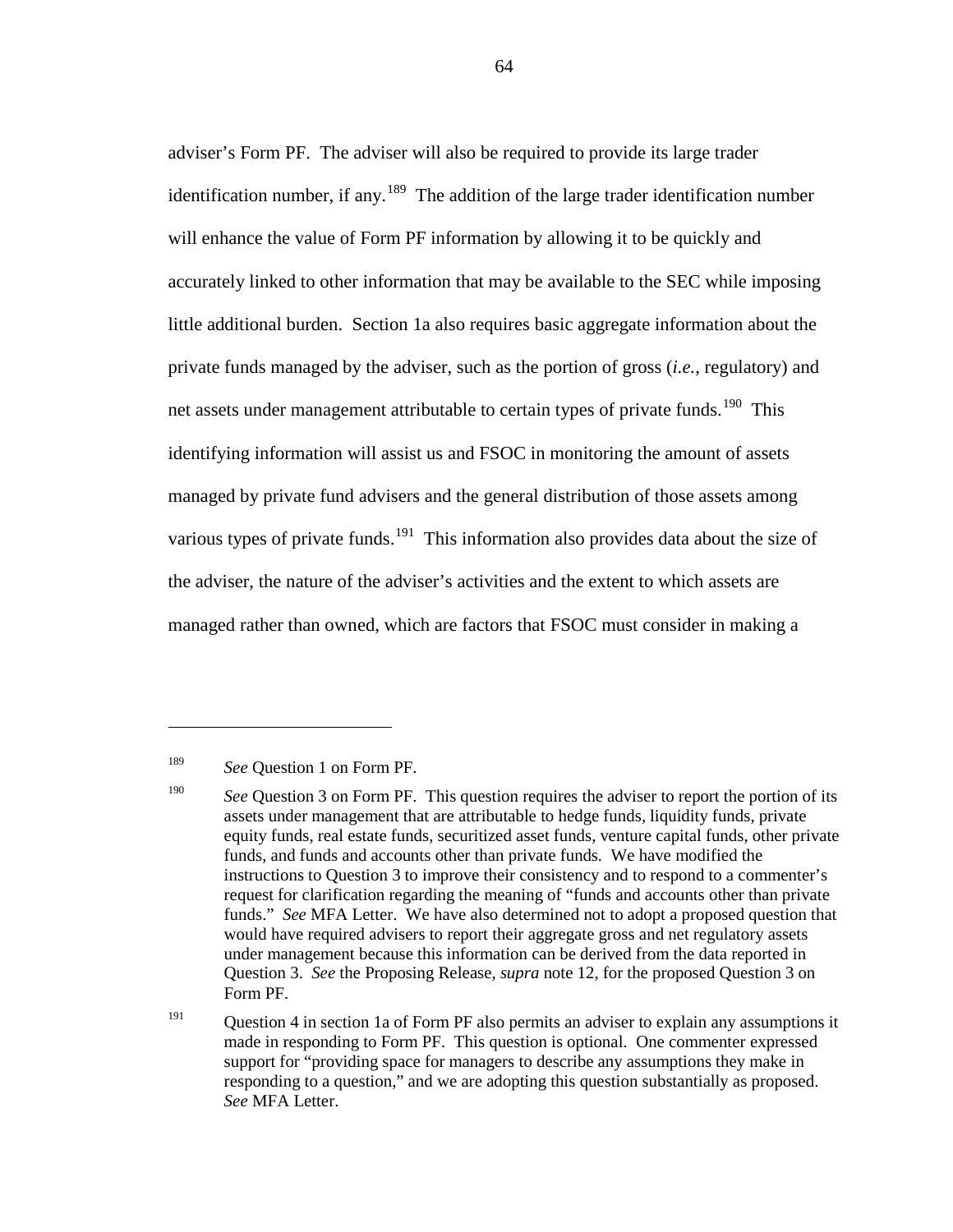determination to designate a nonbank financial company for FRB supervision under the Dodd-Frank Act.<sup>[192](#page-64-0)</sup>

## *b. Section 1b of Form PF*

Section 1b of Form PF elicits certain identifying and other basic information about each private fund the adviser manages. The adviser generally must complete a separate section 1b for each private fund.<sup>[193](#page-64-1)</sup> This section of the Form requires reporting of each private fund's gross and net assets and the aggregate notional value of its derivative positions.<sup>[194](#page-64-2)</sup> It also requires basic information about the fund's borrowings, including a breakdown showing whether the creditor is based in the United States and whether it is a financial institution.<sup>[195](#page-64-3)</sup> Advisers must also report the percentage of the

<span id="page-64-0"></span><sup>192</sup> *See* section 113(a) of the Dodd-Frank Act; FSOC Second Notice, *supra* note [6.](#page-4-0)

<span id="page-64-1"></span> $193$  However, if the adviser elects to report on an aggregated basis regarding the funds comprising a master-feeder arrangement or a parallel fund structure, it would only file a single section 1b for the master fund in the master-feeder arrangement or for the largest fund in the parallel fund structure. We have modified the approach to aggregation of master-feeder arrangements and parallel fund structures to allow advisers more flexibility in determining how to report. *See* Instruction 5 to Form PF. This change is discussed in greater detail below in section II.C.5 of this Release.

<span id="page-64-2"></span><sup>&</sup>lt;sup>194</sup> *See* Questions 8, 9 and 13 on Form PF. With respect to Question 13 and similar questions regarding the value of derivatives, the Form requires the adviser to report the gross notional value of its funds' derivative positions, except that options must be reported using their delta adjusted notional value. *See* Instruction 15 to Form PF. In contrast, Questions 8 and 9, and similar questions that refer to gross asset value or net asset value, require valuations based on the instruction in Form ADV for calculating regulatory assets under management. *See* definitions of "gross asset value" and "net asset value" in the Glossary to Form PF.

<span id="page-64-3"></span><sup>&</sup>lt;sup>195</sup> *See* Ouestion 12 on Form PF. One commenter suggested that the amount of borrowings should be netted where a private fund is both a lender to and a creditor of a counterparty. *See* MFA Letter. The commenter's approach would, however, obscure the total amount of leverage the fund has incurred, and we have clarified that such amounts should not be netted. Also, in response to this commenter, we have modified the instructions to clarify that collateral should not be netted against borrowings. We have also modified this question, and other questions on the Form requiring a breakdown of creditor types, to split the non-financial institution category into U.S. and non-U.S. creditors. This change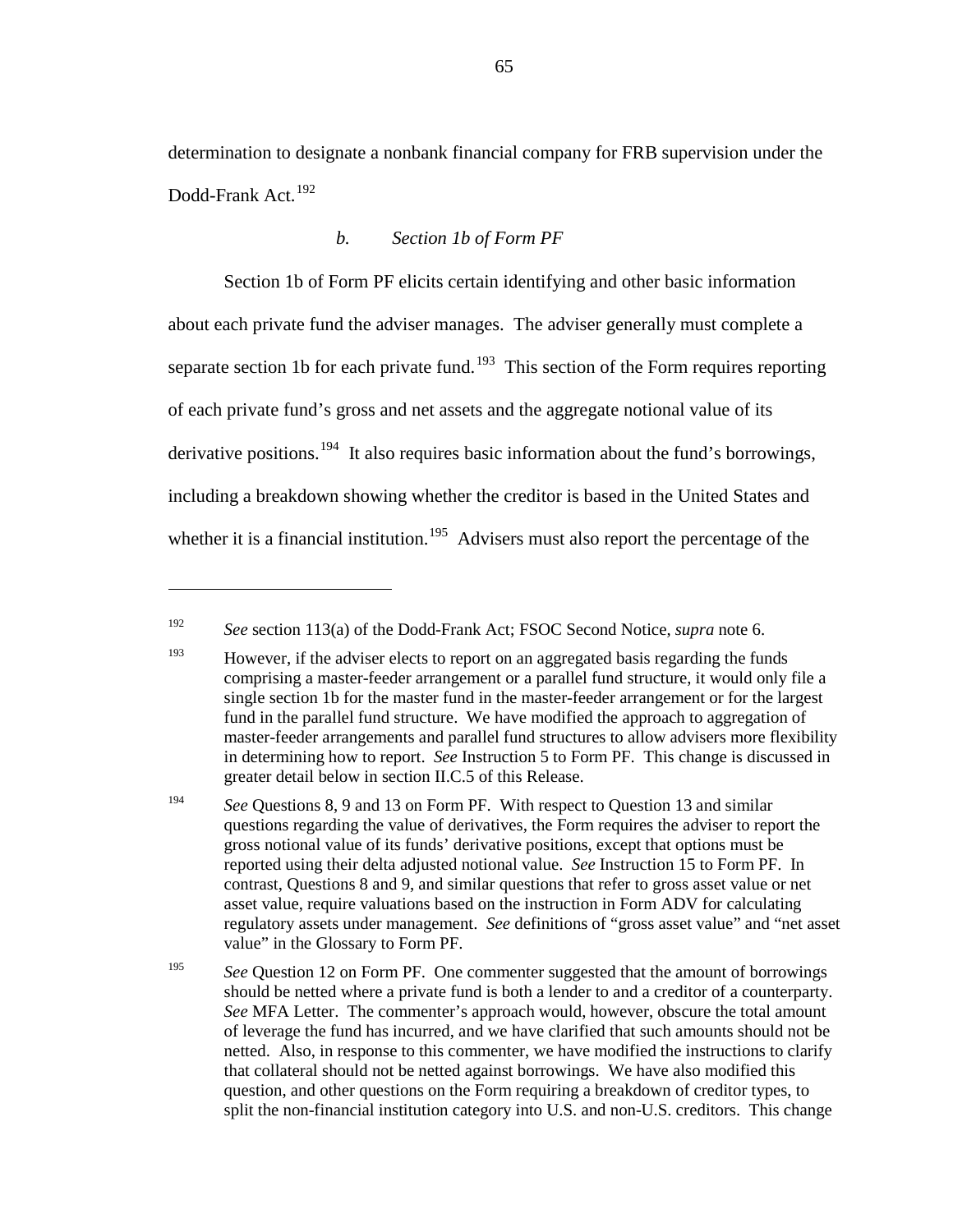fund's equity held by the five largest equity holders, which provides information about the concentration of the fund's investor base.<sup>196</sup> Two new questions, which we have added in connection with other changes to the Form, also require the value of the fund's investments in other private funds and of the parallel managed accounts managed alongside the fund.<sup>[197](#page-65-2)</sup>

 $\overline{a}$ 

<span id="page-65-0"></span>is intended to increase the usefulness of this data for the FRB's flow of funds report, which is an important tool for evaluating trends in and risks to the U.S. financial system. *See infra* note [475.](#page-149-0)

We proposed that advisers completing section 1b also report the identity of, and amount owed to, each creditor to which the fund owed an amount equal to or greater than 5 percent of the fund's net asset value as of the reporting date. *See* the Proposing Release, *supra* note [12,](#page-5-0) for the proposed Question 10 on Form PF. This question has been moved to section 2b of the Form so that only large hedge fund advisers must provide this information. This change is intended to respond to commenter concerns that completing this question will be burdensome but also preserve information regarding interconnectedness that may be important to FSOC's monitoring of systemic risk among large hedge funds. *See*, *e.g.*, PEGCC Letter.

<span id="page-65-1"></span><sup>196</sup> *See* Question 15 on Form PF. For purposes of this question and Question 16 on Form PF, beneficial owners are persons who would be counted as beneficial owners under section  $3(c)(1)$  of the Investment Company Act or who would be included in determining whether the owners of the fund are qualified purchasers under section  $3(c)(7)$  of that Act.  $(15 \text{ U.S.C. } 80a-3(c)(1) \text{ or } (7))$ . The proposal would have required that advisers report the number of beneficial owners of the fund. However, we are not adopting this question because, as a result of our revised approach to reporting on parallel managed accounts, this information will largely duplicate information collected on Form ADV, and we do not believe that receiving updated responses on a quarterly basis from large hedge fund advisers and large liquidity fund advisers is necessary with respect to this information. *See infra* section II.C.5 of this Release. *See also* the Proposing Release, *supra* note [12,](#page-5-0) for the proposed Question 12(a) on Form PF; Question 13 of section 7.B.1. of Schedule D to Form ADV.

<span id="page-65-2"></span><sup>197</sup> *See* Questions 10 and 11 on Form PF. Question 10, which asks for the value of the fund's investments in other private funds, has been added because our expanded Instruction 7 otherwise allows these investments to be disregarded on Form PF and it is important that FSOC have a basic measure of the extent of assets not otherwise reflected on the Form. This will also serve as a measure of interconnectedness among private funds. *See supra* notes [128](#page-44-3) and [131](#page-45-3) and accompanying text for a discussion of Instruction 7. Question 11, relating to the value of parallel managed accounts, has been added for similar reasons. *See infra* section II.C.5 of this Release for a discussion of our revised approach to reporting on parallel managed accounts.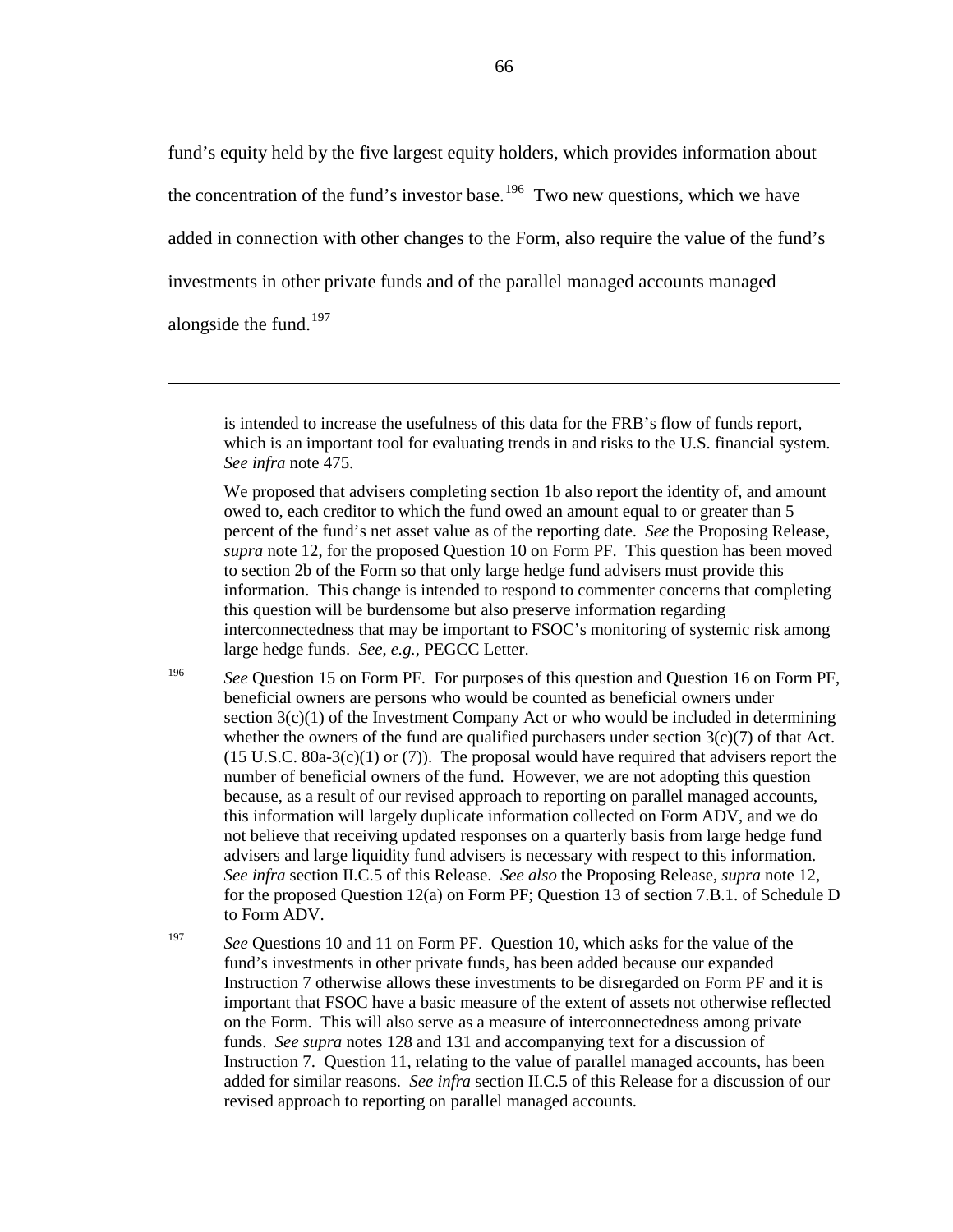Section 1b also requires that advisers report in response to Question 17 the performance of each fund, both on a gross basis and net of management fees and incentive fees and allocations. Advisers must provide performance information that is consistent with the performance results they report to investors (or use internally, if not reported to investors). Advisers are required, at a minimum, to report annual performance results for the fund's most recently completed fiscal year but only need to report monthly and quarterly performance information if that information is already being calculated for the fund.

Question 17 has been modified from the proposal in response to commenter concerns regarding the burden of providing performance results in the form proposed.<sup>[198](#page-66-1)</sup> In particular, it omits the requirement to report the change in net asset value, allows advisers to report performance gross and net of management fees and incentive fees and allocations (rather than gross and net of incentive fees and allocations only) and makes reporting of monthly and quarterly performance mandatory only for those funds for which advisers are already calculating performance results with that frequency. Commenters were concerned primarily that the proposed instructions to this question would require advisers to calculate performance in a manner different from that used for investor reporting purposes or more frequently than is their current practice.<sup>[199](#page-66-2)</sup> A number of commenters explained that funds with illiquid portfolios, such as private equity funds, typically do not calculate performance on a monthly (and in many cases,

<span id="page-66-0"></span> $\overline{a}$ 

<span id="page-66-1"></span><sup>198</sup> *See infra* notes [199](#page-66-0) and [200.](#page-67-1)

<span id="page-66-2"></span><sup>199</sup> *See*, *e.g.*, ABA Committees Letter; MFA Letter (recommending that "the Form be revised to request (i) gross performance and (ii) performance net of all fees" and suggesting that advisers be permitted to report what they report to private fund investors).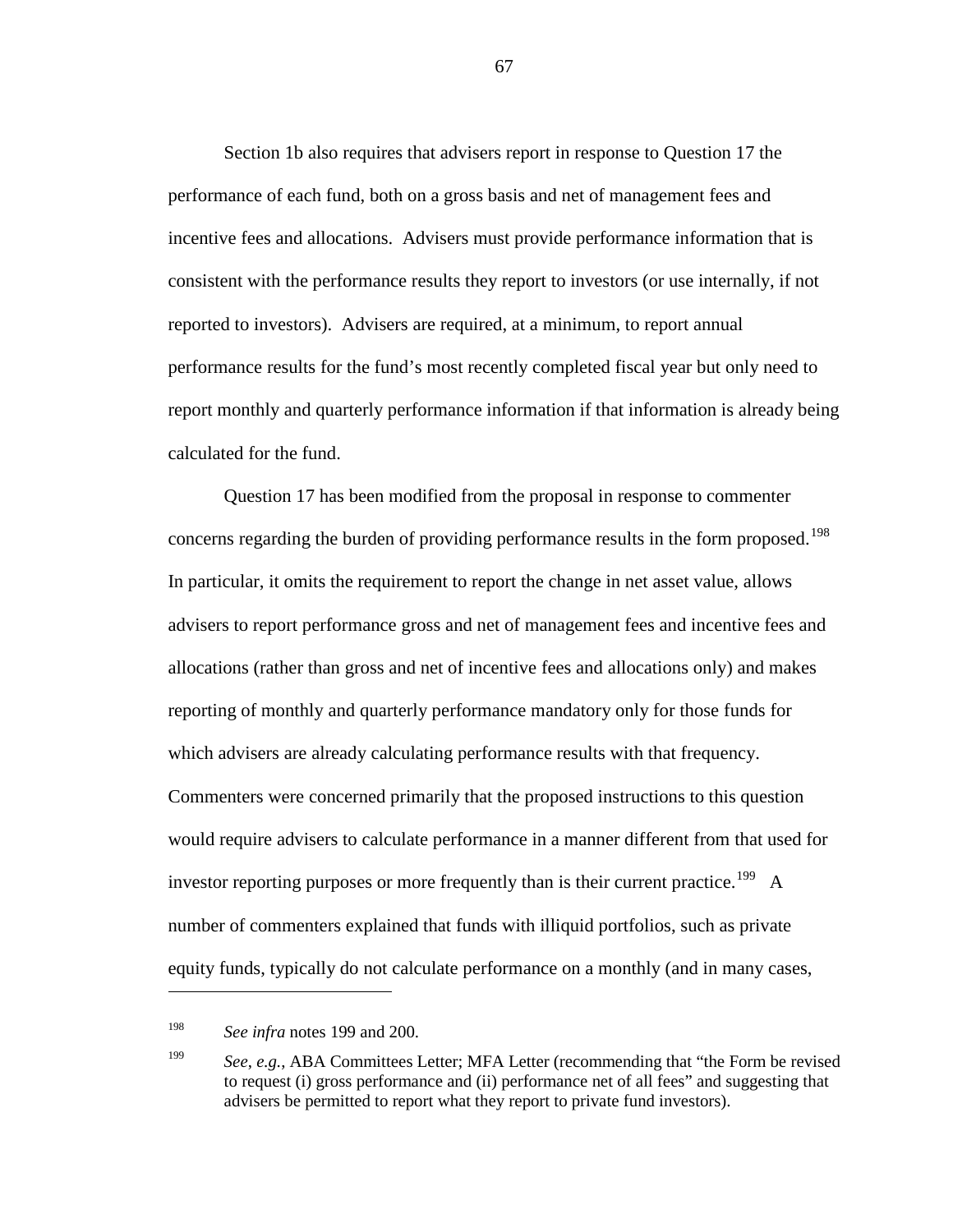<span id="page-67-1"></span>even quarterly) basis and that calculating performance more frequently would impose a significant burden on these advisers.<sup>200</sup> As discussed above, we are persuaded that trends emerge more slowly in private funds having illiquid portfolios, meaning that developments in these funds may be tracked using information reported on a less frequent basis.<sup>201</sup> We believe that the revised approach, which allows advisers to rely on their existing procedures for calculating and reporting fund performance, significantly reduces the burden of responding to this question but will nonetheless yield valuable information for FSOC. [202](#page-67-4)

<span id="page-67-0"></span>We have also added to section 1b two questions that the SEC originally proposed as part of the expanded private fund reporting in Form ADV.<sup>203</sup> The first, Question 14, requires that advisers report the assets and liabilities of each fund broken down using categories that are based on the fair value hierarchy established under U.S. generally accepted accounting principles ("GAAP").<sup>[204](#page-67-6)</sup> The second, Question 16, requires that

<span id="page-67-7"></span><span id="page-67-2"></span><sup>200</sup> *See*, *e.g.*, ABA Committees Letter; IAA Letter; Merkl February Letter; MFA Letter; PEGCC Letter; SIFMA Letter; TCW Letter.

<span id="page-67-3"></span><sup>&</sup>lt;sup>201</sup> *See supra* text accompanying note [156.](#page-52-6)

<span id="page-67-4"></span><sup>202</sup> *See* Question 17 on Form PF. *See also* Proposing Release, *supra* not[e 12,](#page-5-0) at text accompanying n. 115 for a discussion of potential uses for this data.

<span id="page-67-5"></span><sup>203</sup> *See* Questions 14 and 16 on Form PF.

<span id="page-67-6"></span> $204$  Advisers must report this information annually (or on their fourth quarter updates, in the case of large hedge fund and large liquidity fund advisers). This question will provide information indicating the illiquidity and complexity of a fund's portfolio and the extent to which the fund's value is determined using metrics other than market mechanisms. In a recent rulemaking release, FSOC identified this fair value categorization as the type of information that may be important for assessing liquidity risk and maturity mismatch, one factor in determining whether a nonbank financial company may pose systemic risk. *See* FSOC Second Notice, *supra* not[e 6.](#page-4-0) *See also Rules Implementing Amendments to the Investment Advisers Act of 1940*, Investment Advisers Act Release No. 3110 (Nov. 19, 2010), 75 FR 77052 (Dec. 10, 2010) ("Implementing Proposing Release") for the proposed version of Form ADV, Part 1A, section 7.B.(1)A. of Schedule D, question 12.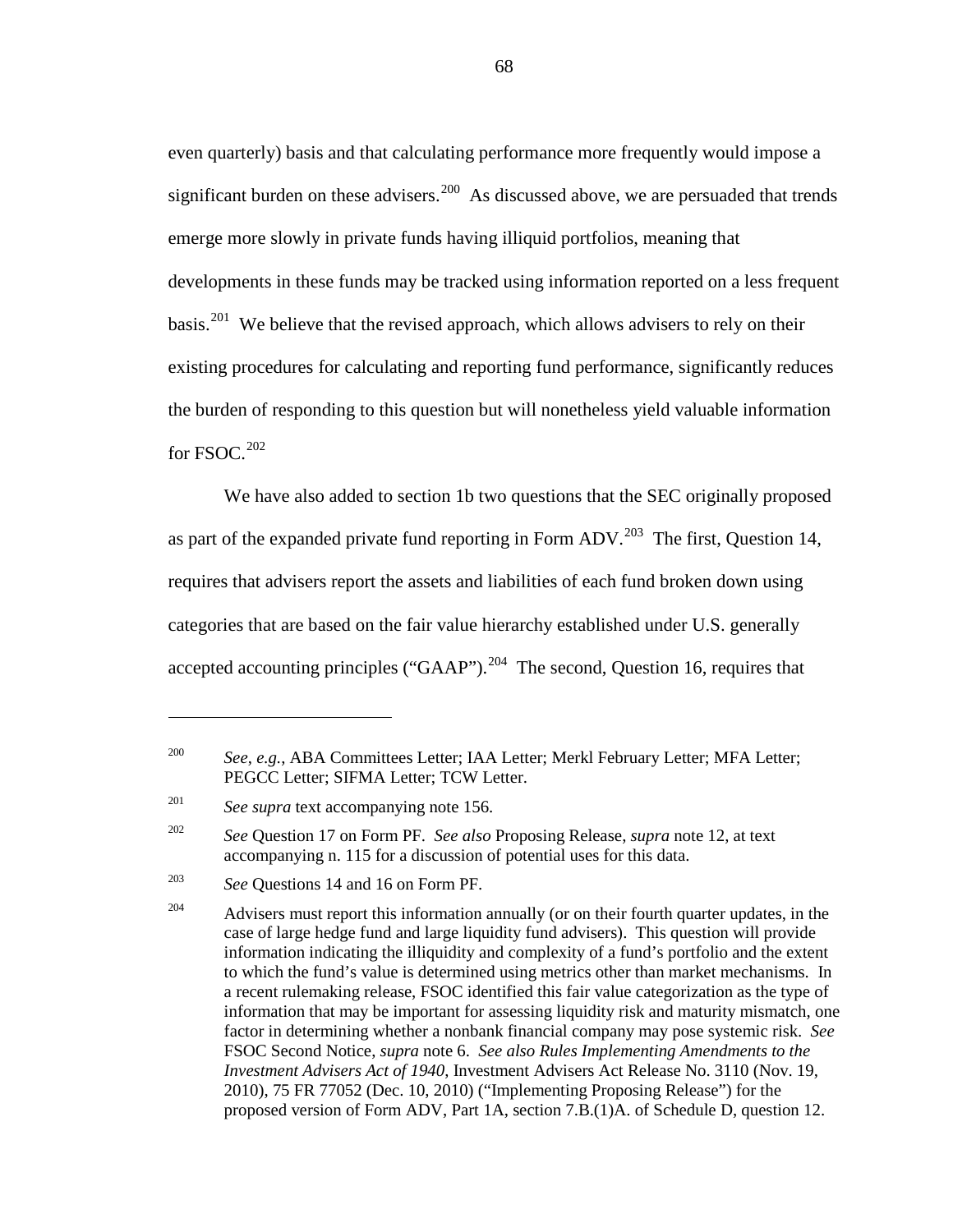advisers provide the approximate percentage of each fund beneficially owned by certain types of investors.<sup>[205](#page-68-0)</sup> As discussed in the Implementing Adopting Release, the SEC determined not to adopt these questions on Form ADV in response to commenter concerns that they would result in the public disclosure of competitively sensitive or proprietary information.<sup>206</sup> We have added these questions to Form PF (with the modifications discussed below) because, as the SEC explained in the Implementing Adopting Release, this information may be important to FSOC's systemic risk monitoring activities and to our investor protection mission. [207](#page-68-2)

Commenters responding to these questions as proposed on Form ADV argued that they would be difficult or burdensome to complete. With respect to Question 14, commenters argued that some private funds – especially non-U.S. funds – do not use generally accepted accounting principles (whether U.S. or international) or obtain audited financial statements, making the requirement to report a breakdown of fair values

*See also* FASB ASC 820-10-50-2b.

 $\overline{a}$ 

We have modified this question from the proposal to expressly include definitions for Levels 1, 2 and 3 of the hierarchy. This change is intended to minimize ambiguity for advisers that do not utilize GAAP or another international accounting standard that requires the contemplated breakdown of assets and liabilities. Advisers that already prepare this breakdown for financial reporting purposes should respond to this question using the fair value hierarchy established under the applicable accounting standard.

<span id="page-68-0"></span><sup>205</sup> *See* the Implementing Proposing Release for the proposed version of Form ADV, Part 1A, section 7.B.(1)A. of Schedule D, question 17.

<span id="page-68-1"></span><sup>206</sup> *See* Implementing Adopting Release, *supra* note [11,](#page-5-1) at nn. 246-247. Information filed on Form ADV is made available to the public through the Investment Adviser Public Disclosure (IAPD) website. In contrast, information filed on Form PF will generally remain confidential. *See infra* section II.D of this Release.

<span id="page-68-2"></span><sup>207</sup> *Id.* Several commenters responding to the Proposing Release also encouraged us to move these questions from Form ADV to Form PF. *See* IAA; MFA Letter; Seward Letter.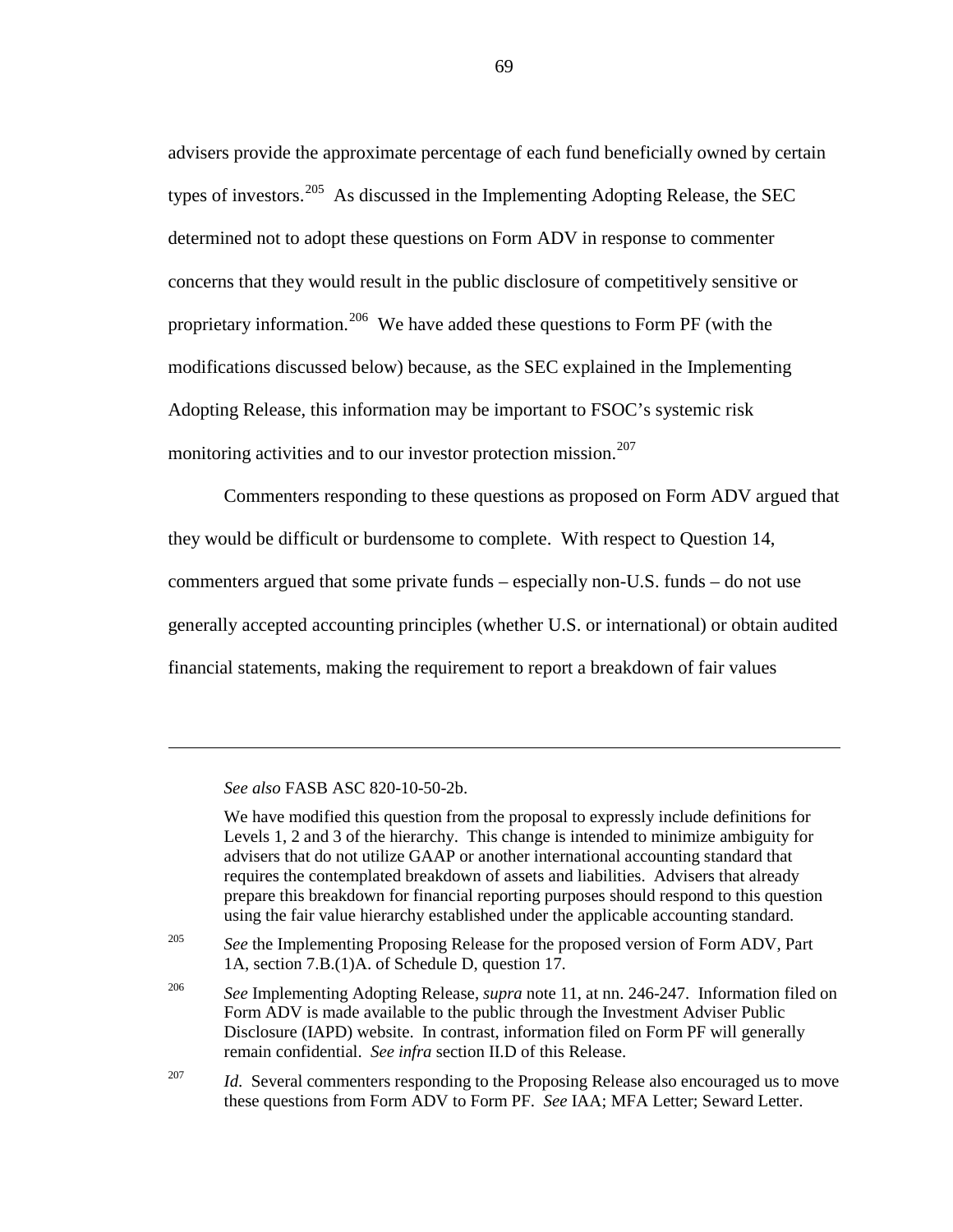potentially costly.[208](#page-69-0) We understand, however, that the group of funds not using some form of generally accepted accounting standard is relatively small and that most private funds already utilize GAAP or other international accounting standards that require the contemplated breakdown of assets and liabilities.<sup>[209](#page-69-1)</sup> In addition, funds are not required to adopt GAAP for these purposes, and Question 14 does not require that the *valuations* within the breakdown of assets and liabilities be audited, or even determined in accordance with GAAP. For instance, an adviser could rely on the procedure for

 $\overline{a}$ 

<span id="page-69-1"></span><sup>209</sup> *See*, *e.g.*, Implementing Proposing Release, *supra* note [204,](#page-67-7) at n. 56. Indeed, even in the context of this rulemaking, the Managed Funds Association suggested that we use a GAAP standard to measure advisers' assets, asserting that "GAAP information is regularly reported across the industry and is a data point that most managers track in the ordinary course...." MFA Letter. Others advisers may use international accounting standards requiring substantially similar information. In the Implementing Adopting Release, the SEC estimated that only about 3% of registered advisers have at least one private fund client that may not be audited. *See* Implementing Adopting Release, *supra* not[e 11,](#page-5-1) at nn. 634-636 and accompanying text.

<span id="page-69-0"></span><sup>&</sup>lt;sup>208</sup> Comment letter of the American Bar Association, Federal Regulation of Securities Committee and Private Equity and Venture Capital Committee (Jan. 31, 2011) (commenting on the Implementing Proposing Release, *supra* note [204\)](#page-67-7) ("ABA Committees Implementing Proposal Letter"); comment letter of the Alternative Investment Management Association (Jan. 24, 2011) (commenting on the Implementing Proposing Release, *supra* note [204\)](#page-67-7) ("AIMA Implementing Proposal Letter"); comment letter of Dechert LLP (Jan. 24, 2011) (commenting on the Implementing Proposing Release, *supra* note [204\)](#page-67-7); comment letter of the Investment Adviser Association (Jan. 24, 2011) (commenting on the Implementing Proposing Release, *supra* note [204\)](#page-67-7) ("IAA General Implementing Proposal Letter"); comment letter of Katten, Muchin, Rosenman, LLP (Jan. 24, 2011) (commenting on the Implementing Proposing Release, *supra* note [204\)](#page-67-7); comment letter of George Merkl (Jan. 25, 2011) (commenting on the Implementing Proposing Release, *supra* note [204\)](#page-67-7); comment letter of the National Venture Capital Association (Jan. 24, 2011) (commenting on the Implementing Proposing Release, *supra* not[e 204\)](#page-67-7). Some of these commenters further contended that investors would bear any new audit costs or that advisers would not necessarily have audited numbers within 90 days after fiscal year end, when Form ADV is due. *See*, *e.g.*, ABA Committees Implementing Proposal Letter; AIMA Implementing Proposal Letter; IAA General Implementing Proposal Letter.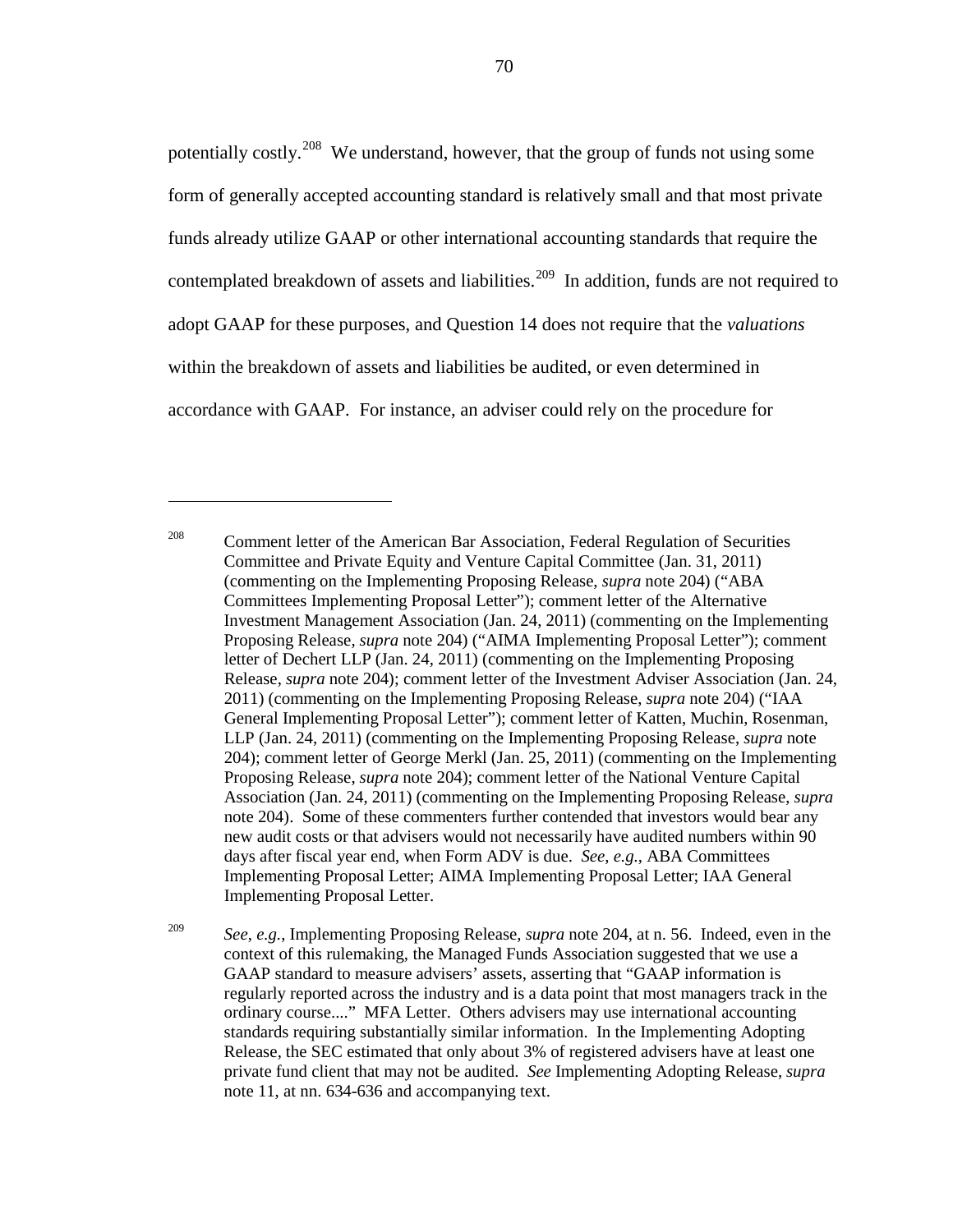calculating fair value that is specified in a private fund's governing documents.<sup>210</sup> As a result, we are not convinced that the aggregate burden attributable to this reporting is unreasonable or even as significant as some commenters contend. The question has, however, been modified from the proposal to require a breakdown only by category and not by class.<sup>[211](#page-70-1)</sup> For advisers that do not already prepare this breakdown for financial reporting purposes, this revised approach will significantly reduce the work required to respond to this question.<sup>[212](#page-70-2)</sup> Such advisers may, nevertheless, incur additional costs to complete this question, and we are sensitive to these costs. We believe, however, that this question will provide valuable information for FSOC's systemic risk monitoring activities and our investor protection mission and that the associated burden is warranted.<sup>[213](#page-70-3)</sup>

This question has been modified from the proposal to include a column titled "costbased" for those assets and liabilities valued on the fund's financial statements using a measurement attribute other than fair value. This change recognizes that, even among advisers that already prepare a similar fair value breakdown for financial reporting purposes in accordance with GAAP, some assets and liabilities are not accounted for at fair value and, therefore, would not be included in the fair value hierarchy disclosures.

<span id="page-70-1"></span> $211$  In other words, although an adviser will need to provide the fund's aggregate assets and liabilities categorized as Level 1, 2 or 3, it will not need to indicate the types of assets and liabilities in each of those categories.

<span id="page-70-2"></span><sup>212</sup> In addition, for advisers that already prepare this breakdown for financial reporting purposes, this revised approach will reduce the amount of information that needs to be reentered on Form PF.

<span id="page-70-0"></span><sup>&</sup>lt;sup>210</sup> The fair valuation process need not be the result of a particular mandated procedure and the procedure need not involve the use of a third-party pricing service, appraiser or similar outside expert. The fund's governing documents may provide, for example, that the fund's general partner determines the fair value of the fund's assets. We would, however, expect that an adviser that calculates fair value in accordance with GAAP or another basis of accounting for financial reporting purposes will also use that same basis for purposes of determining the fair value of its assets and liabilities for this purpose.

<span id="page-70-3"></span><sup>&</sup>lt;sup>213</sup> *See supra* note [204](#page-67-7) for a discussion of potential uses for this data.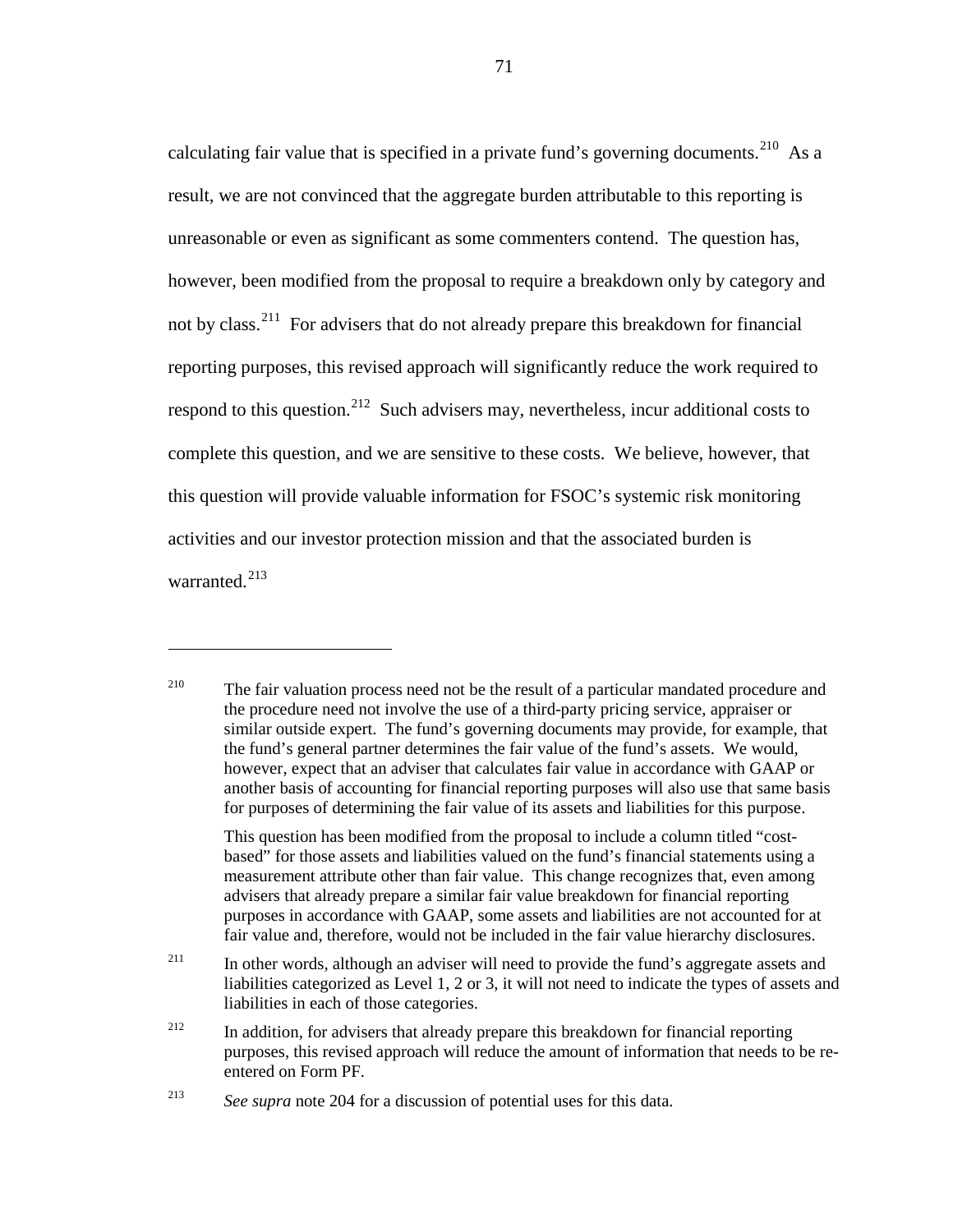Commenters also expressed concern regarding the burden of reporting the types of beneficial owners investing in each fund, as required in Question  $16.<sup>214</sup>$  One of these commenters noted, for instance, that many advisers either do not have this information or keep this information on a basis different from that set out in the Form.<sup>[215](#page-71-1)</sup> We believe, however, that many advisers to private funds are already collecting some of this beneficial ownership data as part of their processes for analyzing compliance with exemptions under the Investment Company Act and the Securities Act of 1933.<sup>[216](#page-71-2)</sup> To the extent this information is not currently collected, we do not anticipate that adding this to the information advisers already routinely collect from fund investors will impose a significant burden. We acknowledge, however, that advisers managing funds with securities outstanding prior to the adoption of Form PF would have to take additional steps in order to obtain this information because the investor diligence process will already have been completed. As a result, with respect to beneficial interests outstanding prior to March 31, 2012, that have not been transferred on or after that date, advisers may respond to Question 16 using good faith estimates based on data available to them without making additional inquiries of investors.

<span id="page-71-1"></span><sup>215</sup> *See* IAA General Implementing Proposal Letter (stating that the reporting would require "significant system enhancements").

<span id="page-71-2"></span> $^{216}$  15 U.S.C. 77a.

 $\overline{a}$ 

<span id="page-71-0"></span><sup>&</sup>lt;sup>214</sup> Comment letter of Debevoise & Plimpton, LLP (Jan. 24, 2011) (commenting on the Implementing Proposing Release, *supra* note [204\)](#page-67-7) ("Debevoise Implementing Proposal Letter"); IAA General Implementing Proposal Letter; comment letter of Shearman & Sterling, LLP (Jan. 24, 2011) (commenting on the Implementing Proposing Release, *supra* note [204\)](#page-67-7) ("Shearman Implementing Proposal Letter"). These commenters argued that advisers may have difficulty obtaining the required information for certain types of funds, particularly for funds established before the adoption of the reporting requirement.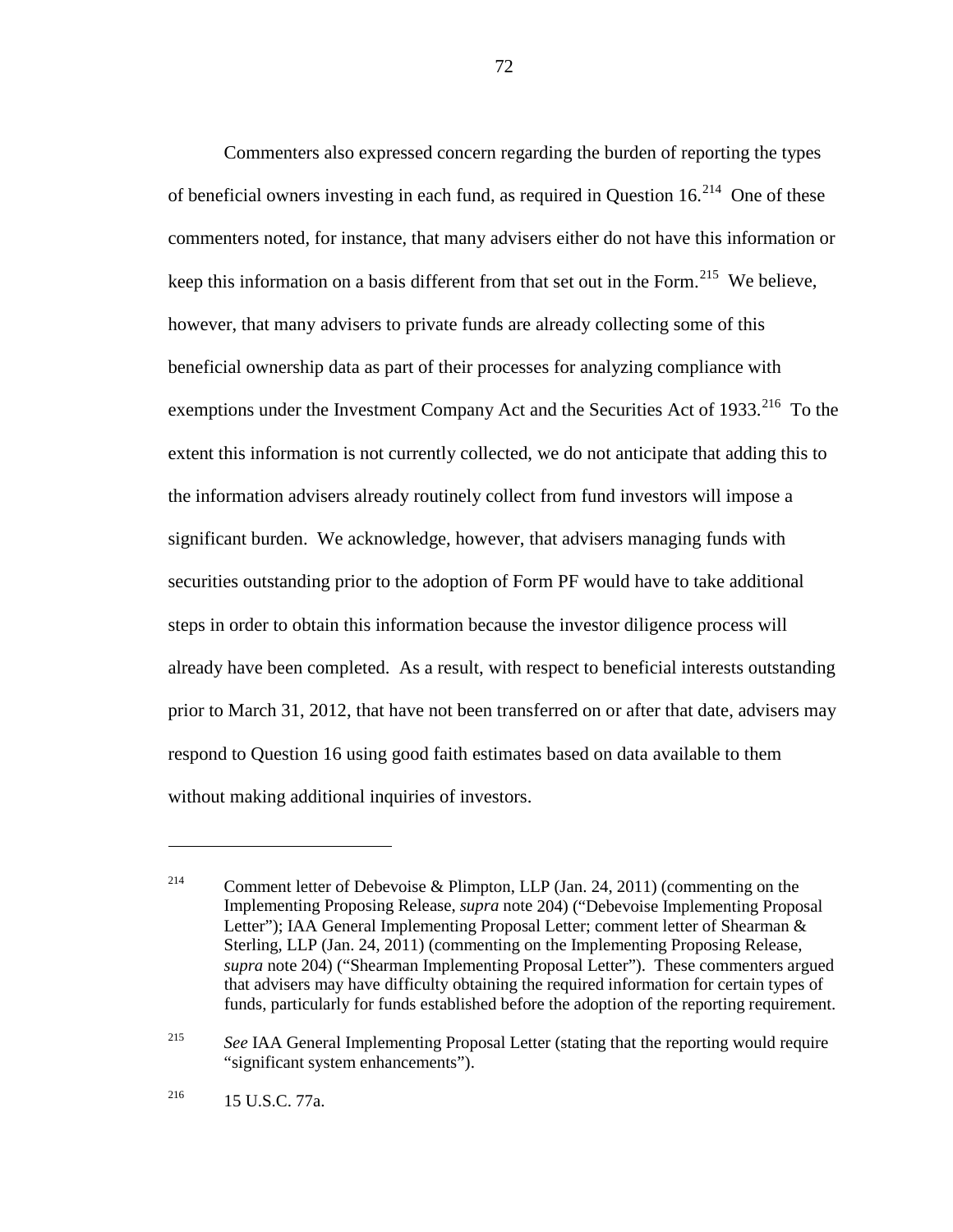Question 16 has also been modified by adding a row for non-U.S. investors about which the adviser does not have and cannot reasonably obtain beneficial ownership information.<sup>[217](#page-72-0)</sup> This change acknowledges that obtaining beneficial ownership information about certain non-U.S. investors may be difficult for some advisers and ameliorates that burden by allowing advisers to report only the size of the ownership interest about which data is not available. We have also modified from the proposal some of the other categories in this question based on our consultations with staff representing FSOC's members. In particular, we have split out categories regarding individuals and pension plans to obtain a slightly more granular breakdown and added a category for sovereign wealth funds and foreign official institutions. We intend these changes to increase the usefulness of this data for the FRB's flow of funds report, a tool that is used for evaluating trends in and risks to the U.S. financial system.<sup>[218](#page-72-1)</sup>

<span id="page-72-2"></span>The information that section 1b requires is designed to allow FSOC to monitor certain systemic trends for the broader private fund industry, such as how certain kinds of private funds perform and exhibit correlated performance behavior under different economic and market conditions and whether certain funds are taking significant risks that may have systemic implications. It is also intended to allow FSOC to monitor borrowing practices across the private fund industry, which may have interconnected

 $\overline{a}$ 

<span id="page-72-0"></span><sup>&</sup>lt;sup>217</sup> An adviser may only report in this category beneficial ownership interests that are held through a chain involving one or more third-party intermediaries. If the beneficial owner has, for instance, simply interposed a wholly-owned holding company or trust as the legal owner, the interest would need to be reported in one of the other categories of beneficial owner.

<span id="page-72-1"></span><sup>218</sup> *See infra* note [475.](#page-149-0) *See also* Flow of Funds Accounts of the United States, *available at* http://www.federalreserve.gov/releases/z1/.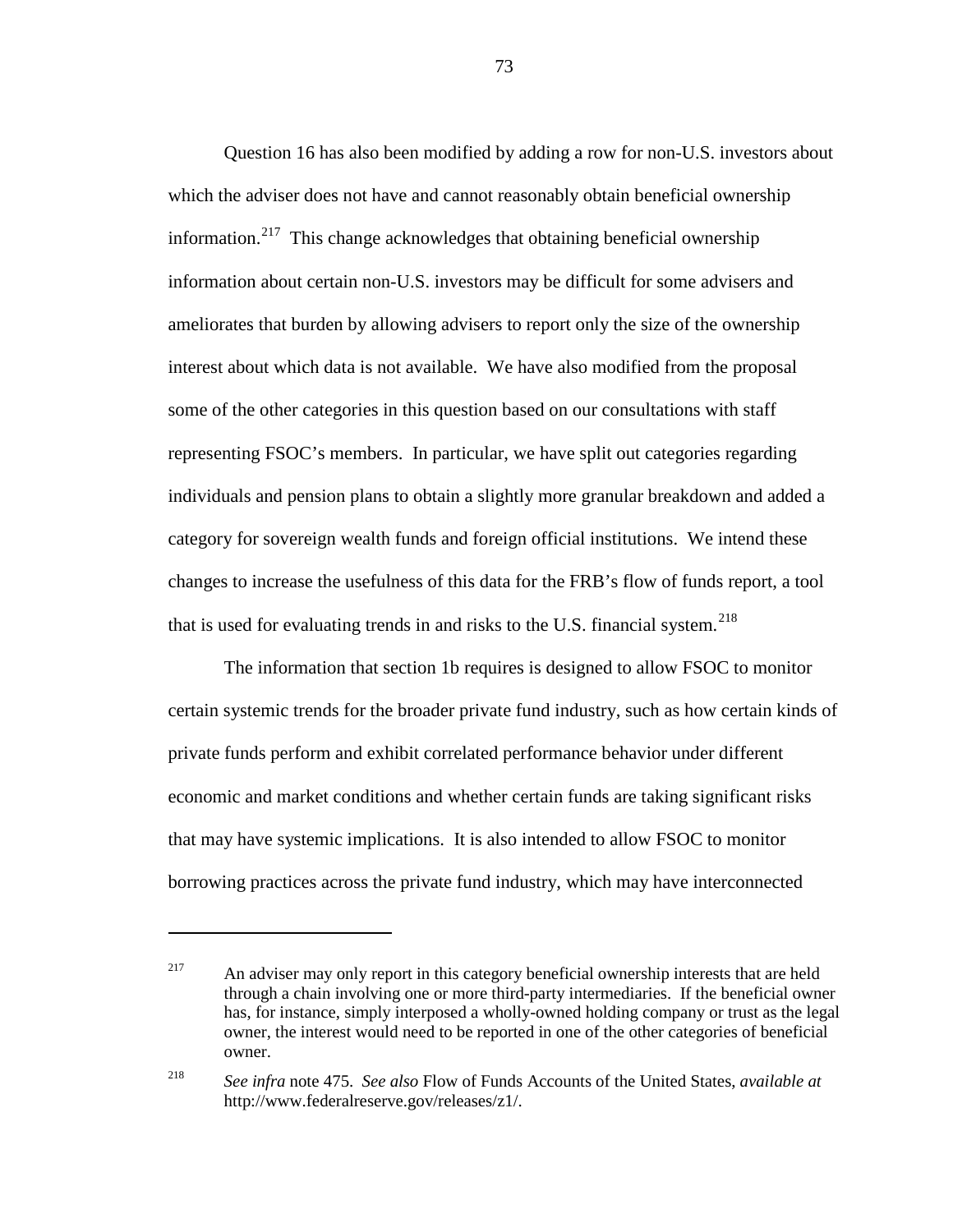impacts on banks and thus the broader financial system. Question 14, which requires that advisers report the assets and liabilities of each fund broken down using categories that are based on the fair value hierarchy established under GAAP, will provide information indicating the illiquidity and complexity of a fund's portfolio and the extent to which the fund's value is determined using metrics other than market mechanisms. In a recent rulemaking release, FSOC identified this fair value categorization as the type of information that may be important for assessing liquidity risk and maturity mismatch, one factor in determining whether a nonbank financial company may pose systemic risk.<sup>219</sup> Finally, as noted above, certain of the information that section 1b requires is designed for use in the FRB's flow of funds report, a tool that is used for evaluating trends in and risks to the U.S. financial system. $220$ 

# *c. Section 1c of Form PF*

Section 1c is the final part of section 1 and requires advisers to report information regarding the hedge funds they manage, if any. This information includes each fund's investment strategies<sup>[221](#page-73-2)</sup> and the percentage of the fund's assets managed using high-

<span id="page-73-0"></span><sup>219</sup> *See supra* note [204.](#page-67-0)

<span id="page-73-1"></span><sup>220</sup> *See supra* note [218](#page-72-2) and accompanying text.

<span id="page-73-2"></span><sup>&</sup>lt;sup>221</sup> *See* Questions 19 and 20 on Form PF. One commenter, although advising caution in using strategy data to analyze industry trends, asserted that the reporting could provide valuable information about emerging systemic risk. *See* MSCI Letter ("a buildup of assets in one or a set of related strategies should cause the FSOC to question the market's capacity to support such a strategy..." and create "conditions where crowded trades could be unwound quickly, with a systemic impact."). Another commenter suggested that we revise the question to allow reporting as of the end of the reporting period rather than over the course of the period and to permit advisers to report based on capital allocation rather than net asset value. *See* MFA Letter. We have revised the instructions to permit both these options. We have, however, also retained the requirement to report based on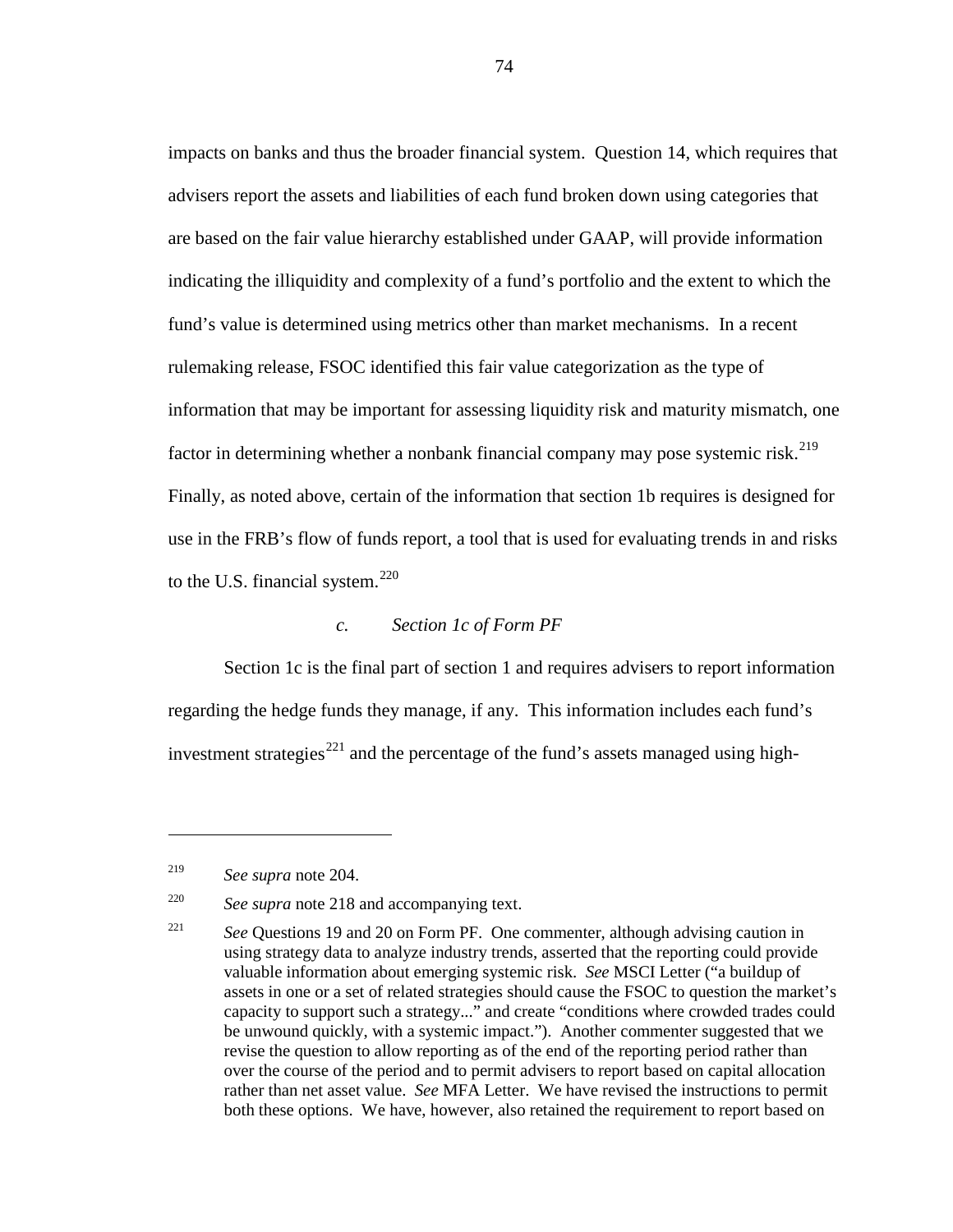frequency trading strategies.<sup>[222](#page-74-0)</sup> Advisers must also report each hedge fund's significant counterparty exposures (including identity of counterparties).<sup>[223](#page-74-1)</sup> In response to comments, we have modified the questions regarding counterparty exposures to clarify instructions and to reduce the reporting burden by more closely aligning the requirements with information already determined in connection with many contractual trading arrangements. [224](#page-74-2)

Finally, section 1c requires information regarding each hedge fund's trading and clearing practices in Question 24 and activities conducted outside the securities and derivatives markets in Question 25. Some commenters supported the reporting required in Question  $24.^{225}$  $24.^{225}$  $24.^{225}$  However, one commenter expressed concern that the question as proposed would require burdensome manual aggregation.<sup>[226](#page-74-4)</sup> In response, we have simplified this question by requiring a less detailed breakdown, removing the sub-classes

percentage of net asset value because we believe this will provide valuable information regarding leverage.

<span id="page-74-1"></span><sup>223</sup> *See* Questions 22 and 23 on Form PF.

<span id="page-74-3"></span><sup>225</sup> *See* AFL-CIO Letter; AFR Letter.

<span id="page-74-0"></span><sup>&</sup>lt;sup>222</sup> *See* Question 21 on Form PF. Some commenters suggested removing this question because, in their view, it would not provide information relevant to systemic risk assessment. *See*, *e.g.*, AIMA General Letter; MFA Letter. This information may, however, be important to understanding how hedge funds interact with the markets and their role in providing trading liquidity. We have modified the instructions to this question to make it easier for advisers to determine whether a particular fund is using a relevant strategy.

<span id="page-74-2"></span><sup>&</sup>lt;sup>224</sup> See MFA Letter. Specifically, these questions have been modified to (i) clarify that exposure should be mark-to-market exposure (rather than potential exposure), (ii) narrow the conditions under which affiliates are treated as a single counterparty group in order to track legal and contractual arrangements among the parties, (iii) focus on counterparties generally (rather than just trading counterparties), (iv) reference exposures before taking into account collateral postings and (v) be less prescriptive regarding the treatment of assets in custody and unsettled trades.

<span id="page-74-4"></span><sup>226</sup> *See* MFA Letter.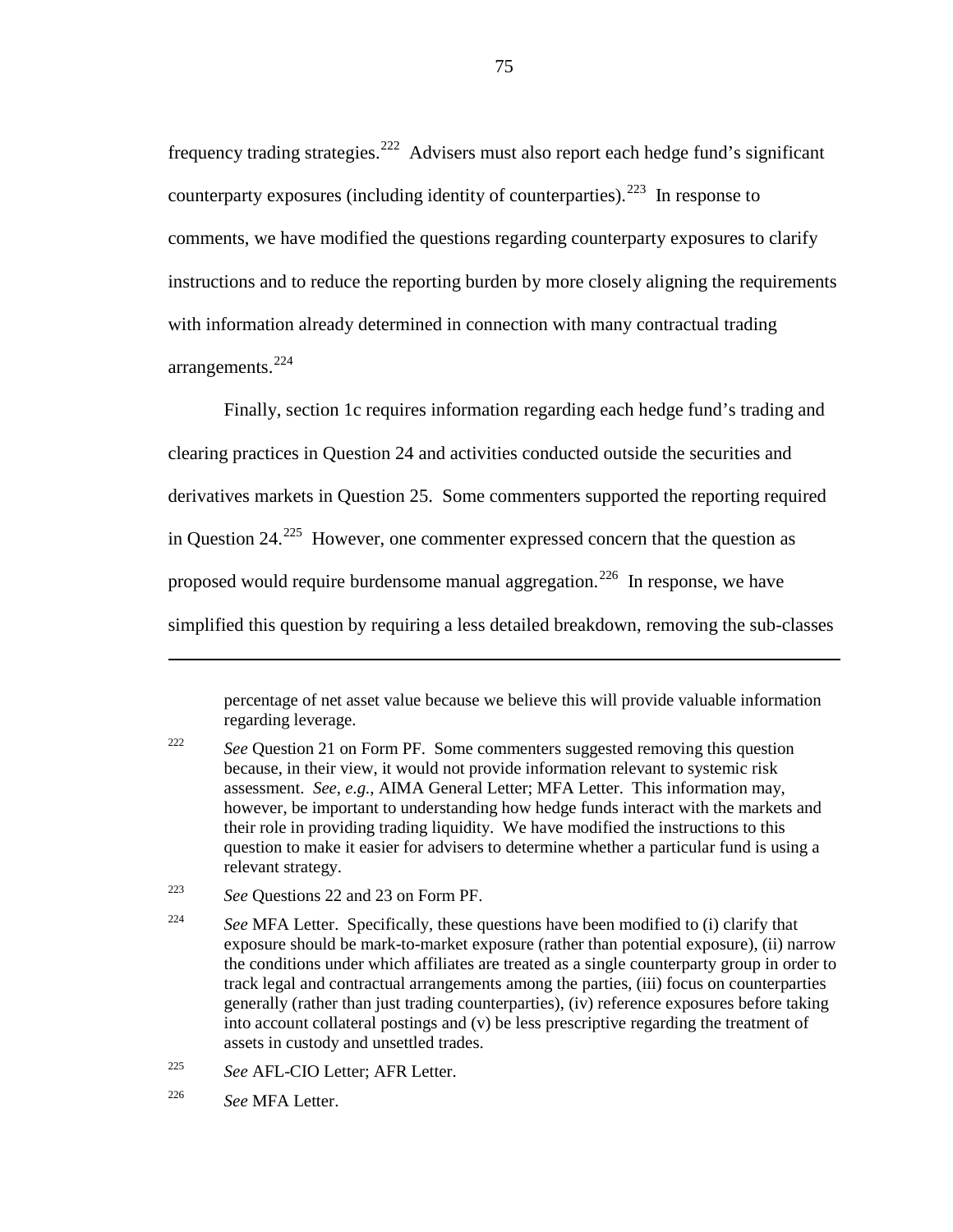of securities and derivatives included in the proposal. We expect that, by requiring less refinement in the categories of investments, these changes will reduce the burden of responding to this question. The revisions also align this question with the similar questions in the FSA Survey and ESMA's proposed reporting template.<sup>[227](#page-75-0)</sup>

The information required in section 1c is designed to enable FSOC to monitor systemic risk that could be transmitted through counterparty exposure, track how different strategies are affected by and correlated with different market stresses, and follow the extent of private fund activities conducted away from regulated exchanges and clearing systems. This information could be important to understanding interconnectedness, which relates to the factors that FSOC must consider in making a determination to designate a nonbank financial company for FRB supervision under the Dodd-Frank Act.<sup>[228](#page-75-1)</sup>

<span id="page-75-4"></span>Several commenters agreed that some or all of the information required in section 1c would be valuable.<sup>[229](#page-75-2)</sup> For instance, one commenter, referring to the counterparty information, argued that "[f]rom a systemic risk perspective, this is the most relevant information on the form, as it goes to the heart of the issue of connectivity."<sup>[230](#page-75-3)</sup> Some of these questions, including those about significant trading counterparty exposures and trading and clearing practices, are based on the FSA Survey, and some of the changes from the proposal discussed above more closely align this section with the FSA Survey

<span id="page-75-0"></span><sup>227</sup> *See* ESMA Proposal, *supra* note [33.](#page-12-0)

<span id="page-75-1"></span><sup>228</sup> *See* section 113(a) of the Dodd-Frank Act; FSOC Second Notice, *supra* note [6.](#page-4-0)

<span id="page-75-2"></span><sup>229</sup> *See* AFL-CIO Letter; AFR Letter; MSCI Letter.

<span id="page-75-3"></span><sup>230</sup> *See* MSCI Letter; *infra* note [274.](#page-90-0)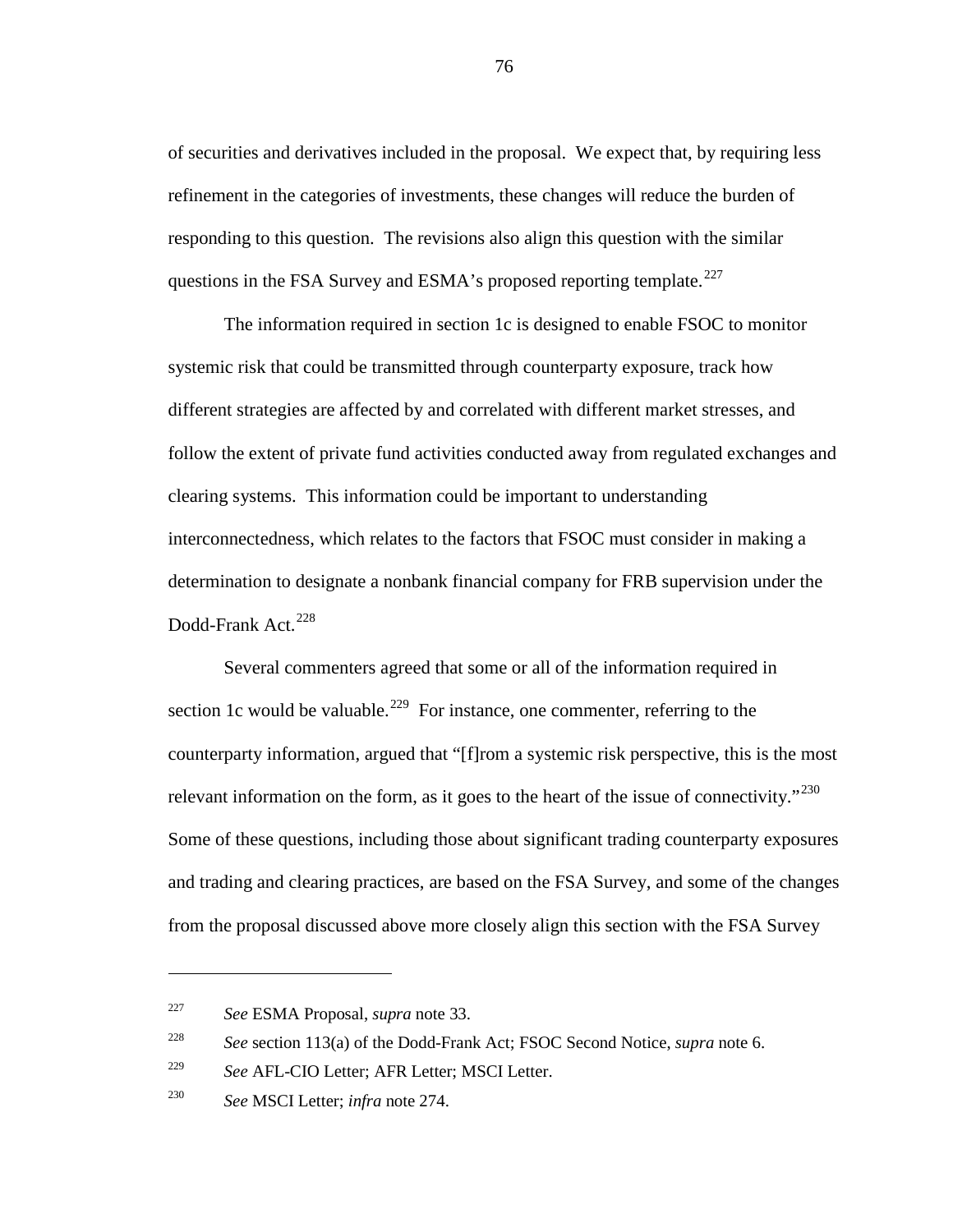and ESMA's proposed reporting template, which will promote international consistency in hedge fund reporting.<sup>[231](#page-76-0)</sup>

# *2. Section 2 of Form PF*

A private fund adviser must complete section 2 of Form PF if it had at least \$1.5 billion in hedge fund assets under management as of the end of any month in the prior fiscal quarter.<sup>[232](#page-76-1)</sup> This section of the Form requires additional information regarding the hedge funds these advisers manage, which we have tailored to focus on relevant areas of financial activity that have the potential to raise systemic concerns. This information corresponds to areas of potential concern that were identified in the Proposing Release and is designed to assist FSOC in monitoring and assessing the extent to which stresses at hedge funds could have systemic implications.

We are adopting Form PF with several changes to the information that advisers are required to report in section 2. These changes, which are discussed in detail below, are intended to respond to industry concerns while still providing FSOC the information it needs to monitor systemic risk across the hedge fund industry. In general, we expect that these changes will reduce the burden of responding to the Form and more closely align the Form with ESMA's proposed reporting template.

<span id="page-76-0"></span><sup>&</sup>lt;sup>231</sup> For example, ESMA's proposed reporting template would ask for identification of the hedge fund's top five counterparties in terms of net credit exposure. It would also ask for estimates of the percentage of the fund's securities or derivatives traded on a regulated exchange versus over the counter and the percentage of the fund's derivatives and repos cleared by a central clearing counterparty versus bilaterally. In addition, the template would require advisers to identify a predominant trading strategy using categories similar to those on Form PF. *See* ESMA Proposal, *supra* note [33.](#page-12-0)

<span id="page-76-1"></span><sup>232</sup> *See* Instruction 3 to Form PF; *supra* section II.A.4 of this Release.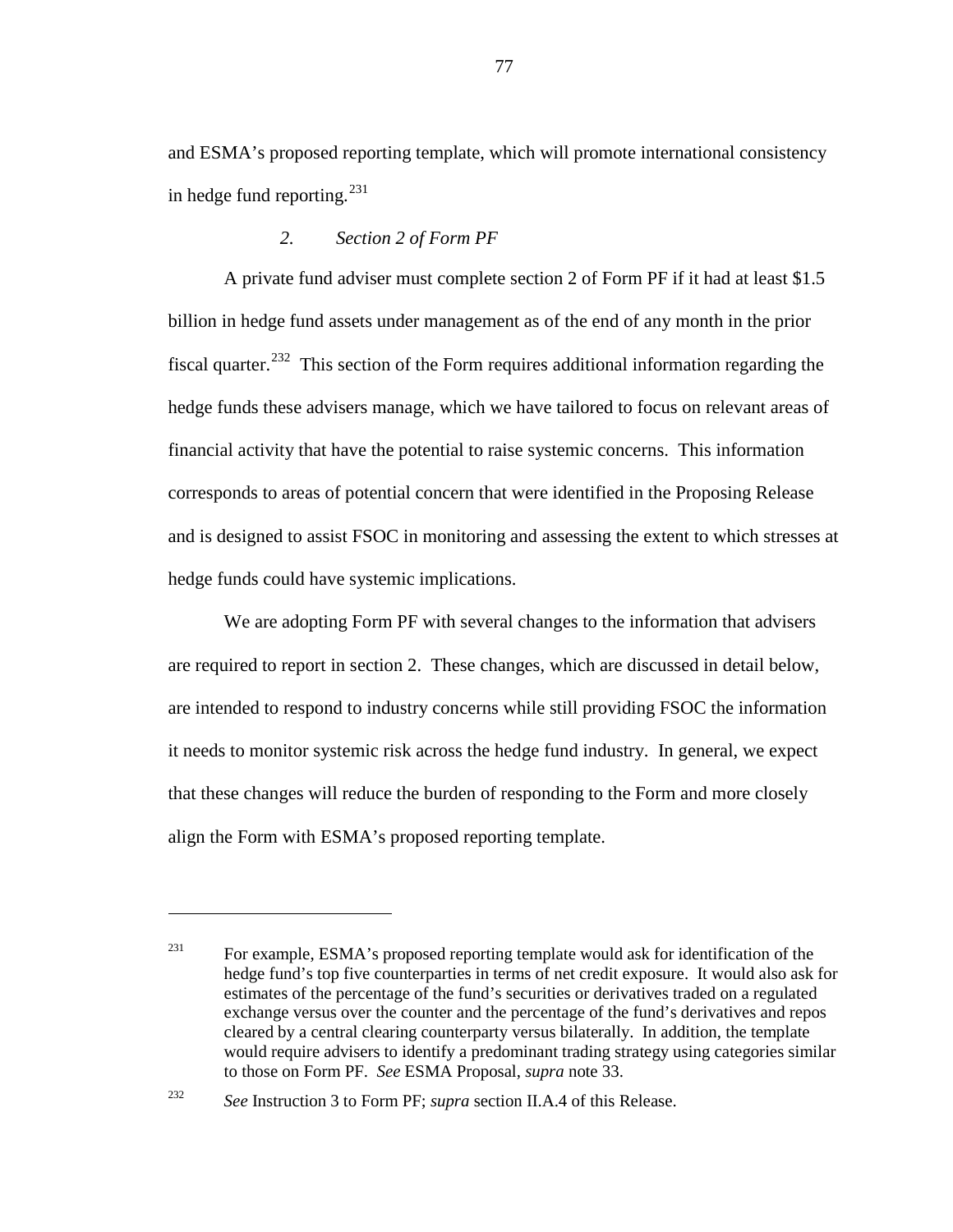### <span id="page-77-4"></span>*a. Section 2a of Form PF*

Section 2a requires certain aggregate information about the hedge funds the adviser manages. For example, Question 26 requires the adviser to report the value of assets invested (on a short and long basis) in different types of securities and commodities (*e.g.*, different types of equities, fixed income securities, derivatives, and structured products). One commenter acknowledged the importance of collecting this information, agreeing that it "could feed a variety of possible systemic risk indices." $233$ Some commenters, however, expressed concern regarding the amount of detail required in this question,  $234$  and the commenter who generally supported this question nonetheless thought the asset classes placed too much emphasis on asset backed securities when compared with other asset classes.<sup>235</sup> In response, the amount of detail regarding asset backed securities has been reduced so that the adviser need only provide a breakdown of mortgage backed securities, asset backed commercial paper, collateralized debt and loan obligations, other asset backed securities and other structured products.<sup>[236](#page-77-3)</sup> We continue

<span id="page-77-0"></span><sup>233</sup> MSCI Letter.

 $\overline{a}$ 

<span id="page-77-1"></span><sup>234</sup> *See*, *e.g.*, ABA Committees Letter; MFA Letter.

<span id="page-77-2"></span><sup>235</sup> *See* MSCI Letter.

<span id="page-77-3"></span> $236$  This question has also been modified to separate foreign exchange derivatives used for investment from those used for hedging in response to a comment arguing that the proposed category should exclude foreign currency hedges. *See* MFA Letter. We have also added a category for physical real estate, which was not included in the FSA Survey but has been added in ESMA's proposed reporting template, in order to increase international consistency. *See* ESMA Proposal, *supra* not[e 33;](#page-12-0) *see also supra* note [31.](#page-11-0) In addition, following consultation with staff representing FSOC's members, we have separated investments in money market funds from other types of cash management funds and deposits from other types of cash equivalents. These changes are intended to provide additional detail regarding how cash equivalents are held because, at times of economic stress, these forms of holdings may have different implications for systemic risk.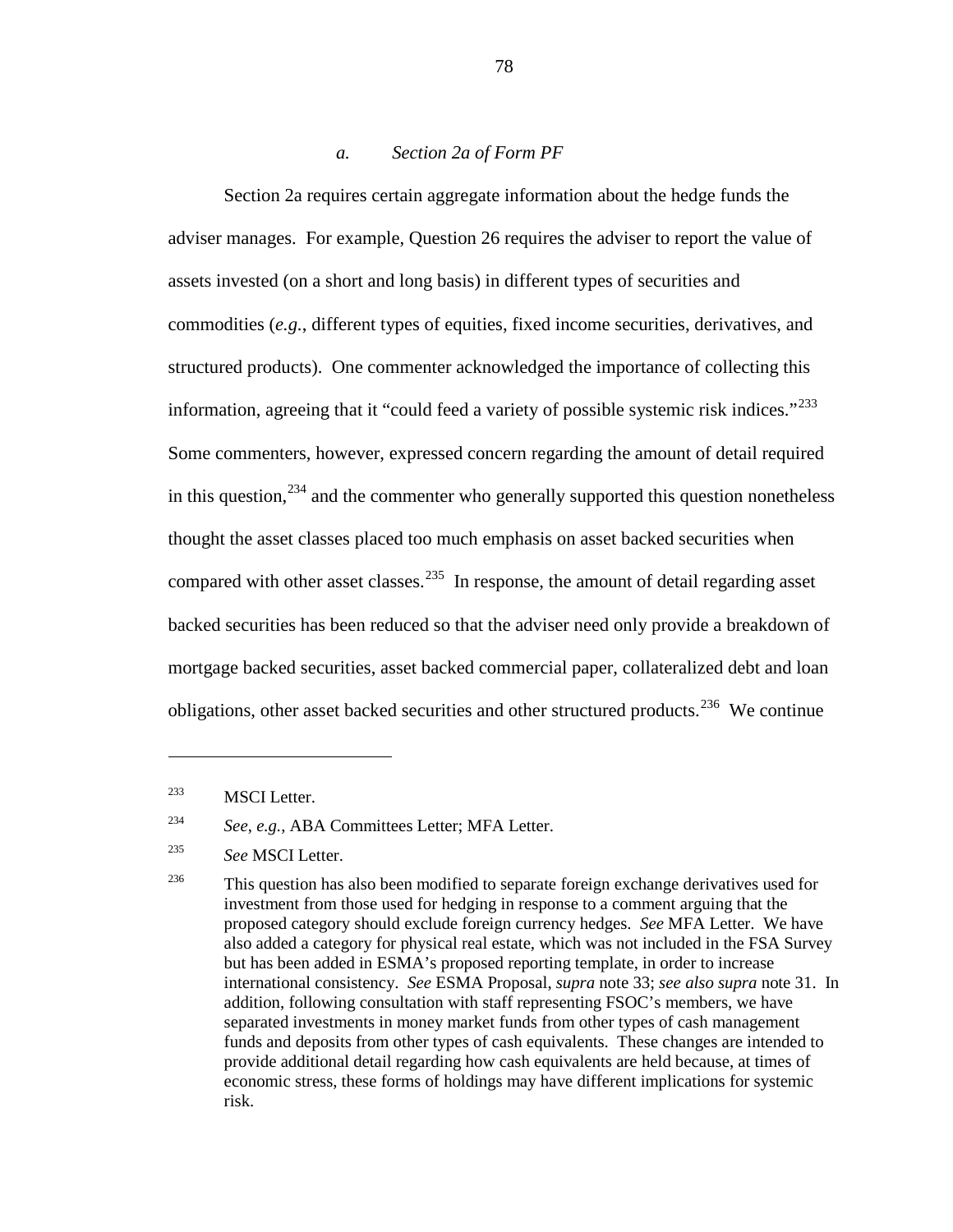to believe, however, that the remaining detail in this question is justified by the potential value of this information to FSOC's systemic risk monitoring activities.<sup>[237](#page-78-0)</sup> One commenter suggested that, instead of the proposed categories of assets, we allow advisers to report based on GAAP classifications under FAS  $157<sup>238</sup>$  $157<sup>238</sup>$  $157<sup>238</sup>$  We do not believe this is a workable alternative because FAS 157 does not employ a standard set of asset classes, and the value of this information depends in part on the ability of regulators to make comparisons across funds.<sup>[239](#page-78-2)</sup> We also believe that our approach is more consistent with international hedge fund reporting standards. $240$ 

Question 26 also requires the adviser to report the duration, weighted average tenor or 10-year bond equivalent of fixed income portfolio holdings (including asset backed securities). This differs from the proposal, which would have required all advisers to report duration. We are giving advisers the option of instead reporting weighted average tenor or 10-year bond equivalents because we understand from comments received that advisers use a wide range of metrics to measure interest rate sensitivity.<sup>[241](#page-78-4)</sup> We expect that this revised approach will reduce the burden of reporting because advisers will generally be able to rely on their existing practices when providing this information. This approach may limit the ability of regulators to make comparisons

<span id="page-78-3"></span><sup>240</sup> *See* FSA Survey; ESMA Proposal, *supra* not[e 33.](#page-12-0)

 $\overline{a}$ 

<span id="page-78-0"></span><sup>237</sup> *See* Proposing Release, *supra* note [12,](#page-5-0) at text accompanying n. 120 for a discussion of potential uses for this data.

<span id="page-78-1"></span><sup>238</sup> *See* MFA Letter (this comment letter refers only to GAAP categories, but the commenter clarified on a call with staff that it was referring to the classifications under FAS 157).

<span id="page-78-2"></span><sup>&</sup>lt;sup>239</sup> We note that nothing would prevent an adviser from relying on its classifications of assets for financial reporting purposes when completing Form PF to the extent that asset classes overlap.

<span id="page-78-4"></span><sup>241</sup> *See* ABA Committees Letter; MFA Letter.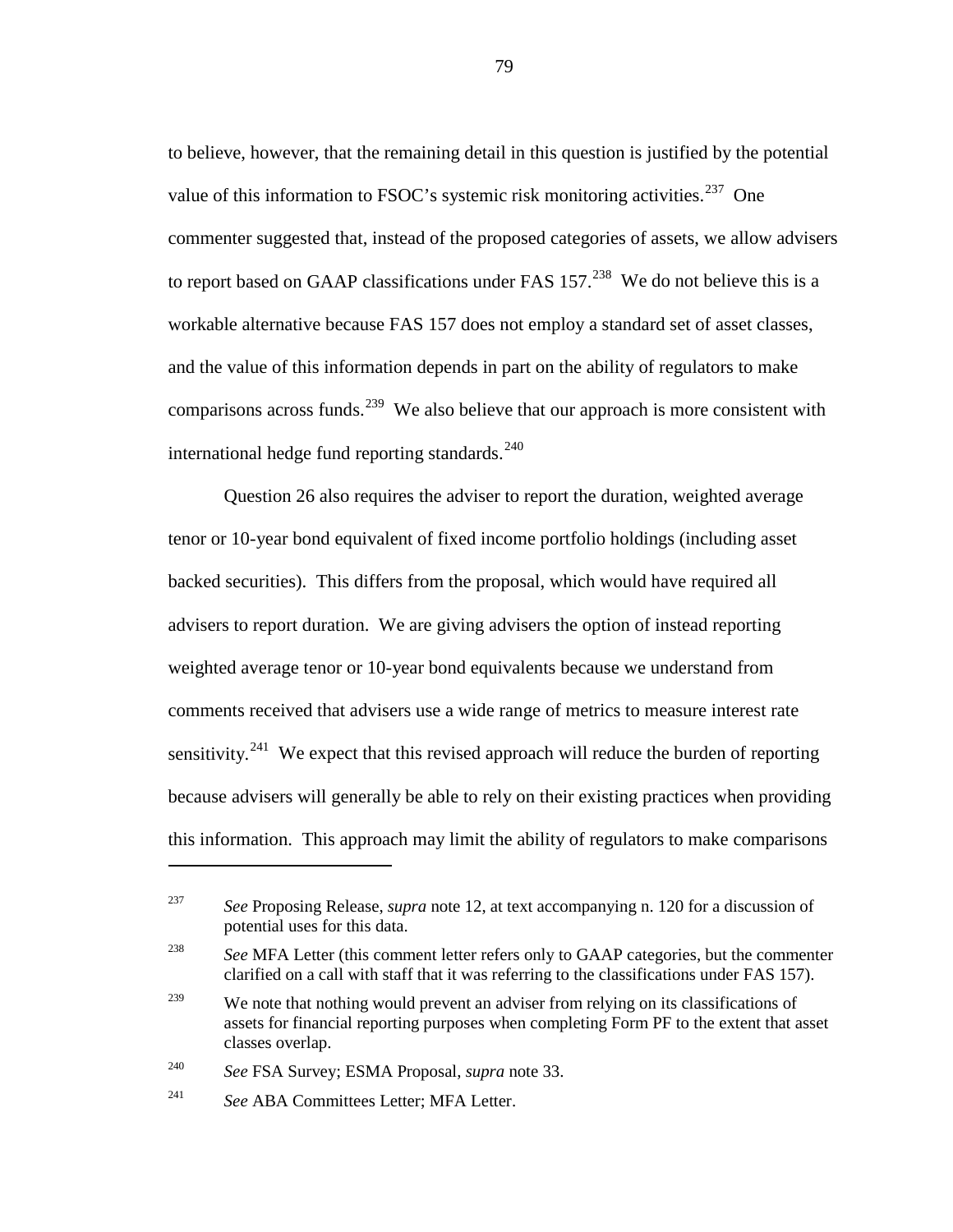<span id="page-79-4"></span>across advisers but will still yield valuable information about sensitivities to interest rate changes. [242](#page-79-0)

Question 27 requires the adviser to report the value of turnover in certain assets classes (including listed equities, corporate bonds, sovereign bonds and futures) in the hedge funds' portfolios during the reporting period. This is intended to provide an indication of the adviser's frequency of trading in those markets and the amount of liquidity hedge funds contribute to those markets. The proposal would have required the adviser to calculate a single turnover rate for its entire hedge fund portfolio. However, commenters warned that this would prove difficult to calculate if an adviser trades in many different instrument types and, in particular, that the value of certain types of derivatives would overwhelm the influence of other instruments on the aggregate turnover number.<sup>[243](#page-79-1)</sup> These commenters suggested instead that we ask for turnover by asset class, as was done in the FSA Survey (and, more recently, ESMA's proposed reporting template). <sup>[244](#page-79-2)</sup> We found these comments persuasive and have revised the question to request turnover in targeted asset classes.<sup>[245](#page-79-3)</sup>

<span id="page-79-0"></span><sup>&</sup>lt;sup>242</sup> *See* MSCI Letter (arguing that duration information may not be valuable for making comparisons across the industry because there are many ways in which it may be calculated).

<span id="page-79-1"></span><sup>&</sup>lt;sup>243</sup> *See* ABA Committees Letter; MFA Letter. Some commenters also argued that this question would not provide information valuable to monitoring systemic risk. *See*, *e.g.*, ABA Committees Letter; Fidelity Letter; SIFMA Letter. However, based on our consultation with staff representing FSOC's members, we believe that turnover will provide important insight into the role of hedge funds in providing trading liquidity in certain markets.

<span id="page-79-2"></span><sup>244</sup> *See* FSA Survey, *supra* note [32;](#page-12-1) ESMA Proposal, *supra* not[e 33.](#page-12-0)

<span id="page-79-3"></span> $245$  This is generally consistent with the international standards, though, unlike the FSA Survey and ESMA's proposed reporting template, we do not include derivatives (other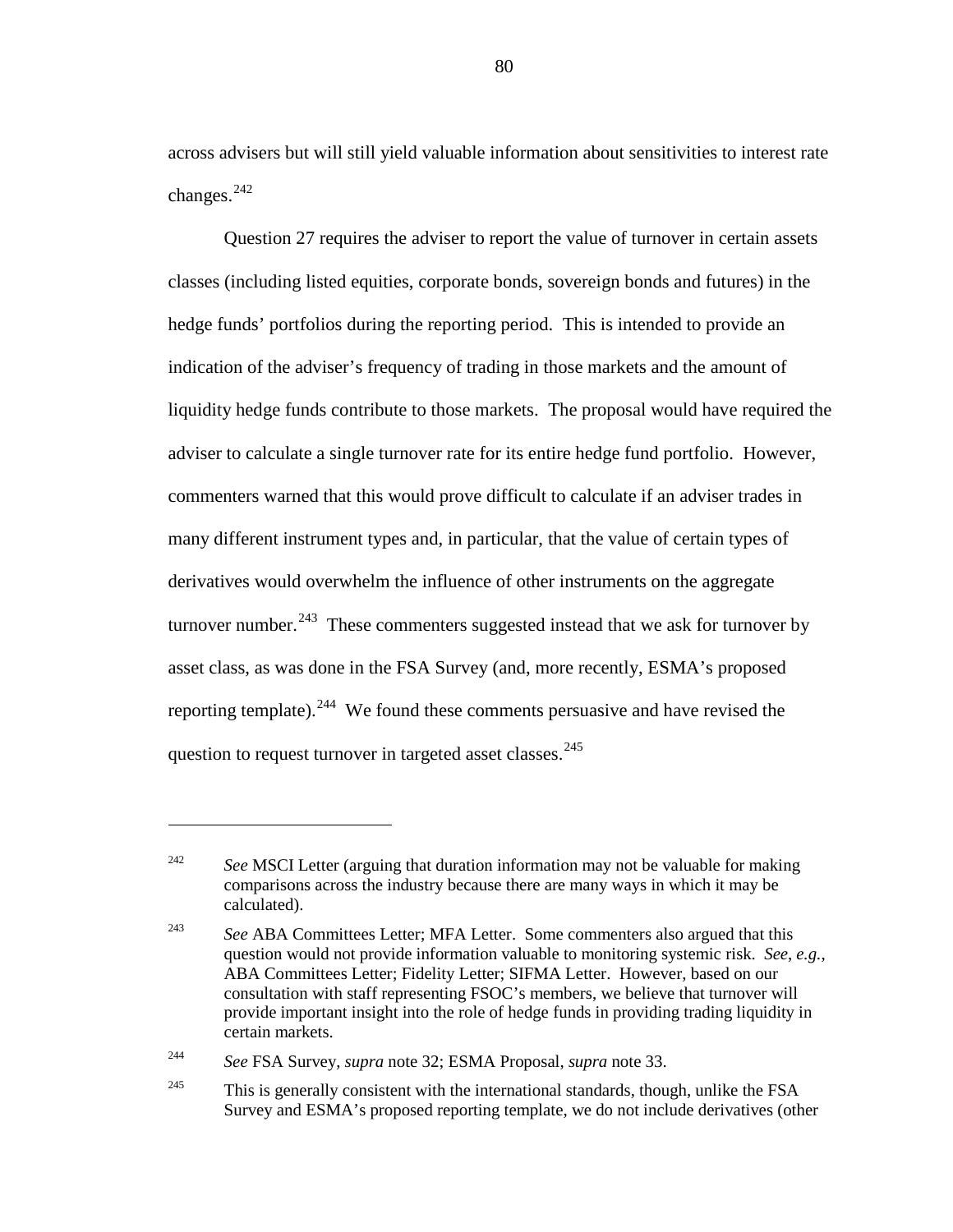Question 27 has also been revised to request turnover data expressed as the value of transactions during the period rather than as a rate. This change has been made in order to make the data easier to compare to broader market data and to improve the comparability of the data with data that is or would be collected on the FSA survey and ESMA's proposed reporting template. In addition, we believe that the revised approach will be less burdensome for advisers than calculating the proposed portfolio turnover rate because advisers would have been required to determine the value of purchases and sales during the period as an intermediate step in calculating the portfolio turnover rate.<sup>[246](#page-80-0)</sup>

<span id="page-80-3"></span>Finally, in response to Question 28, the adviser must report a geographical breakdown of investments held by the hedge funds it advises.<sup>247</sup> This question has been modified from the proposal to require a less detailed breakdown (focusing on regions rather than countries) with additional, separate disclosure regarding investment in particular countries of interest. These changes are intended to respond to comments we received suggesting that advisers do not track this information in a manner consistent with our proposed, more granular geographical breakdown.<sup>[248](#page-80-2)</sup> We anticipate that the

than futures) because we have focused on assets classes where we believe turnover is currently most likely to occur at rates that raise systemic concerns.

<span id="page-80-0"></span><sup>246</sup> *See* the Proposing Release, *supra* note [12,](#page-5-0) for the proposed definition of "turnover rate" in the Glossary of Terms to Form PF.

<span id="page-80-1"></span><sup>247</sup> *See* Question 28 on Form PF.

<span id="page-80-2"></span><sup>248</sup> *See* ABA Committees Letter; MFA Letter. We have not, as one commenter suggested, used any particular service provider's methodology of categorizing geographical exposures because our staff understands, based on conversations with industry representatives, that there is no single methodology that hedge fund advisers employ. *See* MFA Letter (suggesting that we use "Bloomberg's country of risk methodology"). In response to commenter concerns, we have removed some of the instructions regarding how the location of investments should be determined and expanded Instruction 15 to explain that the numerator should be calculated in the same manner as gross asset value.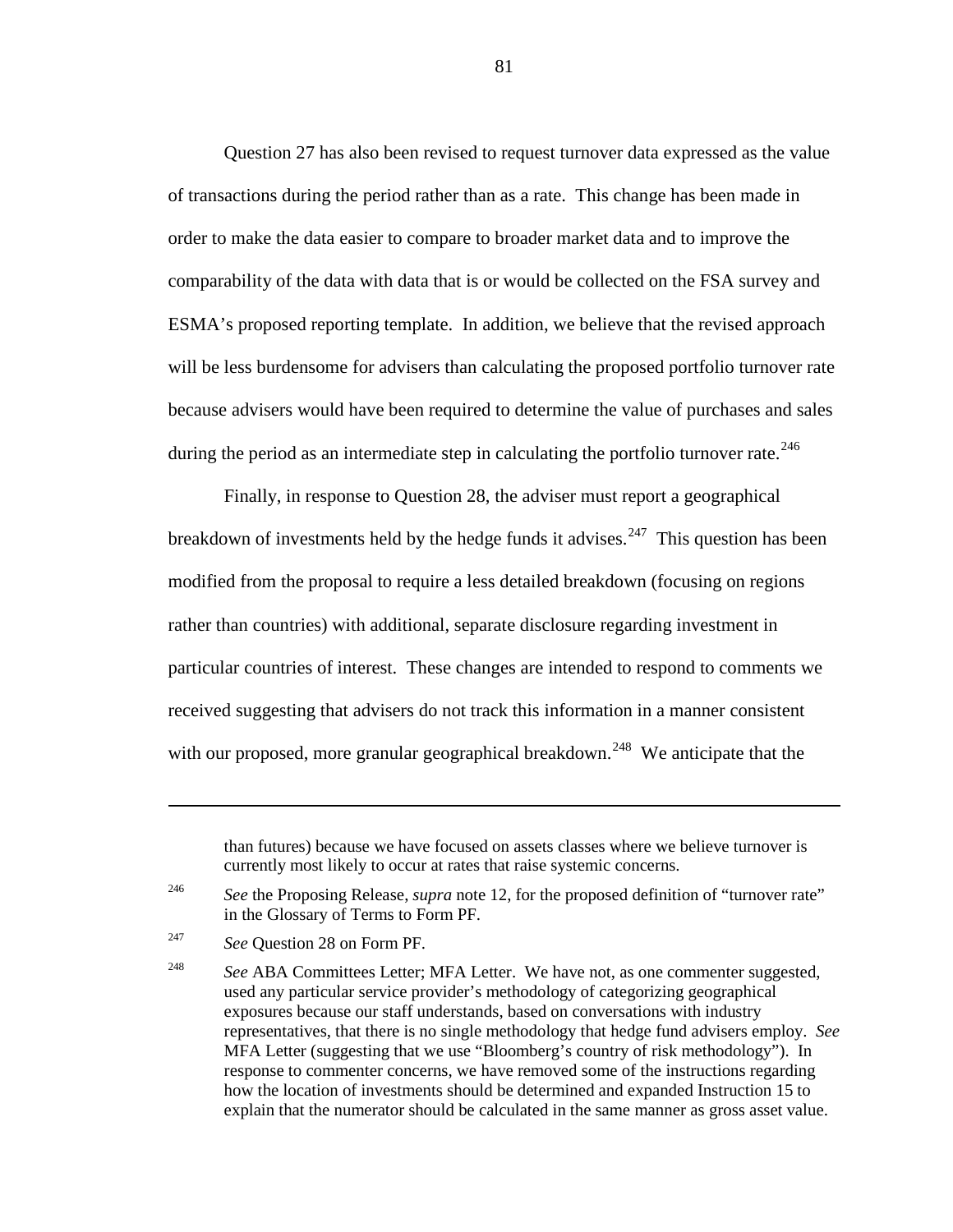revised approach will reduce the burden of responding to this question because the less granular categories should allow more advisers to rely on their existing classifications.

The information required in section 2a is designed to assist FSOC in monitoring asset classes in which hedge funds may be significant investors and trends in hedge funds' exposures. In particular, it is intended to allow FSOC to identify concentrations in particular asset classes (or in particular geographic regions) that are building or transitioning over time. It will also aid FSOC in examining large hedge fund advisers' role as a source of liquidity in different asset classes. In some cases, section 2a requires that the information be broken down into categories that are designed to facilitate use in the FRB's flow of funds report, a tool that is used for evaluating trends in and risks to the U.S. financial system.<sup>[249](#page-81-0)</sup> This information also is designed to address requirements under section 204(b)(3) of the Advisers Act specifying certain mandatory contents for records and reports that must be maintained and filed by advisers to private funds. For example, it will provide information about the types of assets held and trading practices.

One commenter expressed concern that advisers do not collect or calculate the exposure or turnover information that section 2a requires on a monthly basis or track

 $\overline{a}$ 

<span id="page-81-0"></span><sup>249</sup> *See supra* note [218](#page-72-2) and *infra* note [475.](#page-149-0) For example, in some cases the data is required to be broken down between issuers that are financial institutions and those that are not. The FRB publishes flow of funds data on a quarterly basis.

*See* MFA Letter. These changes allow advisers to rely on their internal methodologies and service provider reports in determining where to report investments and, by using gross asset value, rather than the more general value definition set out in Instruction 15, avoid the possibility that the reported value of certain derivative instruments would overwhelm the influence of other instruments. We have also added a "supranational" region, which is intended to capture investments that, because of their multinational scope, cannot meaningfully be placed in a single region.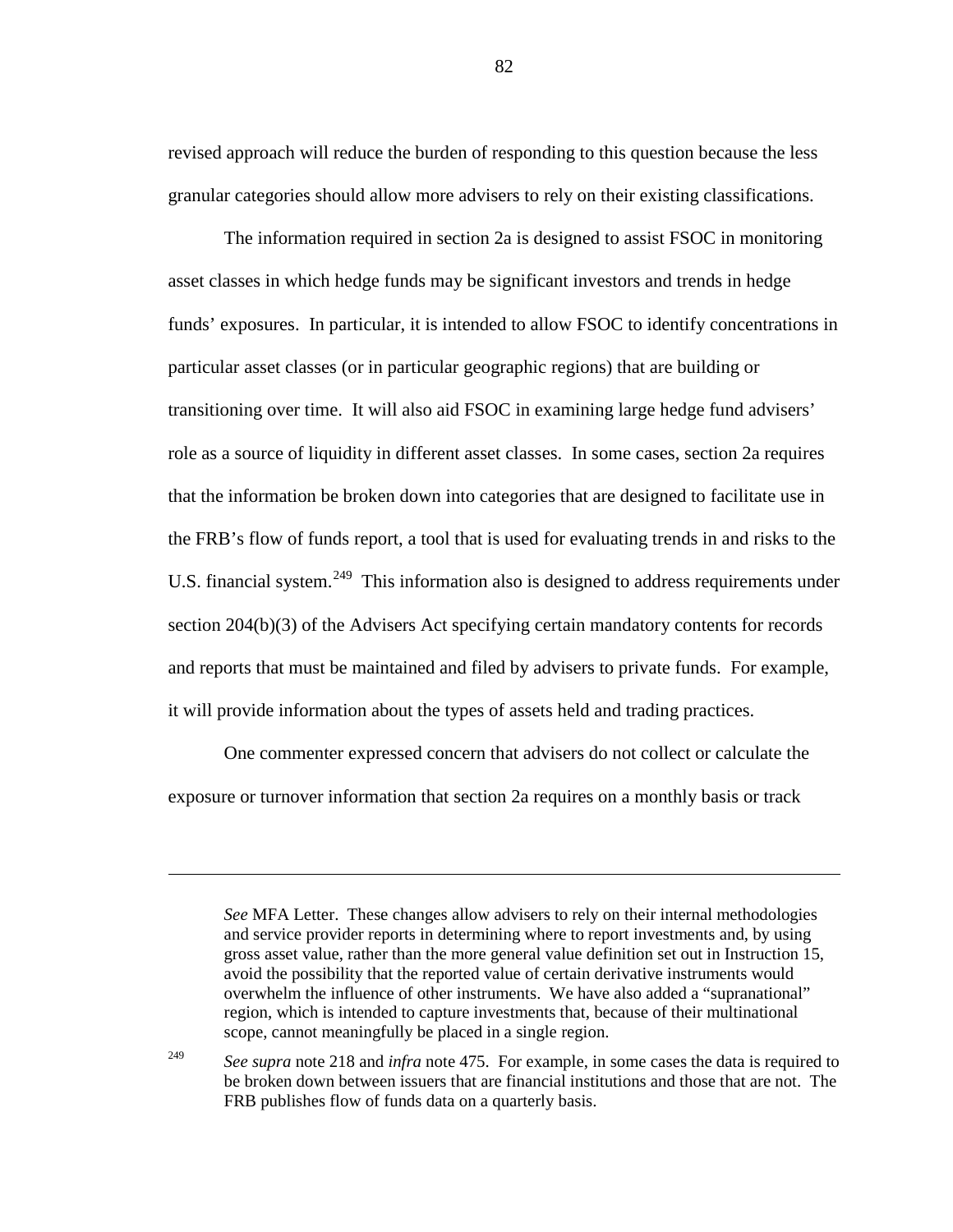geographical concentrations.<sup>250</sup> As discussed above, we are adopting section 2a with several changes that are designed to address commenters' concerns and reduce the reporting burden, though we continue to believe that monthly exposure and turnover values will be important to allow FSOC to track trends in the industry and to discourage "window dressing."<sup>[251](#page-82-1)</sup> We acknowledge that advisers may incur additional burdens in responding to these questions, and we have taken this into account in considering the costs and benefits of this rulemaking.<sup>[252](#page-82-2)</sup> The revised approach to the information required in section 2a strikes an appropriate balance between the burden imposed and need for the information.

### *b. Section 2b of Form PF*

Consistent with our proposal, section 2b of Form PF requires a large hedge fund adviser to report certain additional information about any hedge fund it advises that has a net asset value of at least \$500 million as of the end of any month in the prior fiscal quarter (a "qualifying hedge fund").<sup>[253](#page-82-3)</sup> Two commenters disagreed with limiting

<span id="page-82-0"></span><sup>250</sup> *See* ABA Committees Letter.

<span id="page-82-1"></span><sup>251</sup> *See infra* notes [285](#page-94-0)[-292](#page-95-0) and accompanying text. *See also* Proposing Release, *supra* note [12,](#page-5-0) at text accompanying n. 120 for a discussion of potential uses for this data.

<span id="page-82-2"></span><sup>&</sup>lt;sup>252</sup> *See infra* sections IV.B and V of this Release (discussing increases in our burden and cost estimates in response to comments received).

<span id="page-82-3"></span><sup>253</sup> *See* Instruction 3 to Form PF. An adviser is not required to complete section 2 with respect to a fund of hedge funds that satisfies the requirements described in Instruction 7 to Form PF. For purposes of determining whether a private fund is a qualifying hedge fund, the adviser must aggregate any parallel funds and funds that are part of the same master-feeder arrangement and, to the extent discussed above in section II.A.5 of this Release, any parallel managed accounts and relevant funds of related persons. *See* Instructions 5 and 6 to Form PF and the definition of "qualifying hedge fund" in the Glossary of Terms to Form PF. *See also infra* section II.C.5 of this Release for a discussion of parallel funds, master-feeder arrangements and aggregation for reporting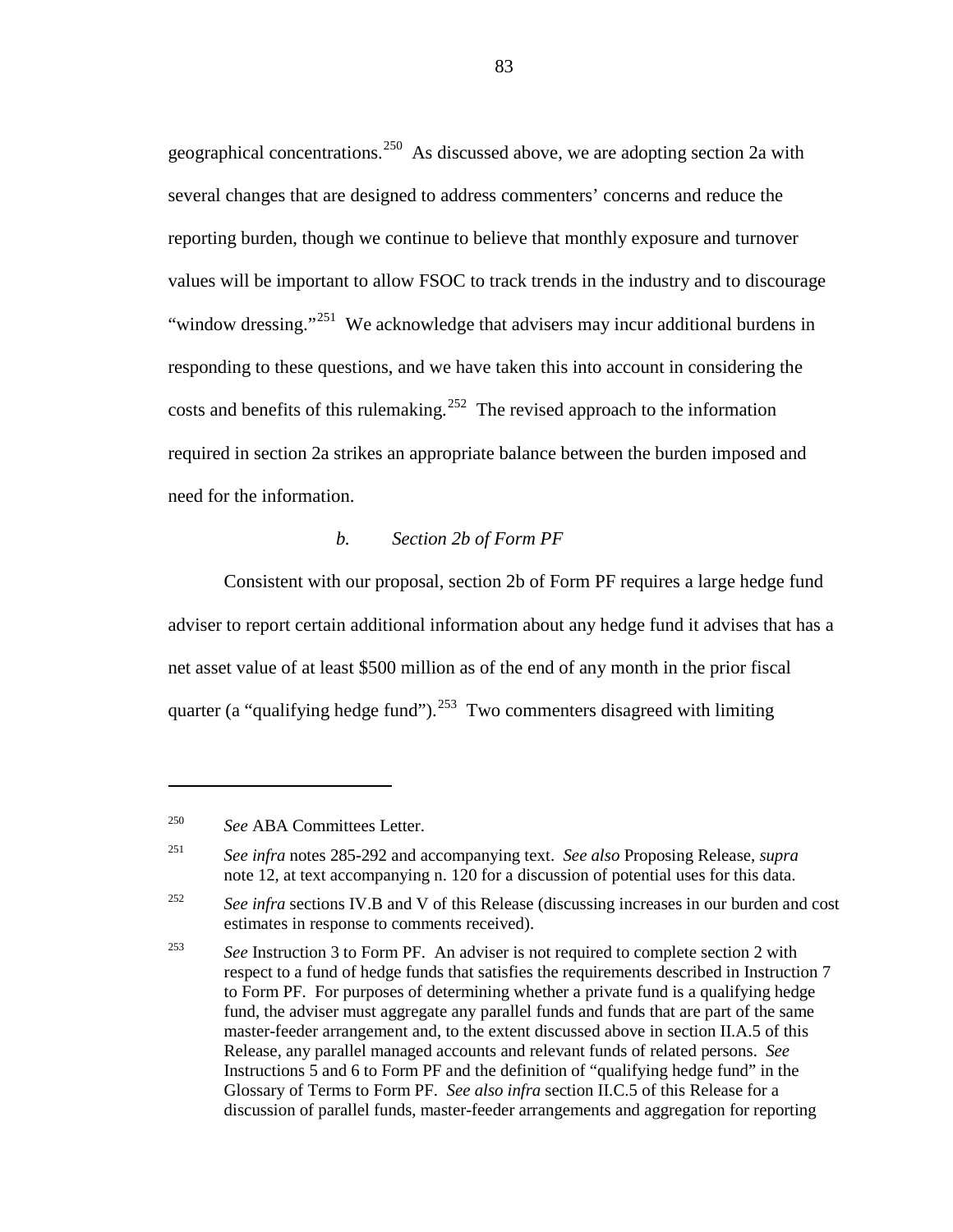reporting on section 2b to hedge funds with net assets of \$500 million or more, arguing that information regarding smaller funds is important to monitoring certain group behaviors relevant to systemic risk and that smaller funds are equally likely to engage in improper activities, such as insider trading.<sup>254</sup> Two other commenters argued for a higher threshold, suggesting that no fund of this size could be systemically important.<sup>[255](#page-83-1)</sup> We are adopting the threshold as proposed because we believe it balances the needs of FSOC for information regarding relatively large hedge funds and the burdens of the more detailed reporting that section 2b requires. $256$ 

Also consistent with our proposal, Question 30 in section 2b requires reporting of the same information as that requested in section 2a regarding exposure to different types of assets except, in this case, the information is reported for each qualifying hedge fund, rather than on an aggregate basis. This question has been modified from the proposal in the same manner as Question  $26.^{257}$  $26.^{257}$  $26.^{257}$ 

purposes. This aggregation is intended to prevent an adviser from structuring its activities to avoid the reporting requirements.

<span id="page-83-1"></span><sup>255</sup> See Fidelity Letter (arguing that the FSA threshold of \$500 million, upon which the qualifying hedge fund threshold used in the Form PF is based, should be scaled to \$2.4 billion based on the relative size of equity markets in the United States and the United Kingdom); SIFMA Letter. As discussed above, these comments appear to be based on the mistaken premise that the thresholds are intended to establish a cutoff separating the risky from the safe. To the contrary, the reporting thresholds are intended only to ensure that FSOC has sufficient context for its analysis while minimizing the burden imposed on advisers. We understand based on our staffs' consultation with staff representing FSOC's members that, in order to assess potential systemic risk posed by the activities of certain funds, FSOC would benefit from access to data about funds that, on an individual basis, may not be a source of systemic risk.

<span id="page-83-2"></span><sup>256</sup> In addition, certain of the information that would be obtained with respect to smaller hedge funds will already have been captured on an aggregate basis in section 2a.

<span id="page-83-0"></span><sup>254</sup> *See* AFL-CIO Letter; AFR Letter.

<span id="page-83-3"></span><sup>257</sup> *See supra* notes [233-](#page-77-4)[242](#page-79-4) and accompanying text for a discussion of those changes.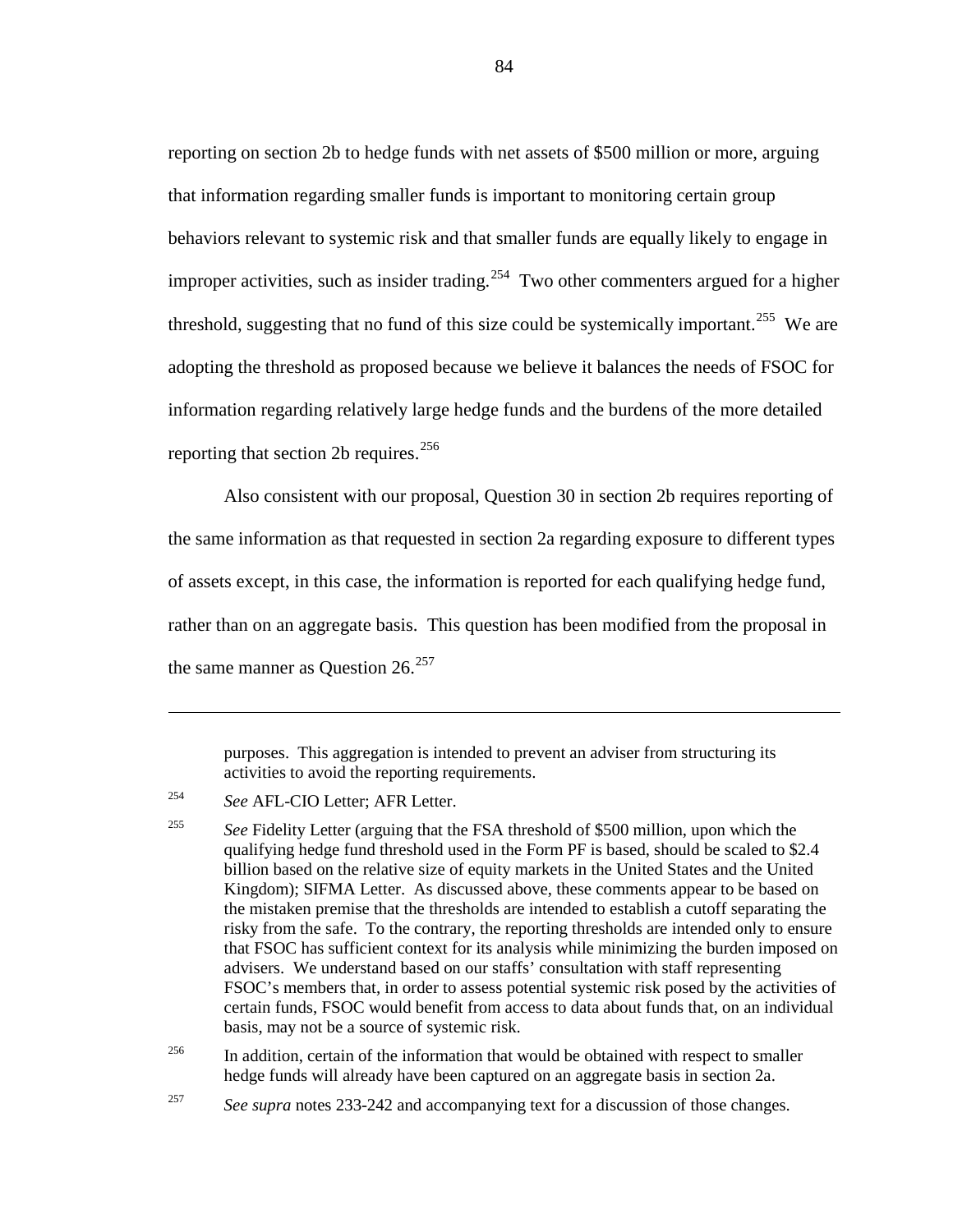Section 2b also requires, on a per fund basis, data not requested in section 2a. For instance, the adviser must report information regarding the qualifying hedge fund's portfolio liquidity,<sup>[258](#page-84-0)</sup> holdings of unencumbered cash<sup>[259](#page-84-1)</sup> and concentration of positions.<sup>[260](#page-84-2)</sup> These questions have been modified from the proposal to allow advisers to rely more on their own methodologies in responding, consistent with our changes to Instruction 15 to the Form, and to align the Form more closely with ESMA's proposed

 $\overline{a}$ 

<span id="page-84-1"></span><sup>259</sup> *See* Question 33 on Form PF. In response to a comment we received, we have modified the definition of "unencumbered cash" to include the value of "overnight repos" used for liquidity management (so long as the assets purchased are U.S. treasury securities or agency securities) because we are satisfied that, for this purpose, the liquidity of these positions is sufficiently cash-like. *See* MFA Letter.

<span id="page-84-2"></span><sup>260</sup> *See* Questions 34 and 35 on Form PF. Question 34 requires the total number of open positions held by the fund, and Question 35 requires reporting, for each position that represents 5% or more of the fund's net asset value, of the position's portion of the fund's net asset value and sub-asset class. One commenter asked for clarification regarding the meaning of "position," as used in these questions and elsewhere in the Form. *See* MFA Letter. In response, we have added an instruction to the Form explaining that advisers should determine whether a set of legal and contractual rights constitutes a "position" in a manner consistent with their internal recordkeeping and risk management procedures. *See* Instruction 15 to Form PF. This general instruction also supplants the detailed instructions proposed in Question 35, which have, accordingly, been removed.

<span id="page-84-0"></span><sup>&</sup>lt;sup>258</sup> *See* Question 32 on Form PF. This question requires reporting of the percentage of the fund's portfolio capable of being liquidated within different time periods. *See* Proposing Release, *supra* note [12,](#page-5-0) at text accompanying n. 124 for a discussion of potential uses for this data. We have modified the instructions to this question to address commenter concerns by allowing advisers to rely more on their own methodologies in responding. *See* CCMR Letter; MFA Letter. We have also conformed the liquidity periods to those included in ESMA's proposed reporting template. *See* ESMA Proposal, *supra* note [33.](#page-12-0) One commenter objected to the question more generally, saying that the data is not currently tracked in the manner required and many firms would need to "devote significant time and resources" to building models and systems. TCW Letter. Another commenter, however, supported this question, noting that "[t]his [information] is increasingly a request of hedge fund investors, particularly for comingled funds, where a given investor can be adversely impacted by a sudden large redemption by another party." MSCI Letter. We have taken into account both of these comments in considering the costs and benefits of this rulemaking and believe that the value of the information to FSOC warrants the potential burden imposed. *See infra* sections IV.B and V of this Release (discussing increases in our burden and cost estimates in response to comments received).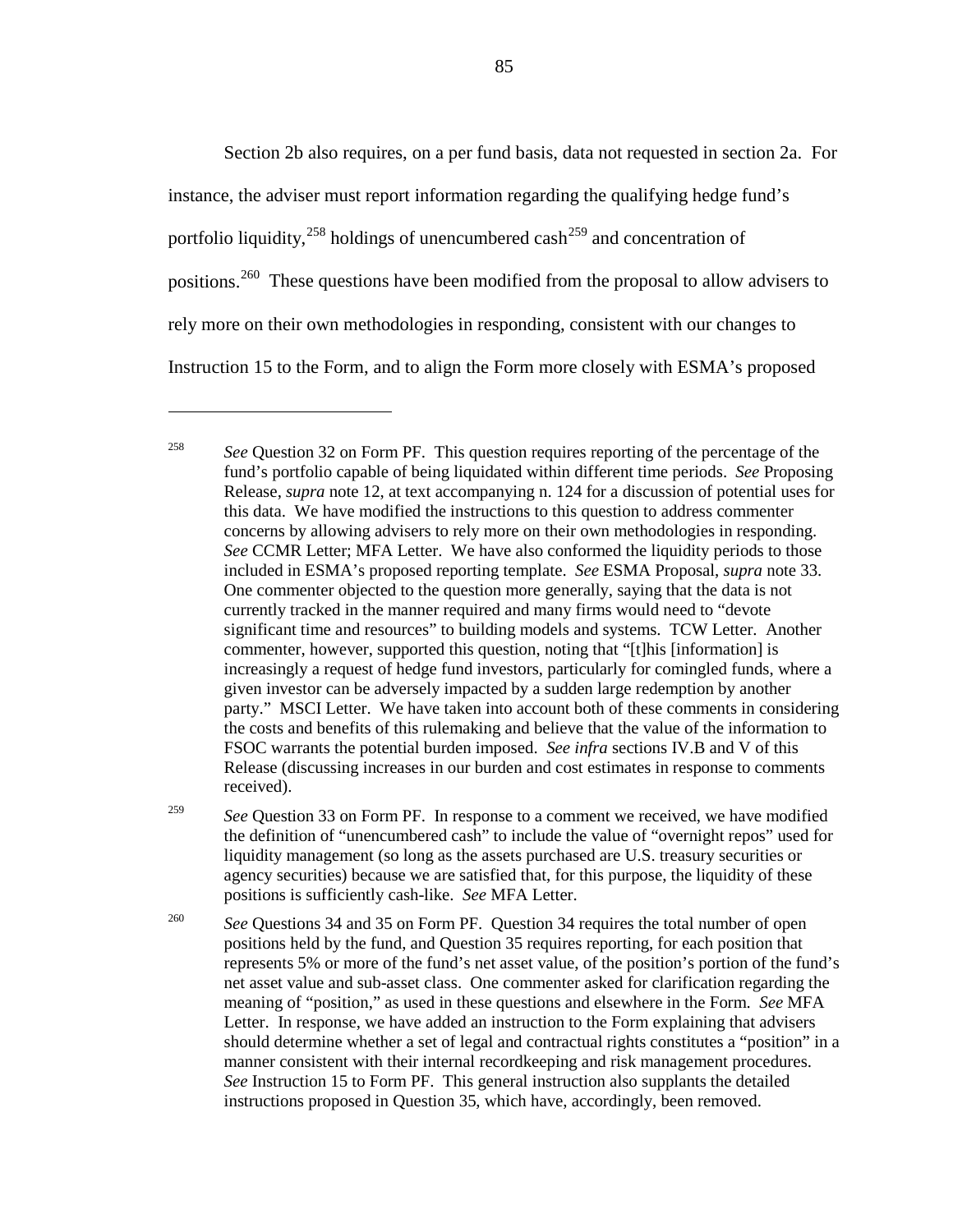reporting template. A new Question 31 has been added, which requires the adviser to identify the reporting fund's base currency because this information is necessary to interpret responses to questions regarding foreign exchange exposures and the effect of changes in currency rates on the reporting fund's portfolio. $^{261}$  $^{261}$  $^{261}$ 

<span id="page-85-5"></span>In Questions 36 through 38, the adviser must also provide information regarding the fund's collateral practices with counterparties.<sup>[262](#page-85-1)</sup> These questions have been significantly modified from the proposal in order to reduce the amount of detail required, including by removing the breakdown of collateral into initial and variation margin. These changes were made because a commenter persuaded us that "[w]hile some of this information is potentially illuminating in the context of systemic risk... this section [as proposed] is more burdensome than it need be for its purpose.<sup> $263$ </sup> We have also modified these questions by requiring information regarding rehypothecation only with respect to the fund's aggregate collateral (rather than on a counterparty-by-counterparty basis). Commenters persuaded us that, because collateral is often fungible, this question would have been difficult to answer as proposed and that the additional detail is unnecessary.<sup>[264](#page-85-3)</sup> We anticipate that these changes will reduce the burden of responding to these questions.

<span id="page-85-4"></span>Question 39 in section 2b also requires the adviser to report whether the hedge fund cleared any trades directly through a central clearing counterparty ("CCP") during

<span id="page-85-0"></span><sup>&</sup>lt;sup>261</sup> *See also* Question 30, regarding reporting fund exposures, and Question 42, regarding the effect of changes in certain market factors on the fund's portfolio.

<span id="page-85-1"></span><sup>&</sup>lt;sup>262</sup> Questions 36 and 37 focus on collateral practices with the fund's top five counterparties, and Question 38 focuses on rehypothecation of the fund's aggregate collateral.

<span id="page-85-2"></span><sup>&</sup>lt;sup>263</sup> MSCI Letter.

<span id="page-85-3"></span><sup>264</sup> *See* MFA Letter; MSCI Letter.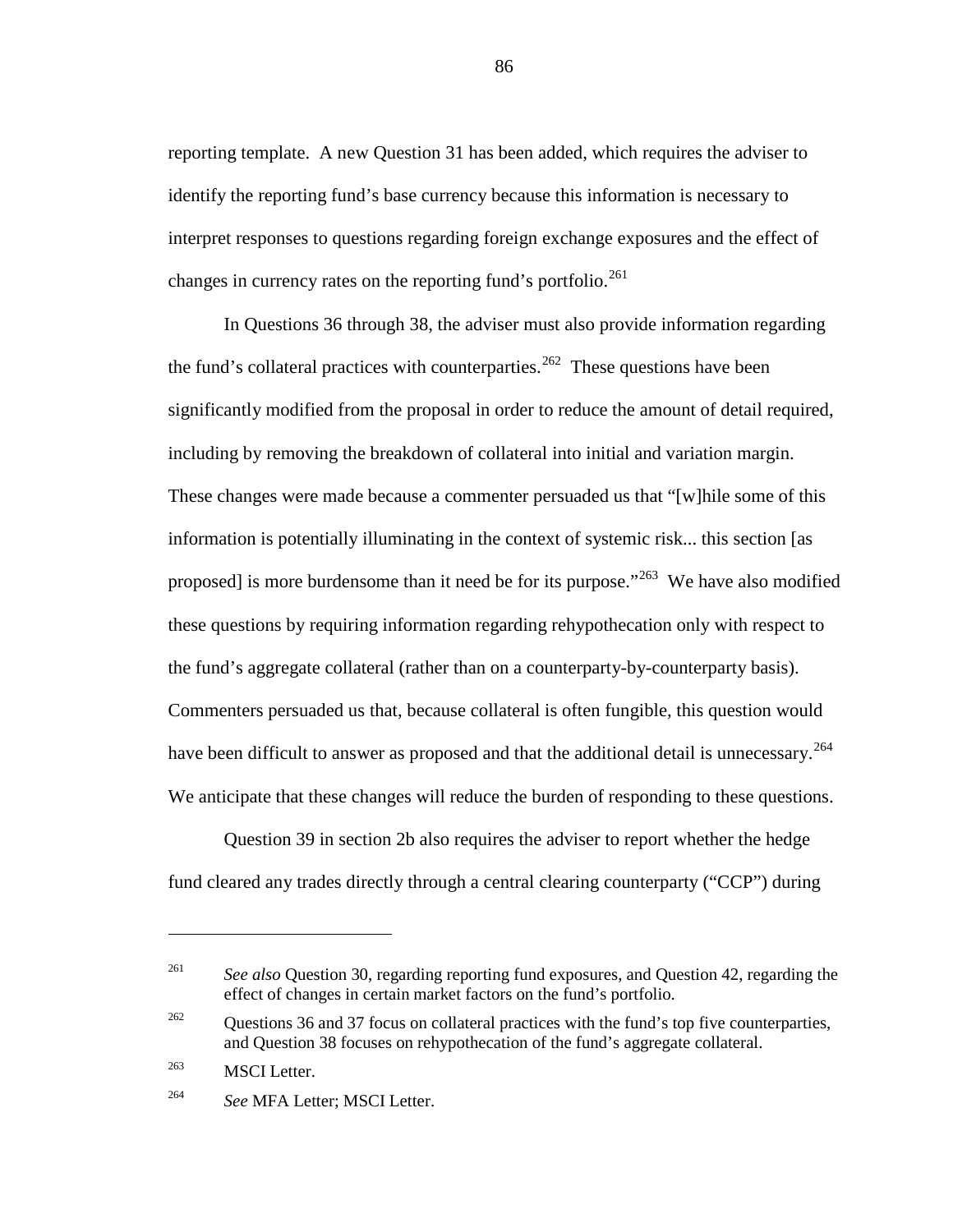the reporting period. The proposal would have required the adviser to identify the three CCPs to which the fund has the greatest net counterparty credit exposure and provide the amount of that exposure. The information this question requires has been significantly reduced because commenters argued persuasively that the fund's relationship is typically with a swap dealer, futures commission merchant or direct clearing member who then interacts with the CCP rather than directly with a CCP and that, as a result, advisers "may not have easy access to the data requested by this question."<sup>[265](#page-86-0)</sup> If responses to the revised question indicate that many reporting funds clear transactions directly through CCPs, the Commissions may consider in the future whether a question like the one proposed should be added to the Form. The change to Question 39 will reduce the burden of responding to the Form.

The information that Questions 30 through 35 require is designed to assist FSOC in monitoring the composition of hedge fund exposures over time as well as the liquidity of those exposures. In addition, information reported in response to Questions 36 through 38 is intended to aid FSOC in its monitoring of credit counterparties' unsecured exposure to hedge funds as well as the hedge fund's exposure and ability to respond to market stresses. Finally, Question 39 is intended to assist FSOC in monitoring whether hedge funds and CCPs become increasingly interconnected over time. This information could be important to understanding, for instance, concentrations in the hedge fund industry and interconnectedness, which relate to the factors that FSOC must consider in

<span id="page-86-0"></span><sup>265</sup> MFA Letter; *see also* AIMA General Letter.

 $\overline{a}$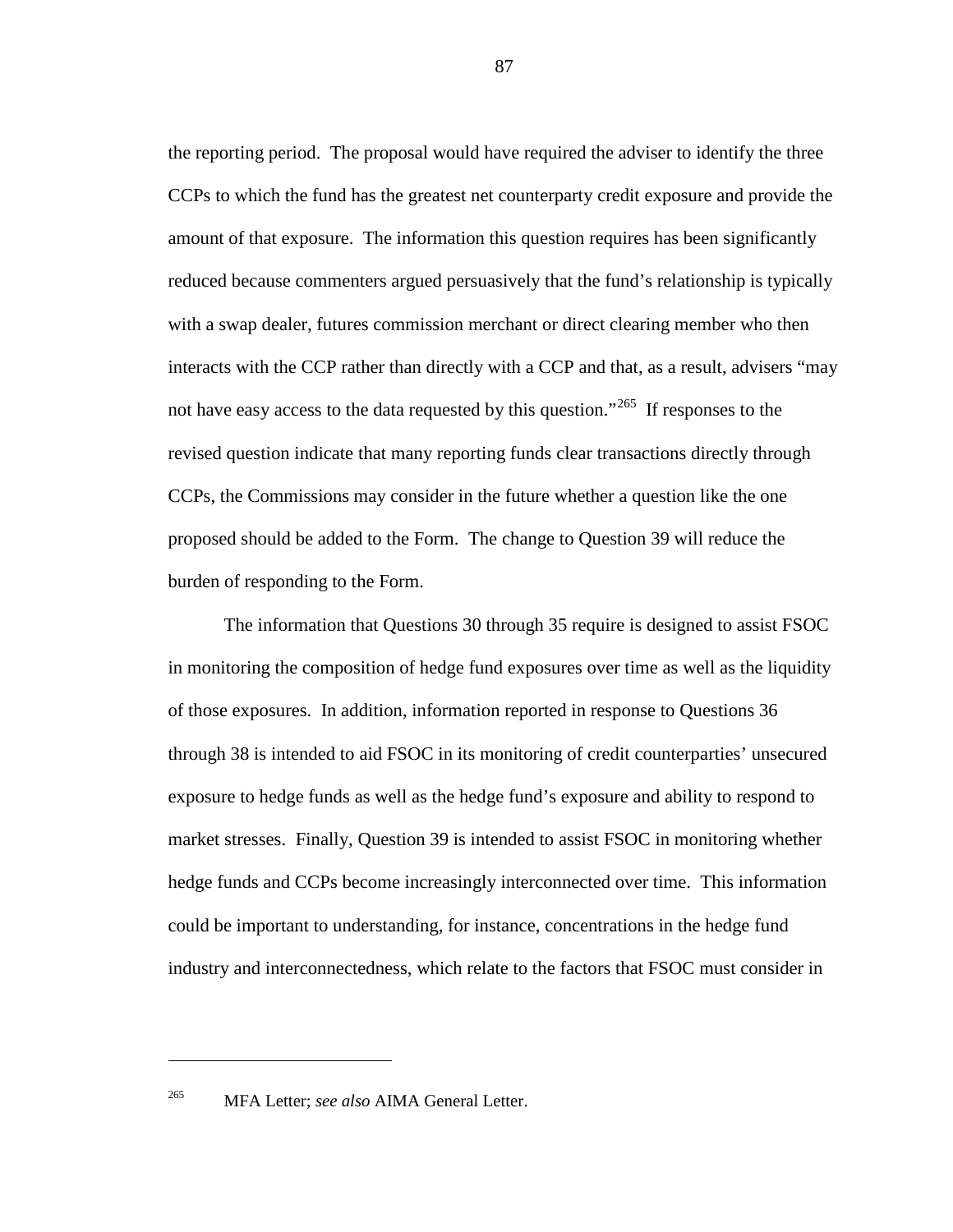making a determination to designate a nonbank financial company for FRB supervision under the Dodd-Frank Act.<sup>[266](#page-87-0)</sup>

Section 2b also requires for each qualifying hedge fund data regarding certain hedge fund risk metrics. For instance, Question 40 requires the adviser to report value at risk ("VaR") for each month of the reporting period if, during the reporting period, the adviser regularly calculated a VaR metric for the qualifying hedge fund. One commenter confirmed that, "[f]or all but the most illiquid strategies, hedge fund managers utilize these statistical measures [VaR and similar measures] for internal management and for investor reporting."<sup>267</sup> We are adopting this question substantially as proposed but with several clarifying changes.<sup>[268](#page-87-2)</sup>

In Question 41, the adviser must also indicate whether there are risk metrics other than, or in addition to, VaR that it considers important to managing the fund's risks. Several commenters, noting that some advisers do not use VaR, expressed concern that a negative response regarding the use of VaR would create a presumption that the adviser

<span id="page-87-0"></span><sup>266</sup> *See* section 113(a) of the Dodd-Frank Act; FSOC Second Notice, *supra* note [6.](#page-4-0)

<span id="page-87-1"></span><sup>&</sup>lt;sup>267</sup> *See* MSCI Letter. This commenter, however, cautioned that variability in the calculation of VaR will make meaningful aggregation of this information difficult and suggested removing the question. As proposed, in order to minimize the reporting burden associated with this question, we are not requiring that all advisers calculate VaR using a standardized set of assumptions. Although this approach may, as the commenter suggested, reduce the ability of regulators to make comparisons across hedge funds using this data, we believe that it will also provide valuable risk information with respect to individual funds.

<span id="page-87-2"></span><sup>&</sup>lt;sup>268</sup> For instance, we have specified the units for reporting the confidence interval and weighting factor, combined the "none" and "equal" weighting options and clarified that the monthly reporting should be at the end of each month and not for the span of the month.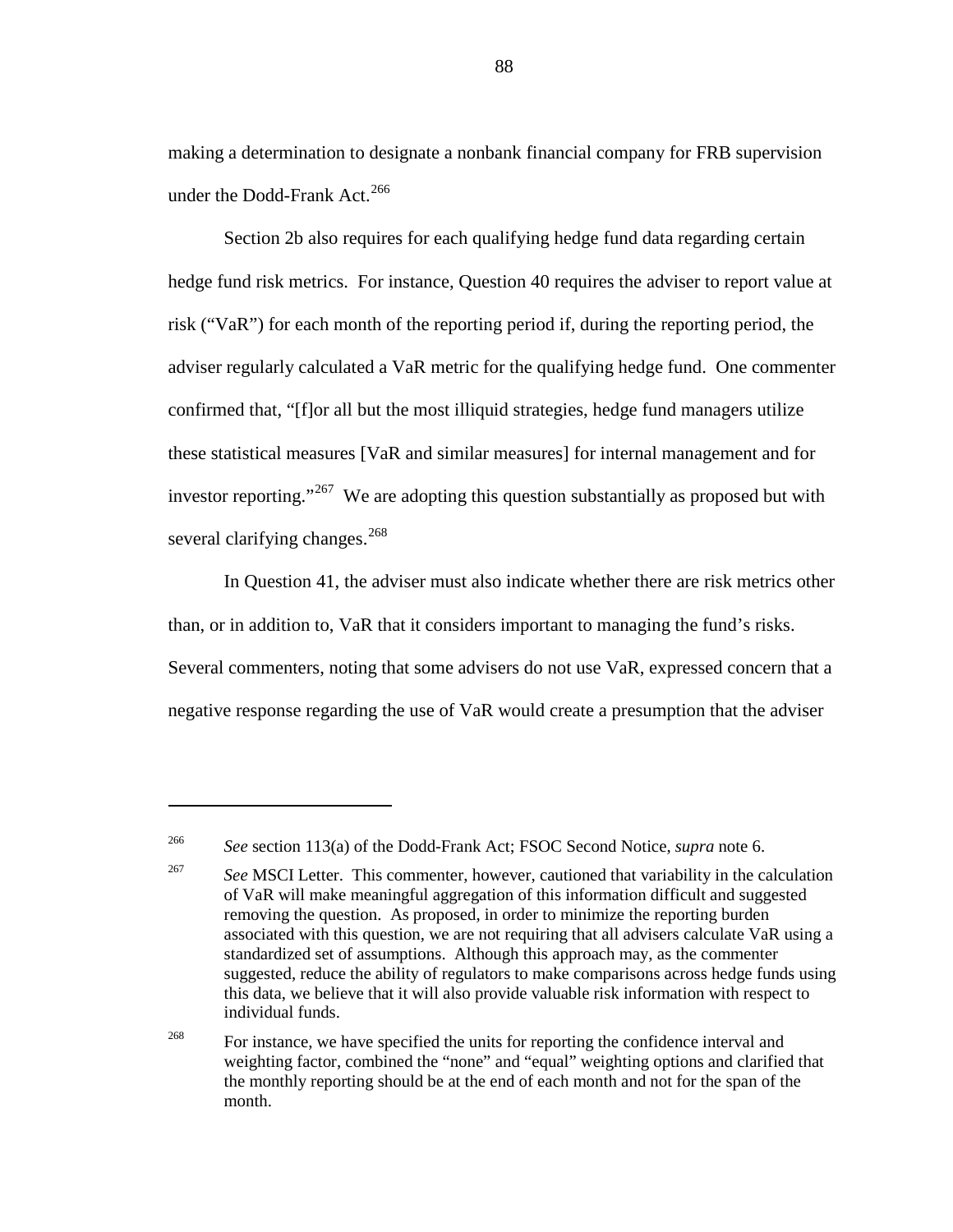is not prudently managing risk.<sup>[269](#page-88-0)</sup> This new question will give advisers an opportunity to indicate that they are using risk metrics other than VaR, and it will also provide valuable information regarding industry practice that may inform FSOC's understanding of risk management and future rulemakings.

In addition, Question 42 requires the adviser to report the impact on the fund's portfolio from specified changes to certain identified market factors, if regularly considered in formal testing in the fund's risk management, broken down by the long and short components of the qualifying hedge fund's portfolio. We are adopting this question with several changes from the proposal.<sup>[270](#page-88-1)</sup> Most of the changes clarify the instructions, but the question has also been modified so that an adviser may omit a response to any market factor that it did not regularly consider in formal testing even if the factor could have an impact on the fund's portfolio or the adviser considered it qualitatively.<sup>[271](#page-88-2)</sup> Under the proposal, an adviser would have been permitted to omit a response with respect to a market factor only if it did not regularly consider that factor in the reporting fund's risk management, whether in formal testing or otherwise. This change has been made in response to commenter concerns regarding the potential burden of responding to this

<span id="page-88-0"></span><sup>269</sup> *See* IAA Letter; MFA Letter.

<span id="page-88-1"></span><sup>&</sup>lt;sup>270</sup> These include changes intended to clarify (1) how the fund's portfolio should be separated into long and short components, (2) the period over which the changes should be deemed to occur and (3) how to address factors that would otherwise become negative when a given change is applied. We have also modified the magnitude of some of the market factor changes that advisers must test in order to reflect recent data on the frequency with which such changes may occur.

<span id="page-88-2"></span><sup>&</sup>lt;sup>271</sup> For this purpose, "formal testing" means that the adviser has models or other systems capable of simulating the effect of a market factor on the fund's portfolio, not that the specific assumptions outlined in the question were used in testing. If the factor is relevant but not tested, the adviser would need to check a box to that effect but would not report a numerical response.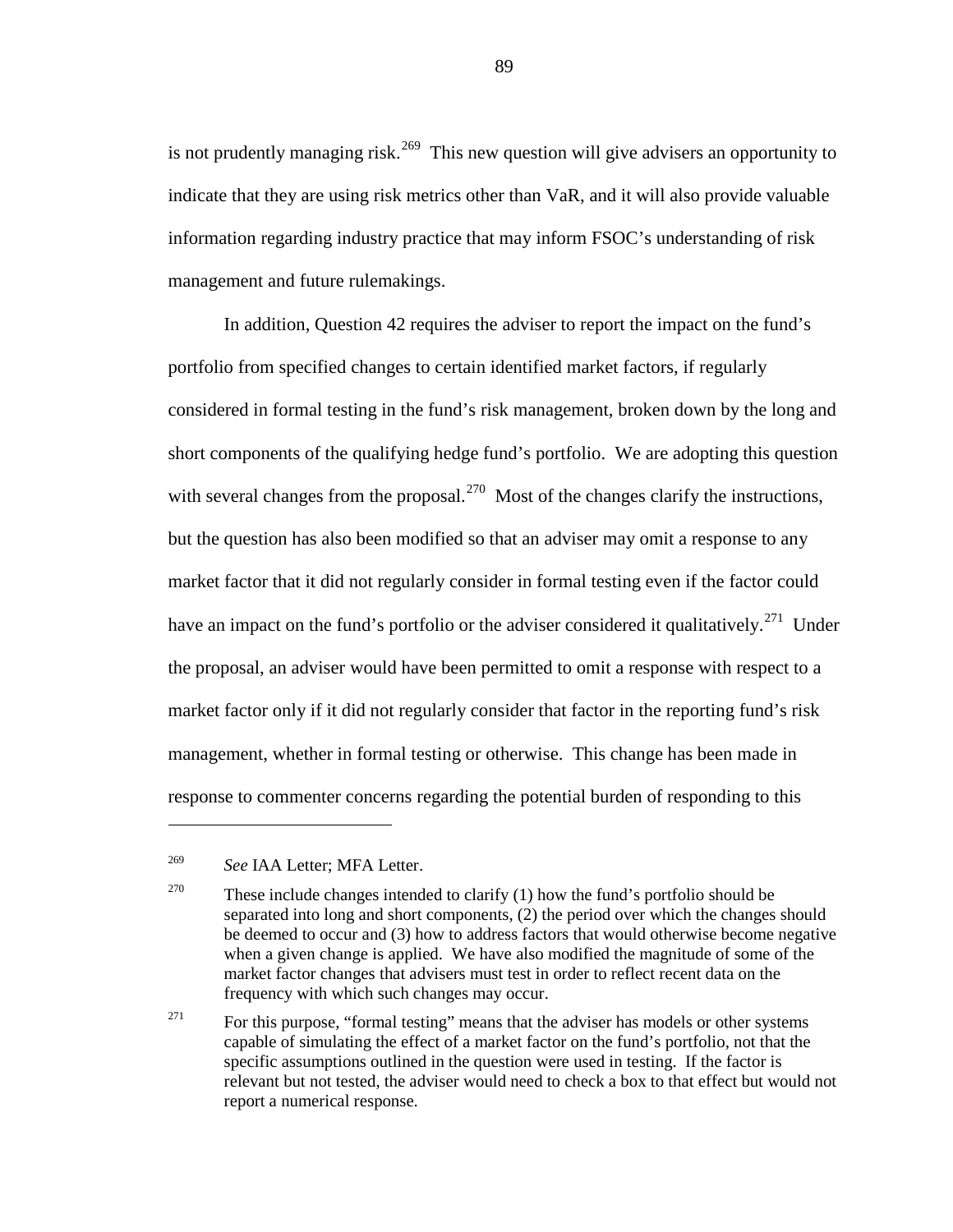question.<sup>[272](#page-89-0)</sup> We believe it will reduce that burden in the aggregate because fewer advisers will need to provide detailed responses and for individual advisers because those without existing quantitative models will not be required to build or acquire them in order to respond to the question.

Some commenters would have preferred removal of Question 42 entirely, arguing that it would not yield information valuable to systemic risk monitoring because the variability in responses would hinder the ability of regulators to make comparisons across funds.<sup>[273](#page-89-1)</sup> However, although variability in the assumptions used to complete the question may limit certain types of industry-wide comparisons, the variability itself, when taken together with other information collected on the Form, may provide important comparative information. Based on our staffs' consultations with staff representing

<span id="page-89-0"></span><sup>272</sup> *See*, *e.g.*, TCW Letter. This commenter wrote that "[a]n analyst at the firm estimated that it would take one to two days for the firm's systems to compute and verify the data for one fund's response to [this question]." Based on a discussion with this commenter, our staff understands that this estimate assumes that the fund holds securities that are very complex to model (such as non-agency mortgage backed securities) and that the modeling is intended to achieve a high level of confidence. Our staff further understands that for many other asset classes, this modeling would require minutes or hours rather than days and that, even for complex securities, advisers are able to obtain approximations about which they are reasonably confident in significantly less time. As a result, we believe that this commenter's estimate represents an effort significantly beyond the likely *average* burden this question requires. We also understand that the majority of the estimated one to two days represents time spent allowing the adviser's systems to calculate the responses and not employee hours. We note, finally, that we have significantly extended the filing deadline for large hedge fund advisers, reducing the likelihood that this task will compete with other tasks for the firm's computing resources and, consequently, the potential systems costs associated with this question. *See supra* section II.B.2 of this Release. Nonetheless, we have taken this comment into account in considering the costs and benefits of this rulemaking. *See infra* sections IV.B and V of this Release (discussing increases in our burden and cost estimates in response to comments received).

<span id="page-89-1"></span><sup>273</sup> *See* IAA Letter; TCW Letter.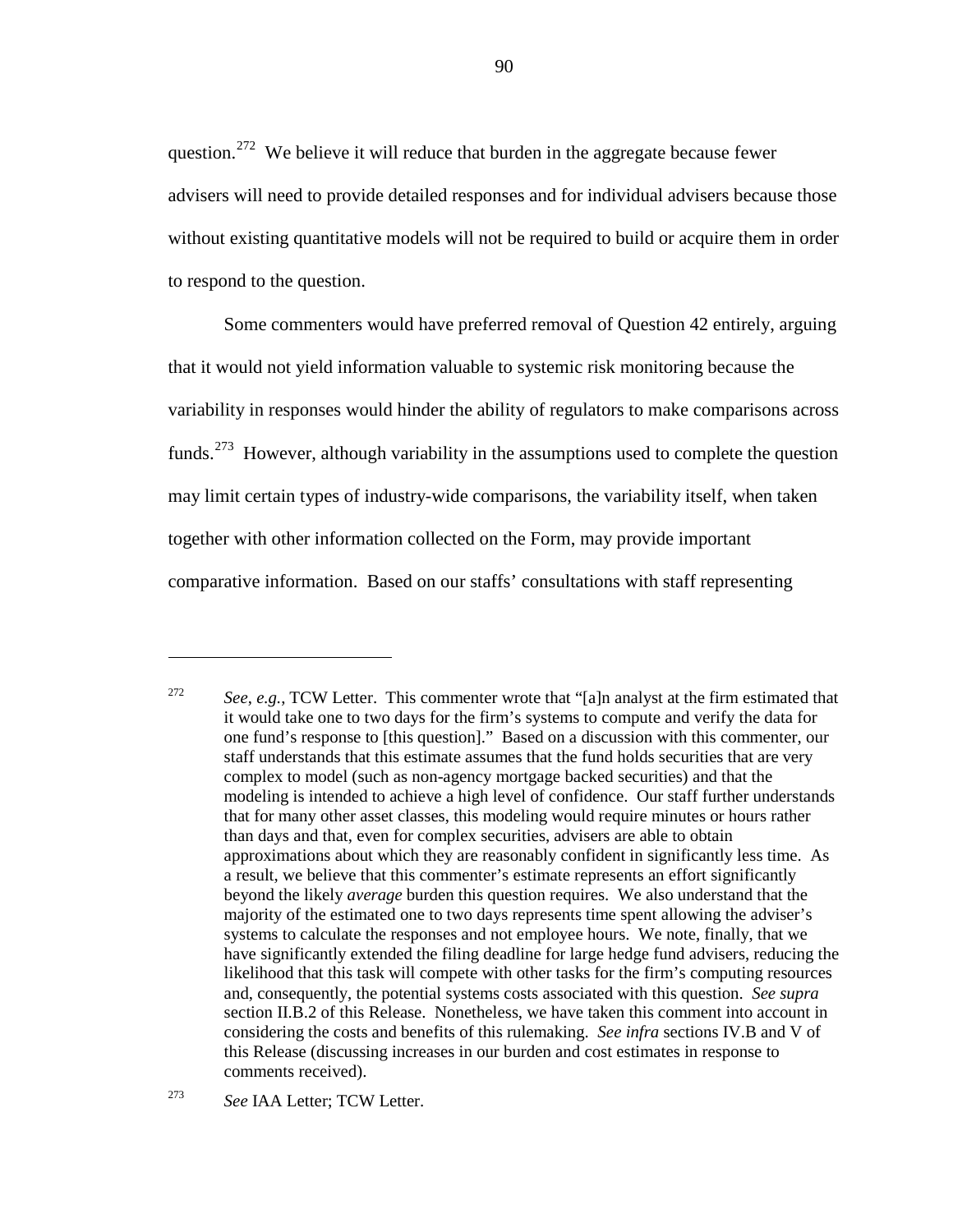<span id="page-90-0"></span>FSOC's members, we believe this question will also provide valuable risk information with respect to individual funds.<sup>[274](#page-90-1)</sup>

Item D of section 2b also requires reporting of certain financing information for each qualifying hedge fund in Question 43. This question includes a monthly breakdown of the fund's secured and unsecured borrowing, the value of the collateral and other credit support posted in respect of the secured borrowing and the types of creditors. Question 43 has been modified from the proposal to clarify instructions and remove some of the detail regarding collateral postings (including information regarding rehypothecation of collateral, which is now covered on an aggregate basis elsewhere in section 2b).<sup>275</sup> We anticipate that these changes will reduce the burden of responding to this question. One commenter argued that advisers would have difficulty responding to the parts of Question 43 relating to the fund's borrowings via prime brokerage because they lack transparency into the prime brokerage relationship.<sup>[276](#page-90-3)</sup> This comment suggests, however, that prime brokers do not currently report this information to advisers, not that advisers are unable to obtain this information on request. It should be noted that advisers have successfully completed the FSA Survey, which includes a similar breakdown of

<span id="page-90-1"></span><sup>274</sup> *See* Proposing Release, *supra* note [12,](#page-5-0) at text accompanying n. 127 (discussing potential uses for this data). One commenter suggested removing this question in favor of expanding the questions regarding counterparty exposures so that an adviser would complete those questions using multiple stress scenarios to probe for contingent exposures. *See* MSCI Letter; *see also supra* note [230.](#page-75-4) We believe at this time that the question we are adopting strikes a more appropriate balance between the value of the information collected and the burden of reporting.

<span id="page-90-2"></span><sup>275</sup> *See supra* note [264](#page-85-4) and accompanying text.

<span id="page-90-3"></span><sup>276</sup> *See* MFA Letter.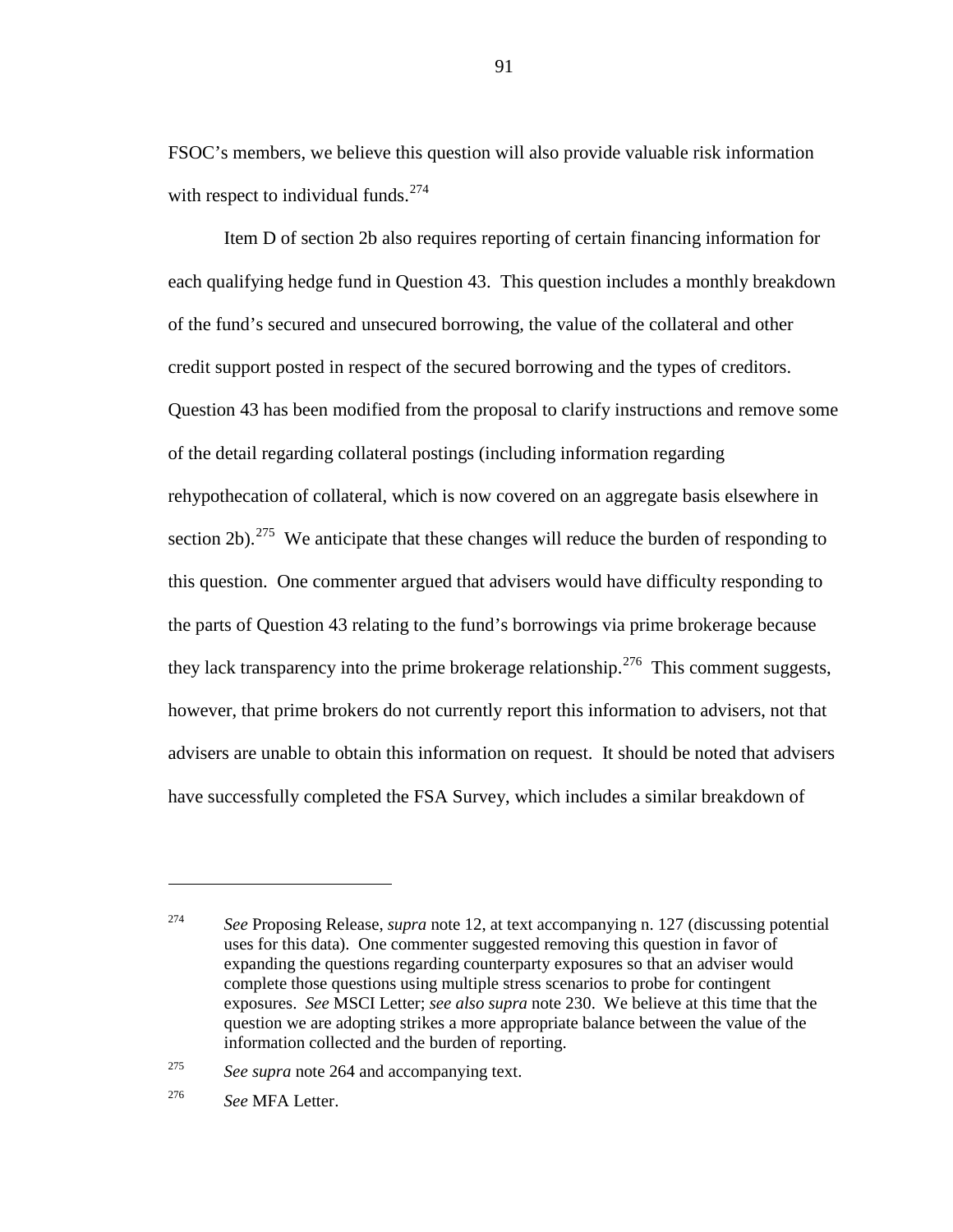borrowings (though not the collateral information), and that the revisions we have made to this question simplify the collateral reporting requirements.

An adviser must also report in Questions 44 and 45 the fund's total notional derivatives exposures as well as the net mark-to-market value of its uncleared derivatives positions and the value of the collateral and other credit support posted in respect of those uncleared positions. Under the proposal, advisers would have reported only the notional value of the fund's derivatives positions and the value of collateral posted in respect of those positions. One commenter pointed out, however, that the "absolute value of notional values cannot meaningfully be compared to variation margin amounts" because margin is posted based on net market values rather than notional amounts.<sup>277</sup> At this commenter's suggestion, this question has been revised to request both notional value and net market value. We have, however, narrowed the scope of transactions about which collateral information is requested. Specifically, an adviser is required to report market values and collateral values only for transactions that are not cleared by a CCP. We have taken this approach because we believe margining practices associated with cleared derivatives make obtaining information regarding collateral practices in connection with those transactions unnecessary. For the same reasons discussed above in connection with changes made to Questions 36 and 37, this question has been revised to reduce the amount of detail required regarding the posting of collateral.<sup>[278](#page-91-1)</sup> We anticipate that these changes will, on net, reduce the burden of responding to Questions 44 and 45

 $\overline{a}$ 

<span id="page-91-0"></span><sup>277</sup> *See* MFA Letter.

<span id="page-91-1"></span><sup>278</sup> *See supra* notes [262-](#page-85-5)[264](#page-85-4) and accompanying text.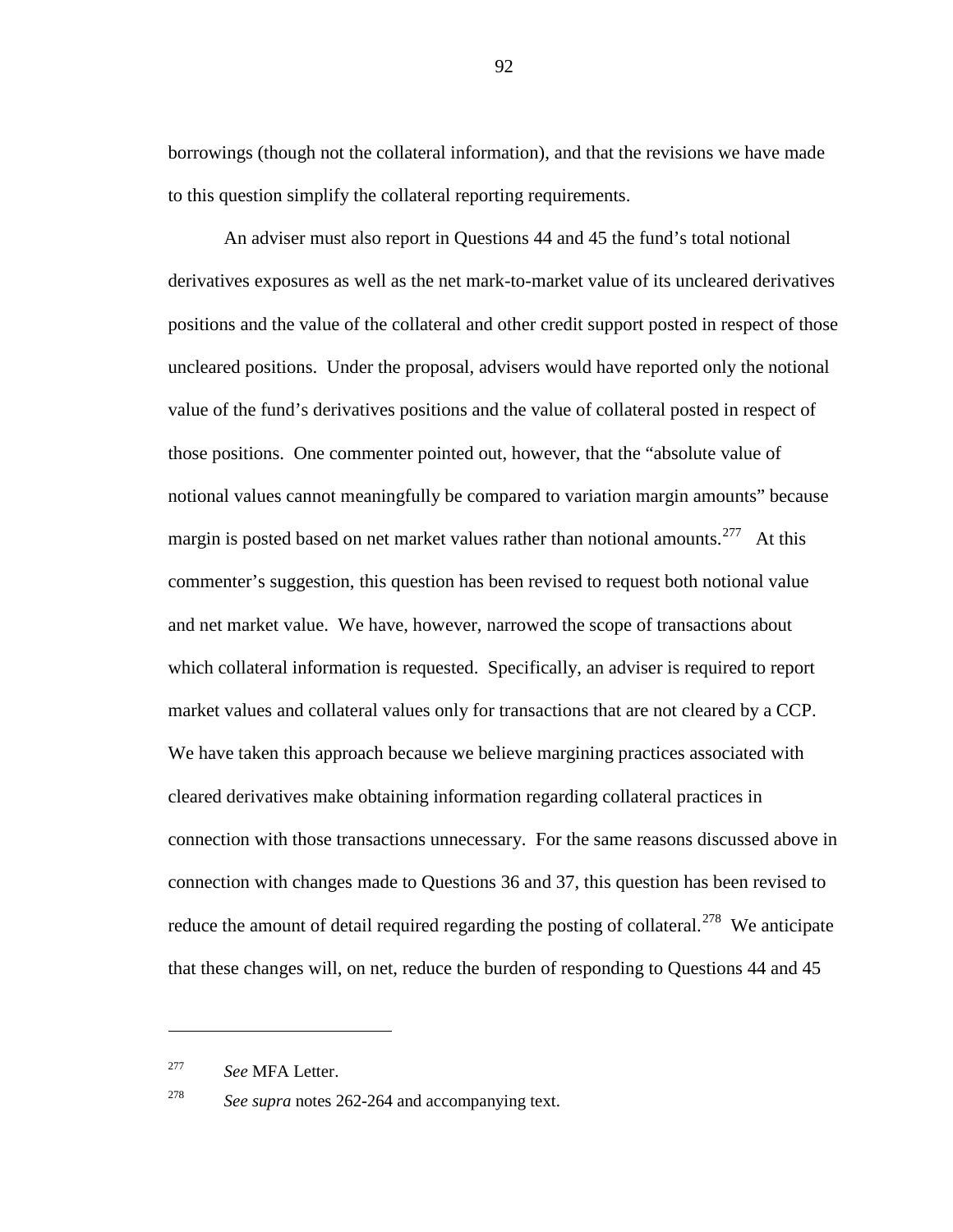and, by allowing comparisons of collateral practices to net exposures, provide more valuable information for FSOC.

<span id="page-92-0"></span>In response to Questions 46 and 47, the adviser must provide a breakdown of the term of the fund's available financing and the identity of, and amount owed to, each creditor to which the fund owed an amount equal to or greater than 5 percent of the fund's net asset value as of the reporting date.<sup>[279](#page-92-1)</sup> One commenter argued that the breakdown of available financing should not include uncommitted lines of credit because the lender may not provide them on request.<sup>280</sup> However, the extent to which financing may become rapidly unavailable is precisely the information this question is designed to elicit. We are adopting Questions 46 and 47 substantially in the form proposed.<sup>[281](#page-92-3)</sup>

The information that Item D of section 2b requires is designed to assist FSOC in monitoring, among other things, the qualifying hedge fund's leverage, the unsecured exposure of credit counterparties to the fund, and the committed term of that leverage, which may be important to monitor if the fund comes under stress. This information is also relevant to the fund's interconnectedness and leverage, which relate to factors that FSOC must consider in making a determination to designate a nonbank financial company for FRB supervision under the Dodd-Frank Act.<sup>[282](#page-92-4)</sup>

<span id="page-92-1"></span> $279$  To improve international consistency, we have conformed the liquidity periods in Question 46 to those included in ESMA's proposed reporting template. *See* ESMA Proposal, *supra* note [33.](#page-12-0) As explained above, we have moved Question 47 from section 1b to section 2b. *See supra* note [195.](#page-64-0)

<span id="page-92-2"></span><sup>280</sup> *See* MFA Letter.

<span id="page-92-3"></span><sup>&</sup>lt;sup>281</sup> *But see, supra* note [279.](#page-92-0) We have also added an instruction to Question 47 clarifying that the precise legal name of the creditor is not required.

<span id="page-92-4"></span><sup>282</sup> *See* section 113(a) of the Dodd-Frank Act; FSOC Second Notice, *supra* note [6.](#page-4-0)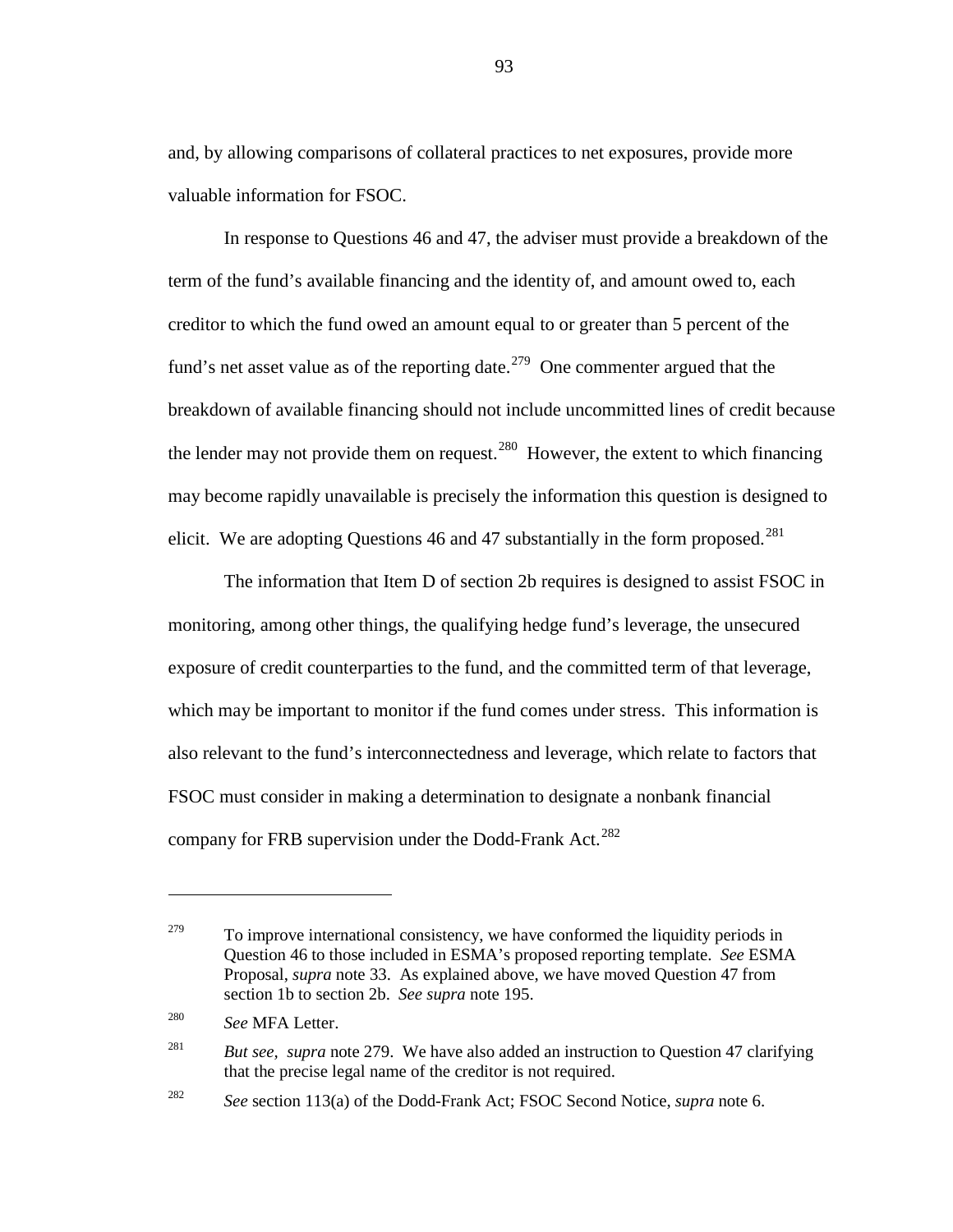Item E of section 2b requires the adviser to report information about each qualifying hedge fund's investor composition and liquidity. Questions 48 and 49, for example, require information regarding the fund's side-pocket and gating arrangements. These questions have been modified to increase their clarity and to require numerical responses regarding gating arrangements only if investors have withdrawal or redemption rights in the ordinary course, potentially reducing the number of advisers that need to respond to all elements of Question 49. Question 48 has also been expanded so that the adviser must check a box indicating whether additional assets have been placed in a sidepocket since the end of the prior reporting period. Without this additional information, FSOC would not be able to distinguish between advisers frequently using side-pockets and those who have simply had a side-pocket in place for an extended period. We believe, therefore, that this additional information will be important to interpreting the information proposed to be collected. We do not anticipate that this addition will significantly increase the burden of responding to this question because we believe that advisers already track assets held in side-pockets and the response only requires checking a box.

Finally, the adviser must provide, in Question 50, a breakdown of the percentage of the fund's net asset value that is locked in for different periods of time. This question has been modified from the proposal to clarify instructions and to improve international consistency by conforming the liquidity periods to those included in ESMA's proposed reporting template.<sup>[283](#page-93-0)</sup>

<span id="page-93-0"></span>

<sup>283</sup> *See* ESMA Proposal, *supra* note [33.](#page-12-0)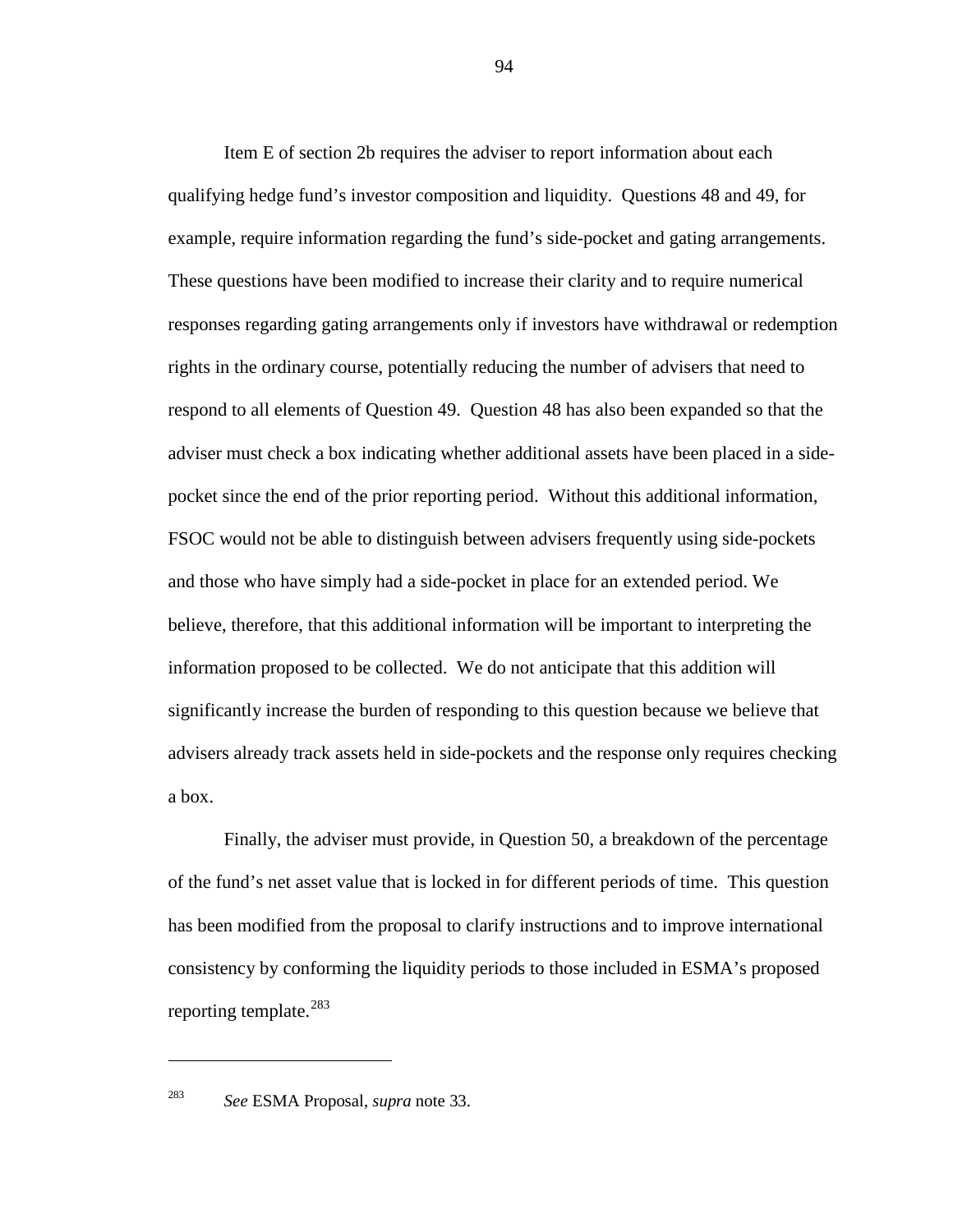The information that Item E of section 2b requires is designed to allow FSOC to monitor the hedge fund's susceptibility to failure through investor redemptions in the event the fund experiences stress due to market or other factors. For instance, this information, together with information collected in Questions 32 and 46 and elsewhere on the Form, is intended to assist FSOC in determining whether the fund may have a mismatch in the maturity or liquidity of its assets and liabilities, which relate to factors that FSOC must consider in making a determination to designate a nonbank financial company for FRB supervision under the Dodd-Frank Act.<sup>[284](#page-94-1)</sup>

<span id="page-94-0"></span>Certain data in the Form, while filed with the Commissions on an annual or quarterly basis, must be reported on a monthly basis to provide sufficiently granular data to allow FSOC to better identify trends and to mitigate "window dressing."<sup>[285](#page-94-2)</sup> Nearly all of these requirements appear in section 2 of the Form, which only large hedge fund advisers complete. Although no commenters expressly supported the monthly data requirements within the Form, some commenters recommended that large advisers be required to file more often than quarterly, which could impose a greater burden than monthly reporting on a quarterly filing.<sup>[286](#page-94-3)</sup> Several commenters, however, suggested that advisers should only report data as of the end of the quarterly reporting period.<sup>[287](#page-94-4)</sup> One commenter, while conceding that some funds already report certain data to investors on a

 $\overline{a}$ 

<span id="page-94-1"></span><sup>284</sup> *See* section 113(a) of the Dodd-Frank Act; FSOC Second Notice, *supra* note [6.](#page-4-0)

<span id="page-94-2"></span><sup>285</sup> *See*, *e.g.*, Questions 27, 28, 31, 33, 34, 43, 44, 45 and 56 on Form PF.

<span id="page-94-3"></span><sup>286</sup> *See* AFL-CIO Letter; AFR Letter. *See also* CII Letter.

<span id="page-94-4"></span><sup>287</sup> *See*, *e.g.*, BlackRock Letter (arguing that data should be provided, at most, on a quarterly basis); Fidelity Letter; MFA Letter; SIFMA Letter (proposing that reporting be no more frequent than quarterly, at least for private equity fund advisers).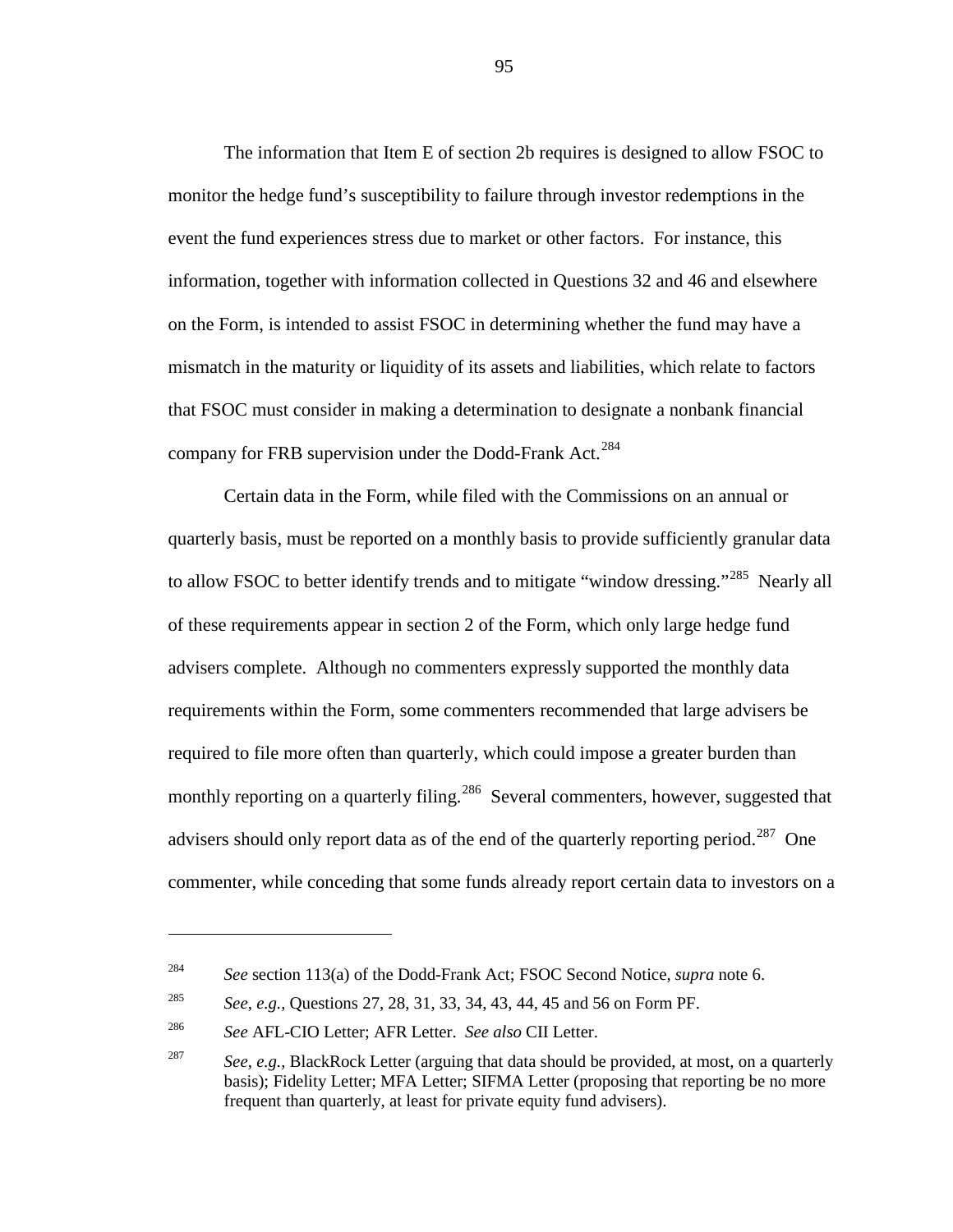monthly basis, asserted that such monthly reporting involves significantly less data and is based on internal valuation estimates only.<sup>[288](#page-95-1)</sup> Other commenters doubted that advisers would engage in "window dressing" and argued that the increased costs to advisers would outweigh the benefits. $289$ 

Based on our staffs' consultations with staff representing FSOC's members, we agree with commenters who argued that rapidly changing markets and portfolios merit collecting certain information more often than on a quarterly basis, and we are not persuaded that the large hedge fund and large liquidity fund advisers required to respond to these questions will be overwhelmed by this reporting. Also, as discussed above, we have made several changes that increase the ability of advisers to rely on their own internal methodologies in responding to the Form, which is expected to ease the burden of reporting monthly information by clarifying that advisers need not incur substantial additional burdens in verifying the data.<sup>290</sup> Finally, the monthly data about which commenters were most concerned were the monthly performance data proposed to be collected in section 1b of the Form.<sup>[291](#page-95-4)</sup> Question 17 has, however, been modified to require monthly data only in the case that the adviser is already calculating it, making the reporting burden essentially one of copying information onto the Form.<sup>[292](#page-95-5)</sup> Accordingly,

<span id="page-95-0"></span> $\overline{a}$ 

<span id="page-95-4"></span><sup>291</sup> *See* Question 17 on Form PF; *supra* section II.C.1.b of this Release.

<span id="page-95-1"></span><sup>288</sup> *See* BlackRock Letter.

<span id="page-95-2"></span><sup>289</sup> *See*, *e.g.*, Fidelity Letter; MFA Letter.

<span id="page-95-3"></span><sup>290</sup> *See supra* note [188](#page-62-0) and text accompanying.

<span id="page-95-5"></span><sup>292</sup> *See supra* nn. [198](#page-66-0)[-202](#page-67-1) and accompanying text.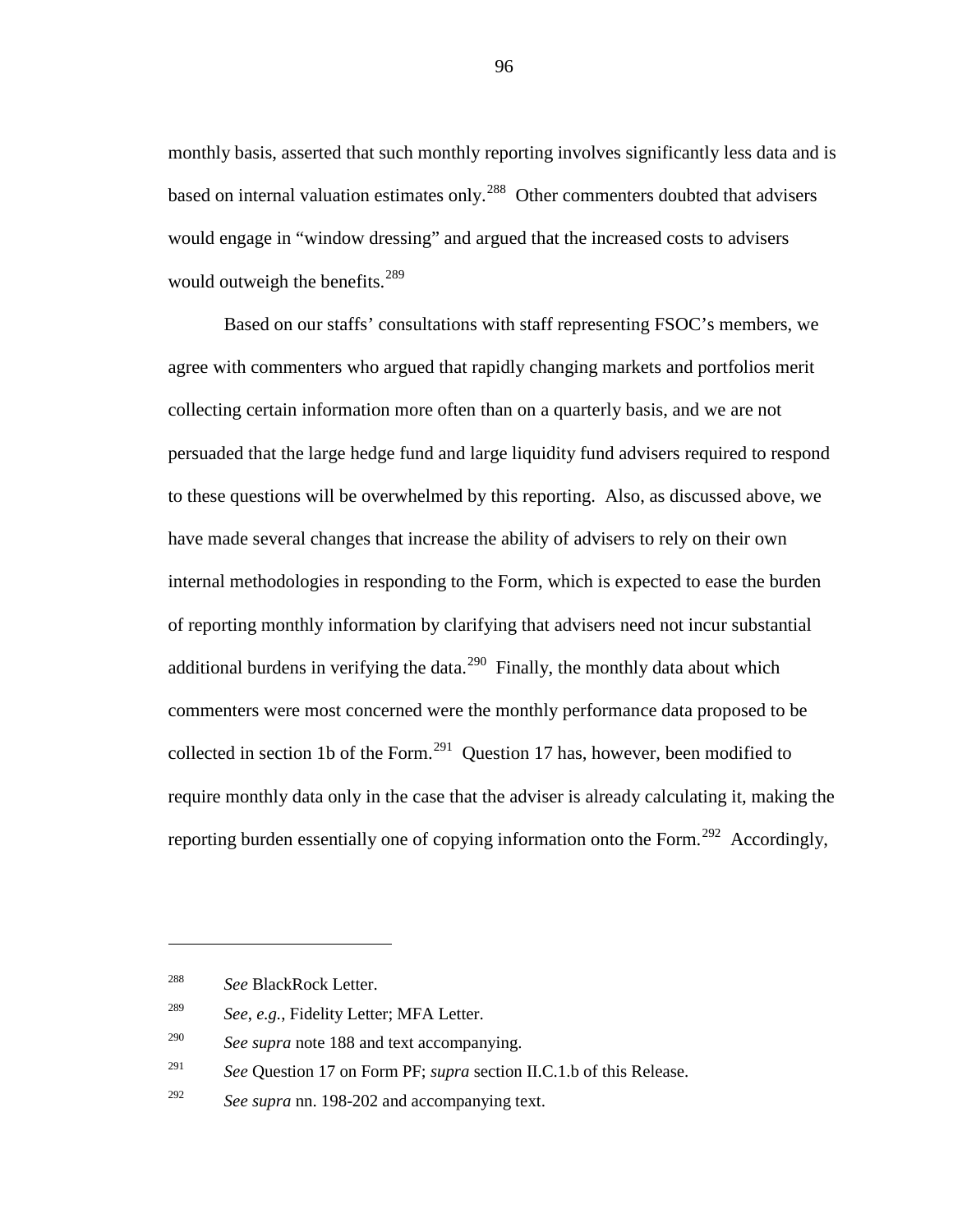except as discussed above, we are adopting the requirements to report monthly information as proposed.

### *3. Section 3 of Form PF*

 $\overline{a}$ 

A private fund adviser must complete section 3 of Form PF if it manages one or more liquidity funds and had at least \$1 billion in combined liquidity fund and registered money market fund assets under management as of the end of any month in the prior fiscal quarter.<sup>293</sup> Section 3 requires that the adviser report certain information for each liquidity fund it manages. The adviser must provide information regarding the fund's portfolio valuation and its valuation methodology, as well as the liquidity of the fund's holdings.<sup>[294](#page-96-1)</sup> This section also requires information regarding whether the fund, as a matter of policy, is managed in compliance with certain provisions of rule 2a-7 under the Investment Company Act, which is the principal rule through which the SEC regulates registered money market funds.<sup>[295](#page-96-2)</sup> Items B and C of section 3 require the adviser to report the amount of the fund's assets invested in different types of instruments,

<span id="page-96-0"></span><sup>&</sup>lt;sup>293</sup> *See* sections II.A.2 and II.B.4 of this Release for the definition of "liquidity fund" and a discussion of this reporting threshold. *See also* Instructions 3, 5 and 6 to Form PF. Form PF is a joint form between the SEC and the CFTC only with respect to sections 1 and 2 of the form. Section 3 of the form, which requires more specific reporting regarding liquidity funds, is only required by the SEC.

<span id="page-96-1"></span><sup>&</sup>lt;sup>294</sup> *See* Questions 52, 53 and 55 on Form PF. The SEC has modified the instructions to Question 55 to clarify the units in which responses are to be reported and to clarify that the net asset value requested in parts (a) and (b) of Question 55 is the net asset value reported to current and prospective investors, which may or may not be the same as the net asset value reported in Questions 9 and 55(c), which are based on fair value.

<span id="page-96-2"></span><sup>&</sup>lt;sup>295</sup> *See* Question 54 of Form PF. The restrictions in rule 2a-7 are designed to ensure, among other things, that money market funds' investing remains consistent with the objective of maintaining a stable net asset value. Many liquidity funds state in investor offering documents that the fund is managed in compliance with Investment Company Act rule 2a-7 even though that rule does not apply to liquidity funds.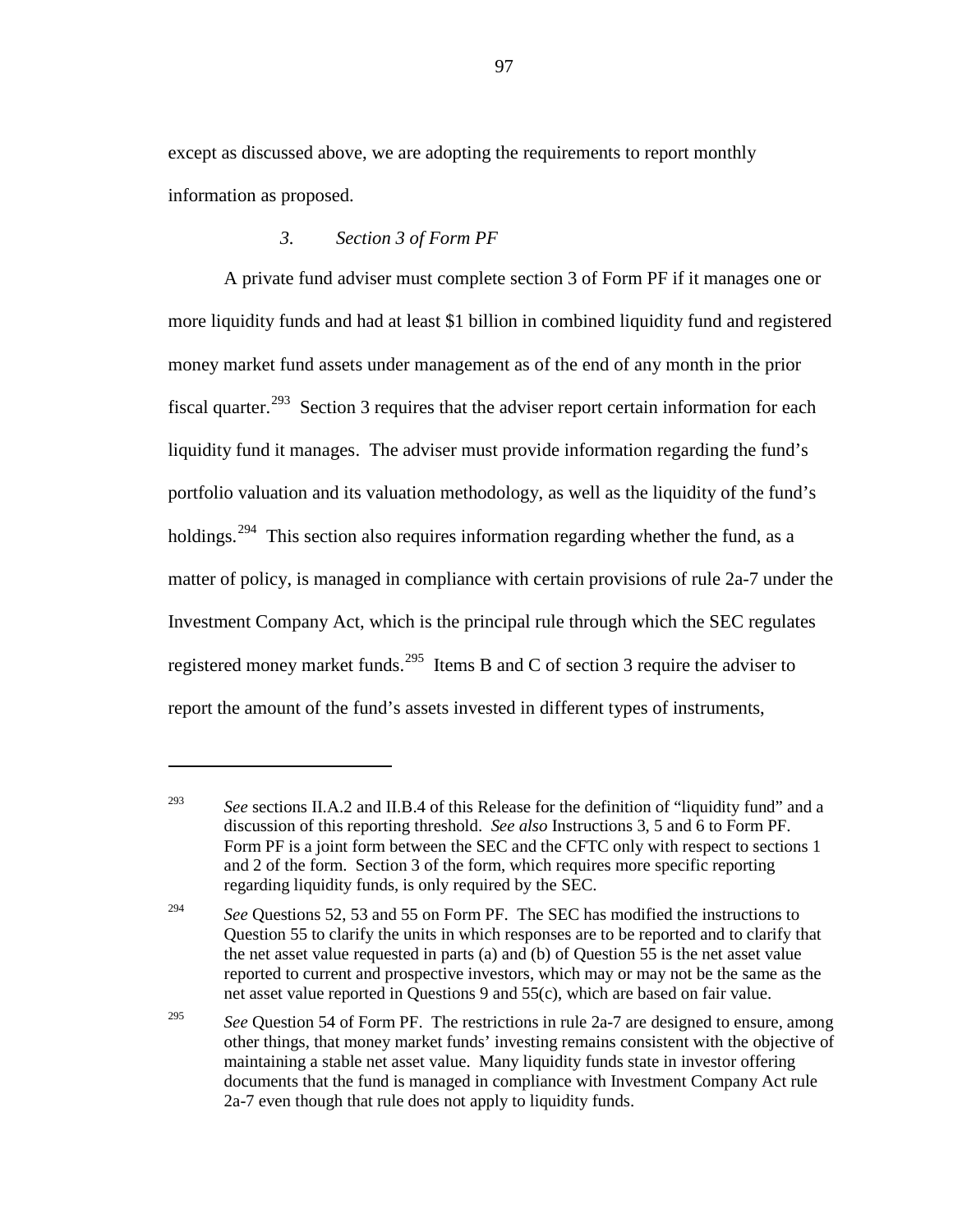information for each open position of the fund that represents 5 percent or more of the fund's net asset value and information regarding the fund's borrowings.<sup>[296](#page-97-0)</sup> Finally, Item D of section 3 asks for certain information regarding the fund's investors, including the concentration of the fund's investor base and the liquidity of its ownership interests. [297](#page-97-1)

<span id="page-97-3"></span>The information that section 3 requires is designed to assist FSOC in assessing the risks undertaken by liquidity funds, their susceptibility to runs, and how their investments might pose systemic risks either among liquidity funds or through contagion to registered money market funds. In addition, this information is intended to aid FSOC in monitoring leverage practices among liquidity funds and their interconnectedness to securities lending programs, which relate to factors that FSOC must consider in making a determination to designate a nonbank financial company for FRB supervision under the Dodd-Frank Act.<sup>[298](#page-97-2)</sup> Finally, this information will assist FSOC in assessing the extent to which the liquidity fund is being managed consistent with restrictions imposed on registered money market funds that might mitigate their likelihood of posing systemic

<span id="page-97-0"></span><sup>&</sup>lt;sup>296</sup> *See* Questions 56-59 on Form PF. The SEC has modified these questions from the proposal by removing instructions that have been supplanted by general instructions. *See* Instruction 15 to Form PF.

<span id="page-97-1"></span><sup>&</sup>lt;sup>297</sup> *See* Ouestions 60-64 on Form PF. For purposes of these questions, beneficial owners are persons who would be counted as beneficial owners under section  $3(c)(1)$  of the Investment Company Act or who would be included in determining whether the owners of the fund are qualified purchasers under section  $3(c)(7)$  of that Act. (15 U.S.C. 80a- $3(c)(1)$  or (7)). The SEC has made clarifying changes to the instructions to Question 64. To improve international consistency, the SEC has also conformed the liquidity periods in Question 64 to those included in ESMA's proposed reporting template. *See* ESMA Proposal, *supra* note [33.](#page-12-0)

<span id="page-97-2"></span><sup>298</sup> *See* section 113(a) of the Dodd-Frank Act; FSOC Second Notice, *supra* note [6.](#page-4-0)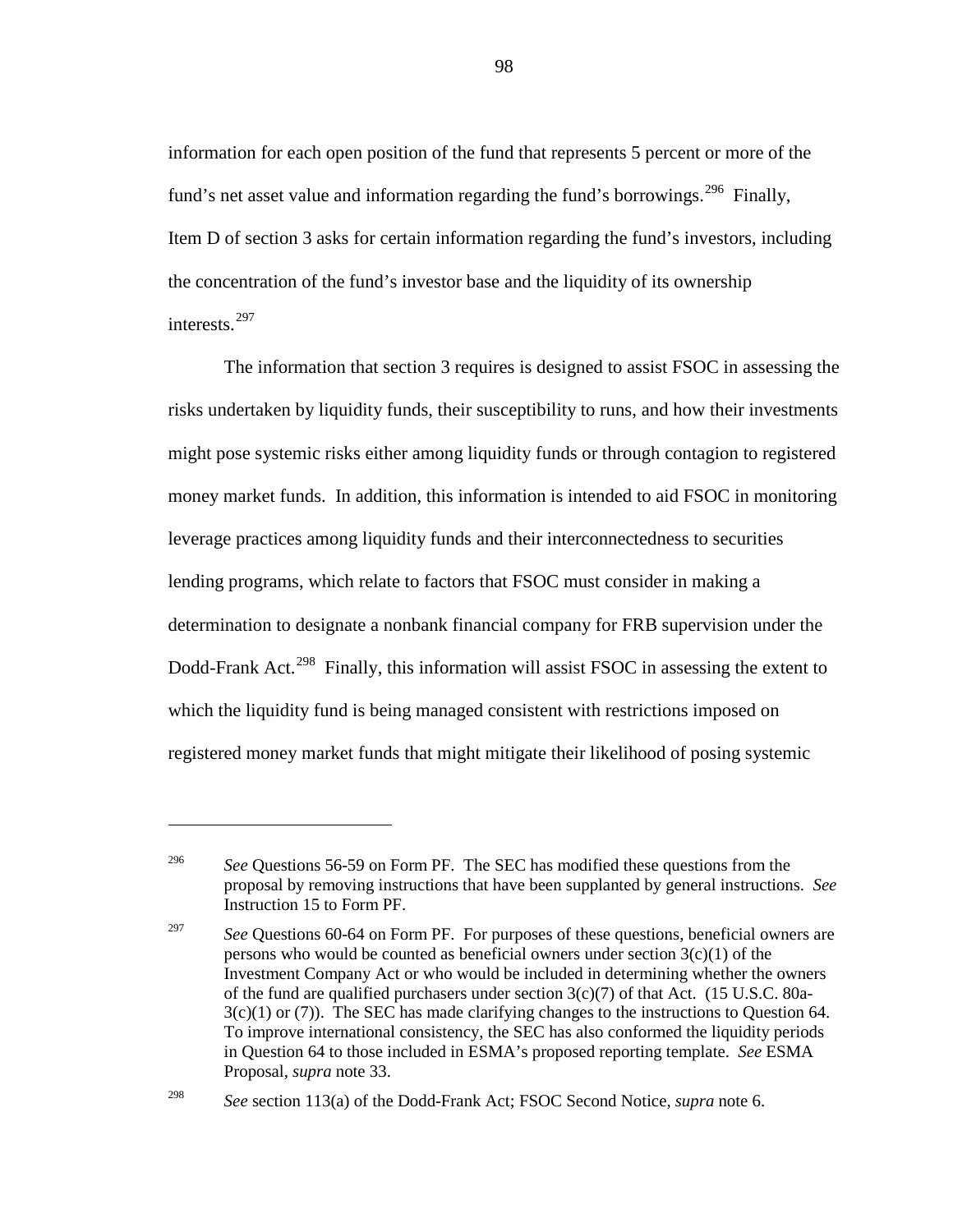risk. Commenters generally did not address the requirements of section 3, and the SEC is, therefore, adopting this section of the Form substantially as proposed.<sup>[299](#page-98-0)</sup>

# *4. Section 4 of Form PF*

A private fund adviser must complete section 4 of Form PF if it had at least \$2 billion in private equity fund assets under management as of the end of its most recently completed fiscal year.<sup>[300](#page-98-1)</sup> This section of the Form requires additional information regarding the private equity funds these advisers manage, which has been tailored to focus on relevant areas of financial activity that have the potential to raise systemic concerns. As discussed in the Proposing Release, information regarding the activities of private equity funds, certain of their portfolio companies and the creditors involved in financing private equity transactions may be important to the assessment of systemic risk.<sup>301</sup> The Proposing Release identified two practices of private equity funds, in particular, that could result in systemic risk: (1) the potential shift of market risk to lending institutions when bridge loans cannot be syndicated or refinanced;<sup>[302](#page-98-3)</sup> and (2) the

<span id="page-98-0"></span><sup>&</sup>lt;sup>299</sup> The SEC received only one comment specifically addressing the requirements of section 3, which questioned whether requiring information regarding investor liquidity is appropriate considering the focus of liquidity funds on short-term investments. *See* MFA Letter. The SEC continues to believe that this information is important to understanding whether a fund may suffer a mismatch between the maturity of its obligations and the maturity of its investments and is, therefore, adopting this question substantially as proposed. *But see, supra* note [297.](#page-97-3)

<span id="page-98-1"></span><sup>300</sup> *See* Instruction 3 to Form PF. *See also* sections II.A.3 and II.B.4 of this Release for the definition of "private equity fund" and a discussion of this reporting threshold. Form PF is a joint form between the SEC and the CFTC only with respect to sections 1 and 2 of the form. Section 4 of the form, which requires more specific reporting regarding private equity funds, is only required by the SEC.

<span id="page-98-2"></span><sup>301</sup> *See* Proposing Release, *supra* note [12,](#page-5-0) at section II.A.3.

<span id="page-98-3"></span><sup>302</sup> *See* Proposing Release, *supra* note [12,](#page-5-0) at nn. 71-73 and accompanying text.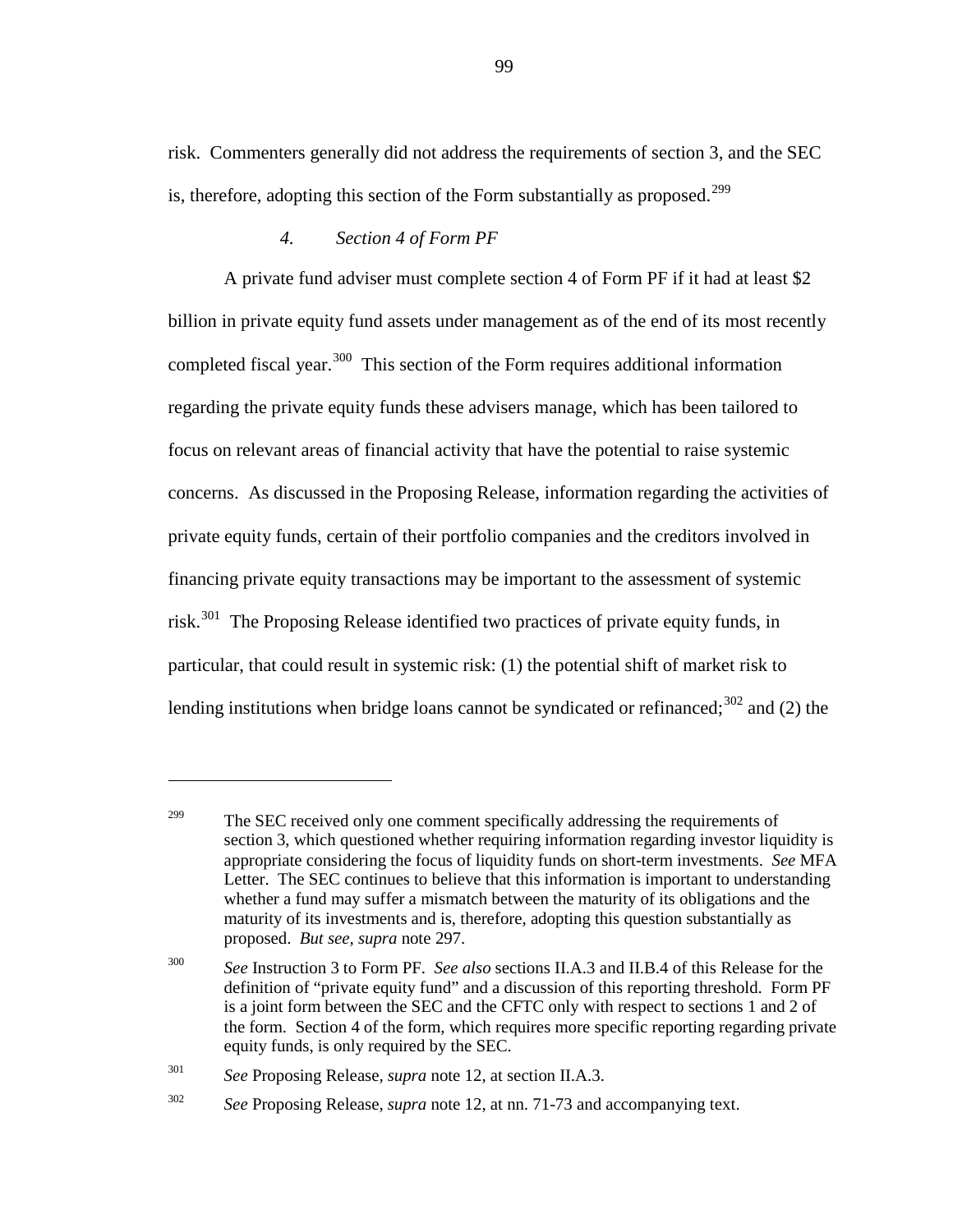imposition of substantial leverage on portfolio companies that may themselves be systemically significant.  $303$ 

Several commenters agreed that the activities identified in the Proposing Release are important areas of concern for monitoring systemic risk with respect to private equity funds.<sup>[304](#page-99-1)</sup> Other commenters, however, disagreed with the analysis, arguing that private equity funds and their advisers do not have the potential to pose systemic risk.<sup>305</sup> These commenters affirmed that certain characteristics identified in the Proposing Release, including limitations on investor redemption rights and an absence of significant leverage at the fund level, are common to private equity funds and tend to mitigate their potential for systemic risk.[306](#page-99-3)

The SEC acknowledges that several potentially mitigating factors suggest that private equity funds may have less potential to pose systemic risk than some other types of private funds, and this has been taken into account in requiring substantially less

 $\overline{a}$ 

<span id="page-99-2"></span><sup>305</sup> *See*, *e.g.*, Olympus Letter; PEGCC Letter (contending that private equity funds are like any other shareholders and that they should not be singled out for "a discriminatory and onerous reporting regime designed to monitor how their portfolio companies use leverage."); SIFMA Letter.

<span id="page-99-3"></span><sup>306</sup> *See*, *e.g.*, Olympus Letter; PEGCC Letter; SIFMA Letter. These commenters also noted that these funds typically focus on long-term investments and are legally isolated from the financial obligations of portfolio companies and other funds. They also asserted that private equity funds and their investments tend to be relatively small and are not interconnected. *See also* Proposing Release, *supra* note [12,](#page-5-0) at n. 77 and accompanying text.

<span id="page-99-0"></span><sup>303</sup> *See* Proposing Release, *supra* note [12,](#page-5-0) at nn. 74-75 and accompanying text.

<span id="page-99-1"></span><sup>304</sup> *See*, *e.g.*, AFL-CIO Letter (pointing to evidence that the use of so-called "covenant-lite" loans is again expanding); CPIC Letter (noting the importance of gathering information about all types of entities using leverage and asserting that, "the Commission should not be pressured to scale back further or provide broad exemptions for private equity funds."); Merkl February Letter. *See also* Proposing Release, *supra* note [12,](#page-5-0) at n. 73 and accompanying text (discussing risks associated with "covenant-lite" loans).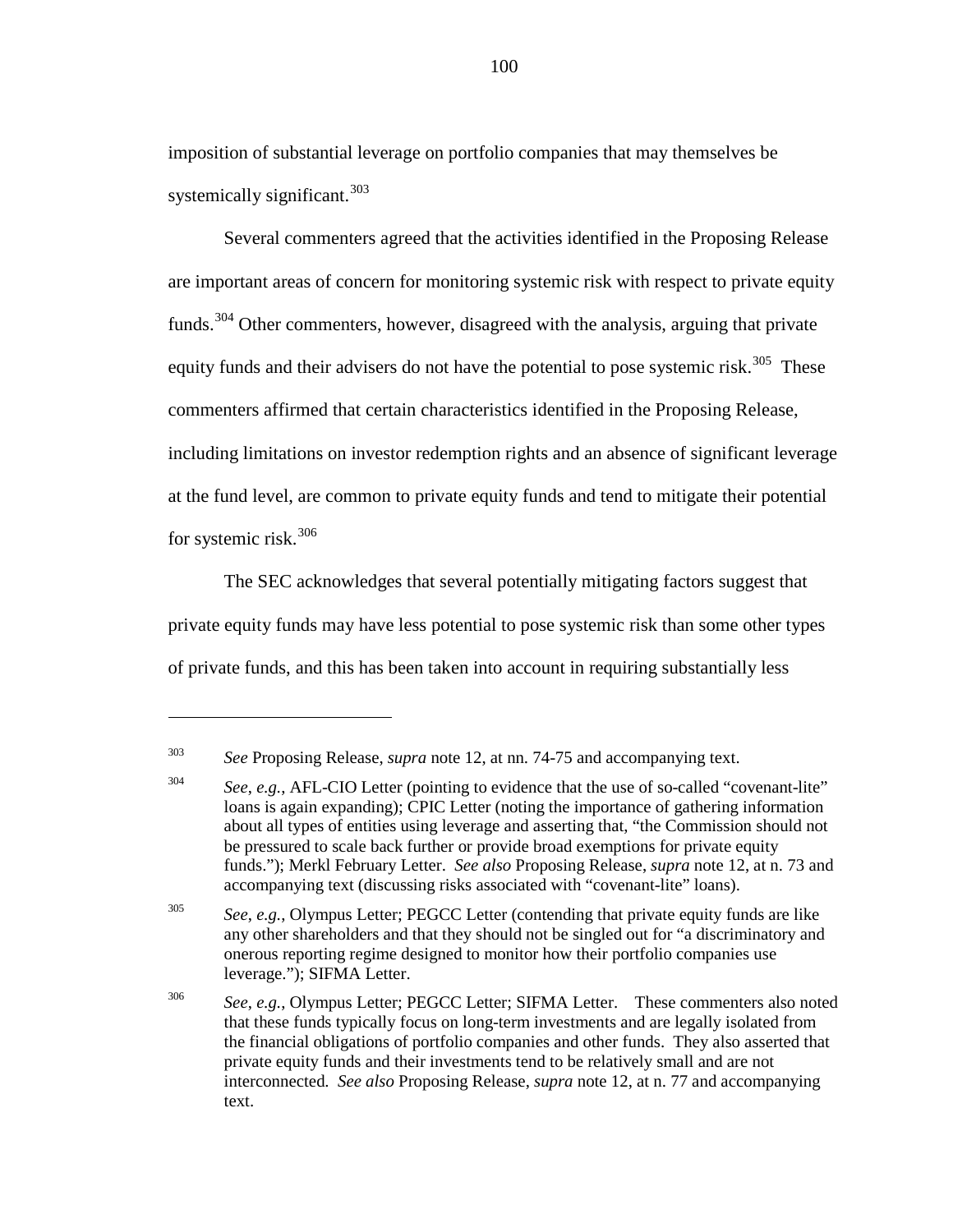information with respect to private equity funds than with respect to hedge funds or liquidity funds. The design of Form PF, however, is not intended to reflect a determination as to where systemic risk exists but rather to provide empirical data to FSOC with which it may make a determination about the extent to which the activities of private equity funds or their advisers pose such risk.<sup>[307](#page-100-0)</sup> Based on SEC staff's consultation with staff representing FSOC's members, the SEC continues to believe that targeted information regarding private equity leverage practices may be important to FSOC's monitoring of systemic risk.<sup>[308](#page-100-1)</sup>

One commenter argued that, if the SEC is concerned only with the use of leverage, the information could be gathered more effectively from the financial institutions that lend the money or, in the case of leveraged portfolio companies that are themselves financial institutions, incur the debt.<sup>[309](#page-100-2)</sup> Staff representing FSOC's members has explained to the SEC's staff, however, that collecting leverage data from private

<span id="page-100-0"></span> $307$  One industry observer has explained the importance of transparency in allowing regulators to examine where risks may exist in the alternative investment industry, arguing that, "[r]egulation has to aim at trying to prevent the next crisis, not simply cleaning up the mess from the previous one. It may indeed be the case that the alternative investment industry is too small and/or is leveraged at too low a level, at least relative to average bank sector leverage, to be a likely source of future systemic harm but the opacity issue, which has for a long time hampered supervisors' efforts to understand the industry's significance, makes this hard to tell. Requiring the industry to submit at least to disclosure and transparency obligations that help regulators and central banks do a better job of identifying systemic risk concentrations in the system is a reasonable step forward. Resistance to the imposition of obligations of this sort would merely serve to suggest that there is something to hide." Eilis Ferran, *The Regulation of Hedge Funds and Private Equity: A Case Study in the Development of the EU's Regulatory Response to the Financial Crisis*, University of Cambridge and European Corporate Governance Institute (Feb. 2011).

<span id="page-100-1"></span><sup>308</sup> *See* Proposing Release, *supra* note [12,](#page-5-0) at section II.A.3.

<span id="page-100-2"></span><sup>309</sup> *See* PEGCC Letter.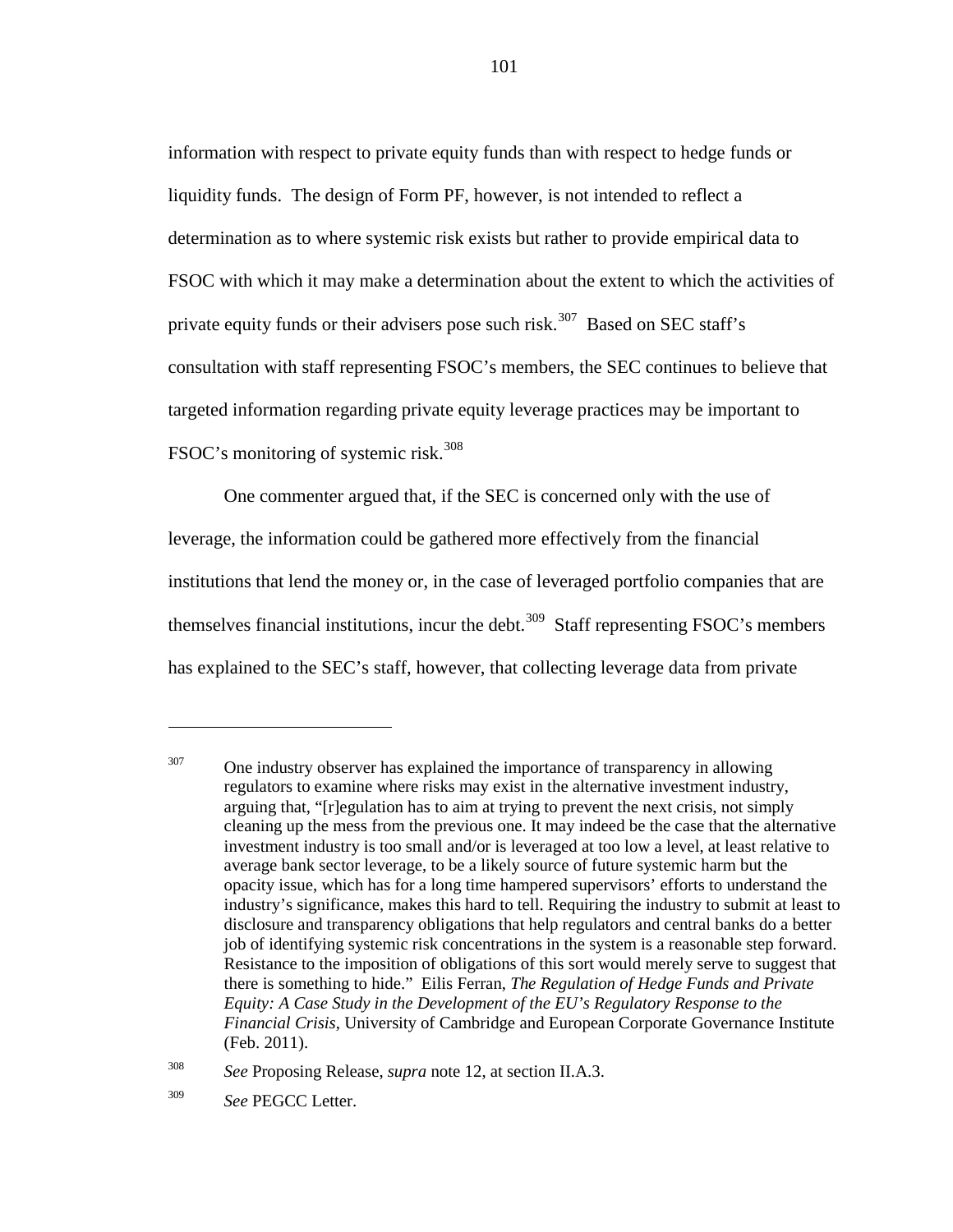equity advisers has several potential advantages. First, it provides a more complete accounting than other data sources of the leverage that may have been imposed on portfolio companies. Although portfolio companies may take on leverage through financial institutions regulated in the United States, they may also incur leverage from other sources, including hedge funds and foreign financial institutions. As a result, portfolio company leverage information collected through U.S. bank regulators would likely provide an incomplete picture and may fail to capture trends with potential systemic importance, such as greater reliance on leverage obtained from outside the regulated financial sectors or from foreign sources. Even if regulators are only concerned about the risks that a portfolio company's debt may impose on financial institutions, those risks cannot be fully understood without information regarding the company's entire balance sheet, including debt from other sources.

Second, because the SEC understands that private equity advisers routinely track the leverage of their portfolio companies, collecting data directly from these advisers is likely to be the most efficient means of monitoring portfolio company leverage. In contrast, obtaining portfolio company leverage information through bank regulators could be less efficient because (1) banks are less likely to be actively tracking leverage information specifically attributable to portfolio companies, (2) bank regulators do not have a single collection mechanism for this data and (3) data may need to be aggregated across several different bank regulators.

Third, collecting leverage data from private equity advisers would fill gaps in the data that could appear if FSOC were to attempt aggregating information from many different U.S. bank regulators. It also provides a check on any data that may be collected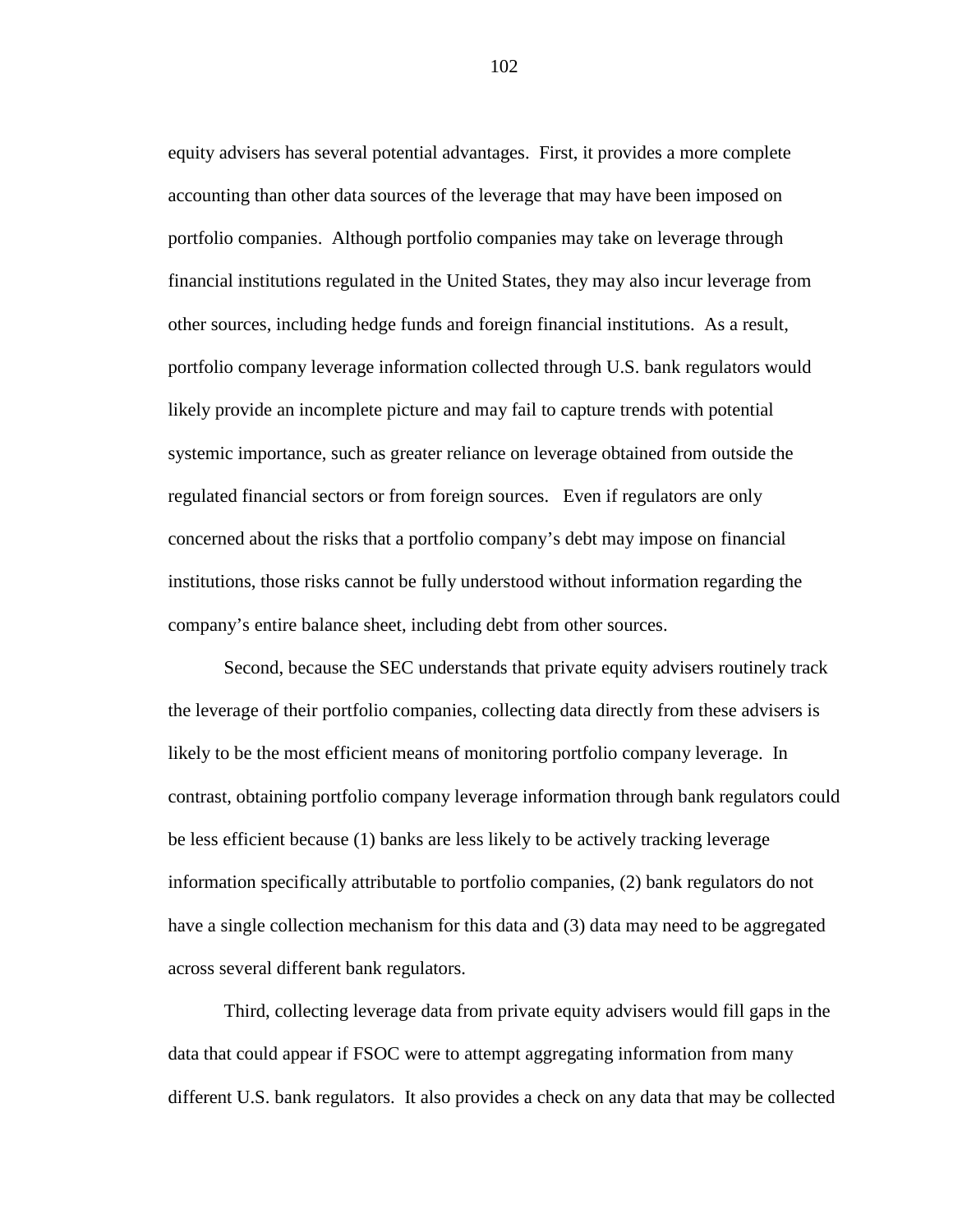from other sources. Indeed, other types of information that the SEC collects from investment advisers has already proven valuable in cross-checking data that bank regulators collect.<sup>[310](#page-102-0)</sup>

Fourth, FSOC has stated that it is concerned that leveraged lending practices can raise systemic risk concerns.<sup>[311](#page-102-1)</sup> Private equity advisers are repeat participants in the leveraged loan market (often more so than other types of companies that access credit through these markets), and tracking their portfolio company leverage practices can signal trends in emerging risks in those markets. Indeed a recent study found that the private equity fund sponsors' bank relationships were an important factor in explaining the favorable loan terms obtained by private equity portfolio companies, both as a result of the private equity sponsor's repeat interactions reducing information asymmetries and the competition among banks to cross-sell other business to the private equity sponsor.<sup>[312](#page-102-2)</sup> This empirical data suggests that collecting data on private equity portfolio company leverage trends in fact may be the most efficient way to collect systemic risk trend data for the broader leveraged loan market because private equity portfolio companies' practices in this area may be a bellwether due to their sponsors' repeat player status. In

<span id="page-102-0"></span><sup>310</sup> The SEC's Form N-MFP, for instance, has provided a valuable check against information that banking regulators collect with respect to portfolio holdings of registered money market funds.

<span id="page-102-1"></span><sup>311</sup> *See* FSOC 2011 Annual Report, supra note [19,](#page-8-0) at 12 ("Although it is difficult to make definitive determinations regarding the appropriateness of risk pricing, there have been some indicators that credit underwriting standards might have overly eased in certain products, such as leveraged loans, reflecting the dynamics of competition among arranging bankers. …Sound underwriting standards, which were abandoned in the run-up to the crisis, will encourage greater investor confidence and stability in the market")

<span id="page-102-2"></span><sup>312</sup> *See* Victoria Ivashina & Anna Kovner, *The Private Equity Advantage: Leveraged Buyout Firms and Relationship Banking*, 24 REV. OF FIN. STUDIES 7 (July 2011).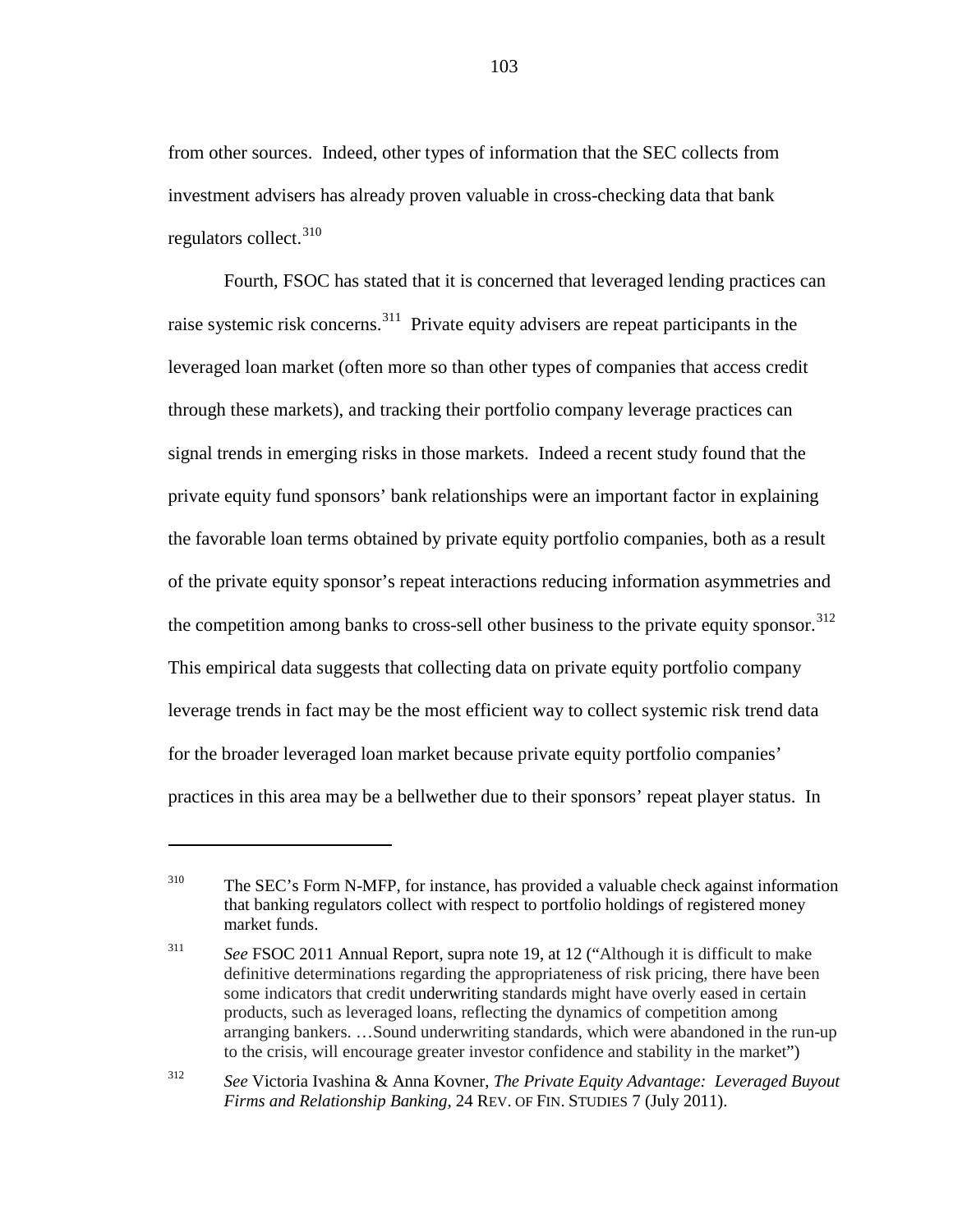addition, this approach appears consistent with an emerging international approach favoring broad monitoring of credit intermediation across the economy.<sup>[313](#page-103-0)</sup>

The SEC is, however, adopting Form PF with several significant changes that reduce the frequency of reporting with respect to private equity funds, as discussed above, and more closely align the required reporting with information available on portfolio company financial statements. These changes, which are discussed in detail below and in section II.B of this Release, are intended to respond to industry concerns while still providing FSOC the information it needs to monitor the potential for systemic risk across the private fund industry. In general, we expect that these changes will reduce the burden of responding to the Form.

Section 4 requires that large private equity advisers report certain information for each private equity fund they manage, including certain information about guarantees of portfolio company obligations and the leverage of the portfolio companies that the fund controls. Specifically, Question 66 requires information about the amount of guarantees that the adviser, the reporting fund or any other related person of the adviser issues in respect of a portfolio company's obligations.<sup>[314](#page-103-1)</sup> Questions 67 through 70 require the

<span id="page-103-0"></span><sup>313</sup> *See* FSB Shadow Banking Report, *supra* note [28;](#page-11-1) ESMA Proposal, *supra* note [33;](#page-12-0) Proposing Release, *supra* note [12,](#page-5-0) at n. 33. *See also* CPIC Letter (affirming the importance of gathering information about all types of entities using leverage).

<span id="page-103-1"></span><sup>&</sup>lt;sup>314</sup> Following consultation with staff representing FSOC's members, we have broadened the scope of this question to capture guarantees from the adviser and its related persons rather than just those from the reporting fund. This change is intended to allow FSOC and other regulators to confirm broadly whether the adviser or the reporting fund has direct or indirect exposure to the liabilities of portfolio companies in excess of the amounts of their investments. In addition to Question 66, the proposal included a separate question regarding the fund's borrowings, but a commenter pointed out that this substantially duplicated the information requested in Question 13 on Form PF, so the proposed question is not being adopted. *See* comment letter of George Merkl (Mar. 23, 2011). *See*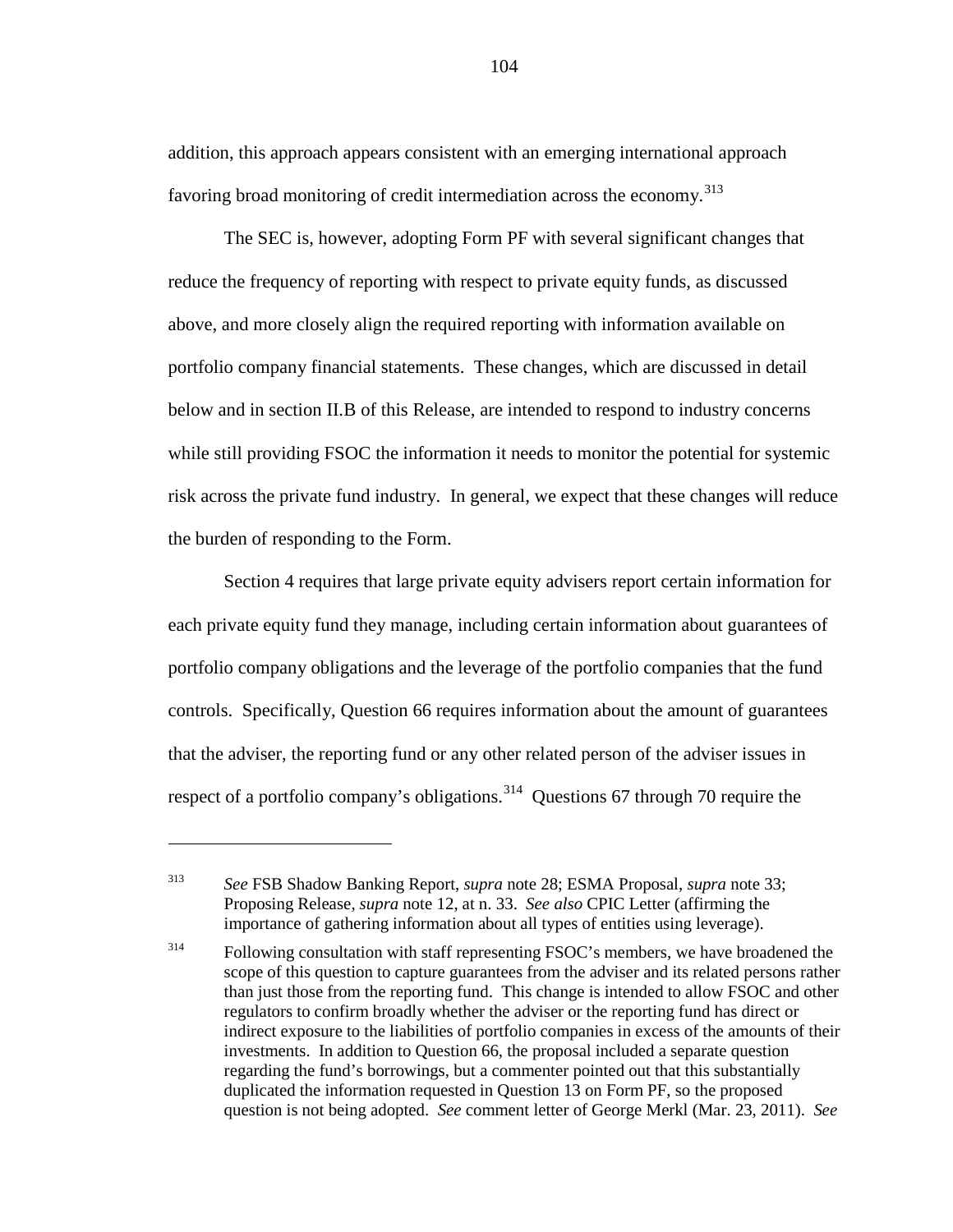adviser to report: (1) the weighted average debt-to-equity ratio of controlled portfolio companies in which the fund invests, (2) the range of that debt-to-equity ratio among these portfolio companies and (3) the aggregate gross asset value of these portfolio companies. [315](#page-104-0)

<span id="page-104-2"></span>In addition, Questions 71 and 72 ask for the total amount of borrowings categorized as current liabilities and as long-term liabilities on the most recent balance sheets of the fund's controlled portfolio companies. These questions replace the question that the SEC proposed, which would have required advisers to report the maturity profile of the debt of its private equity funds' controlled portfolio companies.<sup>[316](#page-104-1)</sup> This change has been made in response to commenter concerns regarding the burden of gathering the data

*also* the Proposing Release, *supra* note [12,](#page-5-0) for the proposed version of Question 57 on Form PF.

 $\overline{a}$ 

<span id="page-104-0"></span><sup>315</sup> A "controlled portfolio company" is defined as a portfolio company that is controlled by the private equity fund, either alone or together with the private equity fund's affiliates or other persons that are, as of the reporting date, part of a club or consortium investing in the portfolio company. "Control" has the same meaning as used in Form ADV and generally means the power, directly or indirectly, to direct the management or policies of a person, whether through ownership of securities, by contract, or otherwise. *See*  Glossary of Terms to Form PF; Glossary of Terms to Form ADV. One commenter suggested the average ratio required in Question 68 would be unreliable because it depends on accounting methodologies, which may vary. *See* PEGCC Letter. While this measure may have its limitations, the SEC believes, based on its staff's consultations with staff representing FSOC's members, that this question will provide an important indication of portfolio company leverage and is not aware of an alternative that would yield more reliable information without imposing additional burdens on advisers. Question 70, regarding the aggregate gross asset value of the reporting fund's controlled portfolio companies, has been added to provide a measure of scale as context for interpreting the average leverage ratio. An adviser must already know this information in order to calculate the average leverage ratio, so the SEC does not expect this addition to meaningfully increase the reporting burden.

<span id="page-104-1"></span><sup>316</sup> *See* the Proposing Release, *supra* note [12,](#page-5-0) (discussing the proposed version of Question 62 on Form PF).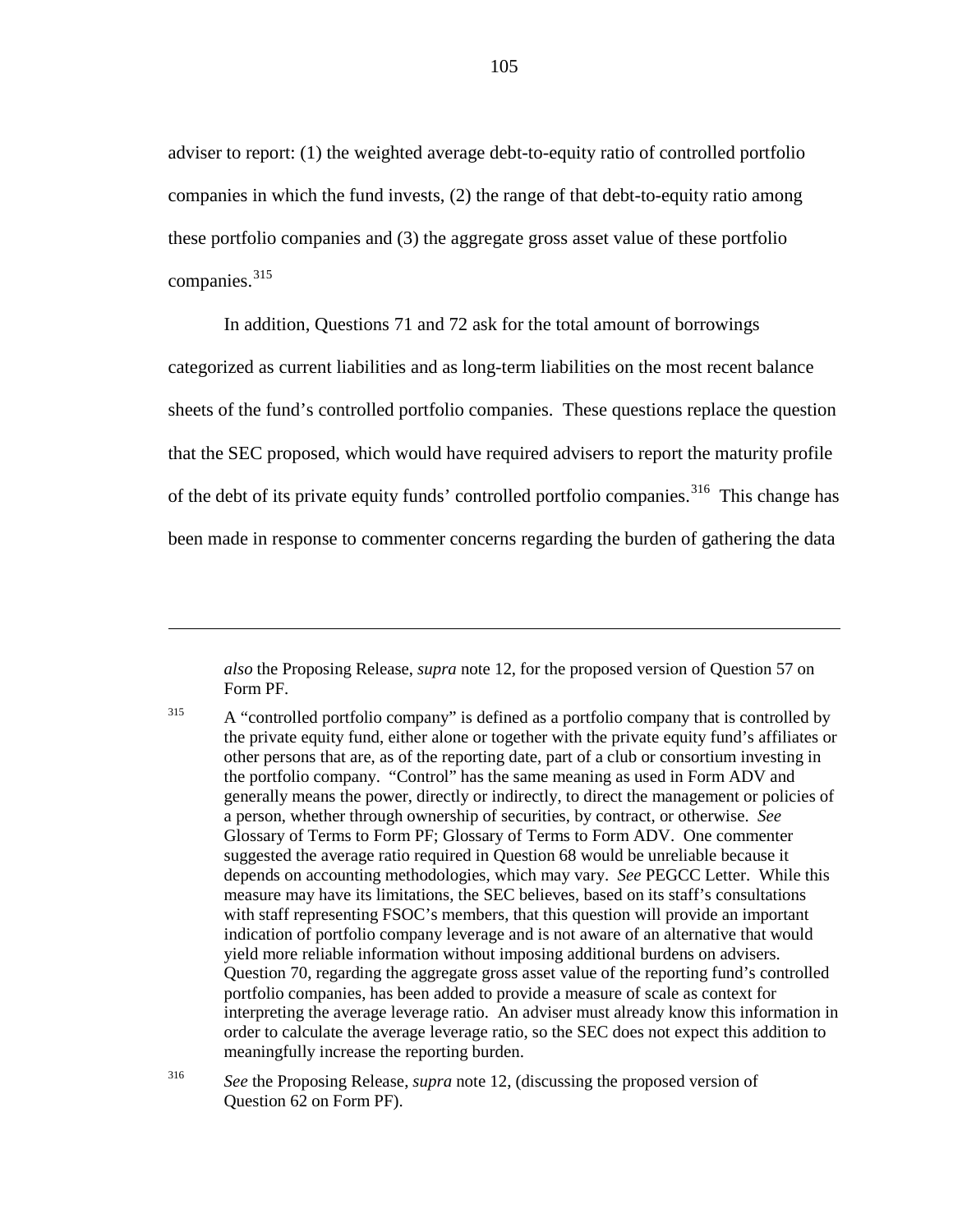that would have been required to respond to the question as proposed.<sup>[317](#page-105-0)</sup> The SEC anticipates that these changes will reduce the burden of responding to these questions because less information is required and the information will be readily available on the financial statements of the fund's controlled portfolio companies.

In response to Questions 73 and 74, the adviser must report the portion of the controlled portfolio companies' borrowings that is payment-in-kind or zero coupon, [318](#page-105-1) and whether the fund or any of its controlled portfolio companies experienced an event of default on any of its debt during the reporting period.<sup>319</sup> In addition, Question 75 requires the adviser to provide the identity of the institutions providing bridge financing to the adviser's controlled portfolio companies and the amount of that financing. Question 76 requires certain information if the fund controls any financial industry portfolio company, such as the portfolio company's name, its debt-to-equity ratio, and the percentage of the portfolio company beneficially owned by the fund.<sup>[320](#page-105-3)</sup> Question 79

 $\overline{a}$ 

<span id="page-105-2"></span><sup>319</sup> *See* Question 74 on Form PF. One commenter suggested this question should cover only controlled portfolio companies rather than all of the fund's portfolio companies, and the SEC has made this change. *See* ABA Committees Letter; *see also infra* discussion accompanying notes [324-](#page-107-0)[327.](#page-108-0) This commenter also suggested that potential events of default that have not ripened into events of default should not require an affirmative response, and the SEC has modified the instructions to this address this comment.

<span id="page-105-3"></span><sup>320</sup> A "financial industry portfolio company" generally is defined as a nonbank financial company, as defined in the Dodd-Frank Act, or a bank, savings association, bank holding company, financial holding company, savings and loan holding company, credit union, or other similar company regulated by a federal, state or foreign banking regulator. *See* 

<span id="page-105-0"></span><sup>317</sup> *See* IAA Letter.

<span id="page-105-1"></span><sup>318</sup> *See* Question 73 on Form PF. One commenter argued that the SEC should not include this question because it has not identified any systemic risk associated with this type of indebtedness. *See* PEGCC Letter. The indebtedness in question, however, allows the borrower to increase its leverage by deferring interest payments (all at a time subsequent to the creditors making their credit determinations) and may result in additional risk being shifted to systemically important financial institutions or other holders of the debt.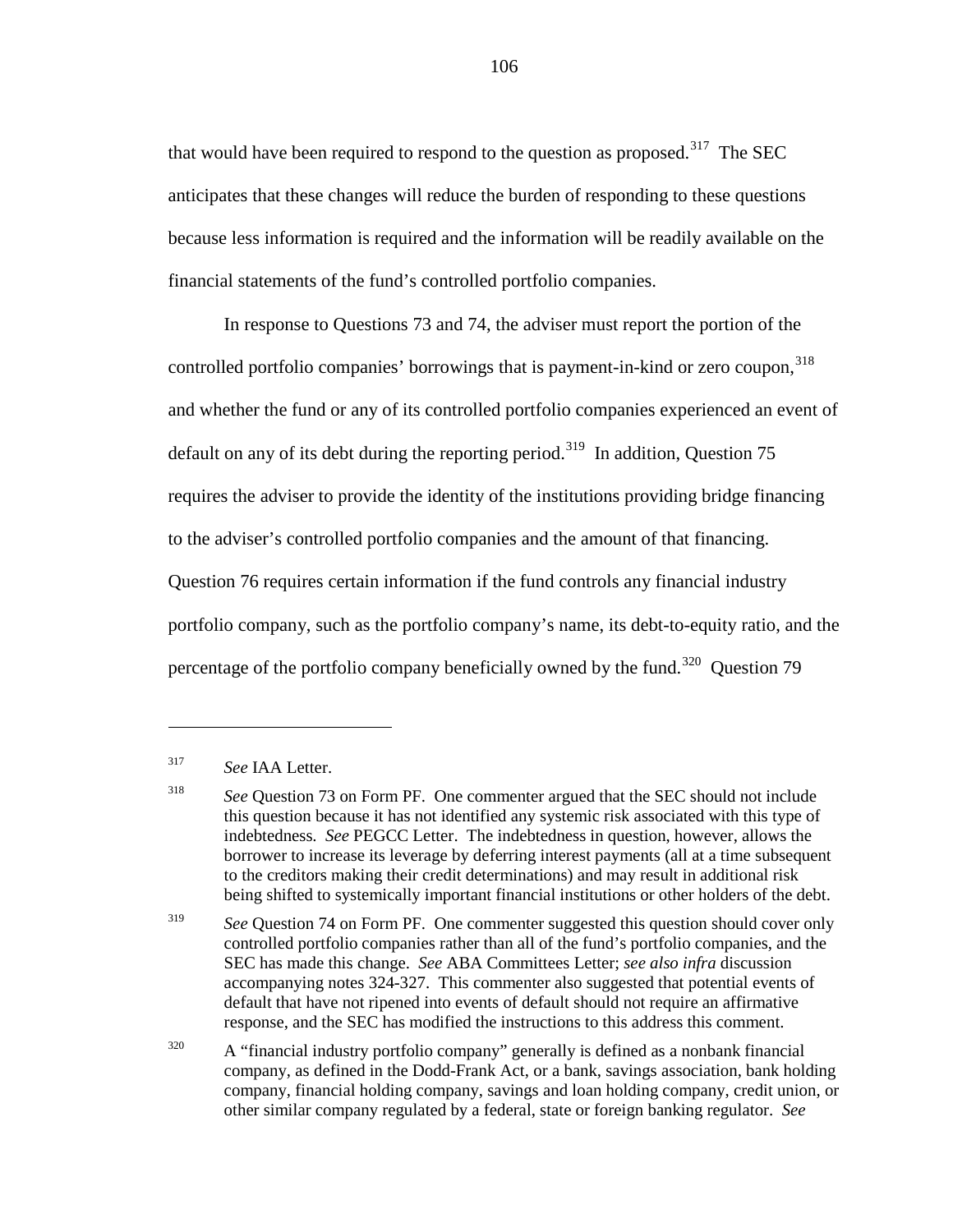requires the adviser to report whether any of its related persons co-invest in any of the fund's portfolio companies.

The information that Question 66 requires is intended to provide FSOC information regarding the exposure of large private equity advisers and their funds to the risks of their portfolio companies. The information that Questions 67 through 76 require is designed to allow FSOC to assess the potential exposure of banks and other lenders to the portfolio companies of funds managed by large private equity advisers and to monitor whether trends in those areas could have systemic implications. Information reported in response to Question 76 is also intended to allow FSOC to monitor investments by the funds of large private equity advisers in companies in the financial industry that may be particularly important to the stability of the financial system.

Finally, Questions 77 and 78 require a breakdown of the fund's investments by industry and by geography.<sup>[321](#page-106-0)</sup> Two commenters suggested removing these questions, arguing that the value of the information would not exceed the burden of reporting it.<sup>[322](#page-106-1)</sup> Regulators, however, will be able to use this information to monitor global and industry

<span id="page-106-1"></span><sup>322</sup> *See* Merkl February Letter; PEGCC Letter.

Glossary of Terms to Form PF. One commenter suggested this question should cover only controlled portfolio companies rather than all of the fund's portfolio companies, and the SEC has made this change. *See* ABA Committees Letter; *see also* IAA Letter; *see also infra* discussion accompanying notes [324](#page-107-0)[-327.](#page-108-0) The SEC has added a requirement to report the gross asset value of each financial industry portfolio company to provide a measure of scale as context for interpreting the leverage ratio. This information should be readily available on portfolio company financial statements, so the SEC does not expect this addition to meaningfully increase the reporting burden.

<span id="page-106-0"></span> $321$  The SEC has modified the instructions to these questions to reflect clarifications suggested by a commenter. *See* Merkl February Letter. Question 78, which requires a geographical breakdown of investments in portfolio companies, has also been modified for reasons discussed above. *See supra* note [247](#page-80-3) and accompanying text.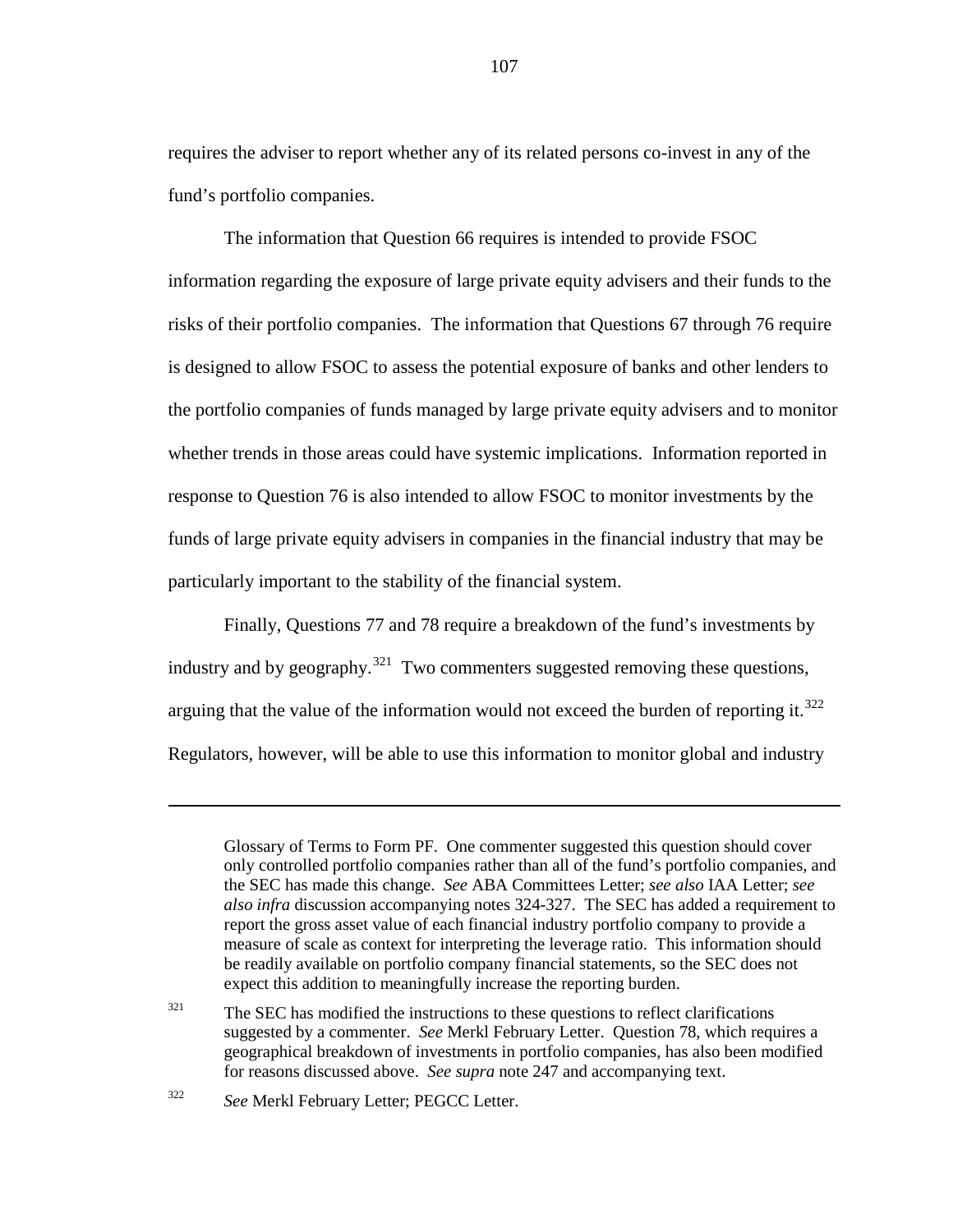concentrations among private equity funds, and concentration is one of the factors that FSOC must consider in making a determination to designate a nonbank financial company for FRB supervision under the Dodd-Frank Act.<sup>[323](#page-107-1)</sup> In addition, the information required is largely based on the financial statements of the controlled portfolio companies and, therefore, should be readily available to the adviser.

Most of the reporting in section 4 relates to portfolio companies because the SEC understands that leverage in private equity structures is generally incurred at the portfolio company level. This reporting is limited to *controlled* portfolio companies, rather than portfolio companies generally, to ensure that advisers are able to obtain the relevant information without incurring potentially substantial additional burdens. Several commenters suggested, however, that the proposed standard of "control" was too low, leaving advisers responsible for reporting information they may not be entitled to access.<sup>[324](#page-107-2)</sup> The SEC is not persuaded that advisers are likely to have such difficulty obtaining the information required concerning controlled portfolio companies because the majority of this information is available from the financial statements of the portfolio companies or relates to the fund's own investments in the portfolio companies.<sup>[325](#page-107-3)</sup> In

<span id="page-107-1"></span><span id="page-107-0"></span><sup>323</sup> *See* section 113(a) of the Dodd-Frank Act.

<span id="page-107-2"></span><sup>324</sup> *See*, *e.g.*, ABA Committees Letter (suggesting instead "a standard of majority voting control"); IAA Letter (asserting that an adviser may not have access to some of the required data "even if the fund owns 50% or more of such portfolio company"); PEGCC Letter. *See supra* note [315](#page-104-2) (discussing the definition of "control.)"

<span id="page-107-3"></span><sup>&</sup>lt;sup>325</sup> Advisers may not know the North American Industry Classification System, or NAICS, codes for its controlled portfolio companies, but this information should be readily obtainable from the company. The details regarding bridge loans required in Question 75 on the Form may not be available directly from a controlled portfolio company's financial statements, but it is likely either that the adviser was involved in arranging or consenting to the loans (because the loans were an important part of the fund's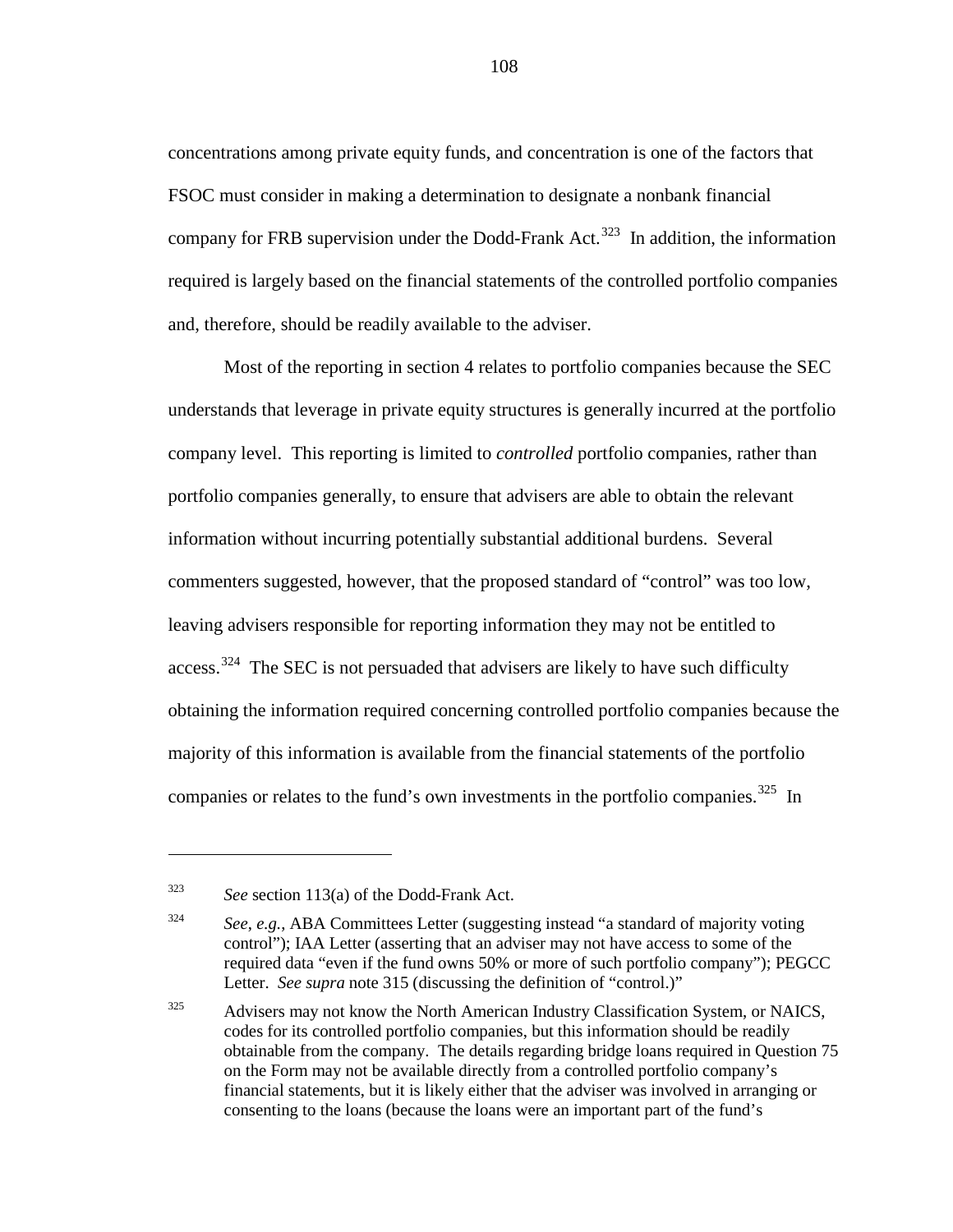addition, modifications from the proposal have replaced a requirement for information that may not have been available on portfolio company financial statements with a requirement for information that will appear on any audited portfolio company's financial statements.<sup>[326](#page-108-0)</sup> Accordingly, the SEC is adopting the definition of "controlled portfolio" company" substantially as proposed.<sup>[327](#page-108-1)</sup>

Two commenters supported collecting the information proposed to be required in section  $4^{328}$  $4^{328}$  $4^{328}$  However, they also argued that the required reporting should not be restricted to controlled portfolio companies but should extend to all of the fund's portfolio companies. In their view, the largest portfolio companies are the least likely to have a controlling shareholder and the most likely to pose systemic risk. The SEC is sensitive to this concern but believes at this time that requesting information regarding all portfolio companies would increase the difficulty of responding to section 4 without a sufficiently large corresponding increase in the value of the data collected.

### *5. Aggregation of Master-Feeder Arrangements, Parallel Fund Structures and Parallel Managed Accounts*

For purposes of reporting information on Form PF, an adviser may provide

information regarding master-feeder arrangements and parallel fund structures in the

investment in the company or because they were incurred after the fund obtained a controlling interest in the company) or were the subject of the fund's due diligence prior to investing in the company.

<span id="page-108-0"></span><sup>326</sup> *See supra* note [317](#page-105-0) and accompanying text.

<span id="page-108-1"></span> $327$  The SEC has, however, made one change to this definition, which clarifies that whether a group is a club or consortium for this purpose should be determined as of the reporting date. In other words, the adviser need not aggregate the control rights of another fund with those of its own solely because, at some point prior to the reporting date, such as the date of acquisition, they formed a club or consortium.

<span id="page-108-2"></span><sup>328</sup> *See* AFL-CIO Letter; AFR Letter.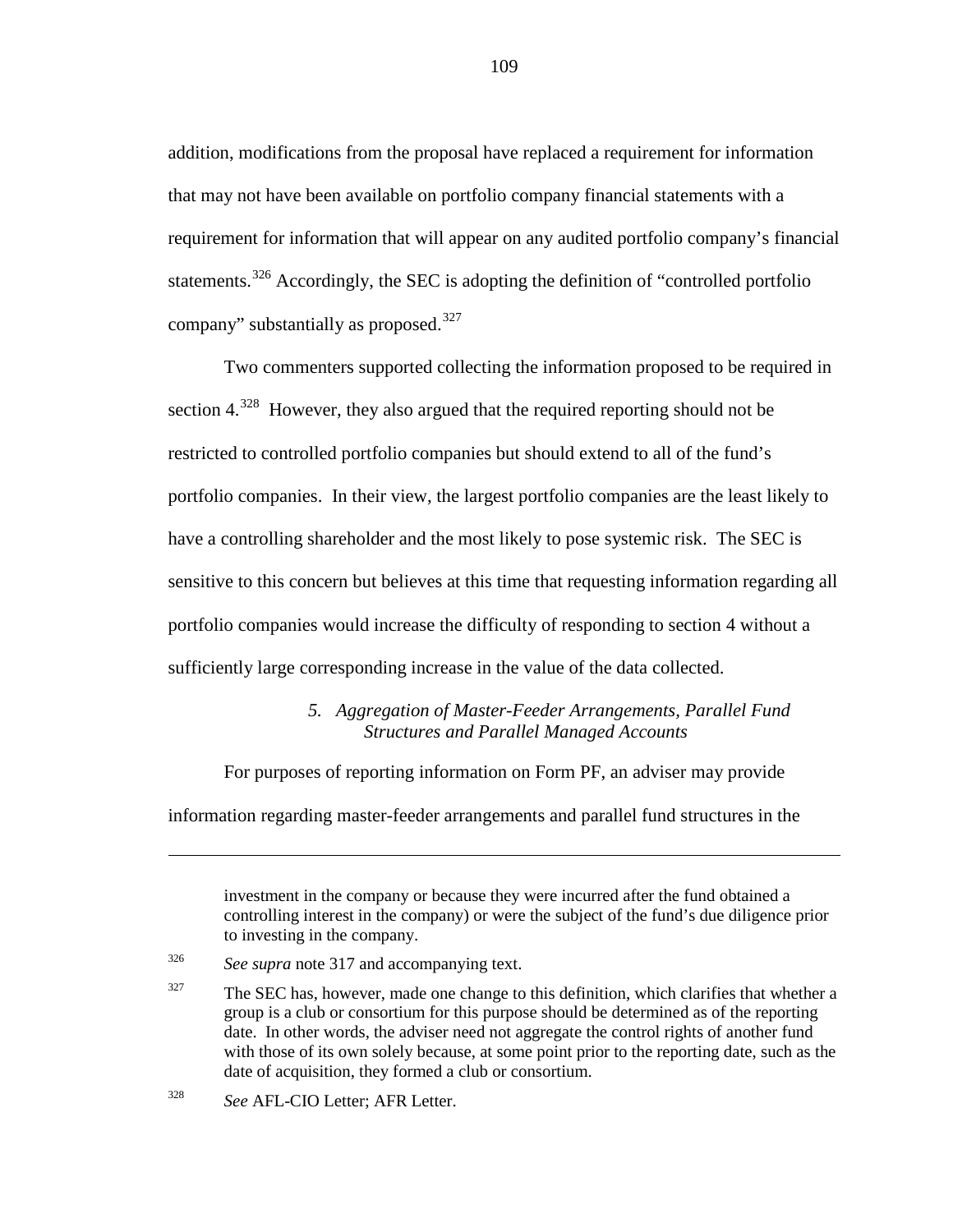aggregate or separately, provided that it does so consistently throughout the Form.<sup>329</sup> For example, an adviser may complete either a single section 1b for all of the funds in a master-feeder arrangement or a separate section 1b for each fund in the arrangement. Any adviser choosing to aggregate funds in the reporting must check the "yes" box in Question 6 or Question 7, as applicable, and, in the case of Question 7, provide the additional information required with respect to the other funds in the parallel fund structure.<sup>330</sup> Advisers are not required to report information regarding parallel managed accounts other than to complete Question 11 in section 1b of the Form.<sup>[331](#page-109-2)</sup>

These aggregation requirements have been modified from the proposal, which would have required advisers to report aggregated information regarding master-feeder arrangements and parallel managed accounts but separate information regarding parallel funds. One commenter recommended that "the Commissions instead provide managers with flexibility to provide information about private funds in a manner that best represents the activities of their funds and is consistent with their internal reporting procedures, while providing complete information to regulators."<sup>[332](#page-109-3)</sup> We are persuaded that requiring advisers to aggregate or disaggregate funds in a manner inconsistent with

<span id="page-109-0"></span><sup>&</sup>lt;sup>329</sup> *See* Instructions 5 and 6 to Form PF. The aggregation requirements for reporting purposes differ from the aggregation requirements for determining whether the adviser or any fund meets a reporting threshold. *See supra* section II.A.5. A "parallel fund structure" is a structure in which one or more private funds pursues substantially the same investment objective and strategy and invests side by side in substantially the same positions as another private fund. *See* Glossary of Terms to Form PF. A "master-feeder arrangement" is an arrangement in which one or more funds ("feeder funds") invest all or substantially all of their assets in a single private fund ("master fund").

<span id="page-109-1"></span><sup>330</sup> *See also supra* note [193](#page-64-0) and accompanying text.

<span id="page-109-2"></span><sup>331</sup> *See* Instructions 5 and 6 to Form PF. *See also supra* note [197.](#page-65-0)

<span id="page-109-3"></span><sup>332</sup> MFA Letter.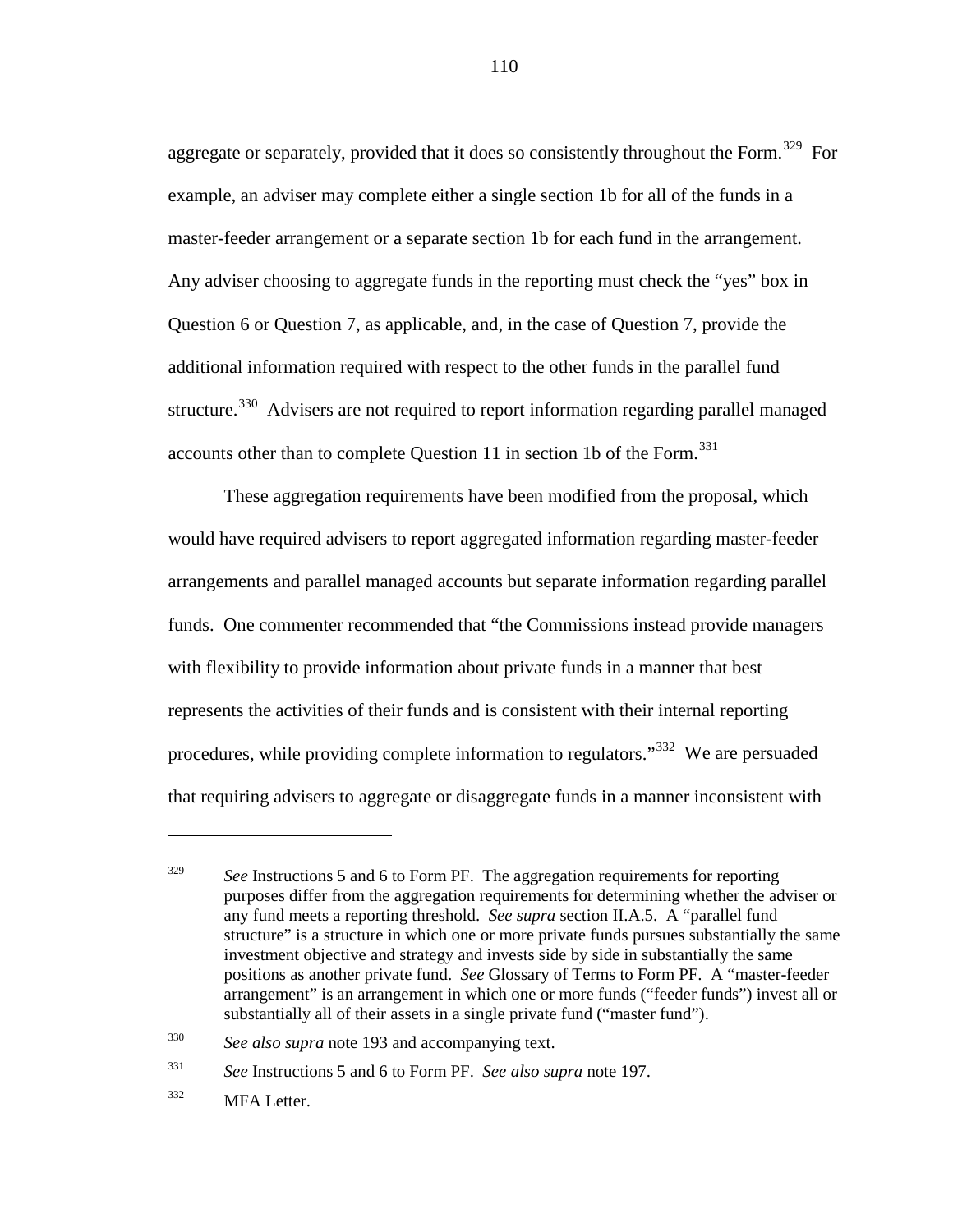their internal recordkeeping and reporting may impose additional burdens and that, so long as the structure of those arrangements is adequately disclosed, a prescriptive approach to aggregation is not necessary.

With respect to parallel managed accounts, commenters encouraged us not to require aggregation for reporting purposes or at least limit the questions that require advisers to aggregate parallel managed accounts for reporting purposes.<sup>[333](#page-110-0)</sup> In particular, these commenters argued that aggregating these funds for reporting purposes would be difficult and "result in inconsistent and misleading data" because their characteristics are often somewhat different from the funds with which they are managed.<sup>[334](#page-110-1)</sup> We are persuaded that including parallel managed accounts in the reporting may reduce the quality of data while imposing additional burdens on advisers. As a result, the instructions have been revised so that advisers are not required to aggregate parallel managed accounts with their private funds for reporting purposes.<sup>[335](#page-110-2)</sup> A question has, however, been added to the Form requiring advisers to report the total amount of parallel managed accounts related to each reporting fund.<sup>[336](#page-110-3)</sup> This will allow FSOC to take into account the greater amount of assets an adviser may be managing using a given strategy for purposes of analyzing the data reported on Form PF.

 $\overline{a}$ 

<span id="page-110-0"></span><sup>333</sup> *See*, *e.g.*, IAA Letter; TCW Letter. One commenter agreed that the proposal appropriately required reporting on parallel managed accounts. *See* AIMA General Letter. For the reasons discussed below, however, we are persuaded that the better approach is not to require aggregation of these accounts for reporting purposes.

<span id="page-110-1"></span><sup>334</sup> IAA Letter. *See also* MFA Letter.

<span id="page-110-2"></span><sup>&</sup>lt;sup>335</sup> See Instructions 5 and 6 to Form PF. The approach we are adopting is also similar to the approach used in the FSA Survey, which asks for only limited information regarding "strategy assets." *See* IAA Letter.

<span id="page-110-3"></span><sup>336</sup> *See* question 12 of Form PF.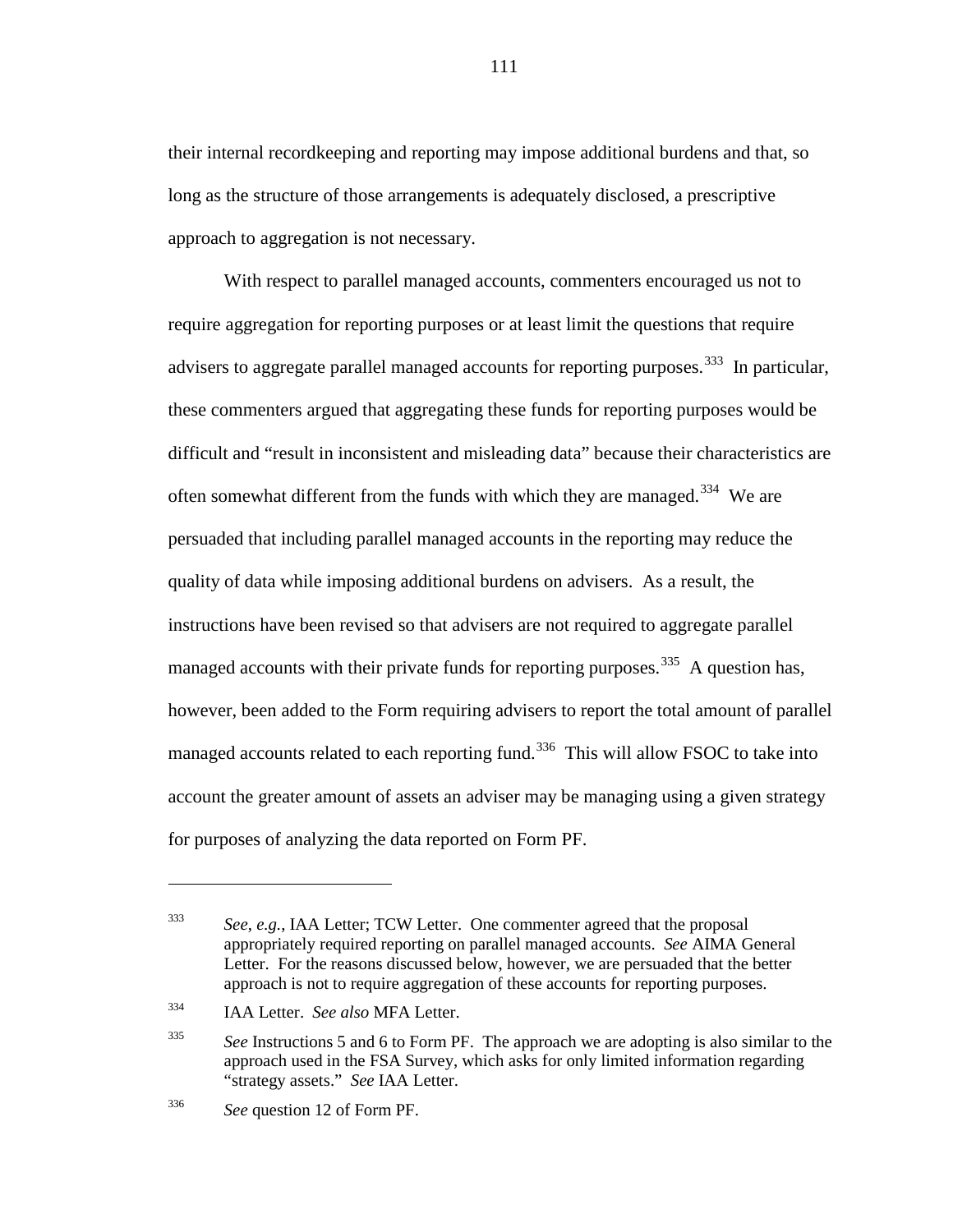#### **D. Confidentiality of Form PF Data**

Form PF elicits non-public information about private funds and their trading strategies, the public disclosure of which could adversely affect the funds and their investors. The SEC does not intend to make public Form PF information identifiable to any particular adviser or private fund, although the SEC may use Form PF information in an enforcement action. The Dodd-Frank Act amends the Advisers Act to preclude the SEC from being compelled to reveal this information except in very limited circumstances.[337](#page-111-0) Similarly, the Dodd-Frank Act exempts the CFTC from being compelled under FOIA to disclose to the public any information collected through Form PF and requires that the CFTC maintain the confidentiality of that information consistent with the level of confidentiality established for the SEC in section 204(b) of the Advisers Act.<sup>[338](#page-111-1)</sup> The Commissions will make information collected through Form PF available to FSOC, as the Dodd-Frank Act requires, subject to the confidentiality provisions of the Dodd-Frank Act.<sup>[339](#page-111-2)</sup>

The Dodd-Frank Act contemplates that Form PF data may also be shared with other Federal departments or agencies or with self-regulatory organizations, in addition to the CFTC and FSOC, for purposes within the scope of their jurisdiction.<sup>[340](#page-111-3)</sup> In each case, any such department, agency or self-regulatory organization would be exempt from being

 $\overline{a}$ 

<span id="page-111-0"></span><sup>337</sup> *See* Proposing Release, *supra* note [12,](#page-5-0) at n.39.

<span id="page-111-1"></span><sup>&</sup>lt;sup>338</sup> Form PF data is filed with the SEC, and made available to the CFTC, pursuant to section 204(b) of the Advisers Act, making this data subject to the confidentiality protections applicable to data required to be filed under that section.

<span id="page-111-2"></span><sup>339</sup> *See* section 204(b) of the Advisers Act.

<span id="page-111-3"></span><sup>340</sup> *See* section 204(b)(8)(B)(i) of the Advisers Act.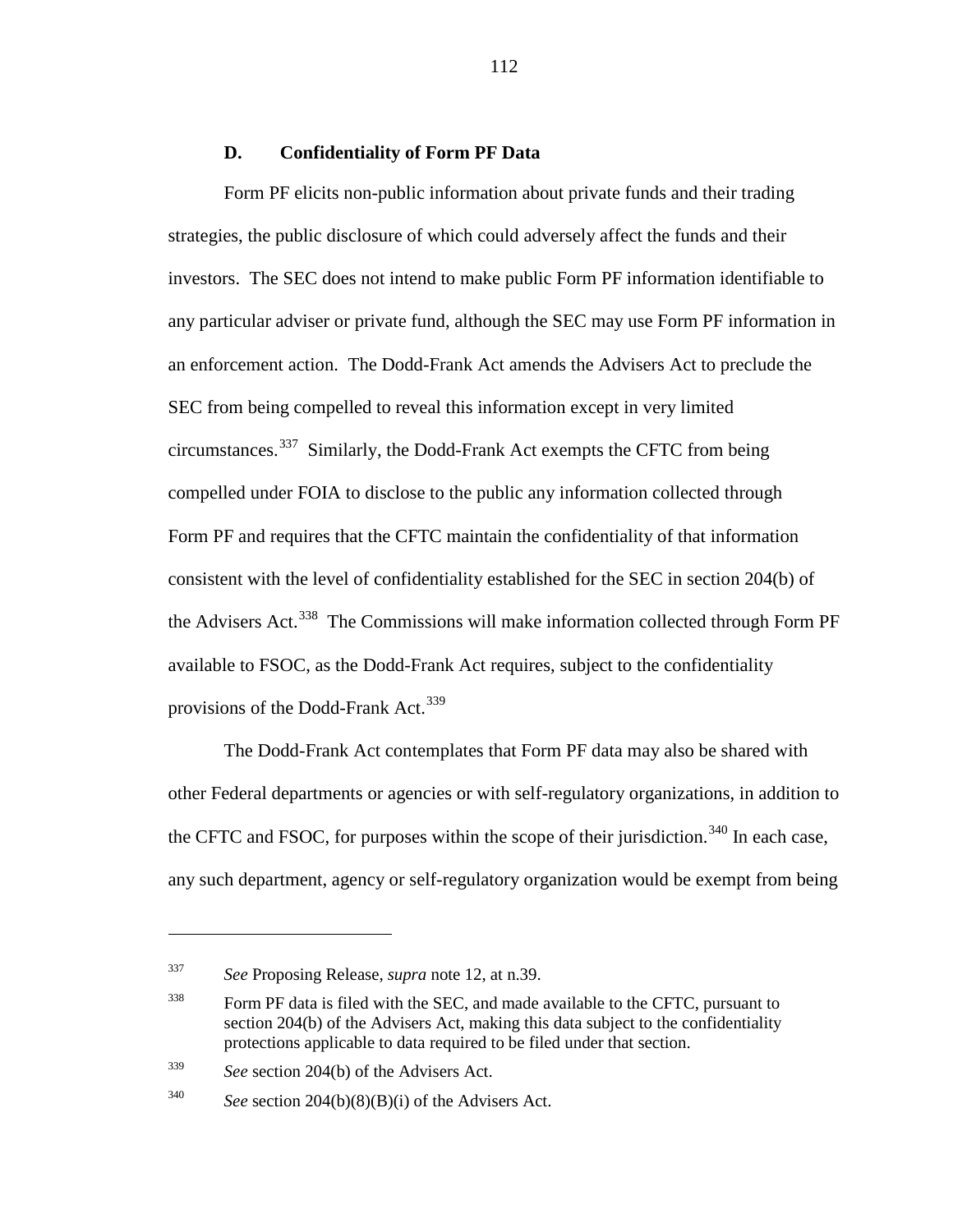compelled under FOIA to disclose to the public any information collected through Form PF and must maintain the confidentiality of that information consistent with the level of confidentiality established for the SEC in section 204(b) of the Advisers Act.<sup>[341](#page-112-0)</sup> Prior to sharing any Form PF data, the SEC also intends to require that any such department, agency or self-regulatory organization represent to us that it has in place controls designed to ensure the use and handling of Form PF data in a manner consistent with the protections established in the Dodd-Frank Act.<sup>[342](#page-112-1)</sup>

Certain aspects of the Form PF reporting requirements also help to mitigate the potential risk of inadvertent or improper disclosure. For instance, because data on Form PF generally could not, on its own, be used to identify individual investment positions, the ability of a competitor to use Form PF data to replicate a trading strategy or trade against an adviser is limited.<sup>343</sup> In addition, the deadlines for filing Form PF have, in most cases, been significantly extended from the proposal.<sup>[344](#page-112-3)</sup> Some commenters

<span id="page-112-4"></span><span id="page-112-0"></span><sup>341</sup> *See* sections 204(b)(9) and (10) of the Advisers Act.

<span id="page-112-1"></span><sup>&</sup>lt;sup>342</sup> This would be consistent with the SEC's current practice of requiring that it receive, prior to sharing nonpublic information with other regulators, "such assurances of confidentiality as the [SEC] deems appropriate." *See* section 24(c) of the Exchange Act and rule 24c-1 thereunder.

<span id="page-112-2"></span><sup>&</sup>lt;sup>343</sup> Ouestions 26, 30, 35 and 57 on Form PF ask about exposures of the reporting fund but require only that the adviser identify the exposure within broad asset classes, not the individual investment position. Large private equity advisers must identify any financial industry portfolio companies in which the reporting fund has a controlling interest, but these investments are likely to be in private companies whose securities are not widely traded (and, therefore, do not raise the same trading concerns) or in public companies about which information regarding significant beneficial owners is already made public under sections 13(d) and 13(g) of the Exchange Act.

<span id="page-112-3"></span><sup>344</sup> *See supra* section II.B.2 of this Release (discussing filing deadlines).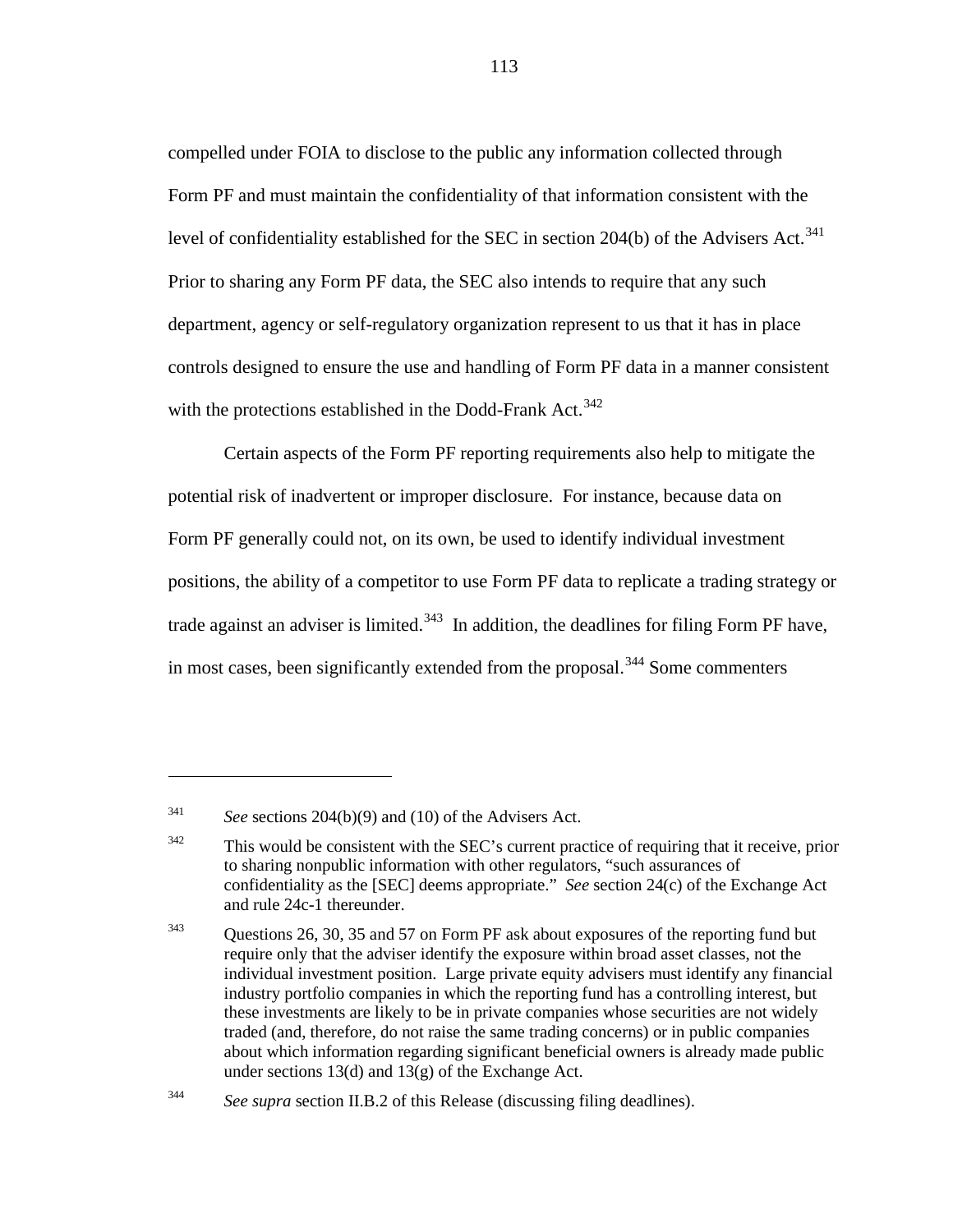<span id="page-113-8"></span>supported these extensions in part because filings will, as a result, generally contain less current, and therefore less sensitive, data.<sup>[345](#page-113-1)</sup>

In addition, our staff is working to design controls and systems for the use and handling of Form PF data in a manner that reflects the sensitivity of this data and is consistent with the confidentiality protections established in the Dodd-Frank Act. As discussed below, this will include programming the Form PF filing system with appropriate confidentiality protections.<sup>[346](#page-113-2)</sup> For instance, SEC staff is studying whether multiple access levels can be established so that SEC employees are allowed only as much access as is reasonably needed in connection with their duties.

Several commenters confirmed that the information collected on Form PF is competitively sensitive or proprietary and emphasized the importance of controls for safekeeping.<sup>[347](#page-113-3)</sup> These commenters also made several recommendations for protecting the data, including: (1) storing identifying information using a code;<sup>[348](#page-113-4)</sup> (2) limiting the ability to transfer Form PF data by email or portable media;  $349$  (3) limiting access to personnel who "need to know";  $350$  (4) extending filing deadlines so the data contains less current information;<sup>[351](#page-113-7)</sup> and (5) sharing the data with other regulators only in aggregated

<span id="page-113-1"></span><span id="page-113-0"></span><sup>345</sup> *See infra* note [351](#page-113-0) and accompanying text.

<span id="page-113-2"></span><sup>346</sup> *See infra* section II.E of this Release.

<span id="page-113-3"></span><sup>347</sup> *See*, *e.g.*, ABA Committees Letter; AIMA General Letter; CPIC Letter; MFA Letter; SIFMA Letter.

<span id="page-113-4"></span><sup>348</sup> ABA Committees Letter; Kleinberg General Letter; Seward Letter.

<span id="page-113-5"></span><sup>&</sup>lt;sup>349</sup> ABA Committees Letter.

<span id="page-113-6"></span><sup>350</sup> *Id*.

<span id="page-113-7"></span><sup>351</sup> AIMA General Letter; Kleinberg General Letter.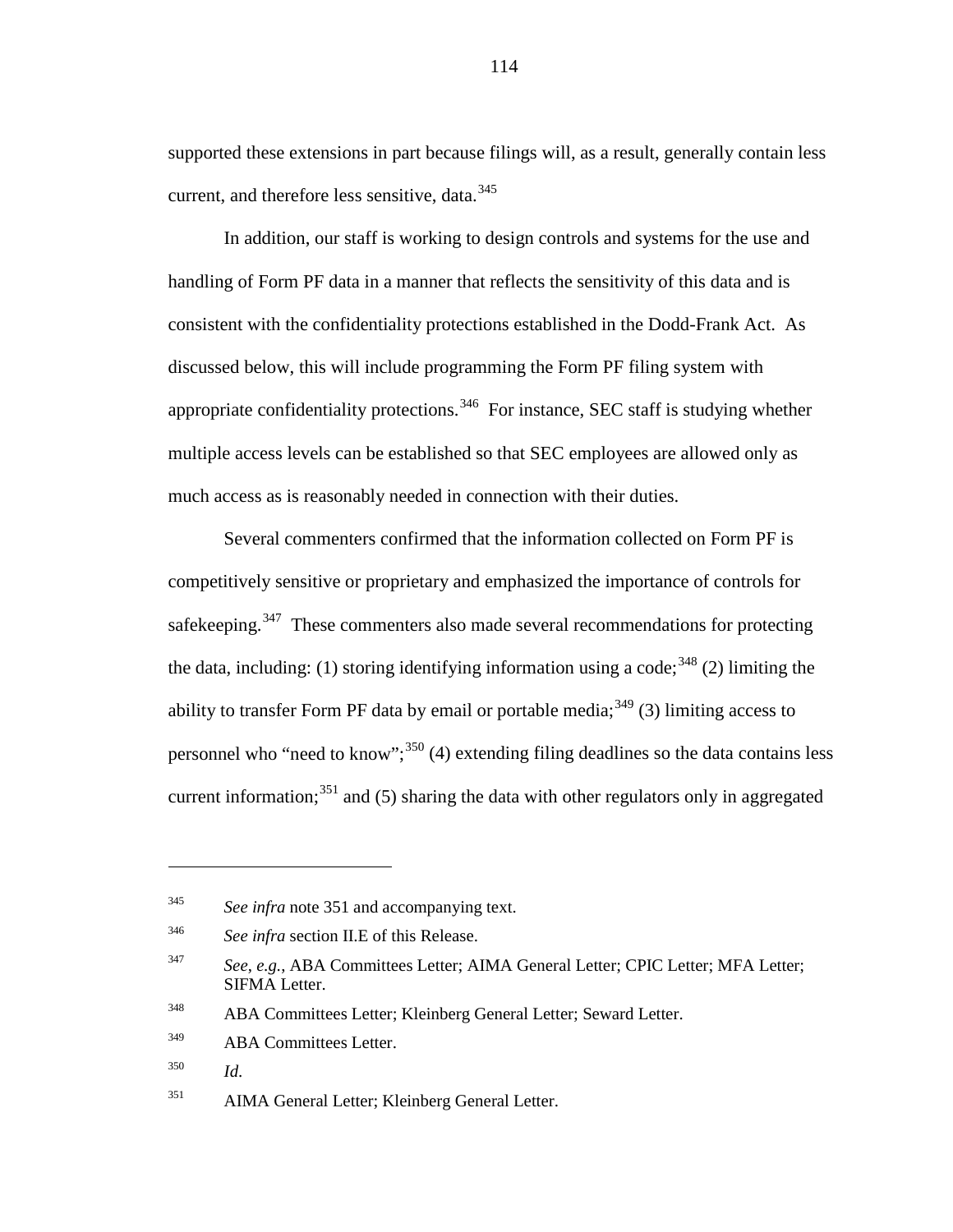and anonymous form.<sup>352</sup> As discussed above, the deadlines for filing Form PF have, in most cases, been significantly extended from the proposal.<sup>[353](#page-114-1)</sup> SEC staff is also carefully considering the other recommendations of commenters in designing controls and systems for Form PF.

In advance of the compliance date for Form PF, SEC staff will review the controls and systems in place for the use and handling of Form PF data.<sup>[354](#page-114-2)</sup> Depending on the progress at that time toward the development and deployment of these controls and systems, the SEC will consider whether to delay the compliance date for Form PF.

### **E. Filing Fees and Format for Reporting**

Under Advisers Act rule 204(b)-1(b), Form PF must be filed through an electronic system designated by the SEC for this purpose. On September 30, 2011, the SEC issued notice of its determination that the Financial Industry Regulatory Authority ("FINRA") will develop and maintain the filing system for Form PF as an extension of the existing Investment Adviser Registration Depository ("IARD").<sup>[355](#page-114-3)</sup> This filing system will have certain features, including being programmed to reflect the heightened confidentiality protections created for Form PF filing information under the Dodd-Frank Act and allow for secure access by FSOC and other regulators as permitted under the Dodd-Frank Act.

<span id="page-114-0"></span><sup>352</sup> AIMA General Letter; Seward Letter.

<span id="page-114-1"></span><sup>353</sup> *See supra* notes [344-](#page-112-4)[345](#page-113-8) and accompanying text.

<span id="page-114-2"></span><sup>&</sup>lt;sup>354</sup> *See infra* section III of this Release (discussing the compliance date for Form PF).

<span id="page-114-3"></span><sup>355</sup> *See Approval of Filing Fees for Exempt Reporting Advisers and Private Fund Advisers*, Investment Advisers Act Release No. IA-3297 (Sept. 30, 2011), 76 FR 62100 (Oct. 6, 2011).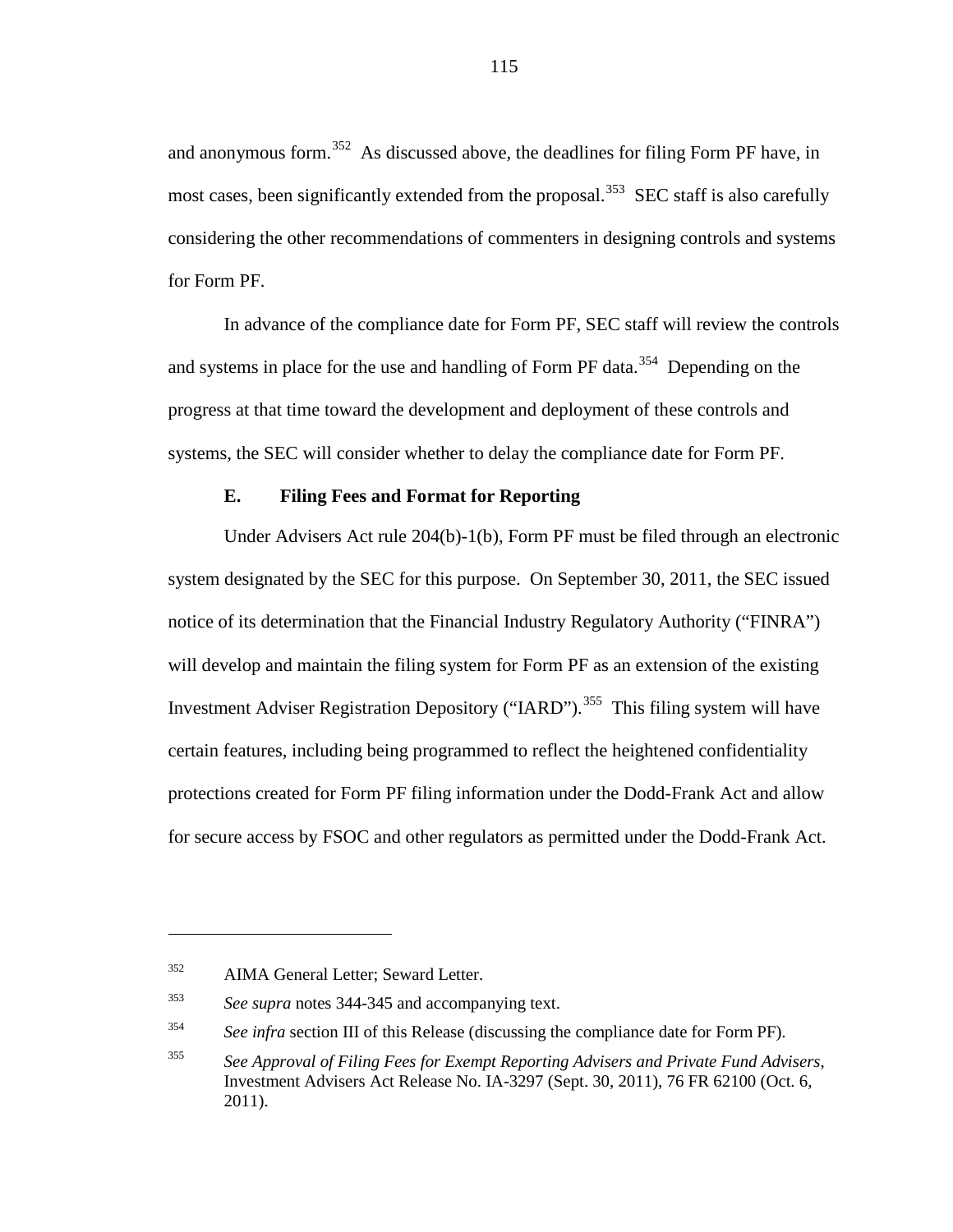Under the Advisers Act rule 204(b)-1, advisers required to file Form PF must pay to the operator of the Form PF filing system fees that the SEC has approved.<sup>356</sup> The SEC in a separate order has approved filing fees that reflect the costs reasonably associated with these filings and the development and maintenance of the filing system.<sup>[357](#page-115-1)</sup>

We are working with FINRA to allow advisers to file Form PF either through a fillable form on the system website or through a batch filing process utilizing the eXtensible Markup Language ("XML") tagged data format. In connection with the batch filing process, we anticipate publishing a taxonomy of XML data tags in advance of the compliance date for Form PF. We believe that certain advisers may prefer to report in XML format because it allows them to automate aspects of their reporting and thus minimize burdens and generate efficiencies for the adviser.

Commenters who addressed this aspect of the proposal supported having FINRA develop the reporting system as an extension of the IARD platform.<sup>[358](#page-115-2)</sup> Commenters also supported a batch filing capability, with one specifically agreeing that "[a]utomated

<span id="page-115-0"></span><sup>356</sup> *See* Advisers Act rule 204(b)-1(d); section 204(c) of the Advisers Act.

<span id="page-115-1"></span><sup>357</sup> *See Order Approving Filing Fees for Exempt Reporting Advisers and Private Fund Advisers*, Investment Advisers Act Release No. IA-3305 (Oct. 24, 2011).

<span id="page-115-2"></span><sup>358</sup> *See* AIMA General Letter (agreeing that using the IARD and FINRA is a "sensible solution."); MFA Letter. We explained in the Form PF Proposing Release that the filing system would need to be programmed with special confidentiality protections designed to ensure the heightened confidentiality protections created for Form PF filing information under the Dodd-Frank Act. *See* Proposing Release, *supra* note [12,](#page-5-0) at n. 9 and accompanying text and section II.E. These commenters expressed the view that maintaining the confidentiality of Form PF data is an important consideration in developing the filing system. Our staffs are working closely with FINRA in designing controls and systems to ensure that Form PF data is handled and used in a manner consistent with the protections established in the Dodd-Frank Act, and as noted above, we are carefully considering recommendations from commenters in designing controls and systems for the use and handling of Form PF data.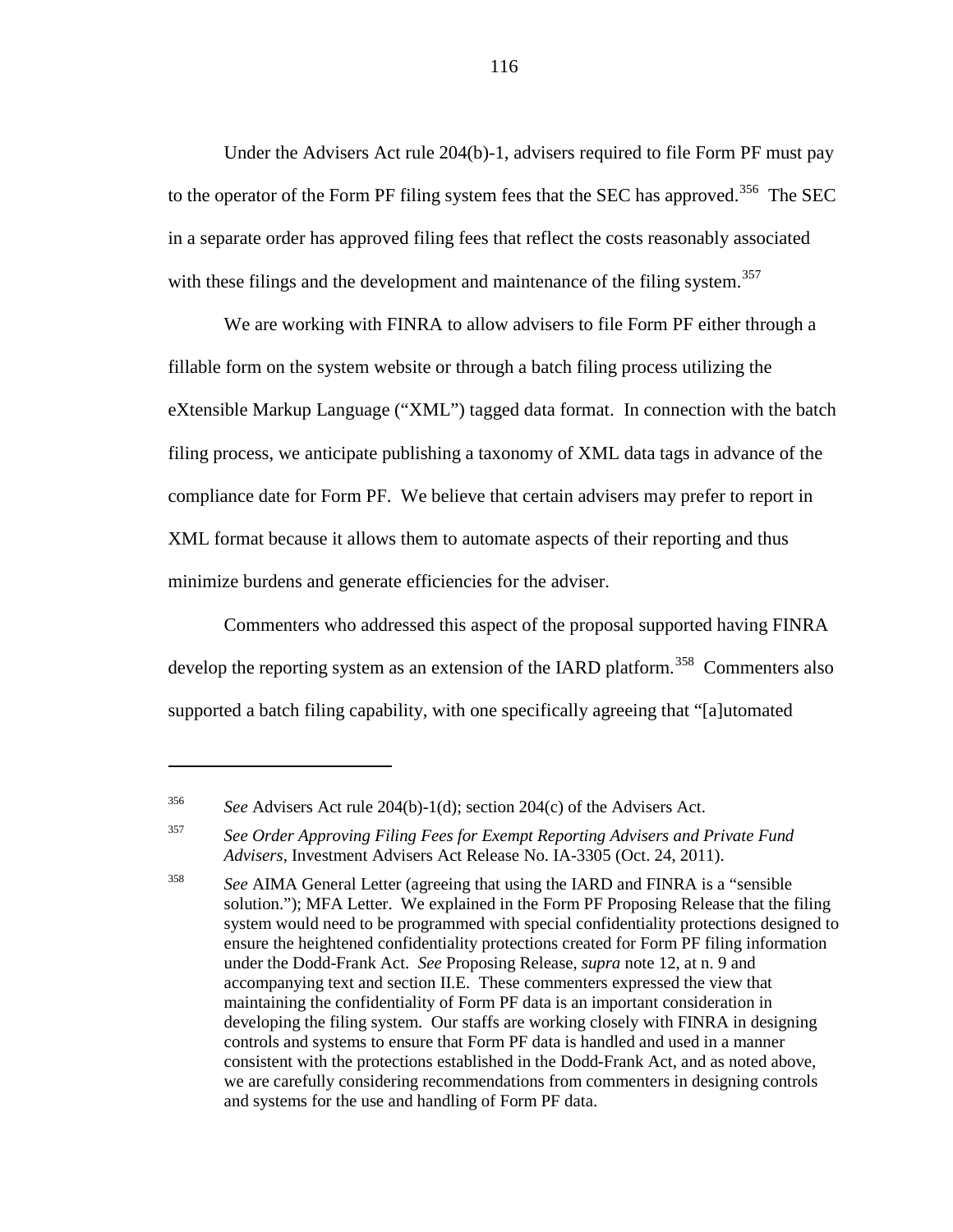submission of information via the IARD or other electronic system to [utilize] the eXtensible Markup Language (XML) tagged data format or similar format is likely to be an important time saver for a large number of firms."<sup>[359](#page-116-0)</sup>

### **III. EFFECTIVE AND COMPLIANCE DATES**

The effective date for CEA rule 4.27, Advisers Act rule 204(b)-1 and Form PF is March 31, 2012.

The Commissions are adopting a two-stage phase-in period for compliance with Form PF filing requirements. For the following advisers, the compliance date for CEA rule 4.27 and Advisers Act rule 204(b)-1 is June 15, 2012:

- Any adviser having at least \$5 billion in assets under management attributable to hedge funds as of the last day of the fiscal quarter most recently completed prior to June 15, 2012;  $360$
- Any adviser managing a liquidity fund and having at least \$5 billion in combined assets under management attributable to liquidity funds and registered money market funds as of the last day of the fiscal quarter most recently completed prior to June 15,  $2012$ ;<sup>[361](#page-116-2)</sup> and

<span id="page-116-0"></span><sup>359</sup> AIMA General Letter. *See also* Kleinberg General Letter.

<span id="page-116-1"></span><sup>&</sup>lt;sup>360</sup> For this purpose, advisers must calculate the value of assets under management pursuant to the instructions in Form ADV and aggregate assets under management in the same manner as they would when determining whether they satisfy reporting thresholds under Form PF. *See supra* section II.A.5 of this Release.

<span id="page-116-2"></span><sup>361</sup> *Id*.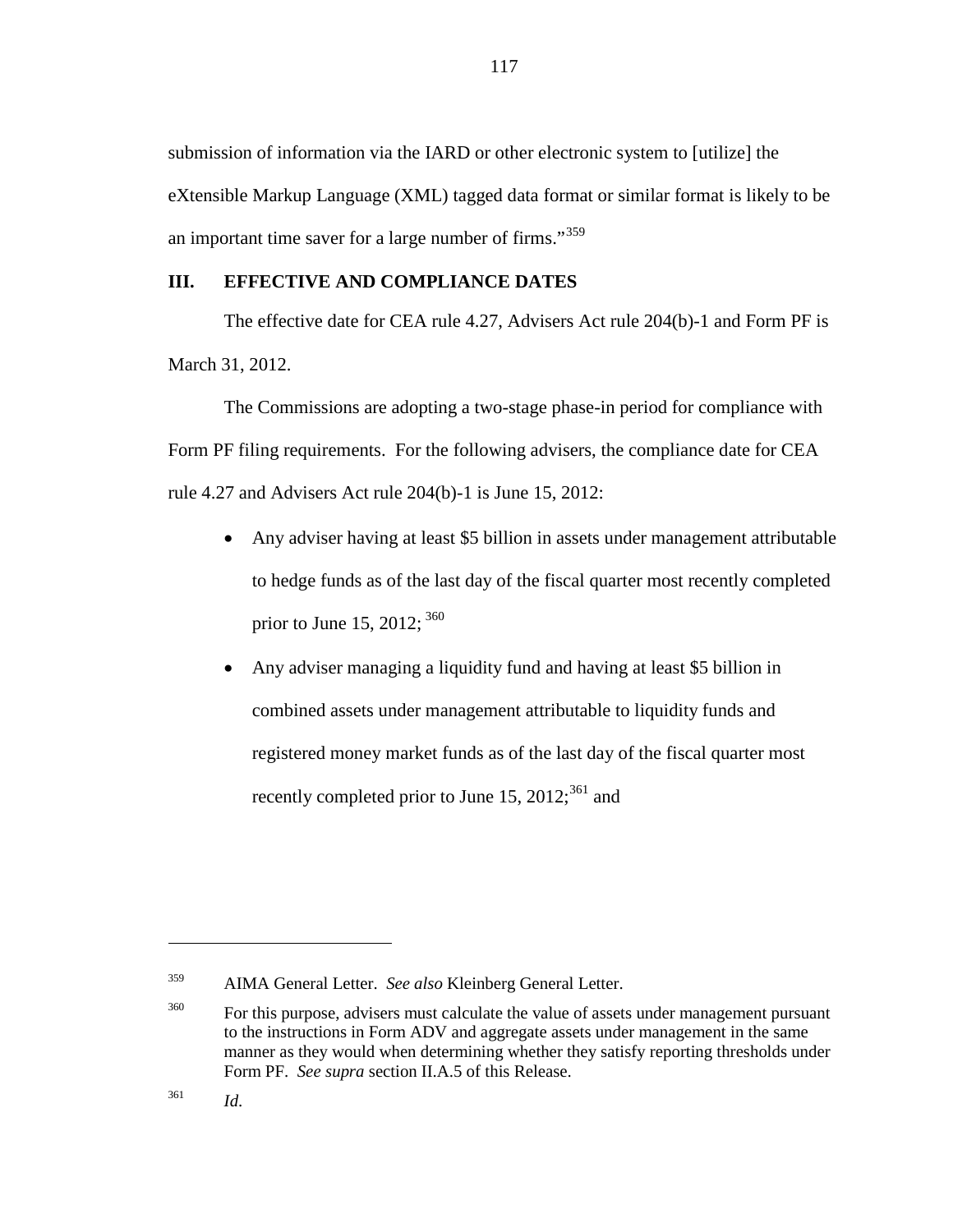• Any adviser having at least \$5 billion in assets under management attributable to private equity funds as of the last day of its first fiscal year to end on or after June 15, 2012. [362](#page-117-0)

For instance, an adviser with \$5 billion in hedge fund assets under management as of March 31, 2012, must file its first Form PF within 60 days following June 30, 2012.<sup>363</sup> In addition, an adviser having a June 30 fiscal year end and \$5 billion in private equity fund assets under management as of June 30, 2012, must file its first Form PF within 120 days following June 30, 2012.<sup>[364](#page-117-2)</sup>

For all other advisers, the compliance date for CEA rule 4.27 and Advisers Act rule 204(b)-1 is December 15, 2012. As a result, most advisers must file their first Form PF based on information as of December 31, 2012.

This timing provides most private fund advisers with a significant amount of time to prepare for filing, requiring only the largest advisers, whose resources and systems should better position them to begin reporting, to report in less than a year following adoption of Form PF. This approach is designed to balance the need for regulators to begin collecting and analyzing data regarding the private fund industry with the ability of advisers to efficiently prepare for filing. We currently anticipate that this timeframe will

 $\overline{a}$ 

<span id="page-117-2"></span><sup>364</sup> This assumes the adviser does not also exceed the \$5 billion threshold for hedge fund or liquidity fund advisers.

<span id="page-117-0"></span><sup>362</sup> *Id*.

<span id="page-117-1"></span><sup>&</sup>lt;sup>363</sup> This assumes the adviser's fiscal quarters are based on calendar quarters. Of course, if the adviser also exceeds the threshold for liquidity fund advisers, its filing would be due within 15 days.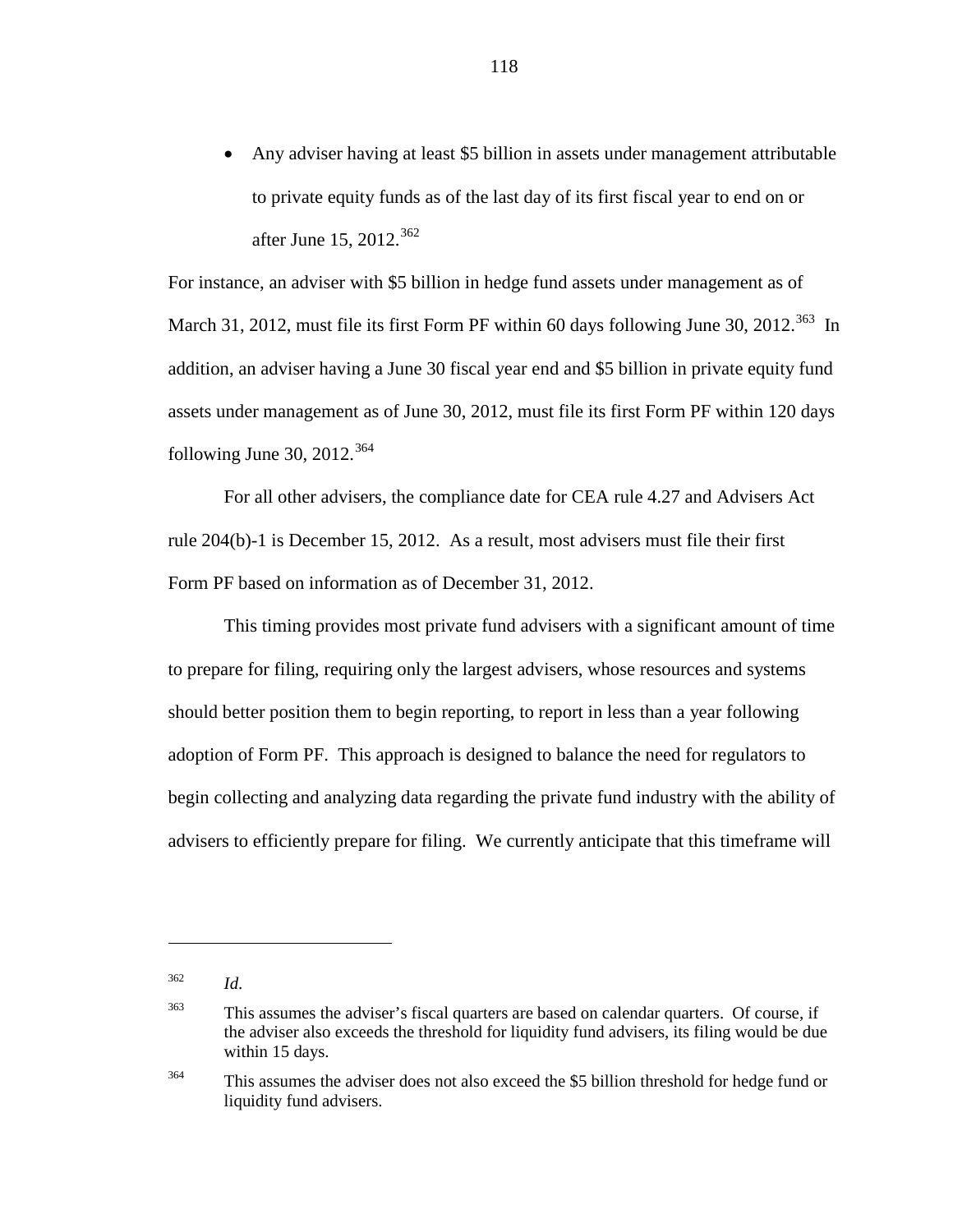also give the SEC sufficient time to create and program a system to accept filings of Form PF. [365](#page-118-1)

We are adopting compliance dates that significantly extend the proposed compliance date of December 15, 2011. We are taking this approach, in part, because we are adopting these rules later than originally expected. The revised approach is also intended to respond to commenters who recommended a later compliance date. These commenters argued that the proposed compliance date would have provided advisers insufficient "time to identify the information to be included, establish automated systems and procedures to collect and calculate the information, and develop procedures to review, complete and verify the Form."[366](#page-118-2) A majority of these commenters suggested extending compliance to at least nine months after publication of the final Form, though some argued for a year or more.<sup>[367](#page-118-3)</sup> In support of an extended compliance date, commenters emphasized that, without sufficient time to prepare for the initial filing, the reporting process will be manually intensive or require costly system enhancements.<sup>[368](#page-118-4)</sup> As explained above, our revised approach is designed to provide the largest advisers, whose resources and systems should better position them to begin reporting, at least eight

<span id="page-118-0"></span> $\overline{a}$ 

<span id="page-118-1"></span><sup>&</sup>lt;sup>365</sup> The SEC is working closely with FINRA to create and program a system for Form PF filings, and FINRA expects to be able to accept Form PF filings in this timeframe.

<span id="page-118-2"></span><sup>366</sup> MFA Letter. *See also infra* note [367.](#page-118-0)

<span id="page-118-3"></span><sup>367</sup> *See*, *e.g.*, AIMA General Letter (nine months); BlackRock Letter (nine months); CPIC Letter (one year); Fidelity Letter (one year); IAA Letter (nine months); Kleinberg General Letter (one year); MFA Letter (nine months); PEGCC Letter (one year); TCW Letter (nine months); Seward Letter (two years); SIFMA Letter (nine months); USCC Letter (270 days).

<span id="page-118-4"></span><sup>368</sup> *See* AIMA General Letter; Kleinberg General Letter.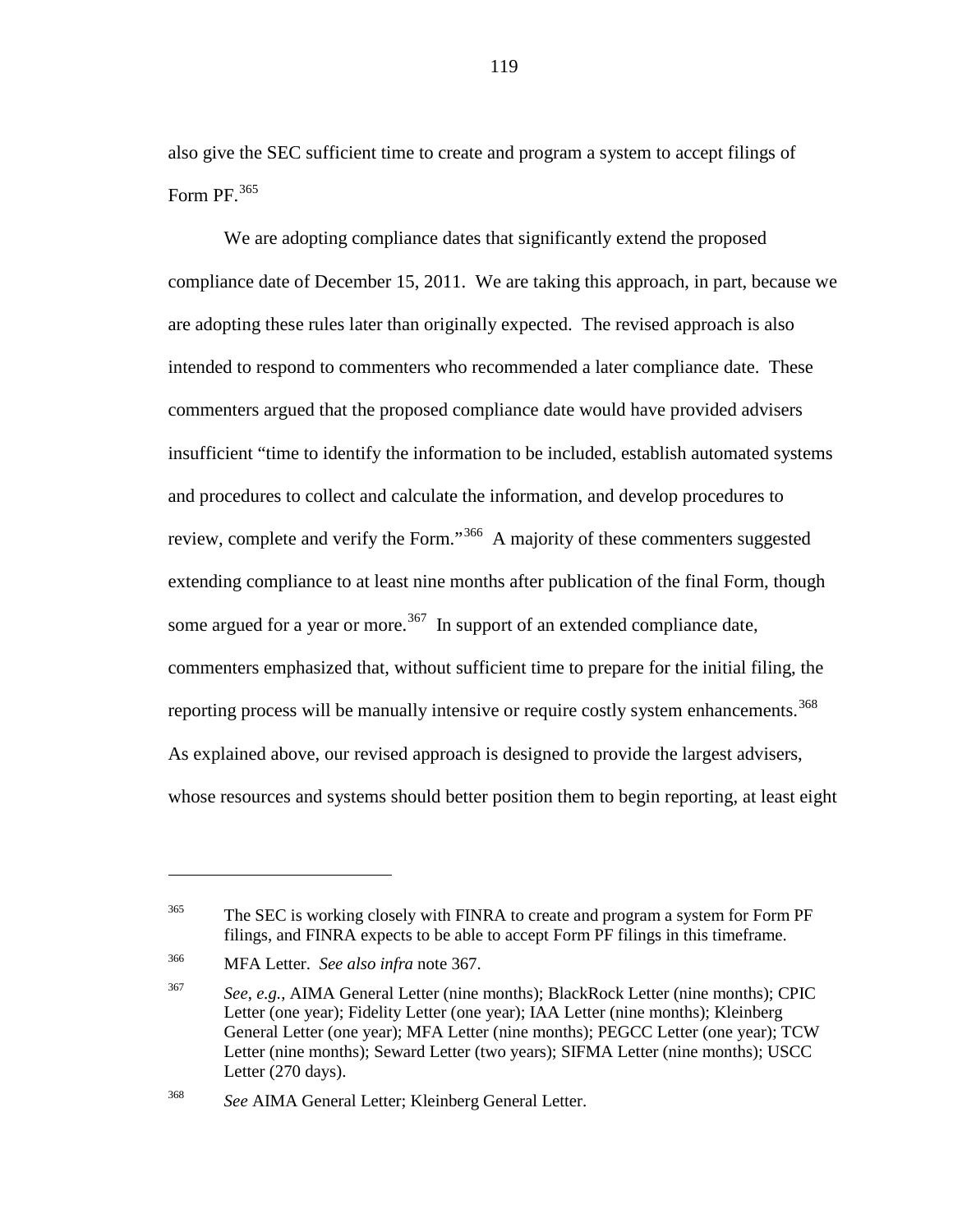months before they start filing Form PF, and the vast majority of advisers will have over a year before their first Form PF is due.

#### **IV. PAPERWORK REDUCTION ACT**

**SEC:**

Section 204(b) of the Advisers Act directs the SEC to require private fund advisers to file reports containing such information as the SEC deems necessary and appropriate in the public interest and for investor protection or for the assessment of systemic risk. Rule 204(b)-1 and Form PF under the Advisers Act implement this requirement. Form PF contains a new "collection of information" within the meaning of the Paperwork Reduction Act ("PRA").<sup>[369](#page-119-0)</sup> The title for the new collection of information is: "Form PF under the Investment Advisers Act of 1940, reporting by investment advisers to private funds." For purposes of this PRA analysis, the paperwork burden associated with the requirements of rule 204(b)-1 is included in the collection of information burden associated with Form PF and thus does not entail a separate collection of information. The SEC is submitting this collection of information to the Office of Management and Budget ("OMB") for review in accordance with 44 U.S.C. 3507(d) and 5 CFR 1320.11. An agency may not conduct or sponsor, and a person is not required to respond to, a collection of information unless it displays a currently valid control number.

Form PF is intended to provide FSOC with information that will assist it in fulfilling its obligations under the Dodd-Frank Act relating to nonbank financial

<span id="page-119-0"></span><sup>369</sup> 44 U.S.C. 3501-3521.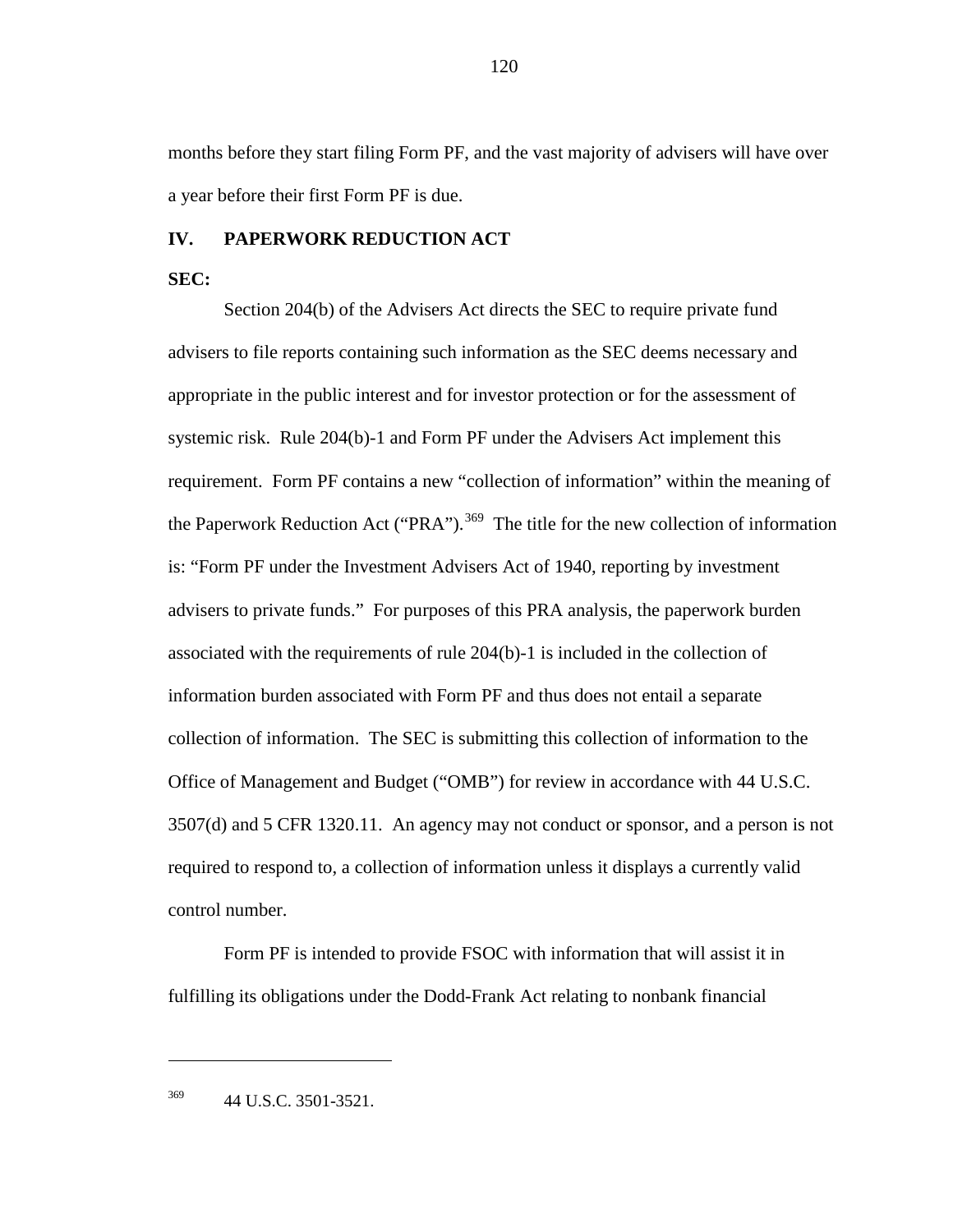companies and systemic risk monitoring.<sup>370</sup> The SEC may also use the information in connection with its regulatory and examination programs. The respondents to Form PF are private fund advisers.<sup>[371](#page-120-1)</sup> Compliance with Form PF is mandatory for any private fund adviser that had at least \$150 million in regulatory assets under management attributable to private funds as of the end of its most recently completed fiscal year.

Specifically, smaller private fund advisers must report annually and provide only basic information regarding their operations and the private funds they advise. Large private equity advisers also must report on an annual basis but are required to provide additional information with respect to the private equity funds they manage. Finally, large hedge fund advisers and large liquidity fund advisers must report on a quarterly basis and provide more information than other private fund advisers.<sup>[372](#page-120-2)</sup> The PRA analysis set forth below takes into account the difference in filing frequencies among different categories of private fund adviser. It also reflects the fact that the additional information Form PF requires large hedge fund advisers to report is more extensive than

 $\overline{a}$ 

<span id="page-120-0"></span><sup>370</sup> *See supra* section I.A of this Release; *see also* of the Proposing Release, *supra* note 12, at section II.A.

<span id="page-120-1"></span> $371$  The requirement to file the Form applies to any investment adviser registered, or required to register, with the SEC that advises one or more private funds and had at least \$150 million in regulatory assets under management attributable to private funds as of the end of its most recently completed fiscal year. *See* Advisers Act rule 204(b)-1(a). It does not apply to state-registered investment advisers or exempt reporting advisers.

<span id="page-120-2"></span><sup>372</sup> *See* section II.A of this Release (describing who must file Form PF), section II.B of this Release (discussing the frequency with which private fund advisers must file Form PF), section II.C.2 of this Release (describing the information that large hedge fund advisers must report on Form PF), and sections II.C.3 and II.C.4 of this Release (describing the information that large liquidity and private equity fund advisers must report on Form PF). *See also* Instruction 9 to Form PF (discussing the frequency with which private fund advisers must file Form PF).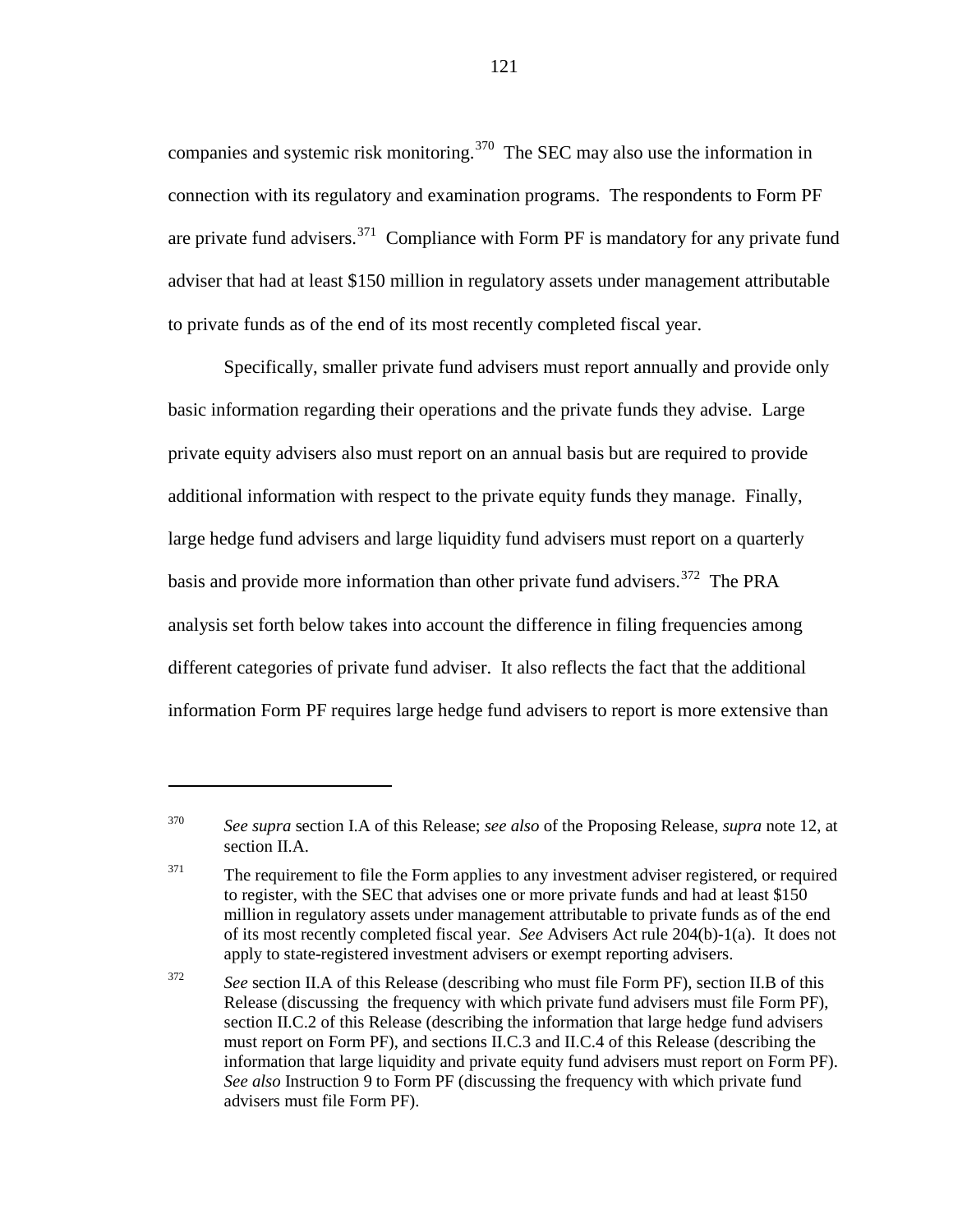the additional information required from large liquidity fund advisers, which in turn is more extensive than that required from large private equity advisers.

As discussed in section II of this Release, the SEC has sought to minimize the reporting burden on private fund advisers to the extent appropriate. In particular, the SEC has taken into account an adviser's size and the types of private funds it manages in designing scaled reporting requirements. In addition, where practical, the SEC has permitted advisers to rely on their existing practices and methodologies to report information on Form PF.<sup>[373](#page-121-0)</sup>

Advisers must file Form PF through the Form PF filing system on the IARD.<sup>374</sup>

Responses to the information collections will be kept confidential to the extent permitted by law.  $375$ 

## **A. Burden Estimates for Annual Reporting by Smaller Private Fund Advisers**

In the Implementing Adopting Release, the SEC estimated that there will be approximately 4,270 SEC-registered advisers managing private funds after taking into account recent changes to the Advisers Act and a year of normal growth in the population of registered advisers.<sup>[376](#page-121-3)</sup> The SEC estimates that approximately 700 of these advisers

<span id="page-121-0"></span><sup>&</sup>lt;sup>373</sup> The SEC also believes that private fund advisers already collect or calculate some of the information required on the Form at least as often as they must file the Form. *See supra* note [146.](#page-50-0)

<span id="page-121-1"></span><sup>374</sup> *See* section II.E of this Release.

<span id="page-121-2"></span><sup>375</sup> *See* section II.D of this Release.

<span id="page-121-3"></span> $376$  Specifically, the SEC estimated that (1) 3,320 private fund advisers that are currently registered with the SEC will remain registered after certain advisers make the switch to state registration prompted by the Dodd-Frank Act's amendments to section 203A of the Advisers Act, (2) 750 advisers to private funds will register with the Commission as a result of the Dodd-Frank Act's elimination of the private adviser exemption and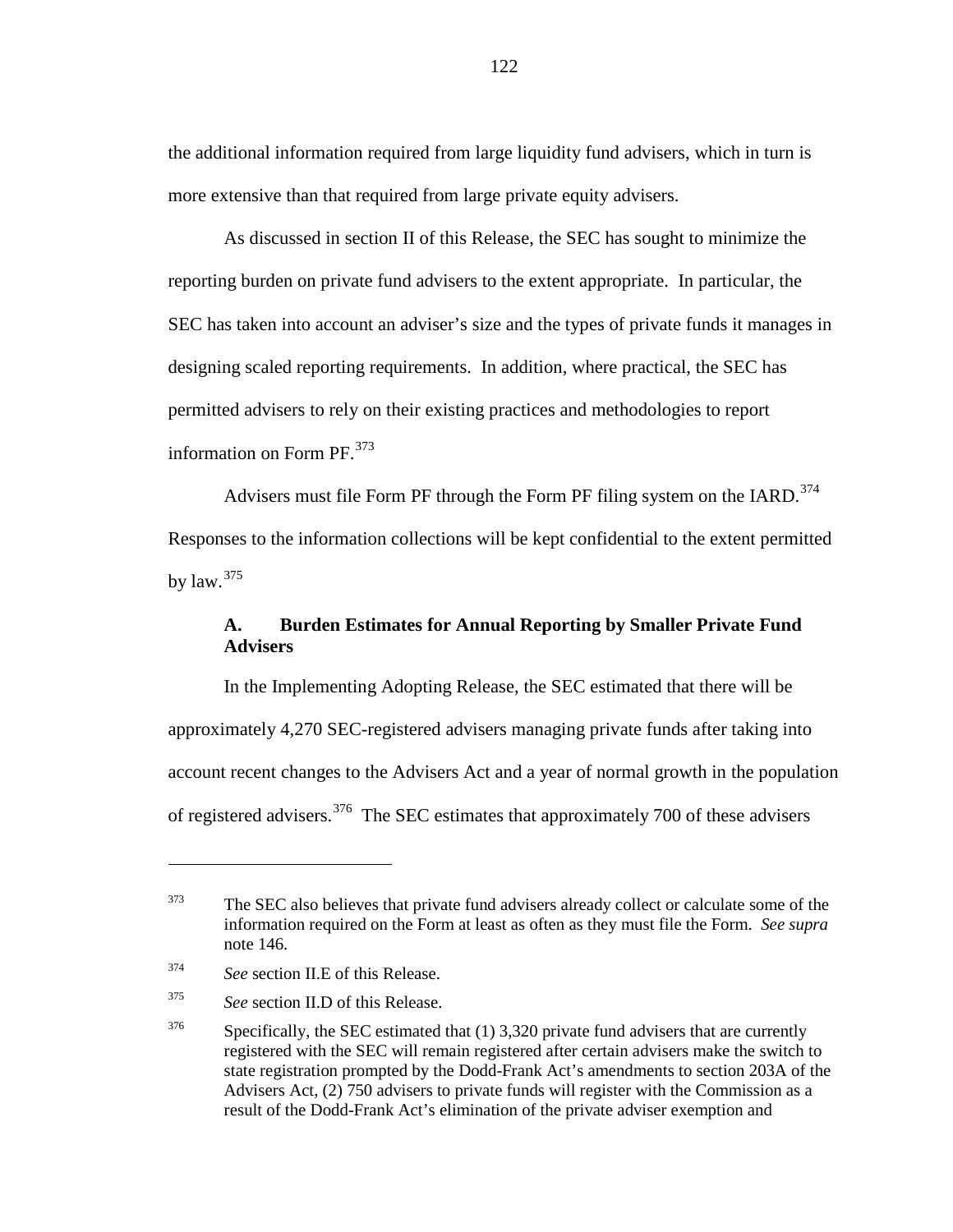will not be required to file Form PF because they have less than \$150 million in private fund assets under management.<sup>[377](#page-122-0)</sup> Accordingly, the SEC anticipates that, when advisers begin reporting on Form PF, a total of approximately 3,570 advisers will be required to file all or part of the Form.<sup>[378](#page-122-1)</sup> Out of this total number, the SEC estimates that approximately 3,070 will be smaller private fund advisers, not meeting the thresholds as Large Private Fund Advisers.<sup>[379](#page-122-2)</sup> Commenters did not address the SEC's estimates of the total number of respondents or the number of smaller private fund advisers.<sup>[380](#page-122-3)</sup>

(3) 200 additional advisers to private funds will register in the next year. *See* Implementing Adopting Release, *supra* note [11,](#page-5-1) at n.637 and accompanying text. Estimates of registered private fund advisers are based in part on the number of advisers that reported a fund in Section 7.B of Schedule D to the version of Form ADV in use prior to the date of this release. Because these responses included funds that the adviser's related persons manage as well as those the adviser itself manages, these data may overestimate the total number of private fund advisers.

<span id="page-122-0"></span><sup>377</sup> Based on IARD data as of October 1, 2011. *See supra* section II.A of this Release for a discussion of the minimum reporting threshold.

 $\overline{a}$ 

<span id="page-122-1"></span> $378$  4,270 total private fund advisers – 700 with less than \$150 million in private fund assets under management  $= 3,570$  advisers. The SEC notes, however, that if a private fund is advised by both an adviser and one or more subadvisers, only one of these advisers is required to complete Form PF. *See* section II.A.6 of this Release. As a result, it is likely that some portion of these advisers either will not be required to file Form PF or will be subject to a reporting burden lower than is estimated for purposes of this PRA analysis. The SEC has not attempted to adjust the burden estimates downward for this purpose because the SEC does not currently have reliable data with which to estimate the number of funds that have subadvisers.

<span id="page-122-2"></span> $379$  Based on the estimated total number of registered private fund advisers that would not meet the thresholds to be considered Large Private Fund Advisers. (3,570 estimated registered private fund advisers – 250 large hedge fund advisers – 80 large liquidity fund advisers – 170 large private equity fund advisers = 3,070 smaller private fund advisers.)

<span id="page-122-3"></span><sup>380</sup> The SEC has updated these estimates to reflect: (1) updated data from IARD, (2) the addition of a minimum reporting threshold of \$150 million in private fund assets, which reduces the number of advisers subject to the reporting requirements, and (3) the revised estimates of large hedge fund advisers and large private equity advisers discussed in section II.A.4 of this Release. *See supra* section II.A of this Release and notes [88](#page-30-0) and [89.](#page-31-0)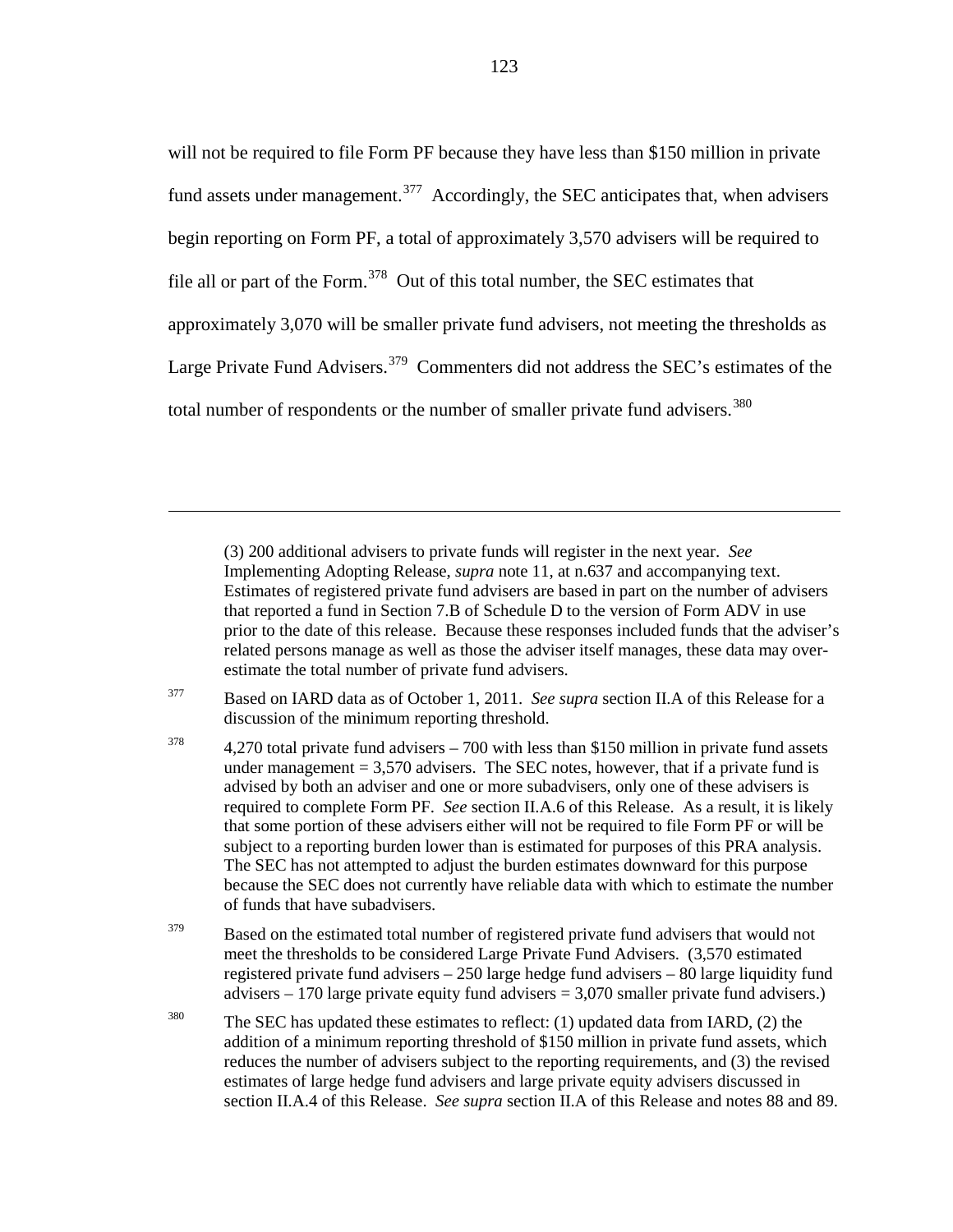Smaller private fund advisers must complete all or portions of section 1 of Form PF and file on an annual basis. As discussed in greater detail above, section 1 requires basic data regarding the reporting adviser's identity and certain information about the private funds it manages, such as performance, leverage and investor data.<sup>[381](#page-123-0)</sup> If the reporting adviser manages any hedge funds, section 1 also requires basic information regarding those funds, including their investment strategies, counterparty exposures and trading and clearing practices.

<span id="page-123-2"></span>The SEC estimates that smaller private fund advisers will require an average of approximately 40 burden hours to compile, review and electronically file the required information in section 1 of Form PF for the initial filing and an average of approximately 15 burden hours for subsequent filings. [382](#page-123-1) These estimates reflect an increase compared to the proposal from 10 to 40 hours for the initial filing and from 3 to 15 hours for subsequent filings.

<span id="page-123-0"></span><sup>381</sup> *See supra* section II.C.1.

<span id="page-123-1"></span><sup>382</sup> These estimates are based, in part, on the SEC's understanding that much of the information in sections 1a and 1b of Form PF is currently maintained by most private fund advisers in the ordinary course of business. *See supra* note [146.](#page-50-0) In addition, the SEC expects the time required to determine the amount of the adviser's assets under management that relate to private funds of various types to be largely included in the approved burden associated with the SEC's Form ADV. As a result, responding to questions on Form PF that relate to assets under management and determining whether an adviser is a Large Private Fund Adviser should impose little or no additional burden on private fund advisers. Of course, not all questions on Form PF impose the same burden, and the burden of responding to questions may vary substantially from adviser to adviser. These estimates are intended to reflect *averages* for compiling, reviewing and filing the Form, do not indicate the time that may be spent on specific questions and may not reflect the time spent by an individual adviser.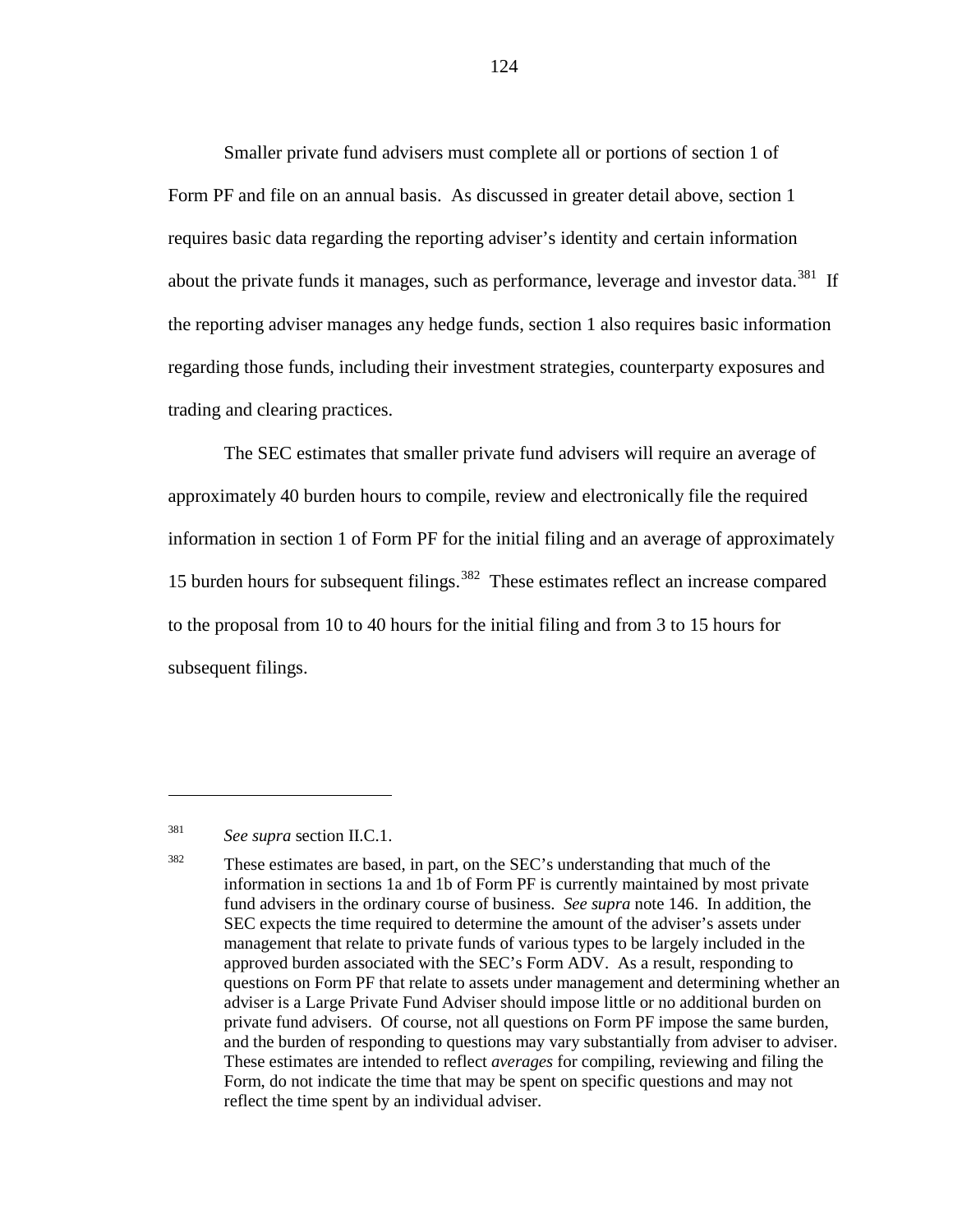The SEC has increased these estimates to reflect comments suggesting that the estimates included in the proposal were too low.<sup>383</sup> Commenters did not provide alternative estimates for these burdens. However, commenters addressing the large hedge fund adviser burdens did provide alternative estimates.<sup>[384](#page-124-1)</sup> As discussed below, the SEC is also increasing its hour burden estimates with respect to large hedge fund advisers based on, among other things, the estimates these commenters provided.<sup>[385](#page-124-2)</sup> In the absence of specific commenter estimates for the smaller adviser reporting burden, the SEC has, therefore, scaled these estimates in proportion to the increases it is making to its burden hour estimates for large hedge fund advisers.

Although the SEC has increased these estimates, it has also taken into account changes from the proposal that it expects, on the whole, to mitigate the burden of reporting the information required in section 1. For instance, we have modified the requirement to report performance by allowing advisers to report monthly and quarterly results only if such results are already calculated for the fund.<sup>[386](#page-124-3)</sup> In addition, we have removed from section 1b a question requiring identification of significant creditors and

<span id="page-124-4"></span><span id="page-124-0"></span><sup>383</sup> *See*, *e.g.*, AIMA General Letter; IAA Letter; SIFMA Letter.

<span id="page-124-1"></span><sup>384</sup> *See*, *e.g.*, MFA Letter.

<span id="page-124-2"></span><sup>385</sup> *See infra* section IV.B of this Release.

<span id="page-124-3"></span><sup>&</sup>lt;sup>386</sup> Several commenters argued that carrying out valuations to report monthly and quarterly performance for private equity funds would result in significant cost burdens and require significantly more time than was estimated. *See*, *e.g.*, comment letter of Atlas Holdings (March 9, 2011) ("Atlas Letter"); PEGCC Letter. We have, however, modified the reporting requirements so that advisers only need to provide monthly and quarterly performance results to the extent already calculated. *See supra* note[s 198](#page-66-0)[-202](#page-67-0) and accompanying text. In other words, because advisers will have always already calculated the required performance data for purposes other than reporting on Form PF, the burden of reporting it on the Form is essentially one of data entry.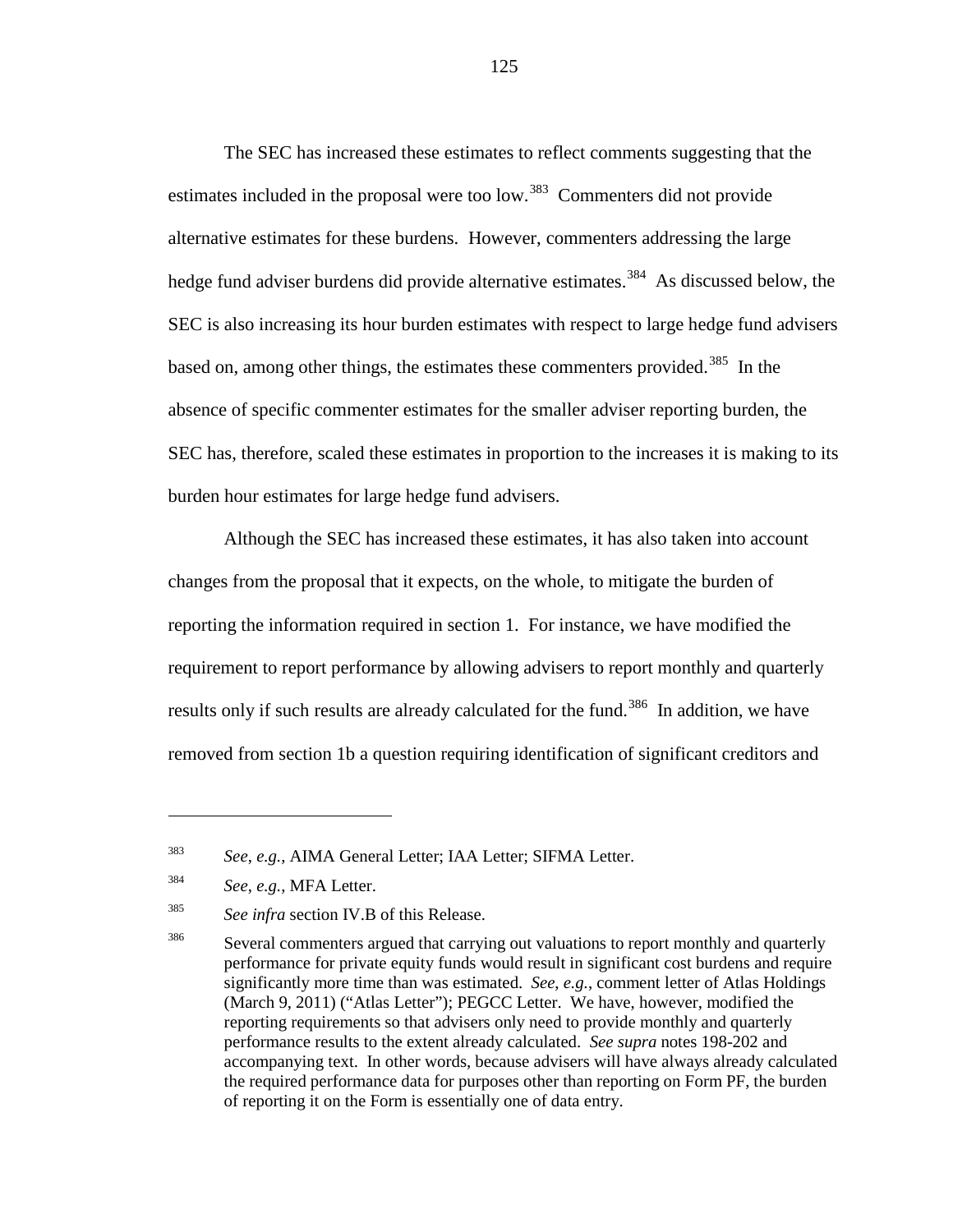substantially reduced the amount of information required with respect to trading and clearing practices in section 1c.<sup>387</sup> We have also made several global changes to the Form that we anticipate will reduce the burden of reporting. These include the removal of the certification, the increased ability of advisers to rely on their existing methodologies and recordkeeping practices and allowing advisers to omit information regarding parallel managed accounts from their responses to the Form.<sup>[388](#page-125-1)</sup> We have also added four new questions in section 1b that will increase the burden of completing that portion of the Form, but the SEC expects the other changes described above to result in a net reduction in the burden of completing the Form relative to the proposal.<sup>[389](#page-125-2)</sup>

Based on the foregoing, the SEC estimates that the amortized average annual

<span id="page-125-0"></span> $387$  One commenter suggested the question we removed would have been "very" burdensome." *See* PEGCC Letter.

<sup>388</sup> *See*, *e.g.*, *supra* section II.C.5 of this Release and notes [183](#page-60-0)[-188](#page-62-0) and accompanying text.

<span id="page-125-2"></span><span id="page-125-1"></span>

<sup>&</sup>lt;sup>389</sup> *See supra* section II.C.1 of this Release. The SEC originally proposed one of the new questions on Form ADV, and it requires that advisers report the assets and liabilities of each fund broken down using categories that are based on the fair value hierarchy established under GAAP. For advisers obtaining fund audits in accordance with GAAP or a similar international accounting standard, the burden of this question is simply that of entering the data on the Form. In the Implementing Adopting Release, the SEC estimated that approximately 3% of registered advisers have at least one private fund client that may not be audited. *See* Implementing Adopting Release, *supra* note [11,](#page-5-1) at nn. 634-636 and accompanying text. For this sub-group of advisers, the cost and hour burdens of determining fair values for the funds' assets have already been accounted for in connection with Form ADV because advisers are required to report regulatory assets under management in that form using the fair value of private fund assets. *See* Implementing Adopting Release, *supra* note [11,](#page-5-1) at section VI and nn. 632-641 and 723 and accompanying text. The question does not require advisers to determine the fair value of liabilities for which they do not already make such determination, so this subgroup of advisers would not incur an incremental cost to fair value liabilities in order to respond to this question. This sub-group of advisers may incur an additional hours burden to determine the categories applicable to the fund's assets and liabilities, and in determining to increase its average hour burden estimates for both smaller private fund advisers and Large Private Fund Advisers, the SEC has taken into account the contribution of this additional hours burden.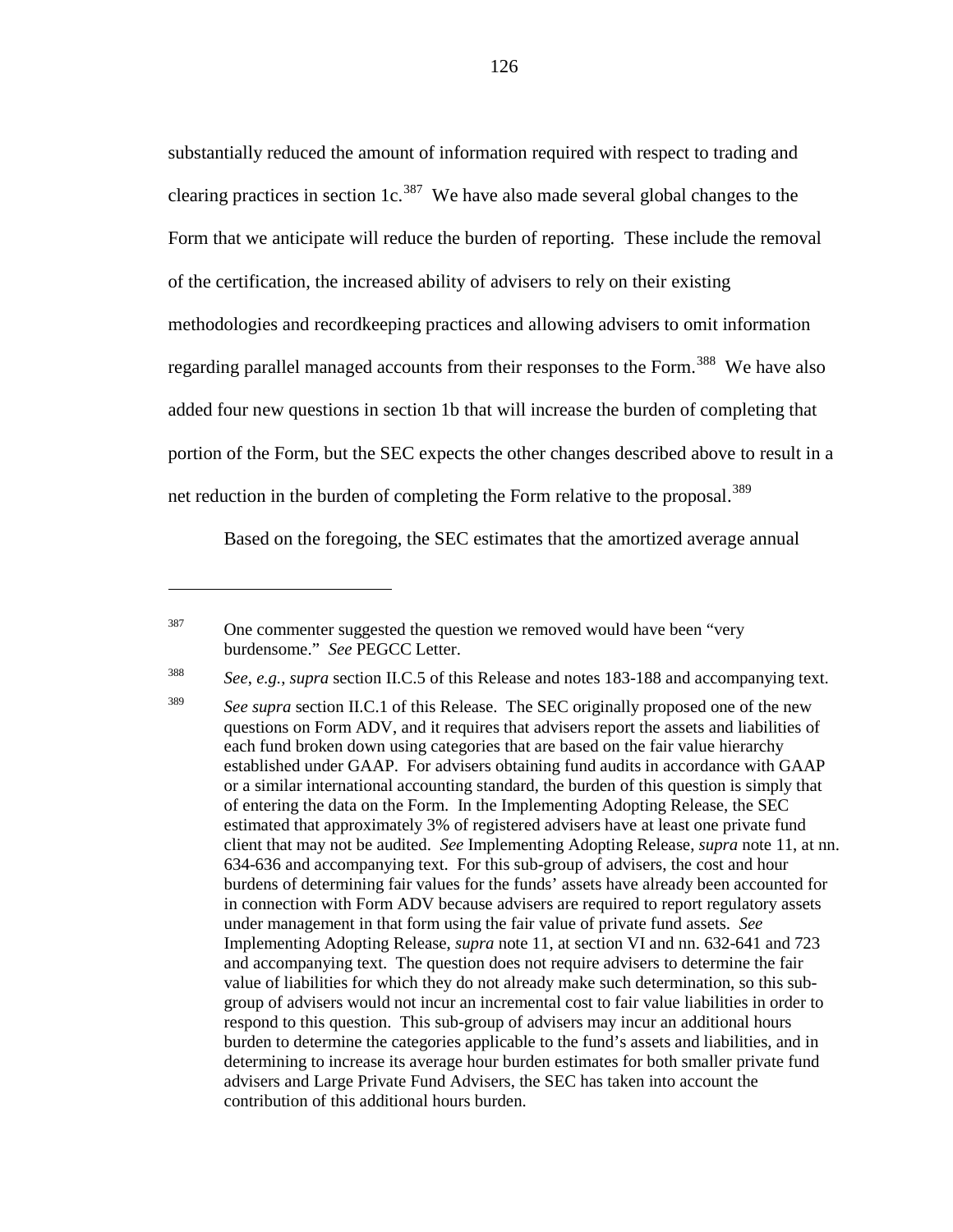burden of periodic filings will be 23 hours per smaller private fund adviser for each of the first three years,  $390$  and the amortized aggregate annual burden of periodic filings for smaller private fund advisers will be  $70,600$  hours for each of the first three years.<sup>[391](#page-126-1)</sup>

### **B. Burden Estimates for Large Hedge Fund Advisers**

The SEC estimates that 250 advisers will be classified as large hedge fund advisers.<sup>[392](#page-126-2)</sup> As discussed above, large hedge fund advisers must complete section 1 of the Form and provide additional information regarding the hedge funds they manage in section 2 of the Form. These advisers must report information regarding the hedge funds they manage on a quarterly basis.

Because large hedge fund advisers generally must report more information on Form PF than other private fund advisers, the SEC estimates that these advisers will require, on average, more hours than other Large Private Fund Advisers to configure systems and to compile, review and electronically file the required information. Accordingly, the SEC estimates that large hedge fund advisers will require an average of approximately 300 burden hours for an initial filing and 140 burden hours for each subsequent filing.<sup>[393](#page-126-3)</sup>

<span id="page-126-2"></span><sup>392</sup> *See supra* note [88.](#page-30-0)

<span id="page-126-0"></span> $390$  The SEC estimates that a smaller private fund adviser will make 3 annual filings in three years, for an amortized average annual burden of 23 hours (1 initial filing x 40 hours  $+2$ subsequent filings x 15 hours = 70 hours; and 70 hours  $\div$  3 years = approximately 23 hours). After the first three years, filers generally will not incur the start-up burdens applicable to the first filing.

<span id="page-126-1"></span><sup>&</sup>lt;sup>391</sup> 23 burden hours on average per year x 3,070 smaller private fund advisers =  $70,600$ burden hours per year.

<span id="page-126-3"></span><sup>&</sup>lt;sup>393</sup> The estimates of hour burdens and costs for large hedge fund advisers provided in the Paperwork Reduction Act and cost-benefit analyses are based, in part, on burden data that advisers provided in response to the FSA Survey and on the experience of SEC staff.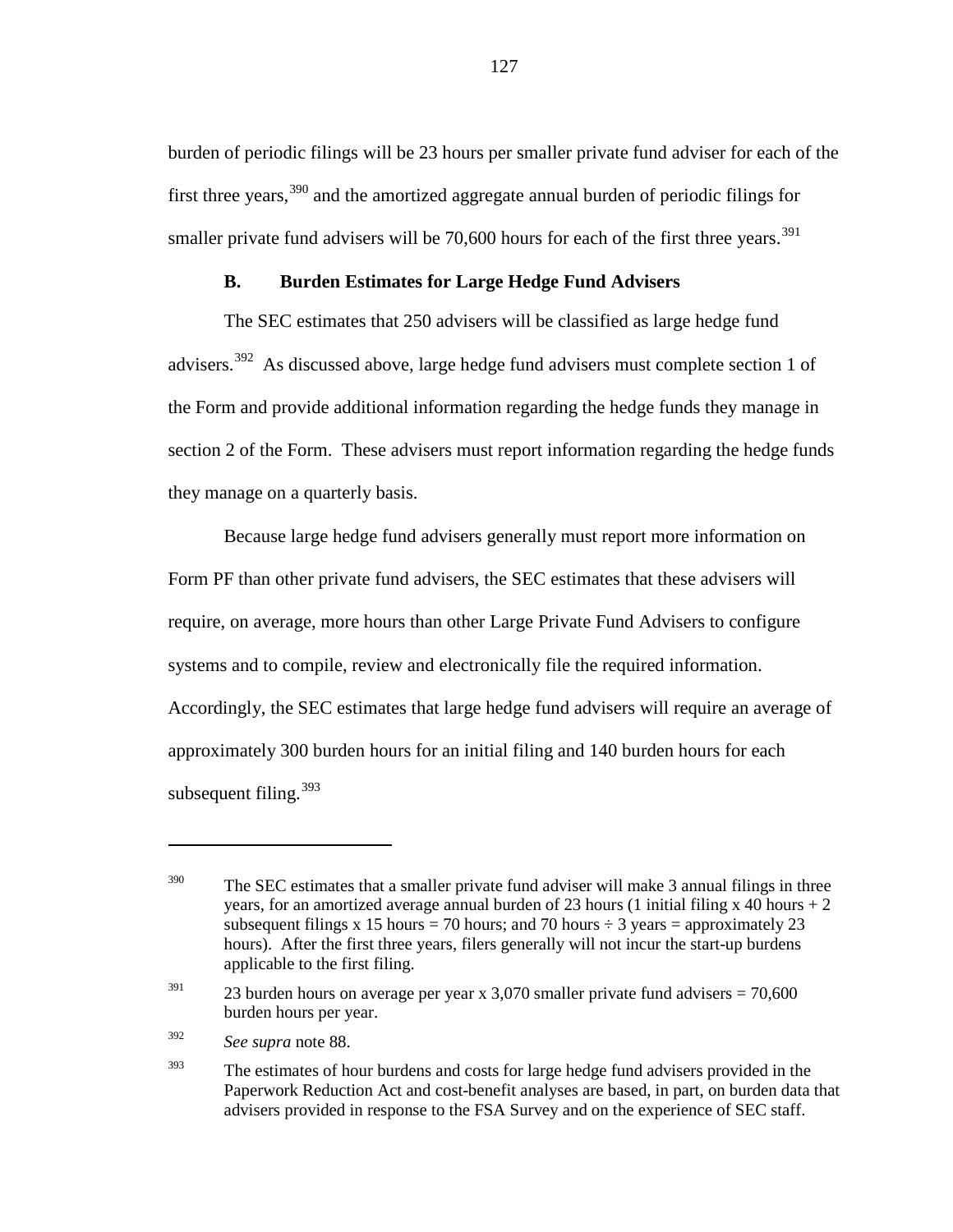<span id="page-127-2"></span>These estimates reflect an increase compared to the proposal from 75 to 300 hours for the initial filing and from 35 to 140 hours for subsequent filings. The SEC has increased these estimates to reflect comments suggesting that the estimates included in the proposal were too low.<sup>[394](#page-127-0)</sup> One industry group reported that some members attempted to complete the proposed version of Form PF for one or more funds and, "[b]ased on their experience, and recognizing that efficiencies will develop over time, [this group estimated] that large managers on average will expend 150-300 hours to submit the initial Form."<sup>[395](#page-127-1)</sup> The SEC has revised its estimates in this PRA analysis based on the top end of

 $\overline{a}$ 

These estimates also assume that some Large Private Fund Advisers will find it efficient to automate some portion of the reporting process, which will increase the burden of the initial filing but reduce the burden of subsequent filings. This efficiency gain is reflected in our burden estimates, which are higher for the first report than subsequent reports, and certain of the anticipated automation costs are accounted for in our cost estimates. *See infra* note [435](#page-138-0) and accompanying text. Of course, not all questions on Form PF impose the same burden, and the burden of responding to questions may vary substantially from adviser to adviser. These estimates are intended to reflect *averages* for compiling, reviewing and filing the Form, do not indicate the time that may be spent on specific questions and may not reflect the time spent by an individual adviser.

<span id="page-127-0"></span><sup>394</sup> *See*, *e.g.*, AIMA Letter; IAA Letter; Kleinberg General Letter; MFA Letter; TCW Letter.

<span id="page-127-1"></span><sup>395</sup> MFA Letter. This commenter referred to "large managers" generally, but based on the context, this comment appears to relate to large hedge fund advisers specifically. This commenter went on to state that "managers with more complex strategies will expend considerably more time." Other commenters addressing these estimates did not provide alternative estimates, though one indicated that some clients had already exceeded the Proposing Release's estimates in preparing to report on the proposed Form and another commenter, itself one of the largest private fund advisers in the United States, argued that the estimates were understated by "orders of magnitude." *See* BlackRock Letter; *see also* Kleinberg General Letter. In addition, advisers that manage many funds may incur higher costs than advisers that manage fewer funds even if they manage similar amounts of assets. The SEC's estimates are intended to reflect *average* burdens, and it recognizes that particular advisers may, based on their circumstances, incur burdens substantially greater than or less than the estimated averages. In addition, we have based our estimates in part on data that advisers provided in response to the FSA Survey regarding the time required to complete that survey. Although Form PF generally requires more information regarding hedge funds than the FSA Survey, the SEC believes, based on this data and based on the MFA comment letter, that the *average* burden of completing Form PF is very unlikely to be in the thousands or tens of thousands of hours.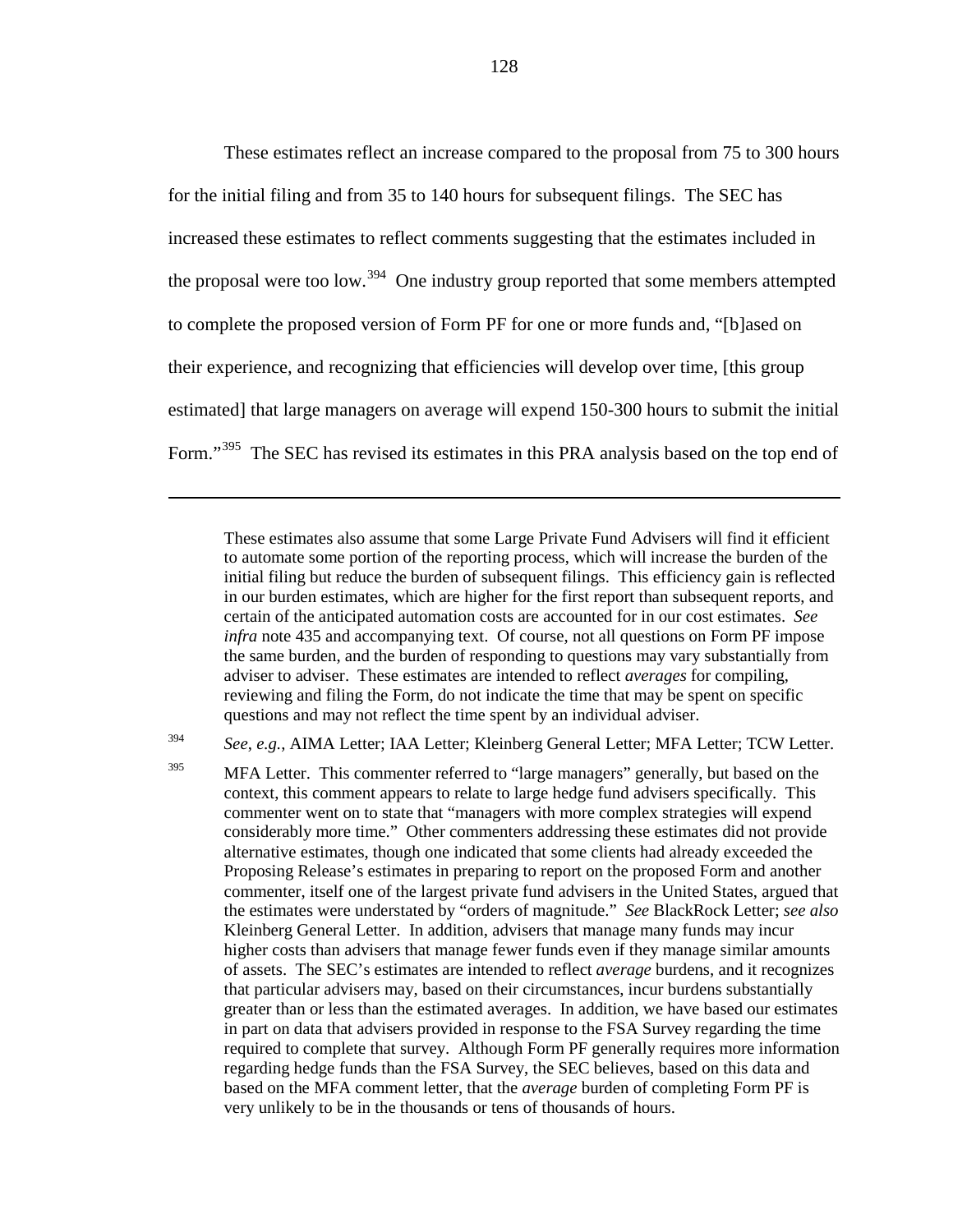this range, which represents a conservative interpretation of this commenter's estimate. This approach appears justified in this case based on other comments suggesting that the hours burden imposed on these advisers could be significantly higher than the SEC estimated in the Proposing Release.<sup>[396](#page-128-0)</sup>

The SEC notes, however, that this commenter's estimates were based on the Form as proposed and we have made a number of changes from the proposal that we expect, on the whole, to mitigate significantly the reporting burden. For example, we have modified a number of questions to reduce the amount of detail required or to allow advisers to rely more on their existing methodologies or recordkeeping practices, including questions regarding trading and clearing practices, interest rate sensitivities, geographical concentrations, turnover, collateral practices, CCP exposures and sensitivities to changes in specified market factors.<sup>[397](#page-128-1)</sup> We have also made several global changes to the Form that we anticipate will reduce the burden of reporting. These include allowing large hedge fund advisers to report only annually on funds that are not hedge funds, the removal of the certification, expanding the ability to disregard funds of funds and allowing advisers to omit information regarding parallel managed accounts from their responses to the Form.<sup>[398](#page-128-2)</sup> We have also added four new questions in section 1b, which will increase the burden of completing that portion of the Form.<sup>[399](#page-128-3)</sup> The SEC believes, however, that the increased burden attributable to these new questions is less than the

<span id="page-128-0"></span><sup>396</sup> *See supra* note [394](#page-127-2) and accompanying text.

<span id="page-128-1"></span><sup>397</sup> *See supra* section II.C.1 and II.C.2 of this Release.

<span id="page-128-2"></span><sup>398</sup> *See*, *e.g.*, *supra* sections II.B.1 and II.C.5 of this Release and note[s 129](#page-44-0) and [183](#page-60-0)[-188](#page-62-0) and accompanying text.

<span id="page-128-3"></span><sup>399</sup> *See supra* section II.C.1.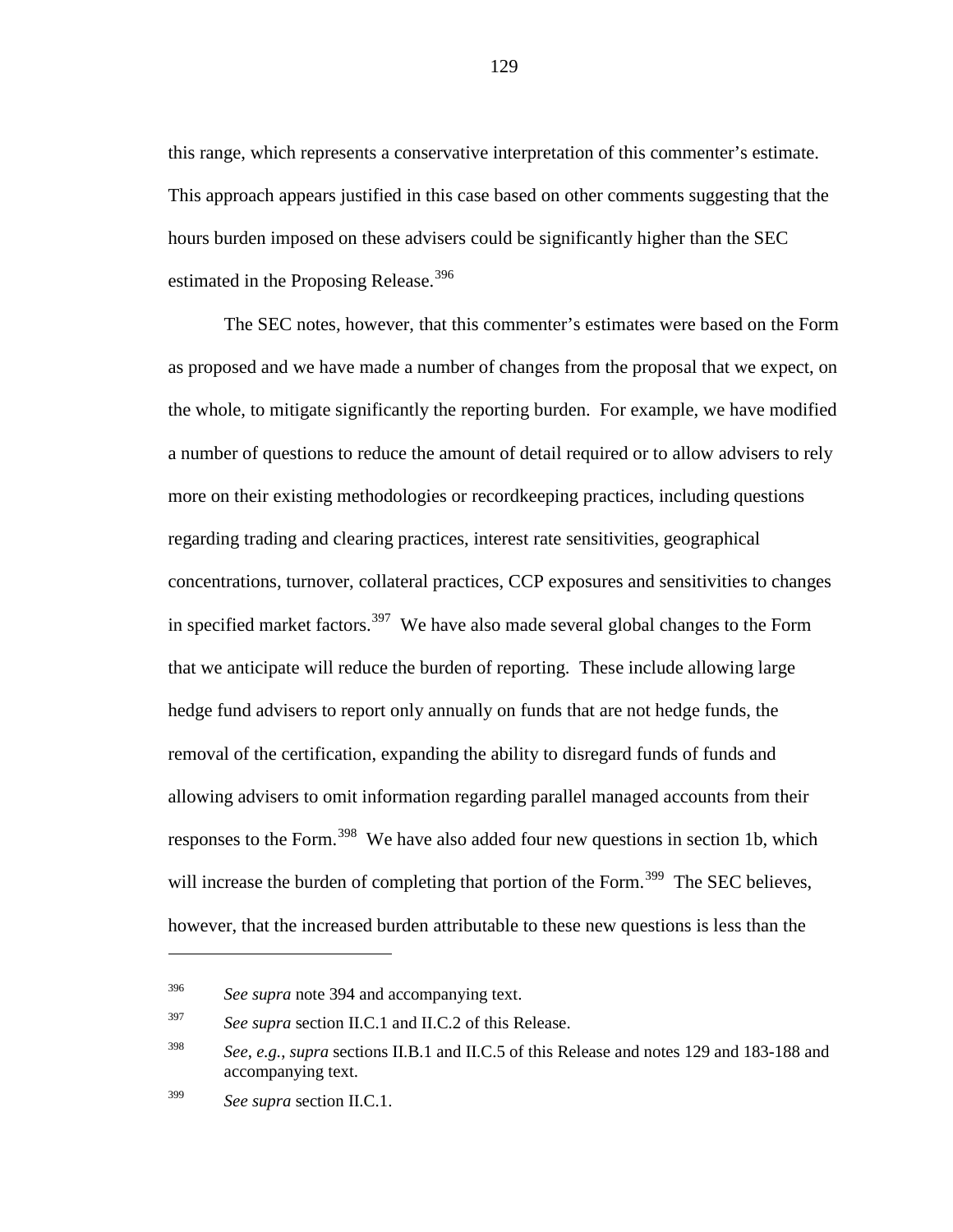reduced burden attributable to other changes to the Form because the new questions require limited information that, in many cases, will be readily available to advisers while some of the SEC's modifications to reduce the reporting burdens are intended to address areas of the Form that commenters identified as particularly burdensome. In light of these changes, the SEC believes that the commenter estimates, which were based on the proposed Form, likely represent an upper bound of the average burden to large hedge fund advisers.

Based on the foregoing, the SEC estimates that the amortized average annual burden of periodic filings will be 610 hours per large hedge fund adviser for each of the first three years. $400$  In the aggregate, the amortized annual burden of periodic filings will then be 153,000 hours for large hedge fund advisers for each of the first three years. $401$ 

### **C. Burden Estimates for Large Liquidity Fund Advisers**

The SEC estimates that 80 advisers will be classified as large liquidity fund advisers. $402$  Commenters did not address this estimate. As discussed above, large liquidity fund advisers must complete section 1 of the Form and provide additional information regarding the liquidity funds they manage in section 3 of the Form. In addition, these advisers must report information regarding the liquidity funds they manage on a quarterly basis.

<span id="page-129-1"></span><sup>401</sup> 610 burden hours on average per year x 250 large hedge fund advisers =  $153,000$  hours.

 $\overline{a}$ 

<span id="page-129-0"></span> $400$  The SEC estimates that a large hedge fund adviser will make 12 quarterly filings in three years, for an amortized average annual burden of 610 hours (1 initial filing x 300 hours + 11 subsequent filings x 140 hours = 1,840 hours; and 1,840 hours  $\div$  3 years = approximately 610 hours). After the first three years, filers generally will not incur the start-up burdens applicable to the first filing.

<span id="page-129-2"></span><sup>402</sup> *See supra* note [88.](#page-30-0)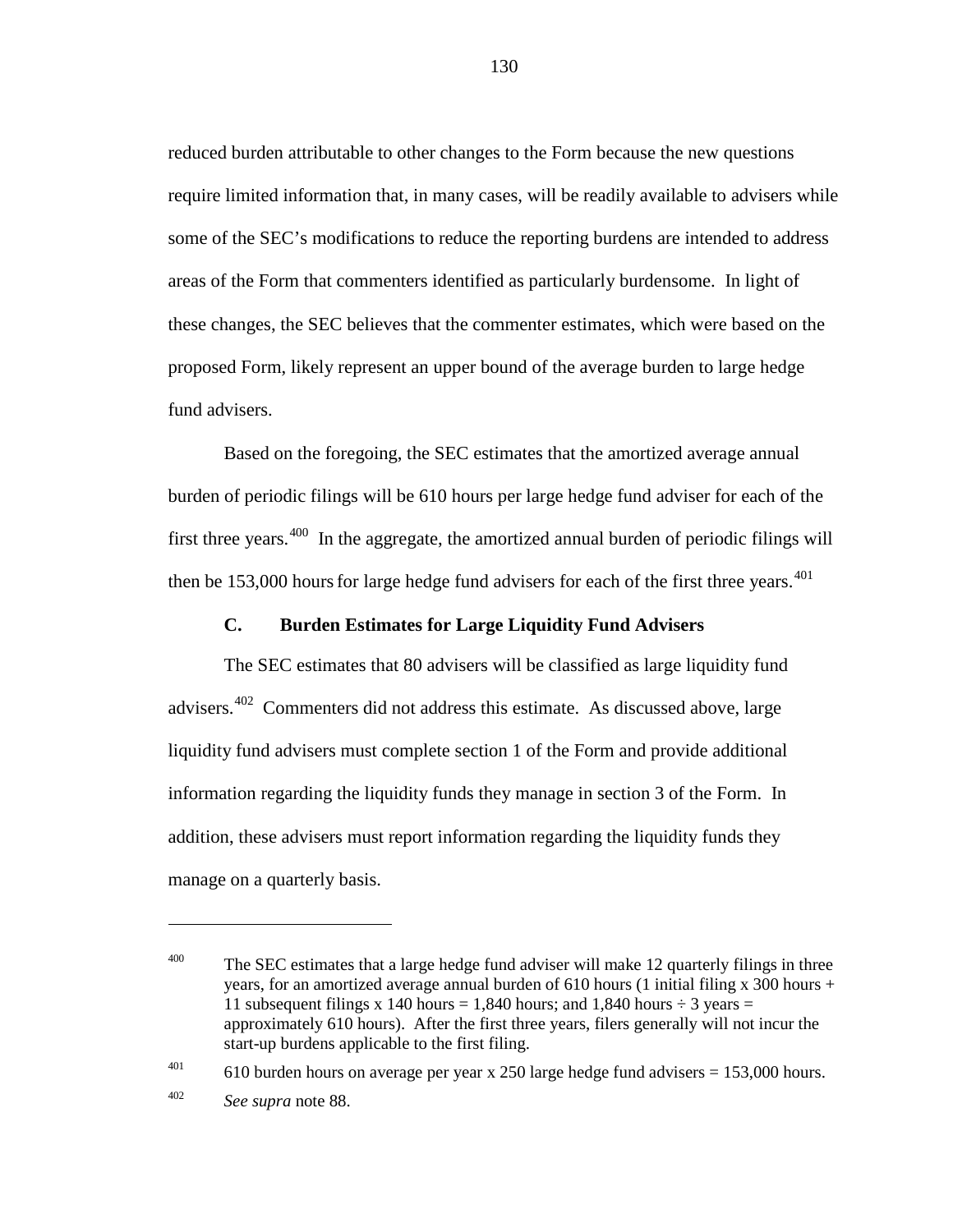Large liquidity fund advisers generally must report less information on Form PF than large hedge fund advisers but more information than large private equity advisers and smaller private fund advisers. Accordingly, the SEC estimates that large liquidity fund advisers will require, on average, fewer hours than large hedge fund advisers but more hours than other advisers to configure systems and to compile, review and electronically file the required information. Specifically, the SEC estimates these advisers will require an average of approximately 140 burden hours for an initial filing and 65 burden hours for each subsequent filing. $403$ 

These estimates reflect an increase compared to the proposal from 35 to 140 hours for the initial filing and from 16 to 65 hours for subsequent filings. The SEC has increased these estimates to reflect comments suggesting that the estimates included in the proposal were too low.<sup>[404](#page-130-1)</sup> Commenters did not provide alternative estimates for these burdens. However, commenters addressing the large hedge fund adviser burdens did

<span id="page-130-0"></span> $403$  The estimates of hour burdens and costs for large liquidity fund advisers provided in the Paperwork Reduction Act and cost-benefit analyses are based, in part, on a comparison to the requirements and estimated burden for large hedge fund advisers (which estimates, in turn, are based in part on burden data that advisers provided in response to the FSA Survey) and on the experience of SEC staff. These estimates also assume that some Large Private Fund Advisers will find it efficient to automate some portion of the reporting process, which will increase the burden of the initial filing but reduce the burden of subsequent filings. This efficiency gain is reflected in our burden estimates, which are higher for the first report than subsequent reports, and certain of the anticipated automation costs are accounted for in our cost estimates. *See infra* note [435](#page-138-0) and accompanying text. Of course, not all questions on Form PF impose the same burden, and the burden of responding to questions may vary substantially from adviser to adviser. These estimates are intended to reflect *averages* for compiling, reviewing and filing the Form, do not indicate the time that may be spent on specific questions and may not reflect the time spent by an individual adviser.

<span id="page-130-1"></span><sup>404</sup> *See*, *e.g.*, AIMA Letter; IAA Letter; BlackRock Letter. No commenters specifically addressed the burden estimates for liquidity fund advisers, though several commented on the burden estimates generally.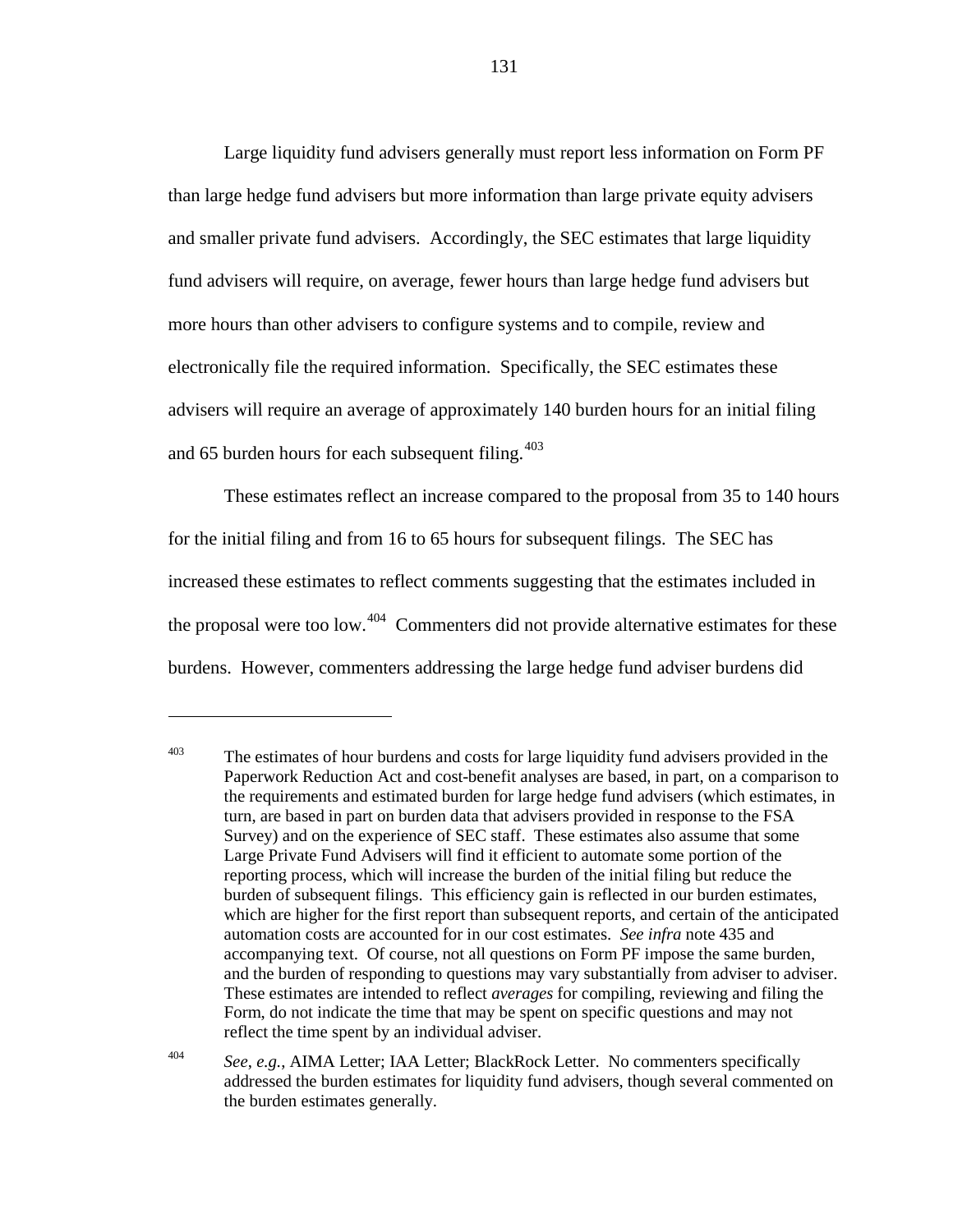provide alternative estimates.<sup>405</sup> As discussed above, the SEC is also increasing its hour burden estimates with respect to large hedge fund advisers based on, among other things, the estimates these commenters provided. $406$  In the absence of specific commenter estimates for the large liquidity fund adviser reporting burden, the SEC has, therefore, scaled these estimates in proportion to the increases it is making to its burden hour estimates for large hedge fund advisers.

Although the SEC has increased these estimates, it has also taken into account changes from the proposal that it expects, on the whole, to mitigate the burden of reporting for large liquidity fund advisers. For instance, we have eliminated from section 1b a question requiring identification of significant creditors.<sup>[407](#page-131-2)</sup> We have also made several global changes that we anticipate will reduce the burden of reporting. These include allowing large liquidity fund advisers to report only annually on funds that are not liquidity funds, removing the certification, expanding the ability to disregard funds of funds, the increased ability of advisers to rely on their existing methodologies and recordkeeping practices and allowing advisers to omit information regarding parallel managed accounts from their responses to the Form.<sup>[408](#page-131-3)</sup> We have also added four new questions in section 1b that will increase the burden of completing that portion of the

 $\overline{a}$ 

<span id="page-131-0"></span><sup>405</sup> *See*, *e.g.*, MFA Letter.

<span id="page-131-1"></span><sup>406</sup> *See supra* section IV.B of this Release.

<span id="page-131-2"></span><sup>407</sup> *See supra* section II.C.1 of this Release. One commenter suggested the question we removed would have been "very burdensome." *See* PEGCC Letter.

<span id="page-131-3"></span><sup>408</sup> *See*, *e.g.*, *supra* sections II.B.1 and II.C.5 of this Release and note[s 129](#page-44-0) and [183](#page-60-0)[-188](#page-62-0) and accompanying text.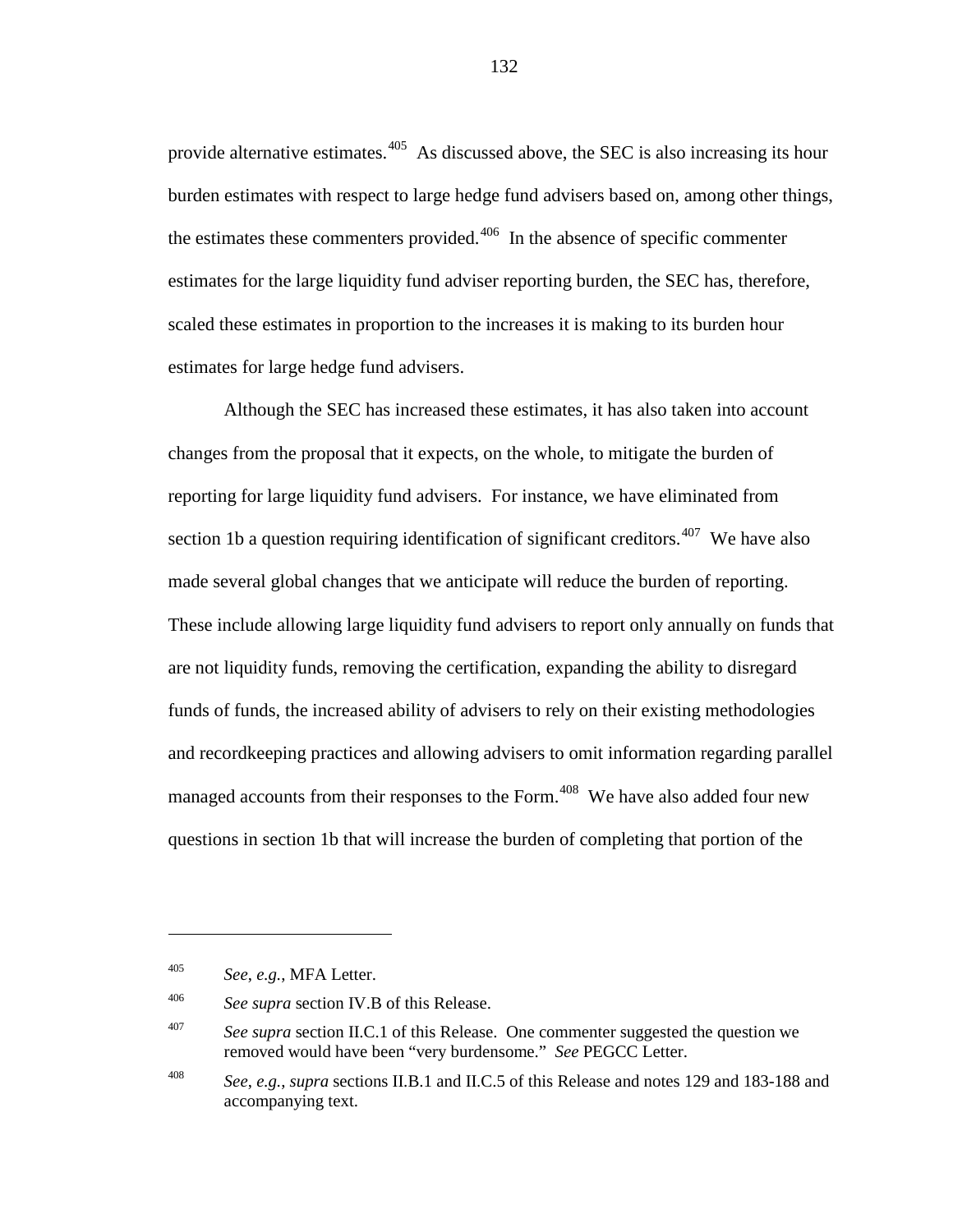Form, but the SEC expects the other changes described above to result in a net reduction in the burden of completing the Form relative to the proposal.<sup>[409](#page-132-0)</sup>

Based on the foregoing, the SEC estimates that the amortized average annual burden of periodic filings will be 290 hours per large liquidity fund adviser for each of the first three years.<sup>[410](#page-132-1)</sup> In the aggregate, the amortized annual burden of periodic filings will then be 23,200 hours for large liquidity fund advisers for each of the first three years. [411](#page-132-2)

### **D. Burden Estimates for Large Private Equity Advisers**

The SEC estimates that 170 advisers will be classified as large private equity advisers.<sup>[412](#page-132-3)</sup> As discussed above, large private equity advisers must complete section 1 of the Form and provide additional information regarding the private equity funds they manage in section 4 of the Form. These advisers are only required to report on an annual basis.

Large private equity advisers generally must report less information on Form PF than other Large Private Fund Advisers but more information than smaller private fund advisers. Accordingly, the SEC estimates that large private equity advisers will require, on average, fewer hours than large hedge fund advisers and large liquidity fund advisers

<span id="page-132-2"></span><sup>411</sup> 290 burden hours on average per year x 80 large hedge fund advisers  $= 23,200$  hours.

<span id="page-132-0"></span><sup>409</sup> *See supra* section II.C.1 of this Release.

<span id="page-132-1"></span><sup>&</sup>lt;sup>410</sup> The SEC estimates that a large liquidity fund adviser will make 12 quarterly filings in three years, for an amortized average annual burden of 290 hours (1 initial filing x 140 hours + 11 subsequent filings x 65 hours = 855 hours; and 855 hours  $\div$  3 years = approximately 290 hours). After the first three years, filers generally will not incur the start-up burdens applicable to the first filing.

<span id="page-132-3"></span><sup>412</sup> *See supra* note [89.](#page-31-0)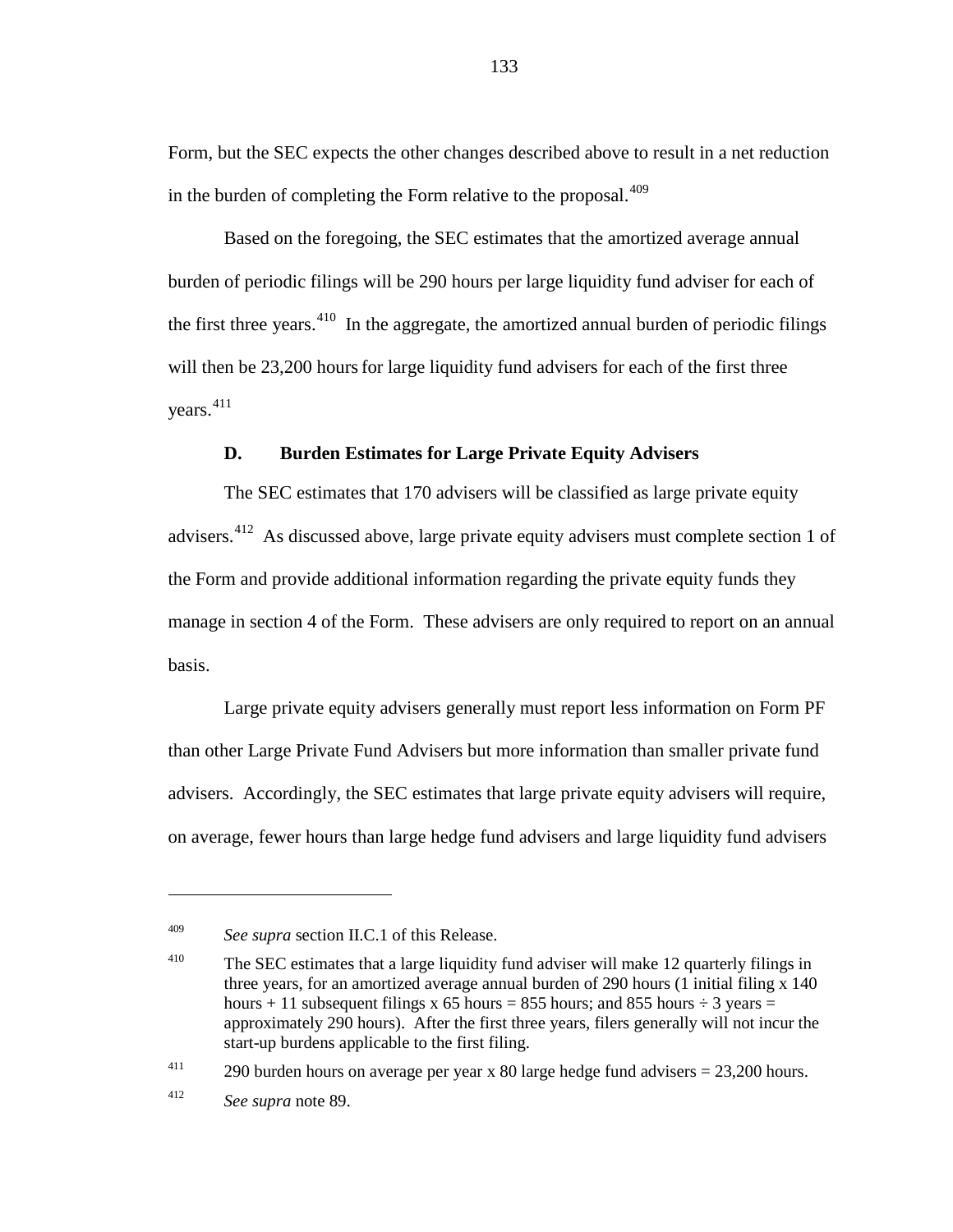but more hours than other advisers to configure systems and to compile, review and electronically file the required information. Specifically, the SEC estimates these advisers will require an average of approximately 100 burden hours for an initial filing and 50 burden hours for each subsequent filing.  $413$ 

These estimates reflect an increase compared to the proposal from 25 to 100 hours for the initial filing and from 12 to 50 hours for subsequent filings. The SEC has increased these estimates to reflect comments suggesting that the estimates included in the proposal were too low.<sup>[414](#page-133-1)</sup> Commenters did not provide alternative estimates for these burdens. However, commenters addressing the large hedge fund adviser burdens did provide alternative estimates.<sup>415</sup> As discussed above, the SEC is also increasing its hour burden estimates with respect to large hedge fund advisers based on, among other things, the estimates these commenters provided. $416$  In the absence of specific commenter estimates for the large private equity adviser reporting burden, the SEC has, therefore,

<span id="page-133-0"></span><sup>&</sup>lt;sup>413</sup> The estimates of hour burdens and costs for large private equity advisers provided in the Paperwork Reduction Act and cost-benefit analyses are based, in part, on a comparison to the requirements and estimated burden for large hedge fund advisers (which estimates, in turn, are based in part on burden data that advisers provided in response to the FSA Survey) and on the experience of SEC staff. These estimates also assume that some Large Private Fund Advisers will find it efficient to automate some portion of the reporting process, which will increase the burden of the initial filing but reduce the burden of subsequent filings. This efficiency gain is reflected in our burden estimates, which are higher for the first report than subsequent reports, and certain of the anticipated automation costs are accounted for in our cost estimates. *See infra* note [435](#page-138-0) and accompanying text. Of course, not all questions on Form PF impose the same burden, and the burden of responding to questions may vary substantially from adviser to adviser. These estimates are intended to reflect *averages* for compiling, reviewing and filing the Form, do not indicate the time that may be spent on specific questions and may not reflect the time spent by an individual adviser.

<span id="page-133-1"></span><sup>414</sup> *See*, *e.g.*, Atlas Letter; PEGCC Letter; USCC Letter.

<span id="page-133-2"></span><sup>415</sup> *See*, *e.g.*, MFA Letter.

<span id="page-133-3"></span><sup>416</sup> *See supra* section IV.B of this Release.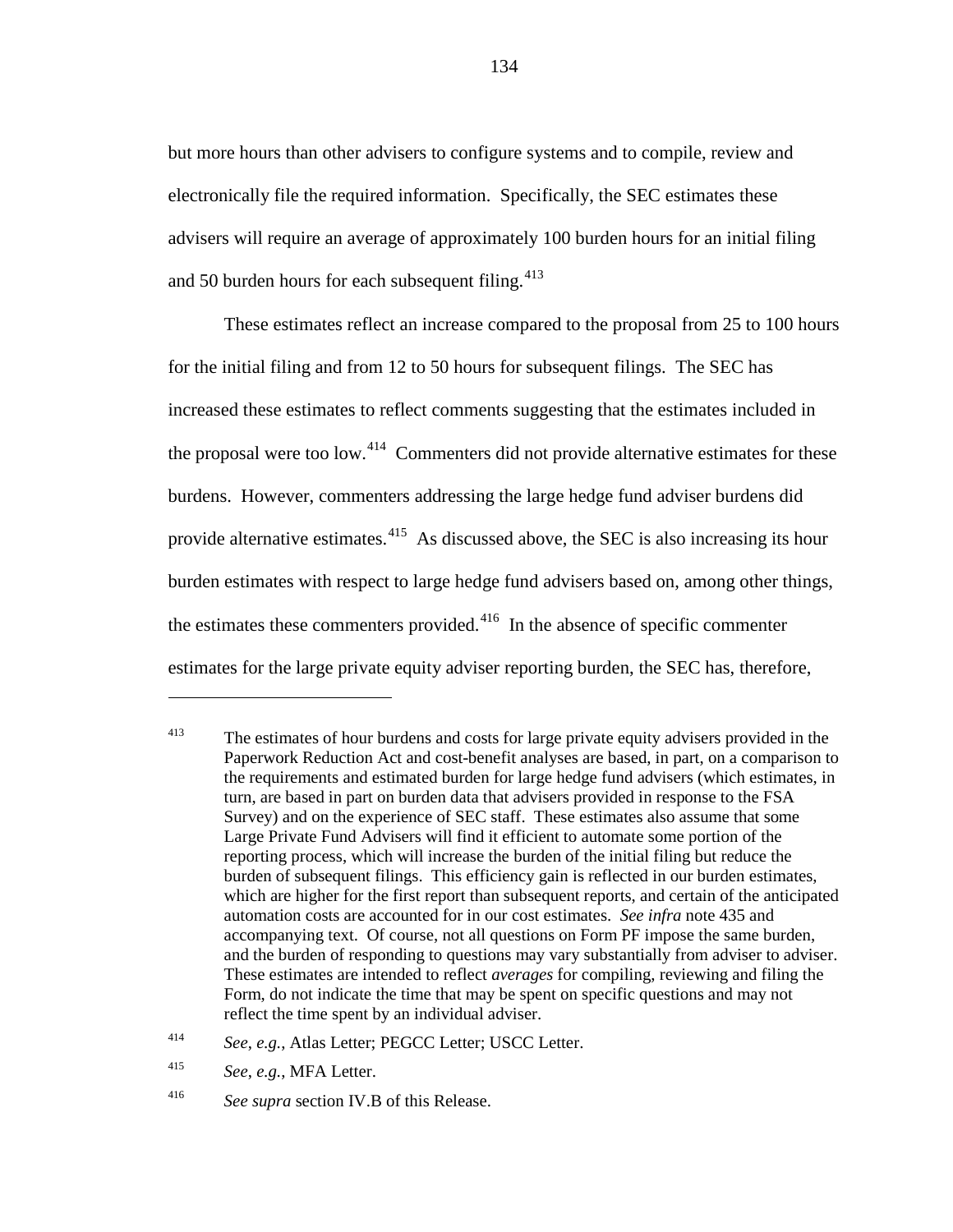scaled these estimates in proportion to the increases it is making to its burden hour estimates for large hedge fund advisers.

Although the SEC has increased these estimates, it has also taken into account changes from the proposal that it expects, on the whole, to mitigate the burden of reporting for large private equity advisers. For instance, we have modified the requirement to report performance by allowing advisers to report monthly and quarterly results only if such results are already calculated for the fund.<sup>[417](#page-134-0)</sup> In addition, we have eliminated from section 1b a question requiring identification of significant creditors and have revised questions in section 4 requiring information regarding portfolio company leverage to align the information required more closely with information available on the balance sheets of those companies.<sup>[418](#page-134-1)</sup> We have also made several global changes to the Form that we anticipate will reduce the burden of reporting. These include requiring only annual (rather than quarterly) reporting, removing the certification, expanding the ability to disregard funds of funds, increasing the ability of advisers to rely on their existing methodologies and recordkeeping practices and allowing advisers to omit information regarding parallel managed accounts from their responses to the Form.<sup>[419](#page-134-2)</sup> We have also added four new questions in section 1b that will increase the burden of completing that

<span id="page-134-0"></span><sup>417</sup> *See supra* note [386.](#page-124-4)

<span id="page-134-1"></span><sup>&</sup>lt;sup>418</sup> *See supra* sections II.C.1 and II.C.4 of this Release. One commenter suggested the question we removed would have been "very burdensome." *See* PEGCC Letter.

<span id="page-134-2"></span><sup>419</sup> *See*, *e.g.*, *supra* sections II.B.1 and II.C.5 of this Release and note[s 129](#page-44-0) and [183](#page-60-0)[-188](#page-62-0) and accompanying text.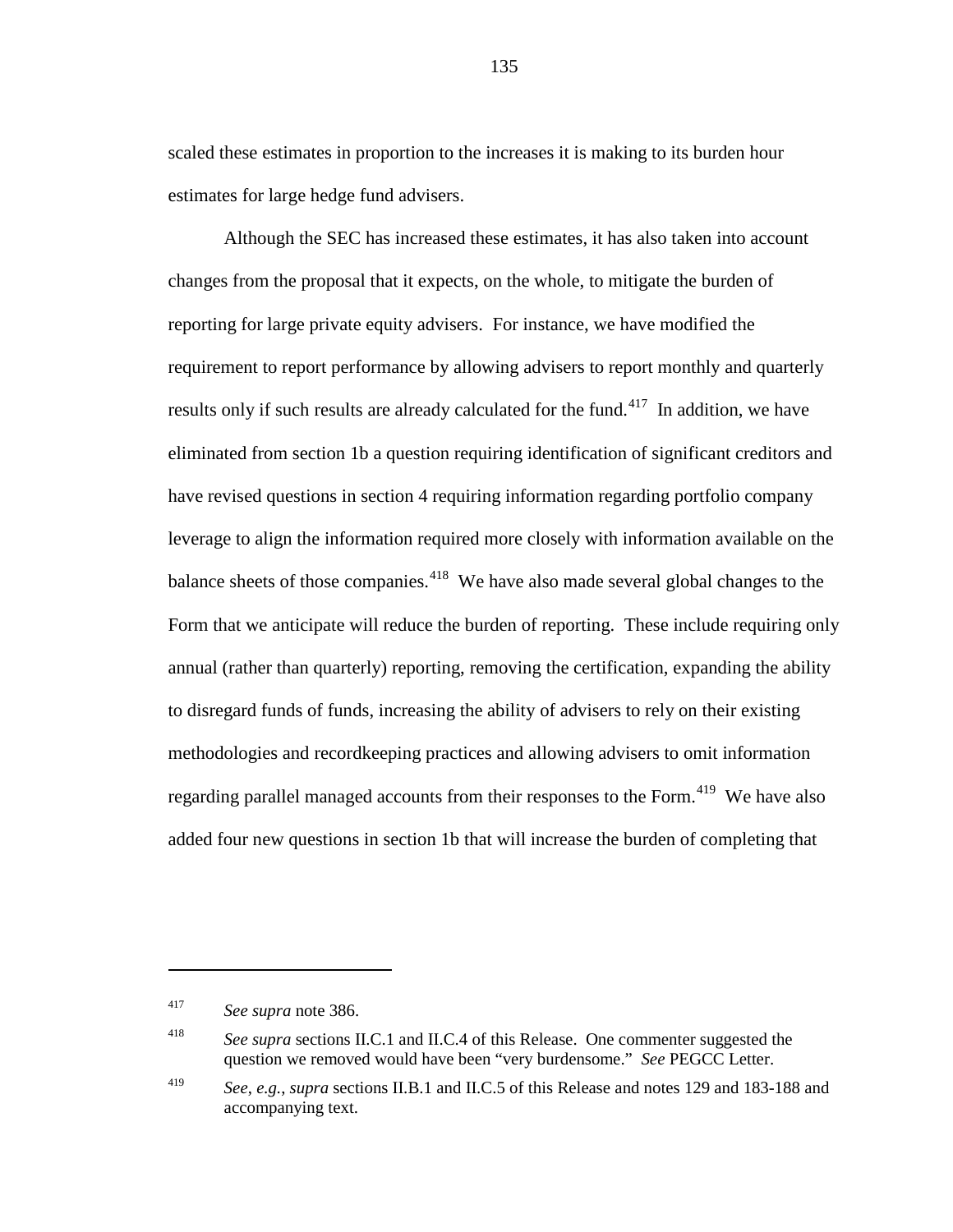portion of the Form, but the SEC expects the other changes described above to result in a net reduction in the burden of completing the Form relative to the proposal.  $420$ 

Based on the foregoing, the SEC estimates that the amortized average annual burden of periodic filings will be 67 hours per large private equity adviser for each of the first three years.<sup>[421](#page-135-1)</sup> In the aggregate, the amortized annual burden of periodic filings will then be 11,400 hours for large private equity advisers for each of the first three years.<sup>[422](#page-135-2)</sup>

# **E. Burden Estimates for Transition Filings, Final Filings and Temporary Hardship Exemption Requests**

In addition to periodic filings, a private fund adviser must file very limited information on Form PF in three situations.

First, any adviser that transitions from quarterly to annual filing because it has ceased to be a large hedge fund or large liquidity fund adviser must file a Form PF indicating that it is no longer obligated to report on a quarterly basis. The SEC estimates that approximately 9 percent of quarterly filers will need to make a transition filing each year with a burden of 0.25 hours, or a total of 7 burden hours per year for all private fund advisers.<sup>[423](#page-135-3)</sup> No commenters addressed these estimates. The SEC has not changed its

 $\overline{a}$ 

<span id="page-135-2"></span><sup>422</sup> 67 burden hours on average per year x 170 large private equity advisers = 11,400 hours.

<span id="page-135-0"></span><sup>420</sup> *See supra* section II.C.1 of this Release.

<span id="page-135-1"></span> $421$  The SEC estimates that a large private equity adviser will make 3 annual filings in three years, for an amortized average annual burden of 67 hours (1 initial filing x 100 hours  $+2$ subsequent filings x 50 hours = 200 hours; and 200 hours  $\div$  3 years = approximately 67 hours). After the first three years, filers generally will not incur the start-up burdens applicable to the first filing.

<span id="page-135-3"></span> $423$  This estimate is based on IARD data on the frequency of advisers to one or more private funds ceasing to have assets under management sufficient to cause them to be large hedge fund or large liquidity fund advisers. ((80 large liquidity fund advisers + 250 large hedge fund advisers) x  $0.09$  x  $0.25$  hours = 7 hours.)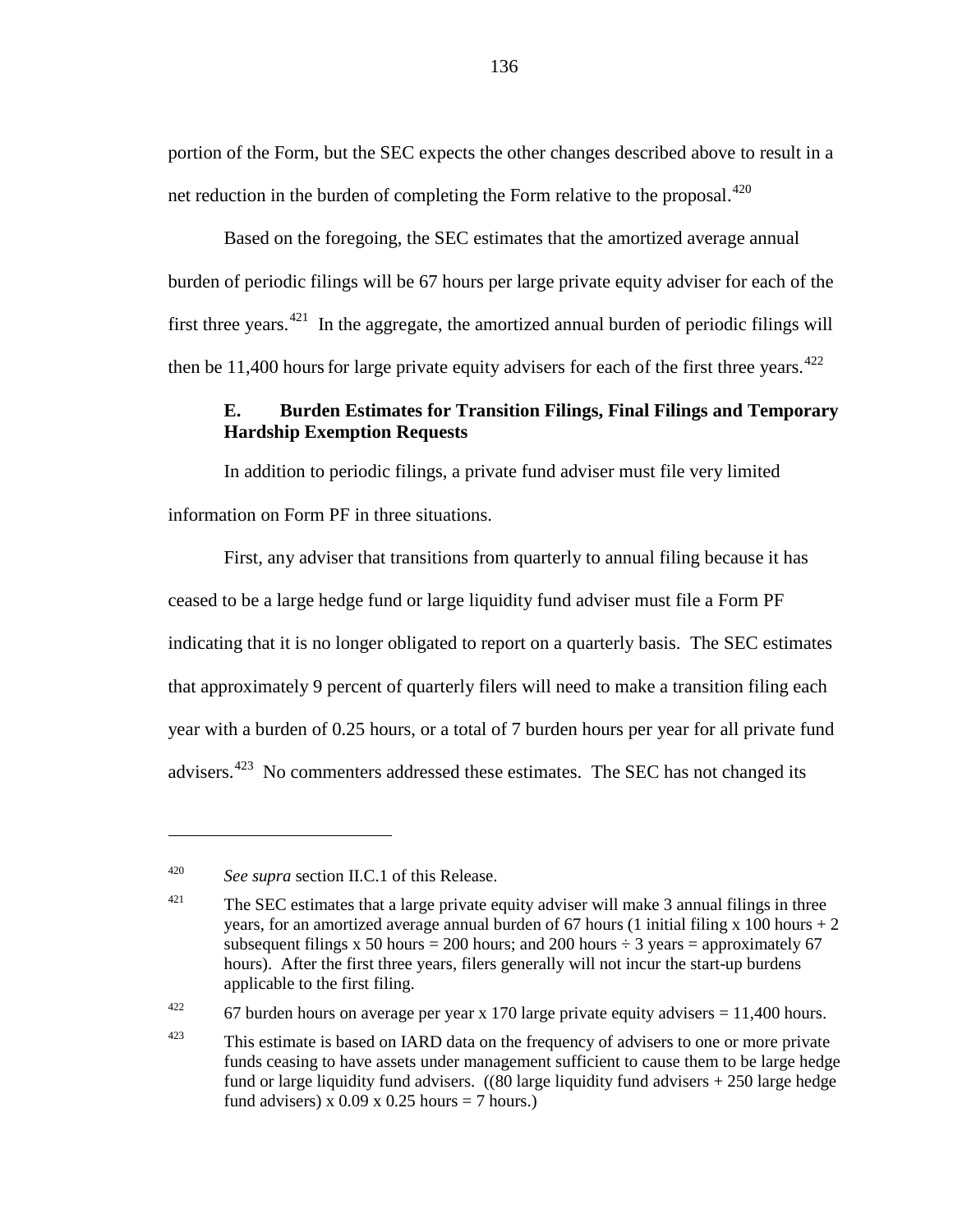estimates of the rate of transition filings and the burden hours per filing from the proposal, but it has reduced its estimate of the total burden hours per year because fewer filers will be required to report on a quarterly basis.<sup>[424](#page-136-0)</sup>

Second, filers who are no longer subject to Form PF's periodic reporting requirements must file a final report indicating that fact. The SEC estimates that approximately 8 percent of the advisers required to file Form PF will have to file such a report each year with a burden of 0.25 of an hour, or a total of 71 burden hours per year for all private fund advisers. $425$  No commenters addressed these estimates. The SEC has not changed its estimates of the rate of final filings and the burden hours per filing from the proposal, but it has reduced its estimate of the total burden hours per year because the addition of a minimum reporting threshold will result in fewer filers reporting on Form PF. $426$ 

Finally, an adviser experiencing technical difficulties in submitting Form PF may request a temporary hardship exemption by filing portions of Form PF in paper format.<sup>[427](#page-136-3)</sup> The information that must be filed is comparable to the information that Form ADV filers provide on Form ADV-H when requesting a temporary hardship exemption relating to that form. In the case of Form ADV-H, the SEC has estimated that the average burden of

<span id="page-136-2"></span><sup>426</sup> *See supra* section II.A of this Release.

<span id="page-136-0"></span> $424$  Under the proposal, large private equity advisers would also have been required to file on a quarterly basis. *See supra* section II.B.1 of this Release.

<span id="page-136-1"></span> $425$  Estimate is based on IARD data on the frequency of advisers to one or more private funds withdrawing from SEC registration.  $(3,570$  private fund advisers x 0.08 x 0.25 hours = 71 hours.)

<span id="page-136-3"></span><sup>&</sup>lt;sup>427</sup> *See* Advisers Act rule 204(b)-1(f). The rule requires that the adviser complete and file Item A of Section 1a and Section 5 of Form PF, checking the box in Section 1a indicating that the filing is a request for a temporary hardship exemption.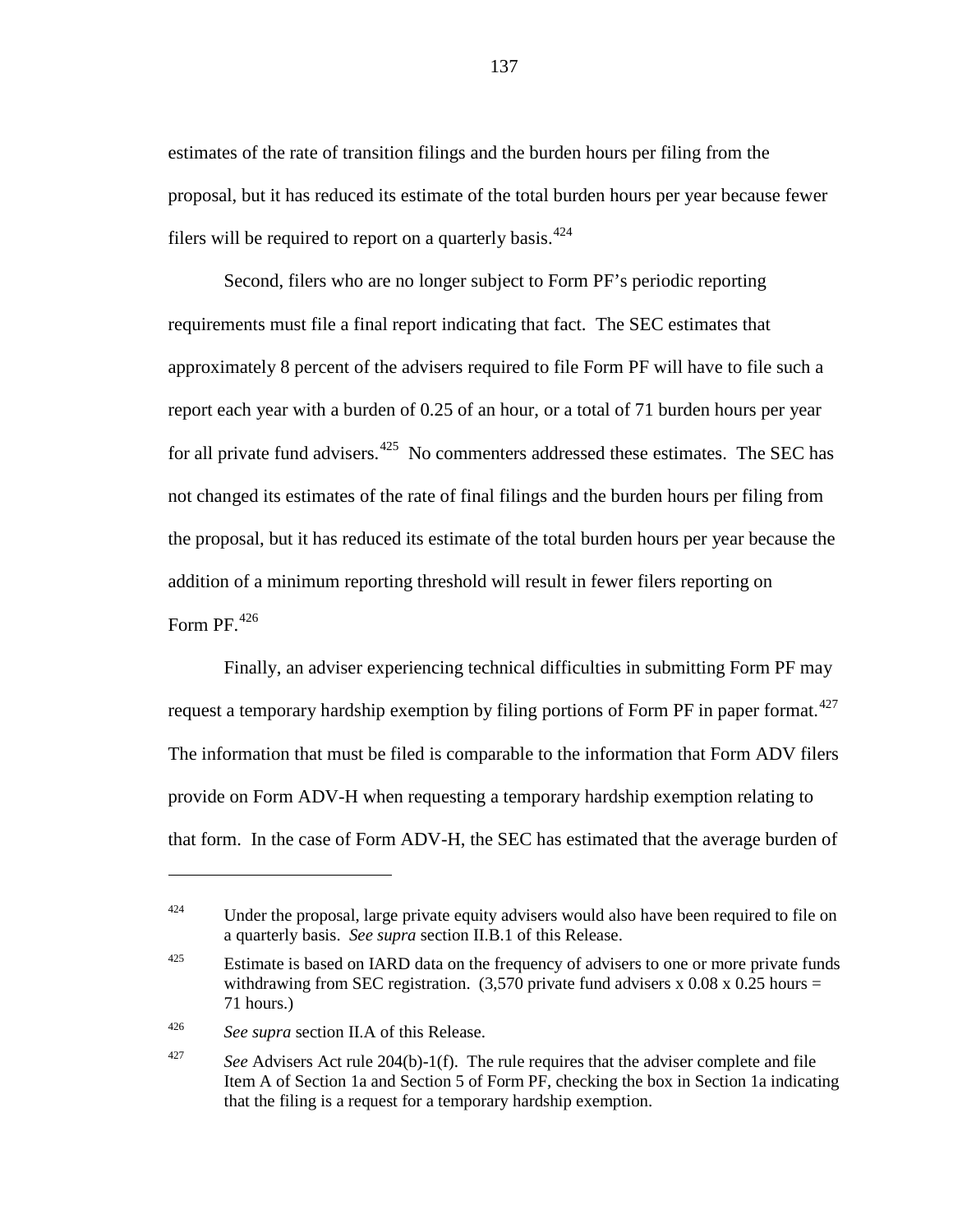filing is 1 hour and that approximately 1 in every 1,000 advisers will file annually.<sup>428</sup> Assuming that Form PF filers request hardship exemptions at the same rate and that the applications impose the same burden per filing, the SEC expects approximately 4 filers to request a temporary hardship exemption each year<sup>[429](#page-137-1)</sup> for a total of 4 burden hours.<sup>[430](#page-137-2)</sup> No commenters addressed these estimates, and they remain unchanged from the proposal.

#### **F. Aggregate Hour Burden Estimates**

Based on the foregoing, the SEC estimates that Form PF would result in an aggregate of 258,000 burden hours per year for all private fund advisers for each of the first three years, or 72 burden hours per year on average for each private fund adviser over the same period. $431$ 

#### **G. Cost Burden**

 $\overline{a}$ 

In addition to the hour burdens identified above, advisers subject to the Form PF reporting requirements will incur cost burdens. Firms required to file Form PF must also pay filing fees. In a separate order, the SEC has established filing fees for the Form PF filing system of \$150 per annual filing and \$150 per quarterly filing.<sup>[432](#page-137-4)</sup> We estimate that

<span id="page-137-0"></span><sup>428</sup> *See* Implementing Adopting Release, *supra* note [11,](#page-5-1) at section VI.F.

<span id="page-137-1"></span><sup>&</sup>lt;sup>429</sup> 3,570 private fund advisers x 1 request per 1,000 advisers = approximately 4 advisers.

<span id="page-137-2"></span><sup>&</sup>lt;sup>430</sup> 4 advisers x 1 hour per response  $=$  4 hours.

<span id="page-137-3"></span> $431$  70,600 hours for periodic filings by smaller advisers  $+ 153,000$  hours for periodic filings by large hedge fund advisers + 23,200 hours for periodic filings by large liquidity fund advisers  $+11,400$  hours for periodic filings by large private equity fund advisers  $+7$ hours per year for transition filings  $+ 71$  hours per year for final filings  $+ 4$  hours per year for temporary hardship requests = approximately  $258,000$  hours per year.  $258,000$  hours per year  $\div$  3,570 total advisers = 72 hours per year on average.

<span id="page-137-4"></span><sup>432</sup> *See supra* section II.E of this Release.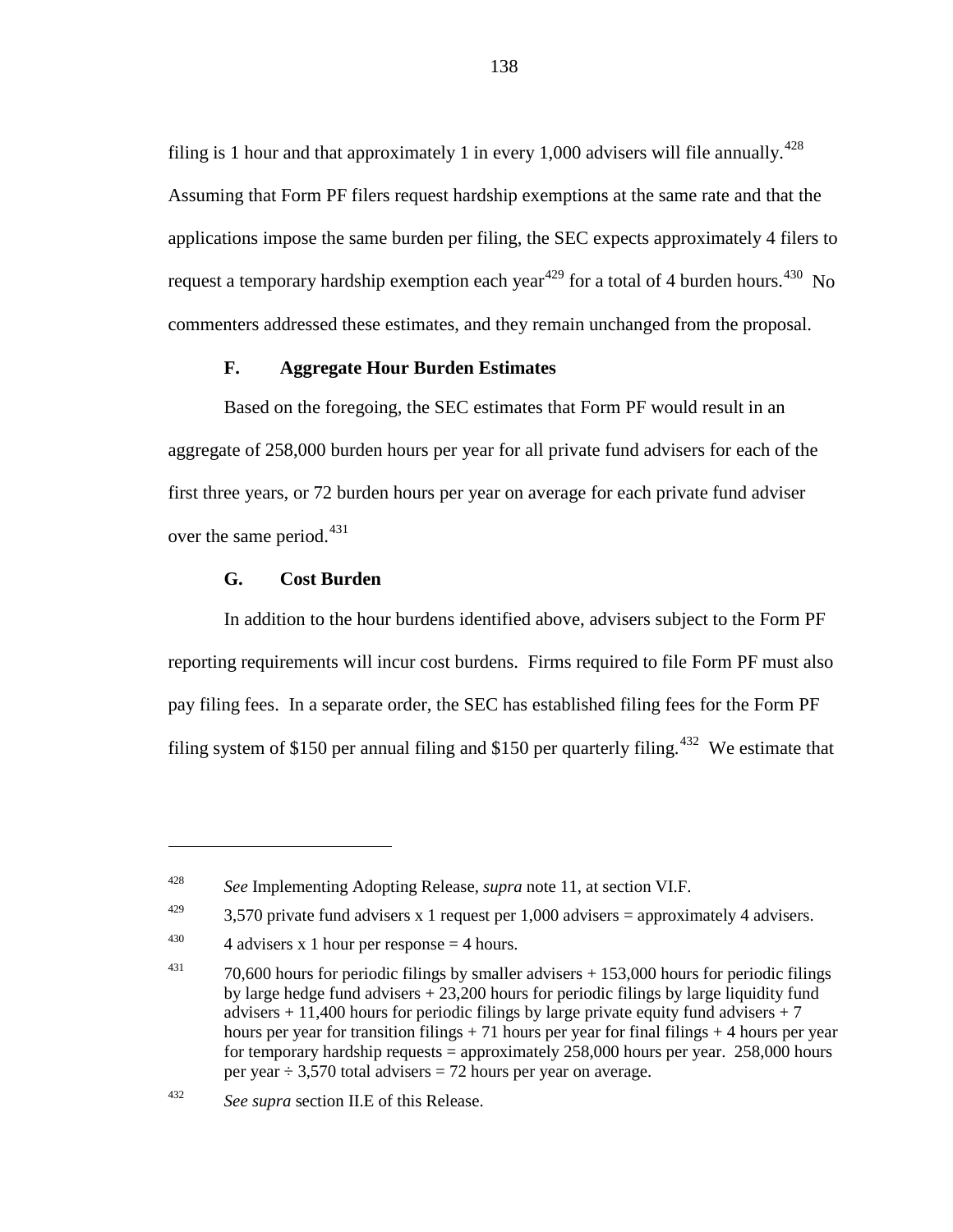this will result in advisers paying aggregate filing fees of approximately \$684,000 per year.<sup>[433](#page-138-1)</sup>

<span id="page-138-0"></span>Several commenters suggested that advisers would also need to modify existing systems or deploy new systems to support Form PF reporting.<sup>[434](#page-138-2)</sup> As discussed in the Proposing Release and below, the SEC acknowledges that advisers may incur costs to develop systems and expects that Large Private Fund Advisers, in particular, may find it efficient to automate some portion of the reporting process, which will increase the burden of the initial filing but reduce the burden of subsequent filings.<sup>[435](#page-138-3)</sup> The SEC has assumed that some of the hours that it estimates advisers will spend on preparing their initial filings on Form PF will be attributable to programmers preparing systems for the reporting.<sup>436</sup> The SEC understands that some advisers may outsource all or a portion of these systems requirements to software consultants, vendors, filing agents or other thirdparty service providers and believes that the emergence of such service providers may serve to make filing on Form PF more efficient than is reflected in its estimates. $437$ 

<span id="page-138-6"></span><span id="page-138-1"></span><sup>&</sup>lt;sup>433</sup> ((3,070 smaller private fund advisers + 170 large private equity advisers) x \$150 per annual filing) + ((250 large hedge fund advisers + 80 large private equity advisers) x \$150 per quarterly filing x 4 quarterly filings per year) =  $$684,000$  per year.

<span id="page-138-2"></span><sup>434</sup> *See*, *e.g.*, BlackRock Letter; IAA Letter; Kleinberg General Letter; PEGCC Letter; SIFMA Letter.

<span id="page-138-3"></span><sup>435</sup> *See infra* section V.B of this Release, especially nn. [511](#page-162-0)[-515;](#page-163-0) Proposing Release, *supra* not[e 11,](#page-5-1) at section V.B.

<span id="page-138-4"></span><sup>436</sup> *See infra* notes [511,](#page-162-0) [513](#page-162-1) and [515.](#page-163-0)

<span id="page-138-5"></span><sup>&</sup>lt;sup>437</sup> The SEC has based its estimates on the use of internal resources, for which some cost data is available, because it believes that an adviser would engage third-party service providers only if the external costs were comparable, or less than, the estimated internal costs of compiling, reviewing and filing the Form PF. As a result, the SEC's estimates of hour and cost burdens in this PRA analysis, and of costs in section V.B of this Release, may overstate the actual burdens and costs that will be incurred once third-party services become available.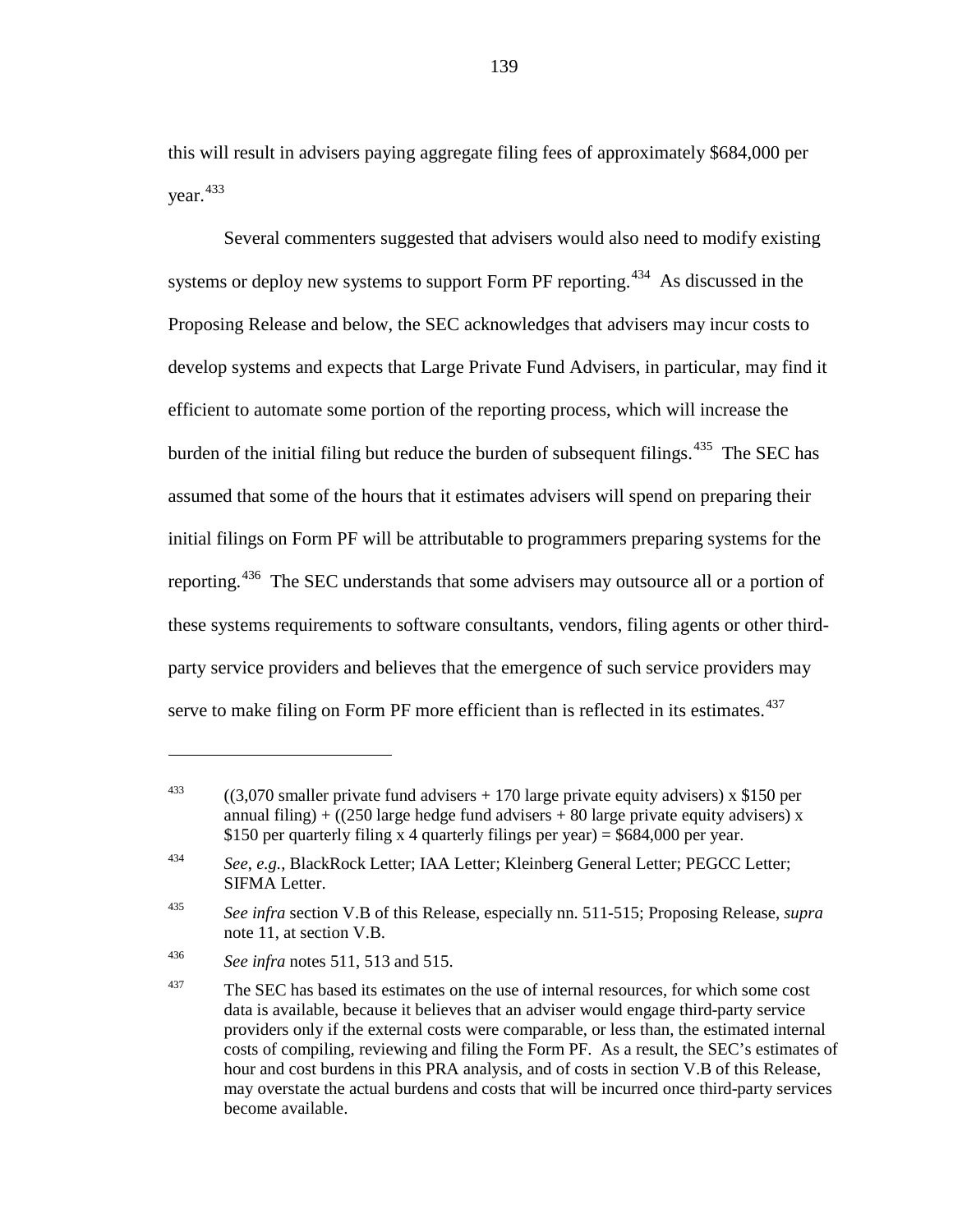Advisers may also incur costs associated with the acquisition or use of hardware needed to perform computations or otherwise process the data required on Form PF.<sup>[438](#page-139-0)</sup> Smaller private fund advisers are unlikely to bear these costs because the information they are required to provide is limited and will, in many cases, already be maintained in the ordinary course of business.<sup>[439](#page-139-1)</sup> Even among Large Private Fund Advisers, these costs are likely to vary significantly. For instance, the cost to any Large Private Fund Adviser may depend on how many funds or the types of funds it manages, the state of its existing systems and the complexity of its business. In addition, large hedge fund and large liquidity fund advisers must file Form PF more frequently, on shorter deadlines and generally with more information than large private equity advisers, increasing the likelihood that filings will compete with other demands for computing resources and that additional resources will be required.

Commenters did not provide estimates for the costs of acquiring or using hardware for purposes of Form PF. SEC staff contacted several organizations, including self-regulatory organizations, prime brokers and fund service providers, to help develop an estimate for these costs. Although these organizations generally were not able to provide such estimates, some expressed the view that the hardware costs would be small relative to the human capital costs and, for Large Private Fund Advisers, software development costs that Form PF imposes.<sup>[440](#page-139-2)</sup> The SEC estimates, based in part on these conversations and the factors discussed above, that these costs will fall across a broad

 $\overline{a}$ 

<span id="page-139-1"></span><sup>439</sup> *See supra* note [382.](#page-123-2)

<span id="page-139-2"></span><sup>440</sup> *See supra* notes [435-](#page-138-0)[436](#page-138-6) and accompanying text.

<span id="page-139-0"></span><sup>438</sup> *See supra* note [272.](#page-89-0)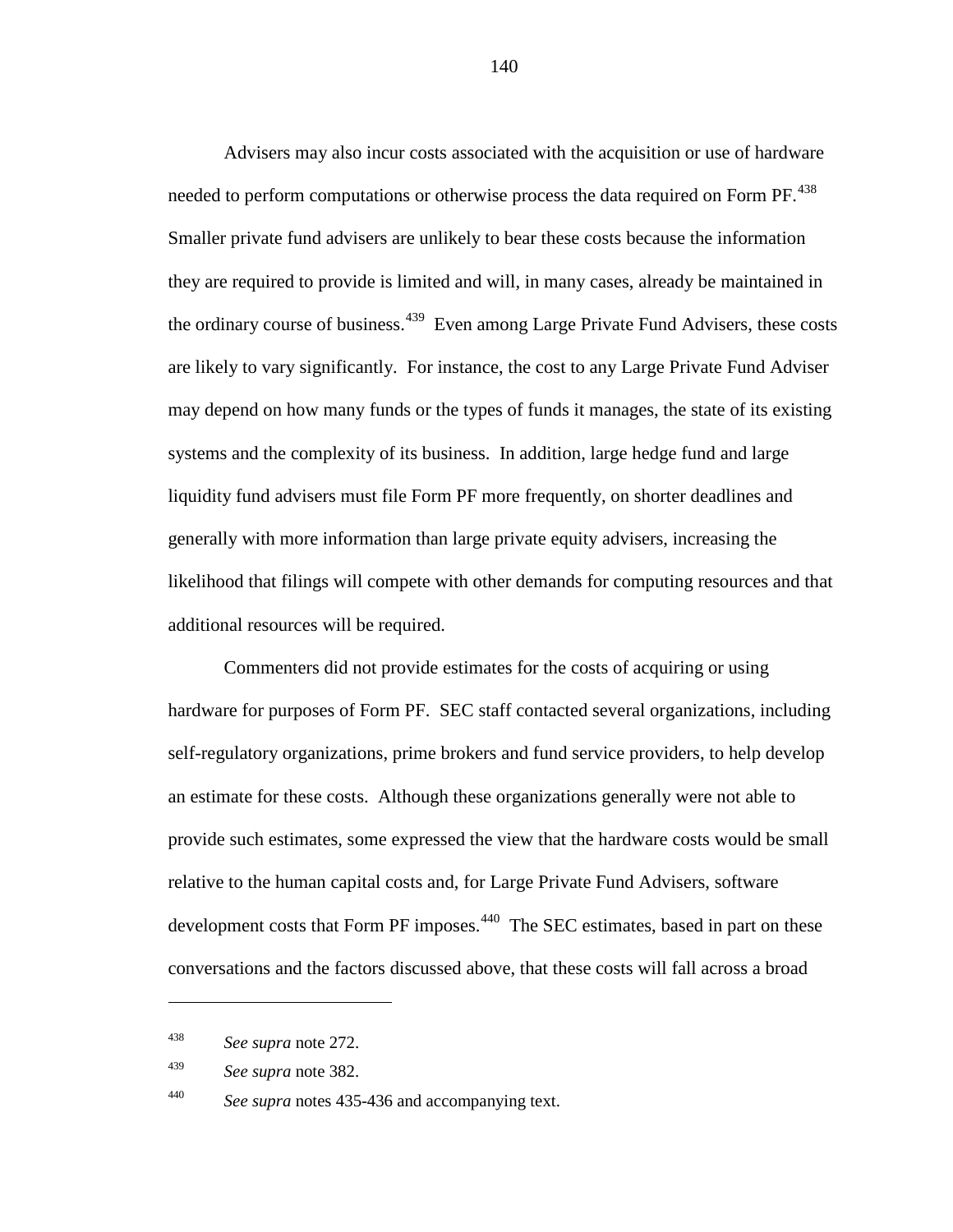range for Large Private Fund Advisers. Those who are required to file less information, less frequently and on longer deadlines, who have excess capacity in their existing systems or whose business is relatively simple, may incur no incremental hardware costs. On the other hand, some Large Private Fund Advisers may need to acquire (or obtain the use of) computing resources equivalent to an additional server, which the SEC estimates would cost approximately \$50,000 fully deployed. This suggests an aggregate incremental cost in the first year of reporting between \$0 and \$25,000,000, though the actual cost is likely to fall in between these two end-points.<sup>[441](#page-140-0)</sup>

#### **CFTC:**

As adopted, CEA rule 4.27 does not impose any additional burden upon registered CPOs and CTAs that are dually registered as investment advisers with the SEC. By filing the Form PF with the SEC, these dual registrants would be deemed to have satisfied certain of their filing obligations with the CFTC should the CFTC adopt such requirements, and the CFTC is not imposing any additional burdens herein. Therefore, any burden imposed by Form PF through CEA rule 4.27 on entities registered with both the CFTC and the SEC has been accounted for within the SEC's calculations regarding the impact of this collection of information under the PRA or, to the extent the reporting may relate to commodity pools that are not private funds, the CFTC anticipates that it would account for this burden should it adopt a future rulemaking establishing reporting requirements with respect to those commodity pools.<sup>[442](#page-140-1)</sup>

<span id="page-140-0"></span><sup>&</sup>lt;sup>441</sup>  $$50,000 \text{ x } 500 \text{ Large Private Fund Advances} = $25,000,000.$ 

<span id="page-140-1"></span> $^{442}$  44 U.S.C. 3501-3521.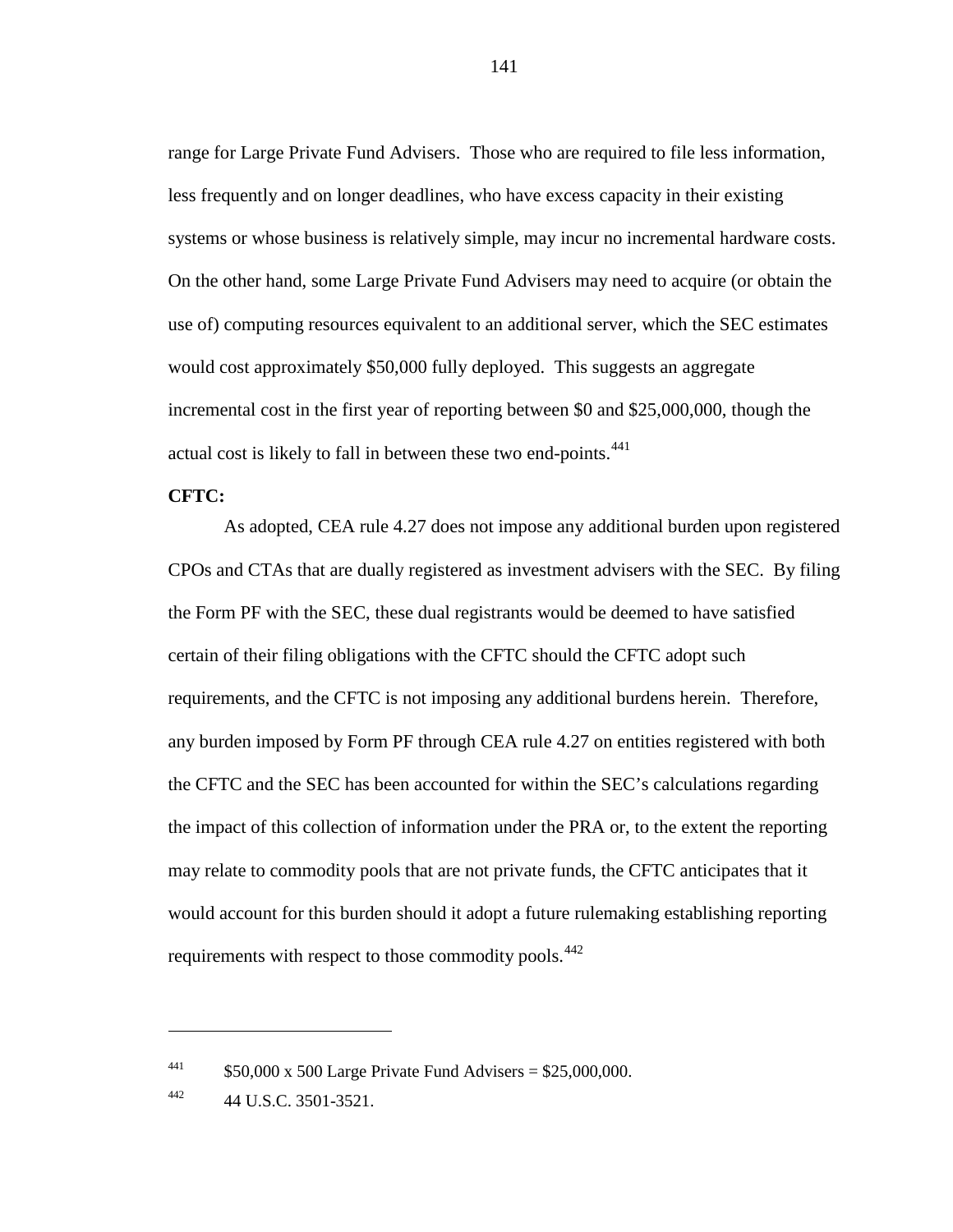#### **V. ECONOMIC ANALYSIS**

As discussed above, the Dodd-Frank Act amended the Advisers Act to, among other things, authorize the SEC to promulgate reporting requirements for private fund advisers. The Dodd-Frank Act also directs the SEC and CFTC to jointly issue, after consultation with FSOC, rules establishing the form and content of any reports to be filed under this new authority.<sup>443</sup> In enacting Sections 404 and 406 of the Dodd-Frank Act, Congress determined to require that private fund advisers file reports with the SEC and specified certain types of information that should be subject to reporting and/or recordkeeping requirements, but Congress left to the SEC the determination of the specific information to be maintained or reported. When determining the form and content of such reports, the Dodd-Frank Act authorizes the SEC to require that private fund advisers file such information "as necessary and appropriate in the public interest and for the protection of investors, or for the assessment of system risk by [FSOC]."<sup>[444](#page-141-1)</sup>

The SEC is adopting Advisers Act rule 204(b)-1 and Form PF, and the CFTC is adopting CEA rule 4.27 and sections 1 and 2 of Form PF, to implement the private fund adviser reporting requirements that the Dodd-Frank Act directs the Commissions to promulgate. Under these new rules, private fund advisers having at least \$150 million in private fund assets under management must file with the SEC information responsive to all or portions of Form PF on a periodic basis. The scope of the required information and the frequency of the reporting is related to the amount of private fund assets that each

<span id="page-141-0"></span><sup>443</sup> *See* section 211(e) of the Advisers Act.

<span id="page-141-1"></span><sup>444</sup> *See* section 204(b)(1)(A) of the Advisers Act.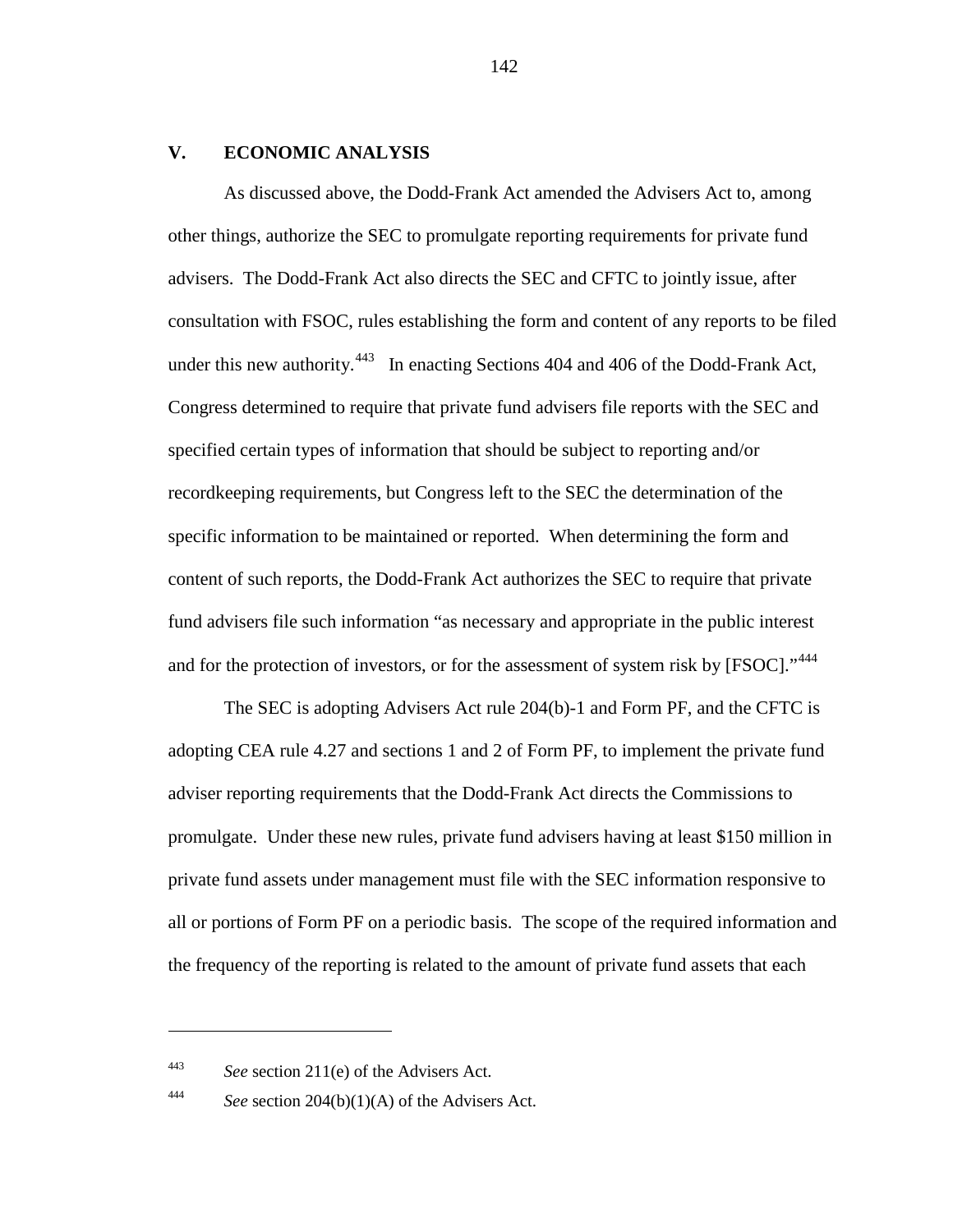private fund adviser manages and the types of private fund to which those assets relate.<sup>[445](#page-142-0)</sup> Specifically, smaller private fund advisers must report annually and provide only basic information regarding their operations and the private funds they advise. Large private equity advisers also must report on an annual basis but are required to provide additional information with respect to the private equity funds they manage. Finally, large hedge fund advisers and large liquidity fund advisers must report on a quarterly basis and provide more information than other private fund advisers.

The Advisers Act directs the SEC, when engaging in rulemaking that requires it to consider or determine whether an action is necessary or appropriate in the public interest, to consider, in addition to the protection of investors, whether the action will promote efficiency, competition and capital formation.<sup>[446](#page-142-1)</sup> The Commissions are sensitive to the costs and benefits of their respective rules and have carefully considered the costs and benefits of this rulemaking. The SEC's consideration of the costs and benefits of this rulemaking has included whether this rulemaking will promote efficiency, competition and capital formation. In the proposal, the Commissions identified certain costs and benefits of Advisers Act rule 204(b)-1, CEA rule 4.27 and Form PF and requested comment on all aspects of their cost-benefit analyses. The comments the Commissions received on those analyses are discussed below.

 $\overline{a}$ 

<span id="page-142-0"></span><sup>445</sup> *See* section II.A of this Release (describing who must file Form PF); *see also* section II.B of this Release (discussing the frequency with which private fund advisers must file Form PF); section II.C of this Release (describing the information that private fund advisers must report on Form PF). *See also* proposed Instruction 9 to Form PF for information regarding the frequency with which private fund advisers must file Form PF.

<span id="page-142-1"></span><sup>446</sup> *See* section 202(c) of the Advisers Act.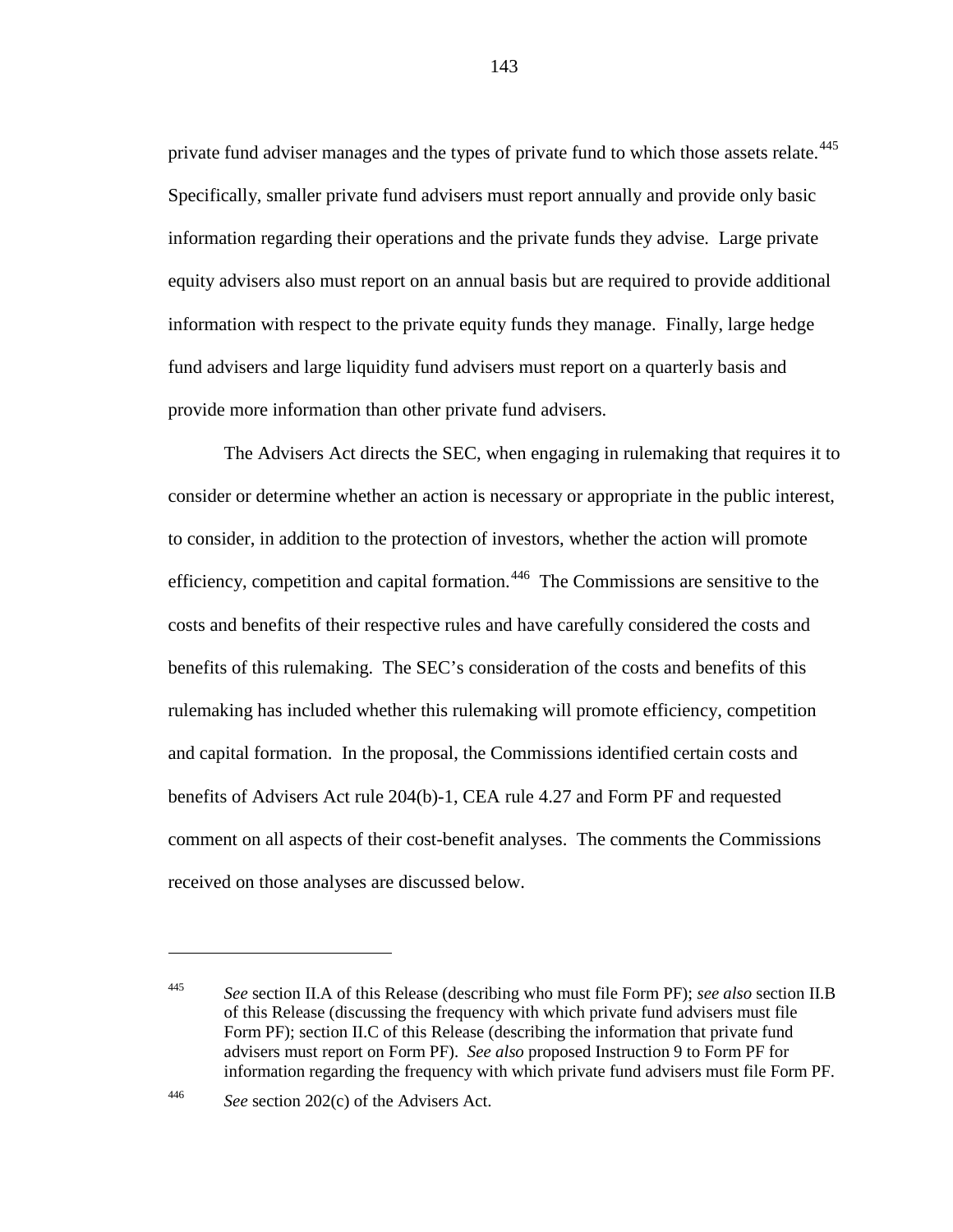In considering the benefits and costs of this rulemaking, we have also considered alternatives to the requirements we are adopting. All of these alternatives would require at least some registered private fund advisers to report at least some information because Congress directed the SEC to adopt such reporting requirements. Among the alternatives that we considered were requirements that varied along the following five dimensions: (1) requiring more or less information; (2) requiring more or fewer advisers to complete the Form; (3) allowing advisers to rely more on their existing methodologies and recordkeeping practices in completing the Form (or, alternatively, requiring more standardized responses); (4) requiring more or less frequent reporting; and (5) allowing advisers more or less time to complete and file the Form.

Alternatives along each of these dimensions have advantages and disadvantages. Obtaining more standardized information from more advisers more often and more quickly would likely improve the value of the Form PF data to FSOC and other regulators, and several commenters supported alternatives along one or more of these dimensions.<sup>[447](#page-143-0)</sup> The Commissions are concerned, however, that the costs of such changes may, in general, increase more quickly than the benefits.<sup>[448](#page-143-1)</sup> On the other hand, the Commissions have considered, and are adopting changes from the proposal, that allow advisers more time to file the Form, <sup>[449](#page-143-2)</sup> permit large private equity advisers to file less

<span id="page-143-0"></span><sup>447</sup> *See*, *e.g.*, AFL-CIO Letter; AFR Letter. *See also* CII Letter; MSCI Letter.

<span id="page-143-1"></span><sup>448</sup> *See*, *e.g.*, *supra* discussion following notes [101](#page-36-0) and [158](#page-52-0) and text accompanying note [256.](#page-83-0) We believe, however, that there are some exceptions, such as the additional information it has determined to request in section 1b of the Form. *See supra* section II.C.1 of this Release.

<span id="page-143-2"></span><sup>449</sup> *See supra* section II.B.2 of this Release.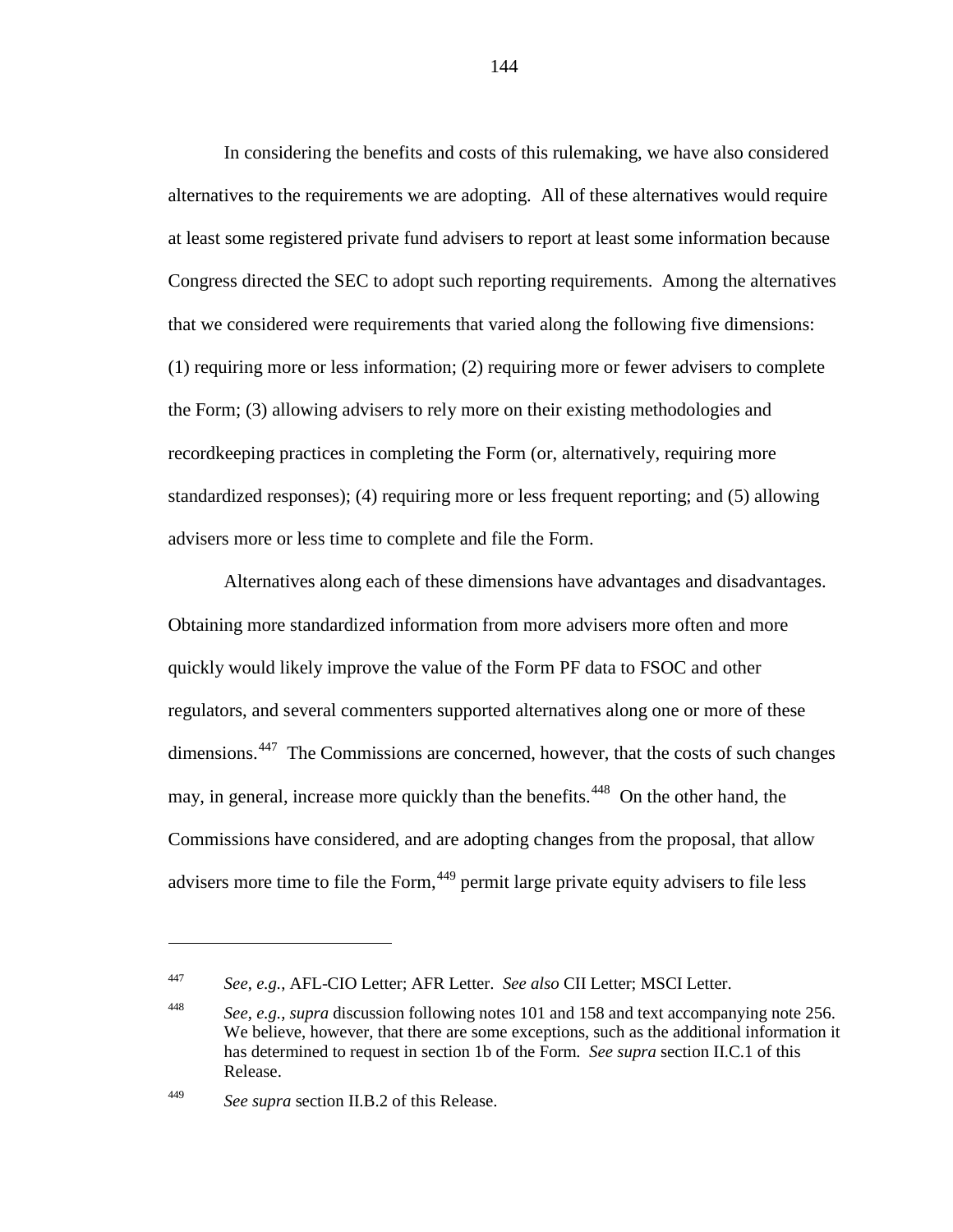frequently,<sup>[450](#page-144-0)</sup> generally reduce the amount of information required,<sup>[451](#page-144-1)</sup> reduce the number of advisers required to file the Form<sup>[452](#page-144-2)</sup> and allow advisers to rely more on their existing methodologies and recordkeeping practices.<sup>[453](#page-144-3)</sup> A number of commenters supported these changes and, in some cases, would have preferred that we further reduce the reporting burdens.<sup>[454](#page-144-4)</sup> We believe, however, that the approach we are adopting strikes an appropriate balance between the benefits of the information to be collected and the costs to advisers of providing it. These benefits and costs are discussed in greater detail below.

### **A. Benefits**

We believe that Form PF will create two principal classes of benefits. First, the information collected will facilitate FSOC's understanding and monitoring of systemic risk in the private fund industry and assist FSOC in determining whether and how to deploy its regulatory tools with respect to nonbank financial companies. Second, we expect this information to enhance the Commissions' ability to evaluate and develop regulatory policies and improve the efficiency and effectiveness of our efforts to protect investors and maintain fair, orderly and efficient markets.

Congress passed the Dodd-Frank Act in the wake of what some have called "the greatest financial crisis since the Great Depression."<sup>[455](#page-144-5)</sup> The crisis imposed immense

<span id="page-144-0"></span><sup>450</sup> *See supra* section II.B.1 of this Release.

<span id="page-144-1"></span><sup>451</sup> *See supra* section II.C of this Release.

<span id="page-144-2"></span><sup>452</sup> *See supra* section II.A of this Release.

<span id="page-144-3"></span><sup>453</sup> *See supra* section II.C of this Release.

<span id="page-144-4"></span><sup>454</sup> *See*, *e.g.*, IAA Letter; MFA Letter; PEGCC Letter; SIFMA Letter.

<span id="page-144-5"></span><sup>455</sup> *The Financial Crisis Inquiry Report: Final Report of the National Commission on the Causes of the Financial and Economic Crisis in the United States*, FINANCIAL CRISIS INQUIRY COMMISSION (Jan. 2011) ("Financial Crisis Inquiry Report") at xv.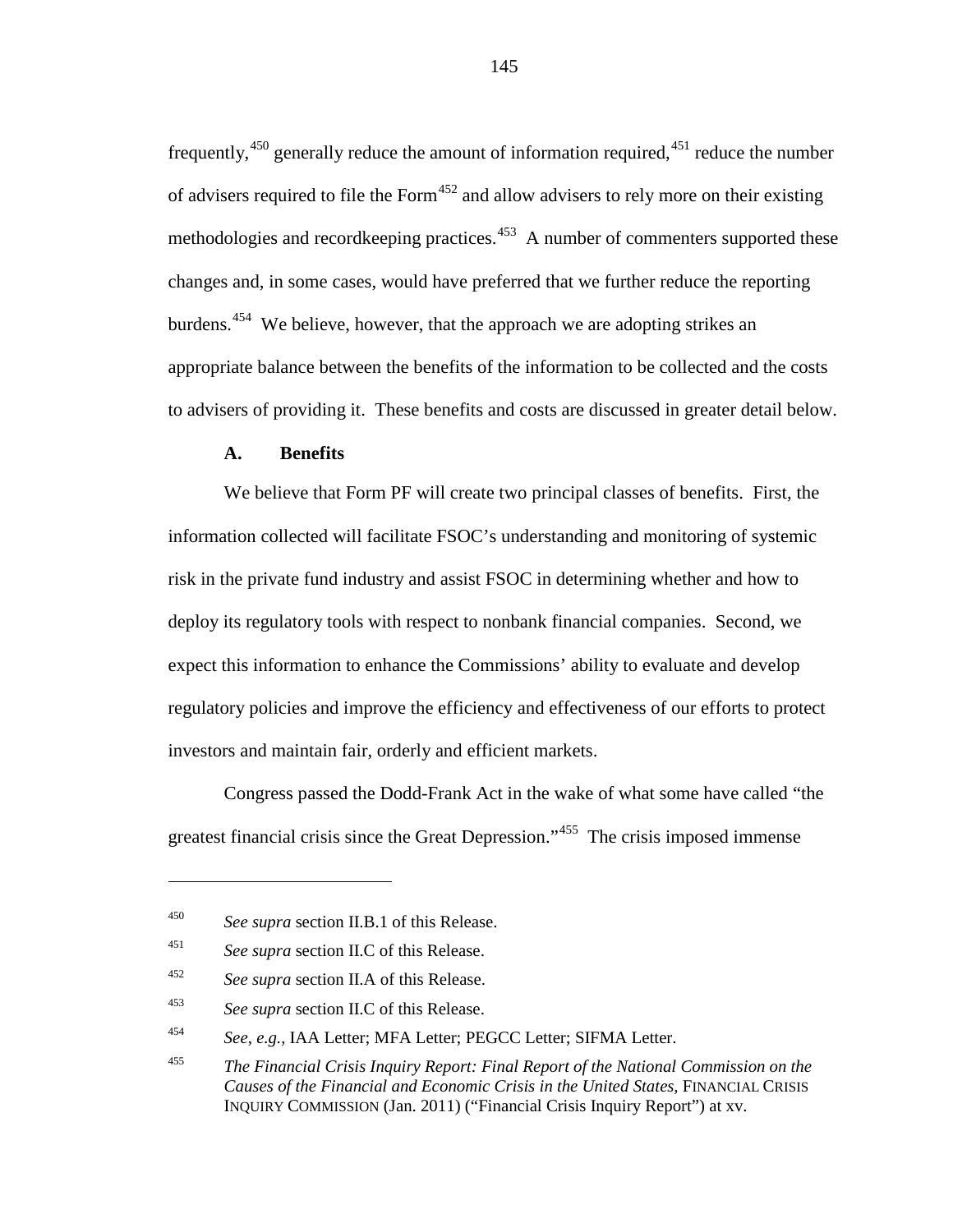costs on individuals and businesses, with millions of jobs disappearing from the U.S. economy, large numbers of families losing their homes to foreclosure, nearly \$11 trillion in household wealth lost, including retirement accounts and life savings, and many businesses, large and small, facing serious challenges. [456](#page-145-0) Congress responded to the crisis, in part, by establishing FSOC as the center of a framework intended "to prevent a recurrence or mitigate the impact of financial crises that could cripple financial markets and damage the economy."<sup>[457](#page-145-1)</sup> The goal of this framework, in other words, is the avoidance of significant harm to the U.S. economy from future financial crises.

<span id="page-145-5"></span>Under the Dodd-Frank Act, FSOC must "monitor emerging risks to U.S. financial stability" and employ its regulatory tools to address those risks.<sup>[458](#page-145-2)</sup> For this purpose, the Dodd-Frank Act granted FSOC the ability to determine that a nonbank financial company will be subject to the supervision of the FRB if the company may pose risks to U.S. financial stability as a result of its activities or in the event of its material financial distress. FSOC may also recommend to the FRB heightened prudential standards for designated nonbank financial companies.<sup>459</sup> In addition, the Dodd-Frank Act authorizes FSOC to issue recommendations to primary financial regulators for more stringent regulation of financial activities that it determines may create or increase systemic risk.<sup>[460](#page-145-4)</sup>

<span id="page-145-0"></span><sup>456</sup> *See id.*, at xv-xvi. *See also* Senate Committee Report, *supra* note [5,](#page-3-0) at 39.

<span id="page-145-1"></span><sup>457</sup> *Id*.

<span id="page-145-2"></span><sup>458</sup> *See id.*, at 2. *See also supra* note [6](#page-4-0) and accompanying text.

<span id="page-145-3"></span><sup>459</sup> *See supra* note [7](#page-4-1) and accompanying text.

<span id="page-145-4"></span><sup>460</sup> *See supra* note [8](#page-4-2) and accompanying text.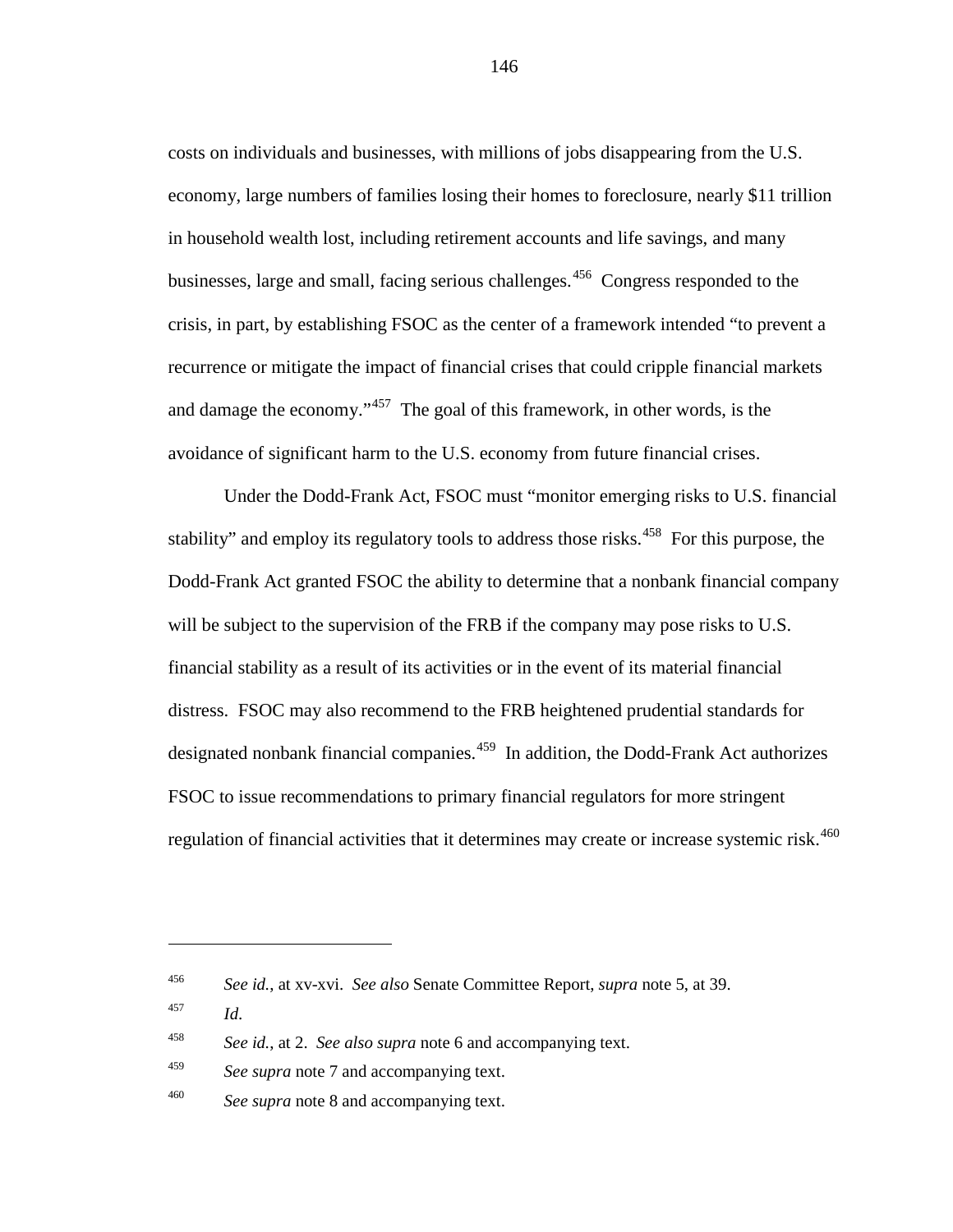Congress recognized that FSOC would need information from private fund advisers to carry out its duties and to determine whether and how to exercise these regulatory authorities. For instance, a Senate committee report noted that "no precise data regarding the size and scope of hedge fund activities are available[, and while] hedge funds are generally not thought to have caused the current financial crisis, information regarding their size, strategies, and positions could be crucial to regulatory attempts to deal with a future crisis."<sup>461</sup> To that end, Congress mandated that the Commissions, as the primary regulators of private fund advisers, gather information from these advisers for FSOC's use. The Commissions have designed Form PF, in consultation with staff representing FSOC's members, to implement this mandate. $462$ 

Recent releases from FSOC illuminate how Form PF will serve an essential role in FSOC's monitoring of, and exercise of regulatory authority over, the private fund industry. For instance, in one release, FSOC confirmed that the information reported on Form PF is important not only to conducting an assessment of systemic risk among private fund advisers but also to determining how that assessment should be made.<sup>463</sup> Guidance in this FSOC release also suggests the role Form PF data will play in the process of determining whether a private fund adviser or the funds it manages will be subject to FRB supervision.<sup>[464](#page-146-3)</sup> More specifically, the Dodd-Frank Act identifies certain

<span id="page-146-0"></span><sup>461</sup> *See* Senate Committee Report, *supra* note [5,](#page-3-0) at 38.

<span id="page-146-1"></span><sup>&</sup>lt;sup>462</sup> See section II.C of this Release (describing the information that private fund advisers must report on Form PF).

<span id="page-146-2"></span><sup>463</sup> *See supra* note [21](#page-8-0) and accompanying text.

<span id="page-146-3"></span><sup>&</sup>lt;sup>464</sup> In the proposed three-stage process for making such determinations, the first and second stages would utilize publicly available data and data that, like Form PF, is collected by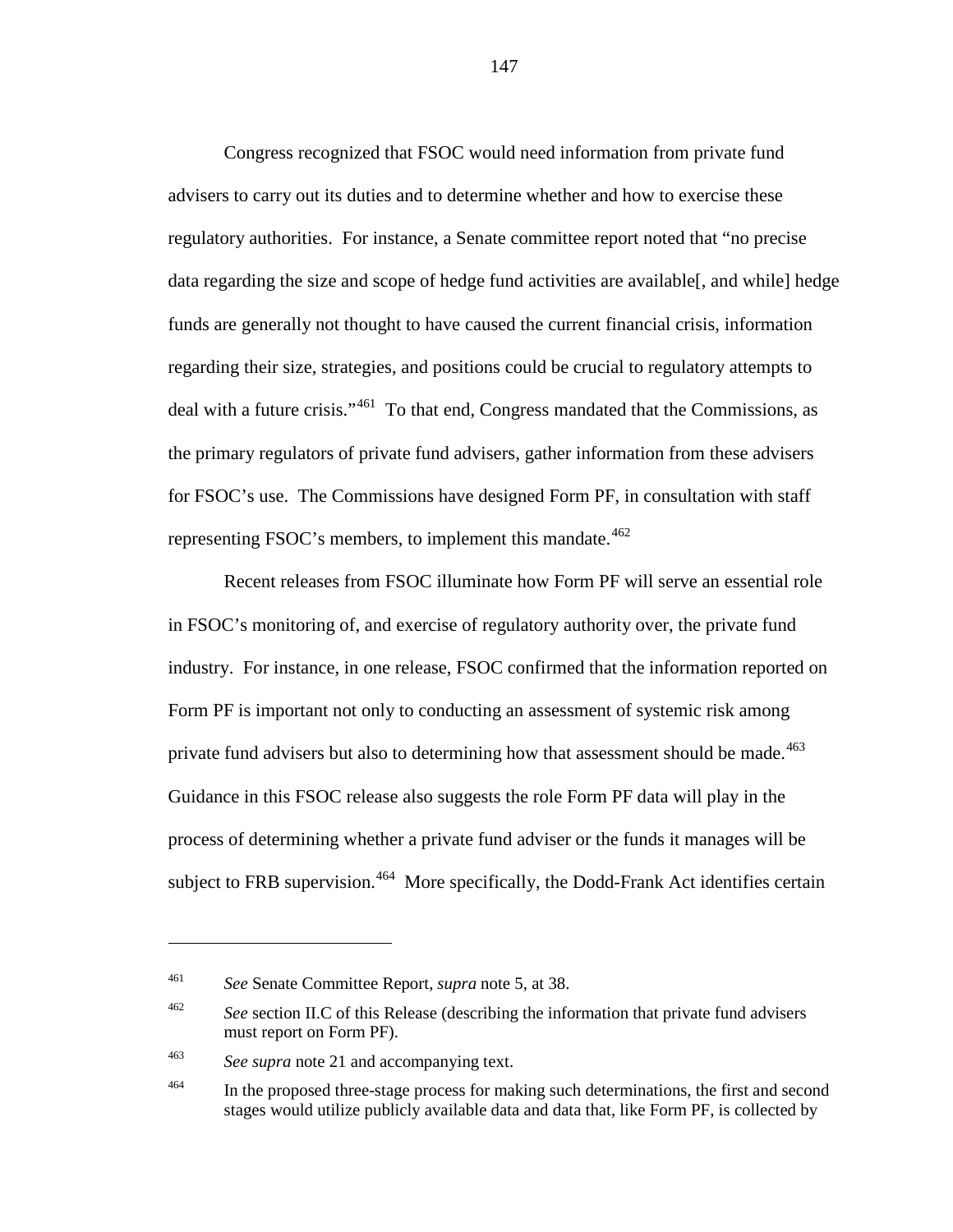factors that FSOC must consider in making a determination to designate a nonbank financial company for FRB supervision, and FSOC's recent guidance organizes those factors into categories, including size, interconnectedness, use of leverage, liquidity risk and maturity mismatch and concentration.<sup>[465](#page-147-0)</sup> As discussed in detail throughout section II.C of this Release, the information reported on Form PF is designed, in part, to provide FSOC with data to assess these factors in a manner that is relevant to the particular type of fund about which the adviser is reporting.<sup>466</sup> Finally, we expect that FSOC will use Form PF data to supplement the data that it collects regarding other financial market participants and gain a broader view of the financial system than is currently available to regulators.<sup>[467](#page-147-2)</sup> In this manner, we believe that the information collected through Form PF could play an important role in FSOC's monitoring of systemic risk, both in the private fund industry and in the financial markets more broadly.

In addition to the content of the Form, the reporting frequency, filing deadlines and reporting thresholds have been designed to provide FSOC the information it needs to monitor systemic risk across the private fund industry while balancing the burdens these reporting requirements will impose on advisers. For instance, although most advisers will only report annually on Form PF, large hedge fund and large liquidity fund advisers will report quarterly because we understand, based on our staffs' consultations with staff

 $\overline{a}$ 

<span id="page-147-1"></span><sup>466</sup> *See*, *e.g.*, *supra* notes [192,](#page-64-0) [228,](#page-75-0) [266,](#page-87-0) [282,](#page-92-0) [284,](#page-94-0) [298](#page-97-0) and [323](#page-107-0) and accompanying text.

other regulators. A third stage of screening would generally involve OFR collecting additional, targeted information directly from these firms, which FSOC would analyze along with Form PF data and other data used in the first two stages. *See supra* notes [45-](#page-15-0) [46](#page-15-1) and accompanying text.

<span id="page-147-0"></span><sup>465</sup> *See* FSOC Second Notice, *supra* not[e 6.](#page-4-0)

<span id="page-147-2"></span><sup>467</sup> *See*, *e.g.*, Proposing Release, *supra* not[e 12,](#page-5-0) at n. 120 and accompanying text.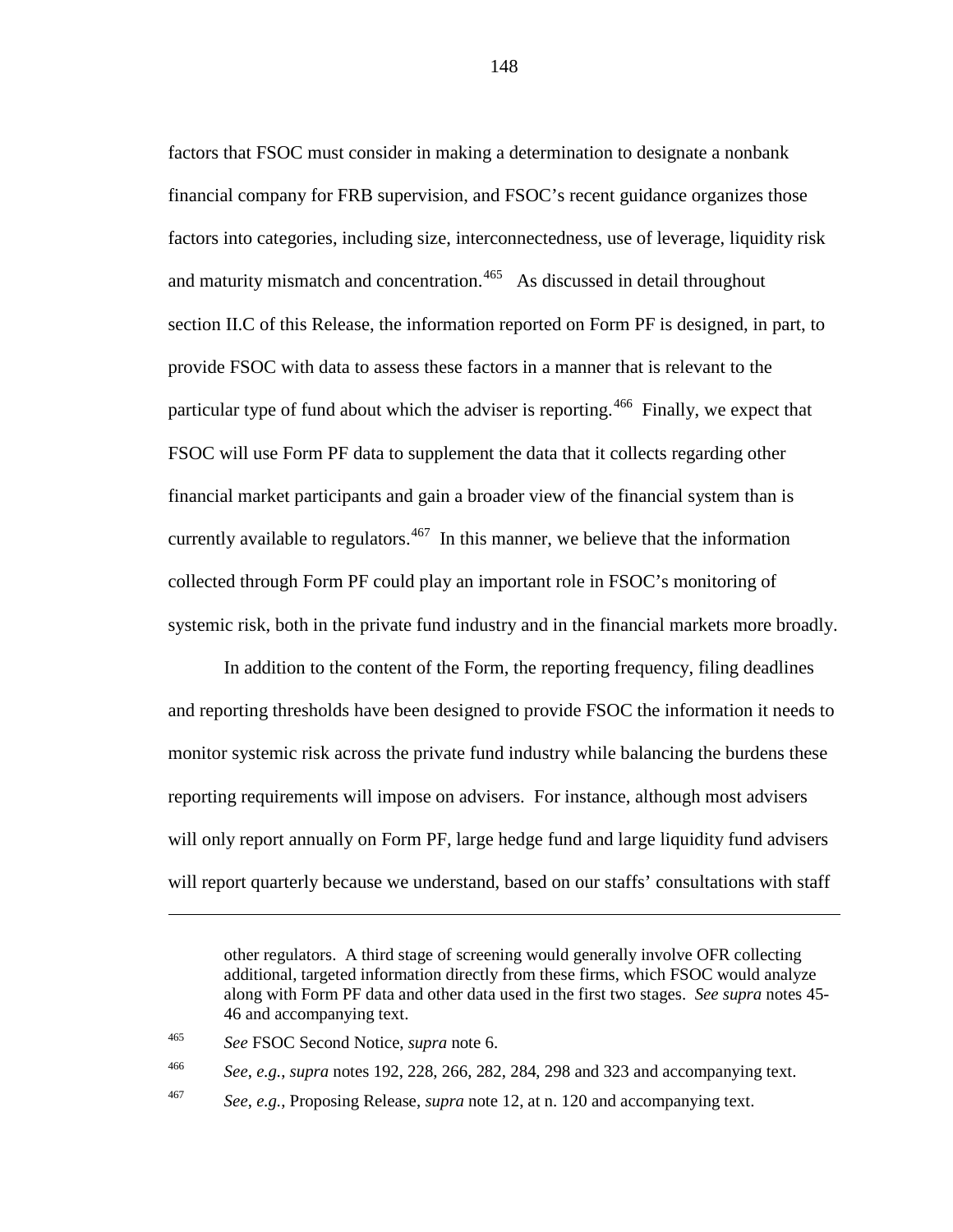representing FSOC's members, that this will provide FSOC with timely data that it may use to identify emerging trends in systemic risk.<sup>[468](#page-148-0)</sup> The filing deadlines are, similarly, designed to provide FSOC with timely data so that it may understand and monitor systemic risk on a reasonably current basis.<sup>[469](#page-148-1)</sup> Moreover, as discussed above, the reporting thresholds are designed to provide FSOC with a broad picture of the private fund industry while relieving smaller advisers from much of the costs associated with the more detailed reporting.<sup> $470$ </sup> We understand that obtaining this broad picture will help FSOC to contextualize its analysis and assess whether systemic risk may exist across the private fund industry and to identify areas where OFR may want to obtain additional information.[471](#page-148-3)

Certain publications from international groups and researchers have suggested that data like that collected on Form PF will be valuable to the regulation of systemic risk. For instance, as discussed above, several international groups have continued working to close information gaps by increasing the disclosures provided to regulators.<sup>472</sup> These groups have emphasized the importance, in their view, of designing and collecting better information to support the identification and modeling of systemic risk.<sup>[473](#page-148-5)</sup> In

 $\overline{a}$ 

<span id="page-148-4"></span><sup>472</sup> *See supra* notes [28](#page-11-0)[-29](#page-11-1) and accompanying text.

<span id="page-148-5"></span><sup>473</sup> *Id*.

<span id="page-148-0"></span><sup>&</sup>lt;sup>468</sup> *See supra* section II.B.1 of this Release (discussing reporting frequency and comments on the proposed reporting frequency).

<span id="page-148-1"></span><sup>&</sup>lt;sup>469</sup> *See supra* section II.B.2 of this Release (discussing reporting deadlines and comments on the proposed deadlines).

<span id="page-148-2"></span><sup>470</sup> *See supra* section II.A.4.a of this Release (discussing large adviser thresholds and comments on the proposed thresholds). *See also* section II.A of this Release (discussing the minimum reporting thresholds).

<span id="page-148-3"></span> $^{471}$  *Id.*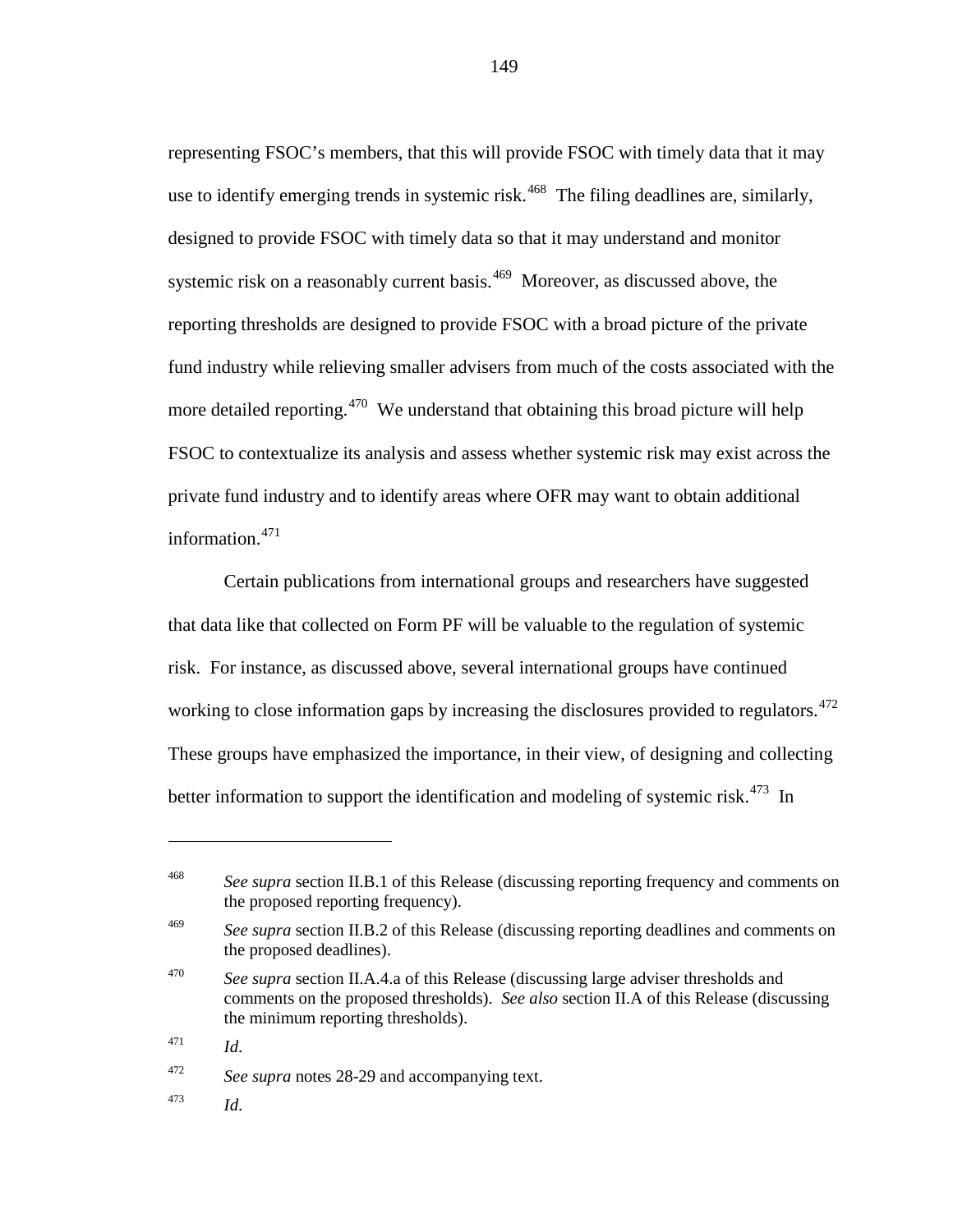addition, research papers have suggested that information regarding private funds should play an important role in monitoring systemic risk, and one study argues that more direct measures of systemic risk would be possible with information from the majority of funds in the industry.<sup>[474](#page-149-0)</sup> Another recent research paper argues that expanding the FRB's flow of funds data to include more detailed quarterly information regarding the holding and transfer of financial instruments, including information regarding the portfolios of hedge funds, "would have been of material value to U.S. regulators in ameliorating the recent financial crisis and could be of aid in understanding the potential vulnerabilities of an innovative financial system in the future." $475$  Others have commented on hedge fund reporting specifically, stating that "[t]ransparency to regulators can help them measure and manage possible systemic risk and is relatively costless."<sup>[476](#page-149-2)</sup>

Other academics and economists, while supporting regulatory efforts to assess and mitigate systemic risk, have cautioned that achieving the goal of substantially reducing systemic risk may prove difficult. For example, while the authors of one recent work support establishing "early warning indicators" for financial crises, they argue that

<span id="page-149-0"></span><sup>474</sup> *See*, *e.g.*, Nicholas Chan, Mila Getmansky, Shane Haas and Andrew Lo, *Systemic Risk and Hedge Funds*, in The Risks of Financial Institutions (Mark Carey and Rene Stulz, eds., 2007) at 238; Monica Billio, Mila Getmansky, Andrew Lo and Loriana Pelizzon, *Econometric Measures of Systemic Risk in the Finance and Insurance Sectors*, NATIONAL BUREAU OF ECONOMIC RESEARCH (July 2010).

<span id="page-149-1"></span><sup>475</sup> Leonard Nakamura, *Durable Financial Regulation: Monitoring Financial Instruments as a Counterpart to Regulating Financial Institutions*, NATIONAL BUREAU OF ECONOMIC RESEARCH (May 2011) at 1.

<span id="page-149-2"></span><sup>476</sup> Stephen Brown, *et al.*, *Hedge Funds, Mutual Funds, and ETFs*, in REGULATING WALL STREET: THE DODD-FRANK ACT AND THE NEW ARCHITECTURE OF GLOBAL FINANCE 360 (Viral V. Acharya, *et al.*, eds., 2011) (supporting "regular and timely" reporting of asset positions and leverage levels). *See also* Ferran, *supra* not[e 307,](#page-100-0) at 28.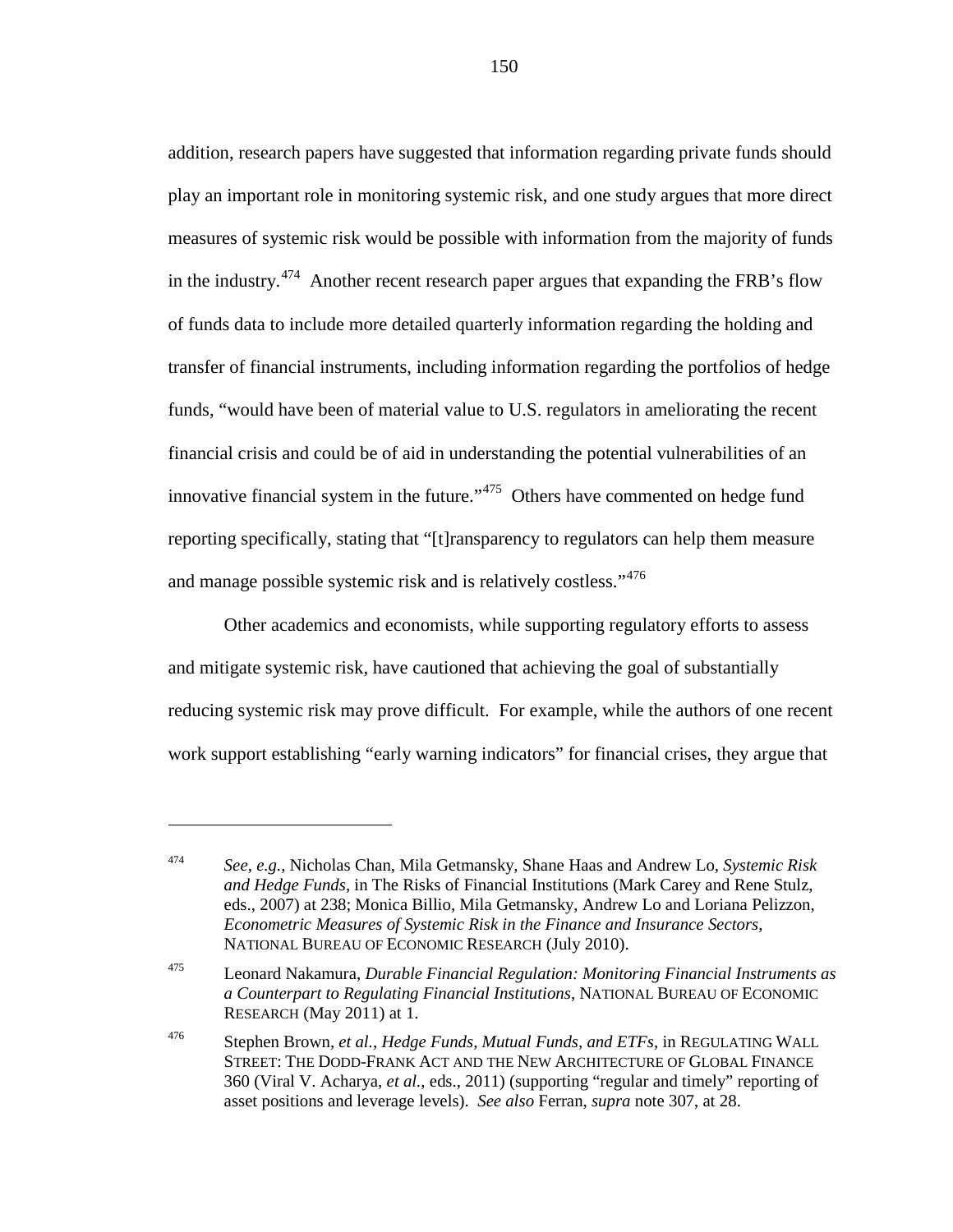the most significant challenge is not the design of a framework for systemic risk analysis but rather:

the well-entrenched tendency of policy makers and market participants to treat the signals as irrelevant archaic residuals of an outdated framework, assuming that old rules of valuation no longer apply. If the past... is any guide, these signals will be dismissed more often than not.<sup>[477](#page-150-0)</sup>

Accordingly, although collecting information on Form PF will increase the transparency of the private fund industry to regulators (an important prerequisite to understanding and monitoring systemic risk), transparency alone may not be sufficient to address systemic risk. [478](#page-150-1)

Some commenters agreed that Form PF data will "facilitate FSOC's ability to promote the soundness of the U.S. financial system."[479](#page-150-2) One commenter characterized Form PF as determining the extent to which FSOC and the SEC have access to "data essential to monitoring systemic risks that, as we saw in 2007 and 2008, cause substantial damage to the financial markets and the broader economy when they go unchecked."<sup>[480](#page-150-3)</sup> Another commenter stated that Form PF data could aid in the assessment of "systemic

<span id="page-150-2"></span><sup>479</sup> CII Letter. *See also*, *e.g.*, AFL-CIO Letter; AFR Letter.

<span id="page-150-0"></span><sup>477</sup> Carmen M. Reinhart and Kenneth S. Rogoff, *This Time is Different: Eight Centuries of Financial Folly* (2009) ("Reinhart and Rogoff") at 277, 280 and 281 (after observing this tendency to disregard signals of systemic risk, the authors conclude that this "is why we also need to think about improving institutions," which may be important to reducing this risk).

<span id="page-150-1"></span><sup>478</sup> *See also* FSOC 2011 Annual Report, supra note [19,](#page-8-1) at ii (explaining that identifying and mitigating potential threats to financial stability "is an inherently difficult exercise. No financial crisis emerges in exactly the same way as its predecessors, and the most significant future threats will often be the ones that are hardest to diagnose and preempt" but going on to state that, "[n]onetheless, there is a strong case for improving the quality of information available to the public, supervisors, and regulators about risks in financial institutions and markets.")

<span id="page-150-3"></span><sup>480</sup> AFL-CIO Letter.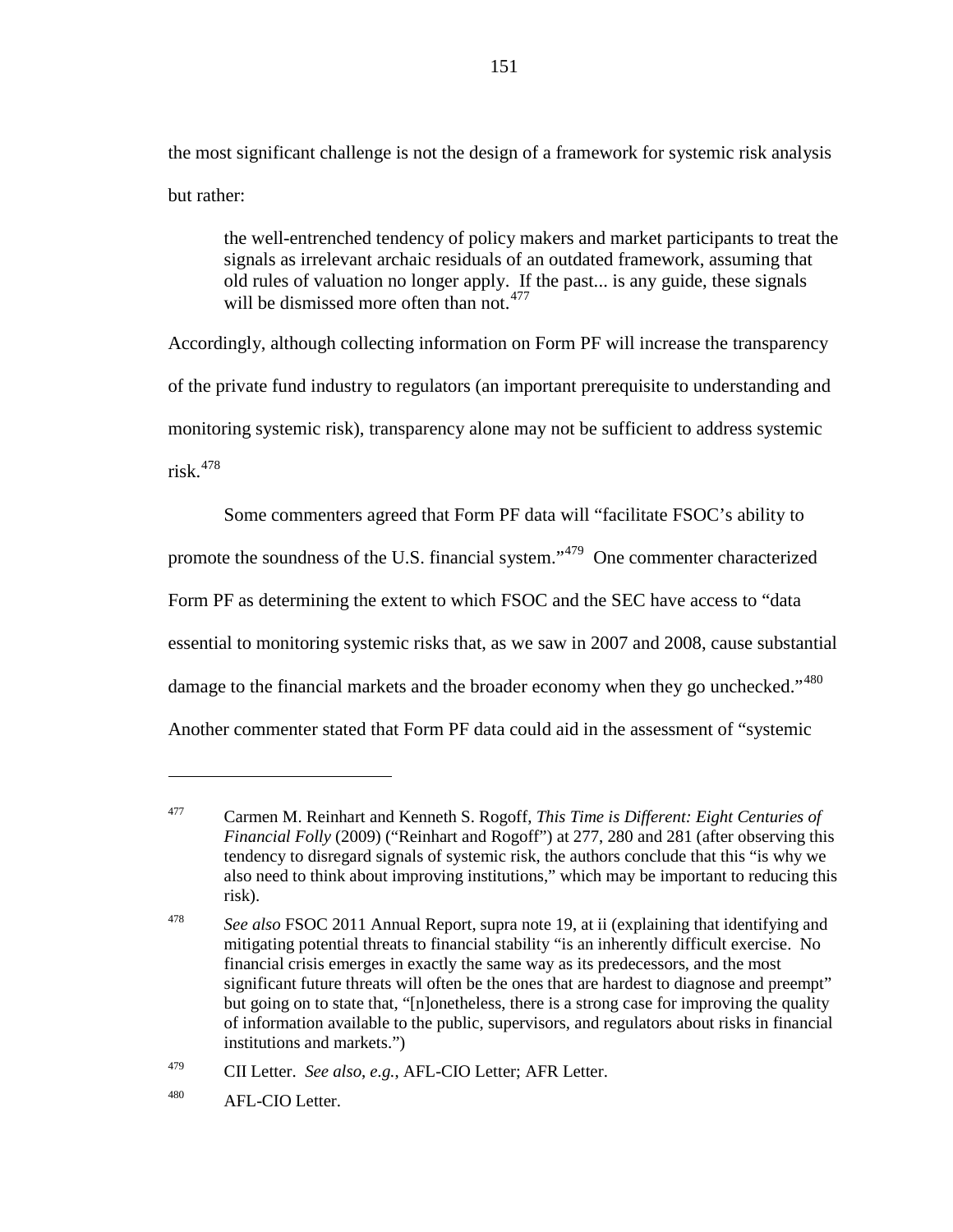risks due to connectivity and contagion."[481](#page-151-0) One commenter who expressed reservations regarding specific aspects of the proposal nonetheless supported "the approach proposed by the SEC and CFTC to collect information from registered private fund managers through periodic, confidential reports on Form PF" and agreed that gathering data "from different types of market participants, including investment advisers and the funds they manage, ...is a critical component of effective systemic risk monitoring and regulation."<sup>[482](#page-151-1)</sup>

<span id="page-151-5"></span>Some commenters, however, doubted that Form PF would be beneficial for monitoring systemic risk.<sup>[483](#page-151-2)</sup> One commenter, for instance, argued that "Form PF requires firms to calculate and disclose information with uncertain benefits to regulators, and the broad scope of private funds subject to this burden has not been justified."<sup>[484](#page-151-3)</sup> Others argued that particular types of funds, such as private equity funds, should be excluded from the reporting because they do not, in their view, have the potential to pose systemic risk or that certain of the proposed questions on Form PF would not prove beneficial for systemic risk analysis.<sup>[485](#page-151-4)</sup> As discussed above, based on SEC staff's

<span id="page-151-0"></span><sup>&</sup>lt;sup>481</sup> MSCI Letter (though also noting that they "see less potential benefit from this exercise to track the formation of asset class bubbles" and that certain of the requested information would be difficult to aggregate for purposes of industry-wide analysis; *see* section II.C for a discussion of some of this commenter's observations regarding use of particular data collected on Form PF).

<span id="page-151-1"></span><sup>482</sup> MFA Letter.

<span id="page-151-2"></span><sup>483</sup> *See*, *e.g.*, Fidelity Letter; PEGCC Letter; TCW Letter; USCC Letter.

<span id="page-151-3"></span><sup>484</sup> CCMR Letter; *see also* USCC Letter (acknowledging, however, that "greater access to comprehensive market and industry information will assist [FSOC] in identifying emerging threats to the stability of the U.S. financial system."); BlackRock Letter; SIFMA Letter.

<span id="page-151-4"></span><sup>485</sup> *See*, *e.g.*, PEGCC Letter. *See also supra* section II.C of this Release.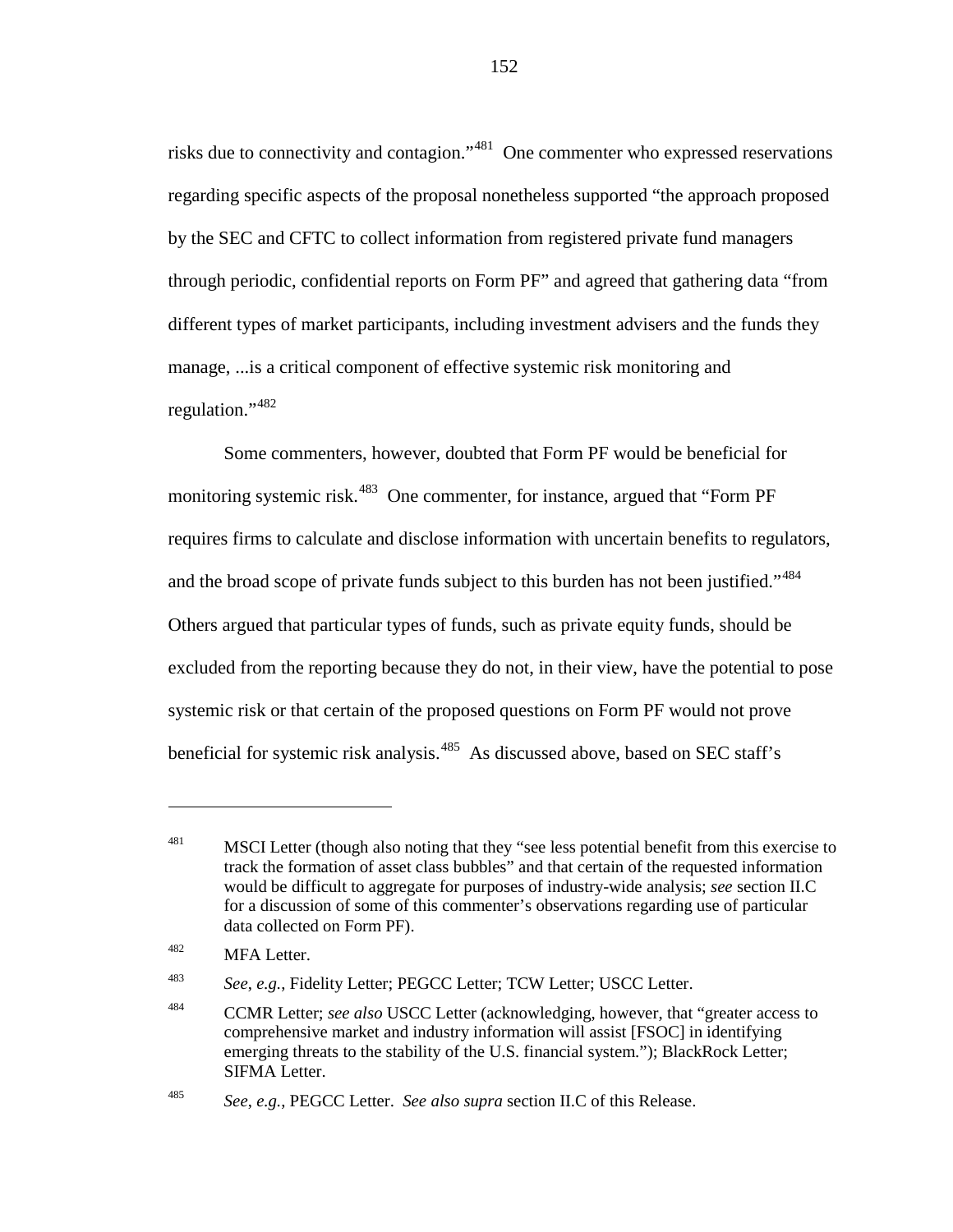consultation with staff representing FSOC's members, we continue to believe that targeted information regarding the leverage practices of private equity funds will provide information that FSOC may use to monitor activities and trends in this industry that are of potential systemic importance.<sup>486</sup> In addition, we have made a number of changes from the proposal intended to address the specific concerns of these commenters and believe that Form PF, as adopted, will be an important source of information for FSOC as it carries out its duties as they relate to the private fund industry. $487$ 

We cannot predict today what the scope of the next financial crisis will be, and Form PF is only one part of a broader framework established under the Dodd-Frank Act to monitor and address systemic risk.<sup>[488](#page-152-2)</sup> Other measures contemplated by the Dodd-Frank Act, including the so-called "Volcker rule," enhanced regulation of swaps and the FRB's oversight of systemically important financial institutions may be critical to identifying and mitigating the next financial crisis. We anticipate, however, that Form PF will improve the information available to regulators as they seek to prevent or mitigate the effects of future financial crises, and if this information helps to avoid even a small portion of the costs of a financial crisis like the most recent one, the benefits of Form PF will be very significant.

Reporting on Form PF will also benefit investors and other market participants by improving the information available to the Commissions regarding the private fund industry and how it interacts with markets. Today, regulators have little reliable data

<span id="page-152-1"></span><sup>487</sup> *See supra* section II of this Release (discussing changes from the proposal).

 $\overline{a}$ 

<span id="page-152-0"></span><sup>486</sup> *See supra* notes [307-](#page-100-0)[308](#page-100-1) and accompanying text.

<span id="page-152-2"></span><sup>488</sup> *See supra* note [457](#page-145-5) and accompanying text.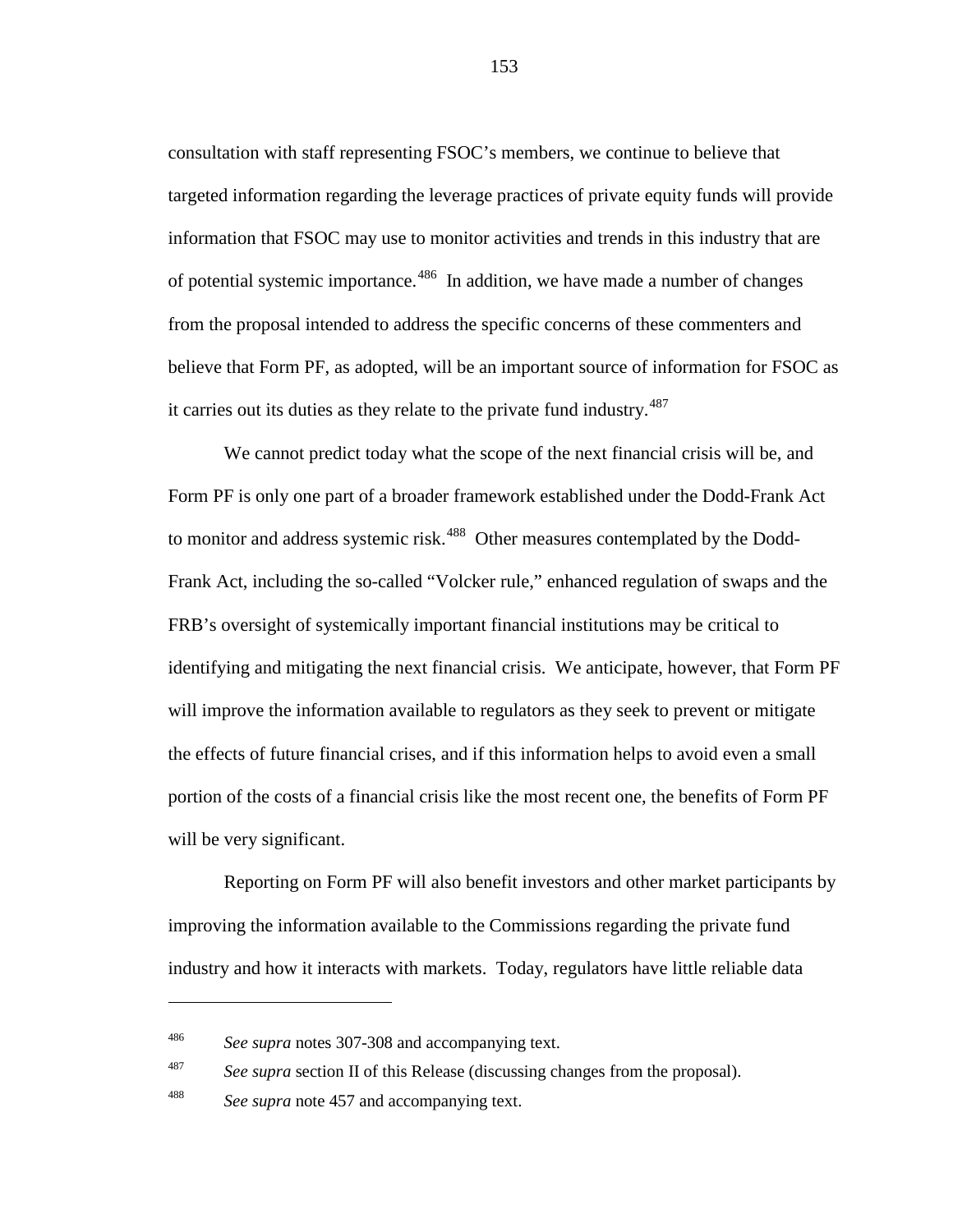regarding this rapidly growing sector and frequently have to rely on data from other sources, which when available may be incomplete. The SEC recently adopted amendments to Form ADV that will require the reporting of important information regarding private funds, but this includes little or no information regarding, for instance, performance, leverage or the riskiness of a fund's financial activities.<sup>[489](#page-153-0)</sup> As discussed above, the data collected through Form PF, which will be more reliable than existing data regarding the industry and significantly extend the data available through the revised Form ADV, will assist FSOC in identifying and addressing risks to U.S. financial stability. This may, in turn, protect investors and other market participants from significant losses.

In addition, this data will provide the Commissions with a more complete view of the financial markets in general and the private fund industry in particular. This broader perspective and more reliable data may enhance the Commissions' ability to develop and frame regulatory policies regarding the private fund industry, its advisers and the markets in which they participate, and to more effectively evaluate the outcomes of regulatory policies and programs directed at this sector, including for the protection of private fund investors. For instance, Form PF data may help the Commissions to discern relationships between regulatory actions and private fund results or activities.

 $\overline{a}$ 

<span id="page-153-0"></span><sup>489</sup> *See* Implementing Adopting Release, *supra* note [11.](#page-5-1) Information reported on Form ADV is made available to the public, while Form PF data generally will not be. *See supra* section II.D (discussing confidentiality of Form PF data). This has informed the SEC's determination to require certain private fund information on Form ADV and other private fund information on Form PF.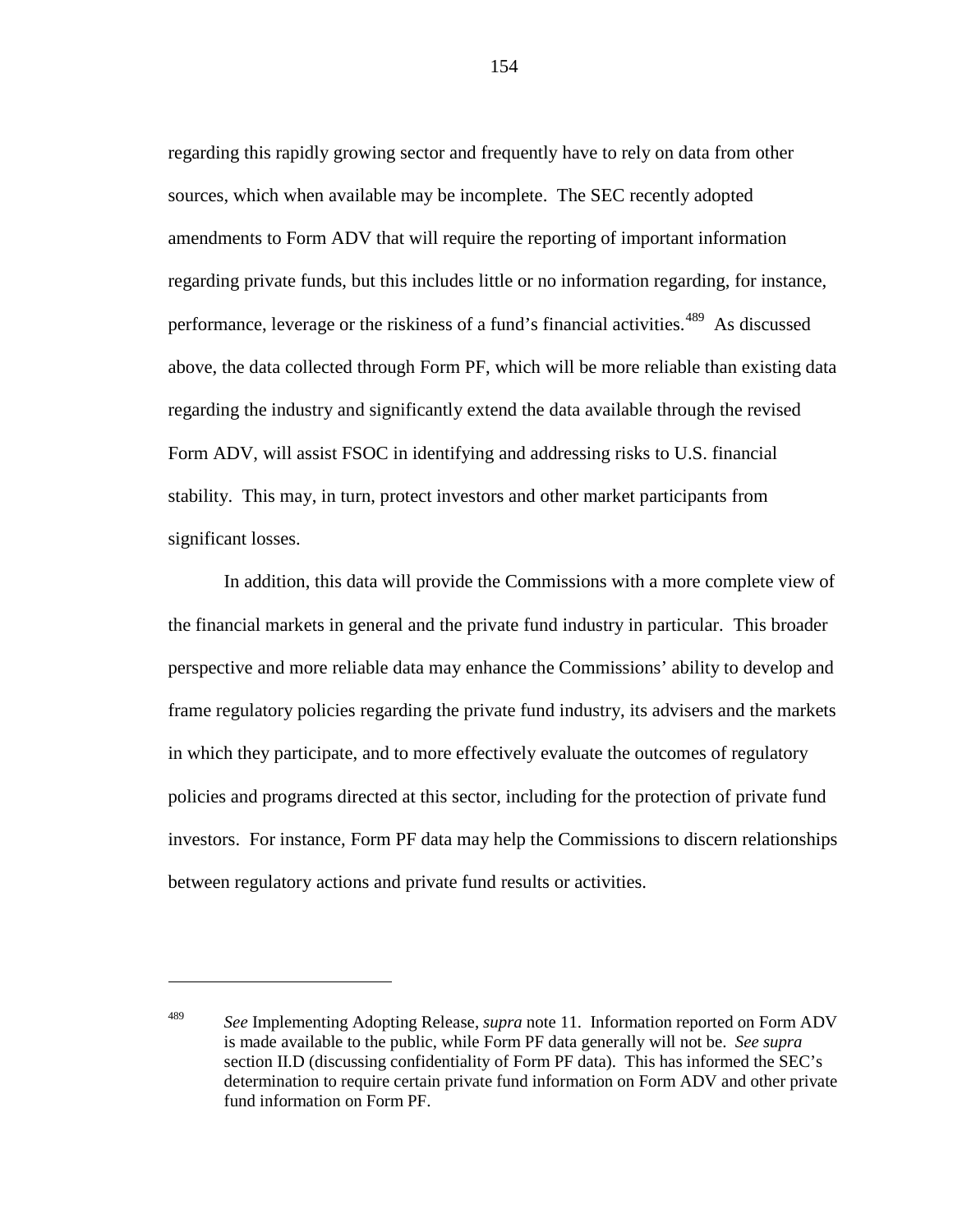We also expect the Form PF data to improve the efficiency and effectiveness of the Commissions' oversight of private fund advisers by enabling staff to manage and analyze information related to the risks that private funds pose more quickly, more effectively and at a lower cost than is currently possible. This will allow the Commissions to more efficiently and effectively target their examination programs. The Commissions will be able to use Form PF information to generate reports on the industry, its characteristics and trends. We expect that these reports will help the Commissions to anticipate regulatory problems, allocate and reallocate resources, and more fully evaluate and anticipate the implications of various regulatory actions the Commissions may consider taking. This will increase both the efficiency and effectiveness of the Commissions' programs and, thereby, increase investor protection. Form PF data will also help the Commissions better understand the investment activities of private funds and the scope of their potential effect on investors and the markets that the Commissions regulate.

Commenters generally focused on the benefits of Form PF as they relate to systemic risk rather than investor protection. However, one supporter, who represents twelve million workers and sponsors pension and employee benefit plans holding almost half a trillion dollars in assets, agreed that "[c]omprehensive disclosure requirements for private funds will provide important protections for [its] members' retirement savings."<sup>[490](#page-154-0)</sup> On the other hand, some commenters who questioned Form PF's merits expressed skepticism regarding the Form's benefits generally, not just with respect to the

<span id="page-154-0"></span>

<sup>490</sup> AFL-CIO Letter. *See also* AFR Letter.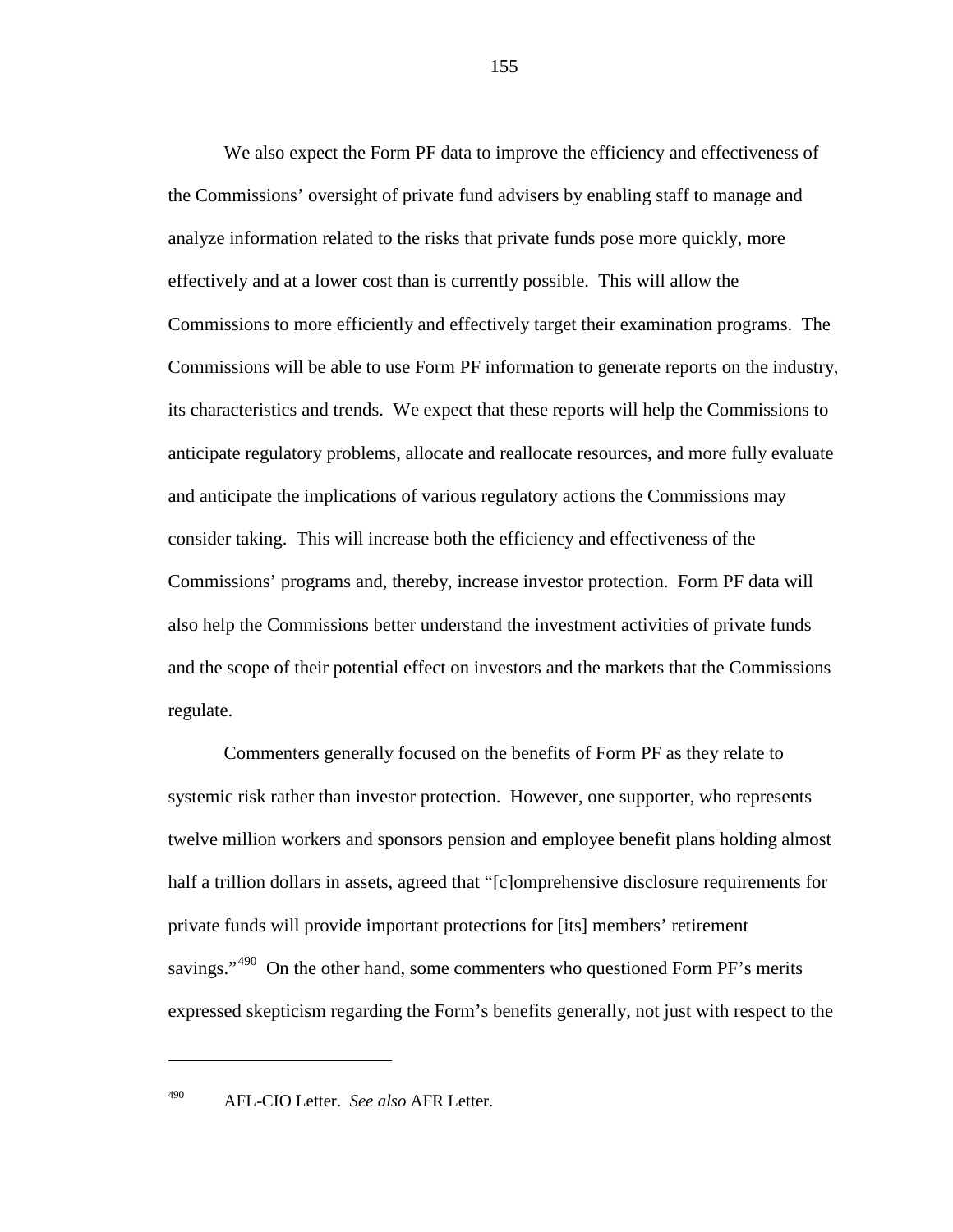monitoring of systemic risk.<sup>[491](#page-155-0)</sup> As discussed in detail above, we have made a number of changes from the proposal designed to address commenter concerns regarding certain aspects of the proposed reporting requirements.  $492$  However, we continue to believe that Form PF, as adopted, will increase the amount and quality of information available regarding a previously opaque area of investment activity and, thereby, enhance the ability of regulators to protect investors and maintain fair, orderly and efficient markets.

The Commissions believe that private fund advisers, investors in private funds and the companies in which private funds may invest will also enjoy certain benefits related to Form PF. For example, we identified above two principal classes of benefits – assistance to FSOC in carrying out its mission and improvements to the ability of regulators to protect investors and oversee markets – in which these groups will share, including indirectly as participants in the U.S. financial system. With respect to hedge fund advisers, for instance, data indicate that the number of funds shut down each year increased significantly during the recent financial crisis, suggesting that these advisers may benefit if a future financial crisis is averted or mitigated.<sup>[493](#page-155-2)</sup> Private fund investors and private fund advisers will also benefit if reporting on Form PF, by requiring advisers to review their fund's portfolios, trading practices and risk profiles, causes advisers to improve their risk management practices or internal controls.

<span id="page-155-3"></span> $\overline{a}$ 

<span id="page-155-1"></span><span id="page-155-0"></span><sup>492</sup> *See supra section II of this Release (discussing changes from the proposal).* 

<sup>491</sup> *See*, *e.g.*, *supra* note [484.](#page-151-5)

<span id="page-155-2"></span><sup>493</sup> *See HedgeFund Intelligence Global Review 2011*, HFI (Spring 2011) ("HFI 2011 Global Review").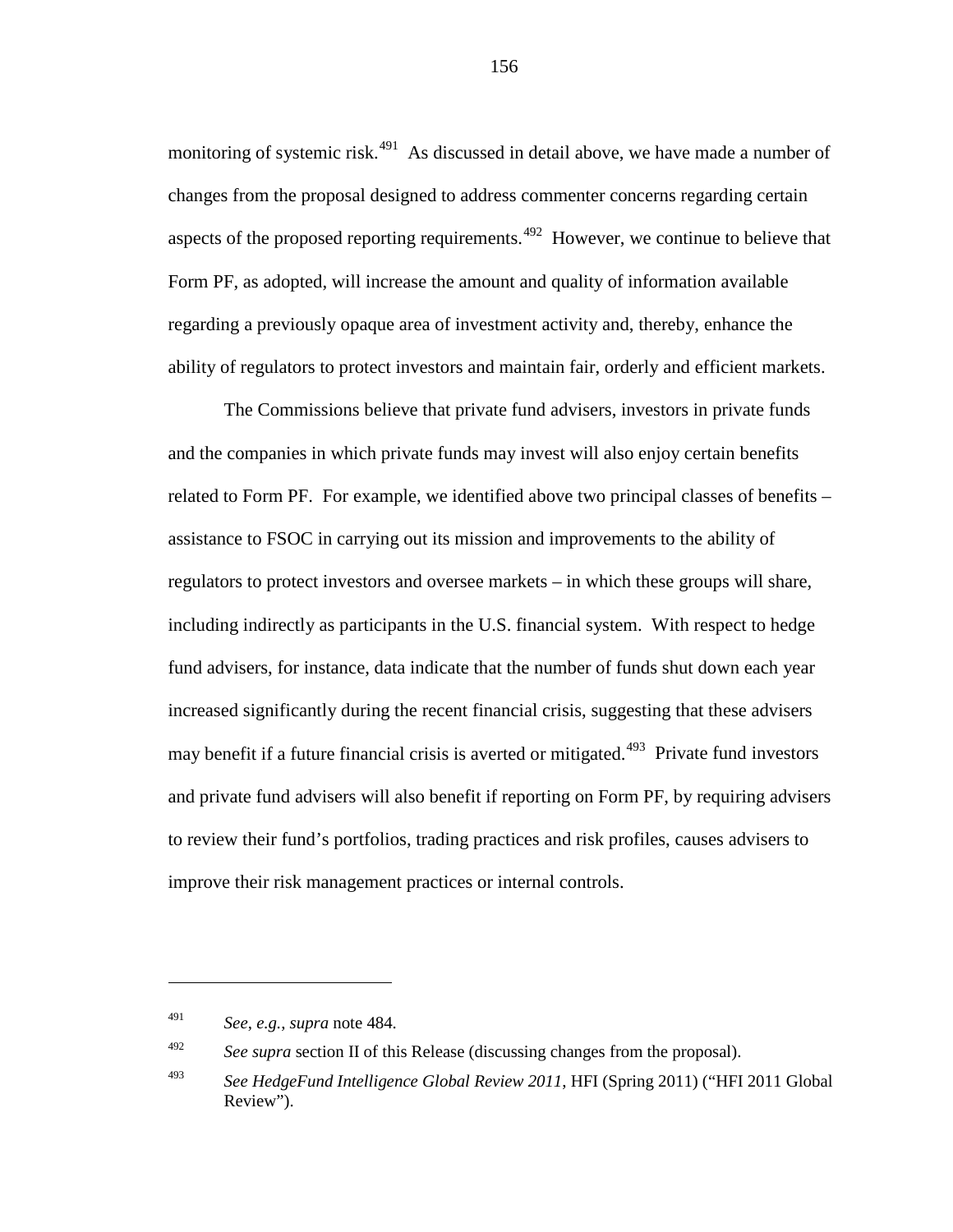<span id="page-156-1"></span>Reporting on Form PF may also result in a positive effect on capital formation. Although Form PF data generally will be non-public, Form PF will increase transparency to regulators.<sup>[494](#page-156-0)</sup> The SEC believes that private fund advisers may, as a result, assess more carefully the risks associated with particular investments and, in the aggregate, allocate capital to investments with a higher value to the economy as a whole. To the extent that changes in investment allocations lead to improved economic outcomes in the aggregate, Form PF reporting may result in a positive effect on capital available for investment.

Should the CFTC adopt certain of its proposed systemic risk reporting requirements, the coordination between the CFTC and SEC on this rulemaking would result in significant efficiencies for any private fund adviser that is also registered as a CPO or CTA with the CFTC. This is because, under CEA rule 4.27, filing Form PF would satisfy both SEC and CFTC reporting obligations with respect to commodity pools that are "private funds" and CPOs and CTAs would have the option of reporting on Form PF regarding commodity pools that are not private funds to satisfy certain other CFTC reporting obligations, in each case should the CFTC adopt such reporting obligations.

As discussed in section I.B of this Release, we have also coordinated with foreign financial regulators regarding the reporting of systemic risk information regarding private funds and anticipate that this coordination, as reflected in Form PF, will result in greater efficiencies in private fund reporting, as well as information sharing and private fund

<span id="page-156-0"></span>

<sup>494</sup> *See supra* section II.D (discussing confidentiality of Form PF data).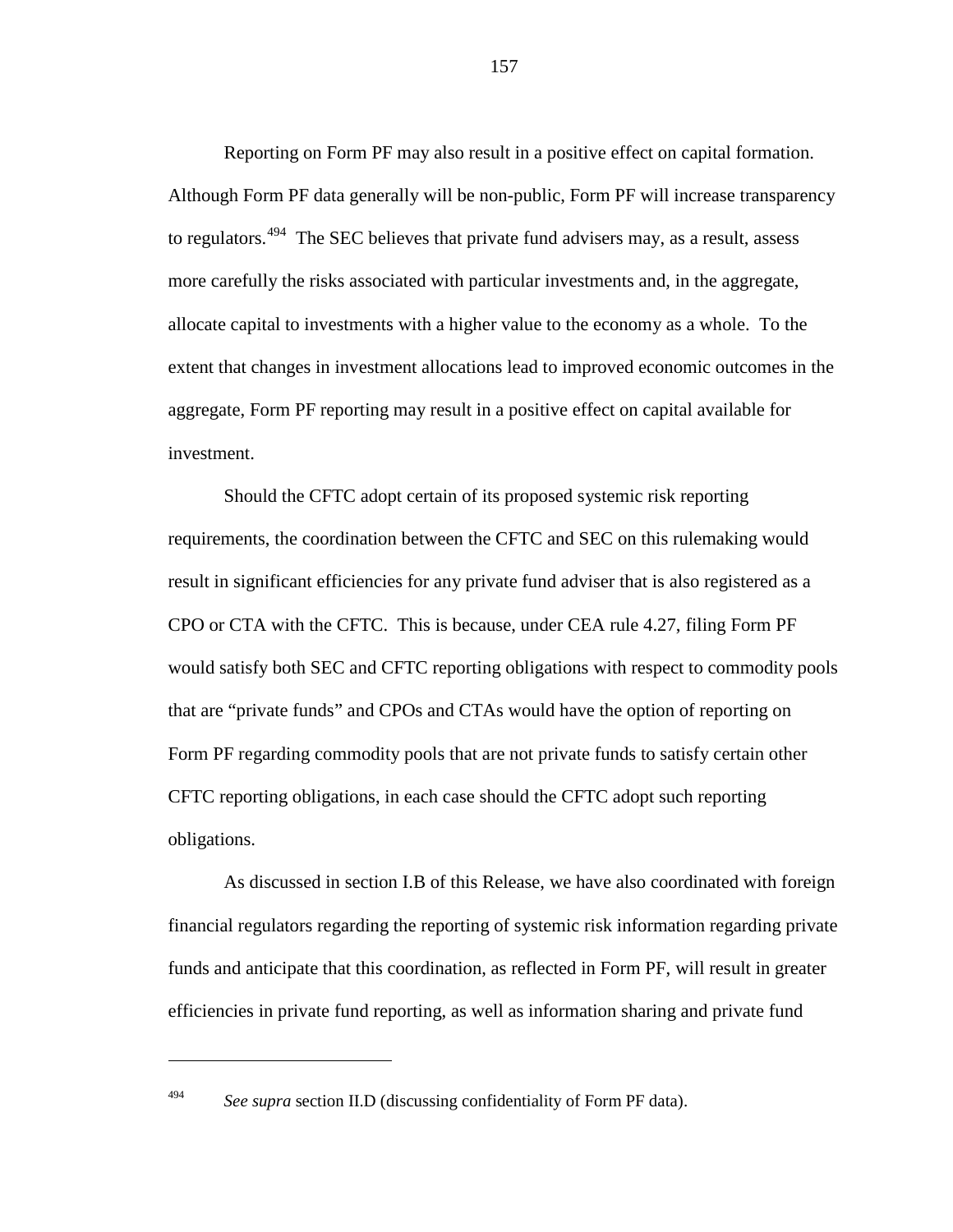monitoring among foreign financial regulators. Ongoing work among various international organizations has emphasized the importance of filling gaps in the data regarding financial market participants, and one goal of this coordination is to collect comparable information regarding private funds, which will aid in the assessment of systemic risk on a global basis.<sup>[495](#page-157-0)</sup> Several commenters agreed that international coordination in connection with private fund reporting is important and encouraged us to take an approach consistent with international precedents.<sup>[496](#page-157-1)</sup> We have made several changes from the proposal intended to more closely align Form PF with international precedent.[497](#page-157-2)

As discussed above, we also believe that private fund advisers already collect or calculate some of the information required on the Form at least as often as they must file the Form, creating efficiencies for, and benefiting, advisers in satisfying their reporting requirements. [498](#page-157-3)

## **B. Costs**

 $\overline{a}$ 

Reporting on Form PF will also impose certain costs on private fund advisers and, potentially, other market participants. For the most part, these are the same costs discussed in the PRA analysis above because that analysis must account for the burdens of responding to the Commissions' reporting requirements. In order to minimize these direct costs, the reporting requirements are scaled to the adviser's size, the size of funds

<span id="page-157-0"></span><sup>495</sup> *See supra* note [29](#page-11-1) and accompanying text.

<span id="page-157-1"></span><sup>496</sup> *See supra* note [30](#page-11-2) and accompanying text.

<span id="page-157-2"></span><sup>497</sup> *See supra* note [35](#page-13-0) and accompanying text.

<span id="page-157-3"></span><sup>498</sup> *See supra* note [382;](#page-123-0) Proposing Release, *supra* note [12,](#page-5-0) at n.105; *but see supra* note [146.](#page-50-0)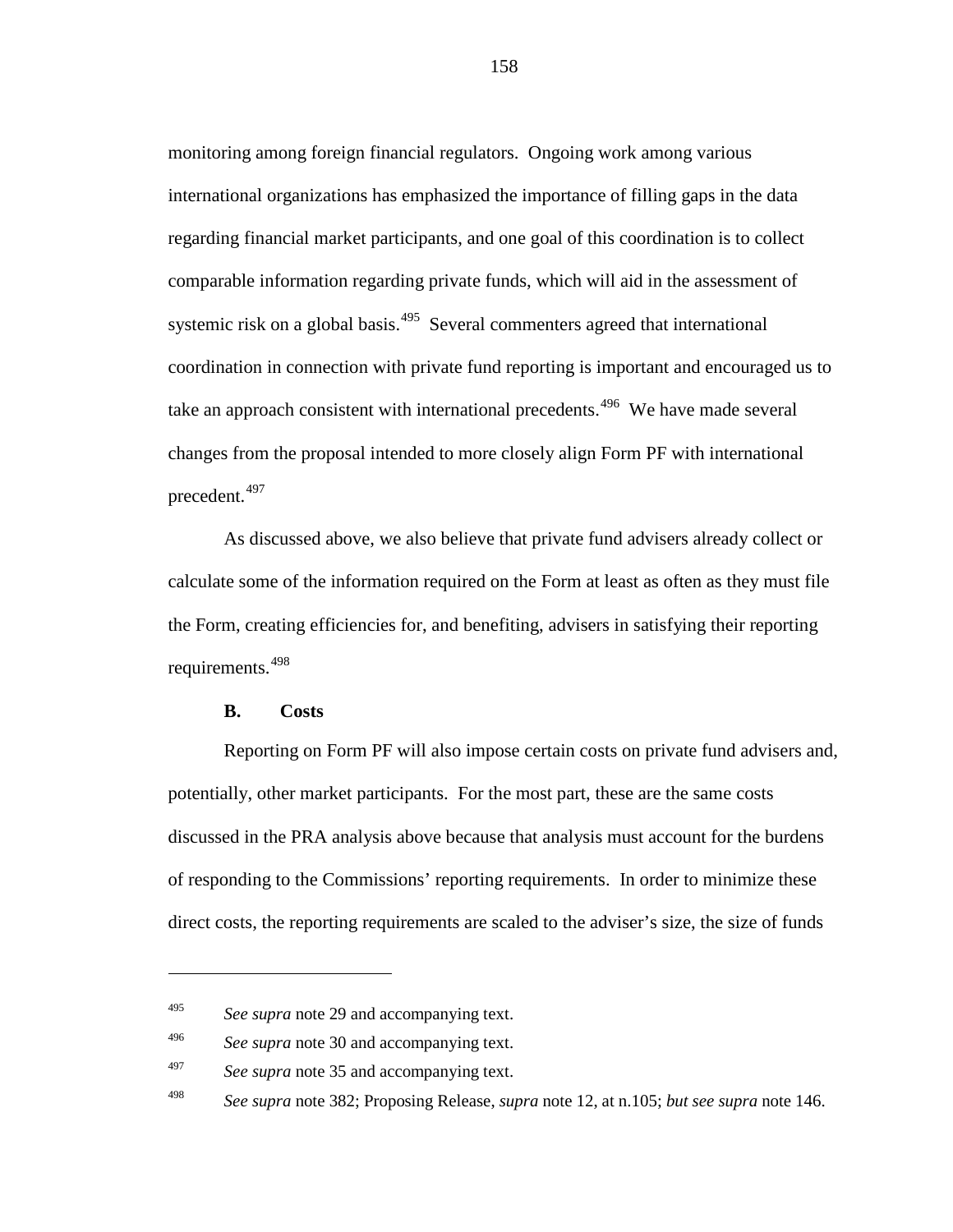and the types of private funds each adviser manages. For instance, smaller private fund advisers and large private equity advisers generally must report less information and less frequently than large hedge fund advisers and large liquidity fund advisers.<sup>[499](#page-158-0)</sup> This scaled approach is intended to provide FSOC with a broad picture of the private fund industry while relieving smaller advisers from much of the costs associated with the more detailed reporting. It is also designed to reflect the different implications for systemic risk that may be presented by different investment strategies, and thus seeks to adjust the costs of the reporting in proportion to the differing potential benefits of the information reported with respect to these strategies.

We expect that the costs Form PF imposes will be most significant for the first report that a private fund adviser is required to file because the adviser will need to familiarize itself with the new reporting form and may need to configure its systems in order to efficiently gather the required information. We also anticipate that the initial report will require more attention from senior personnel, including compliance managers and senior risk management specialists, than will subsequent reports. In addition, we expect that some Large Private Fund Advisers will find it efficient to automate some portion of the reporting process, which will increase the burden of the initial filing but reduce the burden of subsequent filings.

 $\overline{a}$ 

<span id="page-158-0"></span><sup>499</sup> *See* section II.A of this Release (describing who must file Form PF); section II.B of this Release (discussing the frequency with which private fund advisers must file Form PF); section II.C of this Release (describing the information that private fund advisers must report on Form PF). *See also* Instruction 9 to Form PF (discussing information regarding the frequency with which private fund advisers must file Form PF).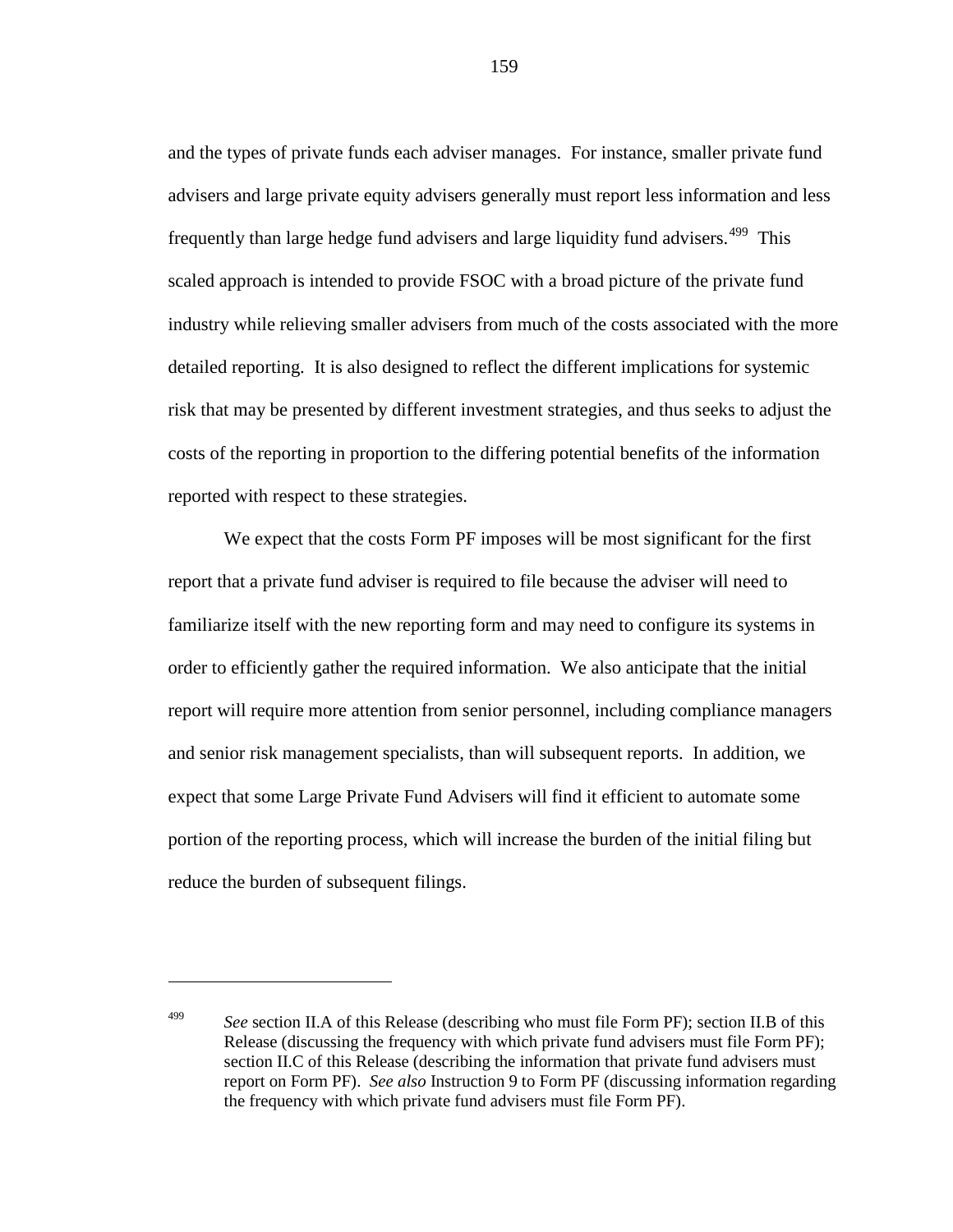Several commenters addressed the cost estimates included in the Proposing Release. These commenters generally viewed these estimates as understated and, in several cases, argued that the costs of the initial report, in particular, would be greater than assumed.<sup>500</sup> These commenters offered two common explanations for the higher than estimated costs: (1) "[m]any of the requested items on Form PF are not tracked by advisory firms on the frequency, by the category or on a fund-by-fund basis in the manner requested by the proposed Form," meaning that advisers would need to develop systems for the reporting or engage in a manual process of gathering and compiling  $data$ ;<sup>[501](#page-159-1)</sup> and (2) completing the Form will require gathering information from many different internal and external parties and systems.<sup>[502](#page-159-2)</sup>

We have carefully considered comments suggesting that the reporting requirements would be more burdensome than estimated in the Proposing Release, and the SEC has substantially increased its estimates of the hour burdens included in this PRA analysis, which flow through to these estimates of costs.<sup>[503](#page-159-3)</sup> We have, however, also taken these comments into consideration in making a number of changes from the proposal that are intended to reduce the burdens of reporting on Form PF. These include global changes to the Form, such as allowing most advisers more time to file following the end of a fiscal period (reducing the likelihood that Form PF will compete with other priorities for advisers' resources or require employment of additional personnel),

 $\overline{a}$ 

<span id="page-159-0"></span><sup>500</sup> *See*, *e.g.*, AIMA Letter; IAA Letter; Kleinberg General Letter; MFA Letter; PEGCC Letter; Seward Letter.

<span id="page-159-1"></span><sup>501</sup> TCW Letter; but *see also supra* note [146.](#page-50-0)

<span id="page-159-2"></span><sup>502</sup> *See*, *e.g.*, Kleinberg General Letter; MFA Letter; PEGCC Letter.

<span id="page-159-3"></span><sup>503</sup> *See supra* notes [383,](#page-124-0) [394-](#page-127-0)[395,](#page-127-1) [404](#page-130-0) and [414](#page-133-0) and accompanying text.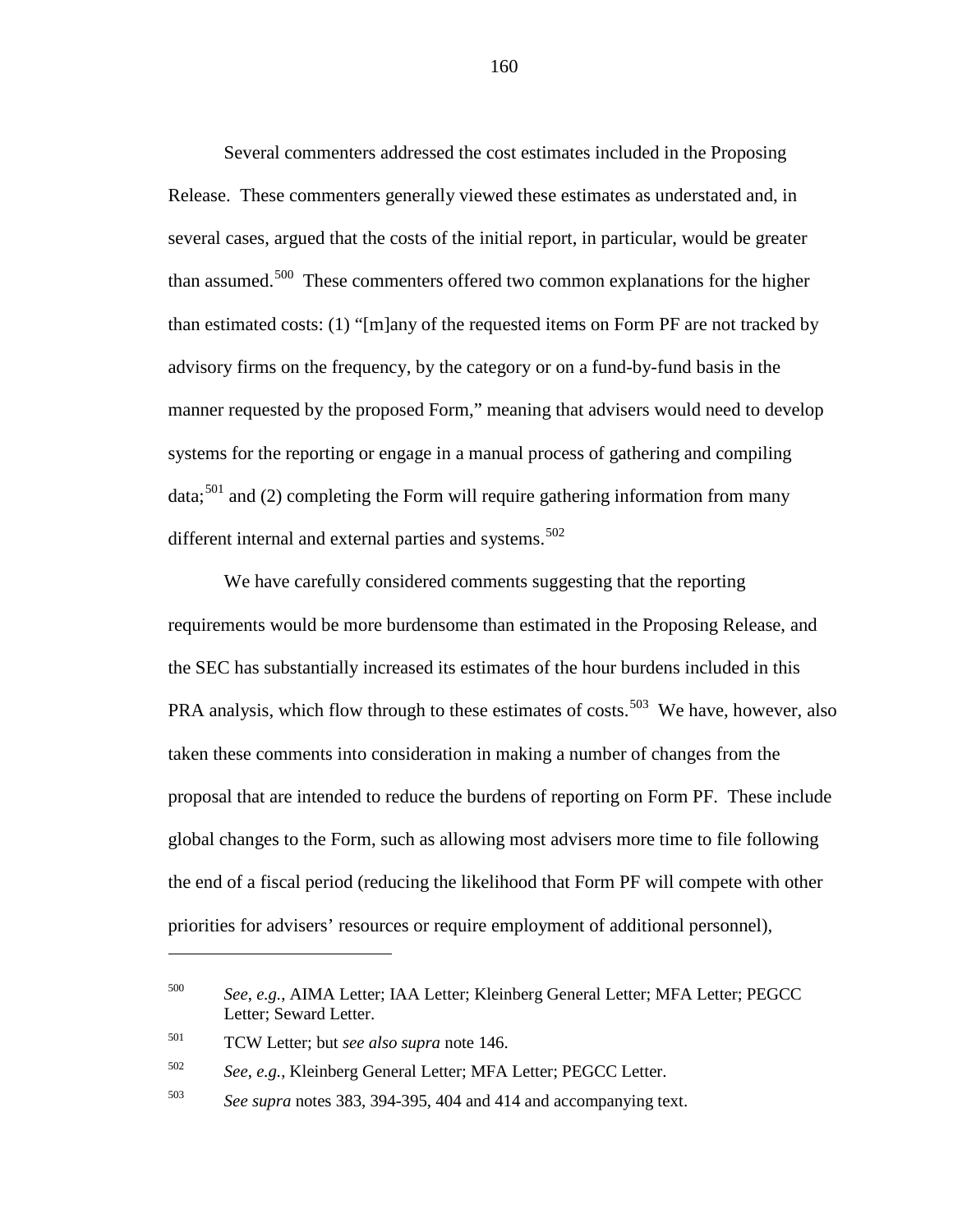extending the compliance date, allowing large private equity advisers to report annually rather than quarterly, increasing the threshold for large private equity advisers and permitting greater reliance on advisers' existing methodologies and recordkeeping practices. We have also modified specific questions in response to comments so that responding to the Form is less burdensome.<sup>504</sup> We expect, on the whole, that these changes will mitigate the cost of reporting.<sup>[505](#page-160-1)</sup> In addition, we have added a minimum reporting threshold, which will not reduce the burden to any particular filer of reporting but will reduce the aggregate burden that Form PF imposes because fewer advisers will be required to report.

After filing their initial reports, we anticipate that advisers will incur significantly lower costs because much of the work involved in the initial report is non-recurring and because of efficiencies realized from system configuration and reporting automation efforts accounted for in the initial reporting period. In addition, we estimate that senior personnel will bear less of the reporting burden in subsequent reporting periods, reducing costs though not necessarily reducing the burden hours.

<span id="page-160-3"></span>One commenter agreed that efficiencies will be realized over time,  $506$  but another stated that, at least for private real estate funds, they would not.<sup>[507](#page-160-3)</sup> Having considered

<span id="page-160-0"></span><sup>504</sup> *See supra* section II.C of this Release.

<span id="page-160-1"></span><sup>505</sup> *See supra* notes [388-](#page-125-0)[389,](#page-125-1) [397-](#page-128-0)[398,](#page-128-1) [407](#page-131-0)[-409](#page-132-0) and [418](#page-134-0)[-420](#page-135-0) and accompanying text. We also note that the original cost estimates, as well as the revised estimates included in this Release, include allocations for systems development among Large Private Fund Advisers (who are most likely to find automation cost effective) and assume that information would need to be gathered from many sources, both internal and external. *See supra* note [435](#page-138-0) and accompanying text.

<span id="page-160-2"></span><sup>506</sup> *See* MFA Letter.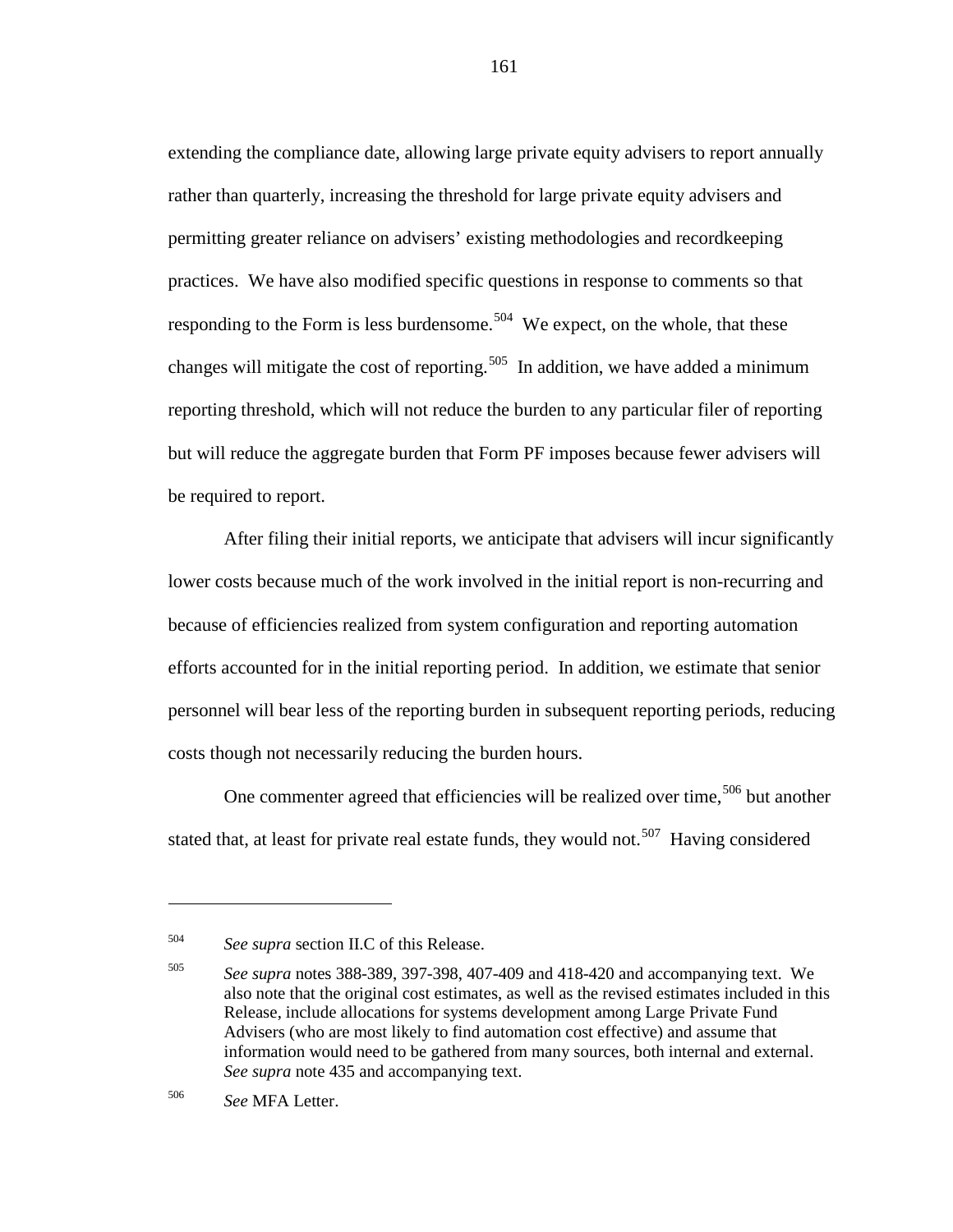these comments, we continue to believe that, for the average adviser (and particularly for those with more liquid portfolios and greater systems capabilities), efficiencies will be realized over time. We have, however, also increased the cost estimates for subsequent filings in recognition of concerns regarding the overall burden of the reporting and the possibility that efficiencies are not the same for all types of private fund adviser.

Based on the foregoing, we estimate<sup>[508](#page-161-0)</sup> that the periodic filing requirements under Form PF (including configuring systems and compiling, automating, reviewing and

<span id="page-161-2"></span>electronically filing the report) will impose:

(1) 40 burden hours at a cost of  $$13,600^{509}$  $$13,600^{509}$  $$13,600^{509}$  per smaller private fund

adviser for the initial annual report;

(2) 15 burden hours at a cost of  $$4,200<sup>510</sup>$  $$4,200<sup>510</sup>$  $$4,200<sup>510</sup>$  per smaller private fund adviser

for each subsequent annual report;

<sup>507</sup> *See* comment letter of The National Association of Real Estate Investment Managers (Mar. 24, 2011).

<span id="page-161-0"></span><sup>508</sup> We understand that some advisers may outsource all or a portion of their Form PF reporting responsibilities to software consultants, vendors, filing agents or other thirdparty service providers. We have based our estimates on the use of internal resources, for which some cost data is available, because we believe that an adviser would engage thirdparty service providers only if the external costs were comparable, or less than, the estimated internal costs of compiling, reviewing and filing the Form PF. The hourly wage data used in this Economic Analysis section of the Release is based on the Securities Industry and Financial Markets Association's *Report on Management & Professional Earnings in the Securities Industry 2010* and *Office Salaries in the Securities Industry 2010* ("SIFMA Earnings Reports"). This data has been modified to account for an 1,800-hour work-year and multiplied by 5.35 for management and professional employees and by 2.93 for general and compliance clerks to account for bonuses, firm size, employee benefits and overhead.

<span id="page-161-1"></span> $509$  We expect that for the initial report these activities will most likely be performed equally by a compliance manager at a cost of \$273 per hour and a senior risk management specialist at a cost of \$409 per hour and that, because of the limited scope of information required from smaller private fund advisers, these advisers generally would not realize significant benefits from or incur significant costs for system configuration or automation.  $(\frac{$273}{hour x} 0.5 + \frac{$409}{hour x} 0.5) x 40 hours = approximately \$13,600.$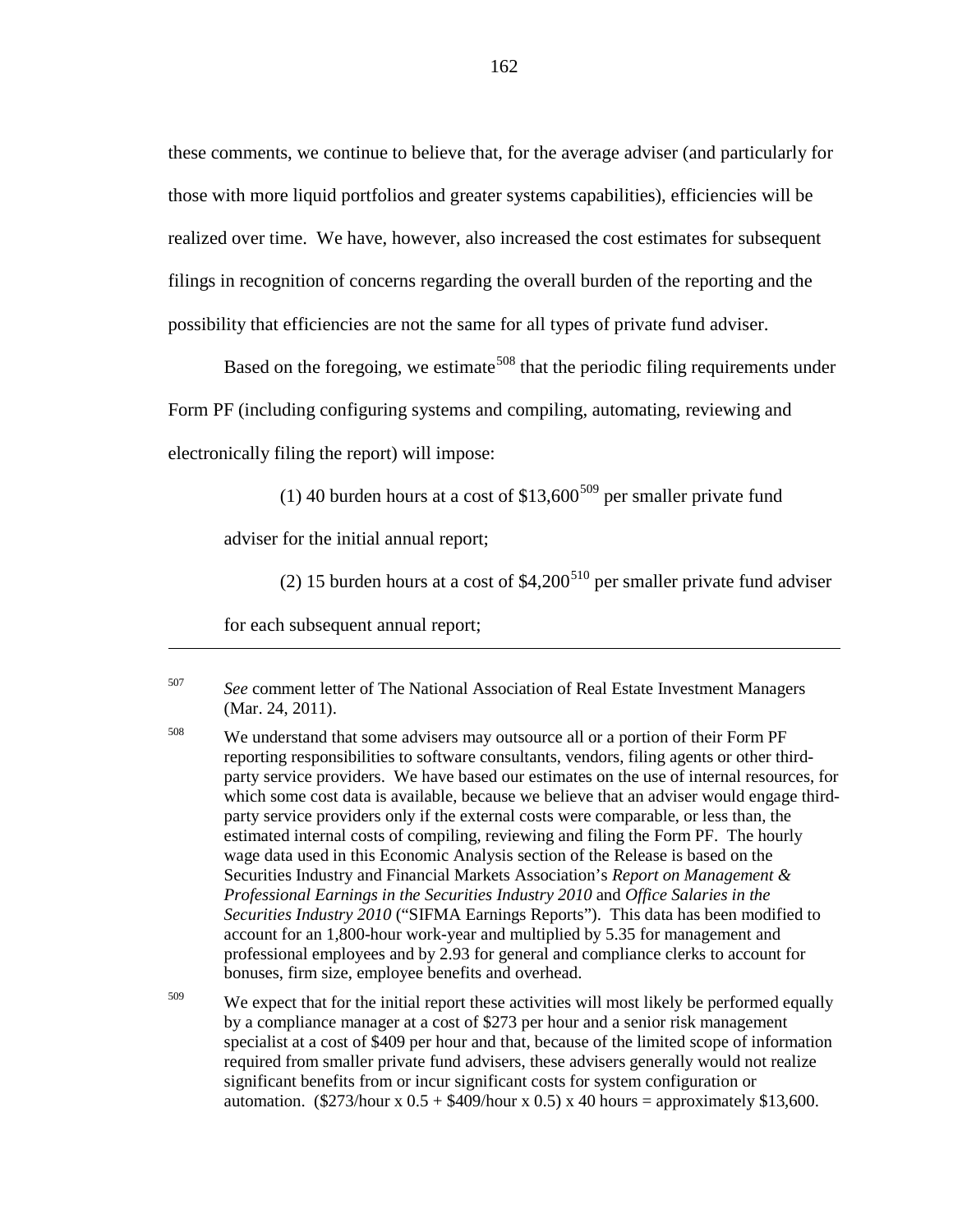(3) 100 burden hours at a cost of  $$31,000<sup>511</sup>$  $$31,000<sup>511</sup>$  $$31,000<sup>511</sup>$  per large private equity fund

adviser for the initial annual report;

(4) 50 burden hours at a cost of  $$13,900<sup>512</sup>$  $$13,900<sup>512</sup>$  $$13,900<sup>512</sup>$  per large private equity fund

adviser for each subsequent annual report;

<span id="page-162-3"></span>(5) 300 burden hours at a cost of  $$93,100<sup>513</sup>$  $$93,100<sup>513</sup>$  $$93,100<sup>513</sup>$  per large hedge fund adviser

for the initial quarterly report;

 $\overline{a}$ 

<sup>510</sup> We expect that for subsequent reports senior personnel will bear less of the reporting burden. As a result, we estimate that these activities will most likely be performed equally by a compliance manager at a cost of \$273 per hour, a senior compliance examiner at a cost of \$235 per hour, a senior risk management specialist at a cost of \$409 per hour and a risk management specialist at a cost of \$192 per hour. (\$273/hour x 0.25  $+$  \$235/hour x 0.25 + \$409/hour x 0.25 + \$192/hour x 0.25) x 15 hours = approximately \$4,200.

- <span id="page-162-0"></span><sup>511</sup> The SEC expects that for the initial report, of a total estimated burden of 100 hours, approximately 60 hours will most likely be performed by compliance professionals and 40 hours will most likely be performed by programmers working on system configuration and reporting automation. Of the work performed by compliance professionals, the SEC anticipates that it will be performed equally by a compliance manager at a cost of \$273 per hour and a senior risk management specialist at a cost of \$409 per hour. Of the work performed by programmers, the SEC anticipates that it will be performed equally by a senior programmer at a cost of \$304 per hour and a programmer analyst at a cost of \$224 per hour. (\$273/hour x 0.5 + \$409/hour x 0.5) x 60 hours + (\$304/hour x 0.5 + \$224/hour  $x$  0.5)  $x$  40 hours = approximately \$31,000.
- <span id="page-162-1"></span><sup>512</sup> The SEC expects that for subsequent reports senior personnel will bear less of the reporting burden and that significant system configuration and reporting automation costs will not be incurred. As a result, the SEC estimates that these activities will most likely be performed equally by a compliance manager at a cost of \$273 per hour, a senior compliance examiner at a cost of \$235 per hour, a senior risk management specialist at a cost of \$409 per hour and a risk management specialist at a cost of \$192 per hour. (\$273/hour x 0.25 + \$235/hour x 0.25 + \$409/hour x 0.25 + \$192/hour x 0.25) x 50 hours  $=$  approximately \$13,900.
- <span id="page-162-2"></span><sup>513</sup> We expect that for the initial report, of a total estimated burden of 300 hours, approximately 180 hours will most likely be performed by compliance professionals and 120 hours will most likely be performed by programmers working on system configuration and reporting automation. Of the work performed by compliance professionals, we anticipate that it will be performed equally by a compliance manager at a cost of \$273 per hour and a senior risk management specialist at a cost of \$409 per hour. Of the work performed by programmers, we anticipate that it will be performed equally by a senior programmer at a cost of \$304 per hour and a programmer analyst at a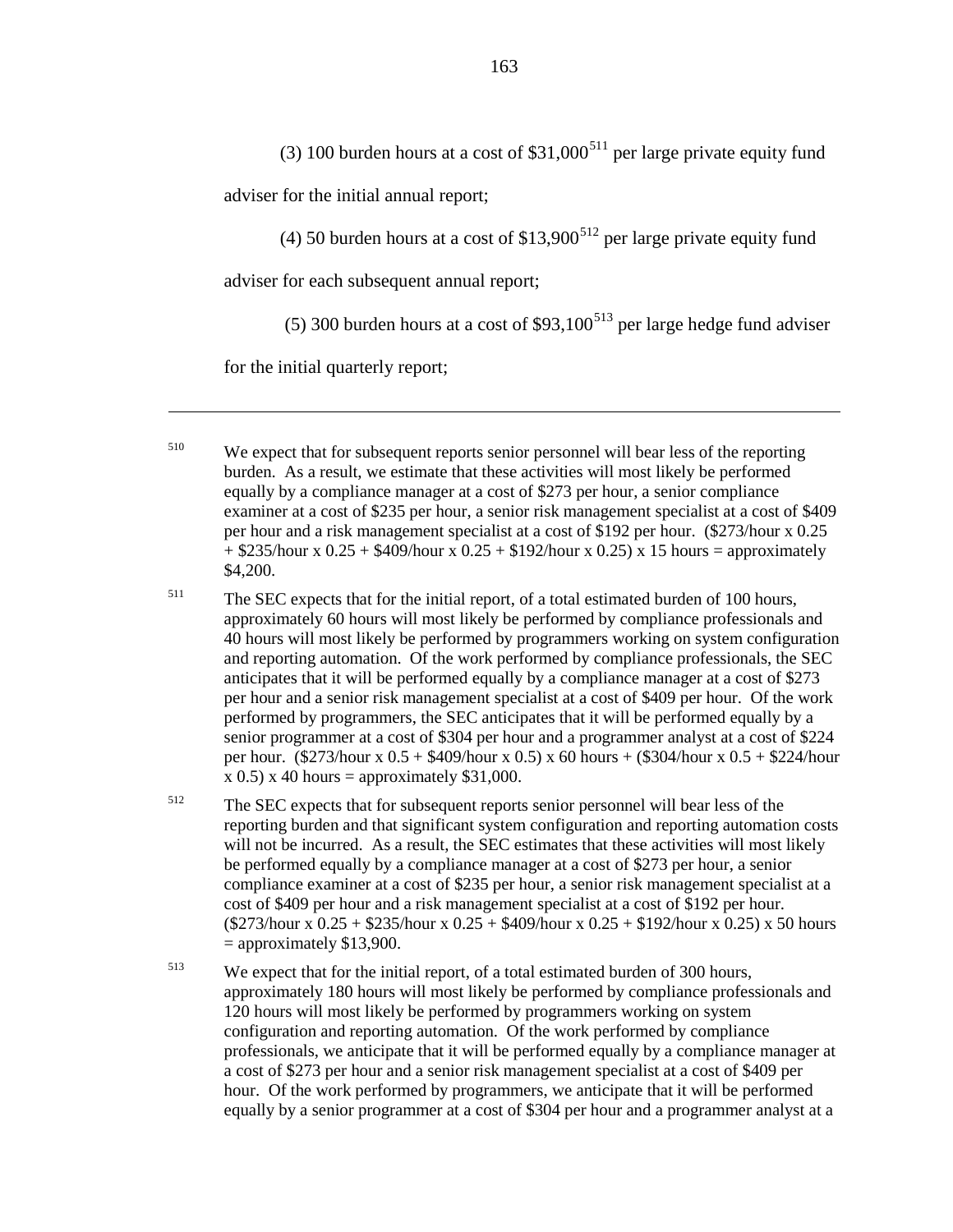for each subsequent quarterly report;

<span id="page-163-3"></span>(7) 140 burden hours at a cost of  $$43,500<sup>515</sup>$  $$43,500<sup>515</sup>$  $$43,500<sup>515</sup>$  per large liquidity fund

adviser for the initial quarterly report; and

(8) 65 burden hours at a cost of  $$18,000<sup>516</sup>$  $$18,000<sup>516</sup>$  $$18,000<sup>516</sup>$  per large liquidity fund adviser

for each subsequent quarterly report.

 $\overline{a}$ 

Assuming that there are 3,070 smaller private fund advisers, 250 large hedge fund

advisers, 80 large liquidity fund advisers, and 170 large private equity fund advisers, the

cost of \$224 per hour. (\$273/hour x  $0.5 + $409$ /hour x  $0.5$ ) x 180 hours + (\$304/hour x  $0.5 + $224$ /hour x 0.5) x 120 hours = approximately \$93,100.

<span id="page-163-0"></span><sup>514</sup> We expect that for subsequent reports senior personnel will bear less of the reporting burden and that significant system configuration and reporting automation costs will not be incurred. As a result, we estimate that these activities will most likely be performed equally by a compliance manager at a cost of \$273 per hour, a senior compliance examiner at a cost of \$235 per hour, a senior risk management specialist at a cost of \$409 per hour and a risk management specialist at a cost of \$192 per hour. (\$273/hour x 0.25  $+$  \$235/hour x 0.25 + \$409/hour x 0.25 + \$192/hour x 0.25) x 140 hours = approximately \$38,800.

<span id="page-163-1"></span><sup>515</sup> The SEC expects that for the initial report, of a total estimated burden of 140 hours, approximately 85 hours will most likely be performed by compliance professionals and 55 hours will most likely be performed by programmers working on system configuration and reporting automation. Of the work performed by compliance professionals, the SEC anticipates that it will be performed equally by a compliance manager at a cost of \$273 per hour and a senior risk management specialist at a cost of \$409 per hour. Of the work performed by programmers, the SEC anticipates that it will be performed equally by a senior programmer at a cost of \$304 per hour and a programmer analyst at a cost of \$224 per hour. (\$273/hour x 0.5 + \$409/hour x 0.5) x 85 hours + (\$304/hour x 0.5 + \$224/hour  $x$  0.5)  $x$  55 hours = approximately \$43,500.

<span id="page-163-2"></span><sup>516</sup> The SEC expects that for subsequent reports senior personnel will bear less of the reporting burden and that significant system configuration and reporting automation costs will not be incurred. As a result, the SEC estimates that these activities will most likely be performed equally by a compliance manager at a cost of \$273 per hour, a senior compliance examiner at a cost of \$235 per hour, a senior risk management specialist at a cost of \$409 per hour and a risk management specialist at a cost of \$192 per hour. (\$273/hour x 0.25 + \$235/hour x 0.25 + \$409/hour x 0.25 + \$192/hour x 0.25) x 65 hours  $=$  approximately \$18,000.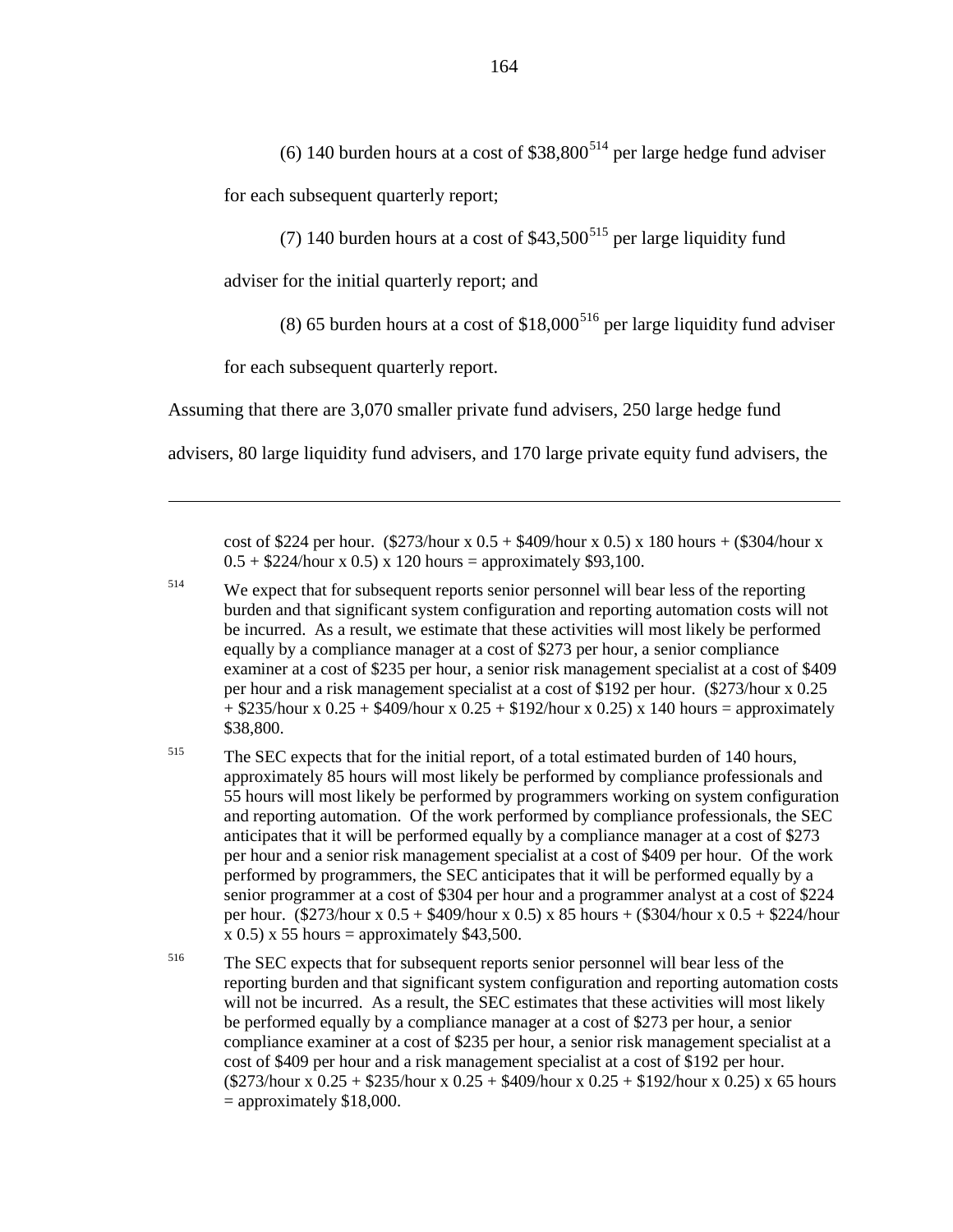foregoing estimates suggest an annual cost of  $$107,000,000<sup>517</sup>$  $$107,000,000<sup>517</sup>$  $$107,000,000<sup>517</sup>$  for all private fund advisers in the first year of reporting and an annual cost of \$59,800,000 in subsequent years.<sup>[518](#page-164-1)</sup>

The cost estimates above assume that risk and compliance personnel (and, in the case of Large Private Fund Advisers filing an initial report, programmers) will carry out the work of reporting on Form PF. Some commenters suggested that employees in portfolio management as well as legal, controller and other back office functions may also be involved in compiling, reviewing and filing Form  $PF<sup>519</sup>$  These commenters did not provide estimates for how the reporting burdens would be allocated among these groups of employees, and we believe the allocation is likely to vary significantly among advisers depending on the size and complexity of their operations. Based on available wage data, we do not believe that variations in the allocation of these responsibilities among the functions that we and commenters identified would result in significantly different aggregate cost estimates.<sup>[520](#page-164-3)</sup>

<span id="page-164-0"></span><sup>&</sup>lt;sup>517</sup> (3,070 smaller private fund advisers x \$13,600 per initial annual report) + (170 large private equity fund advisers x \$31,000 per initial annual report) + (250 large hedge fund advisers x \$93,100 per initial quarterly report)  $+$  (250 large hedge fund advisers x 3 quarterly reports x  $$38,800$  per subsequent quarterly report) + (80 large liquidity fund advisers x  $$43,500$  per initial quarterly report) + (80 large liquidity fund advisers x 3 quarterly reports  $x$  \$18,000 per subsequent quarterly report) = approximately \$107,000,000.

<span id="page-164-1"></span><sup>&</sup>lt;sup>518</sup> (3,070 smaller private fund advisers x \$4,200 per subsequent annual report) + (170 large private equity fund advisers x \$13,900 per subsequent annual report) + (250 large hedge fund advisers x 4 quarterly reports x  $$38,800$  per subsequent quarterly report) + (80 large liquidity fund advisers x 4 quarterly reports x  $$18,000$  per subsequent quarterly report) = approximately \$59,800,000.

<span id="page-164-2"></span><sup>519</sup> *See*, *e.g.*, Kleinberg General Letter; MFA Letter.

<span id="page-164-3"></span> $520$  For example, our estimates assume that the work is performed by compliance managers at \$273 per hour, senior compliance examiners at \$235 per hour, senior risk management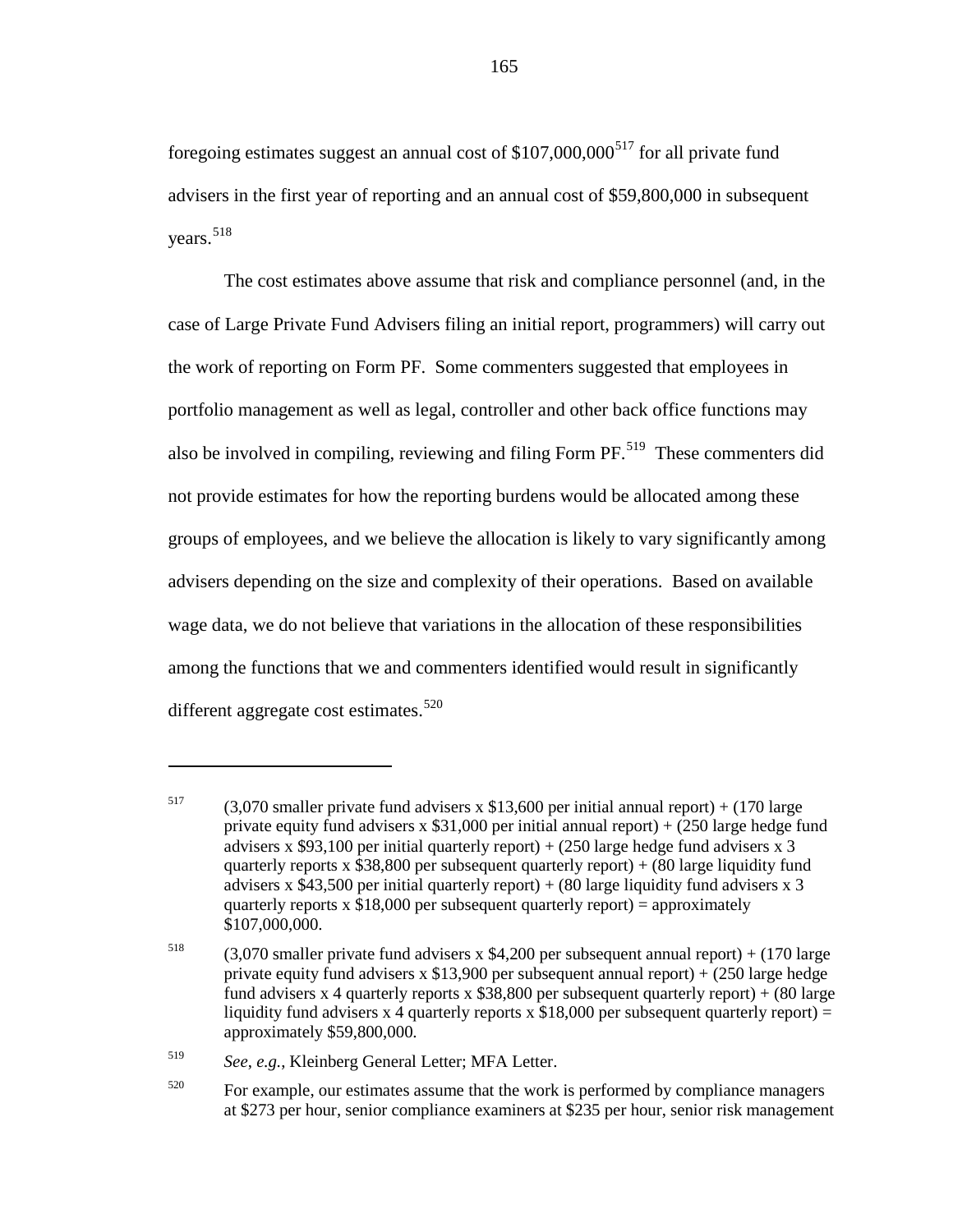In addition, as discussed above, a private fund adviser must file very limited information on Form PF if it needs to transition from quarterly to annual filing, if it is no longer subject to the reporting requirements of Form PF or if it requires a temporary hardship exemption under rule 204(b)-1(f). We estimate that transition and final filings will, collectively, cost private fund advisers as a whole approximately \$5,200 per year.<sup>[521](#page-165-0)</sup> We further estimate that hardship exemption requests will cost private fund advisers as a whole approximately \$760 per year.<sup>[522](#page-165-1)</sup> No commenters addressed these estimates. The estimate with respect to hardship exemptions is unchanged from the proposal. The estimate with respect to transition and final filings have been reduced because fewer

specialists at \$409 per hour, risk management specialists at \$192 per hour and, in the case of Large Private Fund Advisers filing an initial report, programmers ranging from \$304 to \$224 per hour. Based on the SIFMA Earnings Reports, indicative costs in the other functions that commenters identified are: \$287 per hour for a senior portfolio manager; \$211 per hour for an intermediate portfolio manager; \$430 per hour for an assistant general counsel; \$165 per hour for a fund senior accountant; \$194 per hour for an intermediate business analyst; and \$154 per hour for an operations specialist. An adviser's chief compliance officer (at a cost of \$423 per hour) or controller (at a cost of \$433 per hour) may also review the filing, though we would expect that in most cases their involvement would be more limited than that of more junior employees.

 $\overline{a}$ 

<span id="page-165-0"></span> $521$  The SEC estimates that, for the purposes of the PRA, transition filings will impose 7 burden hours per year on private fund advisers in the aggregate and that final filings will impose 71 burden hours per year on private fund advisers in the aggregate. The SEC anticipates that this work will most likely be performed by a compliance clerk at a cost of \$67 per hour. (7 burden hours + 71 burden hours) x  $$67/h$ our = approximately \$5,200.

<span id="page-165-1"></span> $522$  The SEC estimates that, for the purposes of the PRA, requests for temporary hardship exemptions will impose 4 burden hours per year on private fund advisers in the aggregate. The SEC anticipants that five-eighths of this work will most likely be performed by a compliance manager at a cost of \$273 per hour and that three-eighths of this work will most likely be performed by a general clerk at a cost of \$50 per hour. ((\$273 per hour x 5/8 of an hour) + (\$50 per hour x 3/8 of an hour)) x 4 hours = approximately \$760.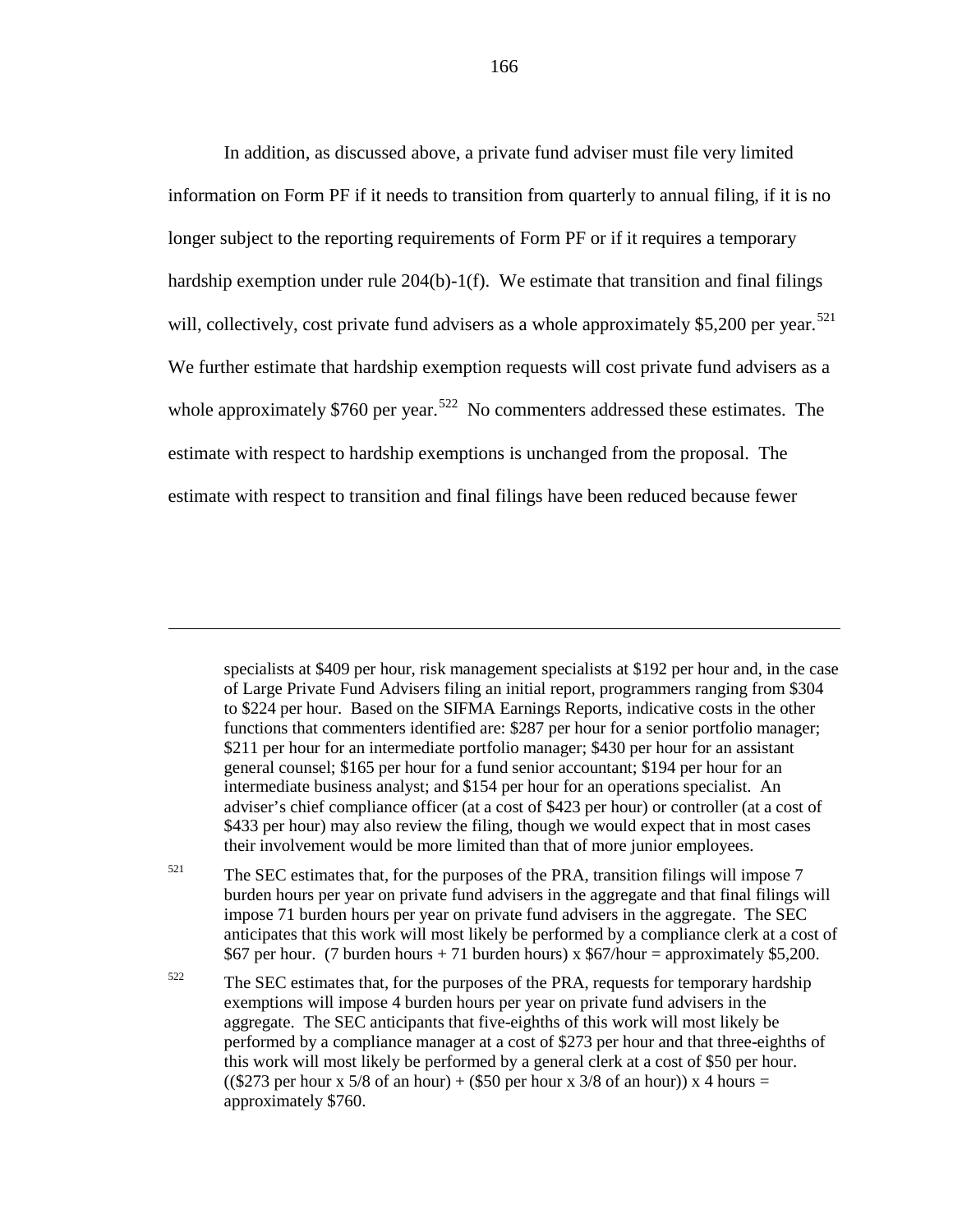filers will be required to report on a quarterly basis and the addition of a minimum reporting threshold means that fewer advisers will report in total.<sup>[523](#page-166-0)</sup>

Advisers may also incur costs related to the modification or deployment of systems to support their reporting obligations under Form  $PF<sup>.524</sup>$  $PF<sup>.524</sup>$  $PF<sup>.524</sup>$  As discussed above, certain of the anticipated costs to Large Private Fund Advisers of automating Form PF reporting are accounted for in our cost estimates.<sup>[525](#page-166-2)</sup> In addition, Large Private Fund Advisers may incur costs associated with the acquisition or use of hardware needed to perform computations or otherwise process the data required on Form  $PF$ <sup>526</sup> Commenters did not provide estimates for these costs. However, as discussed above, we estimate that these costs, which are likely to vary significantly among advisers, will range from \$0 to \$25,000,000 in the aggregate for the first year of reporting, with the actual costs likely to fall in between these two end-points.<sup>[527](#page-166-4)</sup>

Based on the foregoing estimates, we estimate that the aggregate annual costs of Form PF, other than for hardware costs, are approximately \$108,000,000 in the first year

<span id="page-166-0"></span><sup>523</sup> *See supra* note [424.](#page-136-0)

<span id="page-166-1"></span><sup>524</sup> *See supra* section IV.G of this Release.

<span id="page-166-2"></span><sup>525</sup> *See supra* note [438](#page-139-0) and accompanying text.

<span id="page-166-3"></span><sup>526</sup> *See supra* notes [434-](#page-138-1)[441](#page-140-0) and accompanying text.

<span id="page-166-4"></span><sup>527</sup> *Id*.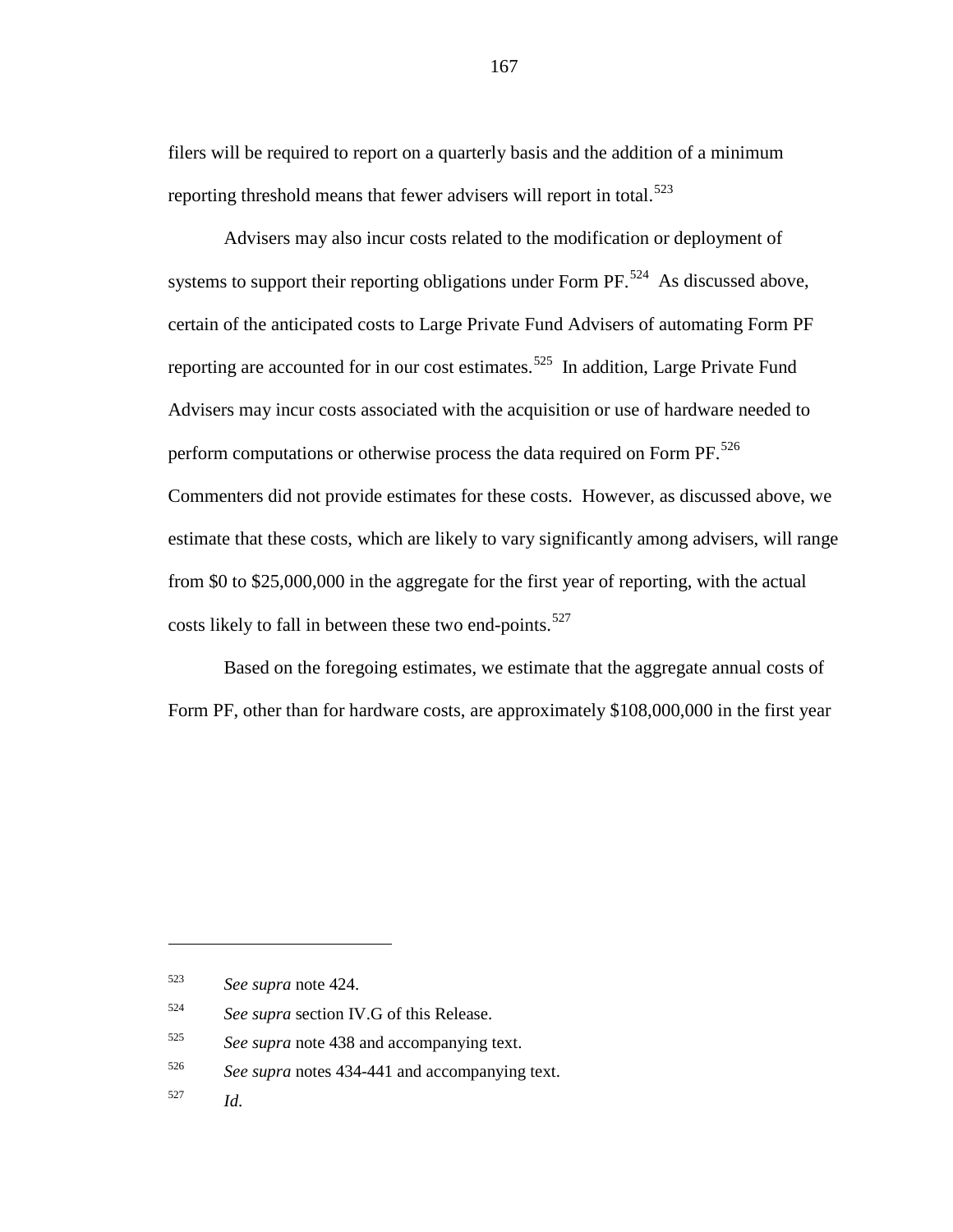and  $$60,500,000$  in subsequent years.<sup>528</sup> In addition, we estimate that hardware costs will add between \$0 and \$25,000,000 in the first year.<sup>[529](#page-167-1)</sup>

Reporting requirements can also impose costs beyond the direct costs associated with compiling and submitting data, and advisers subject to the Form PF reporting requirements may incur costs that are more difficult to quantify. One commenter, for instance, suggested an adviser may incur indirect "costs associated with the risk of disclosure of highly sensitive proprietary information."<sup>[530](#page-167-2)</sup> As discussed above, Form PF elicits non-public information about private funds and their trading strategies, the public disclosure of which could adversely affect the funds and their investors.<sup>531</sup> We are, however, working to establish controls designed to protect this sensitive information from improper or inadvertent disclosure and believe that the risk of such disclosure is low.<sup>[532](#page-167-4)</sup> If an adviser's Form PF data were disclosed despite the controls intended to maintain its confidentiality, there is some risk that a competitor may be able to use an adviser's data to replicate the adviser's trading strategy or trade against the adviser, thereby potentially harming the profitability of the strategy to that adviser. However, because data on Form PF generally could not, on its own, be used to identify individual investment

 $\overline{a}$ 

<span id="page-167-3"></span><sup>531</sup> *See supra* section II.D of this Release.

<span id="page-167-0"></span> $528$  \$107,000,000 (for periodic reporting in the first year) + \$5,200 (for transition and final filings) +  $$760$  (for hardship requests) +  $$684,000$  (for filing fees) = approximately \$108,000,000. \$59,800,000 (for periodic reporting in subsequent years) + \$5,200 (for transition and final filings) +  $$760$  (for hardship requests) +  $$684,000$  (for filing fees) = approximately \$60,500,000.

<span id="page-167-1"></span><sup>529</sup> *See supra* notes [440-](#page-139-1)[441](#page-140-0) and accompanying text.

<span id="page-167-2"></span><sup>530</sup> CCMR Letter.

<span id="page-167-4"></span><sup>532</sup> *See supra* sections II.D and II.E of this Release.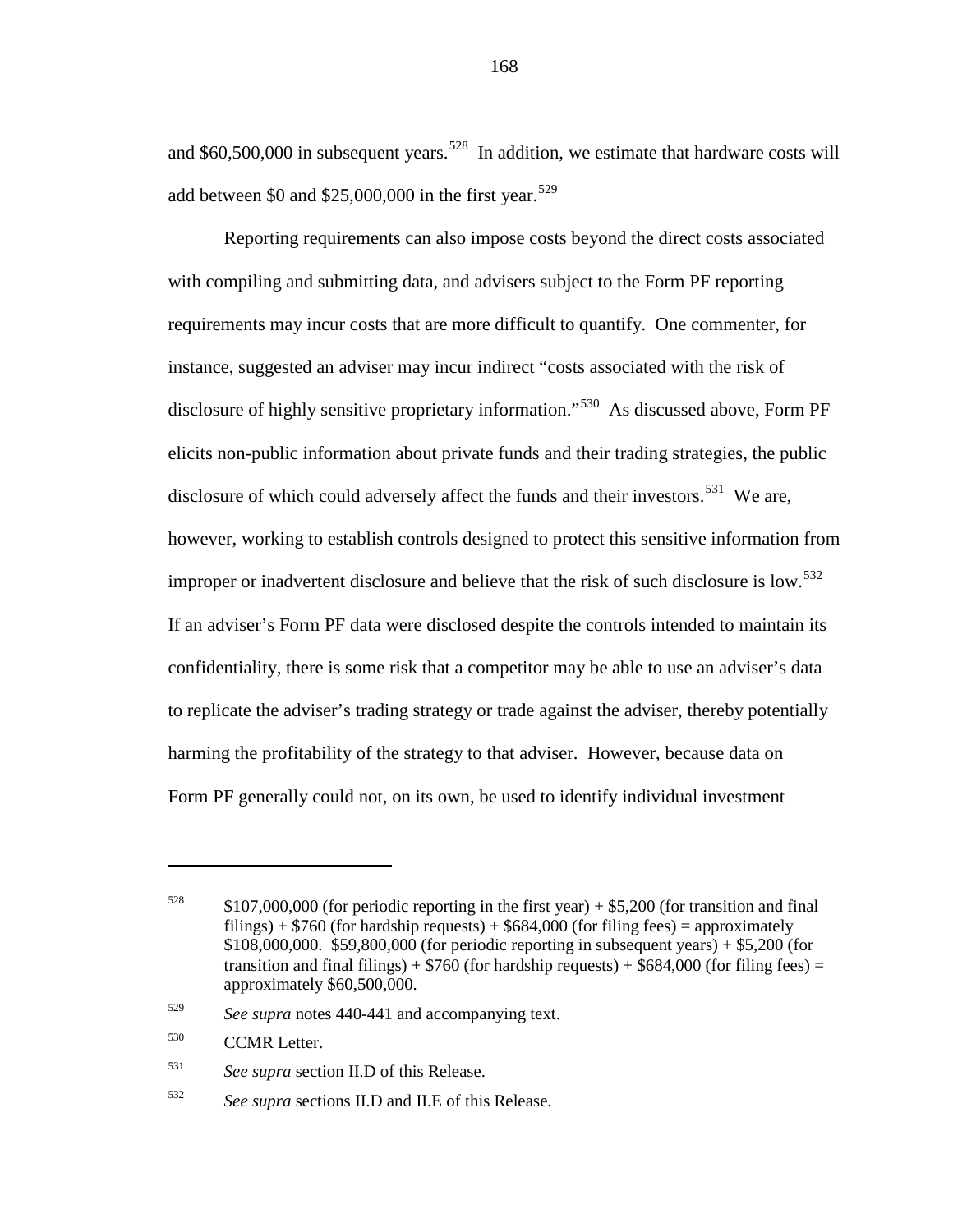positions, the ability of a competitor to use Form PF data in this manner is limited.<sup>[533](#page-168-0)</sup> In addition, the deadlines for filing Form PF have, in most cases, been significantly extended from the proposal, meaning that the filings will generally contain less current, and therefore less sensitive, data.<sup>[534](#page-168-1)</sup> In the very unlikely event that improper or inadvertent disclosures of Form PF data occurred frequently, the disclosures could discourage advisers from investing the time and other resources required to develop novel strategies, potentially reducing the range of options available to investors and inhibiting financial innovation.

We do not expect this rulemaking to have a significant negative effect on competition because the information generally will be non-public and similar types of SEC-registered advisers will have comparable burdens under the Form.<sup>[535](#page-168-2)</sup> In addition, the SEC does not expect this rulemaking to have a significant negative effect on capital formation, again because the information collected generally will be non-public and, therefore, should not affect private fund advisers' ability to raise capital.

Although Form PF data generally will be non-public, Form PF will increase transparency to regulators.<sup>[536](#page-168-3)</sup> As discussed above, this may result in a positive effect on capital formation because advisers may, as a result, assess more carefully the risks associated with particular investments and, in the aggregate, allocate capital to

<span id="page-168-0"></span><sup>533</sup> *See supra* note [343.](#page-112-0)

<span id="page-168-1"></span><sup>534</sup> *See supra* notes [351](#page-113-0) an[d 344](#page-112-1) and accompanying text.

<span id="page-168-2"></span><sup>535</sup> *See supra* section II.D of this Release for a discussion of confidentiality of Form PF data.

<span id="page-168-3"></span><sup>536</sup> *See supra* section II.D of this Release for a discussion of confidentiality of Form PF data.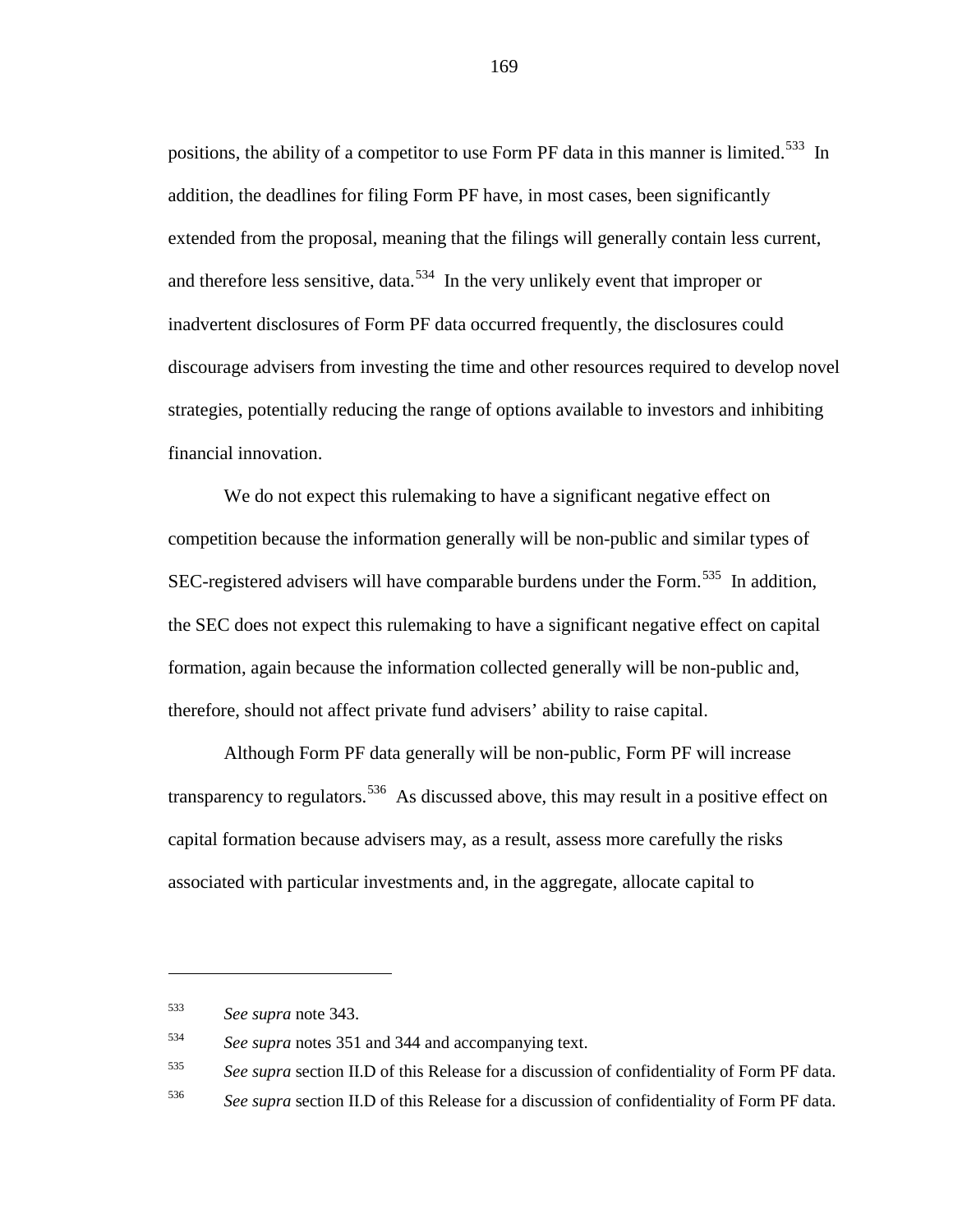investments with a higher value to the economy as a whole.<sup>[537](#page-169-0)</sup> However, this increased transparency could also have a negative effect on capital formation if it increases advisers' aversion to risk and, as a result, reduces investment in projects that may be risky but beneficial to the economy as a whole. To the extent that changes in investment allocations lead to reduced economic outcomes in the aggregate, Form PF reporting may result in a negative effect on capital available for investment.

The SEC also recognizes that the direct costs of completing and filing Form PF may reduce the amount of capital that funds have available for investment or, if the costs are passed on to fund investors, reduce the amount of capital investors have available for investment. This could, in turn, affect capital formation. [538](#page-169-1) However, the direct costs of reporting on Form PF will, to some extent, only transfer capital from private fund advisers to other market participants, such as employees or service providers paid to complete the Form. Because private fund advisers may have different investment opportunities than these other market participants, this transfer may negatively affect aggregate economic outcomes. However, some of this transferred capital will be invested or spent and will not represent an aggregate loss to the economy. In addition, the direct

<span id="page-169-0"></span><sup>537</sup> *See supra* note [494](#page-156-1) and accompanying text.

<span id="page-169-1"></span><sup>538</sup> One commenter expressed concern regarding the possible effects of Form PF reporting on economic growth, investors, investment opportunities, companies, markets, market liquidity and tax revenue as well as "the cost in terms of jobs and capital." Issa Letter. This commenter suggested that these potential negative effects could flow from several sources, including: (1) the possibility that advisers will locate funds outside the United States as a result of, or to avoid, Form PF compliance costs or that these costs will be passed on to investors, causing them to seek investment opportunities outside the United States; and (2) the possibility that advisers will form fewer funds, slow the growth of their funds or shut down existing funds as a result of, or to avoid, Form PF compliance costs. We address these possible sources of indirect costs below.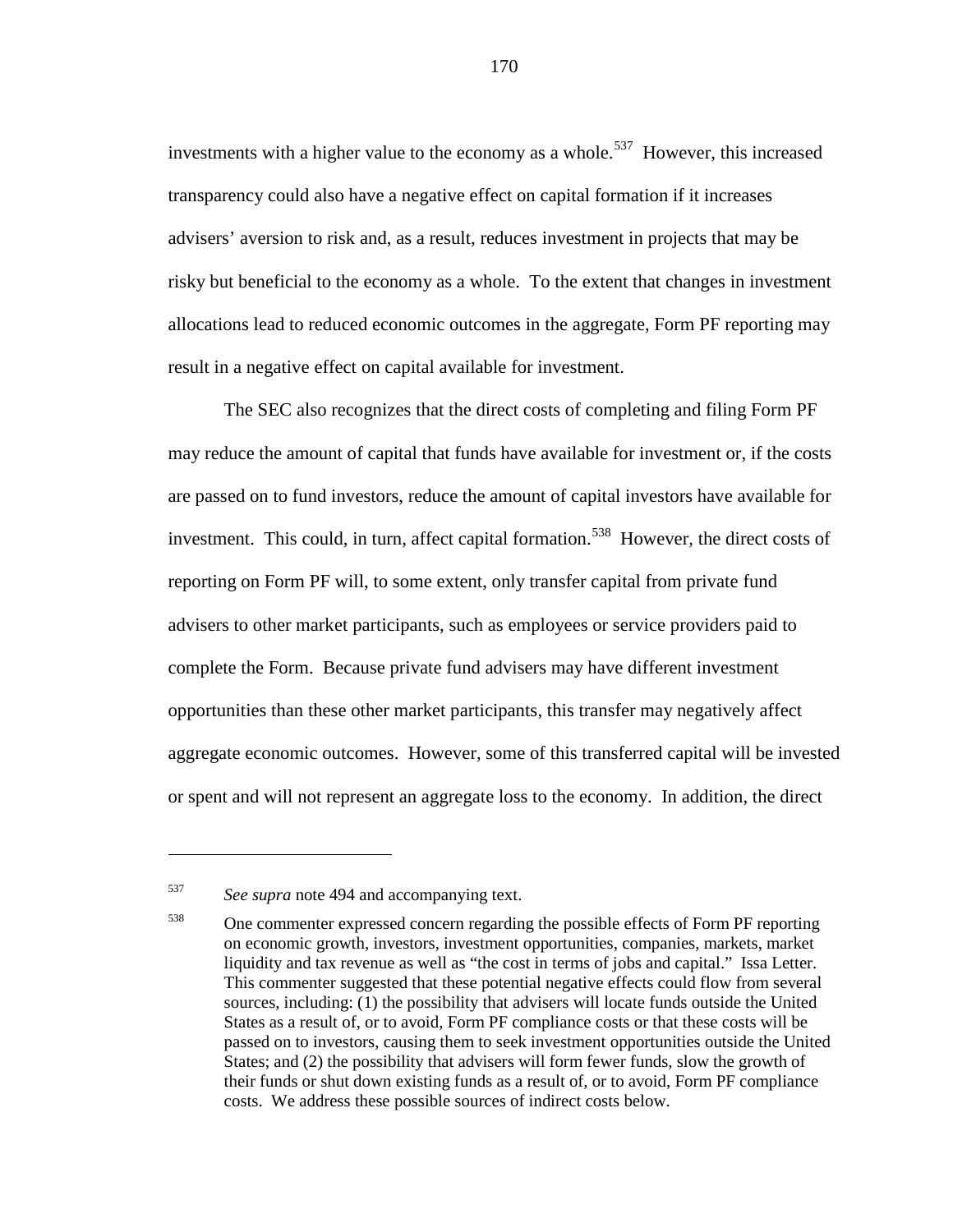costs of Form PF are, on average, small compared to other economic incentives that motivate private funds and their advisers to invest and grow.<sup>[539](#page-170-0)</sup>

One commenter expressed concern that this rulemaking could cause advisers, private funds or investors to seek investment opportunities outside the U.S. as a result of, for instance, increased costs.<sup>[540](#page-170-1)</sup> This rulemaking could impose costs on U.S. private fund advisers that non-U.S. private fund advisers would not bear unless they are subject to the Advisers Act and the Form PF reporting requirements. However, advisers generally would not be able to avoid these reporting obligations by simply organizing the fund in a third country because regulatory jurisdiction for Form PF does not depend solely on where the fund is formed.<sup>[541](#page-170-2)</sup> In addition, as noted above, ESMA has proposed a reporting regime similar to Form PF for alternative investment fund managers subject to the EU Directive. If that regime is adopted, we understand most such alternative investment managers would bear reporting costs similar to those that Form PF imposes. Accordingly, we believe the competitive impact of this difference in operating costs will be limited. We also do not expect that private funds will, to any significant extent, seek to avoid these regulatory burdens by foregoing participation in the U.S. capital markets because of the depth and liquidity of these markets and the stability afforded by the legal structures in the U.S.

This commenter also suggested that some fund advisers may determine not to form a new private fund if the costs of Form PF outweigh the marginal benefits the

<span id="page-170-0"></span><sup>539</sup> *See infra* notes [545](#page-172-0) and [548](#page-173-0) and accompanying text.

<span id="page-170-1"></span><sup>540</sup> *See* Issa Letter.

<span id="page-170-2"></span><sup>541</sup> *See supra* note [134](#page-46-0) and accompanying text.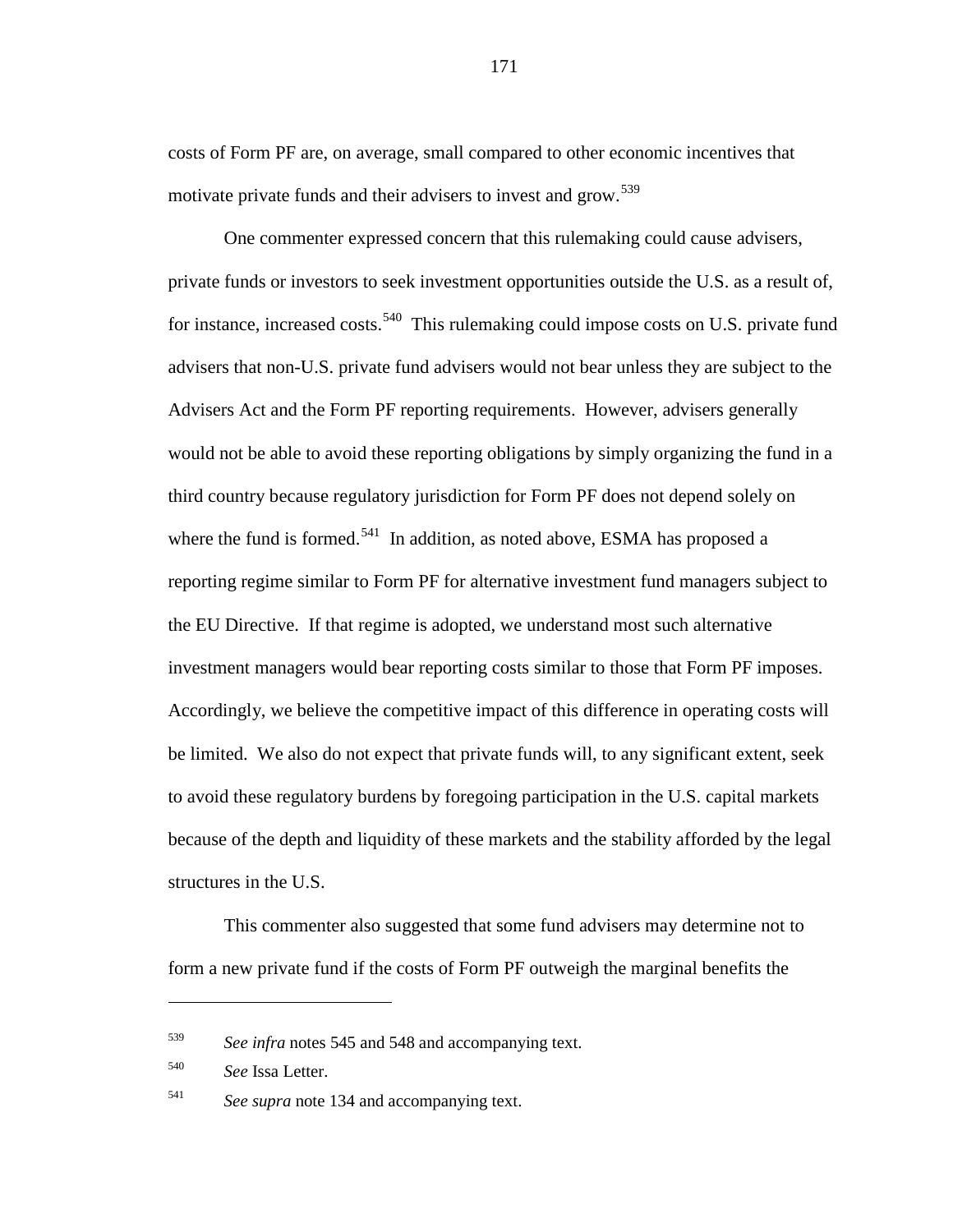adviser expects to obtain by forming the fund.<sup>[542](#page-171-0)</sup> Reduced fund formation could diminish competition and the number of choices available to investors. The SEC does not, however, believe the cost of reporting on Form PF will have a substantial negative effect on fund formation. An adviser with no existing private funds considering whether to form its first fund is likely to face little or no costs as a result of Form PF because it is unlikely to leap past a Large Private Fund Adviser Threshold and may not even exceed the minimum reporting threshold of \$150 million in private fund assets under management.<sup>[543](#page-171-1)</sup> For an existing private fund adviser, forming a new private fund would increase the cost of reporting on Form PF, but the adviser would be able to leverage its experience and existing systems, making the incremental reporting more efficient than for an adviser first becoming subject to Form PF reporting requirements.<sup>[544](#page-171-2)</sup> In the case of either an adviser newly managing private funds or an adviser with existing private funds, the SEC believes that Form PF reporting costs are unlikely to discourage the formation of many funds because the costs of either becoming subject to Form PF as a smaller private fund adviser or reporting incrementally more information on Form PF are small when compared to possible management and performance fees. For example, the SEC

 $\overline{a}$ 

<span id="page-171-2"></span><sup>544</sup> In addition, in the case of large hedge fund advisers, the more detailed information they must file in section 2b of the Form only applies to qualifying hedge funds that have at least \$500 million in net assets.

<span id="page-171-0"></span><sup>542</sup> *See* Issa Letter.

<span id="page-171-1"></span><sup>543</sup> According to HFI data, even among the top 25 hedge fund launches reported in 2010, the average fund size was approximately \$750 million, and existing advisers launched the majority of those funds in any case. This data also shows that, out of 135 total hedge fund launches reported in 2010 exceeding \$50 million, at least 110 of them raised under \$300 million. HFI does not report in their annual global review hedge fund launches under \$50 million. *See* HFI 2011 Global Review, *supra* not[e 493.](#page-155-3) *See also supra* sections IV.A and IV.G of this Release (discussing estimates of Form PF reporting costs for smaller private fund advisers).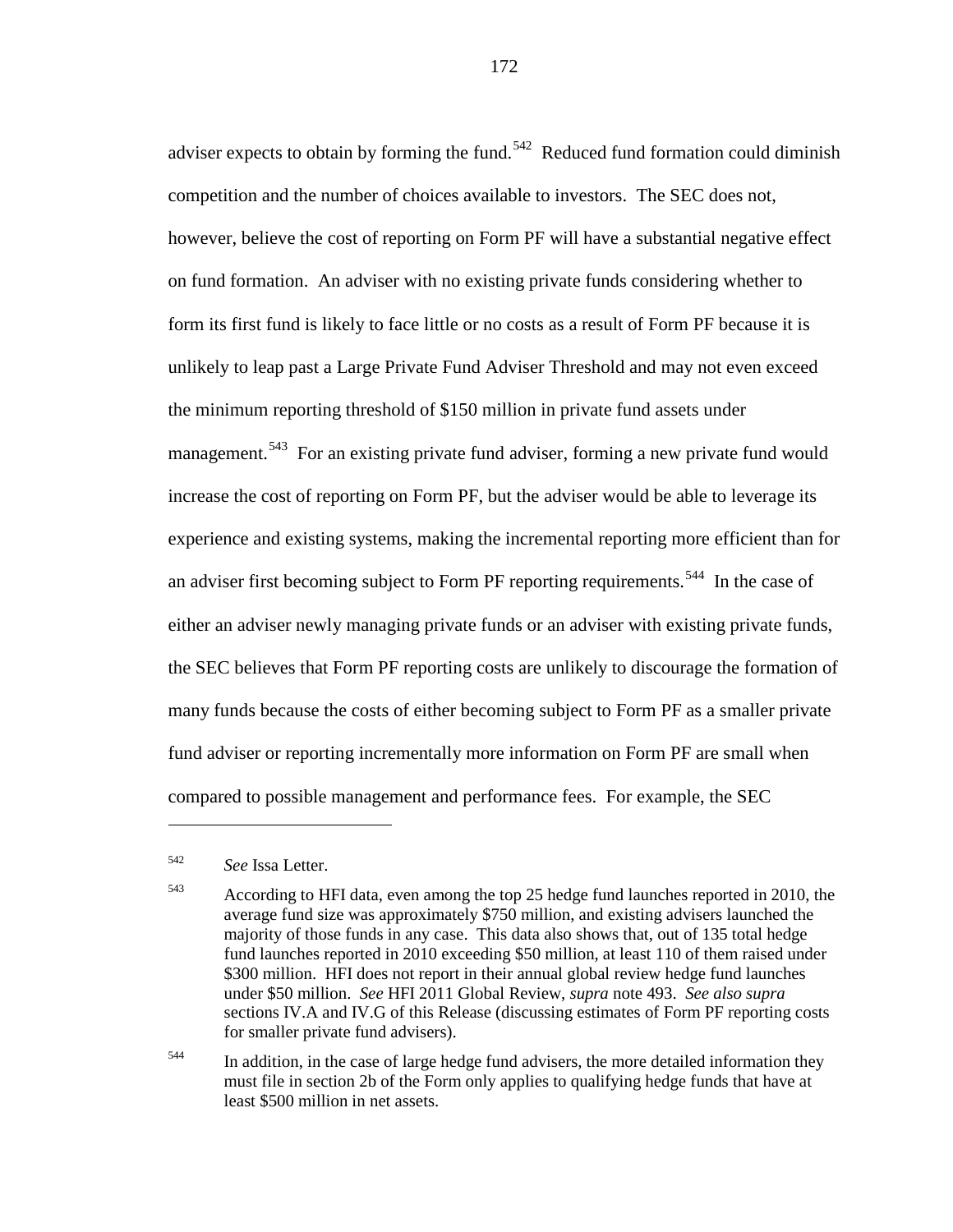estimates that the cost to smaller private fund advisers of completing and filing Form PF will average less than \$14,000 per initial annual filing and \$5,000 per subsequent annual filing – or less than 0.01% of assets under management for the smallest adviser subject to Form PF reporting requirements – compared to annual management and performance fees that, at least among hedge fund advisers, average approximately 1.5% of assets under management and 20% of excess returns, respectively.<sup>[545](#page-172-1)</sup>

<span id="page-172-0"></span>In addition, this commenter expressed concern that the Large Private Fund Adviser thresholds may encourage some private fund advisers with assets under management near but below the thresholds to attempt to staunch growth in their funds, either by refusing to admit new investors or by managing the investments of the funds, to remain below the thresholds.<sup>[546](#page-172-2)</sup> Similarly, this commenter suggested that some funds may even shut down to avoid Form PF reporting costs.<sup>[547](#page-172-3)</sup> The SEC believes, however, that substantial economic incentives will likely counter such behavior, including private fund performance fees that incentivize the private fund adviser to continue advising its funds and maximize fund appreciation and return. For example, a hedge fund with an initial value of \$1.5 billion that experiences a 1% excess return will net \$3 million in performance fees, and a 1% growth in assets under management will net an additional \$225,000 per year in management fees, compared to an estimated cost of between

<span id="page-172-3"></span><sup>547</sup> *Id*.

<span id="page-172-1"></span><sup>545</sup> *See* Ibbotson, et al., *supra* note [95,](#page-34-0) at 15 (finding a management fee of 1.5% of assets under management and a 20% performance fee to be the median fee structure in the TASS hedge fund database). \$14,000 / \$150,000,000 = approximately 0.009%.

<span id="page-172-2"></span><sup>546</sup> *See* Issa Letter.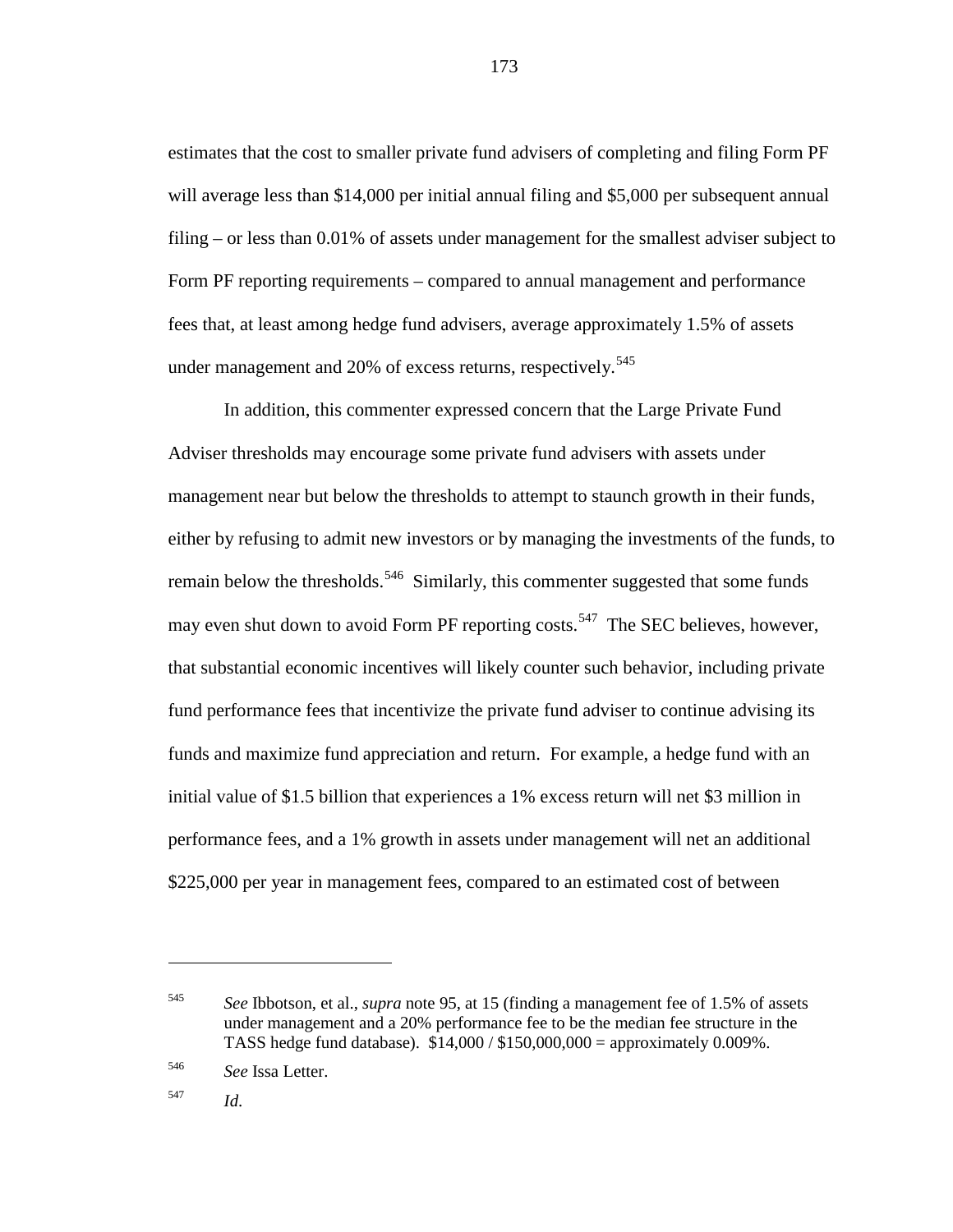<span id="page-173-0"></span>\$210,000 and \$260,000 in the first year of reporting.<sup>[548](#page-173-1)</sup> In addition, we believe the cost to an adviser of reporting will decline over time as the adviser becomes more familiar with the Form and realizes efficiencies while, at the same time, the adviser will continue to charge management fee and potentially collect performance fees each year. With respect to the large adviser threshold specifically, we anticipate that business relations with investors that may be damaged if the adviser turns away investor assets may also motivate advisers to continue to permit the size of their funds to increase as a result of new investment.

As discussed above, we believe that private fund advisers, investors in private funds and the companies in which private funds may invest will enjoy certain benefits related to Form PF.<sup>[549](#page-173-2)</sup> We recognize, however, that many of Form PF's benefits will be widely distributed across the financial system while its costs will be concentrated. Private fund advisers will bear most of these costs, though they may also pass some of these costs on to fund investors, and to the extent that capital available for investment is reduced, the companies in which private funds would otherwise invest may also bear costs. In addition, the costs of Form PF to an individual adviser will vary depending on factors such as the state of its existing systems and the complexity of its business. As a result, the costs and benefits of Form PF to particular advisers, particular investors,

<span id="page-173-1"></span><sup>&</sup>lt;sup>548</sup> The calculations assume a management fee of 1.5% of assets under management and a 20% performance fee. *See supra* note [545.](#page-172-0) \$93,100 for the initial quarterly report + \$38,800 for each subsequent quarterly reporting x 3 quarterly reports = approximately \$210,000 for the first year of reporting. *See supra* notes [513](#page-162-3)[-514.](#page-163-3) In addition, the SEC has estimated that a Large Private Fund Adviser may incur between \$0 and \$50,000 in costs for the acquisition or use of hardware in the first year of reporting. *See supra* note [441](#page-140-0) and accompanying text.

<span id="page-173-2"></span><sup>549</sup> *See supra* section V.A of this Release.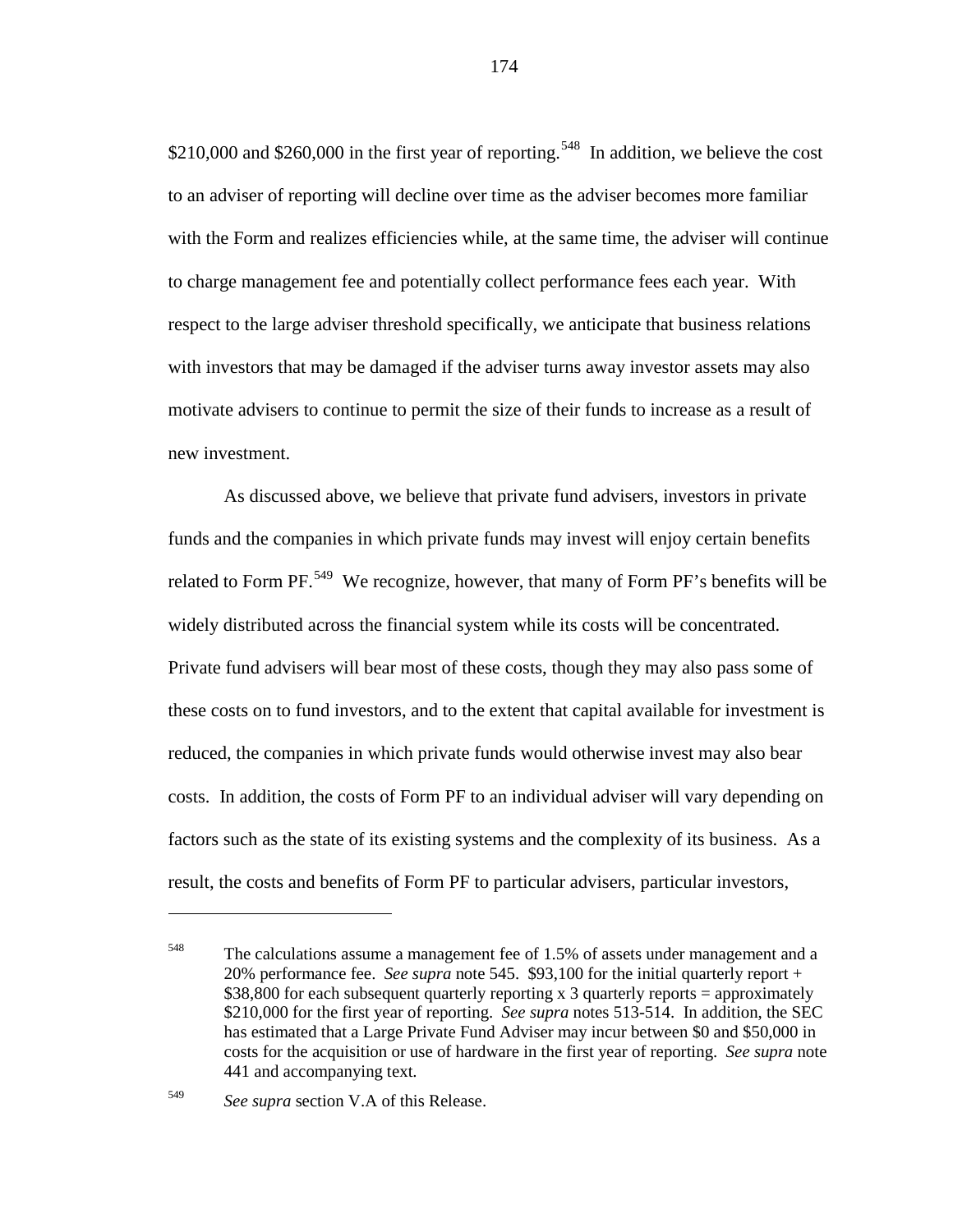particular companies and individual American citizens will not be evenly distributed. For certain individuals and entities, the costs of Form PF may even exceed the benefits to them. However, we believe that the aggregate benefits of this rulemaking will be substantial. Moreover, the uneven distribution of the benefits and costs of Form PF reflects the potential for an uneven distribution of the costs and benefits of engaging in risky financial activities that may impose negative externalities. [550](#page-174-0)

# **C. CFTC Statutory Findings**

 $\overline{a}$ 

Rule 4.27, as finalized, would deem a CPO registered with the CFTC that is dually registered as a private fund adviser with the SEC to have satisfied certain reporting requirements that the CFTC may adopt by filing Form PF with the SEC. The CPOs and CTAs that are dually registered as private fund advisers would be required to provide annually a limited amount of basic information on Form PF about the operations of their private funds. Only large CPOs and CTAs that are also registered as private fund advisers with the SEC would have to submit on a quarterly basis the full complement of

<span id="page-174-0"></span><sup>550</sup> *See*, *e.g.*, Iman Anabtawi and Steven L. Schwarcz, *Regulating Systemic Risk: Towards an Analytical Framework*, 86 NOTRE DAME L. REV. 4, 27 (2011) (arguing that financial market participants will not expend sufficient effort to identify and avoid conditions giving rise to systemic risk and explaining that one factor contributing to this behavior is that "the benefits of exploiting finite capital resources accrue to individual market participants, each of whom is motivated to maximize use of the resource, whereas the costs of exploitation are distributed more widely.... The root of the commons problem in financial markets is the asymmetry in the distribution of gains and losses associated with investment decisions.... In the case of a positive outcome, the firm captures the full benefits of the investment's success. In the case of a negative outcome, however, the firm may not suffer the full consequences of the poor investment. Rather, if the firm fails or merely defaults, those consequences will impact financial market participants that rely on the soundness of the firm's financial condition. Furthermore, if the firm is deemed too systemically significant to fail, its loss may be absorbed by government as a lender of last resort. In either case, the uninternalized costs associated with risk-taking by financial firms leads them to overexploit scarce capital resources in the form of socially excessive risk-taking.").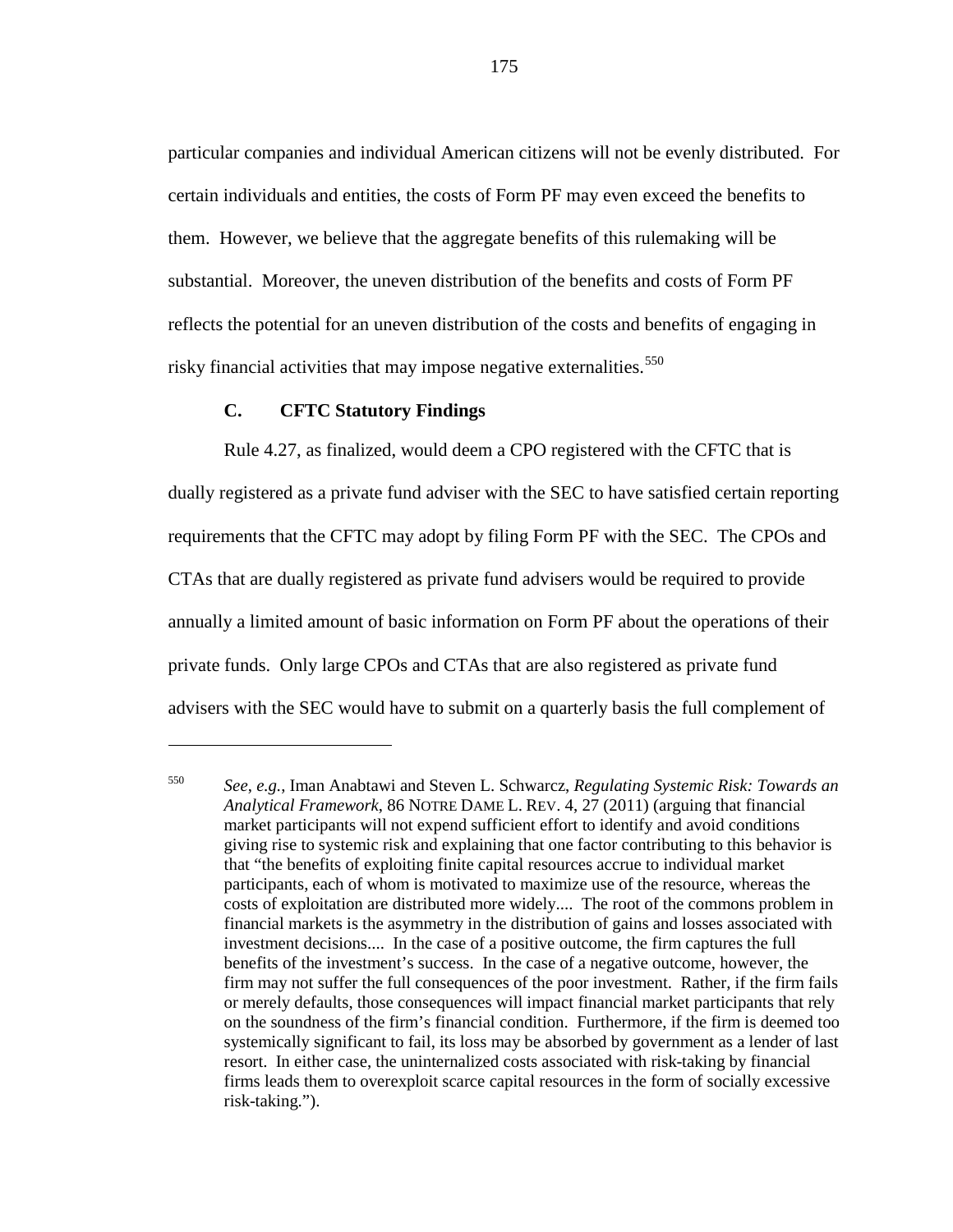systemic risk related information required by Form PF.<sup>[551](#page-175-0)</sup> As noted above, the Dodd-Frank Act tasks FSOC with monitoring the financial services marketplace in order to identify potential threats to the financial stability of the United States.<sup>[552](#page-175-1)</sup> The Dodd-Frank Act also requires FSOC to collect information from member agencies – like the SEC and the CFTC – to support its functions.<sup>[553](#page-175-2)</sup> The CFTC and the SEC are jointly adopting sections 1 and 2 of Form PF as a means to collect the information necessary to permit FSOC to fulfill its obligation to monitor private funds, and in order to identify any potential systemic threats arising from their activities. The CFTC and the SEC do not currently collect the information that is covered in proposed sections 1 and 2 of Form PF.

Section 15(a) of the CEA requires that the CFTC, before promulgating a regulation under the Act or issuing an order, consider the costs and benefits of its action. By its terms, CEA Section 15(a) does not require the CFTC to quantify the costs and benefits of a new regulation or determine whether the benefits of the regulation outweigh its costs. Rather, CEA section 15(a) simply requires the CFTC to "consider the costs and benefits" of its action. CEA section  $15(a)(2)$  specifies that costs and benefits shall be evaluated in light of the following considerations: (1) protection of market participants and the public; (2) efficiency, competitiveness and financial integrity of futures markets; (3) price discovery; (4) sound risk management practices; and (5) other public interest considerations.<sup>[554](#page-175-3)</sup> Accordingly, the CFTC could, in its discretion, give greater weight to

 $\overline{a}$ 

<span id="page-175-0"></span> $551$  See 5 U.S.C.  $801(a)(1)(B)(i)$ .

<span id="page-175-1"></span> $552$  See section 112(a)(2)(C) of the Dodd-Frank Act.

<span id="page-175-2"></span> $553$  See section 112(d)(1) of the Dodd-Frank Act.

<span id="page-175-3"></span><sup>554</sup> 7 U.S.C. 19(a).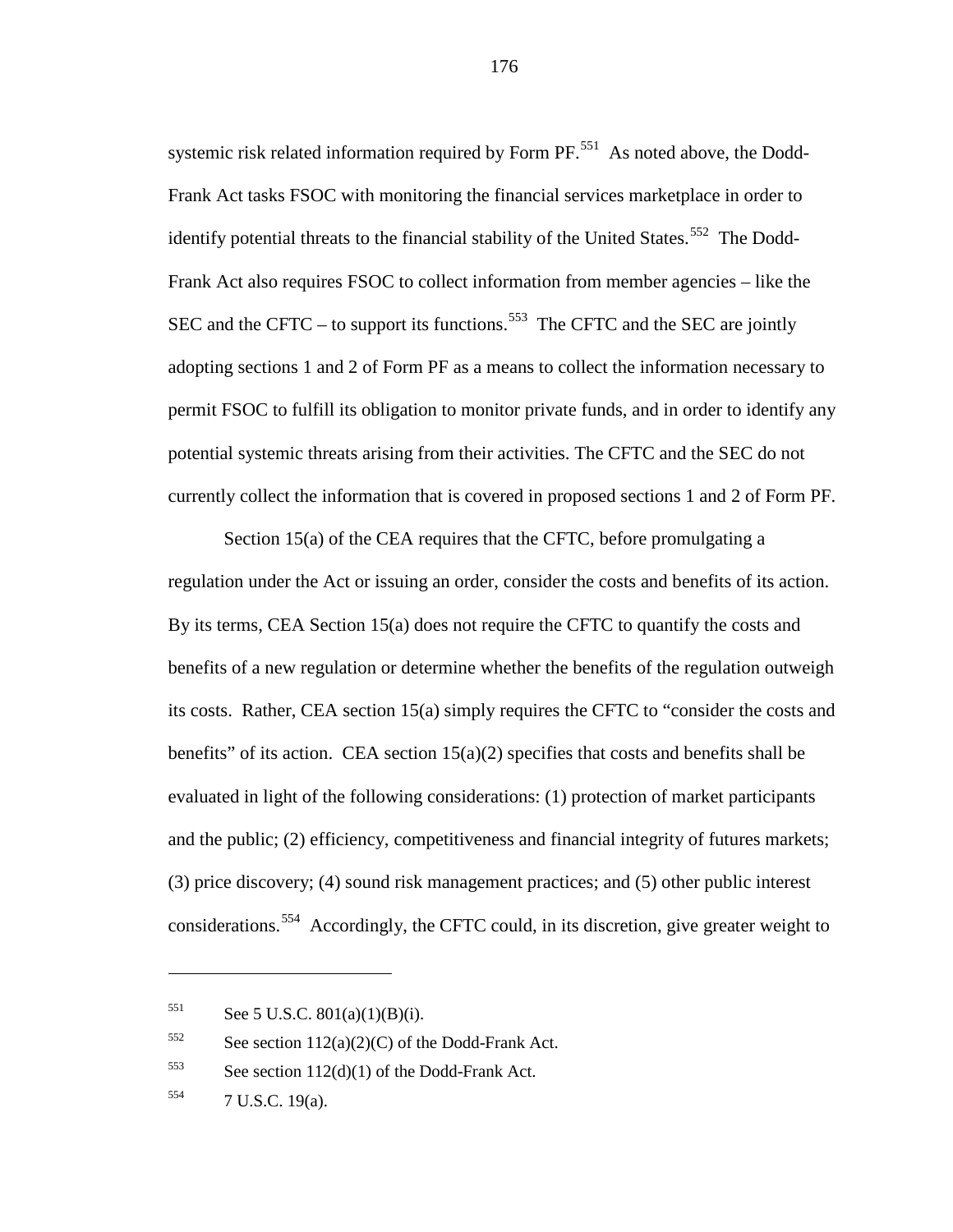any of the five considerations and could, in its discretion, determine that, notwithstanding its costs, a particular regulation was necessary or appropriate to protect the public interest or to effectuate any of the provisions or to accomplish any of the purposes of the Act.

Before promulgating these final rules, the CFTC sought public comment on the rules themselves, including the cost-benefit considerations of section 1 and 2 of Form PF.<sup>[555](#page-176-0)</sup> The CFTC also specifically invited commenters to submit "any data or other information that they may have quantifying or qualifying the perceived costs and benefits of this proposed rule with their comment letters."<sup>[556](#page-176-1)</sup> As noted above, the CFTC and the SEC received comments on the cost and benefits of the proposed regulations and the estimates of costs included in the Proposing Release, and they have carefully considered those comments. CEA Rule 4.27 does not impose any additional burdens or costs upon registered CPOs and CTAs that are dually registered as investment advisers with the SEC. By filing Form PF with the SEC, these dual registrants would be deemed to have satisfied certain reporting obligations with the CFTC, should the CFTC adopt such requirements.

# *1. General Costs and Benefits*

 $\overline{a}$ 

With respect to costs, the CFTC has determined that: (1) without the reporting requirements imposed by this rulemaking, FSOC will not have sufficient information to identify and address potential threats to the financial stability of the United States (such as the near collapse of Long Term Capital Management); (2) the reporting requirements,

<span id="page-176-0"></span><sup>555</sup> *See generally*, CFTC Proposing Release, *supra* note [16,](#page-6-0) at 76 FR 8068, 8087 (for CFTC's request for comment on the cost-benefit considerations).

<span id="page-176-1"></span><sup>556</sup> *See generally*, CFTC Proposing Release, *supra* note [16,](#page-6-0) at 76 FR 8068, 8087.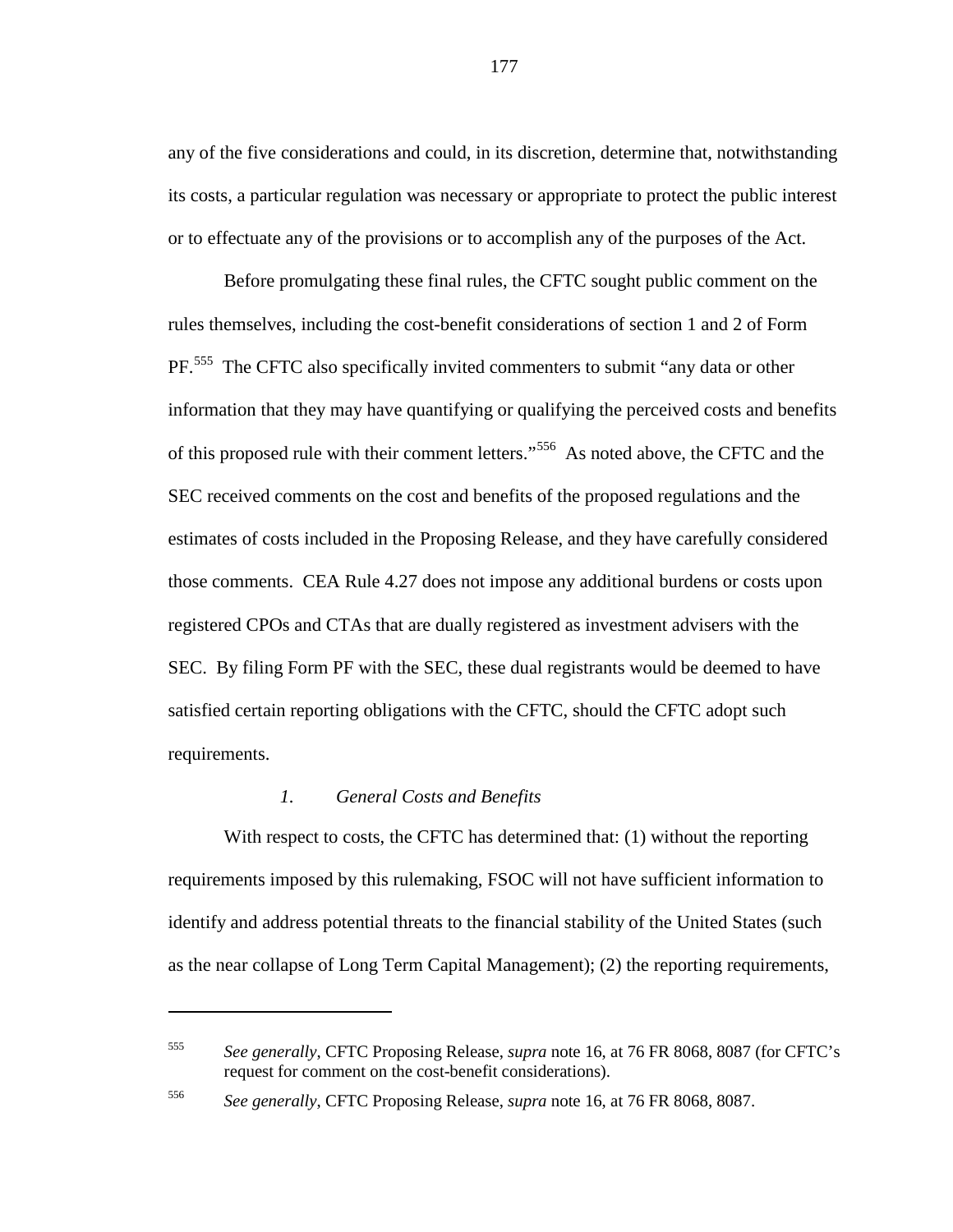once finalized, will provide the CFTC with better information regarding the business operations, creditworthiness, use of leverage, and other material information of certain registered CPOs and CTAs that are also registered as investment advisers with the SEC; and (3) while they are necessary to U.S. financial stability, the reporting requirements will create additional compliance costs for these registrants, as discussed in the foregoing portions of the Economic Analysis as well as in the PRA section of this Release.

The CFTC has determined that the proposed reporting requirements will provide a benefit to all investors and market participants by providing the CFTC and other policy makers with more complete information about these registrants and the potential risk their activities may pose to the U.S. financial system. In turn, this information will enhance the CFTC's ability to appropriately tailor its regulatory policies to the commodity pool industry and its operators and advisors. As mentioned above, the CFTC and the SEC do not have access to this information today and have instead been made to use information from other, less reliable sources.

### *2. Section 15(a) Determination*

As stated above, section 15(a) of the CEA requires the CFTC to consider the costs and benefits of its actions in light of five broad areas of market and public concern: (1) protection of market participants and the public; (2) efficiency, competitiveness, and financial integrity of futures markets; (3) price discovery; (4) sound risk management practices; and (5) other public interest considerations.

## *a. Protection of Market Participants and the Public*

Should the CFTC adopt certain of its proposed systemic risk reporting requirements, the coordination between the CFTC and SEC on this rulemaking would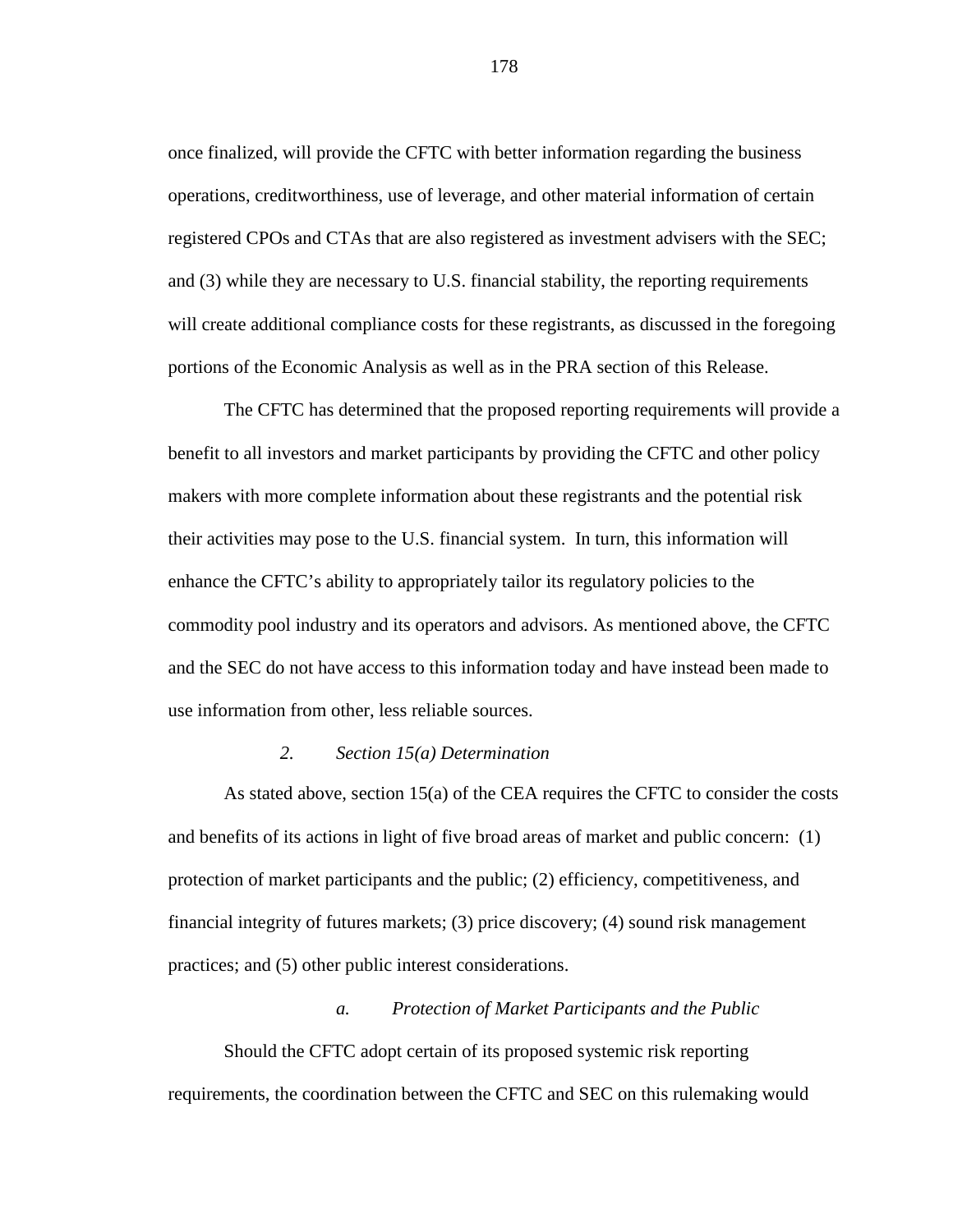result in significant efficiencies for any private fund adviser that is also registered as a CPO or CTA with the CFTC. This is because, under CEA rule 4.27, filling Form PF would satisfy both SEC and CFTC reporting obligations with respect to commodity pools that are "private funds" and may satisfy CFTC reporting obligations with respect to commodity pools that are not "private funds," in each case should the CFTC adopt such reporting obligations. As noted above, the CFTC has determined that this coordination will protect such participants from duplicative reporting while still providing FSOC with needed information to fulfill its mission to protect the public from potential threats to the financial stability of the United States.

Commodity pools that fall within the definition of private funds and will be filing Form PF represent a sector of collective investment vehicles that have experienced a substantial growth and have been the subject of international concern regarding their size in juxtaposition with the markets as a whole. This concern has led to several countries instituting similar data collection efforts and it is well recognized that the U.S. contingent of these funds represents a sizable portion of all trading by this type of entity. Thus, this combined SEC/CFTC effort will contribute substantially to a better understanding of the impact of private investment vehicles on both the U.S. and international markets and provide the information necessary to intelligently develop regulatory efforts and oversight programs to provide adequate protection of market participants and the public at large.

Finally, the CFTC agrees with the SEC that Form PF, as adopted, will increase the amount and quality of information available regarding a previously opaque area of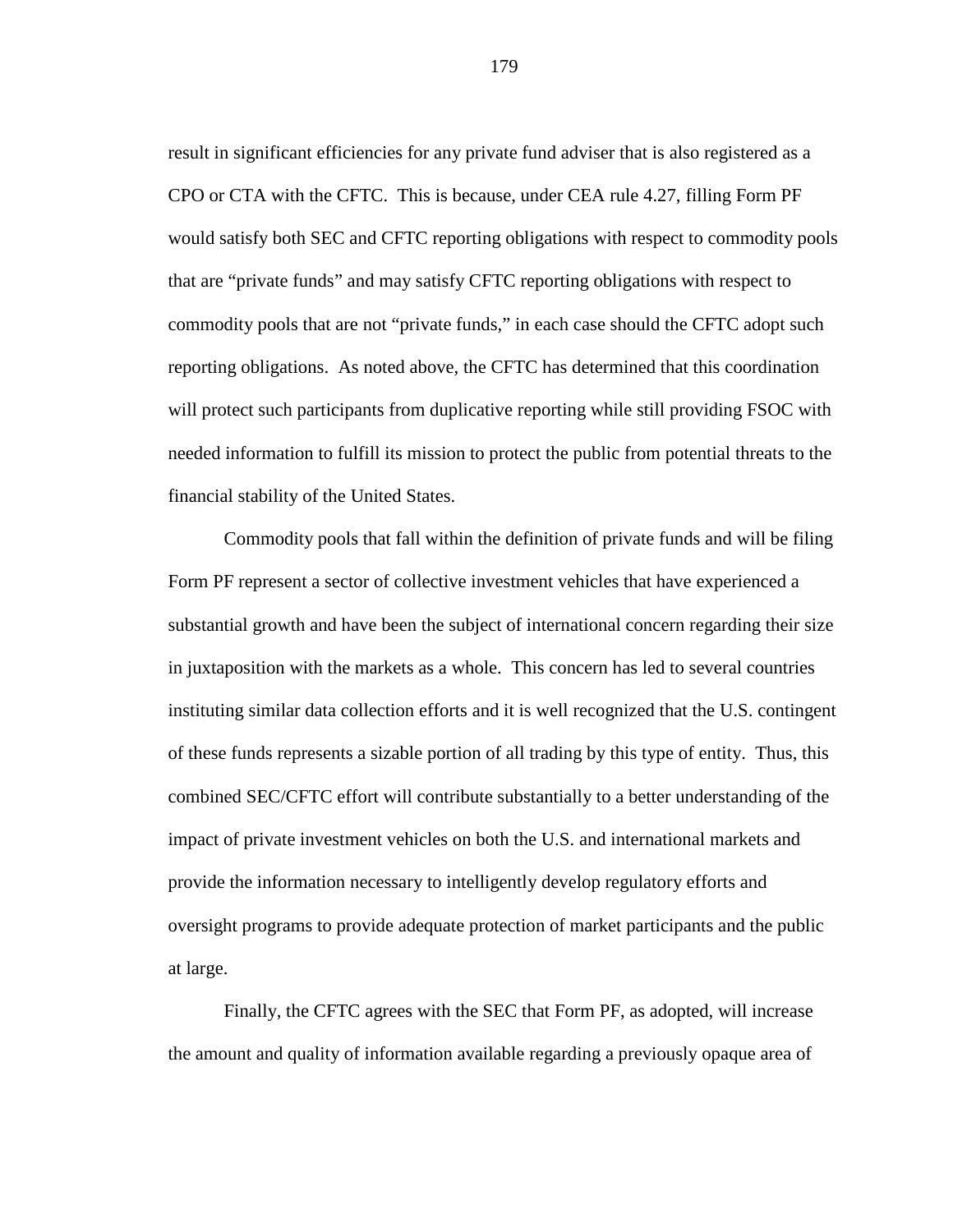investment activity and, thereby, enhance the ability of regulators to protect investors and oversee the markets that they regulate.

# *b. Efficiency, Competitiveness, and Financial Integrity of Futures Markets*

Although the CFTC does not believe this rule relates directly to the efficiency or competitiveness of futures markets, the CFTC does recognize that the interconnectedness of the United States financial system is such that the integrity of futures markets depends on the financial stability of the entire financial system. To the extent that the information collected by Form PF assists the Commissions and FSOC to identify threats that may damage the United States financial system, the regulations herein indirectly protect the integrity of futures markets.

#### *c. Price Discovery*

The CFTC has not identified a specific effect on price discovery as a result of Form PF or related regulations.

#### *d. Sound Risk Management*

The Dodd-Frank Act tasks FSOC and its member agencies (including both the SEC and the CFTC) with mitigating risks to the financial stability the United States. The CFTC believes these regulations are necessary to fulfill that obligation. Risk management is provided by these regulations in two main ways: (1) assisting FSOC in fulfilling its mission of protecting the systemic financial stability of the United States; and (2) improving the ability of regulators to oversee markets. These benefits are shared by market participants, at least indirectly, as a part of the United States financial system. In addition, CPOs and CTAs that are dually registered as investment advisers will benefit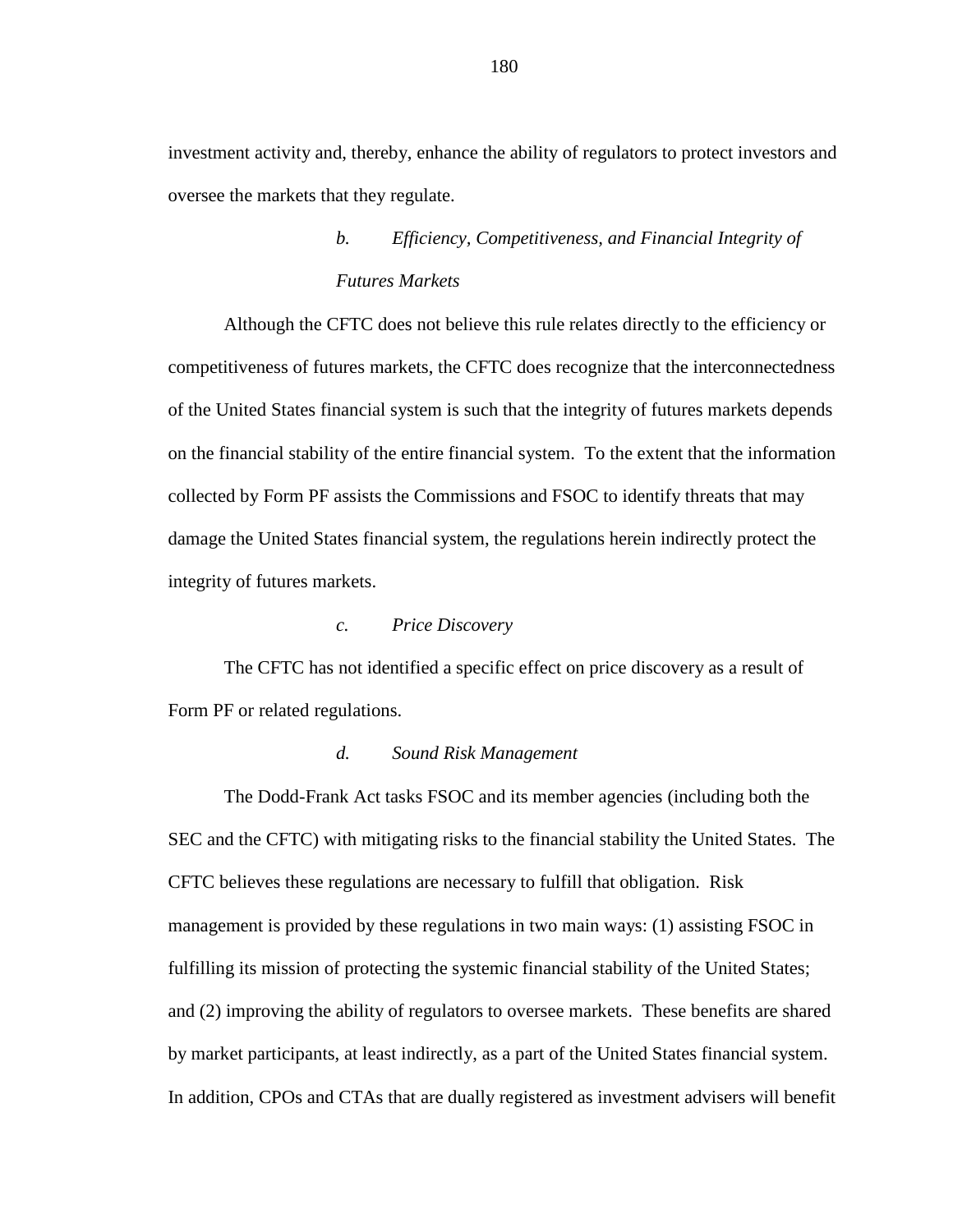from these regulations to the extent that reporting on Form PF requires such entities to review their firms' portfolios, trading practices, and risk profiles; thus, the CFTC believes that these regulations may improve the sound risk management practices within their internal risk management systems.

#### *e. Other Public Interest Considerations*

The CFTC has not identified other public interest considerations related to the costs and benefits of these regulations.

## **VI. FINAL REGULATORY FLEXIBILITY ANALYSIS**

**SEC:**

The SEC has prepared the following Final Regulatory Flexibility Analysis ("FRFA") regarding Advisers Act rule 204(b)-1 in accordance with section 4(a) of the Regulatory Flexibility Act ("RFA").<sup>[557](#page-180-0)</sup> The SEC prepared the Initial Regulatory Flexibility Analysis ("IRFA") in conjunction with the Proposing Release in January  $2011.<sup>558</sup>$  $2011.<sup>558</sup>$  $2011.<sup>558</sup>$ 

### **A. Need for and Objectives of the New Rule**

New Advisers Act rule 204(b)-1 and Form PF implement provisions of the Dodd-Frank Act by specifying information that private fund advisers must disclose confidentially to the SEC, which information the SEC will provide to FSOC for systemic risk assessment purposes. Under the new rule, private fund advisers must file information responsive to all or portions of Form PF on a periodic basis. The scope of the required information and the frequency of the reporting is related to the amount of

<span id="page-180-0"></span> $557$  5 U.S.C. 603(a).

<span id="page-180-1"></span><sup>558</sup> *See* Proposing Release, *supra* note [12,](#page-5-0) at section VI.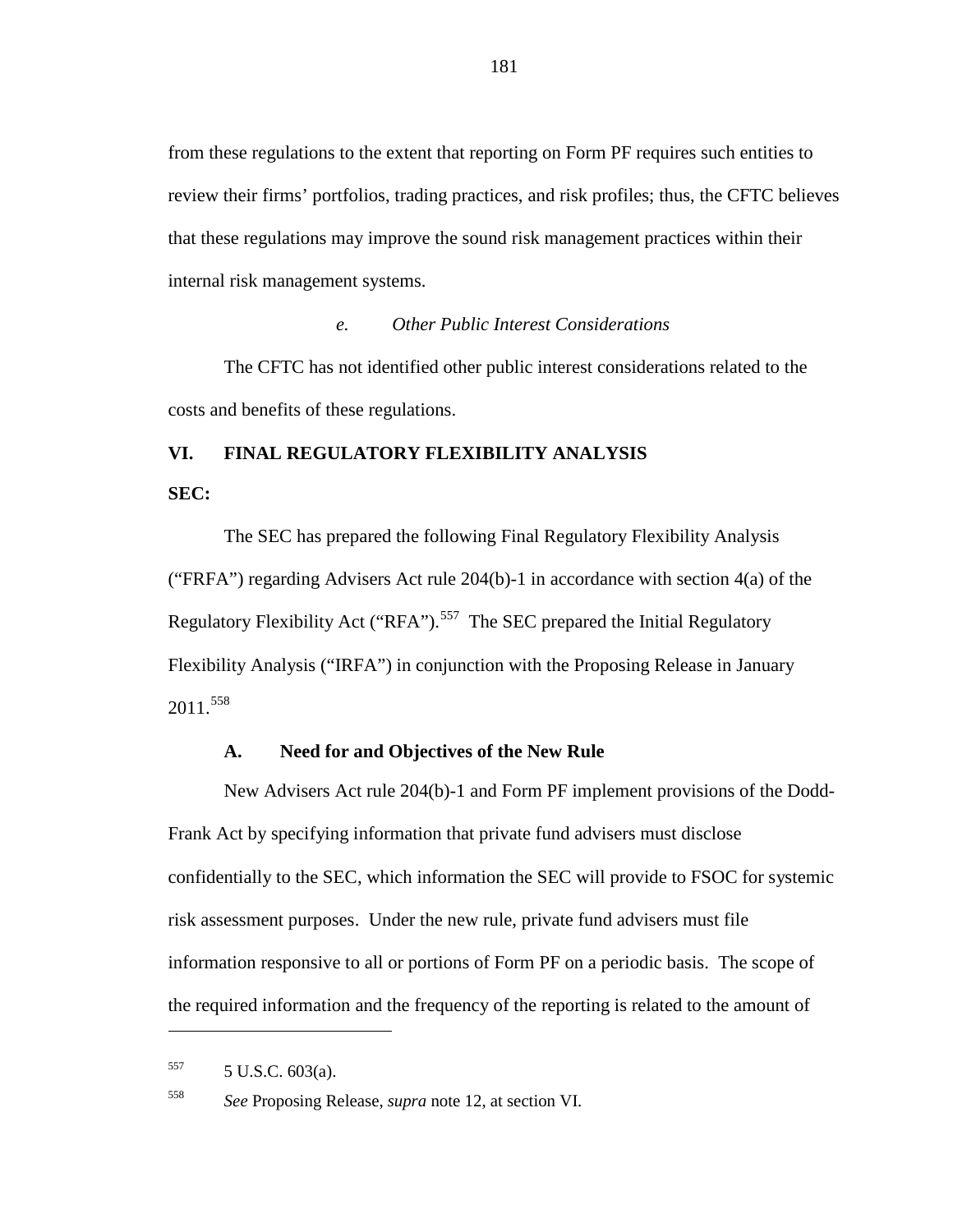private fund assets that each private fund adviser manages and the type of private fund to which those assets relate. Specifically, smaller private fund advisers and large private equity advisers must report annually, while large hedge fund and liquidity fund advisers must report quarterly and provide additional information regarding the hedge funds and liquidity funds, respectively, that they manage.  $559$ 

#### **B. Significant Issues Raised by Public Comment**

In the Proposing Release, we requested comment on the IRFA. In particular, we sought comment on the number of small entities, particularly small advisers, to which the new Advisers Act rule and reporting requirements would apply and the effect on those entities, including whether the effects would be economically significant. None of the comment letters we received addressed the IRFA or the effect of the proposal on small entities, as that term was used in the IRFA.

## **C. Small Entities Subject to the Rule**

Under SEC rules, for the purposes of the Advisers Act and the Regulatory Flexibility Act, an investment adviser generally is a small entity if it: (i) has assets under management having a total value of less than \$25 million; (ii) did not have total assets of \$5 million or more on the last day of its most recent fiscal year; and (iii) does not control, is not controlled by, and is not under common control with another investment adviser that has assets under management of \$25 million or more, or any person (other than a

<span id="page-181-0"></span><sup>559</sup> *See* section II.A of this Release (describing who must file Form PF), section II.B of this Release (discussing the frequency with which private fund advisers must file Form PF), and section II.C of this Release (describing the information that private fund advisers must report on Form PF). *See also* proposed Instruction 9 to Form PF for information regarding the frequency with which private fund advisers must file Form PF.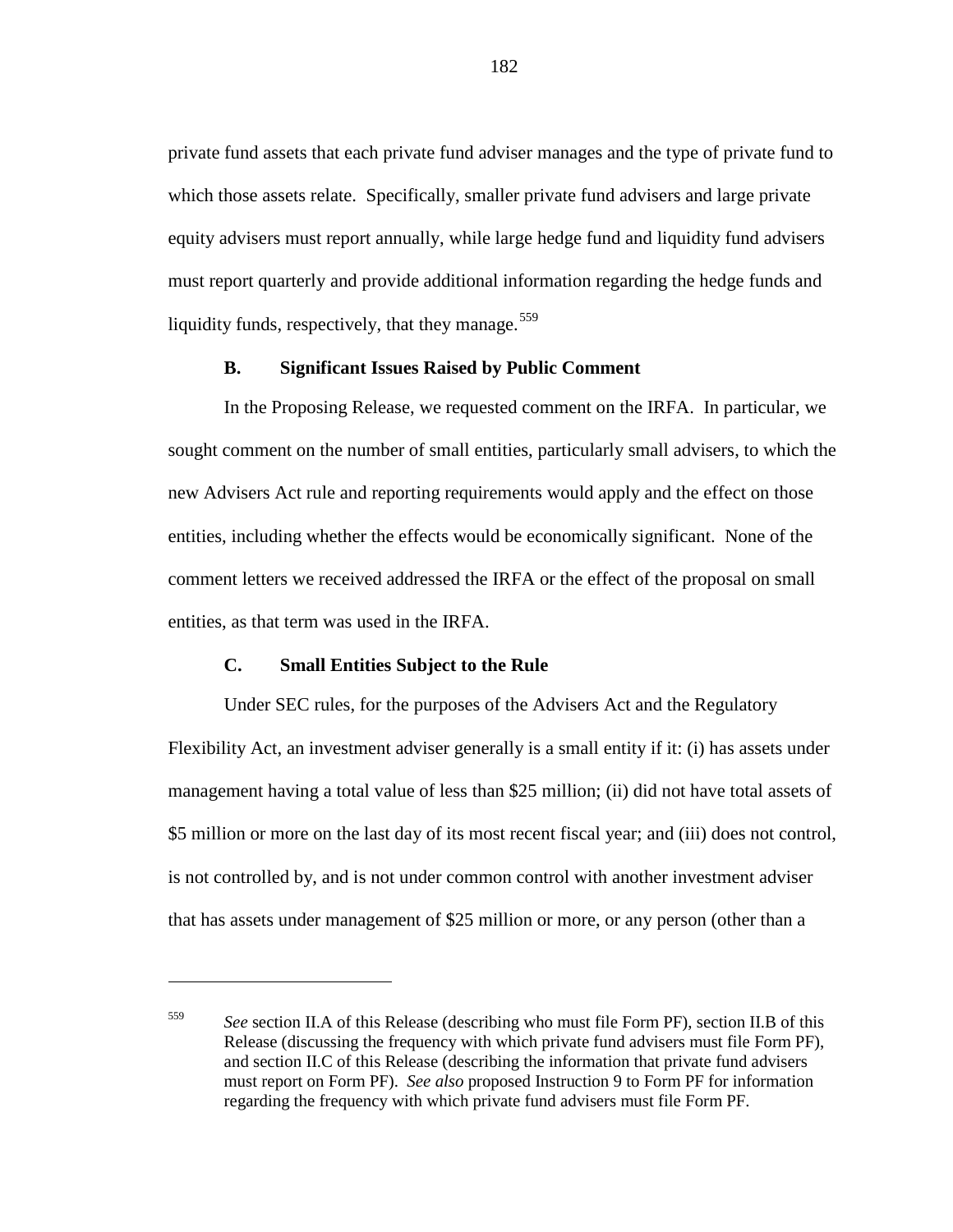natural person) that had total assets of \$5 million or more on the last day of its most recent fiscal year.<sup>[560](#page-182-0)</sup>

Advisers Act rule 204(b)-1 requires an investment adviser registered with the SEC to file certain information on Form PF if it manages one or more private funds and had at least \$150 million in regulatory assets under management attributable to private funds as of the end of its most recently completed fiscal year. Under section 203A of the Advisers Act, most advisers qualifying as small entities are prohibited from registering with the SEC and are instead registered with state regulators. Therefore, few small advisers will meet the registration criterion. Fewer still are likely to meet the minimum reporting threshold of \$150 million in regulatory assets under management attributable to private funds. By definition, no small entities will, on their own, meet this threshold, which the SEC did not include in the proposal but has added in response to commenter concerns.[561](#page-182-1) Advisers are, however, required to determine whether they exceed this threshold by aggregating their private fund assets under management with those of their related persons (other than separately operated related persons), with the result that some small entities may be subject to Form PF reporting requirements.<sup>[562](#page-182-2)</sup> The SEC does not have a precise count of the number of advisers that may satisfy the minimum reporting

<span id="page-182-0"></span><sup>560</sup> *See* Advisers Act rule 0-7(a).

<span id="page-182-1"></span><sup>561</sup> *See supra* note [56-](#page-19-0)[59](#page-20-0) and accompanying text.

<span id="page-182-2"></span><sup>562</sup> *See supra* section II.A.5 of this Release. The SEC notes that related persons are permitted to file on a single Form PF. As a result, even in the case that a larger related person causes a small entity to exceed the minimum reporting threshold, the small entity may not ultimately bear the reporting burden. *See supra* section II.A.6 of this Release. In addition, under Advisers Act rule  $0-7(a)(3)$ , an adviser with affiliates exceeding the other small entity thresholds under that rule would not be regarded as a small entity, suggesting that it may not be possible both to qualify as a small entity under that rule and to satisfy the criteria that would subject an adviser to Form PF reporting obligations.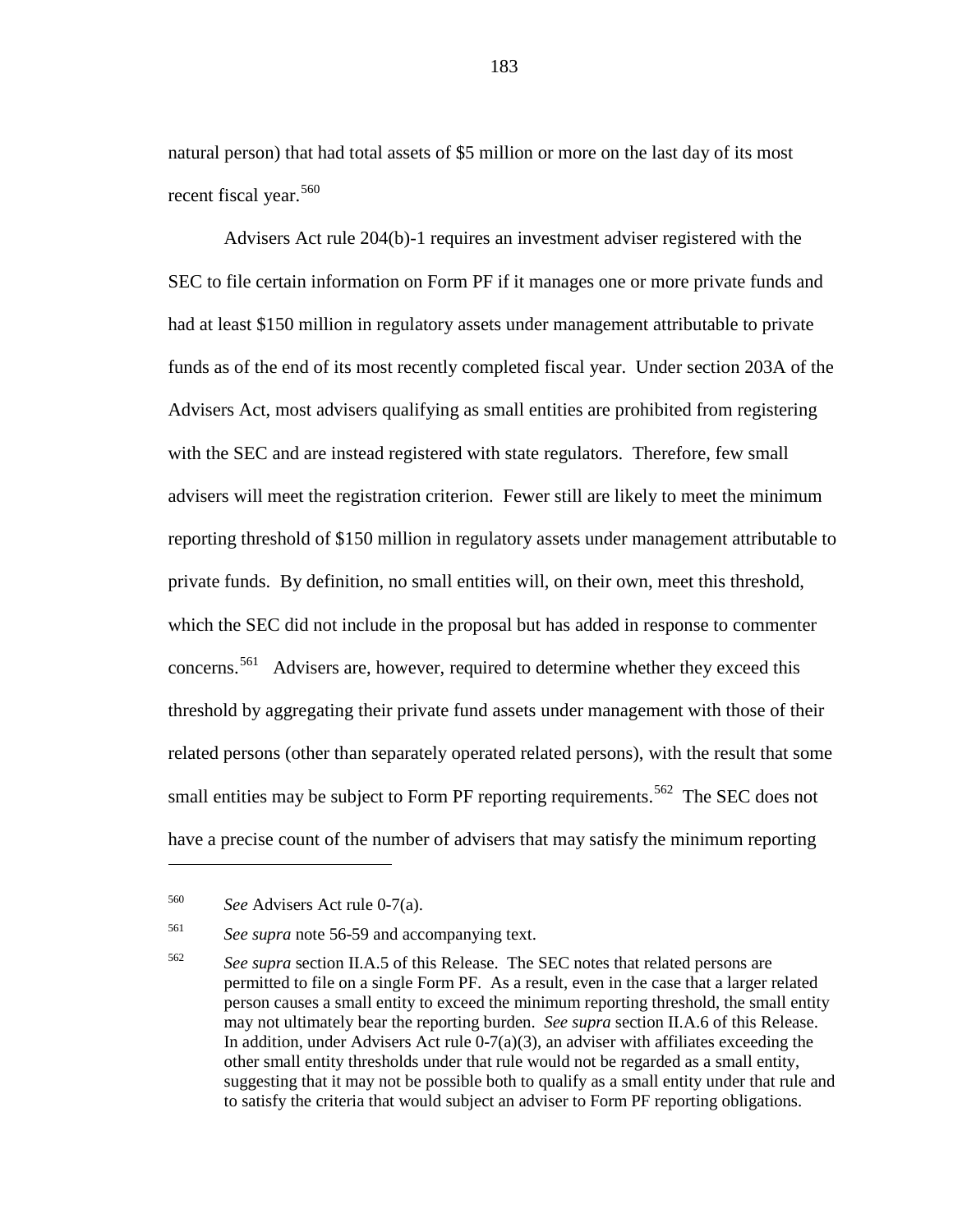threshold based on the aggregate private fund assets that it and its related persons manage because such advisers file separate reports on Form ADV. However, because of the new minimum reporting threshold, the group of small entities subject to the rule as adopted will be a subset of the group that would have been subject to the proposed rule. In the Proposing Release, the SEC estimated that approximately 50 small entities were registered with the SEC and advised one or more private funds.<sup>[563](#page-183-0)</sup> Accordingly, the SEC estimates that no more than 50 small entities are likely to become subject to Form PF reporting obligations under the final rule.

## **D. Projected Reporting, Recordkeeping and other Compliance Requirements**

Advisers Act rule 204(b)-1 and Form PF impose certain reporting and compliance requirements on advisers, including small advisers. A small adviser that is subject to the rule must complete all or part of section 1 of the Form. As discussed above, the SEC estimates that completing, reviewing and filing Form PF will cost approximately \$13,600 for each small adviser in its first year of reporting and \$4,200 per year for each subsequent year.<sup>564</sup> In addition, small entities must pay a filing fee of \$150 per annual filing.<sup>[565](#page-183-2)</sup>

#### **E. Agency Action to Minimize Effect on Small Entities**

The Regulatory Flexibility Act directs the SEC to consider significant alternatives that would accomplish the stated objective, while minimizing any significant impact on

<span id="page-183-0"></span><sup>563</sup> *See* Proposing Release, *supra* note [12,](#page-5-0) at n.212 and accompanying text.

<span id="page-183-1"></span><sup>564</sup> *See supra* notes [509-](#page-161-0)[510](#page-161-1) and accompanying text.

<span id="page-183-2"></span><sup>565</sup> *See supra* note [432](#page-137-0) and accompanying text.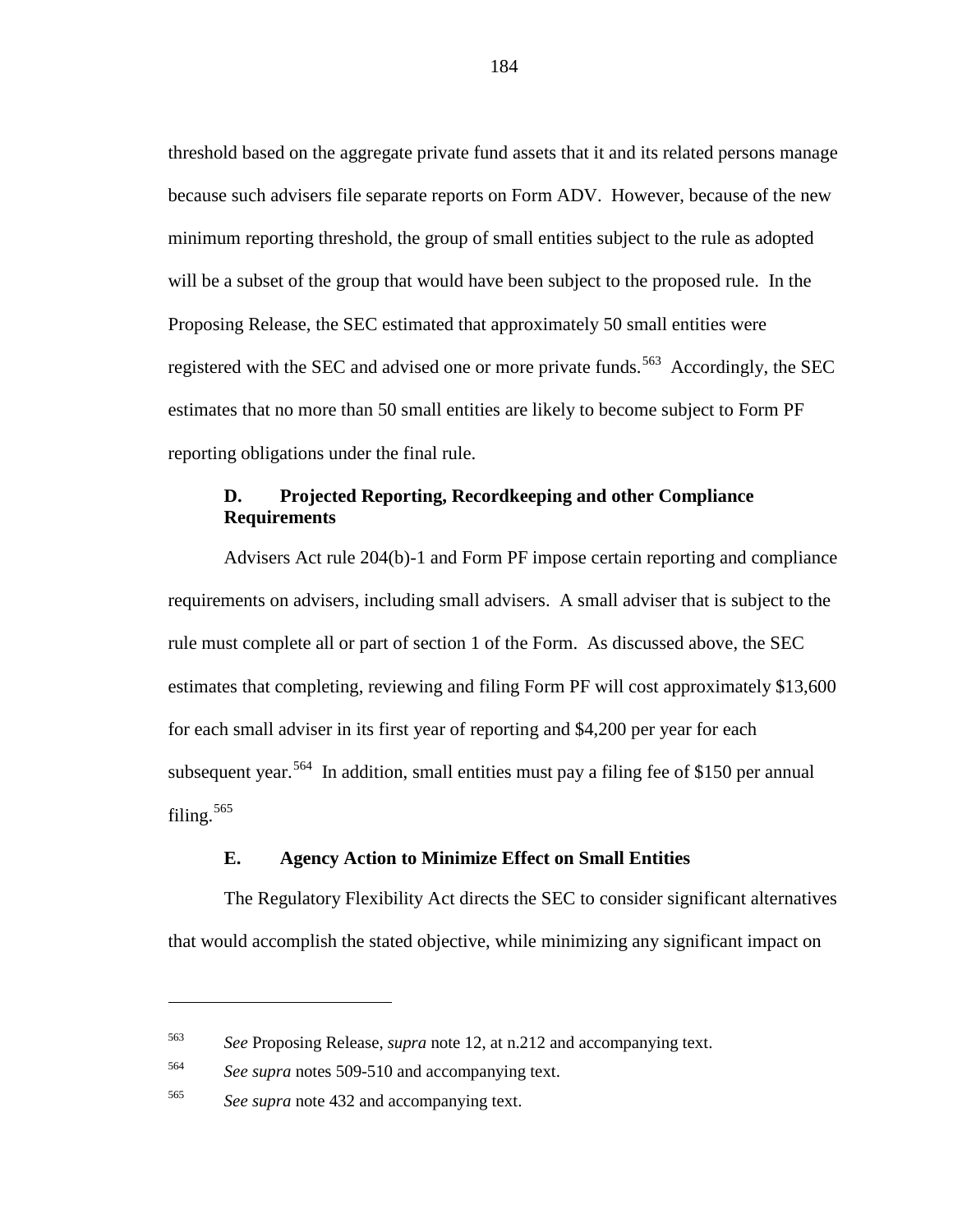small entities. In connection with the proposed rules and amendments, the SEC considered the following alternatives: (1) the establishment of differing compliance or reporting requirements or timetables that take into account the resources available to small entities; (2) the clarification, consolidation, or simplification of compliance and reporting requirements under the rule for small entities; (3) the use of performance rather than design standards; and (4) an exemption from coverage of the rule, or any part thereof, for small entities.

Regarding the first and fourth alternatives, the SEC is adopting a minimum reporting threshold of \$150 million as well as reporting requirements and timetables that differ for entities of smaller sizes. A small entity adviser that is subject to the rule only needs to file Form PF annually and complete applicable portions of section 1 of the form.<sup>[566](#page-184-0)</sup> Large Private Fund Advisers must file additional information, and large hedge fund or large liquidity fund advisers must file more frequently. In addition, the filing fees that a smaller adviser must pay in a given year are lower than those that a large hedge fund or large liquidity fund advisers must pay over the same period. Regarding the second alternative, the information that a small entity subject to the rule must provide under section 1 of Form PF is much simpler than the information required of large hedge fund or large liquidity fund advisers and is consolidated in one section of the form. Regarding the third alternative, the SEC has, in a number of cases, permitted advisers to rely on their own methodologies in providing the information that the Form requires,

 $\overline{a}$ 

185

<span id="page-184-0"></span><sup>566</sup> If the adviser has no hedge fund assets under management, it need not complete section 1.C of the Form. Advisers that manage a significant amount of both registered money market fund and liquidity fund assets must complete section 3 of Form PF, but there are no small entities that manage a registered money market fund.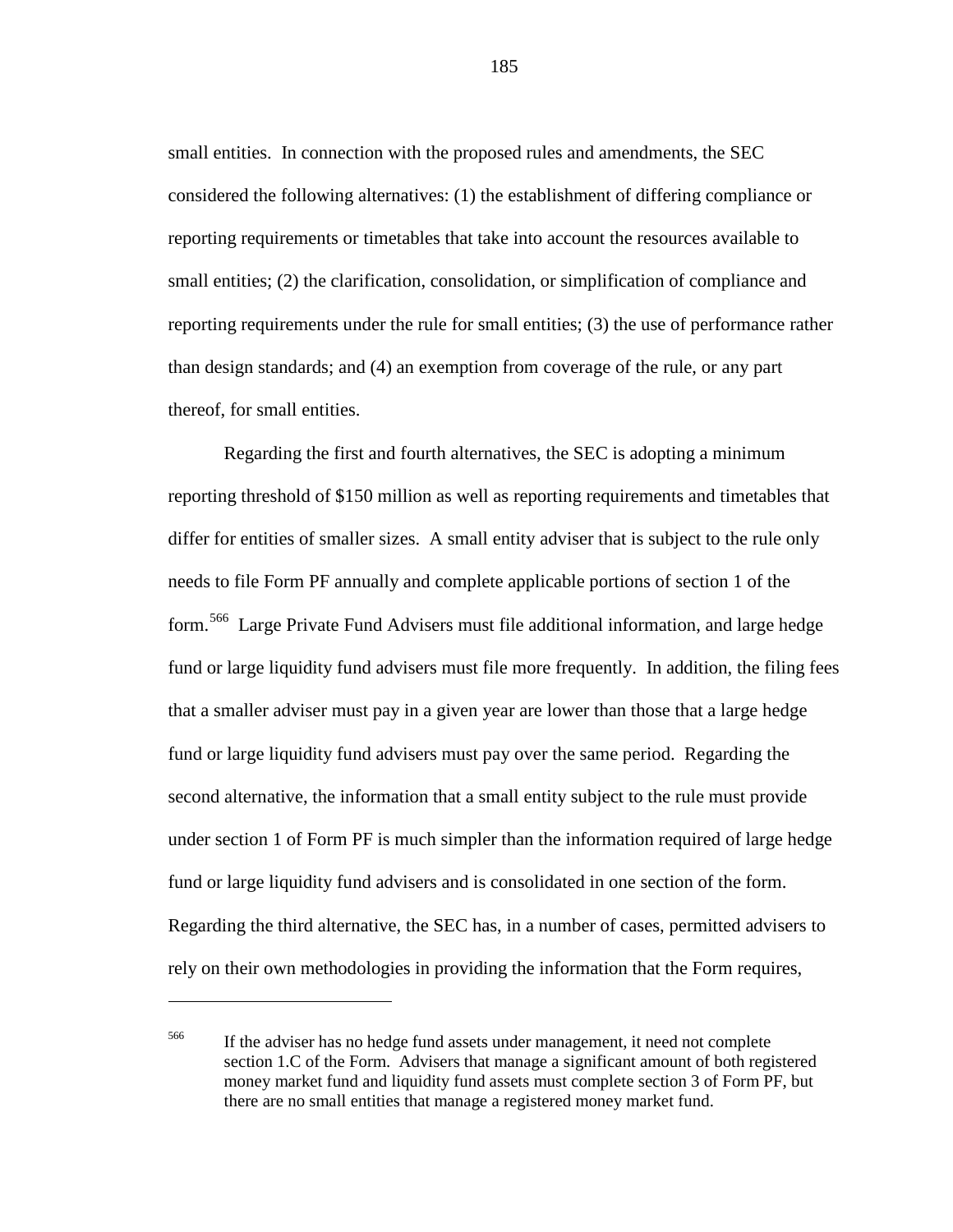though the use of performance standards is limited by the need to obtain comparable information from all filers.

## **CFTC:**

Under CEA rule 4.27, the CFTC would not impose any additional burden upon registered CPOs and CTAs that are dually registered as investment advisers with the SEC because such entities are only required to file Form PF with the SEC. Further, certain CPOs registered with the CFTC that are also registered with the SEC would be deemed to have satisfied certain CFTC-related filing requirements, should the CFTC adopt such requirements, by completing and filing the applicable sections of Form PF with the SEC. Therefore, any burden imposed by Form PF through rule 4.27 on small entities registered with both the CFTC and the SEC has been accounted for within the SEC's calculations regarding the impact of this collection of information under the RFA or, to the extent the reporting may relate to commodity pools that are not private funds, the CFTC anticipates that it would account for this burden should it adopt a future rulemaking establishing reporting requirements with respect to those commodity pools. Accordingly, the Chairman, on behalf of the CFTC, hereby certifies pursuant to 5 U.S.C. 605(b) that the rules as adopted will not have a significant impact on a substantial number of small entities.

#### **VII. STATUTORY AUTHORITY**

#### **CFTC:**

The CFTC is adopting rule 4.27 [17 CFR 4.27] pursuant to its authority set forth in section 4n of the Commodity Exchange Act [7 U.S.C. 6n].

## **SEC:**

186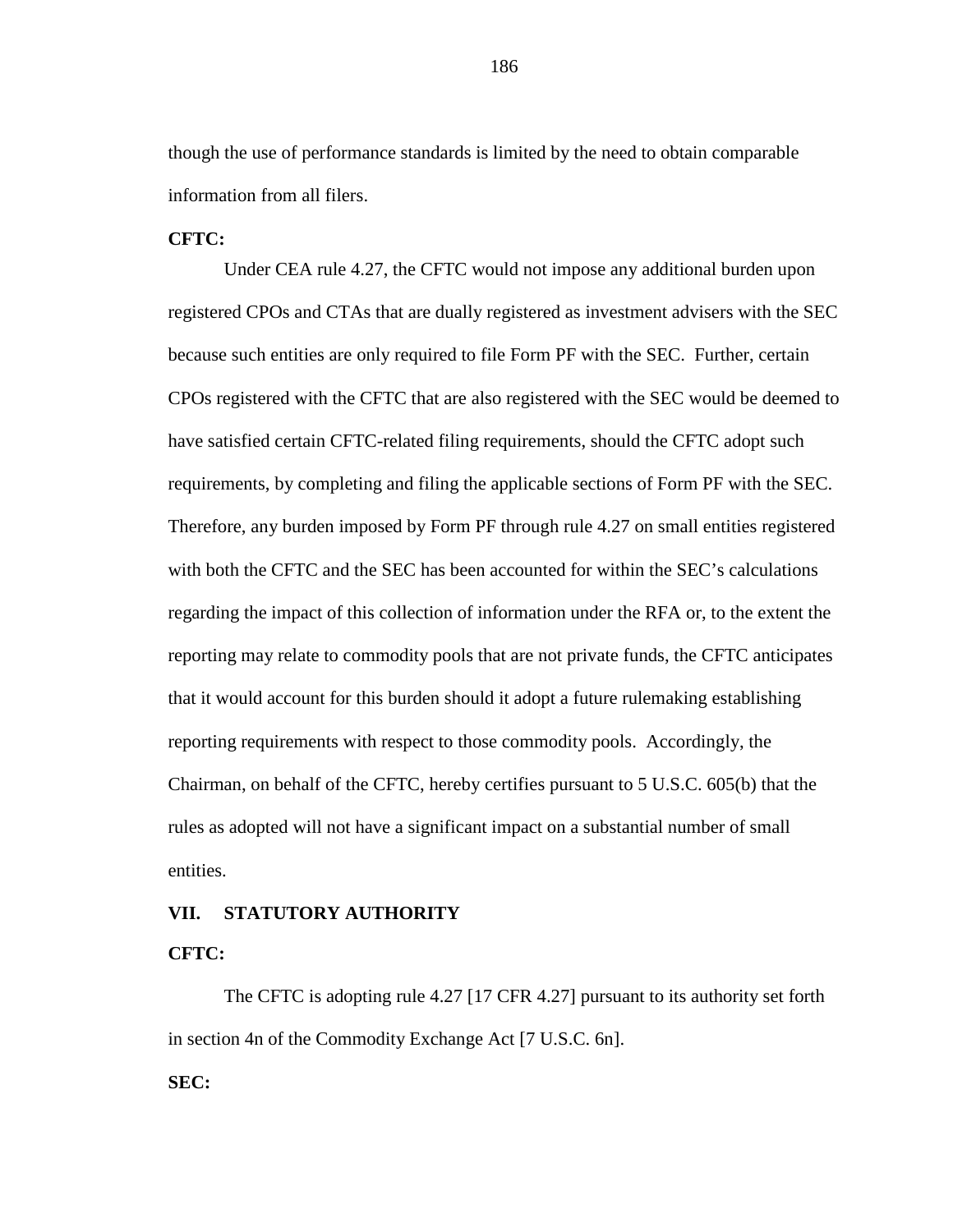The SEC is adopting rule 204(b)-1 [17 CFR 275.204(b)-1] pursuant to its authority set forth in sections 204(b) and 211(e) of the Advisers Act [15 U.S.C. 80b-4 and 15 U.S.C. 80b-11], respectively.

The SEC is adopting rule 279.9 pursuant to its authority set forth in sections 204(b) and 211(e) of the Advisers Act [15 U.S.C. 80b-4 and 15 U.S.C. 80b-11], respectively.

## **LIST OF SUBJECTS**

17 CFR Part 4

Advertising, Brokers, Commodity futures, Commodity pool operators,

Commodity trading advisors, Consumer protection, Reporting and recordkeeping requirements.

17 CFR Parts 275 and 279

Reporting and recordkeeping requirements, Securities.

## **TEXT OF FINAL RULES**

#### **Commodity Futures Trading Commission**

For the reasons set out in the preamble, the CFTC is amending Title 17, Chapter I of the Code of Federal Regulations as follows:

# **PART 4—COMMODITY POOL OPERATORS AND COMMODITY TRADING ADVISORS**

1. The authority citation for part 4 continues to read as follows:

**Authority:** 7 U.S.C. 1a, 2, 4, 6(c), 6b, 6c, 6l, 6m, 6n, 6o, 12a, and 23.

\* \* \* \* \*

2. Add §4.27 to read as follows: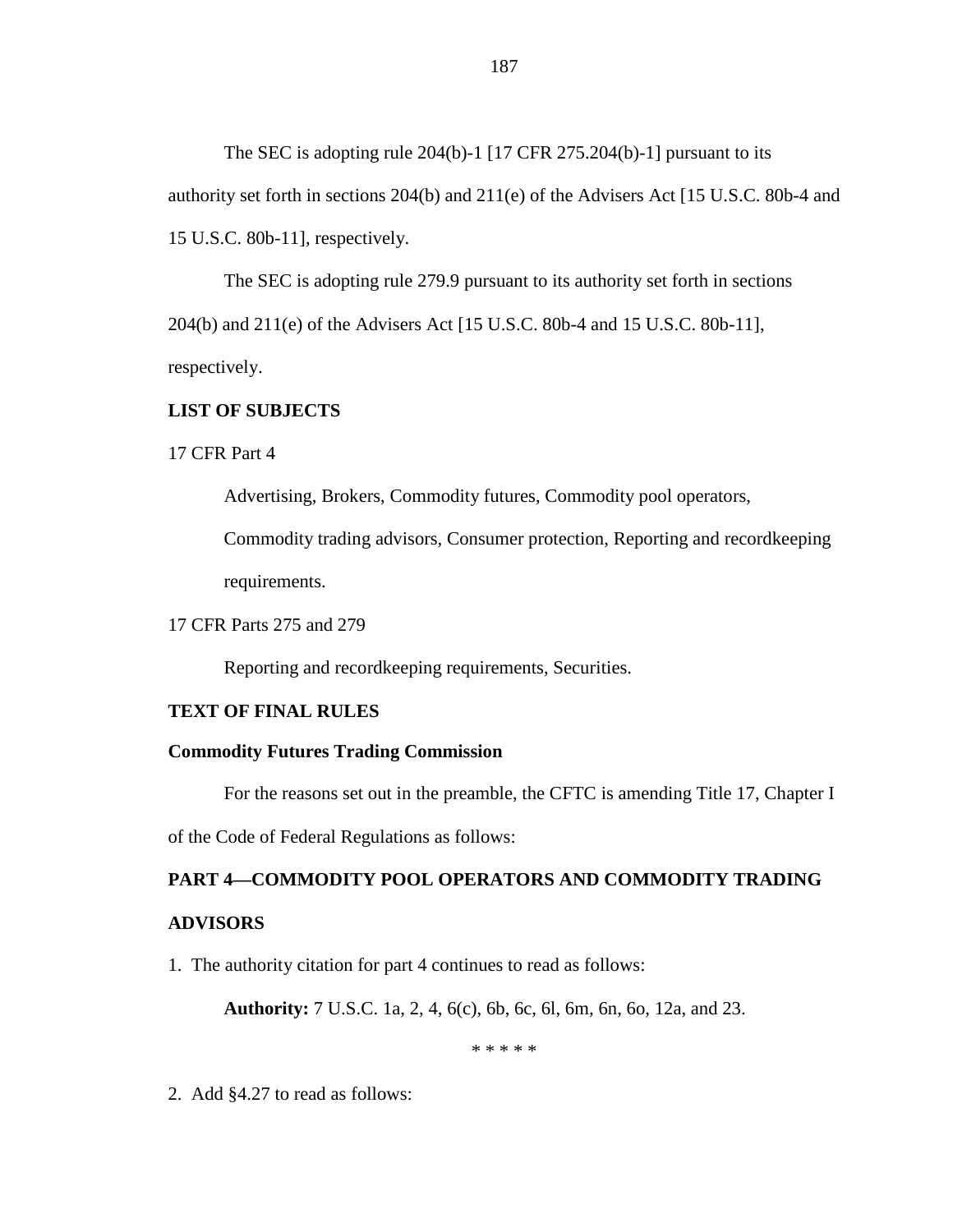**§4.27 Additional reporting by advisors of commodity pools.**

\* \* \* \* \*

Investment advisers to private funds. Except as otherwise expressly provided in this section, CPOs and CTAs that are dually registered with the Securities and Exchange Commission and are required to file Form PF pursuant to the rules promulgated under the Investment Advisers Act of 1940, shall file Form PF with the Securities and Exchange Commission in lieu of filing such other reports with respect to private funds as may be required under this section. In addition, except as otherwise expressly provided in this section, CPOs and CTAs that are dually registered with the Securities and Exchange Commission and are required to file Form PF pursuant to the rules promulgated under the Investment Advisers Act of 1940, may file Form PF with the Securities and Exchange Commission in lieu of filing such other reports with respect to commodity pools that are not private funds as may be required under this section. Dually registered CPOs and CTAs that file Form PF with the Securities and Exchange Commission will be deemed to have filed Form PF with the Commission for purposes of any enforcement action regarding any false or misleading statement of a material fact in Form PF.

\* \* \* \* \*

#### **Securities and Exchange Commission**

For the reasons set out in the preamble, the SEC is amending Title 17, Chapter II of the Code of Federal Regulations as follows:

188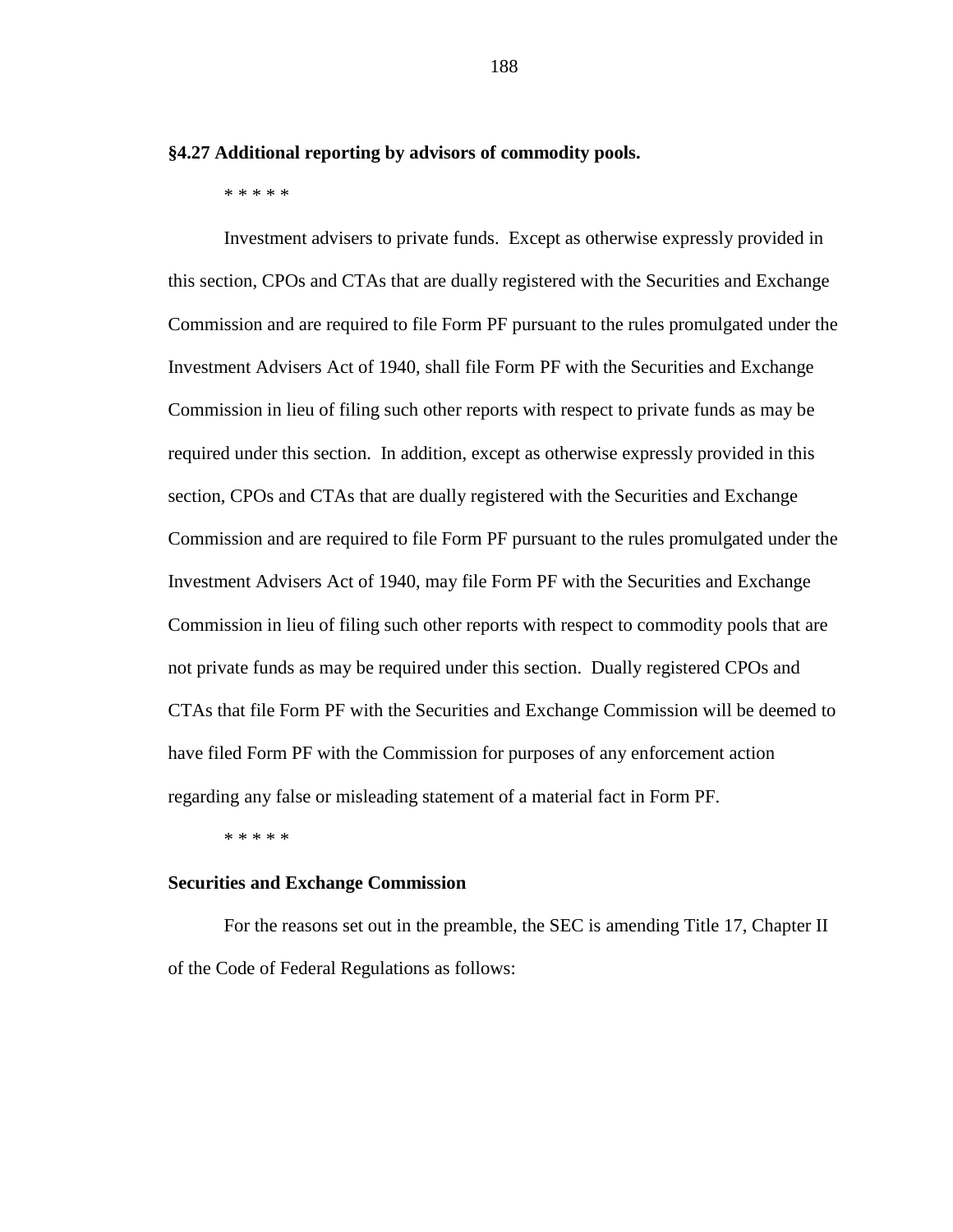## **PART 275 – RULES AND REGULATIONS, INVESTMENT ADVISERS ACT OF 1940**

3. The authority citation for Part 275 continues to read in part as follows:

**Authority:** 15 U.S.C. 80b-2(a)(11)(G), 80b-2(a)(17), 80b-3, 80b-4, 80b-4a, 80b-6(4), 80b-6a, and 80b-11, unless otherwise noted.

\* \* \* \* \*

4.Section 275.204(b)-1 is added to read as follows:

#### **§ 275.204(b)-1 Reporting by investment advisers to private funds.**

(a) *Reporting by investment advisers to private funds on Form PF*. If you are an investment adviser registered or required to be registered under section 203 of the Act (15 U.S.C. 80b-3), you act as an investment adviser to one or more private funds and, as of the end of your most recently completed fiscal year, you managed private fund assets of at least \$150 million, you must complete and file a report on Form PF (17 CFR 279.9) by following the instructions in the Form, which specify the information that an investment adviser must provide. Your initial report on Form PF is due no later than the last day on which your next update would be timely in accordance with paragraph (e) if you had previously filed the Form; provided that you are not required to file Form PF with respect to any fiscal quarter or fiscal year ending prior to the date on which your registration becomes effective.

(b) *Electronic filing*. You must file Form PF electronically with the Form PF filing system on the Investment Adviser Registration Depository (IARD). Note to paragraph (b): Information on how to file Form PF is available on the Commission's website at http://www.sec.gov/iard.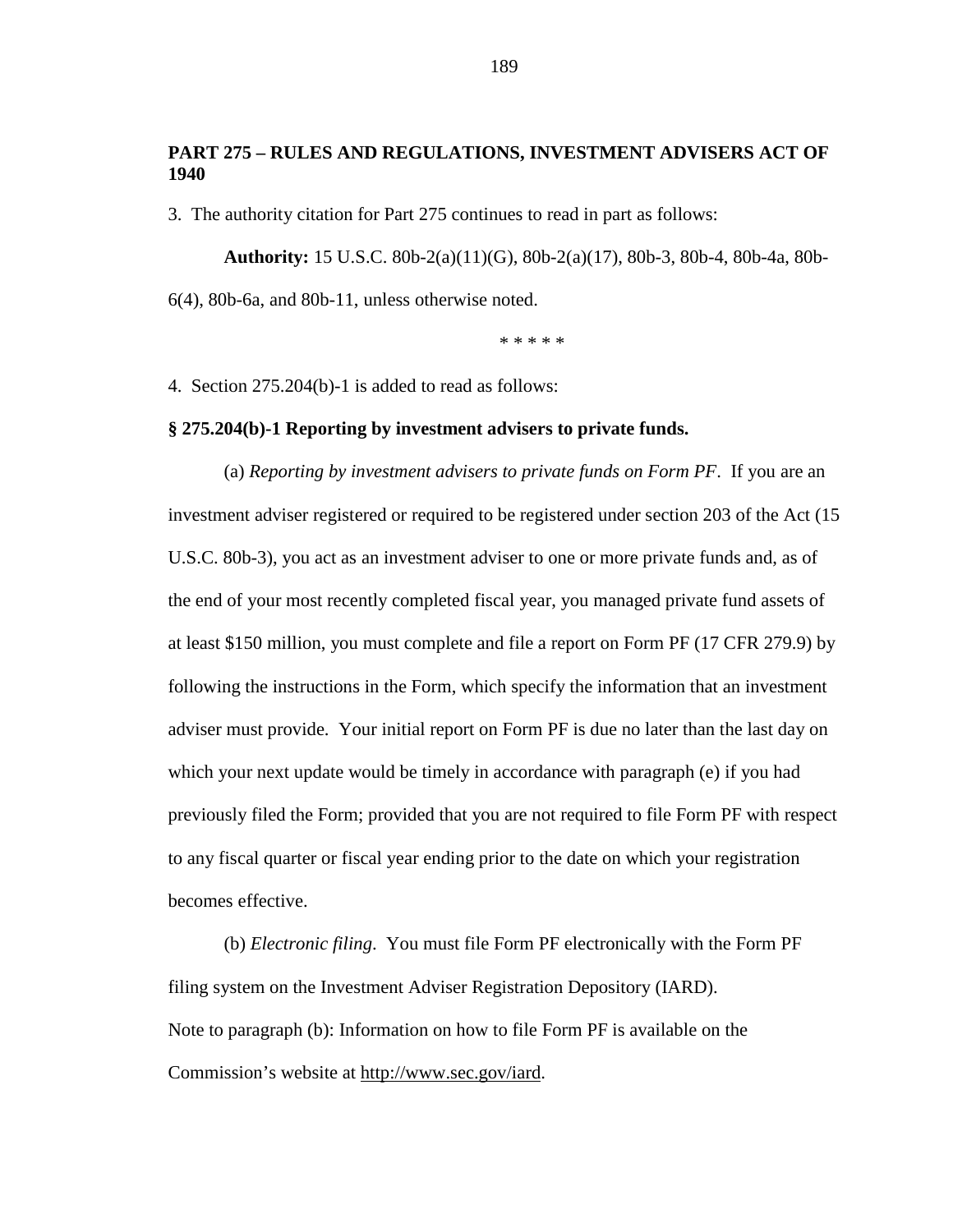(c) *When filed*. Each Form PF is considered filed with the Commission upon acceptance by the Form PF filing system.

(d) *Filing fees*. You must pay the operator of the Form PF filing system a filing fee as required by the instructions to Form PF. The Commission has approved the amount of the filing fee. No portion of the filing fee is refundable. Your completed Form PF will not be accepted by the operator of the Form PF filing system, and thus will not be considered filed with the Commission, until you have paid the filing fee.

(e) *Updates to Form PF*. You must file an updated Form PF:

(1) At least annually, no later than the date specified in the instructions to Form PF; and

(2) More frequently, if required by the instructions to Form PF. You must file all updated reports electronically with the Form PF filing system.

(f) *Temporary hardship exemption*.

(1) If you have unanticipated technical difficulties that prevent you from submitting Form PF on a timely basis through the Form PF filing system, you may request a temporary hardship exemption from the requirements of this section to file electronically.

(2) To request a temporary hardship exemption, you must:

(i) Complete and file in paper format, in accordance with the instructions to Form PF, Item A of Section 1a and Section 5 of Form PF, checking the box in Section 1a indicating that you are requesting a temporary hardship exemption, no later than one business day after the electronic Form PF filing was due; and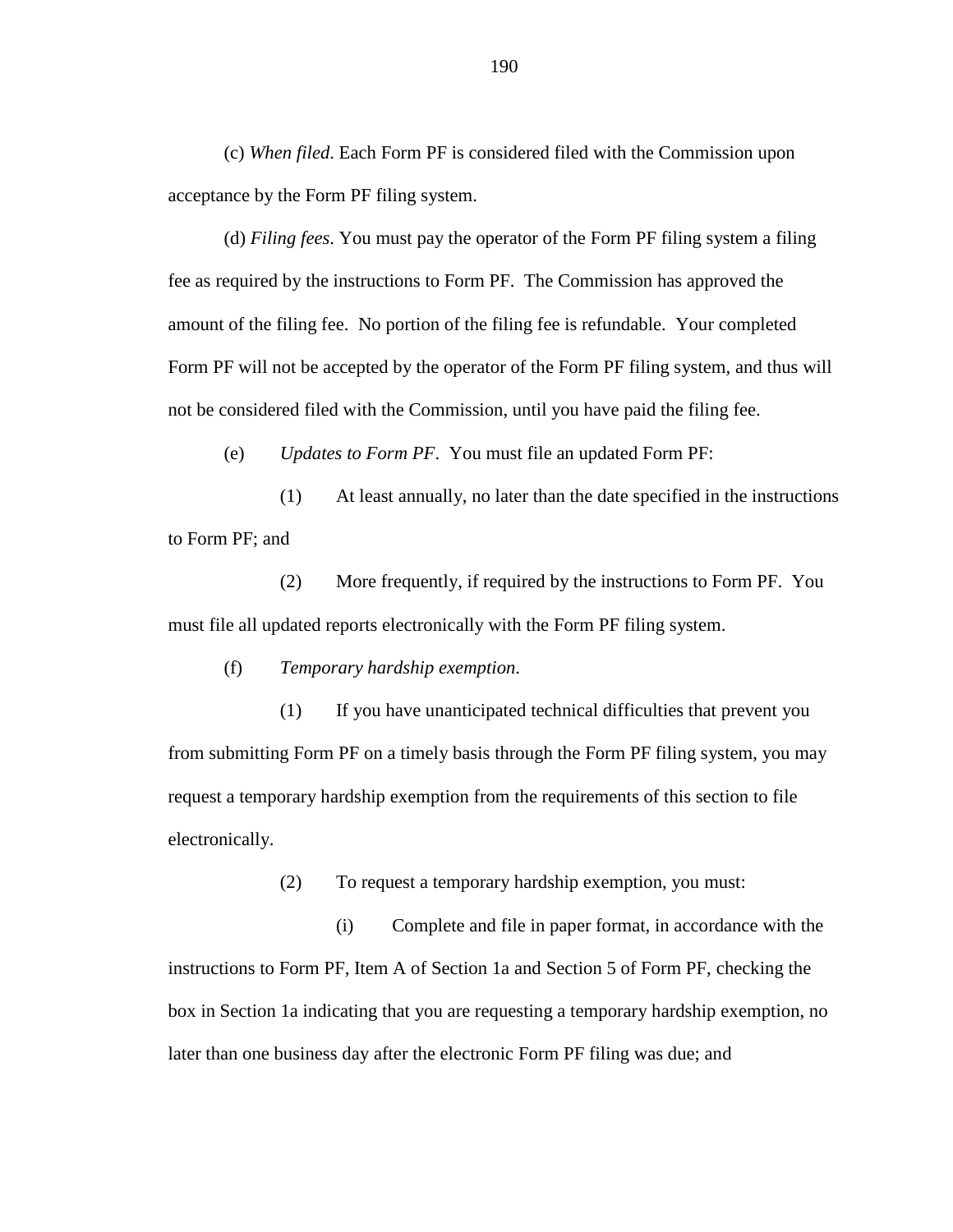(ii) Submit the filing that is the subject of the Form PF paper filing in electronic format with the Form PF filing system no later than seven business days after the filing was due.

(3) The temporary hardship exemption will be granted when you file Item A of Section 1a and Section 5 of Form PF, checking the box in Section 1a indicating that you are requesting a temporary hardship exemption.

(4) The hardship exemptions available under § 275.203-3 do not apply to Form PF.

(g) *Definitions*. For purposes of this section:

(1) *Assets under management* means the regulatory assets under management as determined under Item 5.F of Form ADV (§ 279.1 of this chapter).

(2) *Private fund assets* means the investment adviser's assets under

management attributable to private funds.

## **PART 279 – FORMS PRESCRIBED UNDER THE INVESTMENT ADVISERS ACT OF 1940**

5. The authority citation for Part 279 continues to read as follows:

**Authority:** 15 U.S.C. 80b-1, *et seq*.

6.Section 279.9 is amended to read as follows: